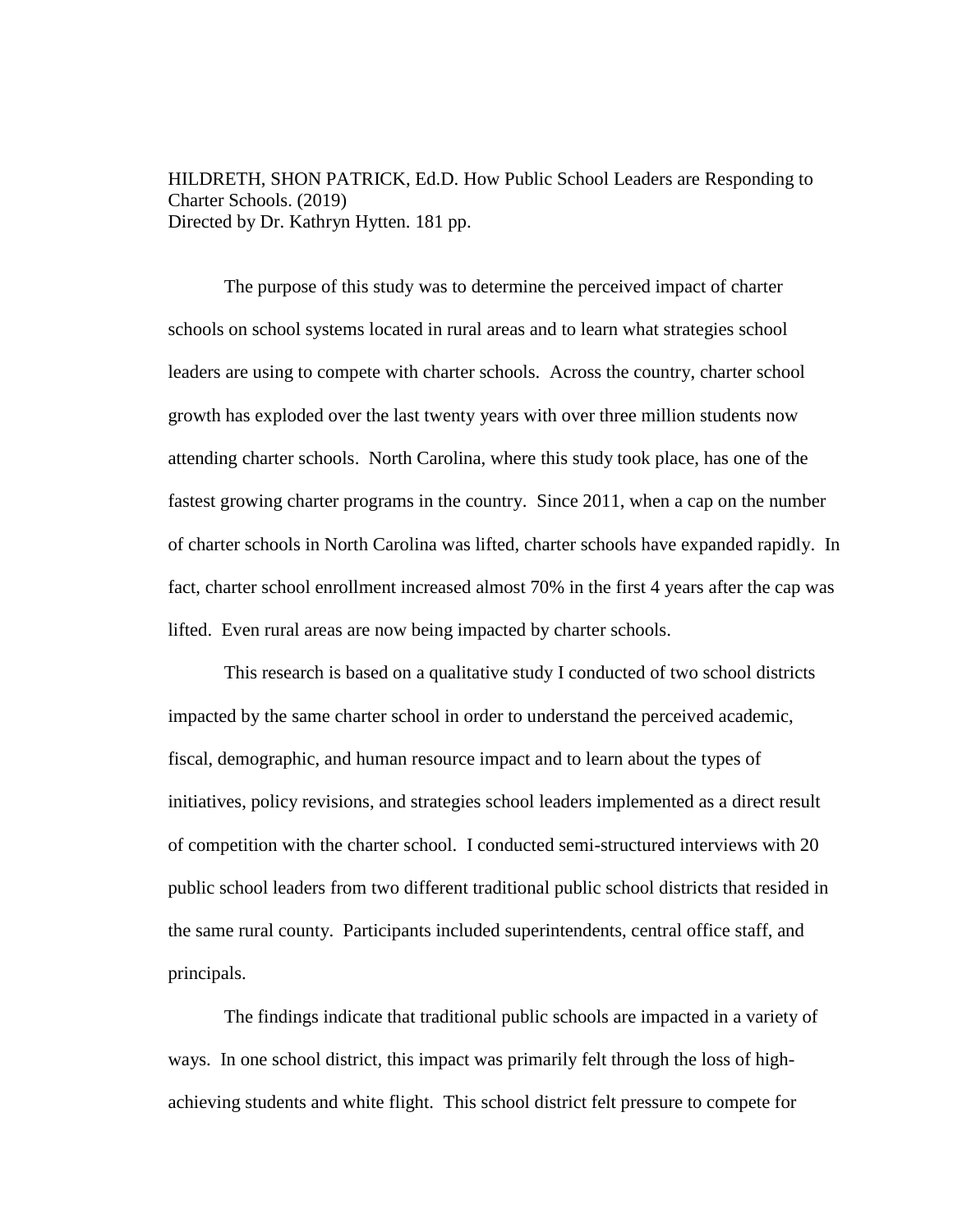academically successful students and responded by offering a range of new programs to attract these students back. In the other school district, the impact was primarily through student attrition and they too developed strategies to slow the loss of students, in part by better marketing their existing programs as well as developing new programs. One of the biggest lessons learned from this study is that in an era of increasing school choice, traditional public schools need to take marketing more seriously.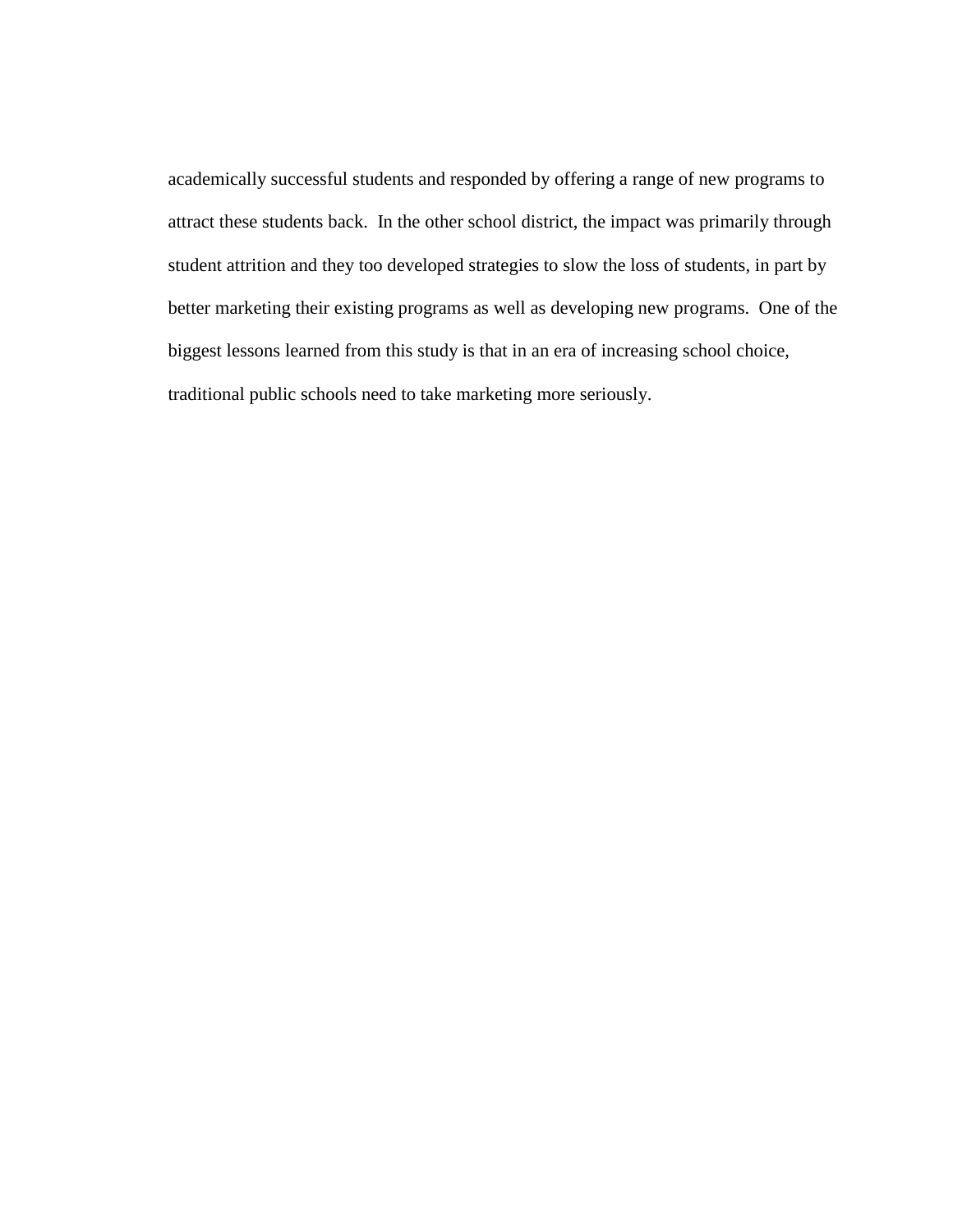# HOW PUBLIC SCHOOL LEADERS ARE RESPONDING

# TO CHARTER SCHOOLS

by

Shon Patrick Hildreth

A Dissertation Submitted to the Faculty of The Graduate School at The University of North Carolina at Greensboro in Partial Fulfillment of the Requirements for the Degree Doctor of Education

> Greensboro 2019

> > Approved by

Committee Chair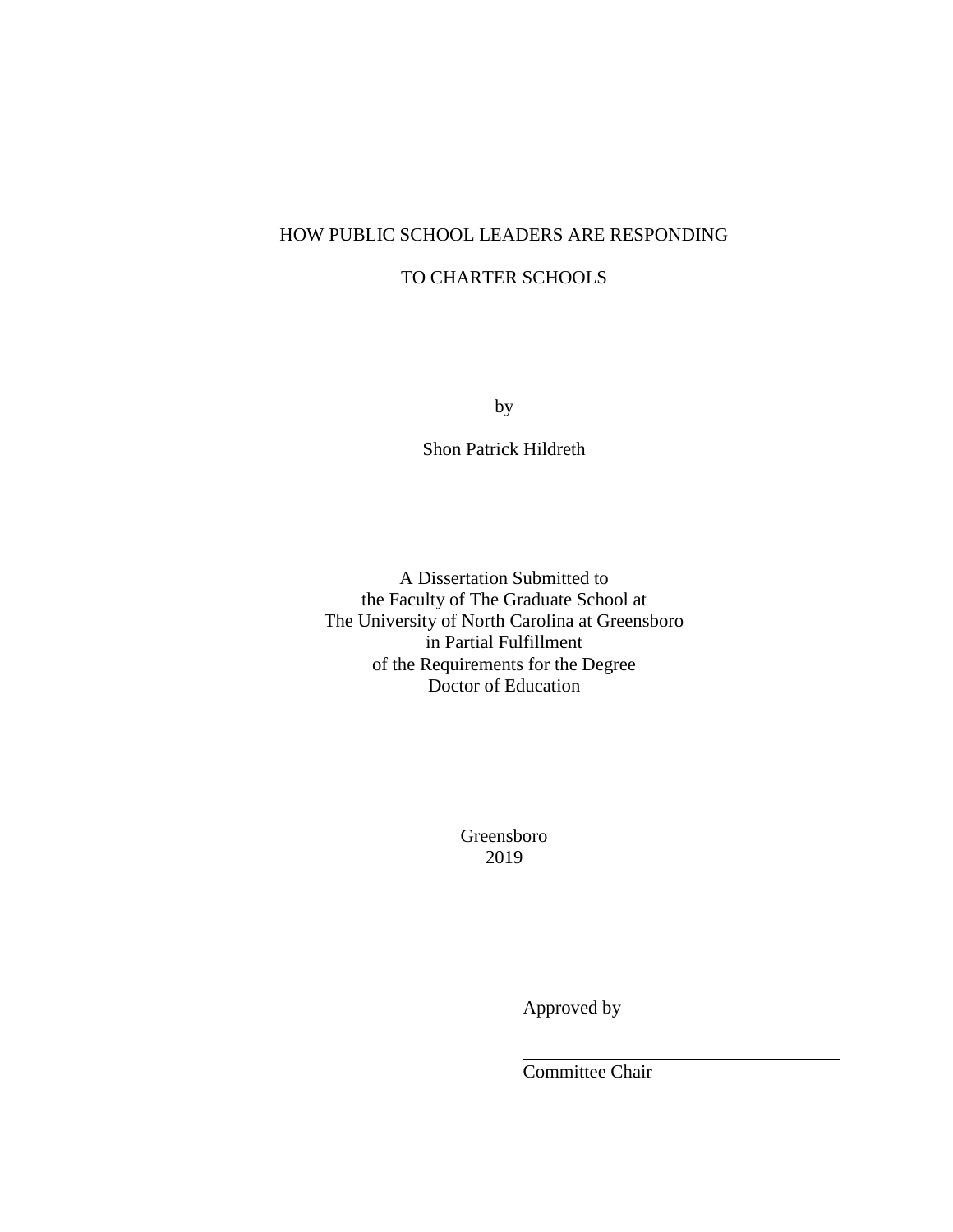© 2019 Shon Patrick Hildreth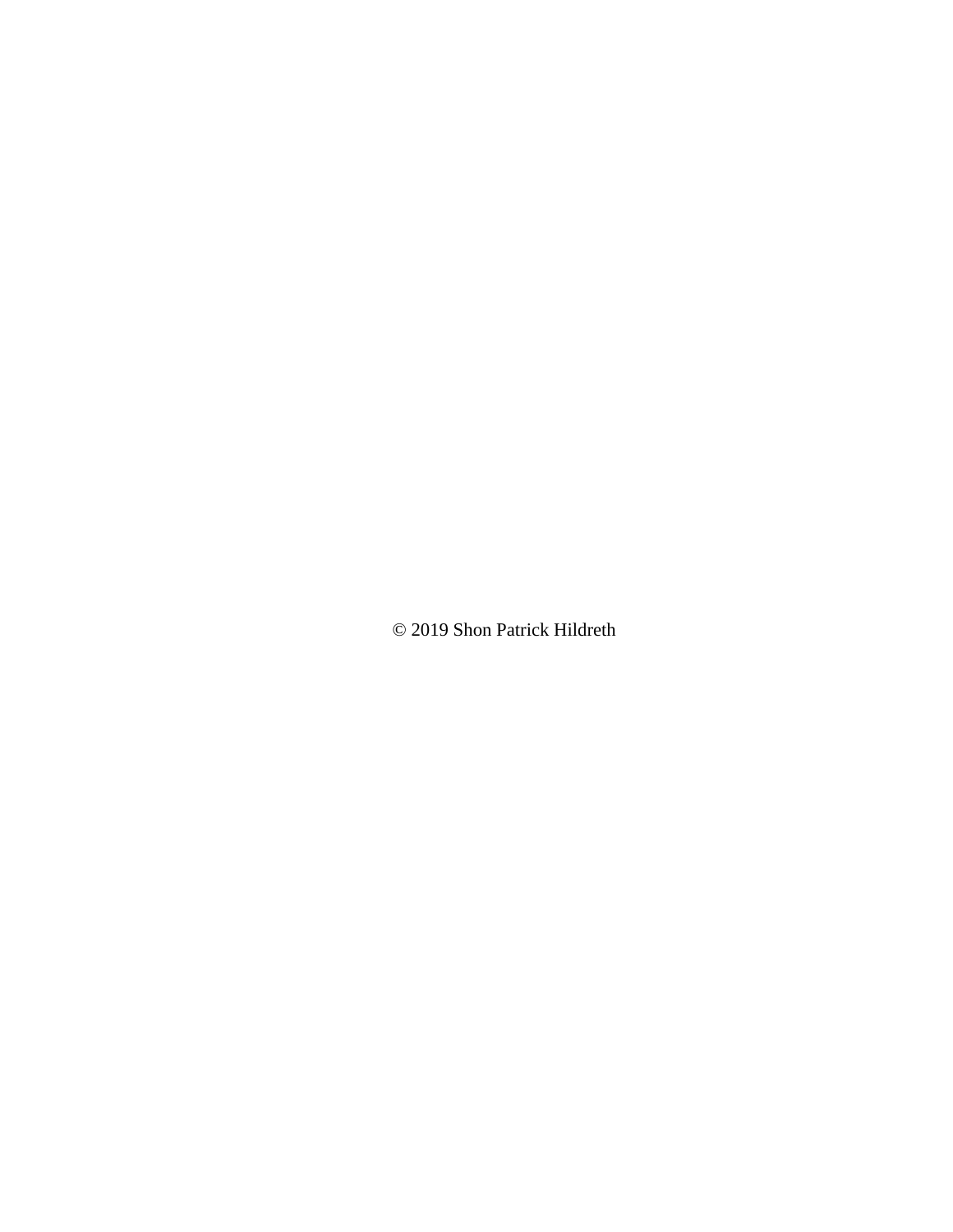# APPROVAL PAGE

This dissertation, written by Shon Patrick Hildreth, has been approved by the following committee of the Faculty of The Graduate School at The University of North Carolina at Greensboro.

Committee Chair

Committee Members

Date of Acceptance by Committee

Date of Final Oral Examination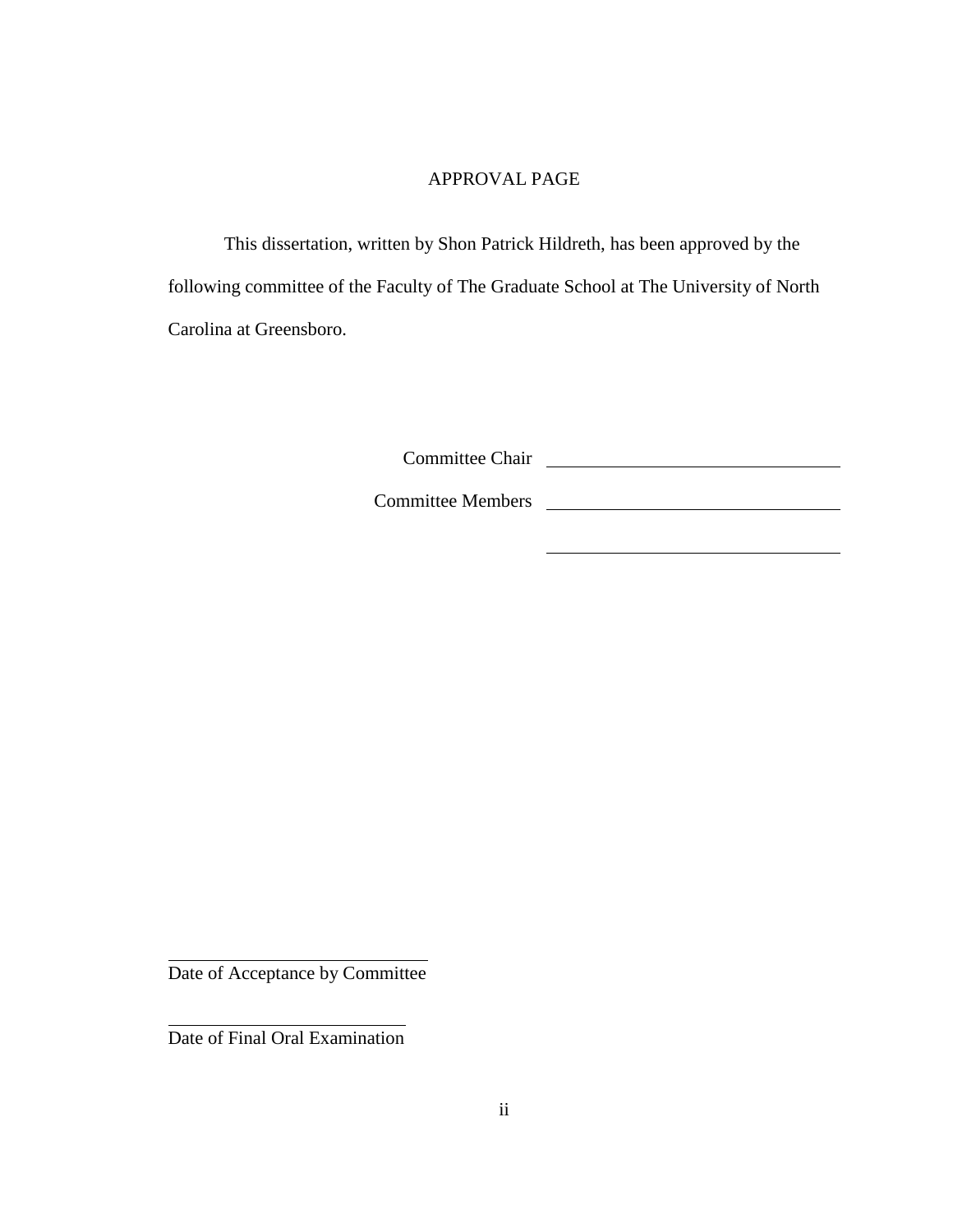## ACKNOWLEDGMENTS

First and most importantly, I would like to thank my Lord and Savior Jesus Christ in Whom all things are possible. I would like to thank my wife Amanda for her continual love, support, and encouragement throughout this time. You always believed I could do it. My greatest success will always be our family. Thank you to Christian, Caleigh, Katy, and Karsyn for your unconditional love and for being patient while daddy was finishing all of his school work. I would also like to thank my dad for his love and always pointing me in the right direction. To my brother, sister, family, and friends, I love all of you. I would like to express my gratitude to my dissertation committee (Dr. Hytten, Dr. Lashley, and Dr. Peck) for their guidance during the various steps of this journey. I would especially like to thank my dissertation chair, Dr. Hytten, for her insightful feedback and encouragement. Lastly, thank you to all the wonderful educators I had the privilege of working with during this study and to the fantastic educators and students I get the joy of working with every day.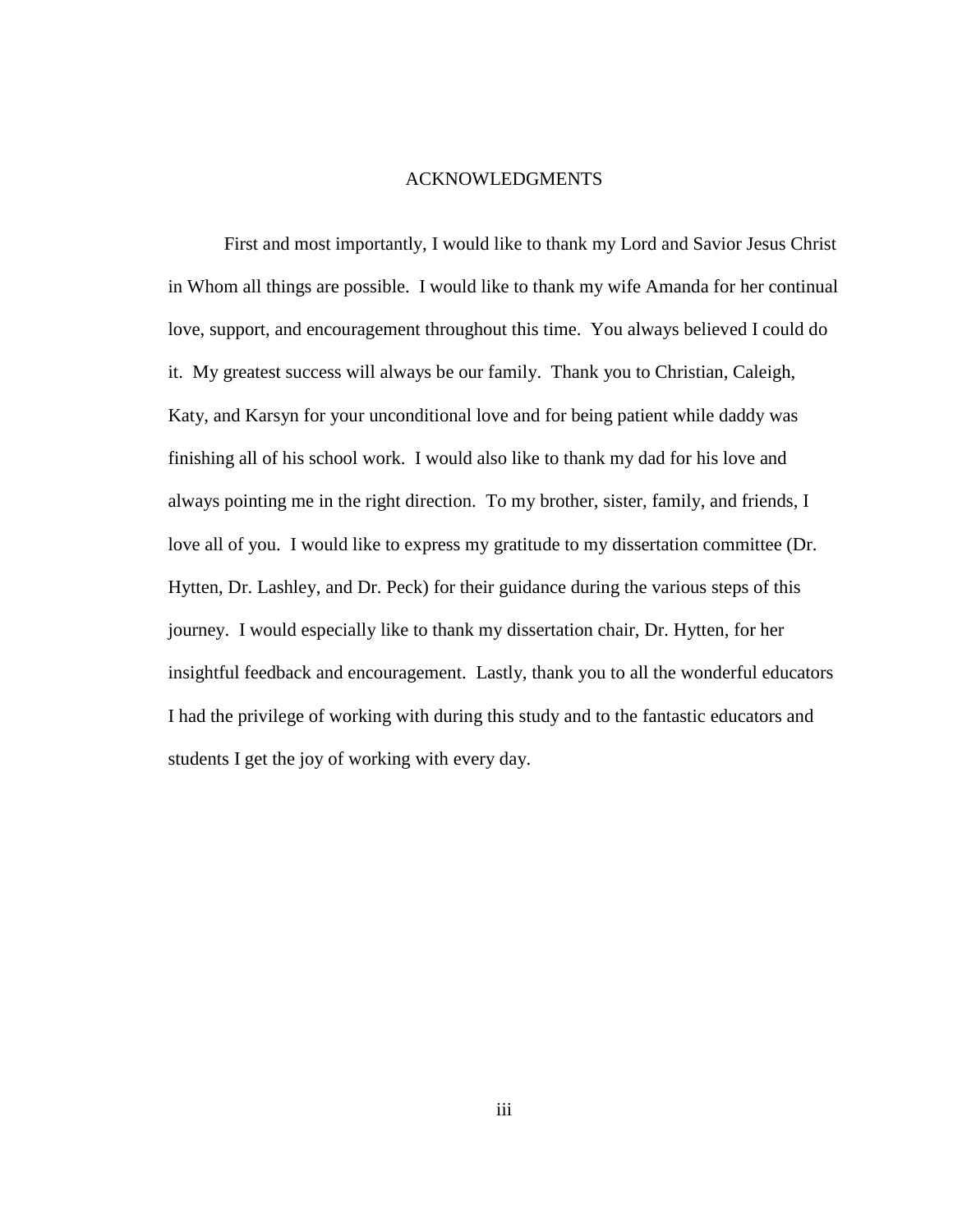# TABLE OF CONTENTS

|                | Page |
|----------------|------|
|                |      |
|                |      |
| <b>CHAPTER</b> |      |
|                |      |
|                |      |
|                |      |
|                |      |
|                |      |
|                |      |
|                |      |
|                |      |
|                |      |
|                |      |
|                |      |
|                |      |
|                |      |
|                |      |
|                |      |
|                |      |
|                |      |
|                |      |
|                |      |
|                |      |
|                |      |
|                |      |
|                |      |
|                |      |
|                |      |
|                |      |
|                |      |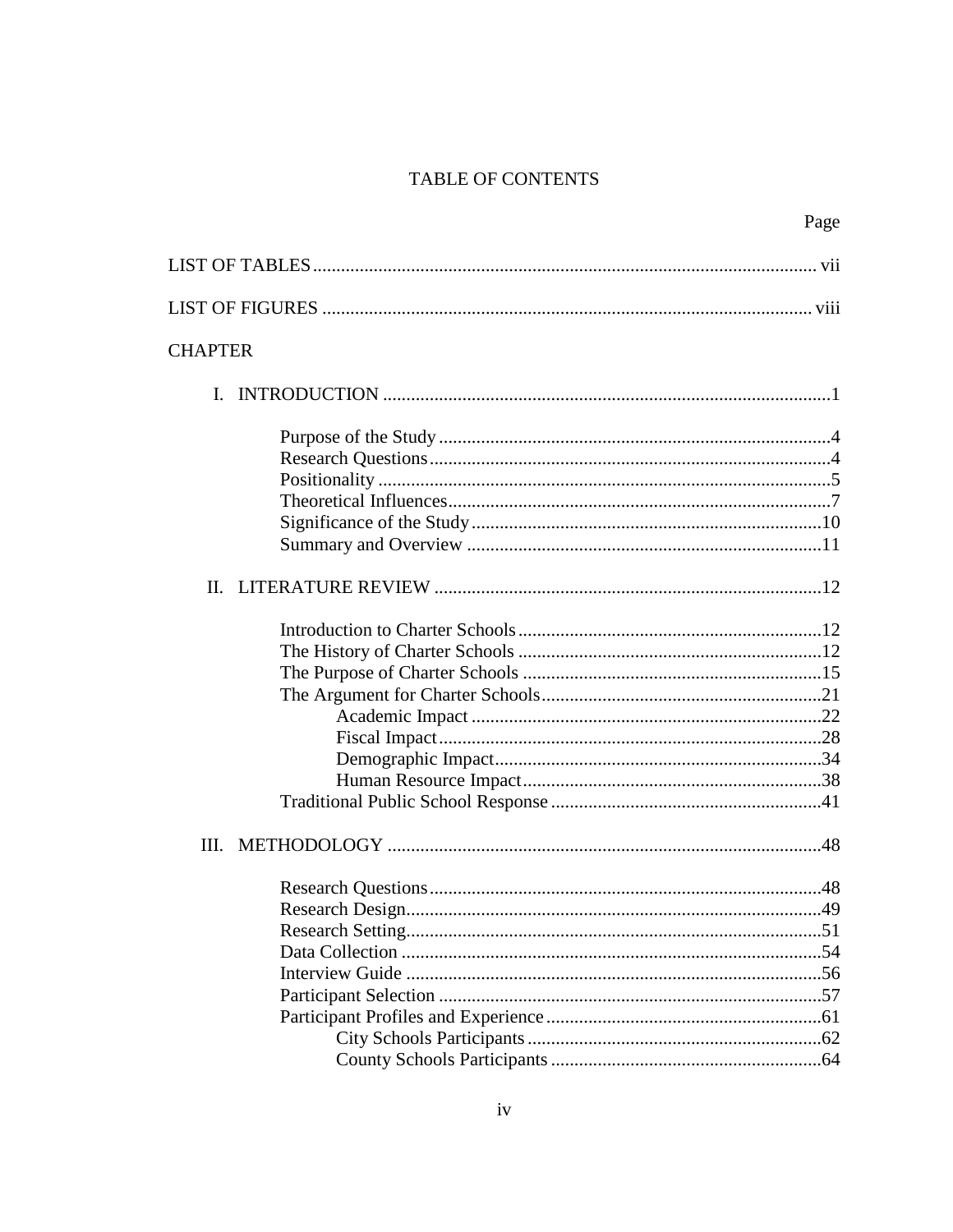| Reassessing Current Programs and Course Offerings 97 |  |
|------------------------------------------------------|--|
|                                                      |  |
| V. FINDINGS-STRATEGIES OF RESPONDING TO CHARTER      |  |
|                                                      |  |
|                                                      |  |
|                                                      |  |
|                                                      |  |
|                                                      |  |
|                                                      |  |
|                                                      |  |
|                                                      |  |
|                                                      |  |
|                                                      |  |
|                                                      |  |
|                                                      |  |
|                                                      |  |
|                                                      |  |
|                                                      |  |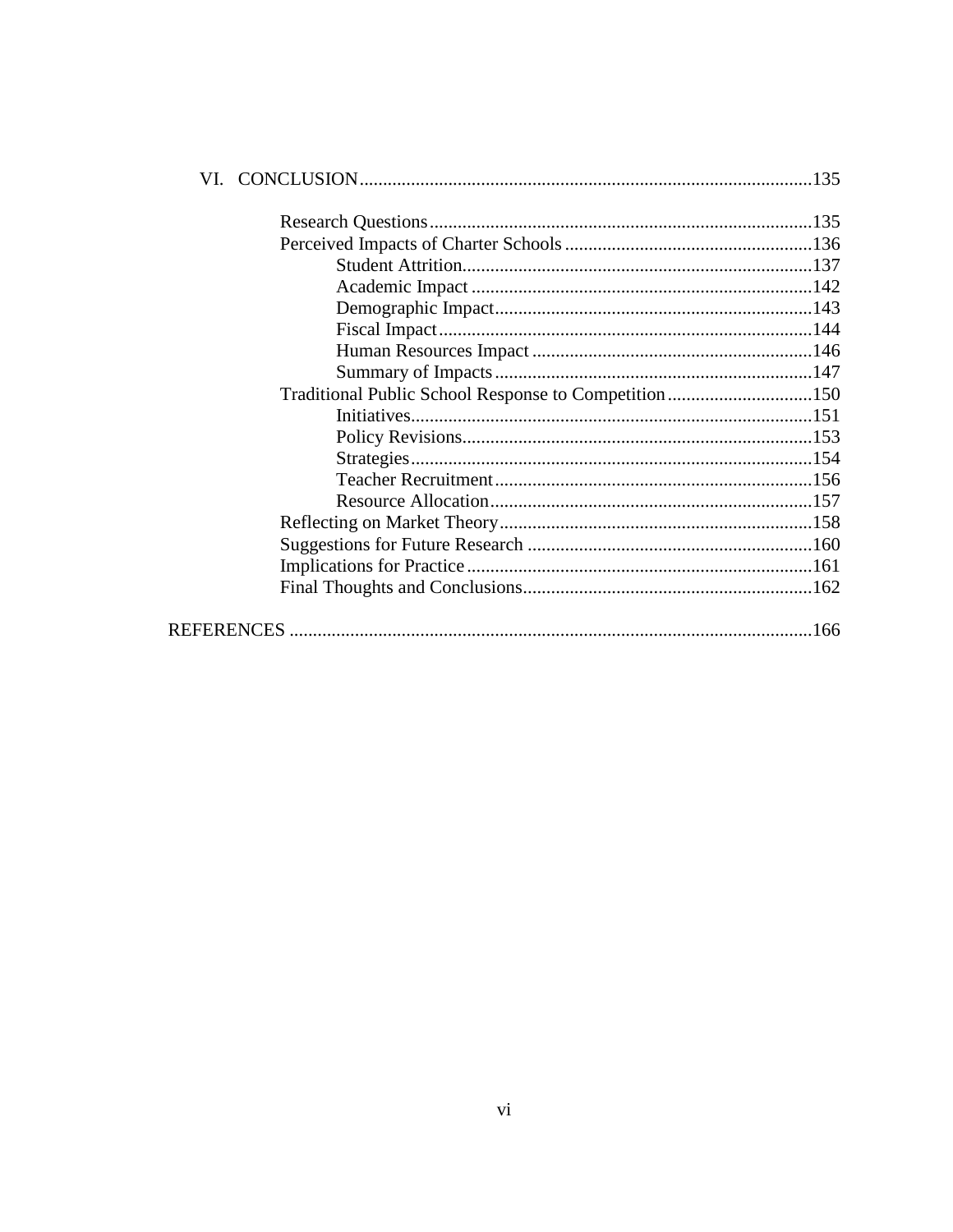# LIST OF TABLES

|                                                                                 | Page |
|---------------------------------------------------------------------------------|------|
| Table 1. NC Requirements for Traditional Public Schools vs. Charter Schools  20 |      |
|                                                                                 |      |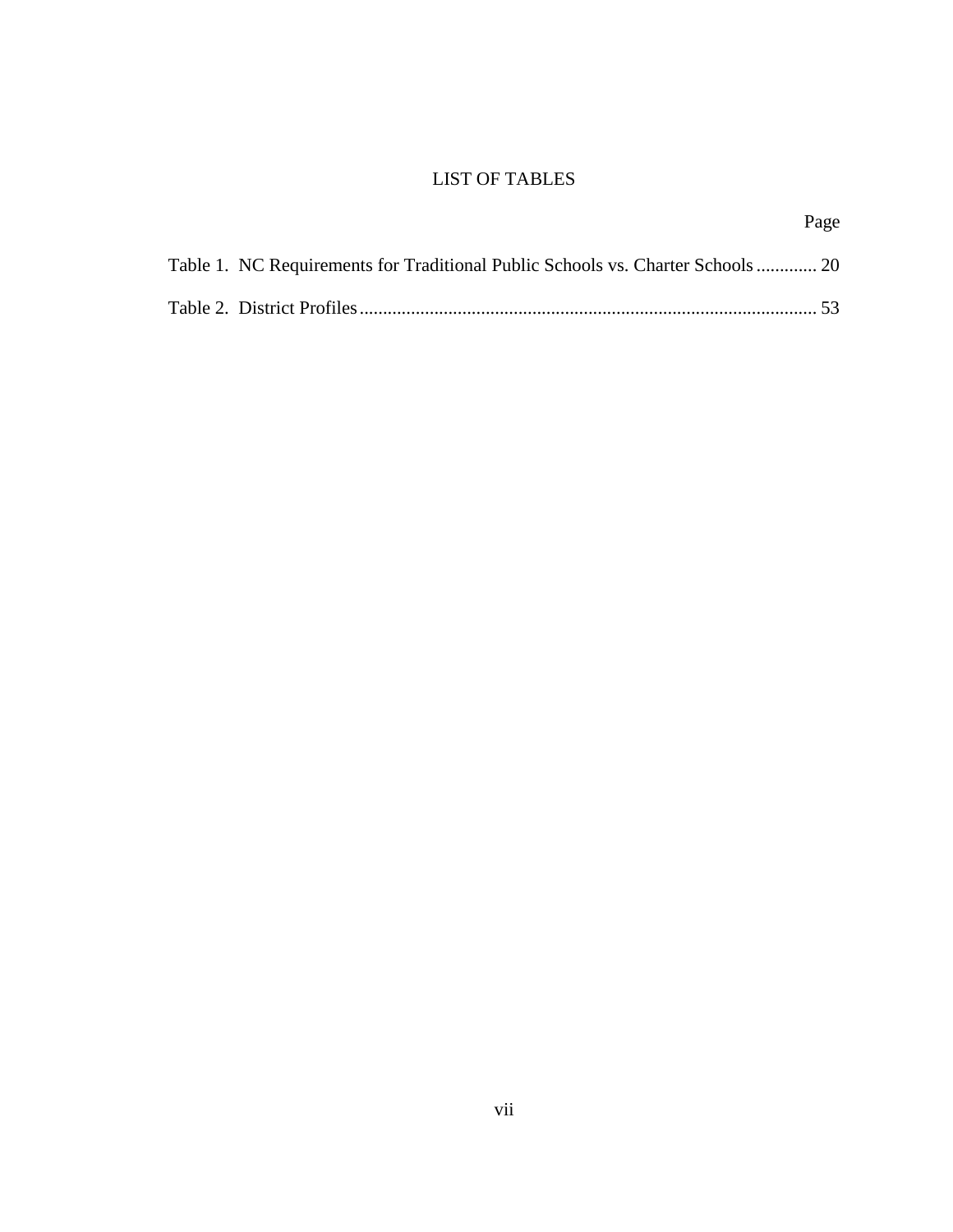# LIST OF FIGURES

Page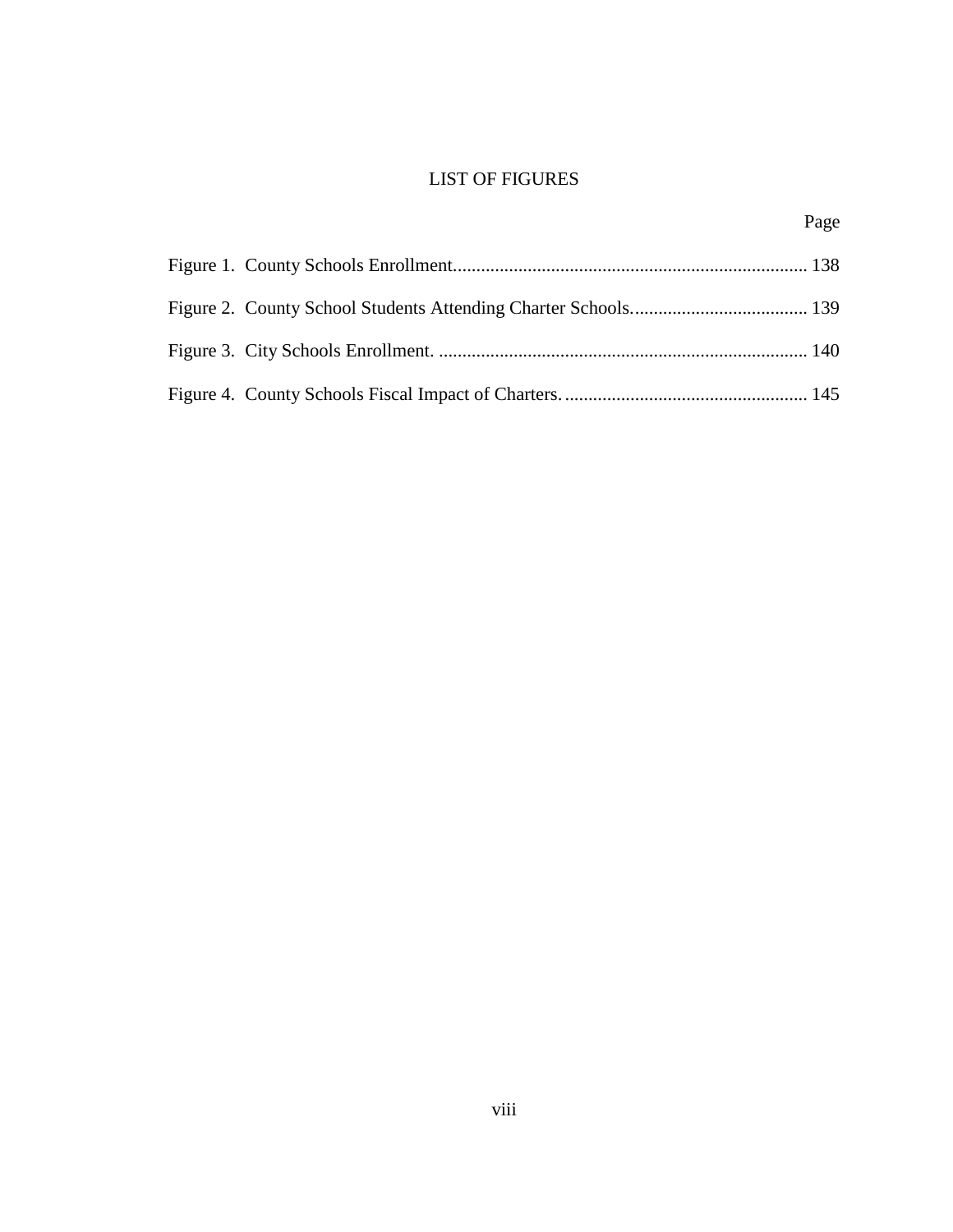# **CHAPTER I**

# **INTRODUCTION**

Charter schools were first established in the early 1990s and by the end of the decade, more than 30 states had started their own charter schools (Hess, 2002). As this movement began to gain momentum, charter schools flourished in districts across the country. Many of those districts were in urban areas. In North Carolina, the first charter schools opened in 1997. That year, 27 charter schools opened and a new era of school competition was born in the state. The state initially capped the number of charter schools at 100, but the cap reached the limit of 100 charter schools in 2001. In 2011, the cap on charter schools in North Carolina was lifted. Since that time charter schools have become more commonplace in North Carolina and they are now increasingly prevalent in rural areas where initially they were most often located in urban areas. One of those rural areas was the county in which I work.

Charter schools are public schools that are not governed by a traditional school district; rather, they are an independent organization subject to the charter school laws at the state level, with each state having its own laws governing charter schools. According to the North Carolina Department of Public Instruction website (NCDPI, 2017), these schools are defined as:

Public schools of choice that are authorized by the State Board of Education and operated by independent non-profit boards of directors. State and local tax dollars are the primary funding sources for charter schools, which have open enrollment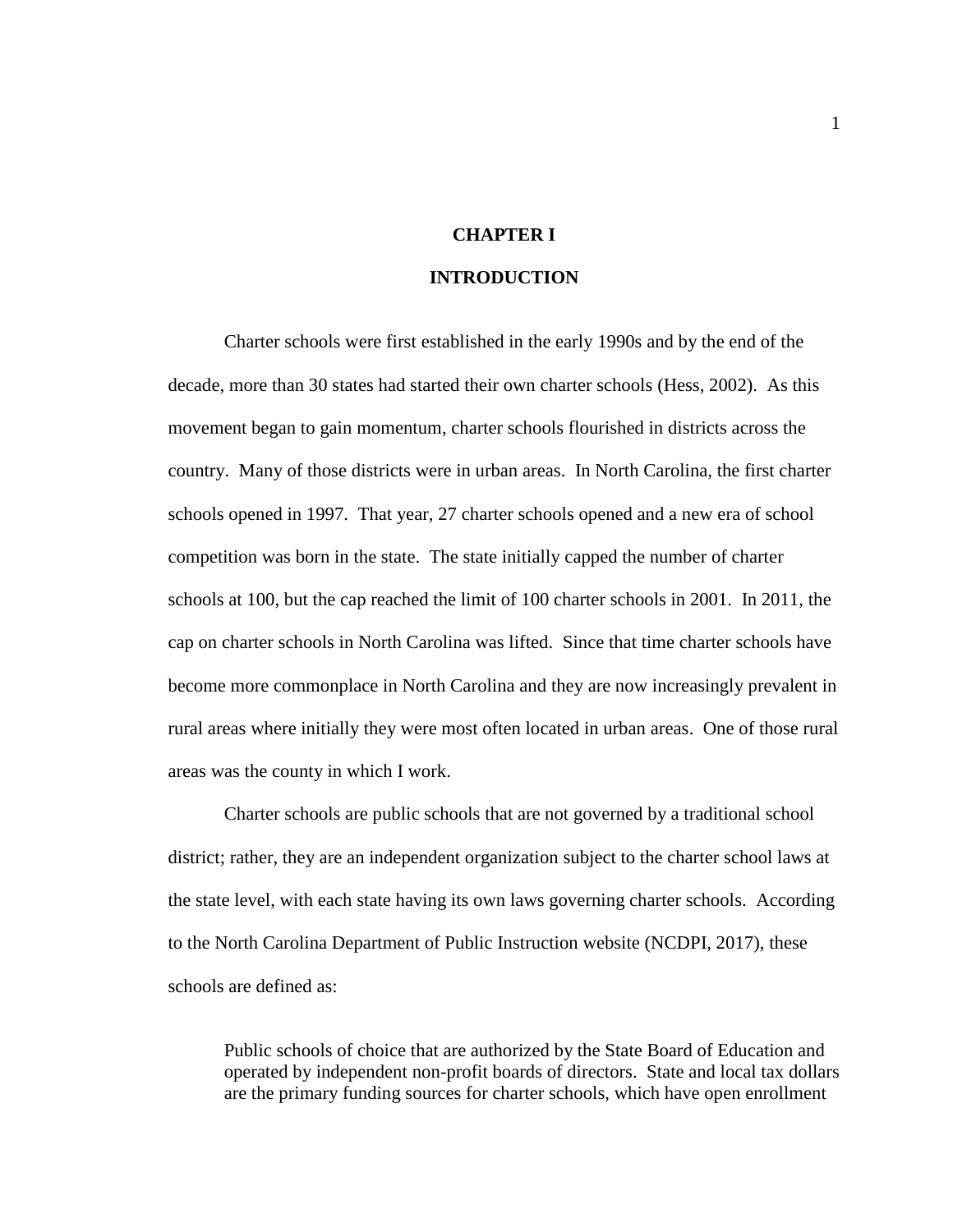and cannot discriminate in admissions, associate with any religion or religious group, or charge-tuition. Charter schools operate with freedom from many of the regulations that govern district schools, but charter schools are held accountable through the State assessment and accountability system. (para. 1)

Since charter schools are operated independently of a school district, there are no attendance boundaries. Charter school have elements of both traditional public schools and private schools. Like traditional public schools, charter schools cannot require tuition because they have public funding and are held to the same accountability measures as traditional public schools. Like private schools, charter schools have fewer restrictions and more flexibility than traditional public schools. Charter schools were created to improve student performance, encourage innovation, and provide choice for parents (National Alliance for Public Charter Schools, 2017). By providing choice, charter schools create competition between schools for student enrollment; proponents believe this competition will improve all public schools. Traditional public schools are viewed as holding a monopoly that stymies creativity and limits growth. By allowing more flexibility and autonomy, charter schools supposedly illicit a higher level of parent satisfaction as well.

Charter school growth has been exponential during the last 20 years. Currently about three million students attend charter schools across the nation (National Alliance for Public Charter Schools, 2017). The number of charter schools across the country has grown to over 6,000, with California enrolling the largest number of students in any state. The western states have the highest percentage of charter schools but the southern states are second. North Carolina has one of the fastest growing charter programs in the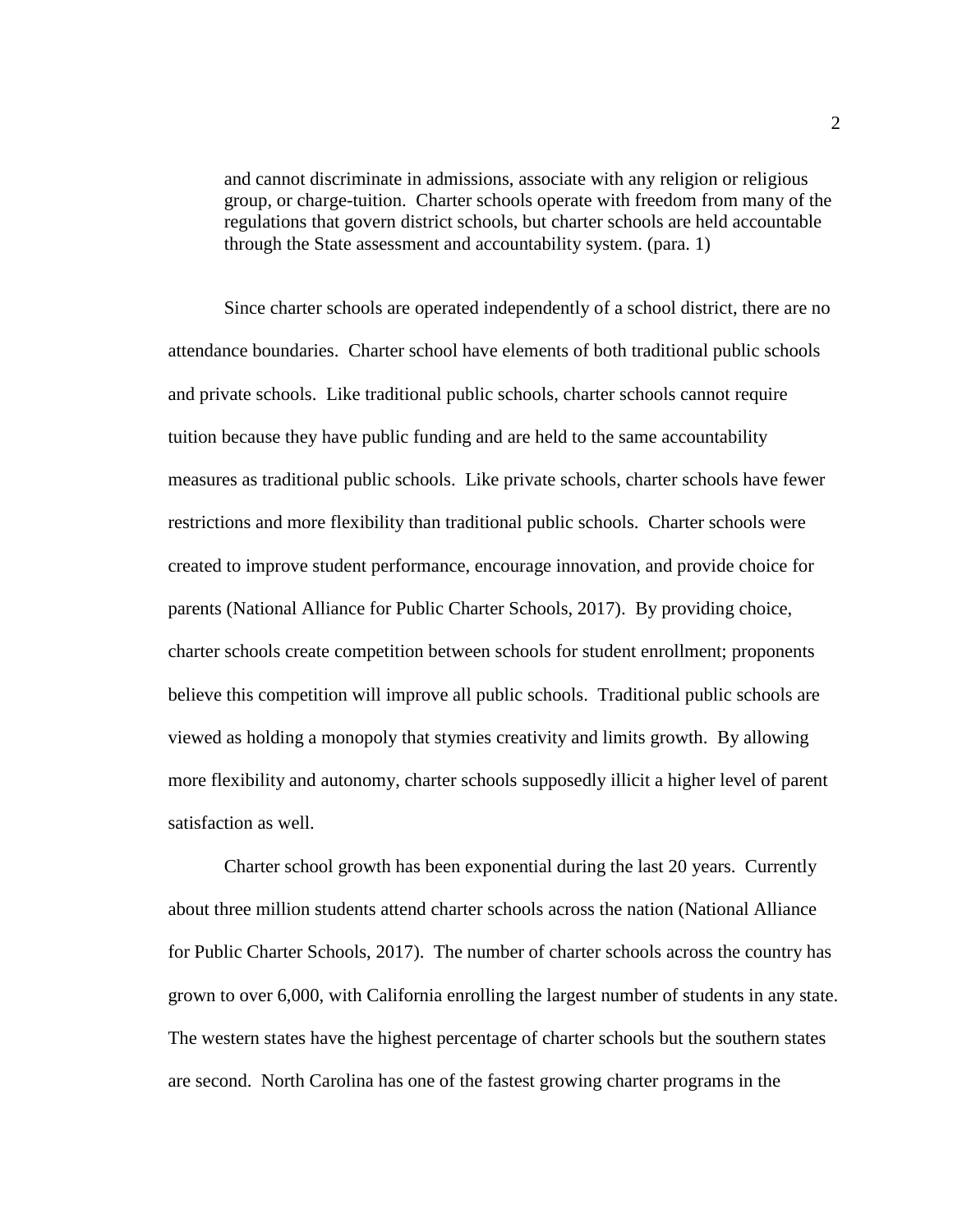country. The only states without charter school legislation are Kentucky, Montana, Nebraska, North Dakota, South Dakota, Vermont, and West Virginia (U.S. Department of Education, National Center for Education Statistics, 2017). In regards to location, over half of charter schools across the country exist in urban areas, which is more than double that of traditional public schools. A higher percentage of traditional public schools are also located in suburban areas.

Bipartisan support has guided the growth of charter school reform. Former Presidents Clinton and Bush both voiced strong support for charter schools during the early phases of charter school reform. More recently, previously existing caps on the number of charter schools in many parts of the country were lifted in order for states to receive Race to the Top funding under the Obama administration. As part of the Race to the Top program, charter school reform was pushed as a way that states could help secure a portion of the \$4 billion offered to public schools. In this competitive funding program, points were allocated for states that raised or eliminated caps on charter schools as well as established new charter schools.

In North Carolina, the charter school movement began in 1996 when the Charter School Act was ratified (North Carolina House Bill 955, 1995). Though an initial cap of 100 was set on charter schools, the cap was lifted in 2011 by the North Carolina General Assembly in order for schools in the state to gain access to federal funding (NCSB8, 2011). This reform had bi-partisan support in the state, and in 2013, House Bill 250 allowed charter schools to increase enrollment by 20% annually (North Carolina House Bill 250, 2013). Since 2011, charter schools have expanded rapidly in North Carolina.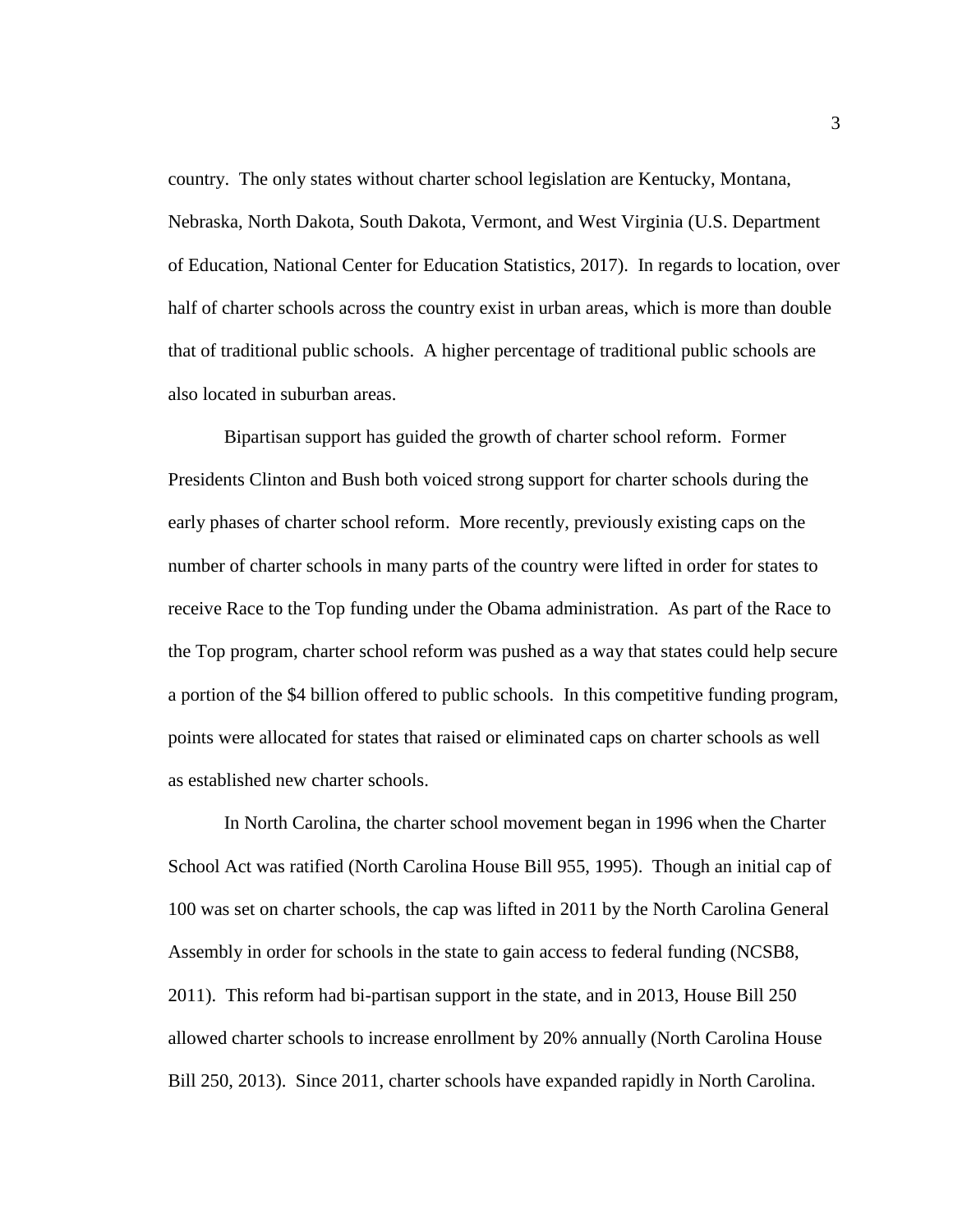In fact, charter school enrollment increased almost 70% in the first 4 years after the cap was lifted (NCDPI, 2015). With traditional public schools in North Carolina losing so many students to newly opened charter schools, I wondered about the impact of charter school growth on these schools and if traditional public school leaders were responding in order to keep students and promote and sustain their schools.

### **Purpose of the Study**

The purpose of this research was to examine how school districts are responding to charter school growth in North Carolina. From the literature that I reviewed, I learned that that charter schools can impact traditional public schools in a variety of ways. While some charter schools have little to no impact, others have a significant impact on traditional public school districts, particularly in terms of shifting enrollment patterns. Additionally, the response of traditional public school districts to charter schools can vary greatly. To help understand the response of school districts to academic, fiscal, demographic, and human resource impacts of charter schools on traditional public schools, or lack thereof, I conducted a qualitative study of two school districts impacted by the same charter school. I was also interested in understanding the types of initiatives, policy revisions, and strategies they have implemented as a direct result of competition with charter schools.

## **Research Questions**

In this study, I sought to answer one principal research question and two subquestions: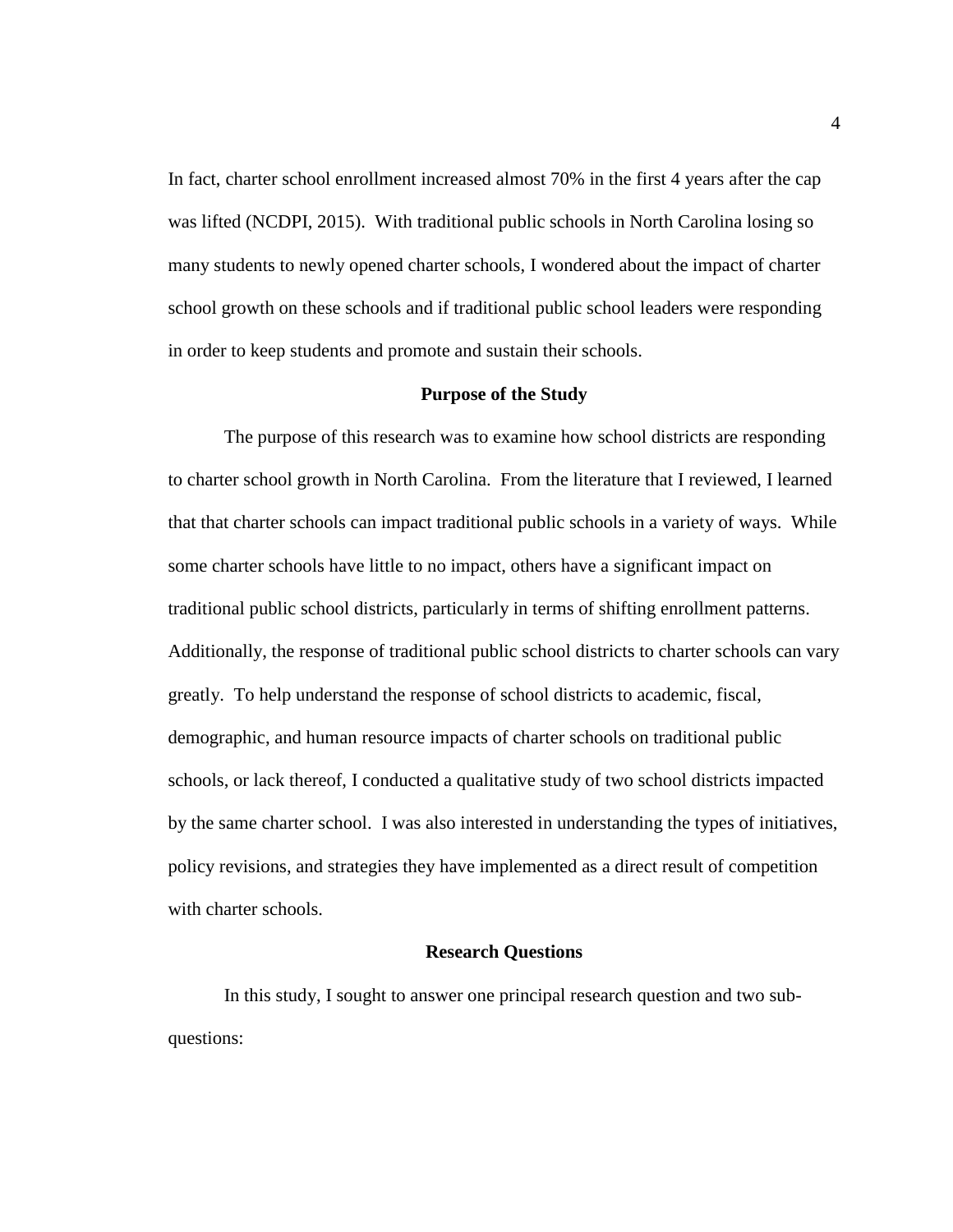- 1. How are leaders in public school districts in North Carolina responding to charter schools?
	- a. What are the perceived academic, fiscal, demographic, and human resource impacts of charter schools on traditional public school districts?
	- b. What types of initiatives, policy revisions, and strategies have been implemented as a result of competition from charter schools?

In order to answer these research questions, I collected qualitative data through personal interviews with public school leaders. These public school leaders were from two separate traditional public school districts that resided in the same rural county and included superintendents, central office staff, and principals. In conducting these interviews, I sought to learn about the perceived impact of the local charter school. I wondered if the presence of a charter school spurred improvements in these two traditional public school districts. I also sought to learn how the traditional public school leaders had chosen to respond, if they had chosen to respond at all, to competition from a charter school. For example, I wanted to know if these school districts had made changes in order to compete with the local charter school. Also, I sought to learn if school district leaders felt that the formation of the charter school had resulted in the improvement of the school district in any way.

### **Positionality**

My introduction to charter schools came at the beginning of my second year as a principal when a new charter school opened a few miles from the school. This was the first charter school in our rural county and in the surrounding region. The charter school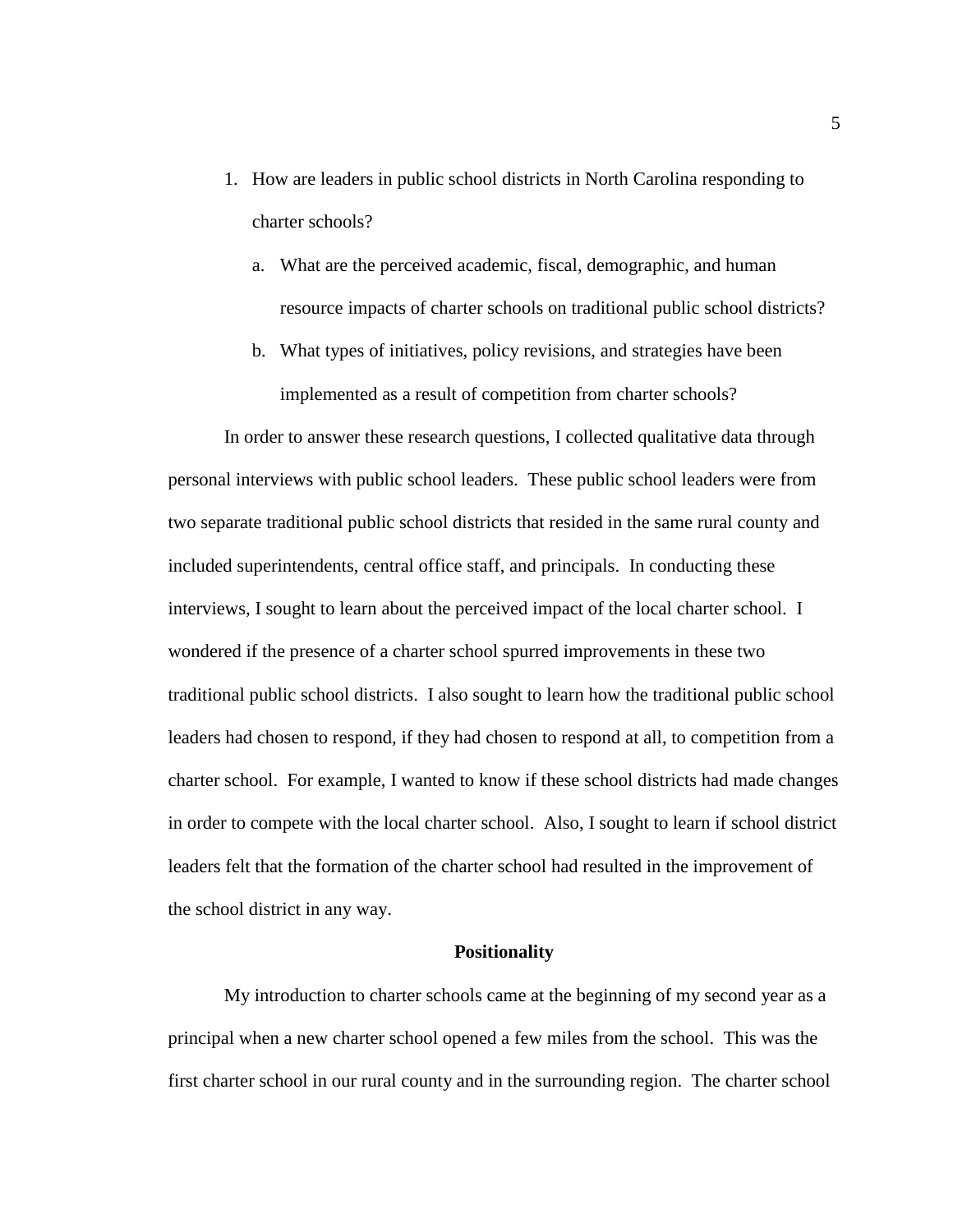was in an ideal location for a new school because it was near the city and easily accessed. I knew little about charter schools and neither did many of my peers. Over time, the effects of the charter school on my school became apparent. The charter school was something new and exciting and began to market itself to the community in which my school resides. The charter school promised more hands-on learning and technology, and they catered food from various restaurants for student meals. Students also got out early on Friday of each week. In contrast to our large school, they provided a smaller setting with fewer students.

During the next 3 years, our student enrollment dropped significantly as we lost more than 10% of our students to the charter school. I found myself in the difficult situation of having to displace teachers because of our falling enrollment. Some of our teachers and community began to see the charter school as competition. The charter school impacted other high schools in my district as well. In fact, students from several of the surrounding school systems began to attend the charter school and it reached capacity. I wondered why so many students had left our school and district. I did not believe that students were leaving my high school because of our school performance. Our school had earned higher student growth on end of course tests and a higher letter grade on the North Carolina Report Card than the charter school. If our school performance was not the main impetus for students leaving, why were they leaving our school? Were other public schools and districts in North Carolina experiencing this as well? If they were, how were they responding?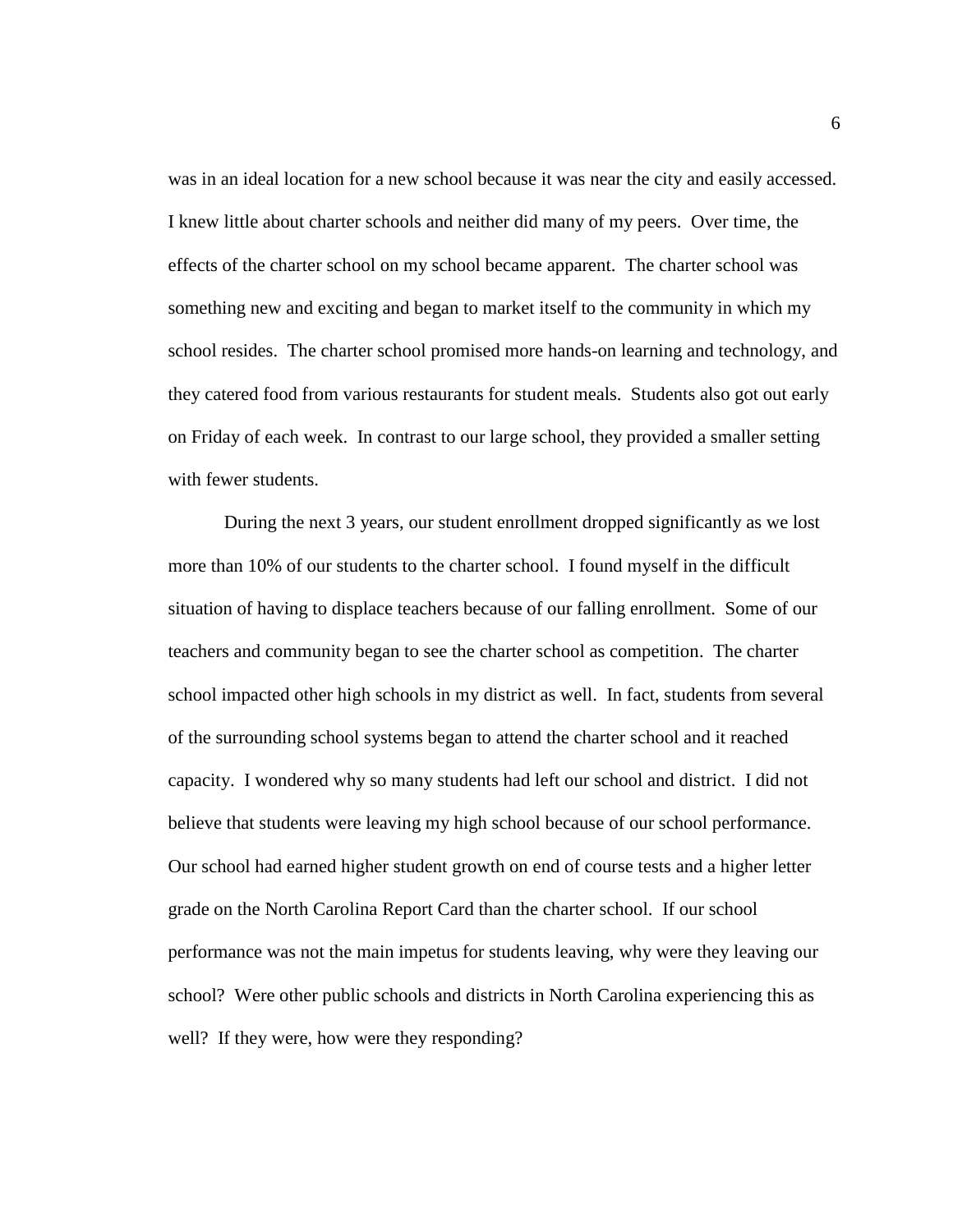## **Theoretical Influences**

In order to understand charter schools as a phenomenon and the nature of competition, one must understand the perspective of neoliberalism, the economic and political theory that shapes the context in which charter schools are growing. Neoliberalism began to take root in the 1970s as Keynesian economics began to fade. School choice is consistent with a neoliberal ideology, where individual goods and choices are elevated above commitments to the public. According to Davies and Bansel (2007),

the public service and schools were early targets of this neoliberal ideology. The neoliberal management technologies that were installed included increased exposure to competition, increased accountability measures, and the implementation of performance goals in the contracts of management. (p. 254)

Neoliberalism is characterized by the "corporatization, commodification, and privatization of hitherto public assets" (Harvey, 2007, p. 160). Simply characterized, neoliberalism is an economic doctrine that views the free market as the most effective means for production and consumption of needs (Klaf & Kwan, 2010). For a free market economy to work, consumers have to be able to consume (Sidorkin, 2007). Neoliberal theory involves the deregulation of public policies (including those governing education) and calls for a limited role for the government in daily life. It is often paired with the theory of Pareto Efficiency, which says that economic redistribution is more harmful to the wealthy than it is helpful to those in need (Tienken, 2013). Redistribution of wealth is viewed as harmful by neoliberals, and many state and federal services are viewed as basically involving redistribution (Tienken, 2013). Advocates of neoliberalism believe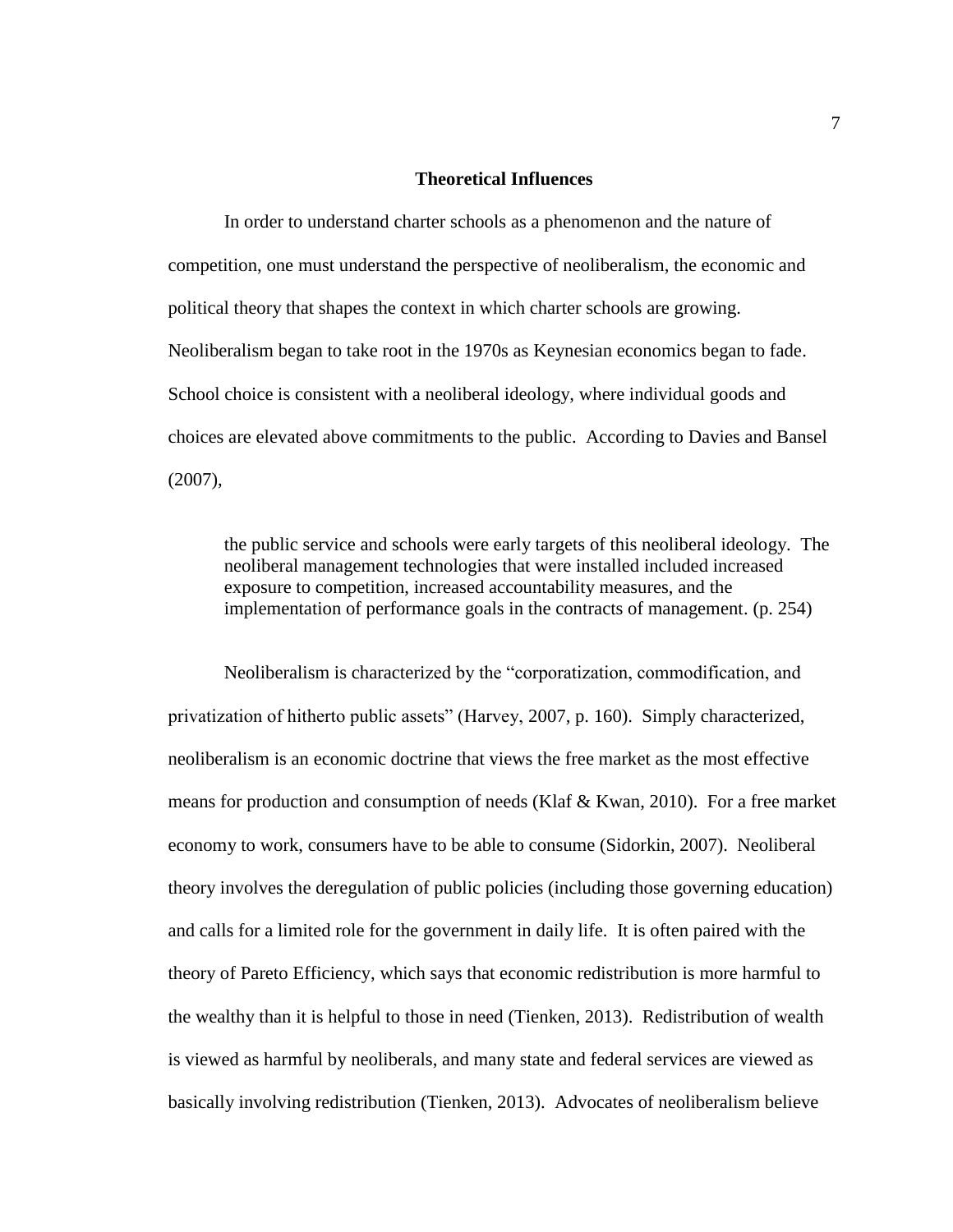that the role of the government should be limited and that privatization results in better services and better business.

Market-driven school choice is an outgrowth of neoliberal ideology in which public goods are seen as inefficient and wasteful, and in which public education is viewed as being overly bureaucratic and rigid. The charter school movement advances many tenets of neoliberalism ideology (Wells, Slayton, & Scott, 2002). Public education is seen as a monopoly provider because students are required to attend school until they reach a certain age. Since most families cannot afford private school, public schools have long been the only choice. Thus, public schools have controlled the market. Neoliberal advocates elevate individual goods over public ones, including education, which they see as a private good or commodity that is meant for the consumer, the student. Education is seen as primarily for preparing students for economic competition (Saltman, 2014). The focus is competition in the marketplace within the global economy. As such, measurable outcomes of performance or the bottom line is the metric for which success is judged. In education, the measurable outcomes are often test data.

While neoliberal theory is the backdrop for understanding the growth of charter schools, market theory helps us to understand why they are so popular. With varying levels of autonomy from government rules and regulations, school choice advocates believe schools will become more innovative. Often charter schools have limited leadership and no central office personnel and advocate a curriculum that is more flexible than in traditional public schools. Administrators and teachers often report to a single leader such as superintendent or CEO of the charter school. Advocates of school choice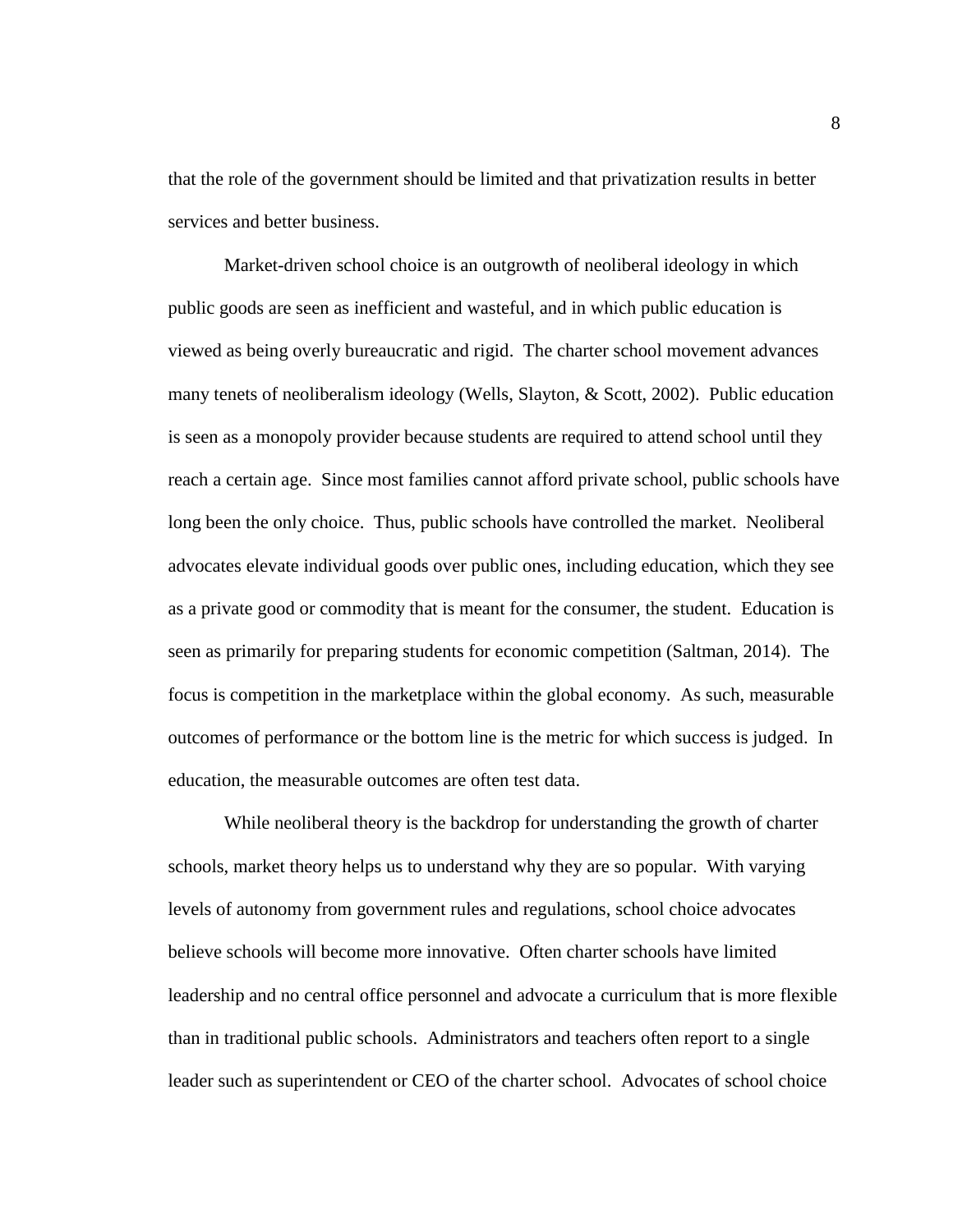want "a public education system that is responsive to immediate demands of the consumers" (Wells et al., 2002, p. 338). Well-known advocates for school choice and charter school reform are the Bill and Melinda Gates Foundation, the Broad Education Foundation, and the Walton Family Foundation, among many others (Scott, 2009).

Market theory influences this study by acting as a lens through which to view and better understand perceived competition generated by charter schools. Market models of educational reform posit that charter school growth will force traditional schools to change their practices in order to be more effective and to keep students. As I began this study I questioned, "Do the public school leaders involved in this study feel competitive pressure from the charter school enough to change practices?" When traditional public school districts lose students, they lose funding. This is similar to what happens in the broader consumer market, when customers are lost to other businesses. The financial incentive would therefore spur public school districts to adapt to the competition through a variety of responses. The expected response would be to try and win those students back or to limit more students leaving. If the traditional public school districts in this study strategically respond to charter school growth, how do they do this? Does market theory help to explain their responses? For example, do traditional public schools begin to model the practices of the more effective charter schools, a concept from institutional theory known as institutional isomorphism (Davis, 2013)?

Neoliberalism and market theory are not without critics. Opponents say that the educational system is too complex for simple market analysis and that the privatization of public education could result in inequity within education (Cucchiara, Gold, & Simon,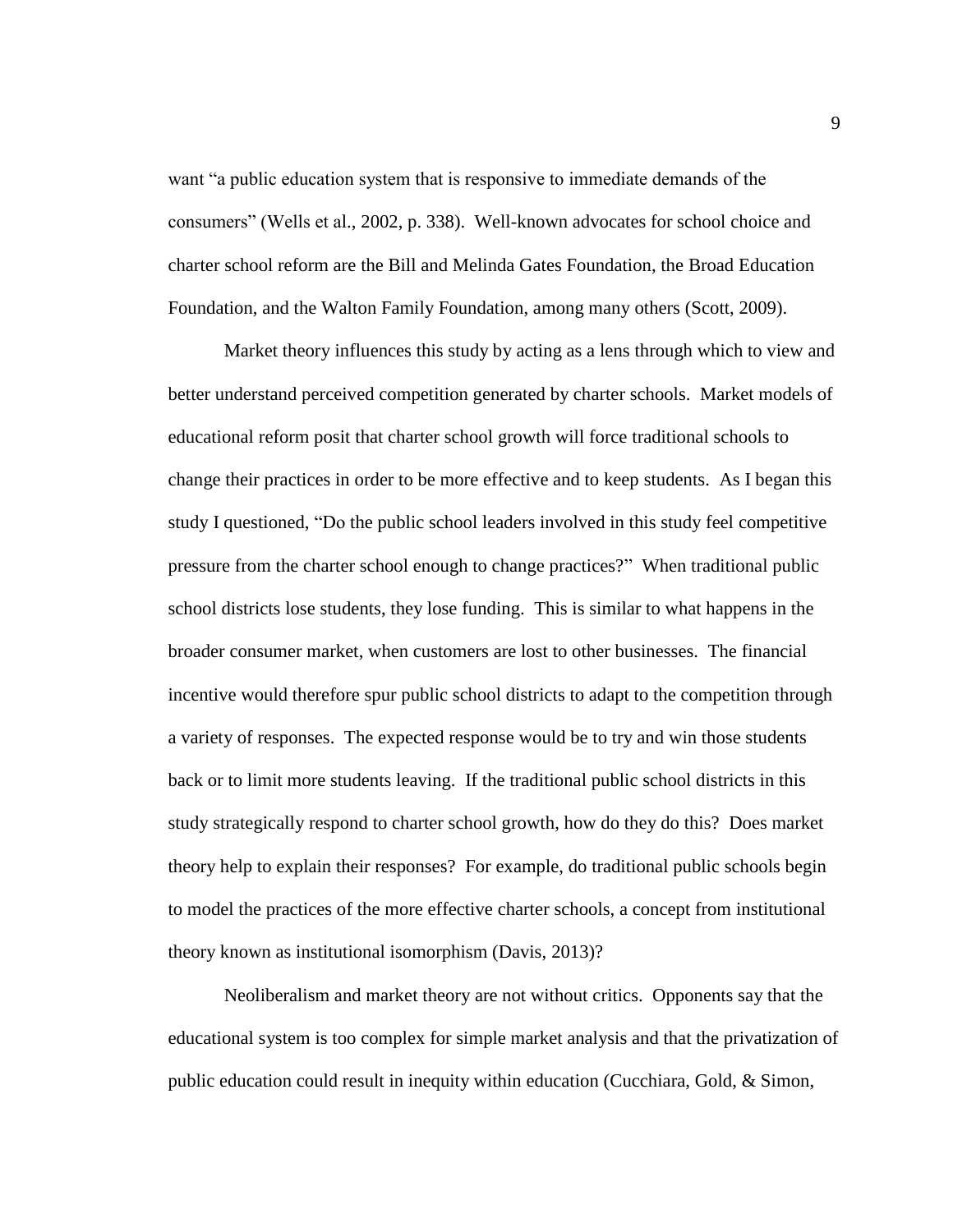2011; Ravitch, 2010; Scott, 2009). Critics believe that neoliberalism and school choice have the hallmarks of meritocracy and that students who are of a higher social standing receive the best services. They believe that this framework can be at odds with the basic tenets of democracy. Ultimately, neoliberal theory provides the backdrop for understanding the growth of school choice movements, while market theory helps me to understand the responses of the school district personnel whom I interviewed for this study.

#### **Significance of the Study**

Through this research, my hope is that practitioners, policymakers, educators in leadership preparation programs, and future researchers will gain a more in-depth understanding of how traditional public school leaders perceive the impact of charter schools on their schools. These public school leaders will have experienced the impact of a charter school and therefore will be able to provide insight into effects and how they responded. This study might benefit school leaders who are facing competition from charter schools, especially those who are experiencing competition for the first time. Policymakers might better understand the powerful impact of charter schools and the competitive effects on traditional public schools, particularly in terms of competition for students. Did these school systems become more innovative? Is competition benefitting traditional public schools as well as charter schools? Preparation programs might be better informed as to the new challenges school leaders are facing in regard to competition. Are school leaders prepared to market their schools and make the necessary changes to be competitive? Finally, my hope is that this study adds to the small body of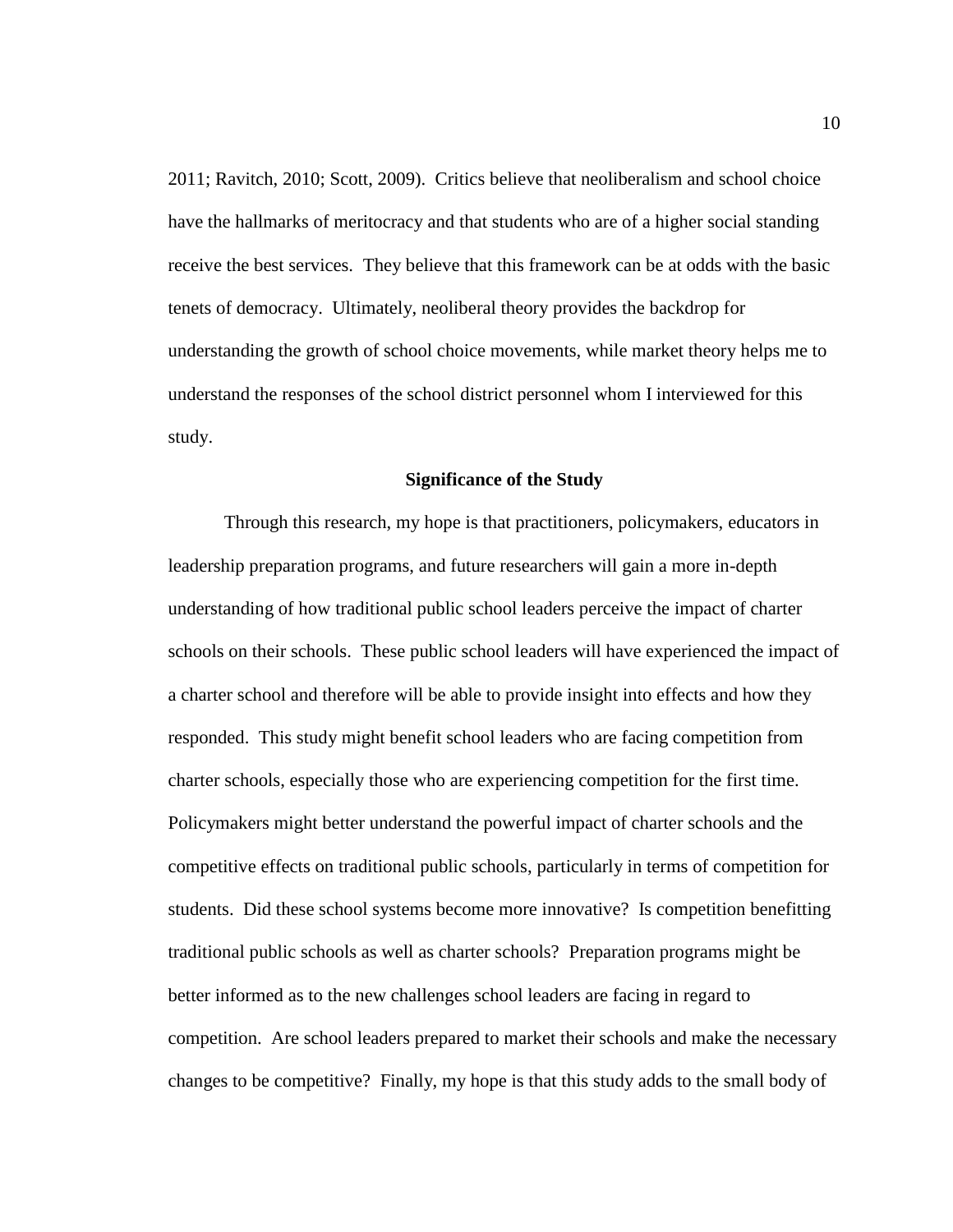research on traditional public school leader perceptions and response to the charter school movement. In the future, studies of this nature could include a larger variety of school districts gleaning more insight from a larger number of school leaders.

### **Summary and Overview**

In this chapter, I briefly touched on charter school growth across the nation and discussed the beginning of the charter school movement in North Carolina. I explained the purpose of charter schools and described the autonomy and flexibility they are granted. In North Carolina, the charter school movement was strengthened by the removal of the cap on charter schools and charter schools have flourished since that time, making this research particularly timely.

In the following chapters, I describe the research I conducted and my findings from this interview-based study I conducted in two school districts in a rural area in North Carolina. In Chapter II, I review relevant literature pertaining to charter schools. In Chapter III, I describe the methodology for this study. In Chapter IV, I discuss the findings on the impact of the charter school. In Chapter V, I share the strategies both school districts were using in response to the charter school. Finally, in Chapter VI, I offer a conclusion to this study, alongside recommendations for research and practice.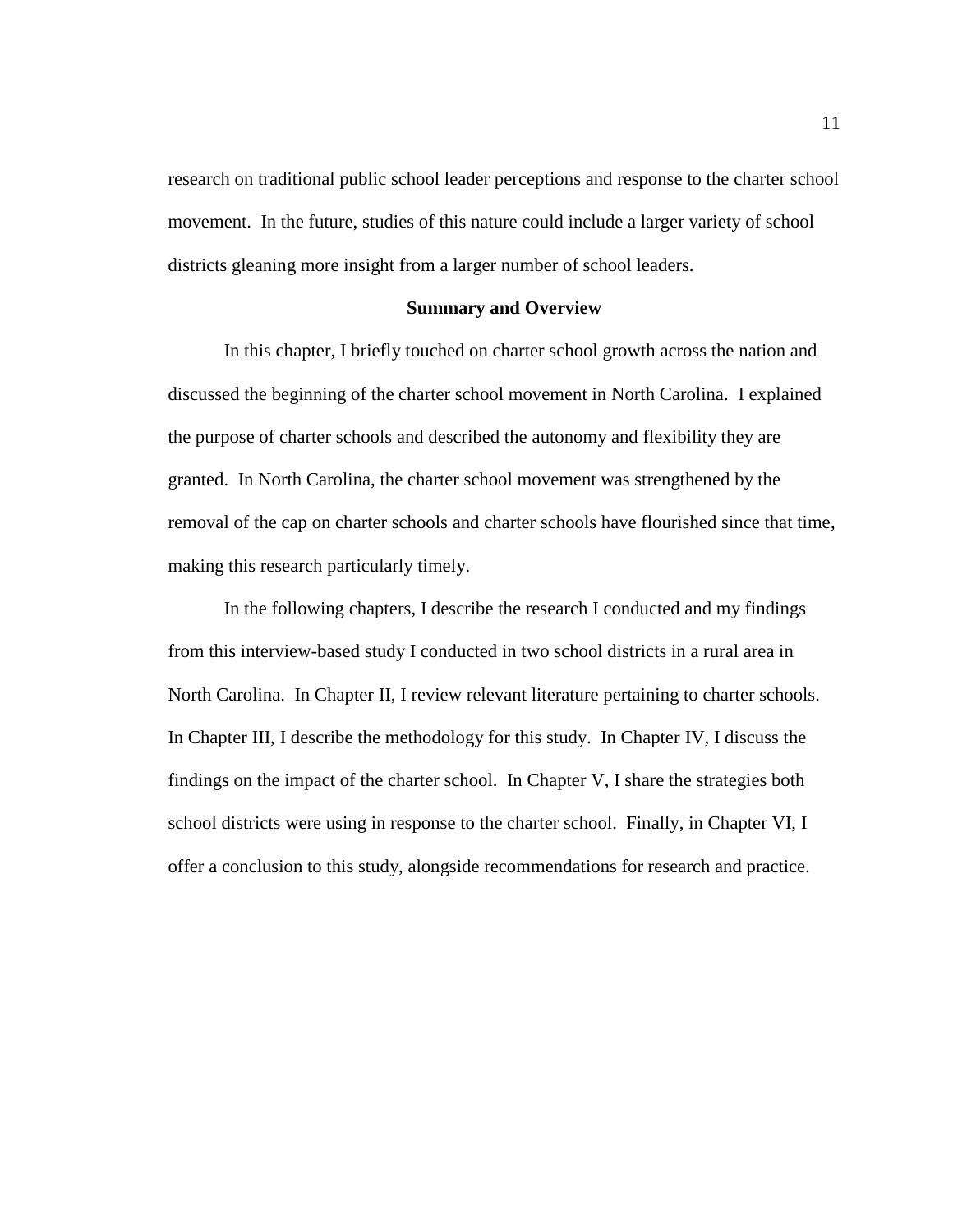# **CHAPTER II**

## **LITERATURE REVIEW**

### **Introduction to Charter Schools**

As my school began to lose students to the local charter school, rumors abounded as to what charter schools actually were. Were they public schools? What was the purpose of charter schools? As these questions arose, I realized I knew very little about these schools and neither did many of my teachers. One reason for this was that this new school was the first charter school in our county.

As I began to research this topic, I found that charter schools could have an academic, fiscal, demographic, and human resource impact on traditional public schools across the country. Yet, there are still many educators who have little knowledge of charter schools; thus, it is important to provide a foundational understanding of this reform movement in order to explore the impact of these schools. Therefore, I begin by exploring the history and purpose of charter schools in this literature review. I also discuss the impact charter schools are having on public schools and I examine the limited existing literature about the public school response to charter schools.

### **The History of Charter Schools**

The school choice has roots in the work of Milton Friedman, an economist at the University of Chicago. Friedman (1962) believed in promoting a free market of competition within the education sphere. In 1955, he published a piece titled "The Role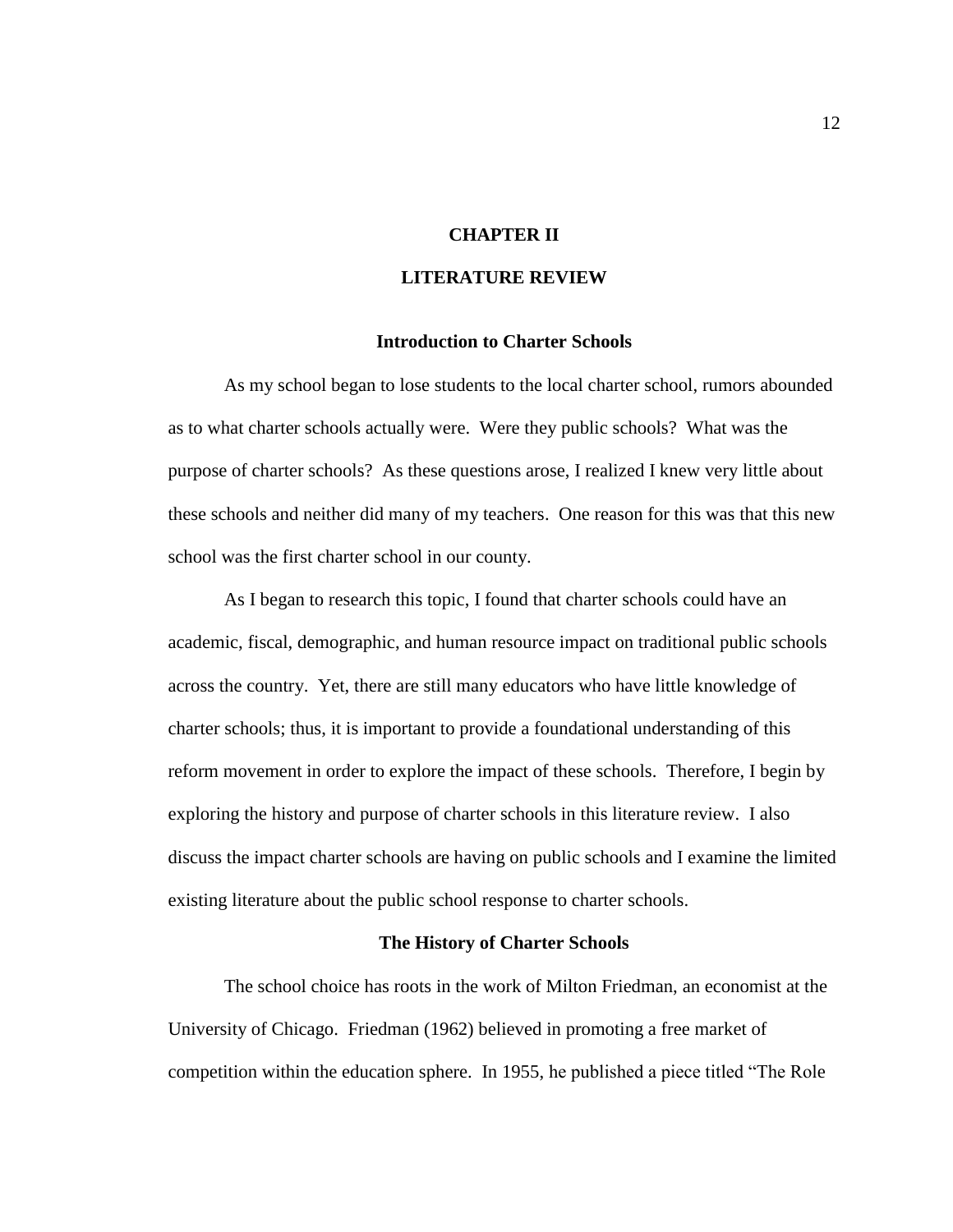of Government in Education." In this essay, he argued for school vouchers so that parents could choose where they wanted their children to attend school. This included attending private schools. Friedman thought that many schools would be created to meet consumer demand as a result. He believed that because of competition to meet consumer demand, all schools would improve and become more flexible. His assumption was that absent competition, schools did not have a compelling reason to improve or work hard to ensure all students achieve. Alternatively, if families had options, public schools would have to change to keep students, and therefore student achievement would improve as a result. Later Friedman became one of Ronald Reagan's advisors with the former president advocating for school choice and bringing it to the national consciousness in 1983 with the publication of the report, *A Nation at Risk*, which painted public education as failing and in need of reform (Ravitch, 2010). During this time, a range of different ideas for educational reform were taking shape, and people were hungry for new ideas to 'save' public schools. In fact, the abolishment of the Department of Education was also proposed during the Reagan era (Forman, 2010).

Complementing the work of Friedman, in 1956, Charles Tiebout published "A Pure Theory of Local Expenditures" in which he espoused the importance of voting with one's feet. He argued that each community has a local government that provides good and services and that people choose to live in areas where they have the highest level of utility (Bewley, 1981). In essence, competition in regard to government services would lead to equilibrium and people would move from one community to another in order to obtain better public services. School choice advocates draw on this argument in their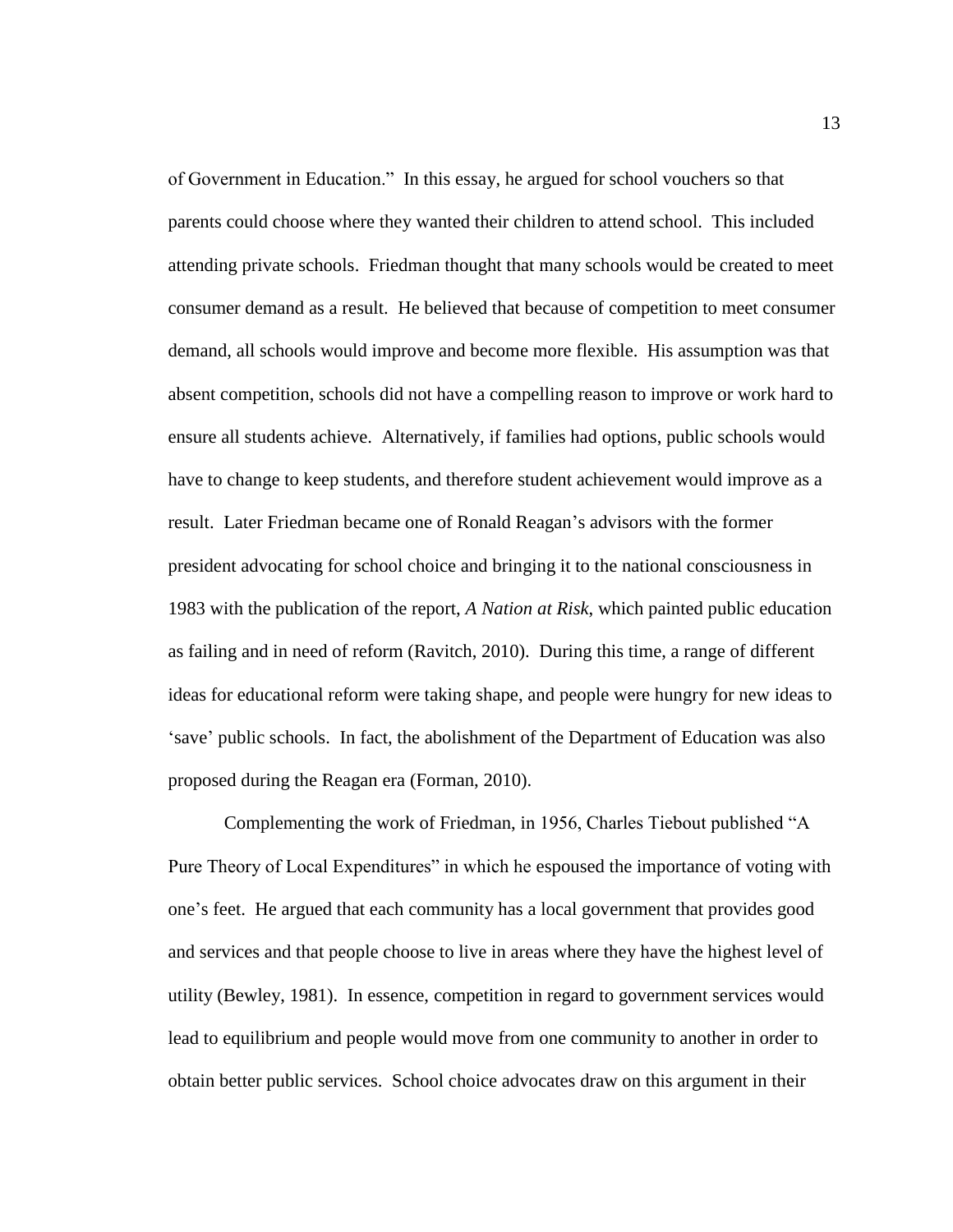analysis of public education. If parents are not happy with the school in their district, they will seek other options such as charter schools, or move into a school district in which the schools are more effective. This theory relies on the assumption that choice will create competition between school districts and also between other school options thereby leading to improved schools.

In addition to Friedman and Tiebout, school choice advocates often cite John Chubb and Terry Moe. Chubb and Moe (1990) emphasized institutional reform that "eliminates most political and bureaucratic control over the schools and relies instead on indirect control through markets and parental choice" (p. 5). They believed that the educational system was broken and that the academic performance of students would continue to suffer unless the system was reformed. According to Chubb and Moe, the only way to reform the system was by empowering individual families through school choice. This new reform would allow for outside groups to receive a charter so that they could run a school free of district level control. District level control was perceived as part of the problem. Competition and the free market system were presented as the saving grace for schooling in America and Chubb and Moe had forecast this new movement (Ravitch, 2010).

Different versions of school choice programs began to emerge. Budde (1988) called for education by charter and advocated for a complete restructuring of the current school system. He was the professor who first developed the idea of charter schools while at the University of Massachusetts. He saw the potential these schools could have as places for innovation and experimentation. His vision also included one in which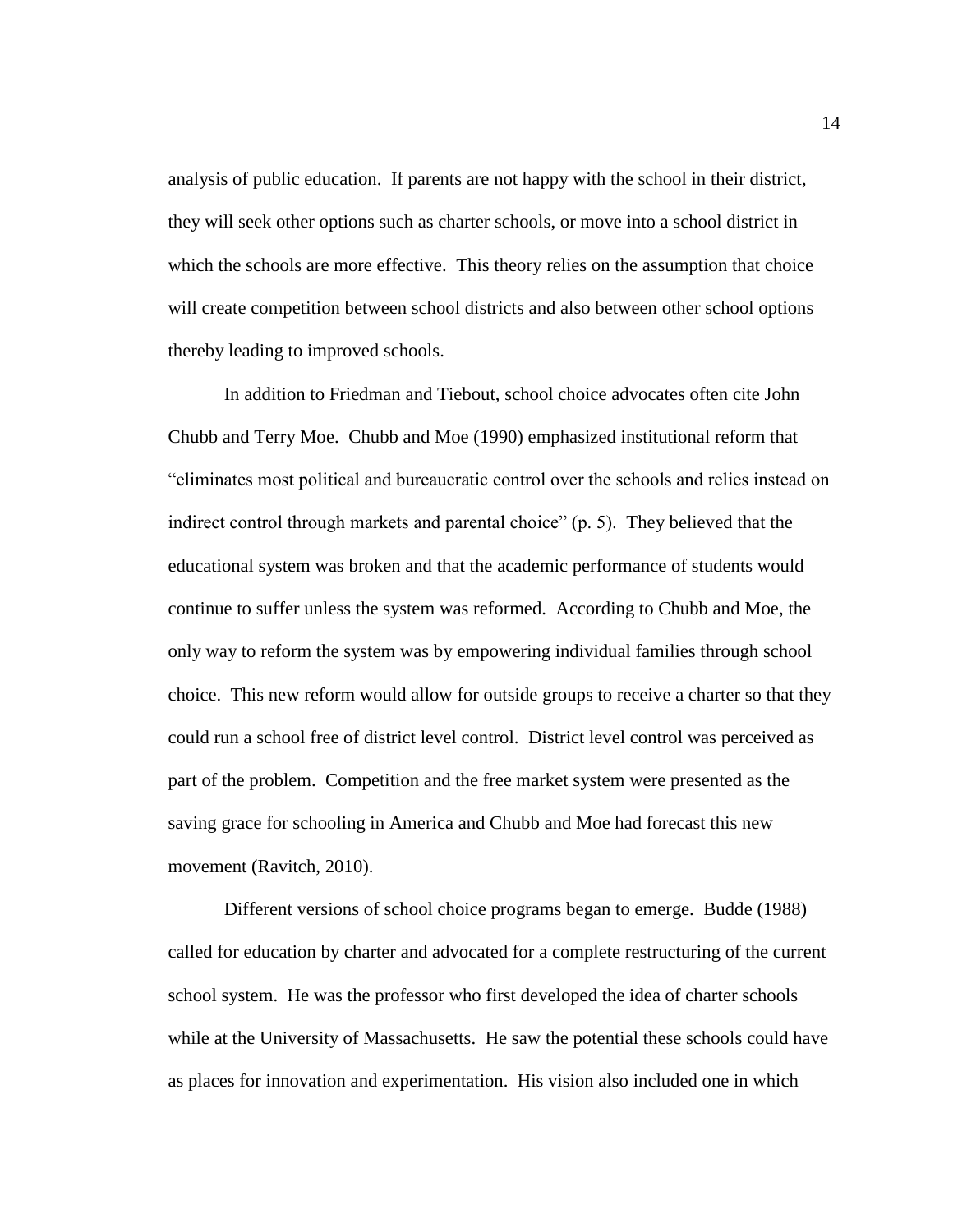teachers would be given more authority. Ideally, these schools would be given a certain amount of time to demonstrate they had accomplished their goals in order to be renewed.

In 1988, Albert Shanker proposed a similar idea. He was the President of the American Federation of Teachers, and much like Budde, saw the potential of charter schools as "teacher-run schools freed from state or district mandates" (Goldstein, 2014, p. 173). Shanker proposed these would be research-based schools with an allotted time frame to test out ideas for improving education (Ravitch, 2010). This proposal began to catch on as the charter school movement continued to gain traction. Ironically, later Shanker changed his views on charter schools and no longer supported them.

In 1991, Minnesota became the first state to pass a law allowing charter schools to be developed (Ravitch, 2010). A year later the first charter school, which was called City Academy High School, was formed in St. Paul, Minnesota. This school was developed to support students who had dropped out of school. California became the second state to approve charter schools in 1992 and the first start charter schools in that state began in 1993. A few years after that, North Carolina joined the charter school movement. In 1996 the Charter School Act was passed by the North Carolina General Assembly.

#### **The Purpose of Charter Schools**

There are over 6,800 charter schools across the nation in 43 states (National Alliance for Public Charter Schools, 2017). New Orleans has more students in charter schools based on percentage than any other city in the country. The states of Washington and Mississippi currently have legislation regarding charter schools but do not have any charter schools operating in their states. Alabama, Kentucky, Nebraska, Montana, North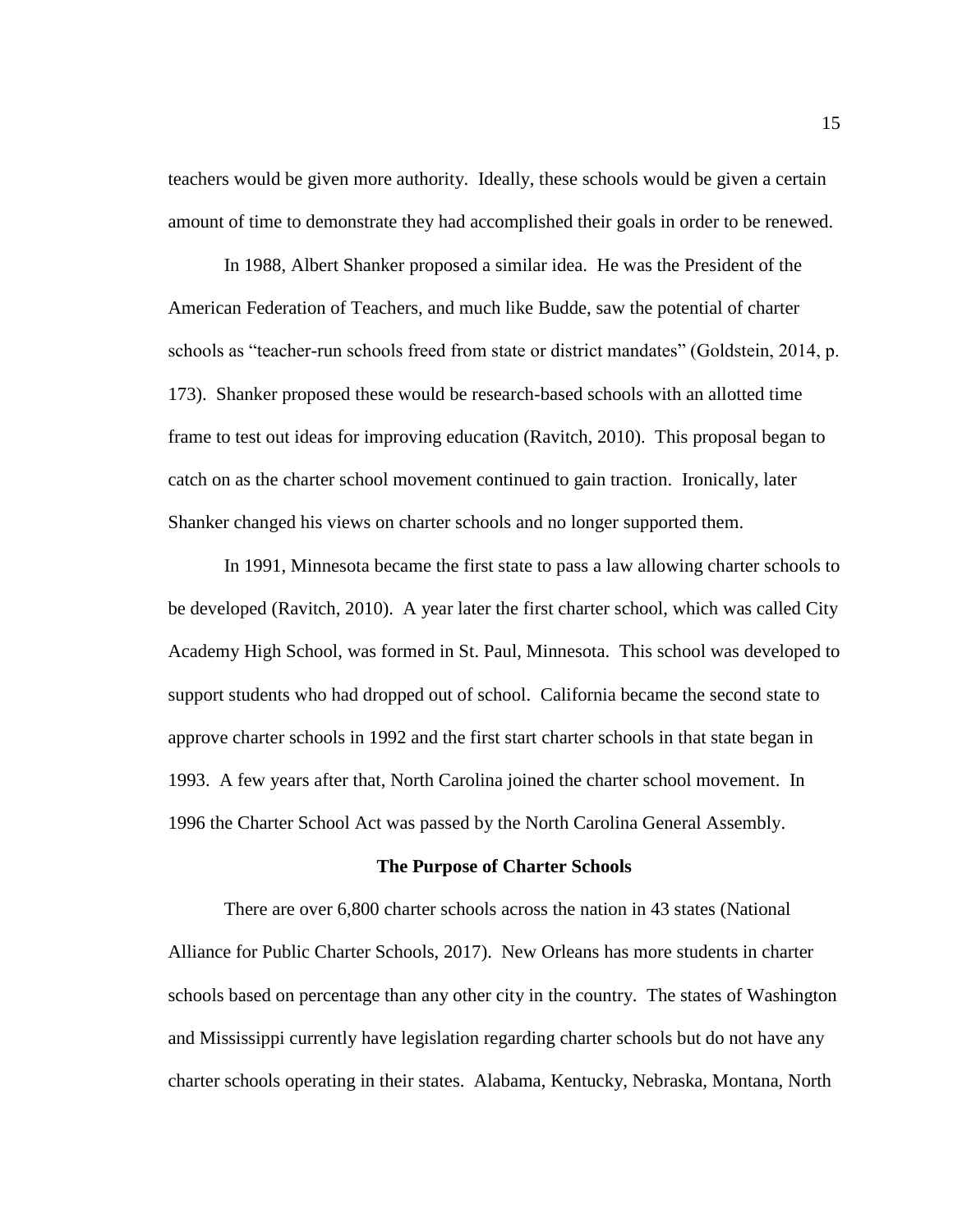Dakota, South Dakota, Vermont, and West Virginia do not charter schools or have laws governing charter schools (National Alliance for Public Charter Schools, 2017).

According to the National Alliance for Public Charter Schools (2017), of the charter schools across the nation, over 60% are independently run non-profit single-site schools. Twenty percent of charter schools nationwide are run by non-profit organizations that run more than one school. About 13% are run for profit. Charter schools are governed by state and federal standards; however, the specific requirements vary by state. Charter schools differ across the country because of the regulations guiding each state, but there are several similarities. Charter schools are public schools that are allowed more freedom for innovation than traditional public schools (depending upon the conditions laid out in their charter), and they are open to all students. Charter schools have significant flexibility with scheduling and curriculum. Charter schools cannot require tuition because they are public schools. Charter schools are formed when an outside agency, which could be a group of parents or community members, receives a charter from the state to create a school. As previously mentioned, some states have caps on the number of charter schools they will allow. Usually there is a time frame on the charters which stipulates that the school must demonstrate performance goals in order to remain open. There is also a variety of different types of charter schools. Independent Charter Schools are individual schools that can be started by anyone, often a group of parents, teachers, or community members. Charter Management Organizations are nonprofit entities that manage more than one charter school (Farrell, Wohlstetter, & Smith, 2012). Education Management Organizations are private organizations or firms that get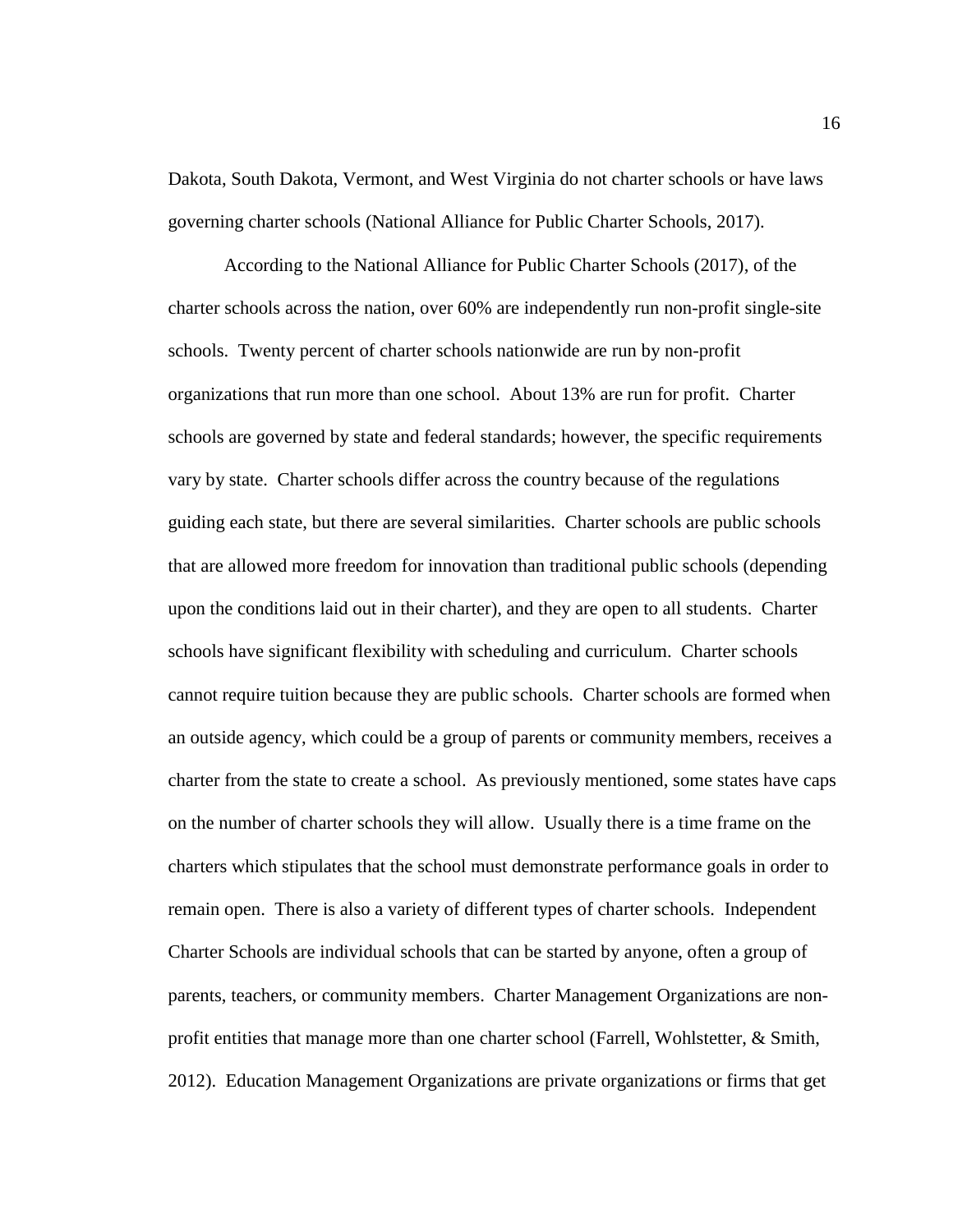public funds to manage schools, and some have a goal of making a profit (Miron, Urschel, Mathis, & Tornquist, 2010). These schools have been in existence since the early 1990s.

Charter schools in North Carolina do not operate under the auspices of a public school district but are funded by a combination of local, state, and federal tax dollars based on student enrollment numbers. When a student leaves a school district and enrolls at a charter school, the funding for that student goes with him or her to the charter school with no additional cost to the state. This per-pupil funding can vary depending on how the student's needs are classified (Cho, Chudnofsky, Jian, Landes, & Mortimer, 2013).

In North Carolina, legislation encourages a system of charter schools with the intent to improve student learning, increase learning opportunities for all students, encourage innovative teaching methods, create new professional opportunities for educators, and provide parents with expanded choices within the public school; at the same time, they are held accountable for measurable student achievement results (North Carolina Department of Public Instruction [NCDPI], 2016). In collaboration with the North Carolina State Board of Education, the General Assembly codified some state board policies into statute that specified a minimum academic performance for these schools. Charter schools that do not meet the minimum standard for performance receive a warning letter and could face termination if they do not improve. According to North Carolina General Statute 115C-218.94, a charter school that receives a D or F school performance grade, and does not meet growth, is identified as a low-performing charter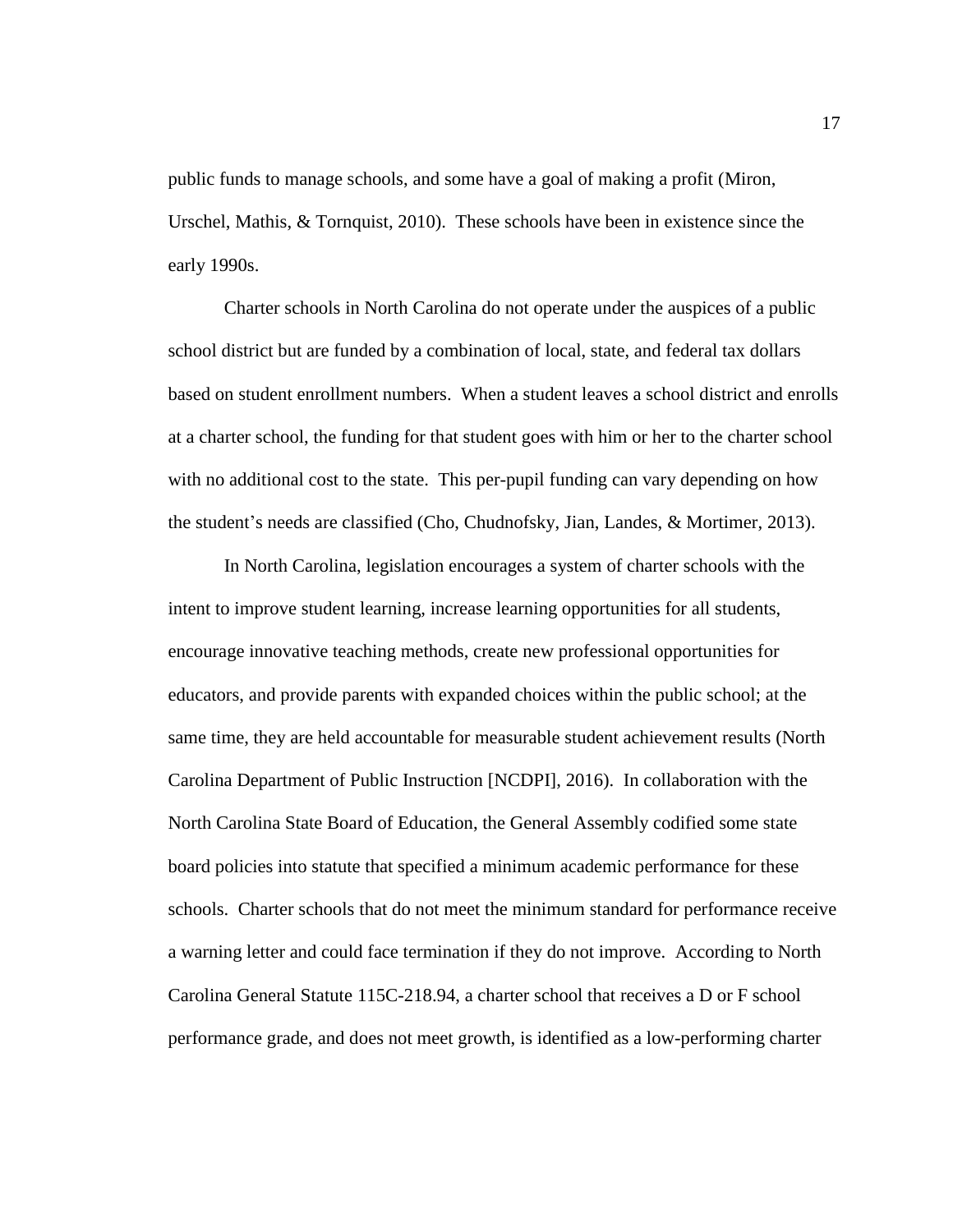school (North Carolina General Statute, 2016). In 2012, the State Board revoked a charter school for inadequate academic performance for the first time (NCDPI, 2016).

North Carolina charter schools are open to all students, but many have a lottery system for entrance because of the demand. They are funded by a mix of local, state, and federal tax dollars. This has created controversy because they are being funded by the public, yet many are not accessible to all members of the general public because of the lottery system which has to be utilized as a result of enrollment caps. In North Carolina, the State Board of Education can authorize a charter school and also created and adopted policies to aid in the governance of the charter schools. These policies relate to enrollment, accountability requirements, admission, liability insurance, financial and governance noncompliance, renewal process, revocation for lack of academic performance, application and review process, planning, charter amendments, and fast track replication (NCDPI, 2015). The State Board of Education reviews the effectiveness of charter schools in the state as well as their impact on the traditional public schools in the school district where the charter school resides in compliance with North Carolina General Statute 115C-218.110.

There are various policies governing charter schools in North Carolina. One of those dictates the length of a charter school term. After a charter is approved in North Carolina, the term is good for 10 years. After the 10-year term is over, it must be renewed. In other states across the nation, this term or contract can vary in length. Additionally, there can be different stipulations with these contracts.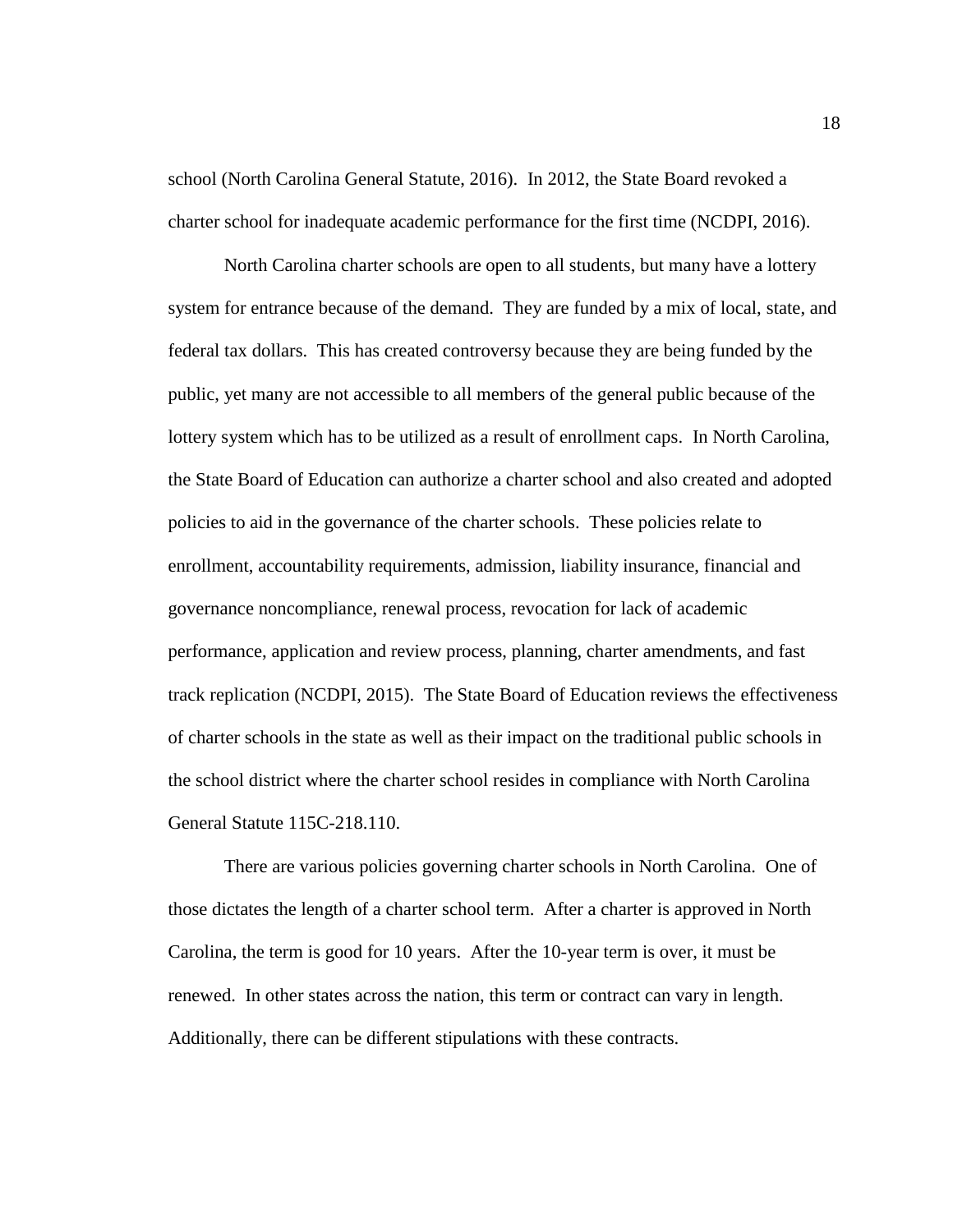The admissions requirements for North Carolina charter schools are outlined in North Carolina General Statute 115C-218.45. In regards to enrollment in North Carolina charter schools, any student eligible for a traditional public school is also eligible for a charter school. The charter school cannot limit student admission based on ability or disability unless it is provided by law or is outlined in the mission of the charter school. Additionally, the charter school cannot limit admission based on race or religion. Enrollment in charter schools is not based on attendance zones and is not determined by the local education agency (LEA). Admission is by lottery once the applications exceed the capacity of the school. Also, the siblings of students and children of full-time employees are given enrollment preference. Charter schools in North Carolina can provide transportation if they choose, but must provide a transportation plan so that transportation is not an issue for any student who resides in the LEA in which the school resides.

Charter schools in North Carolina are afforded flexibility in certain areas. They are exempt from statutes and rules that apply to local school districts except for laws pertaining to those governing health and safety, instructional hours, Individuals with Disabilities Education Act (IDEA) assessments, and performance. Just as traditional public schools, charter schools must provide instruction for at least 185 days or 1,025 hours but are not bound by the state's calendar law. As defined by North Carolina General Statute 115C-218.90, charter schools can also set their own teacher salaries and are required to have at least 50% of their teachers hold a teaching license. Additionally, charter school teachers have the same access to the retirement system as traditional public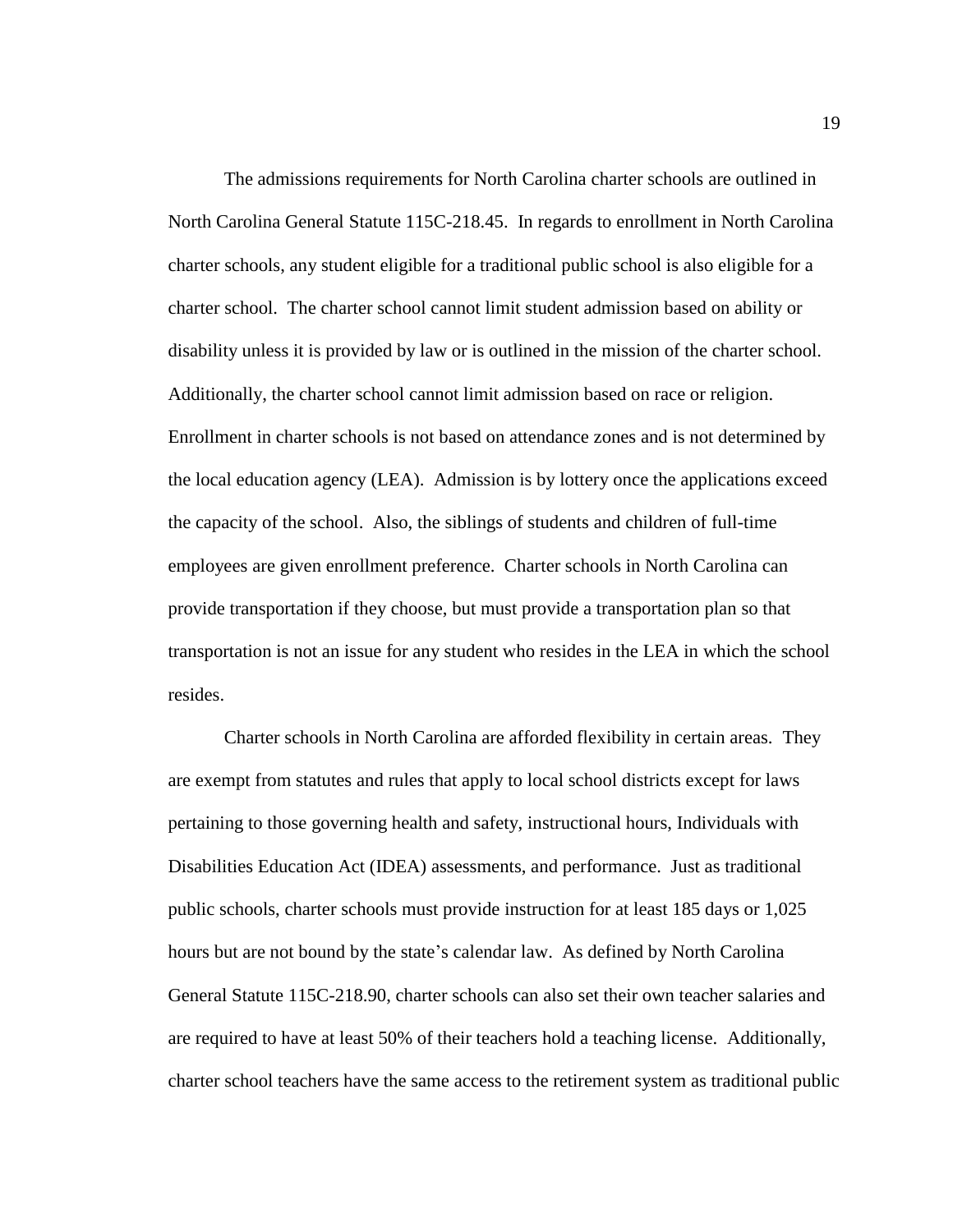school teachers. Table 1 compares the North Carolina requirements for traditional public schools versus those for charter schools.

## Table 1

NC Requirements for Traditional Public Schools vs. Charter Schools

| NC Requirements                 | <b>Traditional Public Schools</b> | <b>Charter Schools</b>  |
|---------------------------------|-----------------------------------|-------------------------|
| Admission                       | Open                              | Open (Possible Lottery) |
| Attendance                      | School Zone                       | Open                    |
| Calendar Law                    | <b>Yes</b>                        | N <sub>0</sub>          |
| <b>Certified Teachers</b>       | 100%                              | 50%                     |
| <b>Class Size Restrictions</b>  | <b>Yes</b>                        | N <sub>0</sub>          |
| <b>Federal Lunch Program</b>    | Yes                               | N <sub>0</sub>          |
| <b>Instructional Days/Hours</b> | Yes                               | Yes                     |
| <b>Teacher Salary</b>           | Set                               | Negotiable              |
| Testing                         | All                               | EOG/EOC                 |
| Transportation                  | <b>LEA</b> Option                 | Not Required            |
|                                 |                                   |                         |

Charter schools in North Carolina are directly governed by the North Carolina Charter Schools Advisory Board. The board consists of State Board of Education members, the Governor and Lieutenant Governor, members of the House and Senate, and the Superintendent. According to NC General Assembly G.S. 115C-218 Purpose of charter schools and establishment of NC Charter Schools Advisory Board, the duties of this board are to: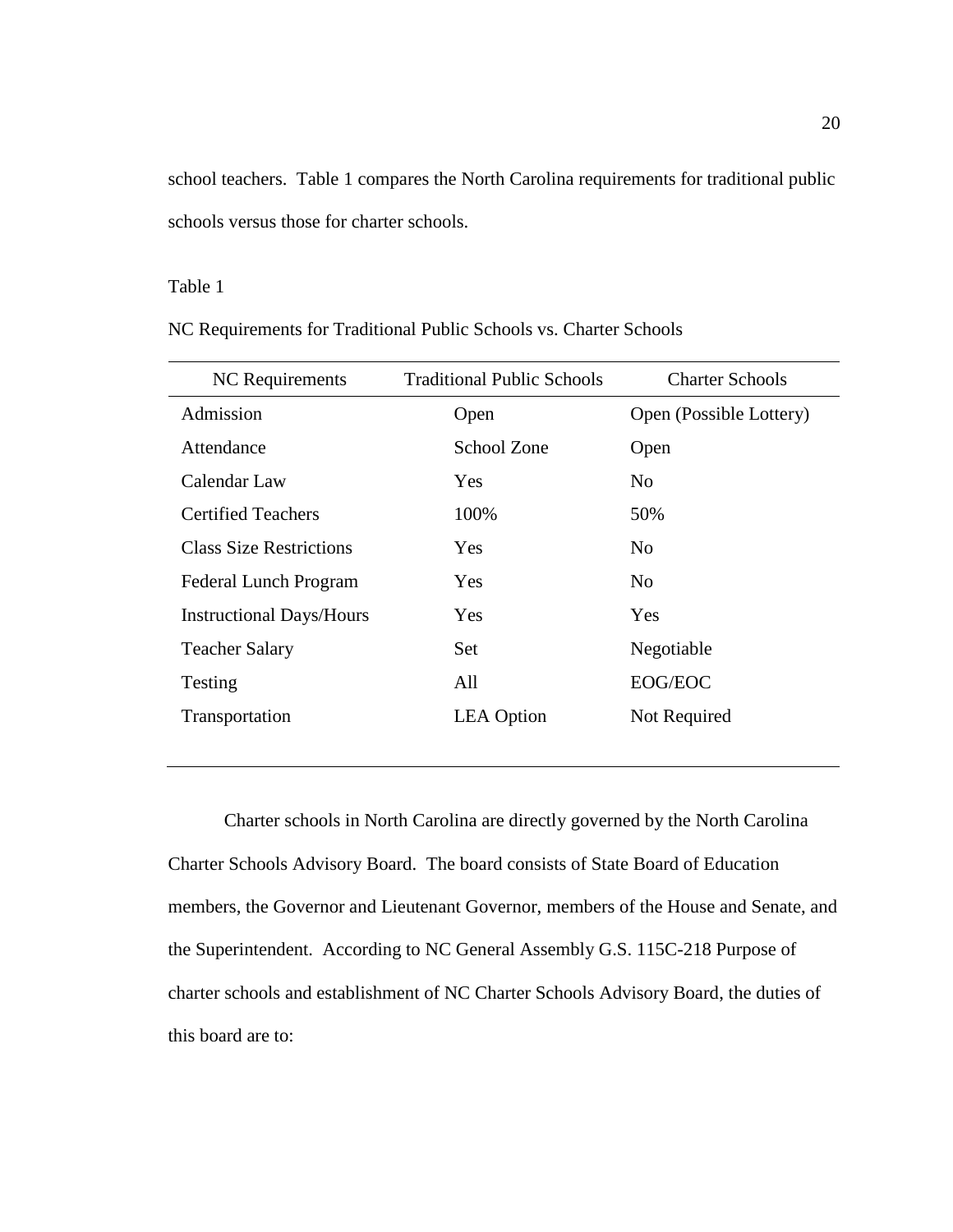- Make recommendations to the State Board of Education (SBE) on the adoption of rules regarding all aspects of charter school operation, including timelines, standards, and criteria for acceptance and approval of applications, monitoring of charter schools, and grounds for revocation of charters;
- Review applications and make recommendations to the SBE for final approval of charter applications;
- Make recommendations to the SBE on actions regarding a charter school, including renewals or charters, and revocations of charters; and
- Undertake any other duties and responsibilities as assigned by the SBE.

### **The Argument for Charter Schools**

Some proponents of charter schools argue that they were created to give lower income or at-risk students what more affluent students at private schools already receive. For example, students at private schools are often privy to smaller classes, smaller schools, involved communities, and a flexible curriculum (Fabricant & Fine, 2015). Proponents of charter schools argue that these schools provide more hands-on learning and smaller class sizes compared to public schools and that these contribute to greater academic growth. Furthermore, proponents state that charter schools are more innovative and create a more comprehensive learning experience for students (Bulkley & Fisler, 2003; Lubienski, 2003). They say that traditional public schools improve because of competition (Cordes, 2017; Lubienski, 2003; Terrier & Ridley, 2018; Winters, 2012). They contend that "charter schools generate competitive incentives for public schools to improve student performance" (Imberman, 2011, p. 1). The logic for this is fairly simple: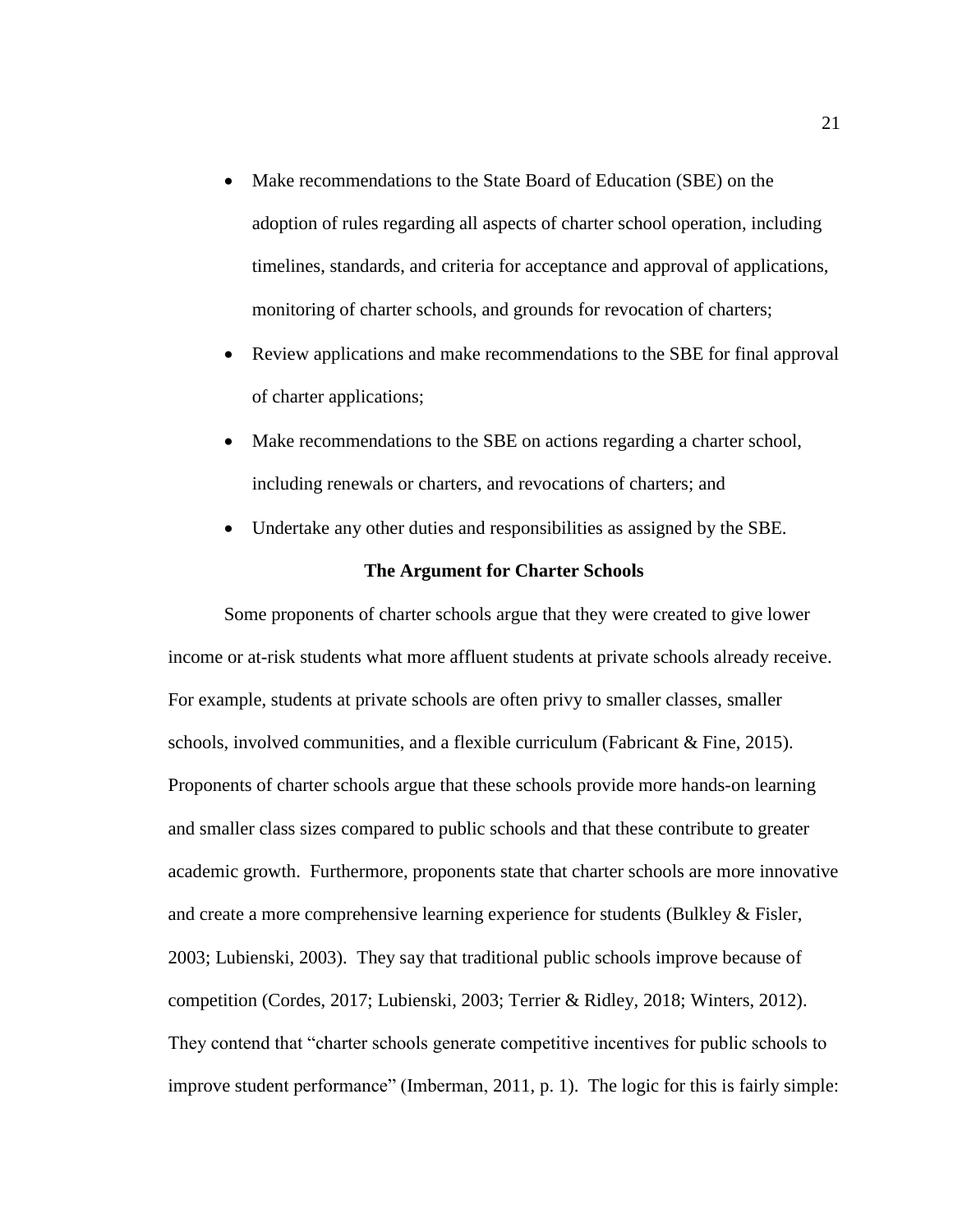the open market creates more providers; because of competition, schools need to become more innovative, and the consumer decides who "wins" by enrolling their children in the school they deem best (Hess, Mehta, & Schwartz, 2012). Larry Cuban (2013) in his book, *Inside the Black Box of Classroom Practice*, says that the end result of charter schools should be higher achievement resulting from an innovative curriculum, parent choice, and stringent accountability. Yet, there is no conclusive evidence that charter schools outperform traditional public schools, despite numerous studies (Ballou, Teasley, & Zeidner, 2006; Berends, Goldring, Stein, & Cravens, 2010; Betts, Rice, Zau, Tang, & Koedel, 2006; Bifulco & Ladd, 2006; Chudowsky & Ginsburg, 2012; Frankenberg, Siegel-Hawley, & Want, 2011; Hanushek, Kain, Rivkin, & Branch, 2007; Scott & Villavicenco, 2009; Zimmer, Gill, Booker, Lavertu, & Witte, 2012).

### **Academic Impact**

Studies comparing traditional public schools to charter schools present an array of findings (Ballou et al., 2006; Berends et al., 2010; Betts et al., 2006; Frankenberg et al., 2011; Hanushek et al., 2007; Scott & Villavicencio, 2009), and some indicate that traditional public schools perform better than charter schools (Zimmer et al., 2012). One study in particular compared students across the nation from charter schools and traditional public schools. This study was conducted by Chudowsky and Ginsburg (2012). They conducted an exploratory analysis of National Assessment of Educational Progress (NAEP) data comparing charter school enrollment and performance to that of traditional public schools. The NAEP is the largest uniform assessment given nationally for mathematics, reading, science, writing, the arts, civics, economics, geography, U.S.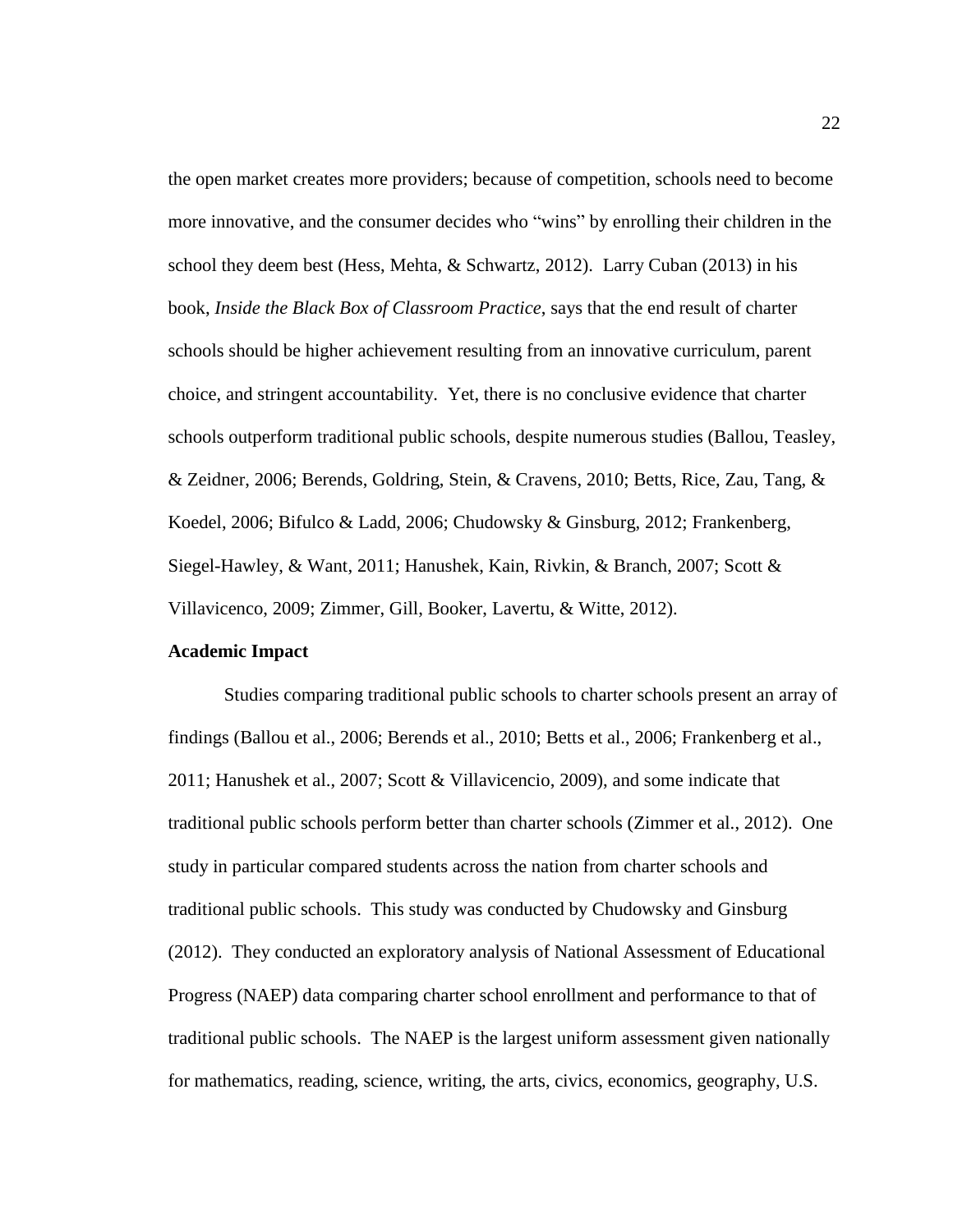history, and in Technology and Engineering Literacy (TEL). The test therefore provides a common metric among states across the country. The data that Chudowsky and Ginsburg examined was from reading and mathematics and from 2003, 2005, and 2011. The data indicated that students in traditional public schools have higher average NAEP scores than students in charter schools in grades 4, 8, and 12 in reading, math, and science. In fact, across all subject areas and grade levels, traditional public schools' scores were higher. Grade 4 math, grade 12 reading and math, and all science scores were significantly higher in traditional public schools than charter schools. Yet, this study indicated that in large cities, charter schools often outperform traditional public schools.

In North Carolina, charter school academic growth and traditional public school academic growth, as defined by the Education Value Added Assessment System (EVAAS), are comparable. According to NCDPI (2016), 50% of charter schools met growth, while 24% exceeded growth for the 2014-2015 school year. That same year 27% of charter schools did not meet growth. Forty-four percent of traditional public school students met growth and 28% exceeded growth for the 2014-2015 school year. That year, 28% of traditional public schools did not meet growth. Thus, there was only a 1% difference in the number of charter schools that met or exceeded growth versus traditional public schools. Also, about two-thirds of charter schools were comparable or exceeded traditional public schools in performance composite in grade level proficiency. In regards to School Performance Grades, charter schools had a higher percentage of schools with A's and B's but also had a higher percentage of schools with D's and  $F$ 's.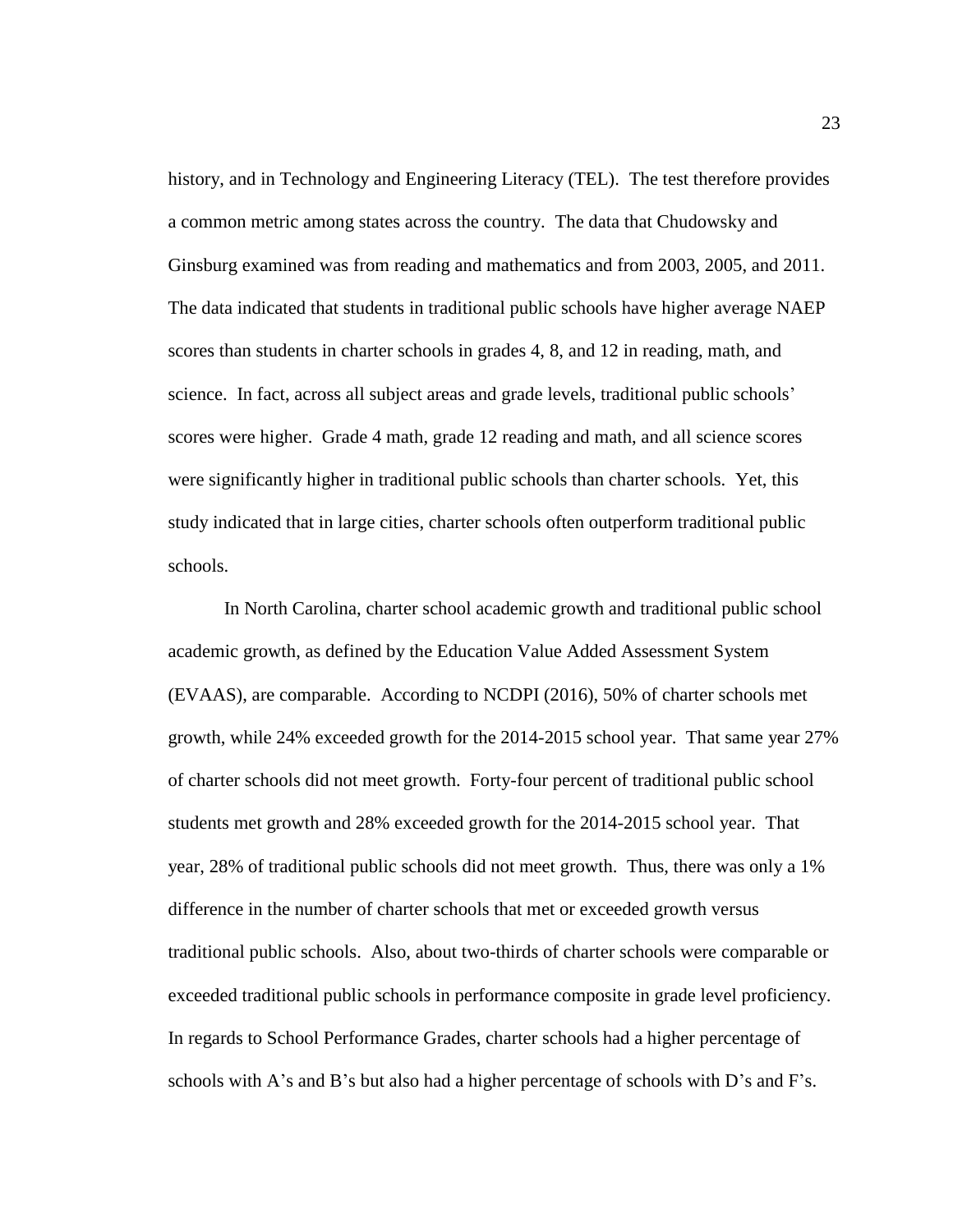These numbers again highlight that there is no conclusive evidence that charter schools outperform traditional public schools, including in North Carolina.

Providing more context for the comparison in North Carolina, Bifulco and Ladd (2006) conducted a quantitative study in order to determine if students in charter schools performed better than students in traditional public schools. The researchers primarily collected and assessed end of grade test scores from NCDPI and individual student panels gathered for five cohorts that were studied for 5 years. The students' end of grade scale scores in reading and math were analyzed from third grade to eighth grade. The data showed that traditional public school students performed better on the end of grade tests than charter school students. Students in charter schools were shown to gain on average .0062 of a standard deviation less in reading and .106 of a standard deviation less in math. The researchers found "students make considerably smaller achievement gains in charter schools than they would have in traditional public schools" (p. 52).

There are studies that also seem to show higher performance in charter schools than those in traditional public schools (Betts  $&$  Tang, 2008), such as the one conducted by the Center for Research on Education Outcomes (CREDO, 2013) which is based at Stanford University. This study is the largest study to date comparing the academic performance of charter schools to traditional public schools. This study examined charter schools in 27 states, one of which was North Carolina. The findings indicated that charter schools advance learning gains in reading more effectively than traditional public school and advance learning gains in math similarly to the results of traditional public schools. Yet, it was found that "charter school quality is uneven across the states" (p. 3).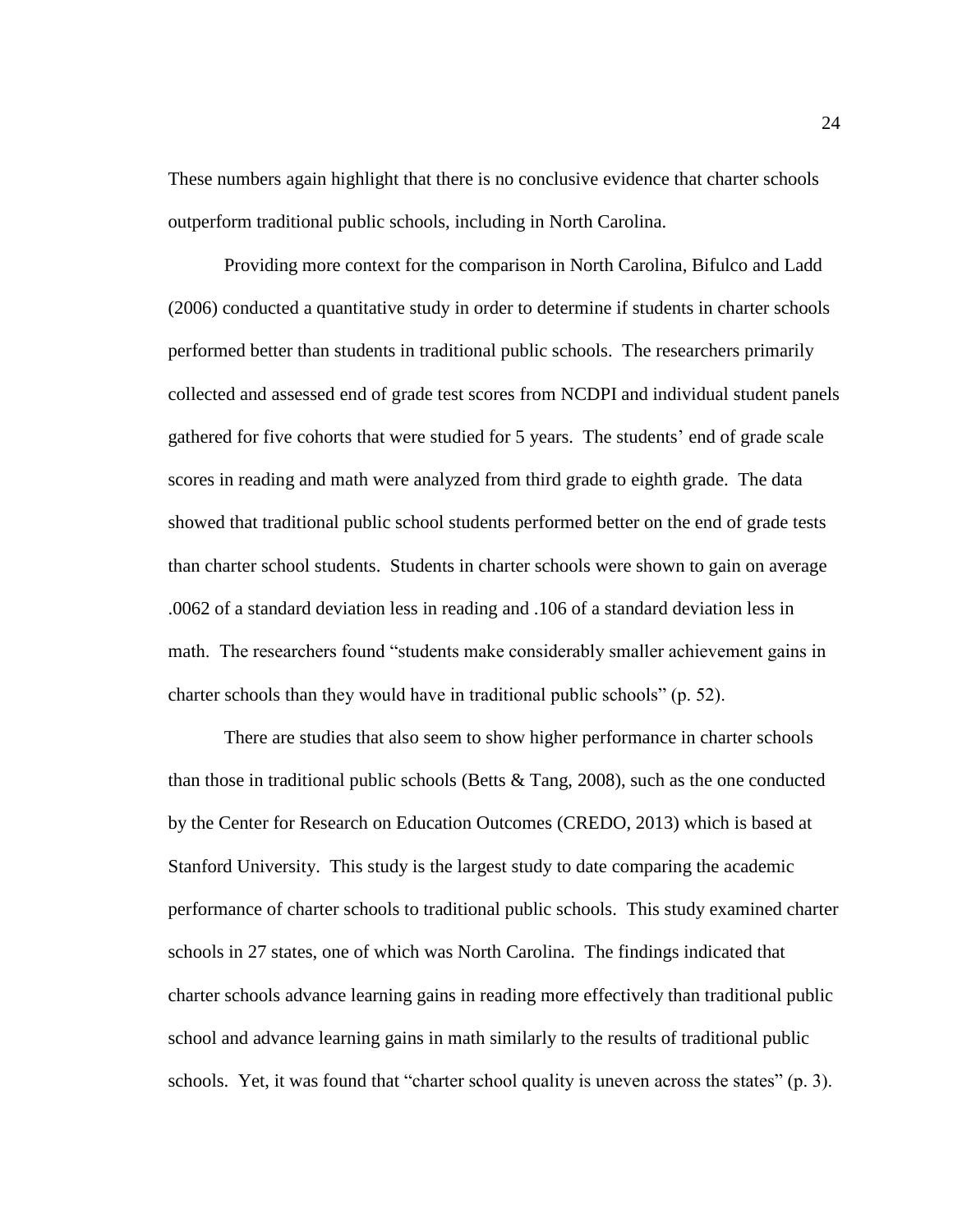Ultimately there seems to be no conclusive evidence that charter schools outperform traditional public schools in regard to student achievement despite many studies on this topic. Differences in state laws, tests, selection bias, and even analysis make comparisons difficult. Additionally, attrition rates can vary considerably and make it hard to analyze student achievement between traditional public schools and charter schools. Yet, an equally important question is how charter school competition impacts traditional public school performance. Is this competition that comes when families have more choices for the schooling of their children benefiting traditional public school students?

An argument by proponents of school choice is that competition will improve traditional public school performance (Winters, 2012; Zimmer & Buddin, 2009). This means that student outcomes or achievement will improve because the instruction and organization of these schools has changed as a direct result of outside competition. The argument is that school quality improves and resource allocation is managed more efficiently when public schools do not have a monopoly over the market. There have been fewer studies on this topic than studies comparing charter school achievement with traditional public school achievement.

Some of the studies have shown the positive effects of competition on student achievement in traditional public schools (Belfield & Levin, 2002; Booker, Gilpatric, Gronberg, & Jansen, 2008; Hoxby, 2003; Sass, 2006). One study indicating the positive impact of competition explored the effect of school choice on traditional public schools in Milwaukee and San Antonio (Greene & Forster, 1998). Some of the traditional public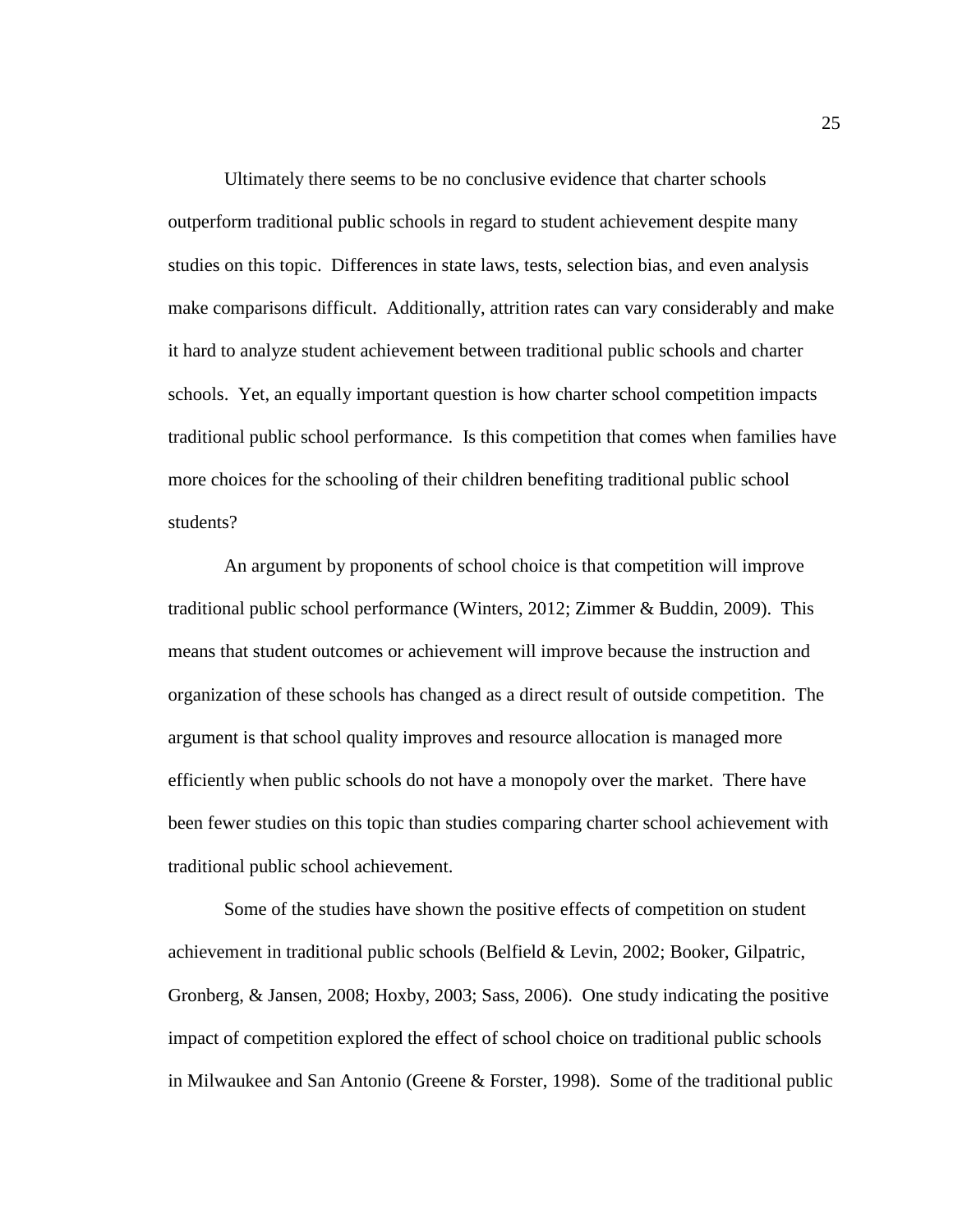schools in the study improved considerably in test scores with the introduction of competition from charter schools and or private schools. In particular, 10th grade students in Milwaukee schools saw test scores improve on average 3.5 points if the charter school was 5 km away from the public school and 9 points if the charter school was 1 km away.

One of the more well-known studies promoting the positive effects of school choice on public schools was conducted by Caroline Hoxby (2003). In her study, she showed that traditional public schools in Michigan and Arizona had improved academic achievement when responding to competition from charter schools. For example, fourthgrade students and seventh-grade students enrolled in traditional public schools saw improvements in math and reading scores on the Michigan Assessment of Educational Progress tests from 1992 to 2000 after facing charter school competition. These schools also made greater gains than those not facing charter school competition.

Still, researchers "understand very little about how competitive incentives actually play out in local contexts" (Lubienski, Weitzel, & Lubienski, 2009, p. 601). Many of the studies that have been conducted presented mixed results on how competition impacts student academic performance (Arsen & Ni, 2012; Bettinger, 2005; Winters, 2012). Even in North Carolina, studies have shown mixed results (Bifulco & Ladd, 2006; Holmes, DeSimone, & Rupp, 2006). Buddin (2012) states, "current research finds little evidence that charters are having a competitive effect on student achievement in traditional public schools" (p. 8).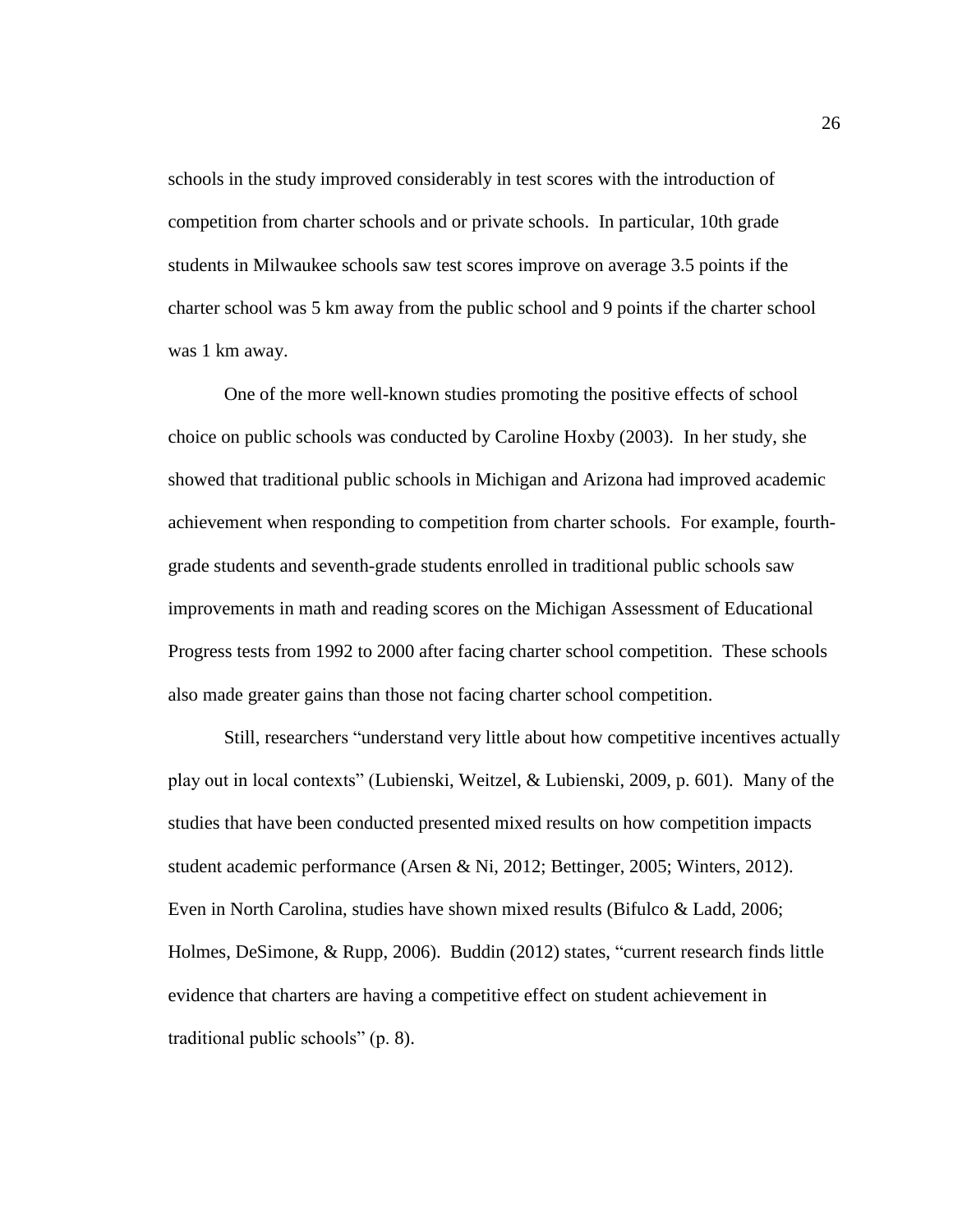One study indicating competition does not improve traditional public schools was done by Buddin and Zimmer (2009). Instead of analyzing only student data, the researchers surveyed administrators as well. They conducted research that included a survey of principals and their charter counterparts in California in response to charter school advocates who claim "school choice programs, including charter schools can create competitive forces to improve performance" of traditional public school students (p. 1). All of the principals were from six districts with many coming from Los Angeles Unified School District, San Diego Unified School Districts, and Fresno Unified School District, some of the largest districts in the nation. The survey consisted of nine questions in which principals were asked about the effects of new charter schools on the operation of the schools, and other questions about the broad impact of charter schools. On the survey, a large number of the principals stated that the charter schools had an effect on their operations. About one-fourth of the traditional school principals who were surveyed from the six specific districts said they had changed their professional development and instructional practices in the face of competition from charter schools. Less than 20% restructured hiring practices or changed the curriculum.

Additionally, student achievement data were analyzed from elementary, middle, and high schools for math and reading. The findings indicated that charter schools do not create positive academic effects via competition and that the only beneficiaries of charter schools are the students who attend these schools. The researchers also noted the different environments and locations in which these schools are located could alter the measurement of the competitive effects on the traditional public schools.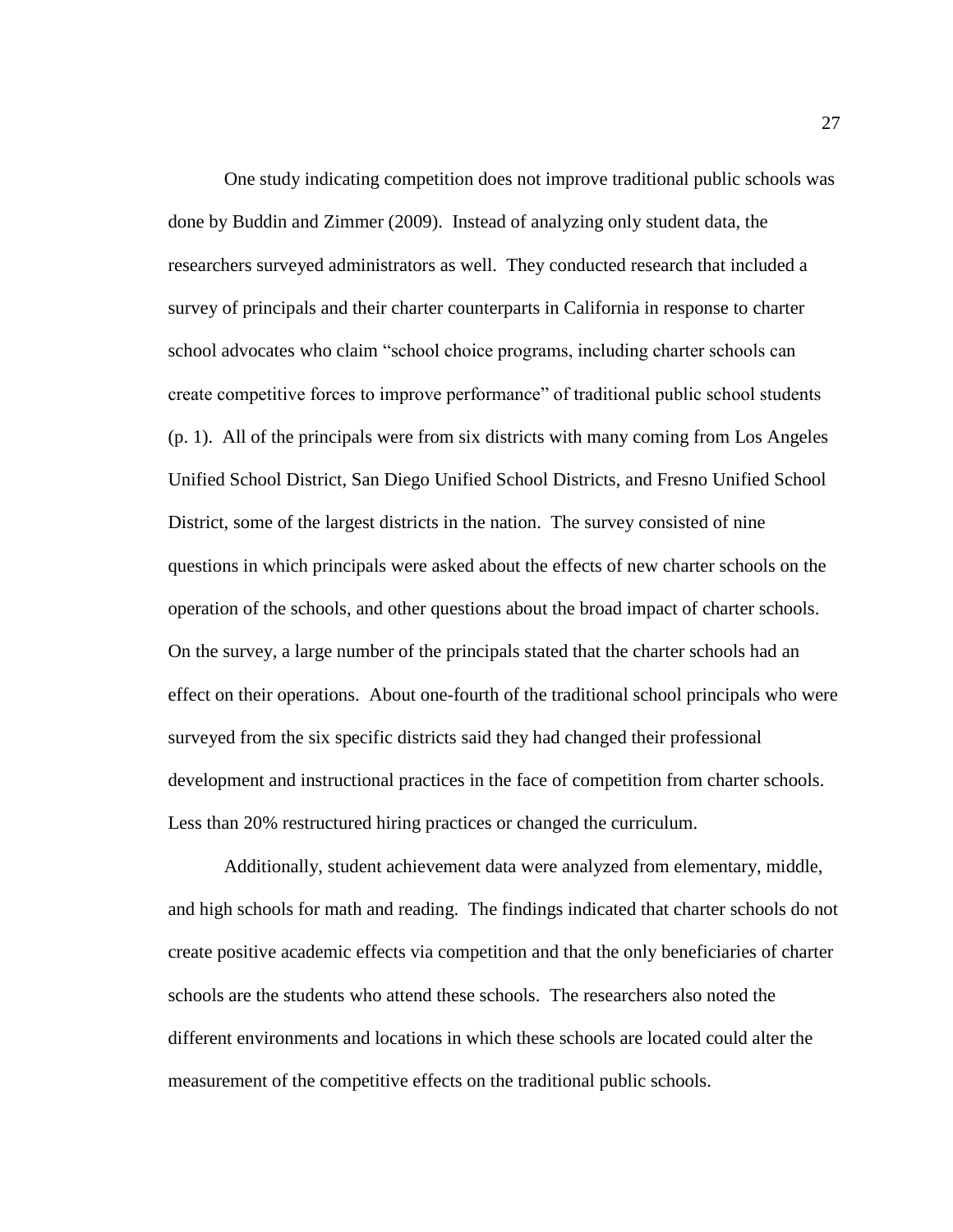There have also been studies conducted on charter school competition and traditional public school achievement that have demonstrated negative results for traditional public schools. Yongmei Ni conducted a study in 2009 that indicated charter school competition could have a negative impact on traditional public school achievement. Ni analyzed a statewide longitudinal dataset of Michigan schools for 11 years beginning with 1994, testing the idea that competition improves traditional public schools. Ni shared that little research had been conducted that analyzed the impact of charter school competition on the efficiency of traditional public schools. The dataset included enrollment, demographics, and other factors from the Michigan Department of Education, the State of Michigan's Center for Educational Performance and Information, and Common Core Data from the National Center of Educational Statistics. The analysis indicated that charter school competition could have a negative effect on student achievement, especially in areas with high charter school density. In fact, the negative effect of charter school competition occurred in math and reading for fourth and seventh grades. One explanation is that school choice "triggered a downward spiral in the most heavily impacted schools" (Ni, 2009, p. 31). Traditional public schools lost enrollment and therefore revenue declined. As revenue declined, money for programs dried up and these programs disappeared, which hurt students and caused more enrollment declines. **Fiscal Impact**

Opponents of charter schools are concerned that these schools are also negatively impacting traditional schools in ways besides academic achievement. Tax dollars are the main source of funding for most charter schools. When a student leaves a public school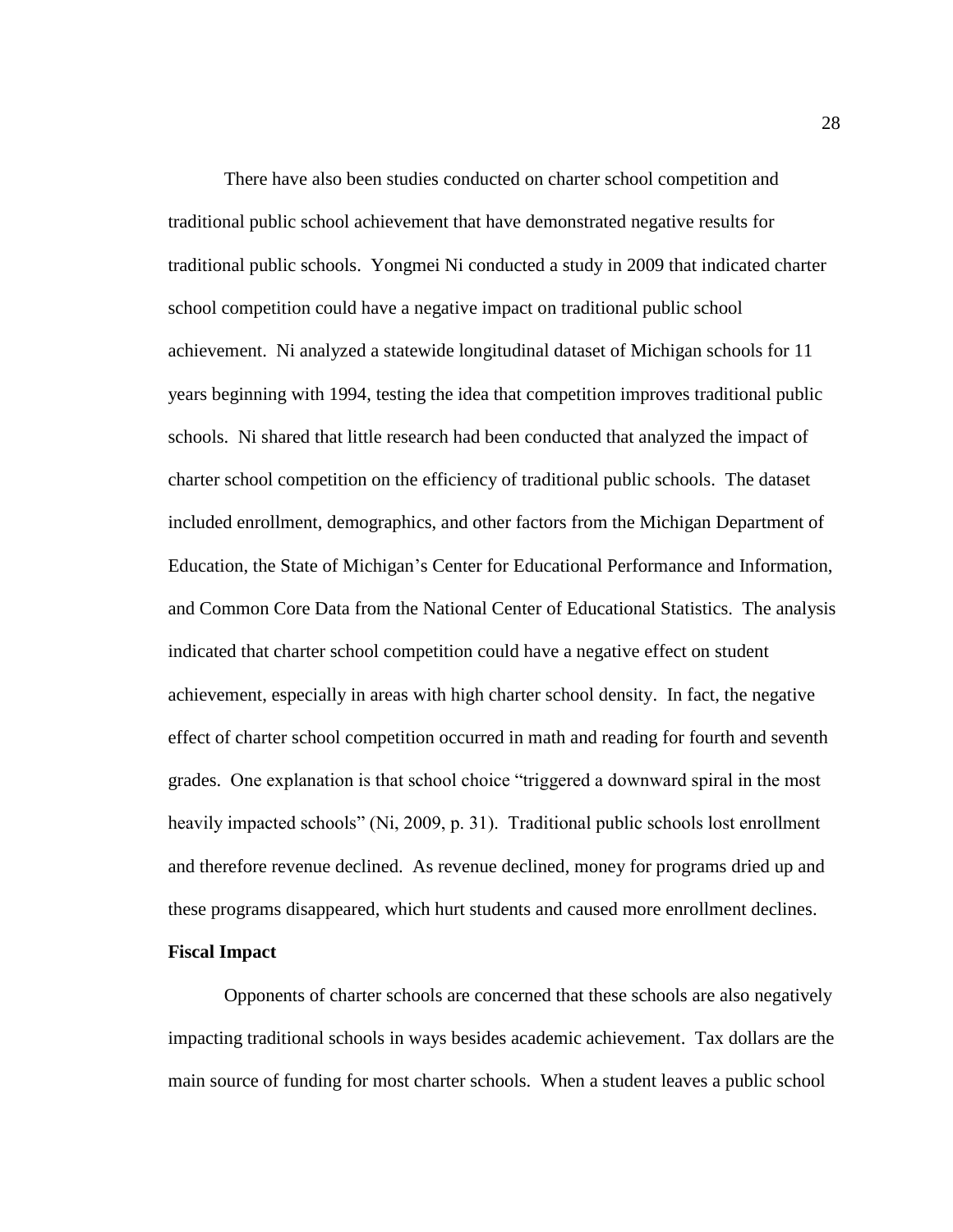for a charter school, the per-pupil allotment is taken from the school system's budget. Thus, losing students can lead to decreased educational revenue and therefore resources. This makes it hard for school systems to continue funding programs and services. The per-pupil allotment can also vary based on a student's needs. A student with special needs would have a higher per-pupil allotment, and if that student leaves, the fiscal impact can be even greater compared to other students.

Proponents of charter schools emphasize that charter schools require no increase in spending. They emphasize that the money that is already allotted to a traditional public school is simply transferred to a charter school and that if charter schools are more successful with the same money, why should public education receive additional funding? The argument here is that charter schools can be successful at a fraction of what it costs to operate traditional public schools with money tied up in bureaucracy.

There are relatively few studies tracking the fiscal impact of charter schools on traditional public schools. Of these studies, most indicated a negative impact on traditional public schools. Only one study reviewed (Teske, Schneider, Buckley, & Clark, 2000) reported a minimal financial impact on public school districts. Bifulco and Reback (2014) studied the fiscal impact of charter schools on traditional public schools, largely because very little research had been conducted on this. In fact, the authors mention only one other study they found that addressed the fiscal impact of charter schools on traditional public schools. Buffalo Public Schools and the Albany City School District in New York were the two districts used for the study. These two school districts were chosen because 20% of students in Albany and 17% in Buffalo attend charter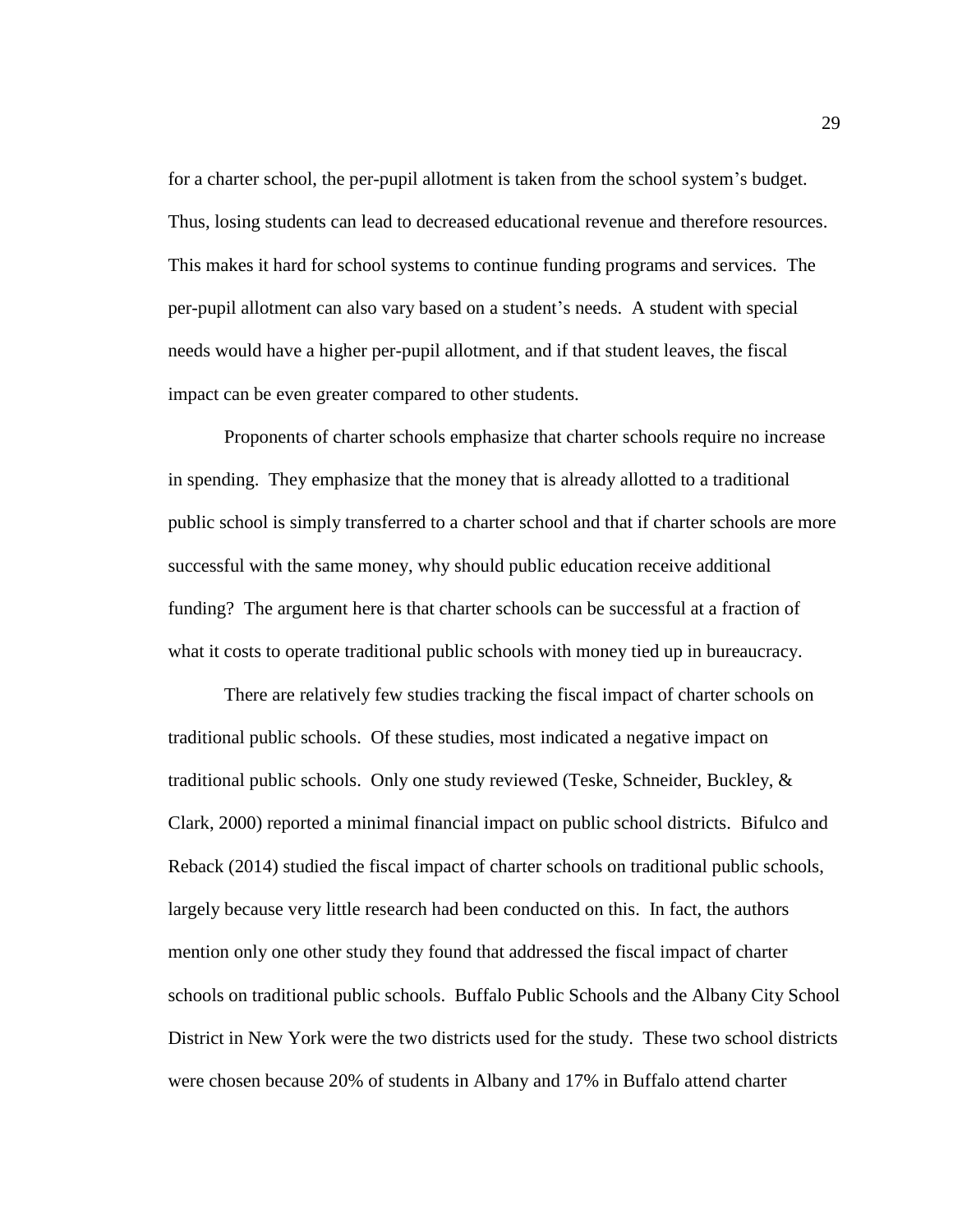schools. The researchers began by looking at enrollment impacts on traditional public schools and estimating the change in revenue and expenditures as a result of the enrollment changes. Like North Carolina, state law in New York requires districts to pay charter schools an amount equal to per-pupil operating expenditures for each resident student who enrolls in a charter school. Data accrued during this case study indicated that Albany City School District lost somewhere between \$23.6 and \$26.1 million and Buffalo Public Schools lost around \$57.3 to \$76.8 million in the 2009-2010 school year.

The fiscal impact of charter schools was also studied by the Ohio Department of Education. The traditional public schools in Ohio lost \$774 million to charter schools in 2012 (Innovation Ohio, 2013). Over 40% or \$326 million of state funding for charters in that year came from traditional public schools. Thus, charter schools had a negative impact on students who stayed in traditional public schools. Innovation Ohio concluded, stating, "unless the mechanism for funding them is fixed . . . charters will continue to unfairly drain away resources from traditional school districts" (p. 7).

Arsen and Ni (2012) studied the resource allocation change in Michigan school districts experiencing sustained charter school competition. They analyzed average class size, teacher salaries, and spending via a fixed effects model for the years 1994-2006. The results indicated a negative fiscal impact on school districts in Michigan. Also, research indicated that resources were not allocated to achievement areas because of competition from charter schools.

North Carolina has also felt the impact of charter schools on budgets. In 2015, approximately 5% of students attending public schools were enrolled in a charter school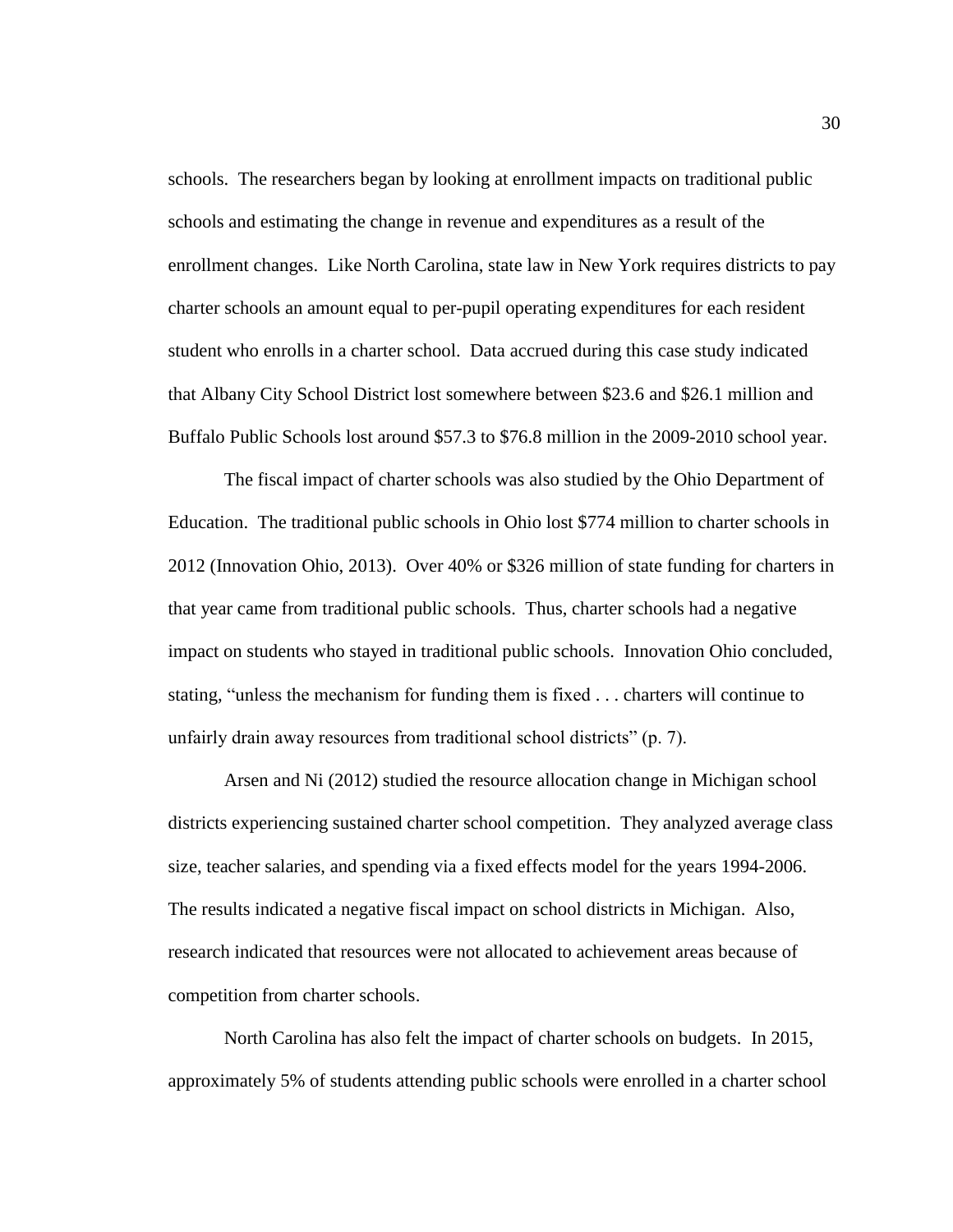and 11 new charter schools were projected to open in 2015-2016, adding an additional 3,793 students. This might not sound like many students, but the total financial impact on these school districts was over \$17 million. The amount of state funds allotted to charter schools increased from \$16,559,947 in 1998 to \$366,455,982 by 2015 (NCDPI, 2015). The percentage of funds used for charter schools of the state education budget had grown from .3% in 1998 to 4.2% by 2015 (NCDPI, 2015).

Cho et al. (2013) analyzed the impact of charter schools on traditional public school finances and demographics in North Carolina. The methodology for this study was to examine a sample of charter schools and traditional public schools in Durham and collect data on student demographics and per-pupil expenditure from DPI. Four charter schools were used in the study. Two were used in one set of comparisons and two in another set. They were studied over a period of 10 years. One set of public schools indicated consistent expenditure numbers despite the presence of charter schools, but the second set of public schools studied indicated that during the last few years, four of the five traditional public schools had negative changes in expenditure. One of the public schools in the second set had an estimated change in expenditures at negative \$514,000, while both charter schools had a positive expenditure of \$1.8 million and \$244,000. Still, further analysis would be needed to determine a clear effect.

Ladd and Singleton (2018) conducted a more recent study on the fiscal impacts of charter schools. They examined the fiscal effects of charter schools on six school districts in North Carolina. One of those districts, Durham County, is an urban school district. The other five school districts are non-urban districts. The other school districts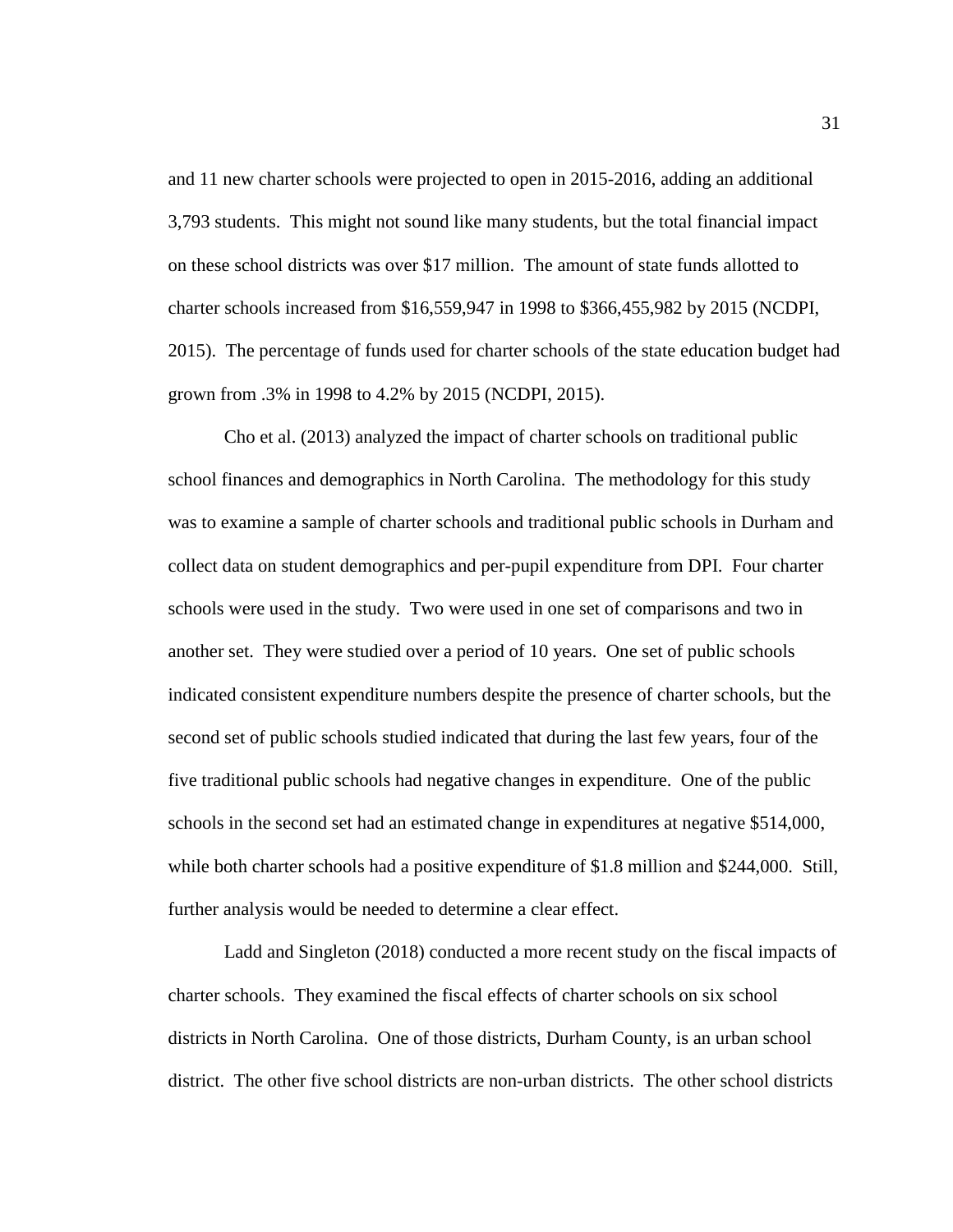in this study were: Buncombe, Cabarrus, Iredell-Statesville, Orange, and Union. All six of the school districts had experienced a significant loss of students to charter schools, with Durham County having 15% of the district's students now attending a charter school. Most of the non-urban districts were seeing rapid growth from charter schools and two of the districts, Orange and Buncombe, had seen charter schools in their district double their enrollment in 2 years. The average percentage of students attending a charter school in most districts in North Carolina is around 5%.

In order to understand this fiscal impact, an analysis of net fiscal impact calculations occurred which was the dollar amount reduced per student that went to charter schools. These data were combined with different scenarios regarding student loss. The data came from the state on funding programs and expenditure reports. Items were categorized as fixed or variable costs which allowed for an estimate of a range of scenarios. Variable costs are expenditures such as the cost of teacher employment, while fixed costs are money spent on items like facilities and maintenance. The two primary revenue sources for charter schools in North Carolina are state tax and per-pupil local revenue from county taxes. When a student leaves a traditional public school district, that district reduces variable cost spending because fixed costs cannot be reduced. Thus, per-pupil spending is negatively impacted. The fiscal impact on a school district is related to its ability to reduce expenditures in order to compensate for a loss in revenue. Non-urban areas are more likely to have limited flexibility to adjust spending as well.

Limitations of the study were that it did not account for the possibility that charter schools may improve the efficiency of school district spending. Districts could reallocate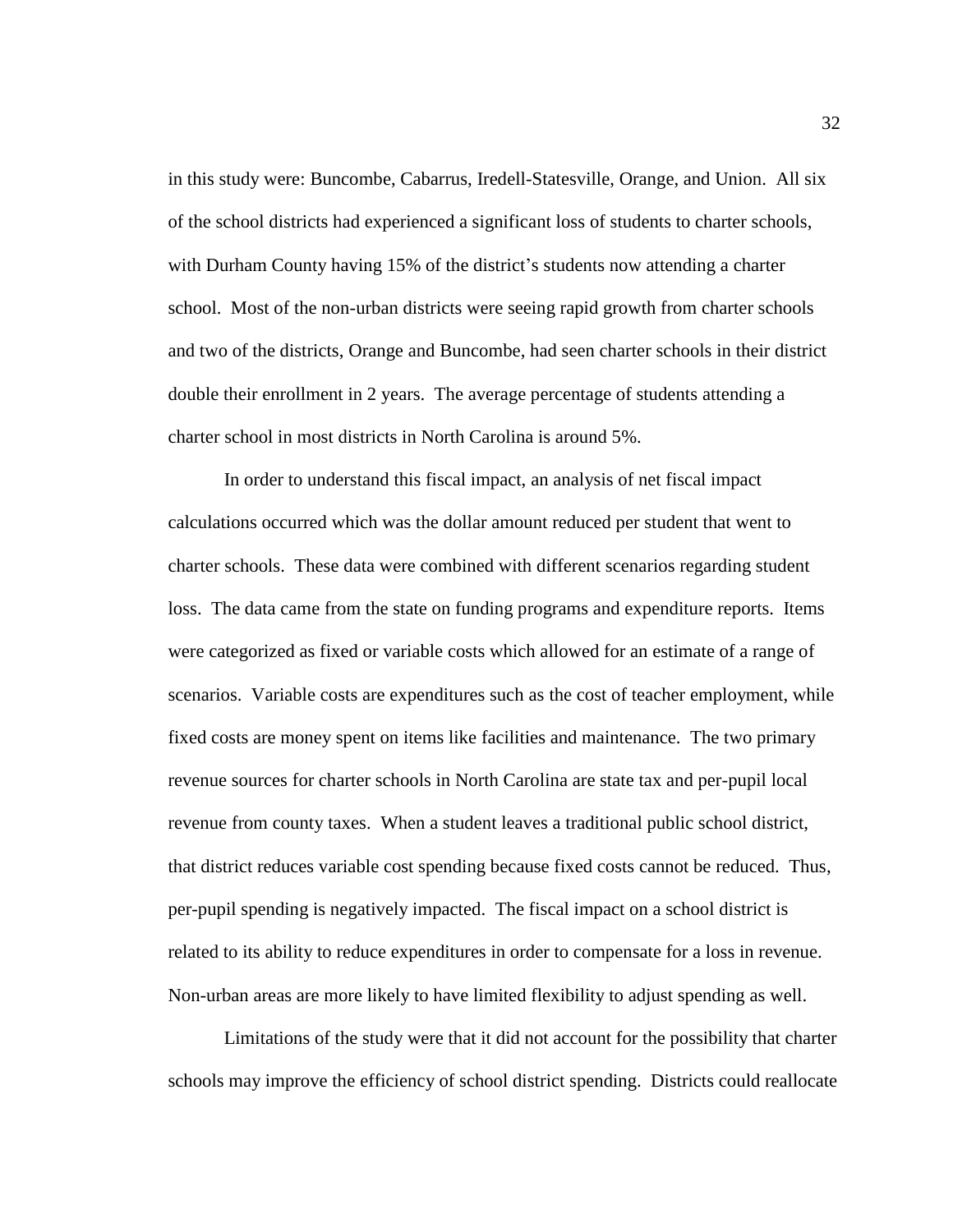money to be more productive and reduce wasteful spending. The study also did not account for other financial losses to charter schools. Another limitation of this study was that a reduction in costs for facilities for school districts with less students was not included. Losing students could aid districts in having to build less and use less space. Lastly, the social value of charter schools was not explored in their study.

As part of their study, Ladd and Singleton (2018) found a significant impact on each of the school districts, although to varying degrees. They found that charter schools create a negative fiscal impact in which traditional public school districts cannot reduce spending on the same level with the losses they experience without impacting services to the remaining students. The negative fiscal impacts were great in Durham and two of the other school districts. In Durham County Schools the cost was estimated to be from \$500 to \$700 per pupil and a cost of about \$25 million. In Iredell and Orange, the net fiscal impact was projected around \$200 to \$500 per student. This burden was believed to expand as charter school growth increased in non-urban districts. Ladd and Singleton suggested the need for state policies that ease this fiscal impact on traditional public schools, much like the ones that the states of New York and Massachusetts have. Another alternative they proposed was to let North Carolina fully fund charter schools rather than pull money from local districts.

In reviewing these studies, it seems possible for a charter school to have a negative fiscal impact on a traditional public school. Given the relationship between enrollments and expenditures, no doubt some school districts across North Carolina and across the country are feeling the fiscal impact of charter schools. Still, the difference of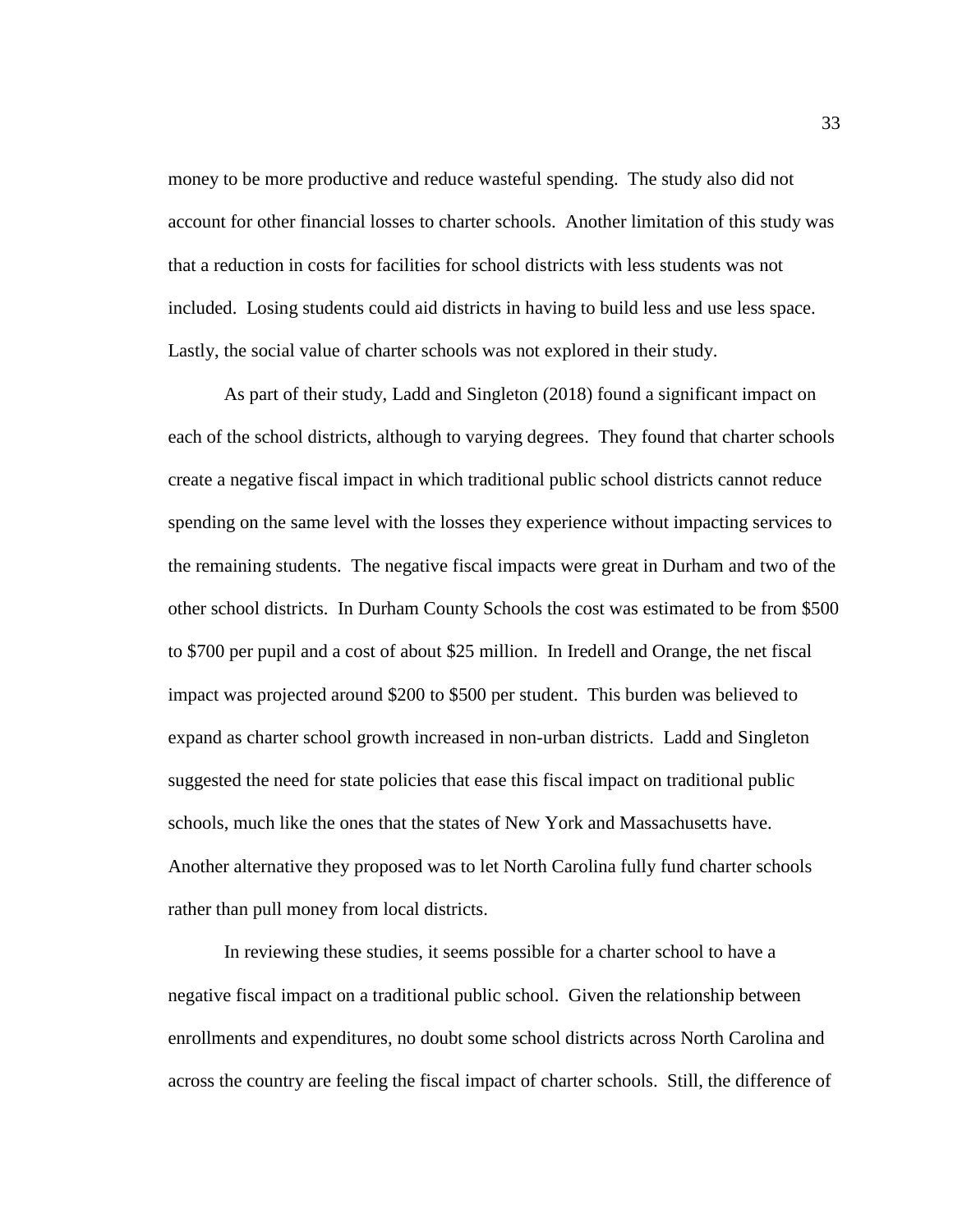impact on non-urban traditional public schools and urban traditional public schools needs to be researched more thoroughly. Additionally, the impact seems to vary greatly depending on the school district and the charter school(s).

## **Demographic Impact**

Proponents of charter schools have cited the importance of market competition in order to improve public schools. This often coincides with the argument that traditional public schools are failing. Since traditional public schools are perceived to be failing by school choice advocates, charter schools are expected to outperform traditional public schools. Charter schools must show how they are succeeding, and this is done primarily through test scores. Because all schools are held accountable for test results, recruiting high-performing students helps scores rise rapidly. Hess (2002) states, "schools can make themselves more attractive by accepting successful students and by screening out those with difficulties. In a competitive marketplace, individual schools have incentives to pursue promising or high-performing students" (p. 37). Thus, there could be the incentive to target the highest-performing students. This practice is referred to as creamskimming (Fiske & Ladd, 2001). When recruiting high-performing students, parental participation and financial support from affluent parents would also give these schools an additional advantage.

Increased segregation based on ability level, race, and socioeconomic status has consistently been a concern of charter school critics since their inception. They cite evidence that charter schools are leading to increased segregation in schools (Cobb  $\&$ Glass, 1999; Erickson, 2011; Garcia, 2008; Renzulli & Evans, 2005) and that unrestricted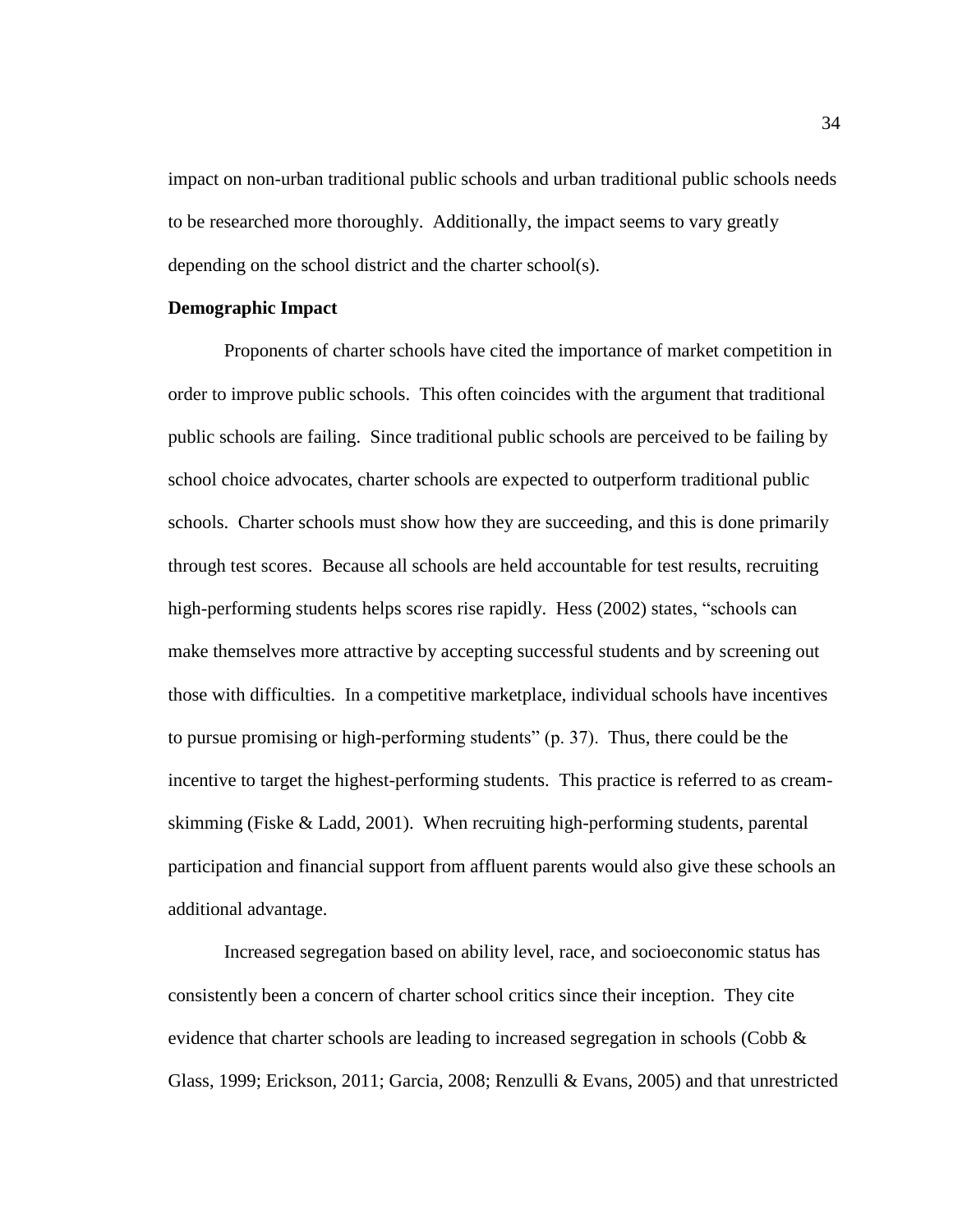choice can lead to further social stratification. Those who do not perform well on tests could be excluded or kicked out and some charter schools are not allowing students who have language barriers or special education needs because they are more expensive to educate (Bulkley & Fisler, 2003; Lacireno-Paquet, Holyoke, Moser, & Henig, 2002). Therefore, they posit that charter schools enroll fewer students with disabilities than traditional public schools (Jabbar, 2016).

Thus, traditional public schools could be left with fewer capable students, fewer active parents, and reduced financial resources. Traditional public schools would have the task of educating the costlier students and would lose parent advocates who could help advance the cause of public education. Higher-achieving students would leave for charter schools. These students would not only cost less to educate, but also hurt the test scores of the traditional public schools. A vicious cycle would continue in which public schools are continually painted as failing due to plummeting test scores and ultimately the disadvantaged would feel the impact most.

Some also question how open public charter schools are to all students when there are admission procedures and requirements not seen in traditional public schools. There this creates selectivity when these schools are supposed to have open enrollment (Forman, 2010). Access to admissions information for low-income parents can be more difficult to obtain when they have language or transportation barriers (Bell, 2009; Koedel, Betts, Rice, & Zau, 2009). Schools that do not provide transportation might elect not to in order to save money, but also could use this as a way to eliminate students whose parents do not have transportation (Ravitch, 2010). Privileged parents can generally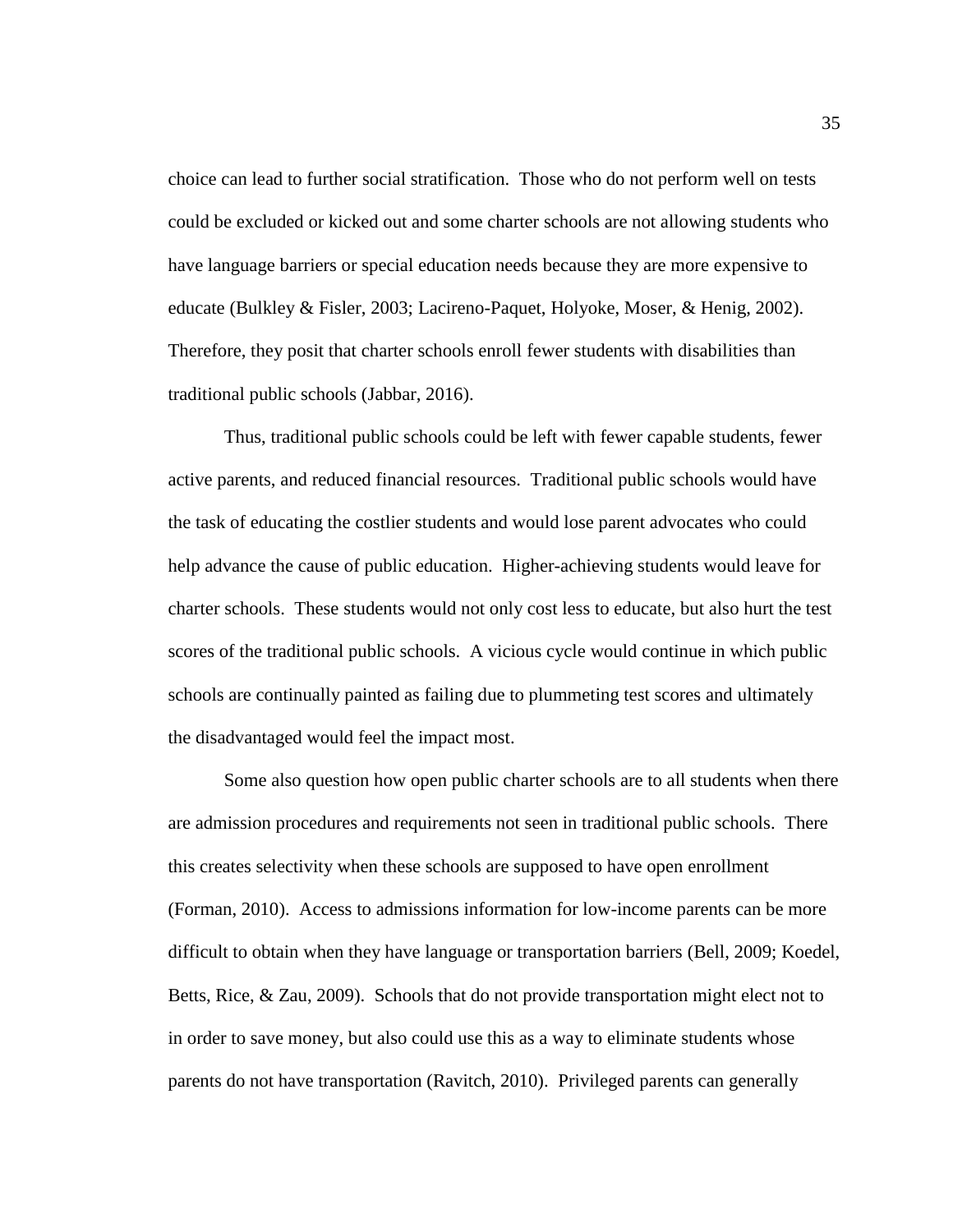better navigate admissions procedures and access to information. Also, many of these schools impose a difficult application process that might involve a lottery, an admissions test, character references, etc., that charter school opponents say is intentionally selective (Welner, 2013). With these barriers in place, questions of equity arise.

Those who favor school choice see it as a leveling agent that fosters equity because of parent choice and a lottery that is used if the school does not have enough space—that any charter school cannot just select students based on ability level. They argue that traditional public schools segregate students because these students are forced to attend a neighborhood school. Low-income families are essentially trapped because they cannot afford homes in different neighborhoods or do not have transportation to take them to another school. Therefore, defacto segregation by class and race occurs in traditional public schools. Charter proponents emphasize that school performance rather than geography should be a deciding factor in determining where students attend school and that sometimes students are stuck in a neighborhood school that is a low-performing school (Kozol, 2005). They say that school choice gives parents an alternative to their neighborhood school.

Additionally, charter advocates state that there is a large amount of diversity among charter schools (Forman 2010; Sass, 2006) and that there is no evidence that charter schools pursue elite students (Lacierno-Pacquet et al., 2002) or push lowperforming students out (Zimmer & Guarino, 2013). In reviewing national data in order to compare charter schools with traditional public schools, there are nonetheless demographic differences. Across the country there are over 50 million students enrolled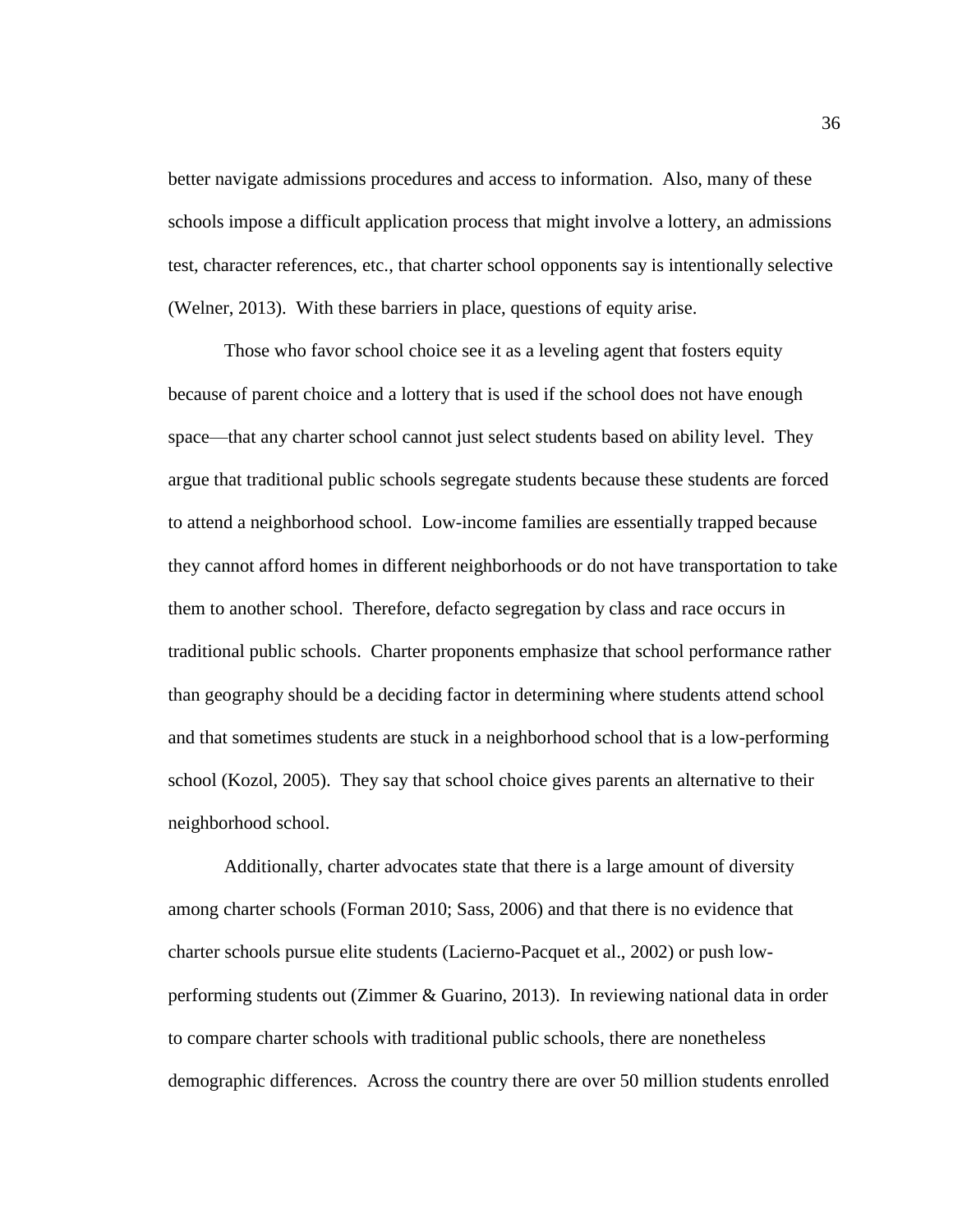in public education with about 50% being White, while about 24% of charter school students are White (National Center for Education Statistics, 2017). Therefore, the proportion of minorities in charter schools is higher than in traditional public schools. Still, opponents of charter schools assert that data can hide segregation at the school level.

In North Carolina, charter schools are not inhibited by geographic restrictions, so the population of charters can include students from multiple areas. Because charter schools are mission driven, student populations can sometimes be targeted. In some cases, charter schools have a demographic of students in mind for their unique mission and community. The lottery, parent interest, and other factors all figure in to the demographic makeup of each charter school. Charter school demographics can be completely different than those of the school system in which they are located.

By 2013 in North Carolina, 55% of students in charter schools were White, compared to 51% of students in traditional public schools. About 30% of charter school students were Black in comparison to 26% in public schools. Hispanics made up approximately 6.5% of students in charter schools, while Hispanic students comprised 14.5% of enrollment in traditional public schools. In 2014, the percentage of students under the Exceptional Children's Program made up 13.3% of students in public schools and 10.6% of students enrolled in charter schools in North Carolina.

The greatest difference between traditional public schools and charter schools in North Carolina seems to be the percentage of economically disadvantaged students. Charter schools consist of about 38% of students who are classified as Economically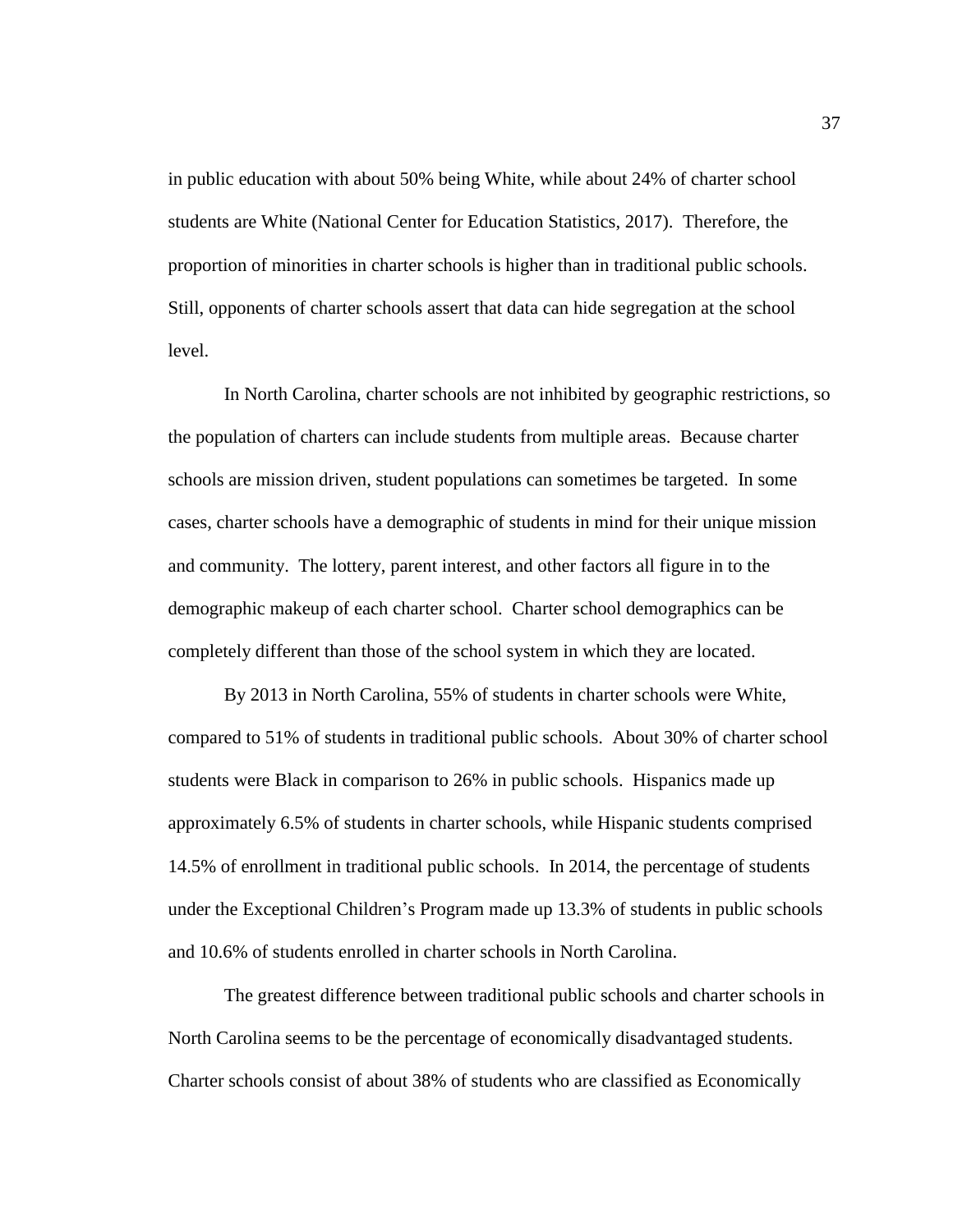Disadvantaged (ED) while 60.9% of public school enrollment is ED. However, the percentage of ED students in charter schools could be inaccurate because charter schools do not have to participate in the federal lunch program and do not collect detailed household income information (NCDPI, 2015). Also, although there is a higher percentage of Black students in charter schools, Bifulco and Ladd (2007) state, "not only has North Carolina's charter school program increased racial segregation, but it has also served to widen the black-white test score gap" (p. 27). As the numbers and enrollment of charter schools continue to grow, the impact on demographic distribution is concerning for all involved in public education. If schools become more segregated, the value of high-quality teachers will become even more vital.

#### **Human Resource Impact**

One of the most important resources in public education is the teacher. Teacher quality is one of the most powerful factors in student growth (Darling-Hammond, 2000; Haynes, 2014; Rivkin, Hanushek, & Kain, 2005). Studies have shown that high-quality teachers may offset racial and socioeconomic disadvantages (Clotfelter, Ladd, & Vigdor, 2010). When a teacher leaves a school, it places a burden on the school and district to hire and train someone to take the place of that teacher who left. Hiring, developing, and retaining staff is vitally important for student growth and also costs school districts money. It often costs school systems thousands of dollars, but more importantly teacher attrition affects student learning outcomes (Barnes, Crowe, & Schaefer, 2007; Ronfeldt, Loeb, & Wyckoff, 2013; Watlington, Shockley, Guglielmino, & Felsher, 2010).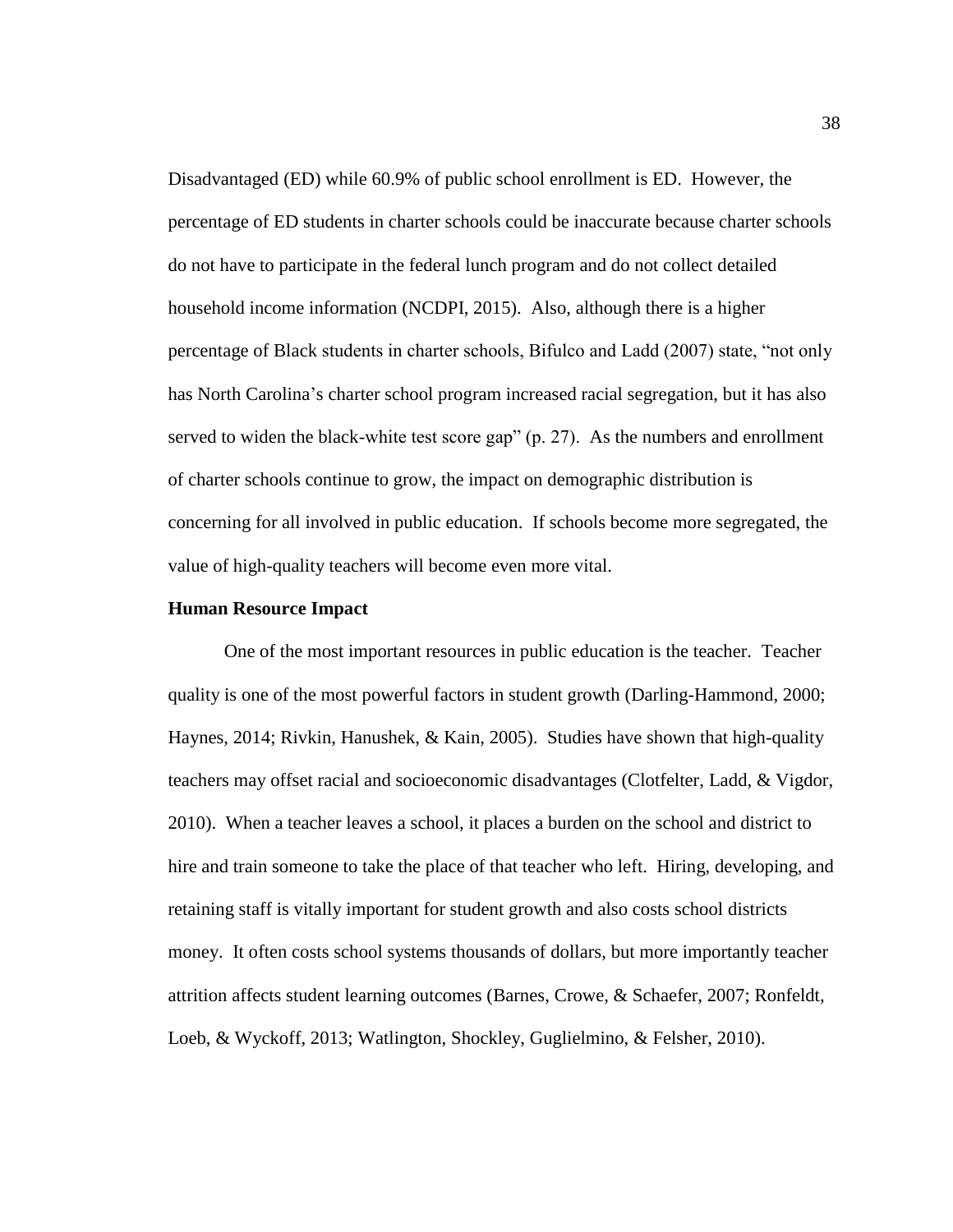In this new era of school choice, just as competition for students has occurred, so too has competition for teachers. I have witnessed this competition firsthand in my school district as the local charter school pulled teachers away from some traditional public schools. A few of my best teachers were recruited by the local charter school and one of my teachers left to teach at the charter school. Hiring quality teachers from traditional public schools is a way to improve performance and raise test scores quickly (Carruthers, 2012). Teachers with experience often know the curriculum better and have adapted and developed positive practices over time which can lead to better test scores (Rockoff, 2004). Experienced teachers are more likely to continue teaching and also require less professional development and training, costing the district less (Goldhaber, Gross, & Player, 2007). They also develop positive relationships with the community and it is common for parents to want specific teachers in schools (Hanushek & Rivkin, 2003).

Critics of charter schools cite concerns over higher levels of student and teacher turnover as charter schools open, and in doing so create an unstable environment in which to learn for the remaining traditional public school students (Ni, 2009). Schools facing competition from charter schools may have difficulty attracting and keeping good teachers as well (Jackson, 2012). Charter schools could pull away teachers, forcing public schools to hire new inexperienced teachers. Sometimes the number of new teachers might be limited because teachers often stay in the area they teach even if they leave their current position (Murnane & Steel, 2007). Thus, the size of the charter school and proximity could impact the traditional public school. Recruiting new teachers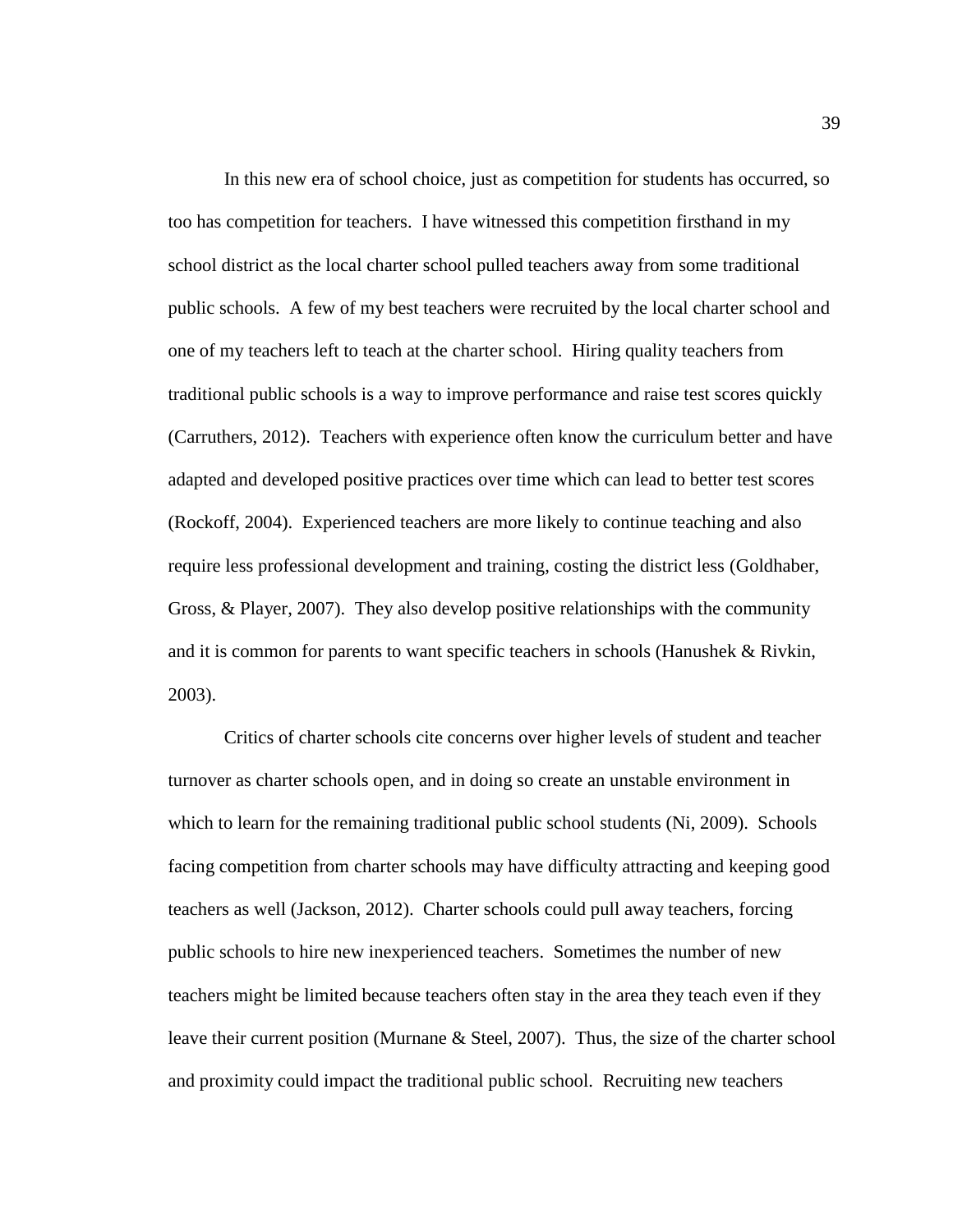becomes an even more important priority for districts, especially with areas facing teacher shortages.

Charter school advocates say traditional public schools have to work harder to keep and attract new teachers and that competition improves teacher performance, which in turn coincides with better academic performance (Hanushek & Rivkin, 2003). They cite that charter schools have more oversight as well as the potential for possible closure if performance or enrollment declines. Some charter schools have more discretion over their funding. As such, they have more flexibility with pay for teacher credentials and can reward good teachers on merit and quality, and teachers have the ability to negotiate pay with their principal. They often do not have to pay teachers the pay scale that is used by the state. Schedules can be made more appealing, and the curriculum can be adjusted easily. If teachers are not performing well, they can be terminated more easily.

A few studies have been conducted on the impact charter schools are having on traditional public school personnel (Baker & Dickerson, 2006; Podgursky & Ballou, 2001). Jackson (2012) studied charter school competition and labor markets using NCDPI data and Common Core data and found that teachers going to charter schools from traditional public schools have lower qualifications and that schools facing increased charter competition do not experience increases in teacher turnover. In this study, the teachers who left traditional public schools for charter schools had lower evaluations and value-added data than those who stayed in traditional public schools. Therefore, teacher quality did not decrease in traditional public schools. However, this pattern was reversed in traditional public schools that were hard to staff. In traditional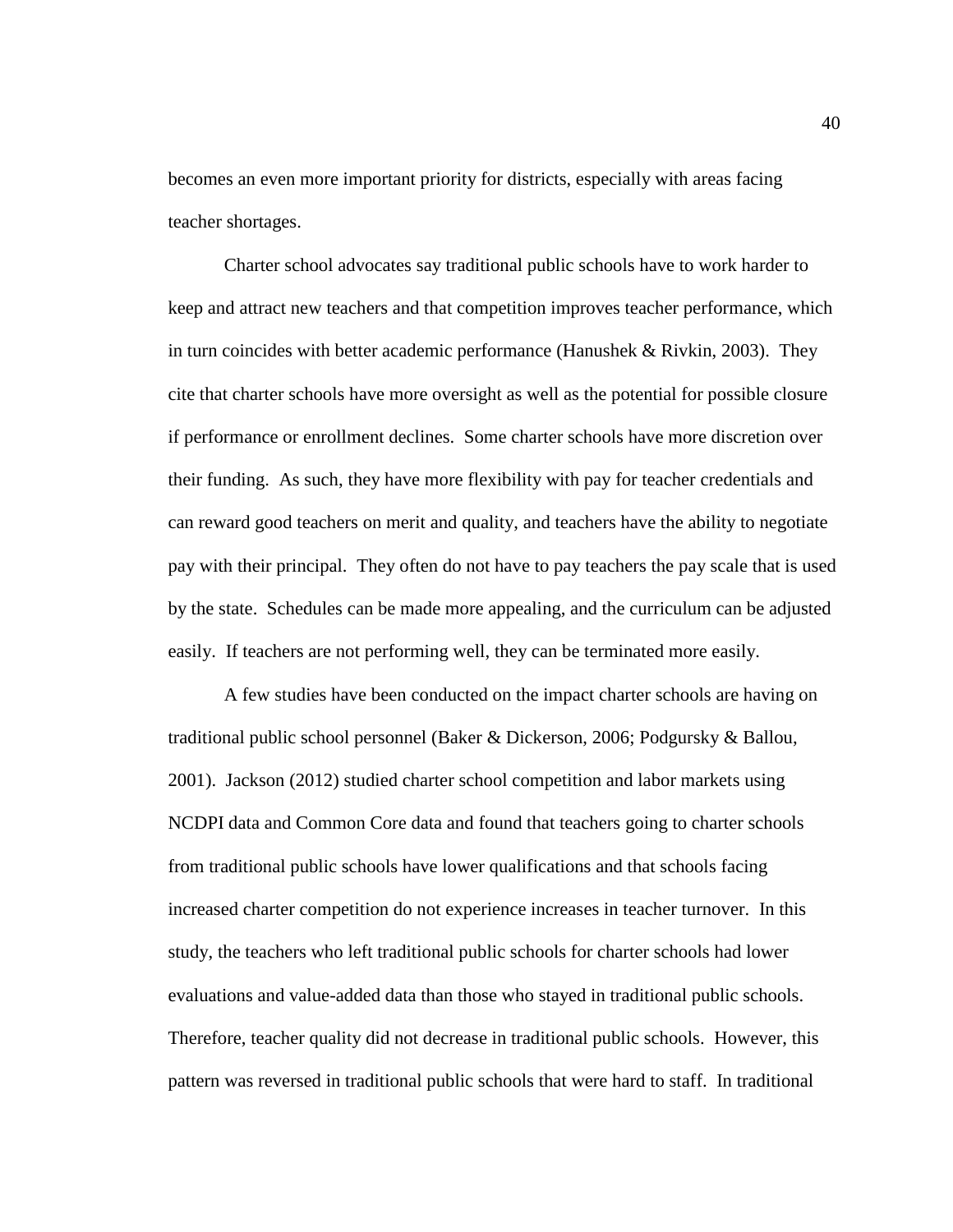public schools that were hard to staff, there was a decline in hiring and teacher quality. Hard-to-staff schools can have unfilled vacancies and thus lower quality of instruction.

Carruthers (2012) studied teachers who were moving to charter schools to determine if charter schools draw good teachers from traditional public schools. Over 30% of charter school teachers previously worked in traditional public schools. Caruthers utilized a data panel from North Carolina that included teacher credentials, environment, and career paths over 12 years and found that not as qualified and effective teachers go to charter schools. Teachers going to charter schools also have less experience and are less likely to have a license, which is consistent with studies by Burian-Fitzgerald and Harris (2004) and Jackson (2012).

## **Traditional Public School Response**

After a review of existing literature, it is evident that the growth of charter schools has impacts on traditional public schools, including academically, fiscally, demographically, and in terms of human resources. Yet, neither have all schools across the country felt this impact, nor have all schools been impacted in the same way. There are myriad factors that contribute to the effect of charter schools on traditional public schools, but it is clear that charter schools are growing significantly; therefore, more public school districts will continue to feel the influence of charter schools. In North Carolina, Watson, Flowers, Lyons, McColl, and Algozzine (2015) conducted a study examining the perceptions of North Carolina school superintendents on current educational issues. One of those current educational issues was charter schools. Sixtyseven of the 115 school superintendents in North Carolina participated in the survey.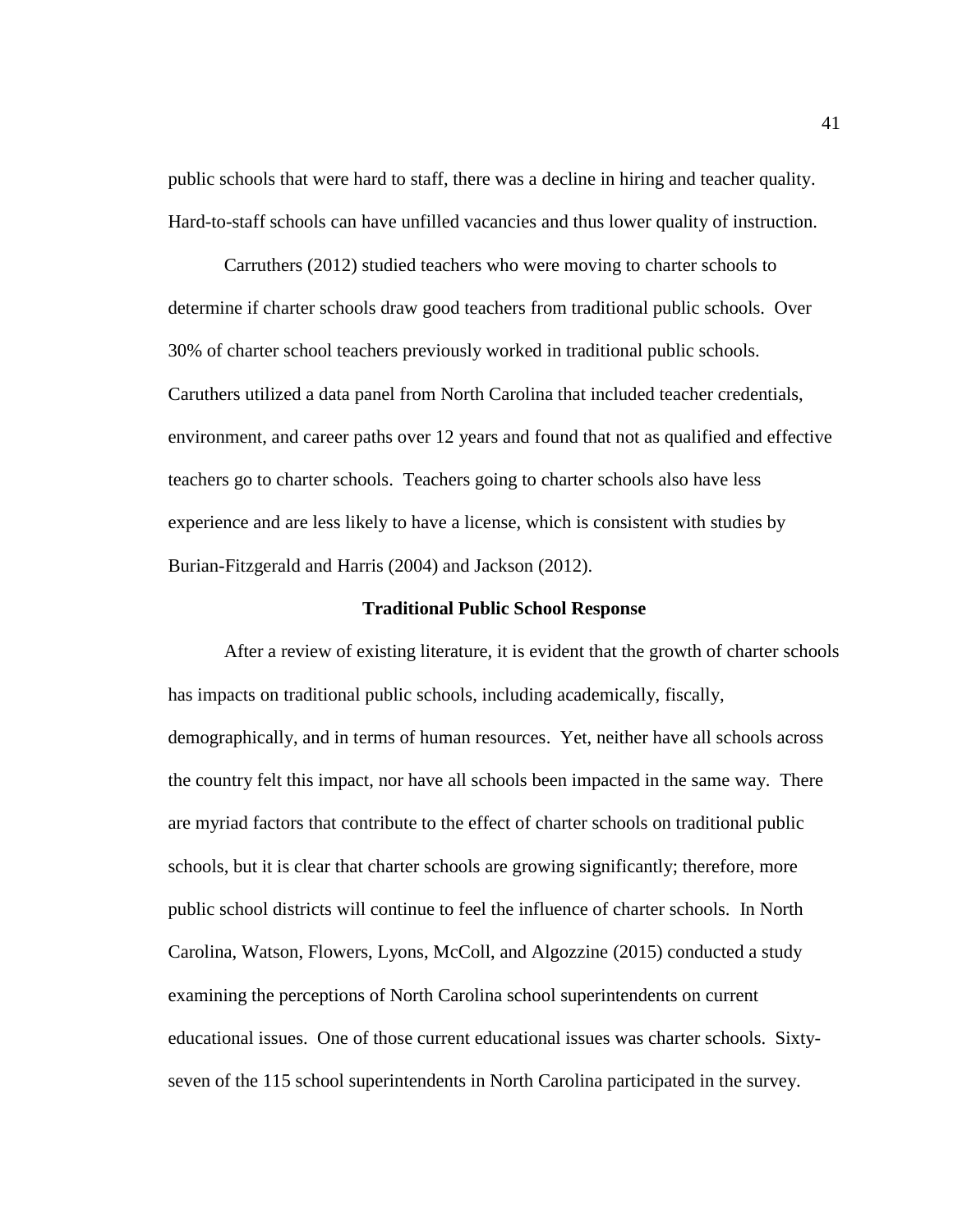Almost all of the superintendents (93%) stated that the growth of charter schools will hurt public school systems. None of the superintendents surveyed indicated that charter schools would help their school system.

Since charter schools are having an increasing impact on many schools, how are traditional public schools responding to this competition? There has been a small number of studies looking at public school response to charter school competition (Holmes et al., 2006). Most of the studies have been conducted using interviews. Existing research indicates that traditional public school districts respond in a number of different ways to competition, which is explained further in this study (Betts, 2009; Hess, Maranto, & Milliman, 2001; Rofes, 1998; Teske et al., 2000). Other studies find little evidence of school response to competition or significant improvements in traditional public schools stimulated by charter school competition (Berends, Cannata, & Goldring, 2011; Buddin & Zimmer, 2009; Davis, 2013; Ladd & Fiske, 2003; Wells, 1998).

In order to respond, school systems have to be cognizant of competition. They must see the need to respond before implementing change. If school districts feel no pressure from charter schools, they will be unlikely to respond. The way that school leaders respond is directly related to their perception and awareness of the competition and the impact of that competition (Holmes et al., 2006). Small school districts are more likely to see charter schools as competition (Linick & Lubienski, 2013). Hoxby (2003) states that 6% student attrition is the threshold of impact at which districts begin to respond. Is the competition something that they can respond to in such a way as to counteract the problem? This is a pressing question, as various factors might prevent a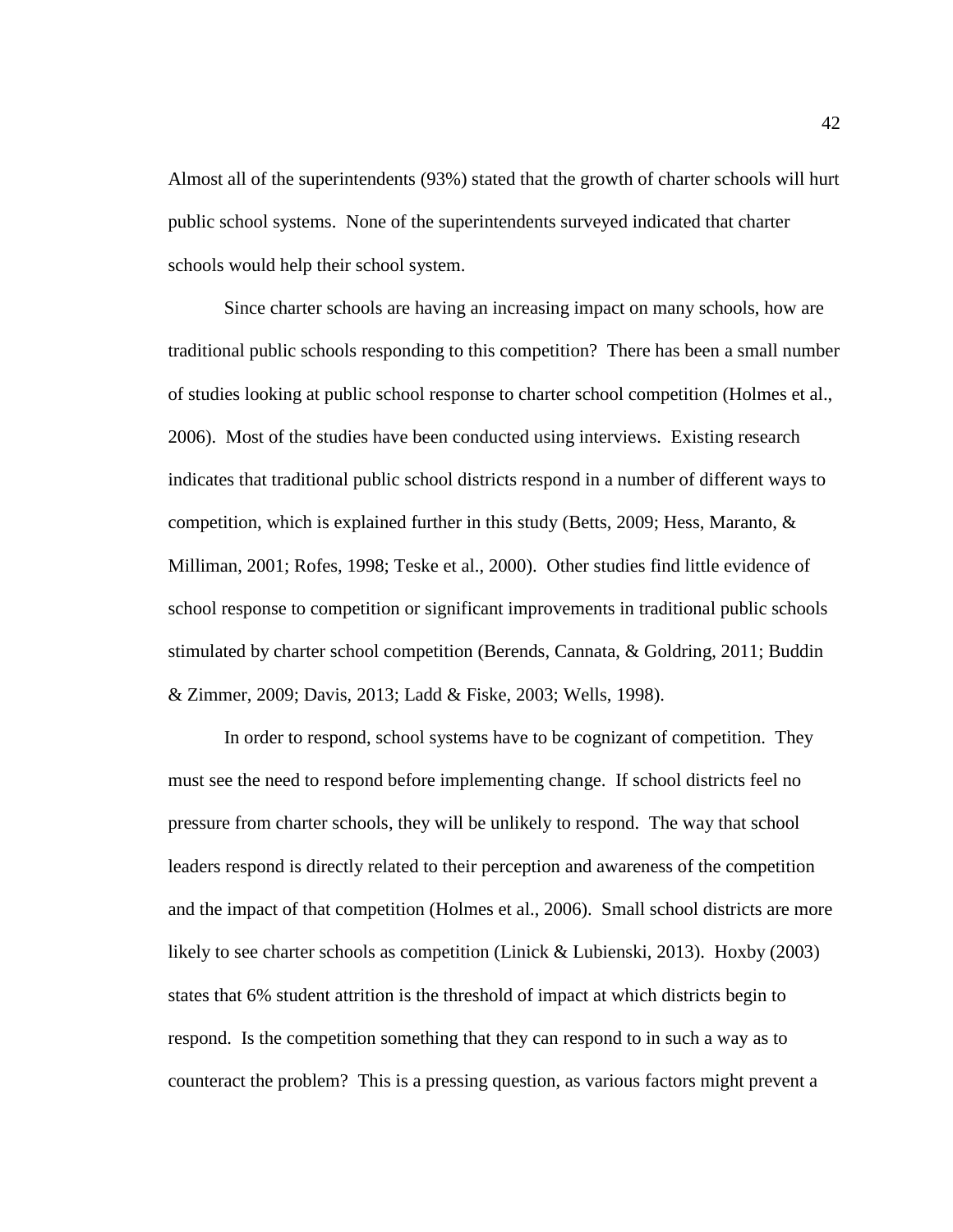school district from responding in ways that might stem the tide of students leaving for charter schools (Arsen & Ni, 2012; Lamberg, Tikkanen, Nokelainen, & Suur-Ikeroinen, 2009; Linick & Lubienski, 2013). The ability for public schools to respond depends on a range of factors. Does the school district have the funding to add additional programs or market themselves more effectively? Do they have the personnel to make substantial changes and will those changes be effective? Does the school district have community support?

There are different ways school districts respond to charter schools, if they respond at all. Competition pushes some schools to be more consumer-focused and concentrate on marketing (Ladner & Brouillette, 2000; Lubienski, 2007). A focus on marketing is the most common competitive strategy (Kasman & Loeb, 2013; Lubienski, 2005). Marketing could include signs, flyers, ads, and partnerships with local businesses. It might also include a revamped website, school logo, or simply a renewed focus on the student and family as consumers. Other school districts make small changes to the curriculum or allocate resources differently (Arsen & Ni, 2012; Goldhaber & Eide, 2003). Schools might offer niche programs such as language immersion programs or career and technical education programs. Others might add gifted programs or magnet schools while some schools add programs for advanced leaners. Another strategy is to lengthen the school day or change the school calendar. Extracurricular activities such as athletic programs that might not be available to charter schools are also used to recruit or retain students (Jabbar, 2015). Charter schools might also cause school districts to try and become more cost efficient (Buerger & Bifulco, 2016; Terrier & Ridley, 2018).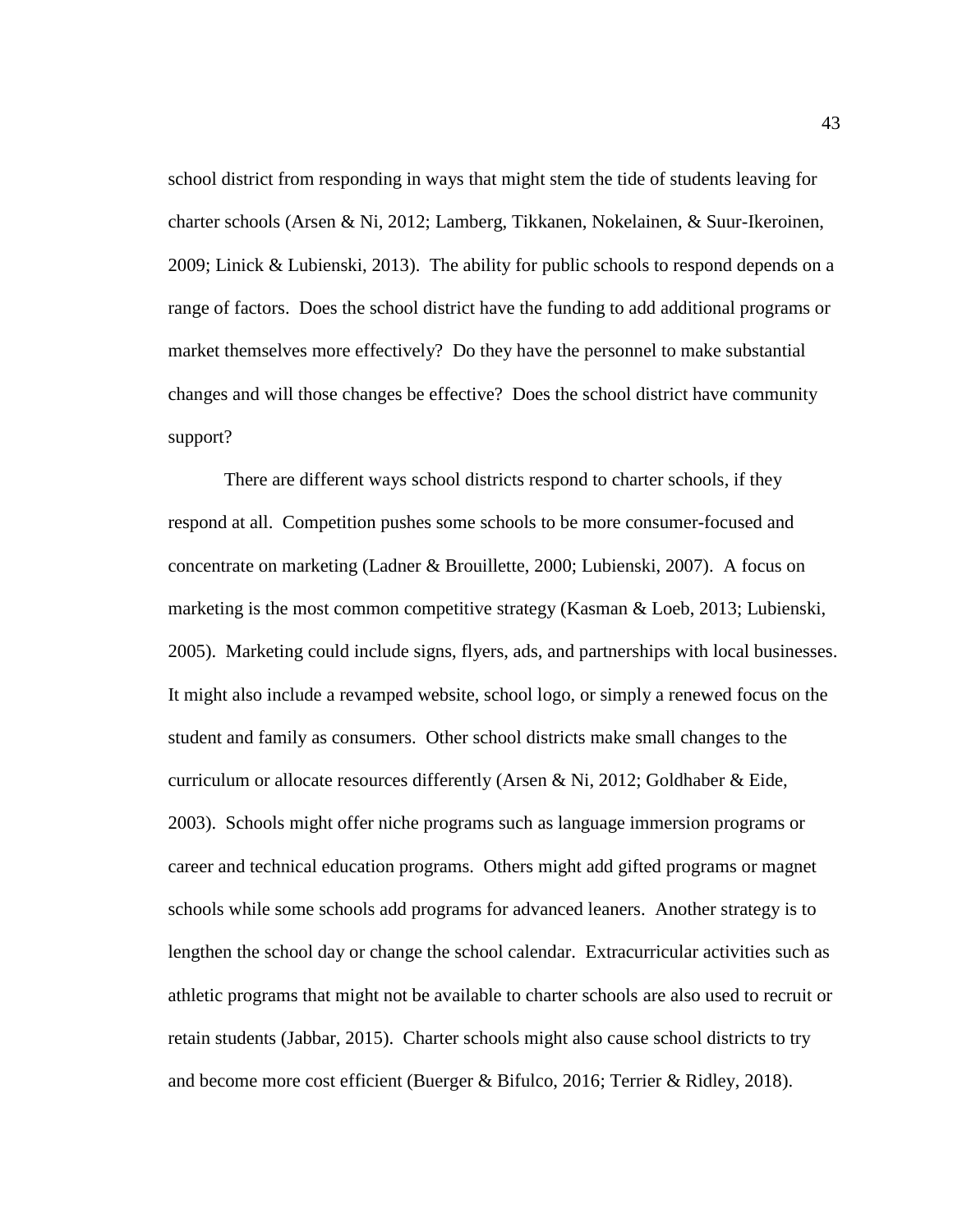Often the changes school districts implement are not large or sweeping. Teske et al. (2000) indicated public school districts make small changes when responding to competitive pressure from charter schools. They interviewed superintendents, school board members, principals, district level leaders, and charter school leaders in order to understand how districts were responding to charter school competition. These leaders were from school districts in Massachusetts, New Jersey, and the District of Columbia. These interviews were combined with other data including test scores, enrollment information, and demographic information in order to gauge the impact of charter schools. The researchers indicated that charter competition did not induce large changes, but superintendents and principals did make changes designed to make schools more attractive and efficient. Public school leaders reacted when they felt threatened. Principals changed procedures, and school districts adopted new programs that parents wanted. A significant number of students in the studied districts did leave for charter schools. Therefore, in order to help with the loss of students, districts provided extra resources to schools that were shrinking in enrollment. District opinion also varied greatly on the topic of charter schools.

A similar study by Eric Rofes (1998) included 25 school districts in eight states (Arizona, California, Colorado, Georgia, Massachusetts, Michigan, Minnesota, and Wisconsin) and the District of Columbia. Researchers conducted over 200 interviews with superintendents, central office personnel, principals, and teachers in traditional public schools. Charter school administrators, founders, and advocates were also interviewed for the study, and over 75% of the interviews were conducted face-to-face.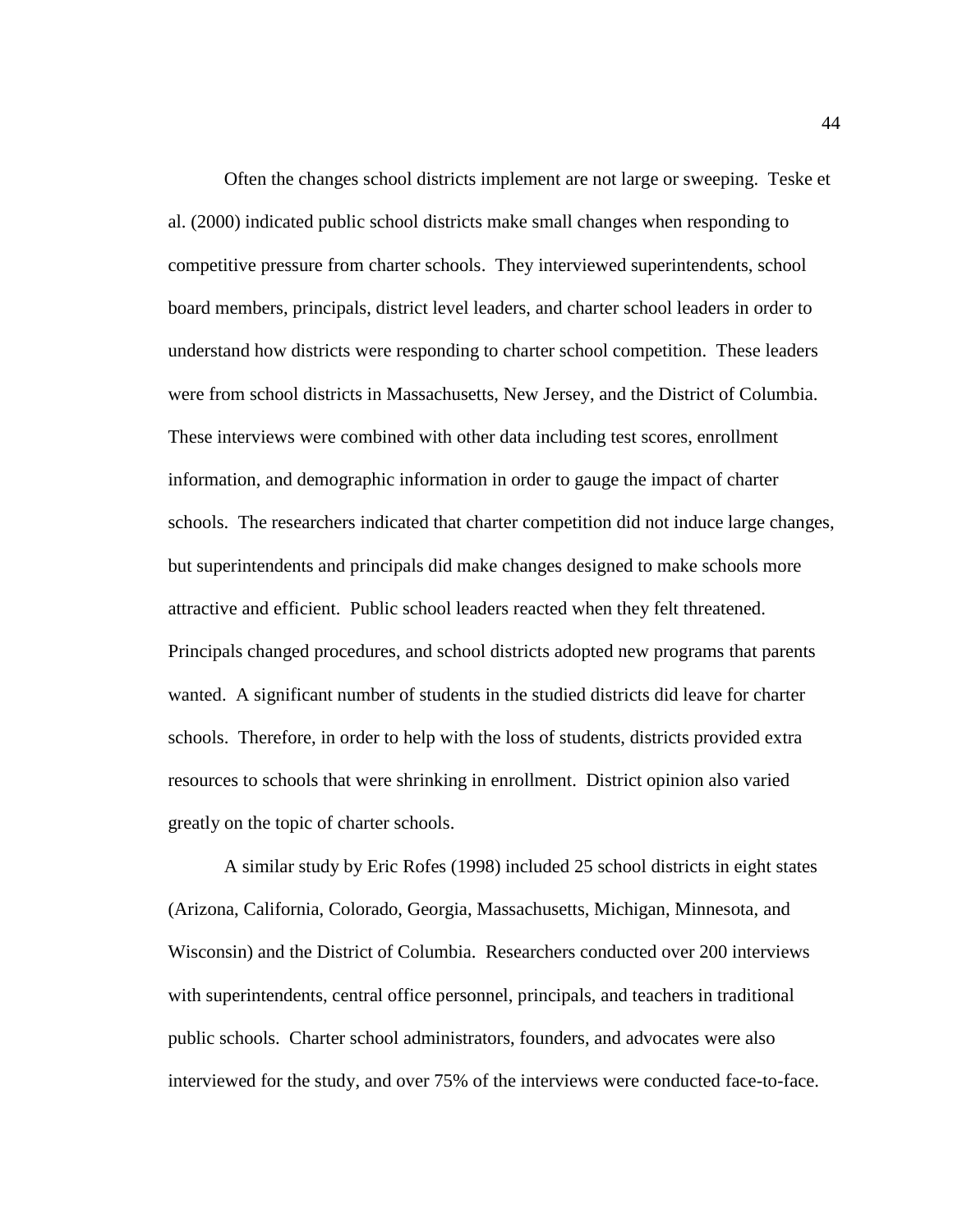A document review was also part of this study. Almost half of the school districts cited experiencing a strong or moderate impact from charter schools. Even in a single state, the type and level of impact varied greatly. The urban districts were less impacted than the rural or suburban districts. School district responses indicated that most of the districts made small changes that were done slowly. About a quarter of the districts implemented more large-scale changes. These changes included altering educational programs, copying of the charter school model, and the chartering of district schools. Some districts created thematic schools based on certain philosophies, such as a school of technology. Smaller changes included improving public relations, mounting an aggressive marketing campaign, and hiring a full-time communications director.

As stated earlier, when districts are under intense competitive pressure, they are more likely to respond (Zimmer & Buddin, 2009). Hess et al. (2001) studied four small Arizona school districts that had lost one-tenth to one-third of their enrollment to determine how district schools respond to competition when facing intense competitive pressure from charter schools. These districts were isolated and were not large school districts. The comparative case study consisted of more than 40 interviews with Arizona Department of Education officials, school district leaders, county-level school officials, journalists, parents, teachers, and charter school leaders. The district responses were found to vary based on size and resources. The context of each situation varied and thus the responses did as well. Factors that had an impact were district growth, the quality of the charter school, and the type of students targeted. Also, three of the four superintendents changed during that time, and two of the changes seemed to be related to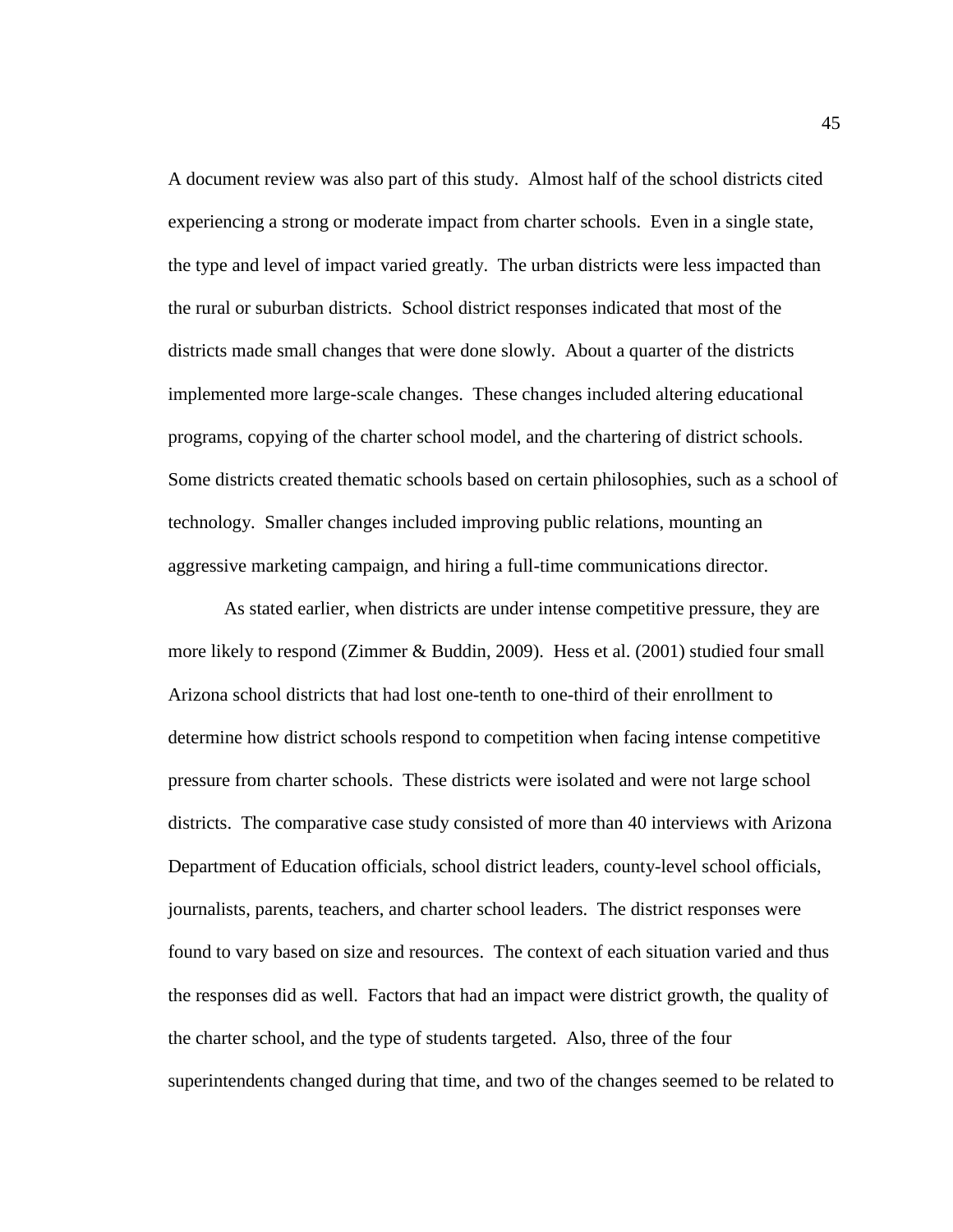charter competition. Ultimately, the research indicated that traditional public school districts responded when they felt pressure. These districts felt intense pressure to respond when quality charter programs were competing for desirable students. School districts appeared to take small steps to counterthreats such as reforming the curriculum to please parents. However, the study was limited in that it focused solely on small districts facing severe competition.

Kasman and Loeb (2013) sought to examine the competitive pressures of school choice experienced by school leaders in Milwaukee. The researchers described the extent and variation of competition and the response of schools to the competition. In Milwaukee, families have a strong choice system that is very competitive. A survey was sent to traditional public school principals. The findings indicated that 25% reported using a great deal of marketing and advertising and 13% reported a large amount of instructional and curricular change in response to competition. Still, 15% reported not marketing at all and 30% reported no instructional or curricular changes. The competitive pressure varied greatly among school leaders, as did their overall responses to survey questions.

Further research on the relationship between traditional public schools and charter schools could lead to a variety of results given the variety of factors that impact how traditional public school districts respond. The amount of time the charter school has been in existence, existing policy, the quality of the charter school, and the resources available to the public school district all shape the response (Zimmer & Buddin, 2009). Still, given the small body of literature analyzing the response of traditional public school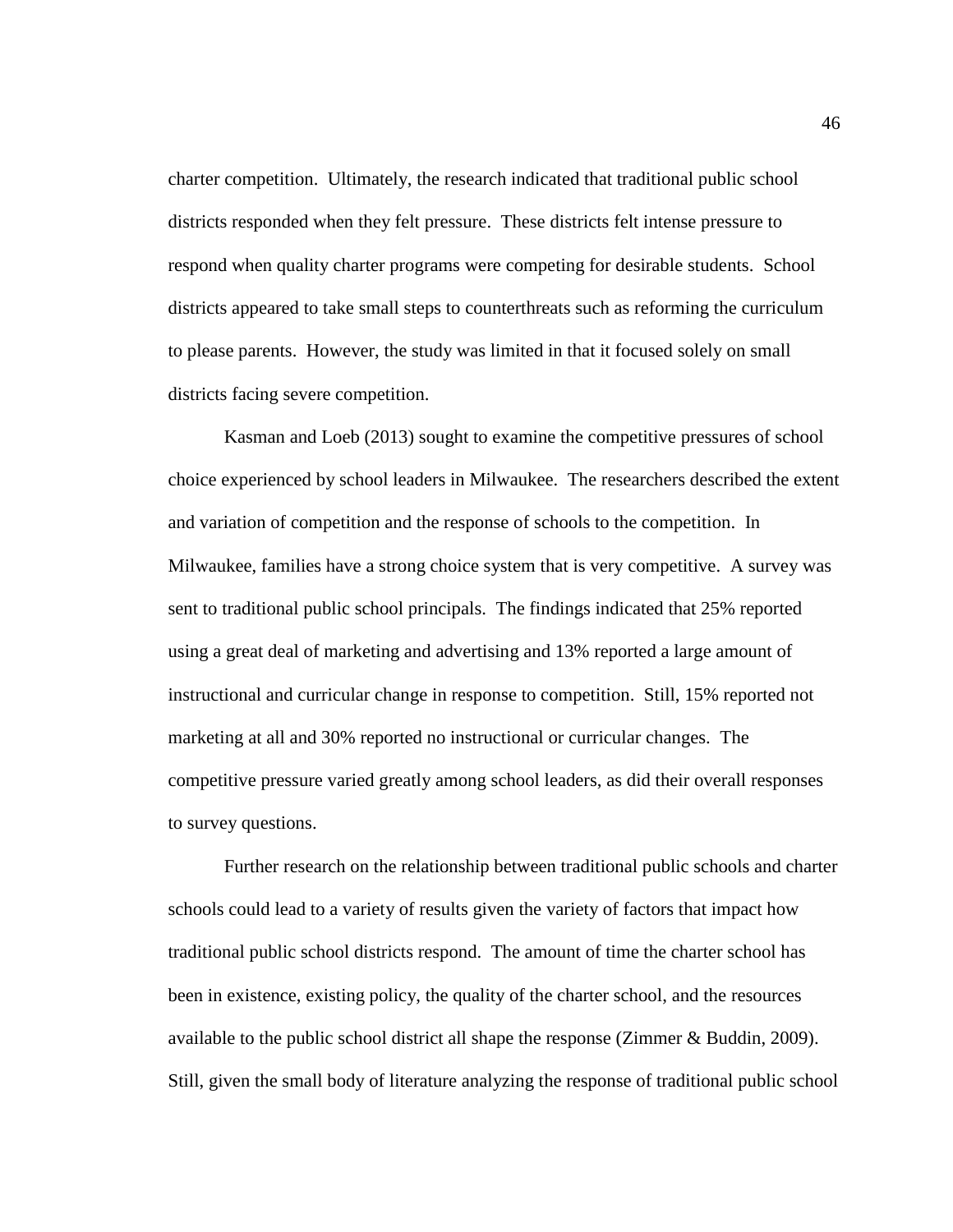districts to charter school competition, further study of this topic could be useful, especially for districts that are just now facing the influence of charter schools. Of the few studies conducted, most were done so over 15 years ago, and as I mentioned already, many do not provide conclusive findings. Recently, many more schools have been impacted by the charter school movement. Thus, further research might shed new light on the ways traditional public school districts are responding to charter schools. Like the study by Hess et al. (2001), a study of a few school districts impacted by one charter school would provide a more isolated context in which to gather research. The impact and response would therefore be more easily identifiable. Also, like the aforementioned study, the charter school in my study is in a rural area, and there are few studies on how school districts in rural areas are responding to charter schools.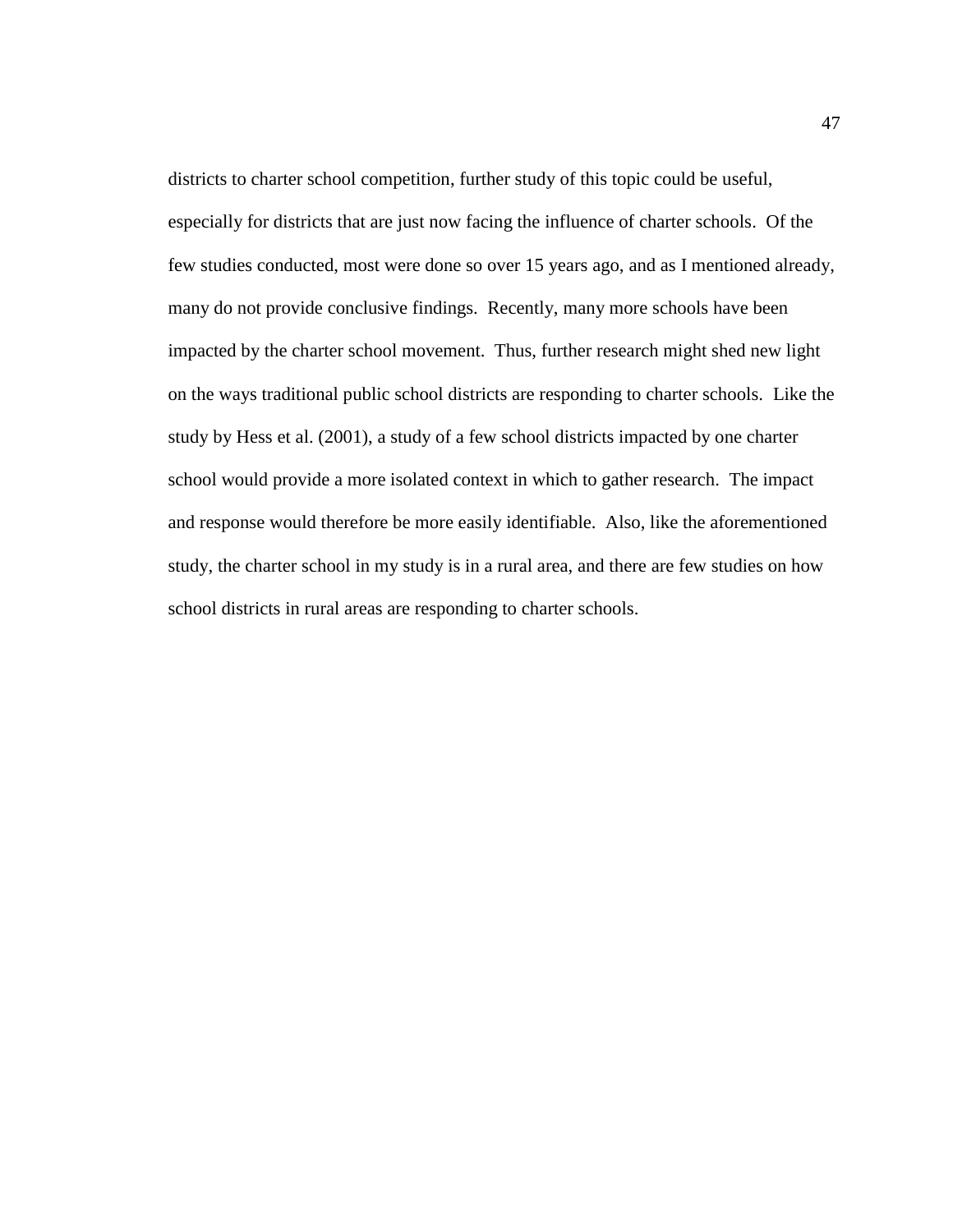# **CHAPTER III**

# **METHODOLOGY**

In this study, I explored the experiences of two public school districts in North Carolina with a charter school, and ultimately what changes, if any, they implemented as a result of this competition. I interviewed traditional public school leaders to aid in understanding the factors that initiated these changes and how they viewed the results of those changes that were implemented. As the educational landscape has begun to shift in the era of school choice, school districts are faced with the increasing challenge of creating positive change in order to retain students. Other public school districts might glean insight from the perspectives of these educators in creating positive systemic change across a school district.

# **Research Questions**

I framed my research around one principal research question and two subquestions:

- 1. How are leaders in public school districts in North Carolina responding to charter schools?
	- a. What are the perceived academic, fiscal, demographic, and human resource impacts of charter schools on traditional public school districts?
	- b. What types of initiatives and policy revisions have been implemented as a result of competition from charter schools?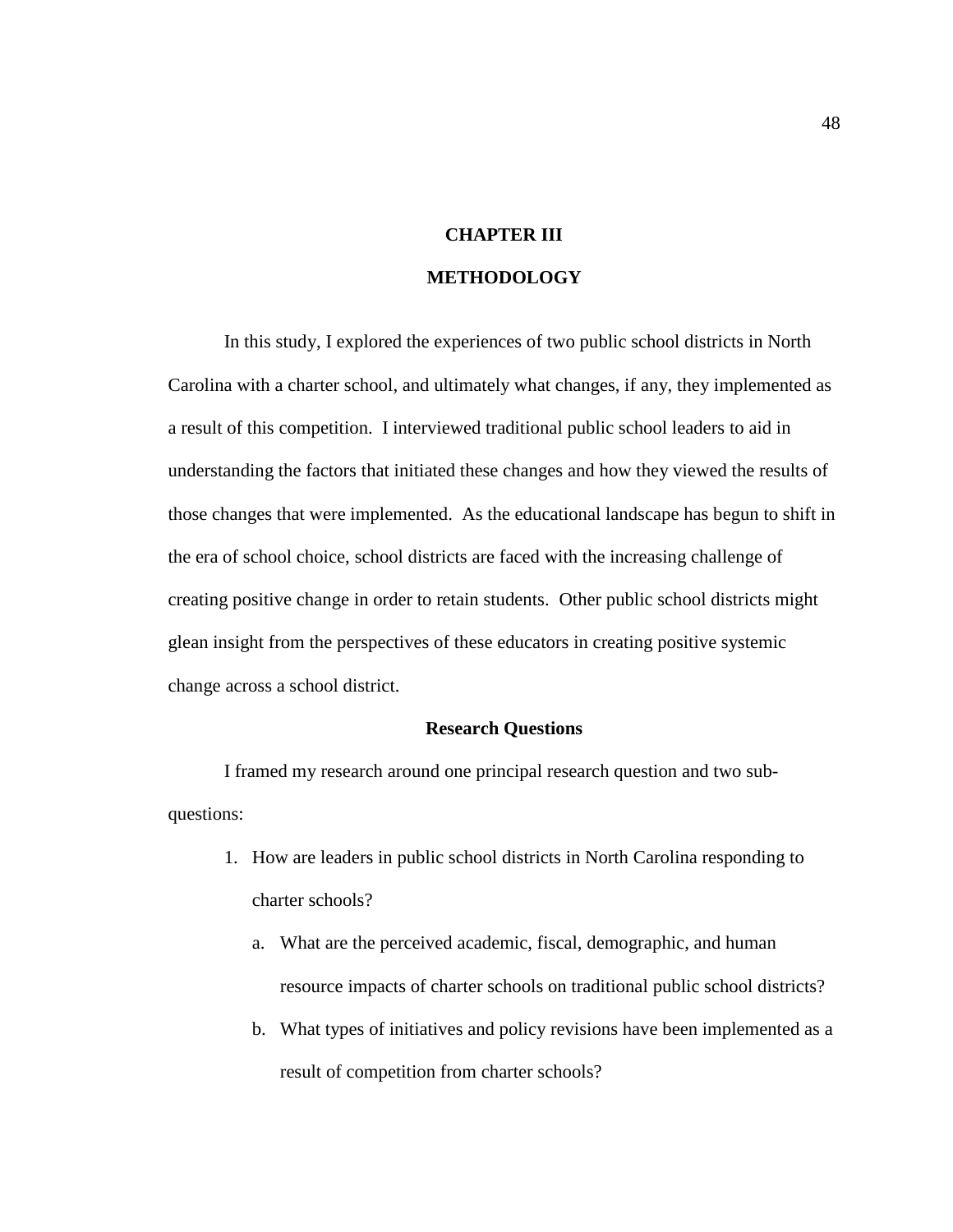## **Research Design**

I used qualitative methods for this study. Qualitative research is empirical research in which the data are not in numerical form (Punch, 2009). While quantitative research uses numbers, qualitative research uses words. Qualitative research is research in which the person conducting the study seeks to "describe, decode, translate, and otherwise come to terms with the meaning" (Van Maanen, 1979, p. 520). Qualitative research is more complex than a simple definition, much in the same way that the issue of school choice is more complex than the number of students leaving traditional public schools. "The qualitative approach to research is uniquely suited to uncovering the unexpected and exploring new avenues" (Marshall & Rossman, 2014, p. 38). Creswell (2016) states that this process starts with a problem that the researcher is trying to solve and leads to the researcher developing a question that will help to answer that problem. Data are then gathered from people who can help answer the question. Often qualitative research is spurred on by the researcher's direct experience and focuses on individuals, groups, processes, or organizations (Marshall & Rossman, 2014). Creswell (2016) also identifies 11 different major elements aligned with the work that a qualitative researcher does:

- Report the voices of participants
- Go out to the (or context) to collect data
- Look at how processes unfold
- Focus on a small number of people or sites
- Explore in an open-minded way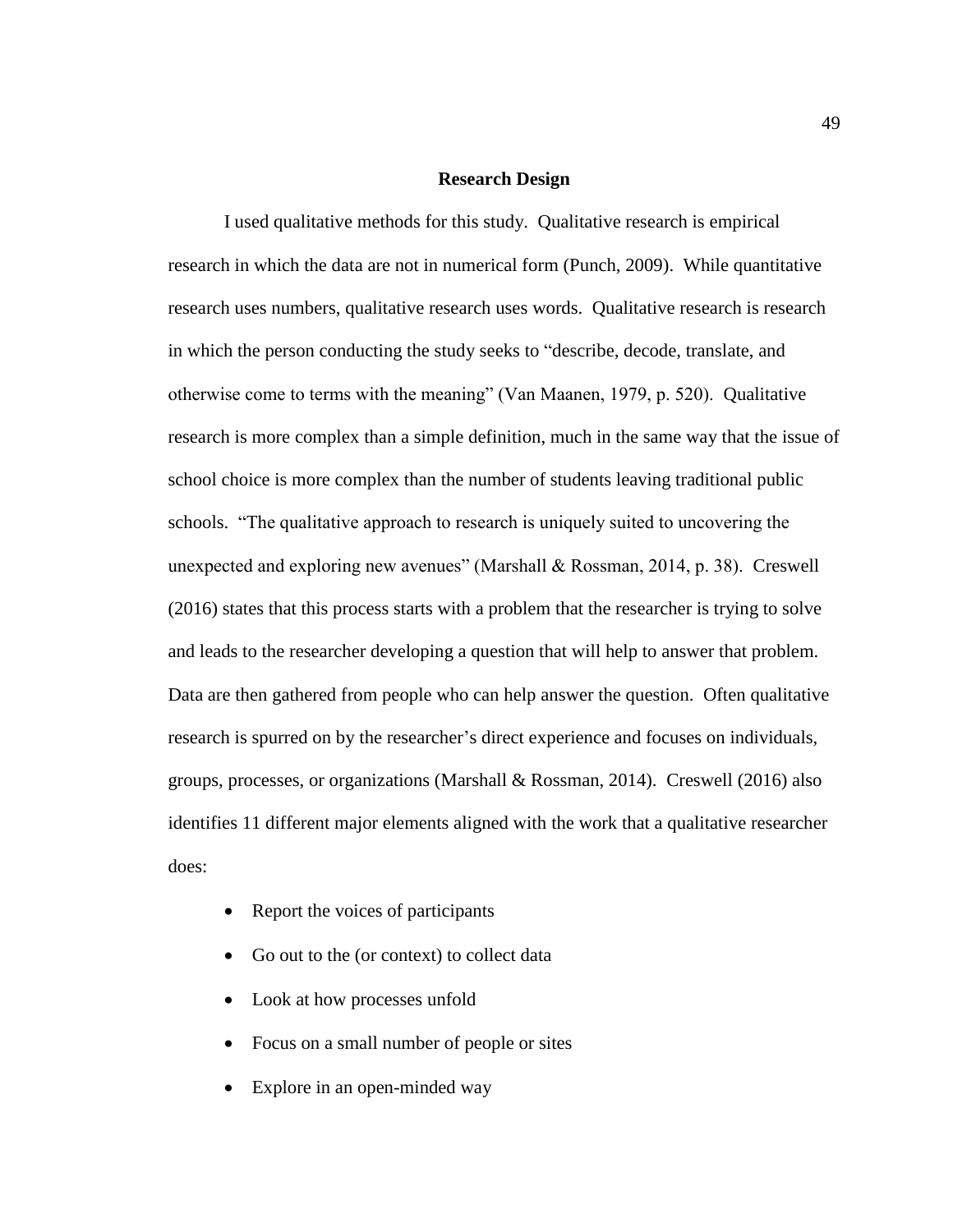- Develop a complex understanding
- Lift up the silenced voices of marginalized groups or populations
- Create multiple perspective or views of the phenomenon
- Contrast different views of the phenomenon.
- Study sensitive topics
- Reflect on our own biases and experiences (pp. 6–8).

A vital aspect of qualitative research is that it allows the researcher to view multiple realities or interpretations of a single event and helps understand the perspective of the participants (Merriam & Tisdell, 2015). This type of research focuses on understanding people's perspectives on their unique experiences and the meaning they derive from those experiences (Merriam & Tisdell, 2015). In fact, for research to truly be qualitative, it "must include the perspectives of some audience" (Biklen & Casella, 2007, p. 6). This perspective also might be in contrast to that of the researcher. As the researcher learns from the perspectives of the participants, the research design changes and evolves (Creswell, 2015). In using qualitative research and interviewing key personnel in two school districts, I explored the perceived impact of charter schools on traditional public school districts in North Carolina and gave voice to the leaders from participating public school districts in order to understand their varying responses and perspectives on this issue as well as the changes they have implemented as a result of these experiences.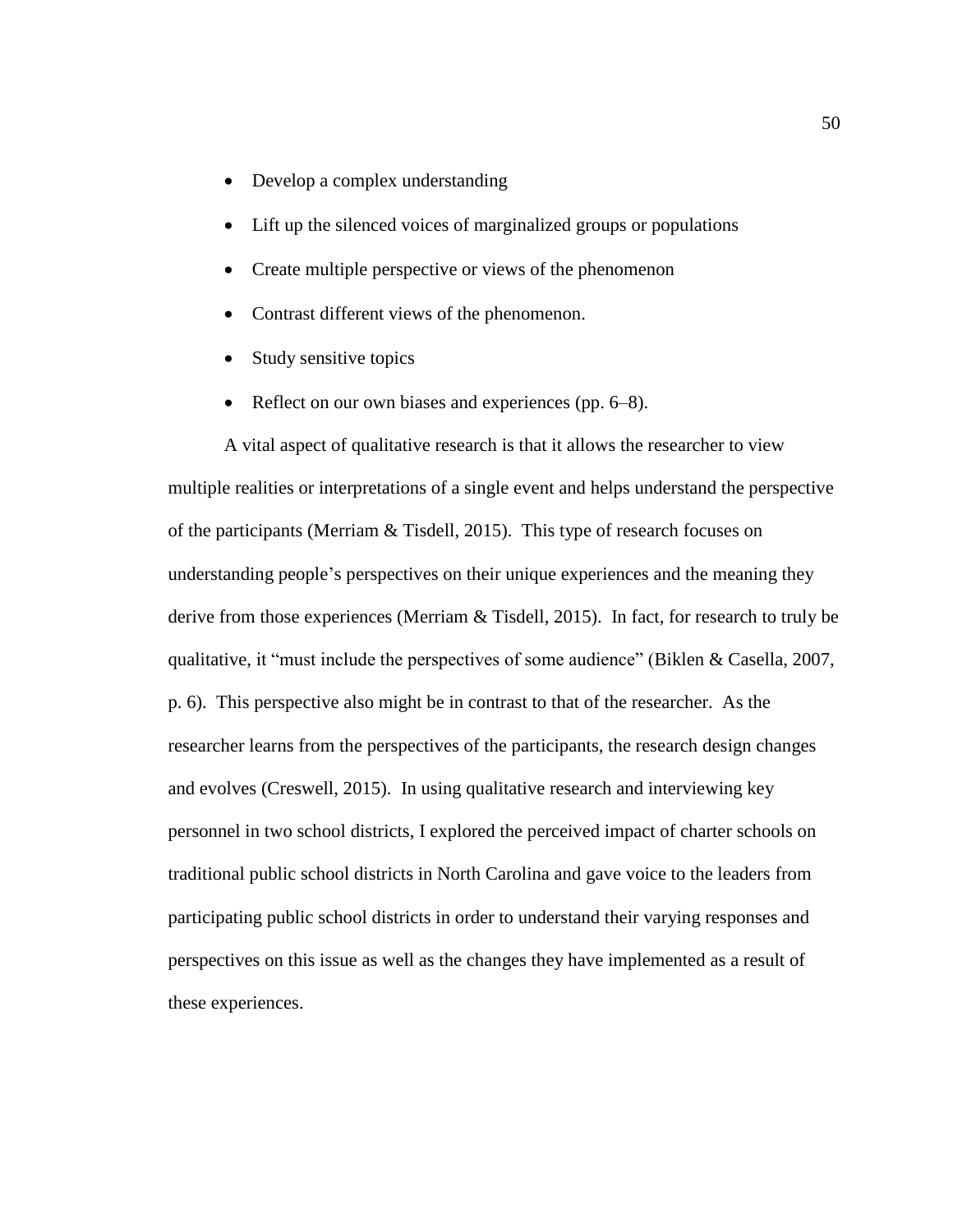#### **Research Setting**

There are 115 school districts in North Carolina and 1,459,852 students attend traditional public schools (NCDPI, 2016). The 115 school districts are each governed by a local board of education with a superintendent handling the daily management of the school district. Charter schools are governed independently of a Local Education Authority. Traditional public school districts vary greatly in size. Wake County Schools is the largest with over 150,000 students. The smallest, Tyrrell County Schools and Hyde County Schools, each have under 600 students (NCDPI, 2016). Within the geographic boundaries of Charlotte-Mecklenberg Schools, there are 25 charter schools, which is the most in the state. Over 50 school systems do not have charter schools operating in their respective counties. There are 77,791 students enrolled in 167 charter schools in North Carolina (NCDPI, 2016). The number of students enrolled in a charter school would make it one of the largest LEAs in North Carolina if it were a school district.

For this study, I used two different school districts that have been impacted by the same charter school. I name these City Schools and County Schools. These two school districts are located in the same county. In order for all participants to remain anonymous, I have replaced the names of the school districts, schools, and participants with pseudonyms. The county has a population of over 140,000 people according to the U.S. Census Bureau and is almost 90% White. The median household income is just under \$42,000, with about 14% of the adult population having obtained at least a bachelor's degree. Of the 100 counties in North Carolina, it is one the larger counties in regards to land mass. Many parts are still very rural and used for agriculture. In fact, the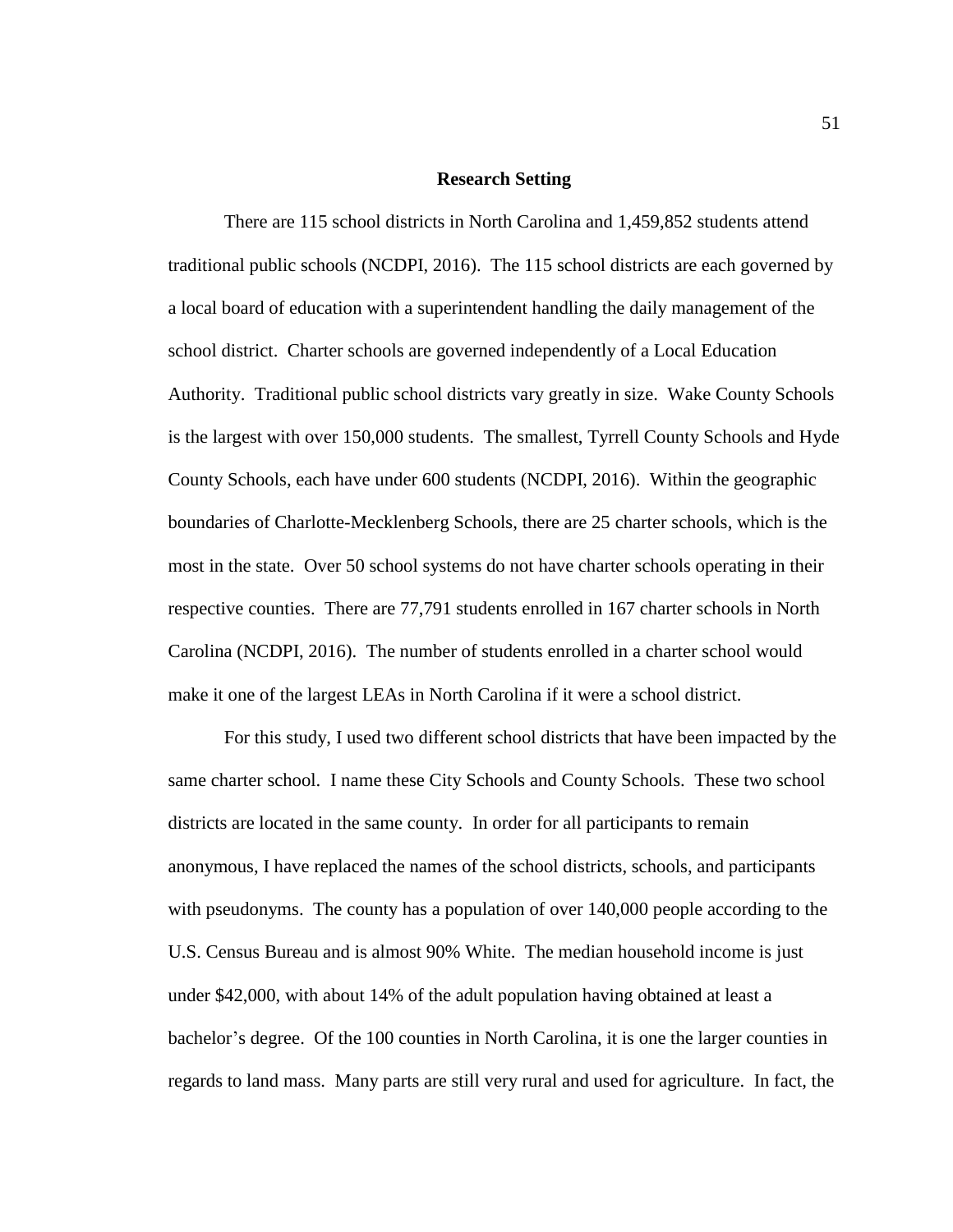county has over 1,000 farms with over one-fifth of the land used for agriculture. According to the U.S. Census population estimates, the county is considered rural because it has an average of fewer than 250 people per square mile. Because there are no major cities, there is not a large tax base in the county. The largest city in the county has fewer than 30,000 people.

City Schools resides in the largest city in the county, which is also the county seat. According to their website based on 2016-2017 school data, the district has over 4,000 students attending eight different schools. The school system has a diverse student body with 67% of the population being non-White. There are eight traditional schools in the district. City Schools employs over 600 people. About 74% of the students qualify for free/reduced lunch.

County Schools is the largest employer in the county. According to their website based on 2017-2018 data, the district has over 2,000 employees. County Schools has over 16,000 students, making it one of the twenty-five largest school districts in North Carolina. In regard to ethnic distribution about 72% of students are White and 28% are minorities. About 54% of the students qualify for free/reduced lunch. Expenditures last year were over \$140 million. It has seven high schools, seven middle schools, and 14 elementary schools.

The local charter school that draws students from both City and County Schools serves students in grades 6-12 and actually has a middle school and a high school. According to information on their website, the 9th-12th grade enrollment for the 2018- 2019 school year was 1,700 students. The school profile on their webpage that was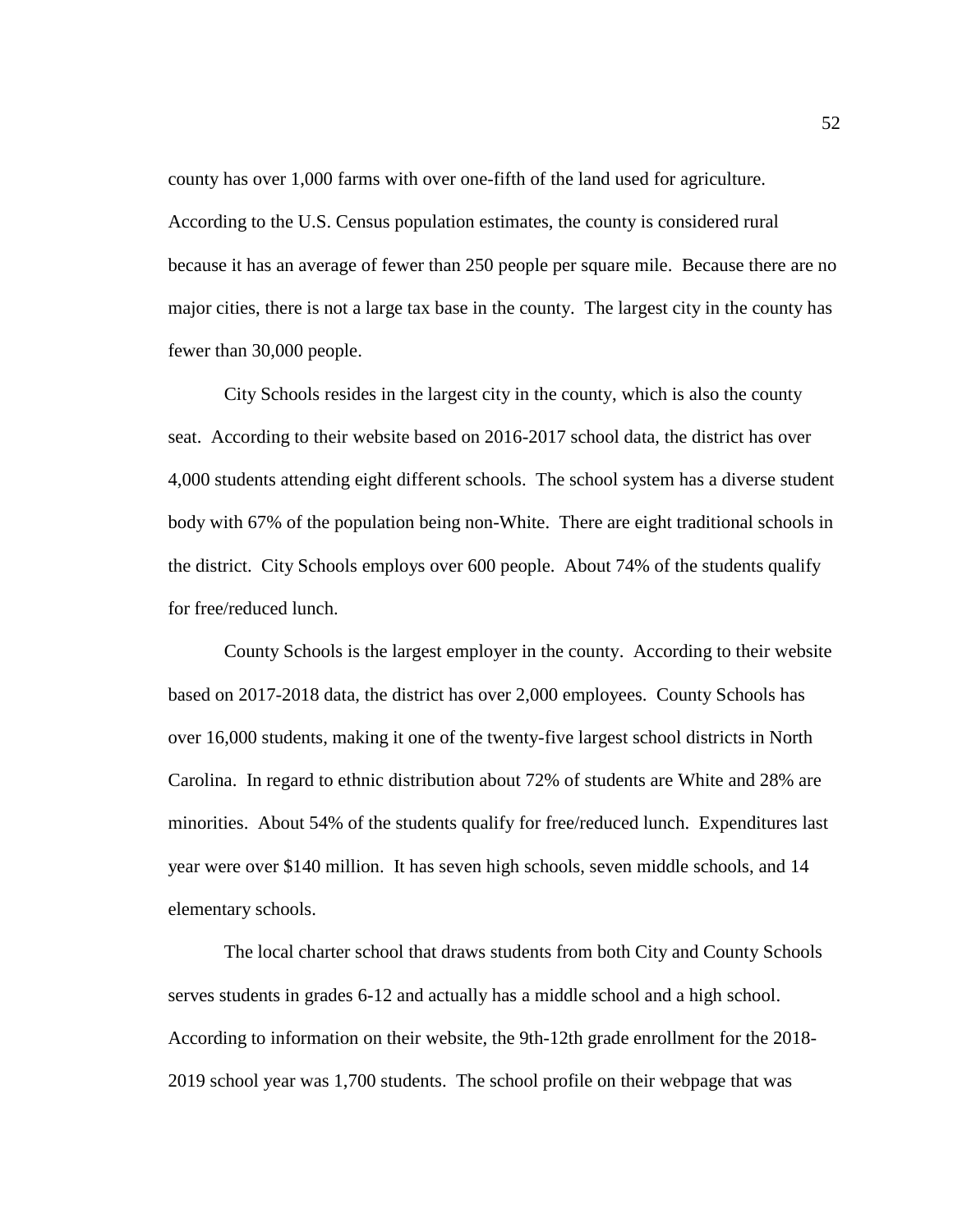updated in 2017 reads about 85% of those students are White and 15% are minorities. About 36% of the students qualify for free/reduced lunch. The charter school serves students from six different surrounding counties as well. Table 2 compares the three districts.

Table 2

District Profiles

|                    | City<br>Schools           | County<br>Schools         | <b>Forest Charter</b><br>Academy |
|--------------------|---------------------------|---------------------------|----------------------------------|
| Enrollment         | 4,500                     | 16,500                    | 1,700                            |
| Demographic        | 35% White<br>65% Minority | 73% White<br>27% Minority | 85% White<br>15% Minority        |
| Free/Reduced Lunch | 73%                       | 54%                       | 36%                              |
| Transportation     | Provided                  | Provided                  | Provided (Hubs)                  |

I chose the two traditional public school districts for several reasons. First, both districts have been impacted by the same charter school. This charter school is the only charter school in the county. Both school districts reside in the same county and have never faced competition from a charter school residing in the same county before. The effects on both traditional school districts are more easily identifiable because school districts in isolated markets are more vulnerable to competition and therefore should be easier to study (Hess et al., 2001). Also, the charter school opened in 2013, thus the impact has been recent. Historically, these isolated markets were not accustomed to dealing with much competition. Because the charter school opened so recently, the leadership in both public school districts is familiar with what both school systems were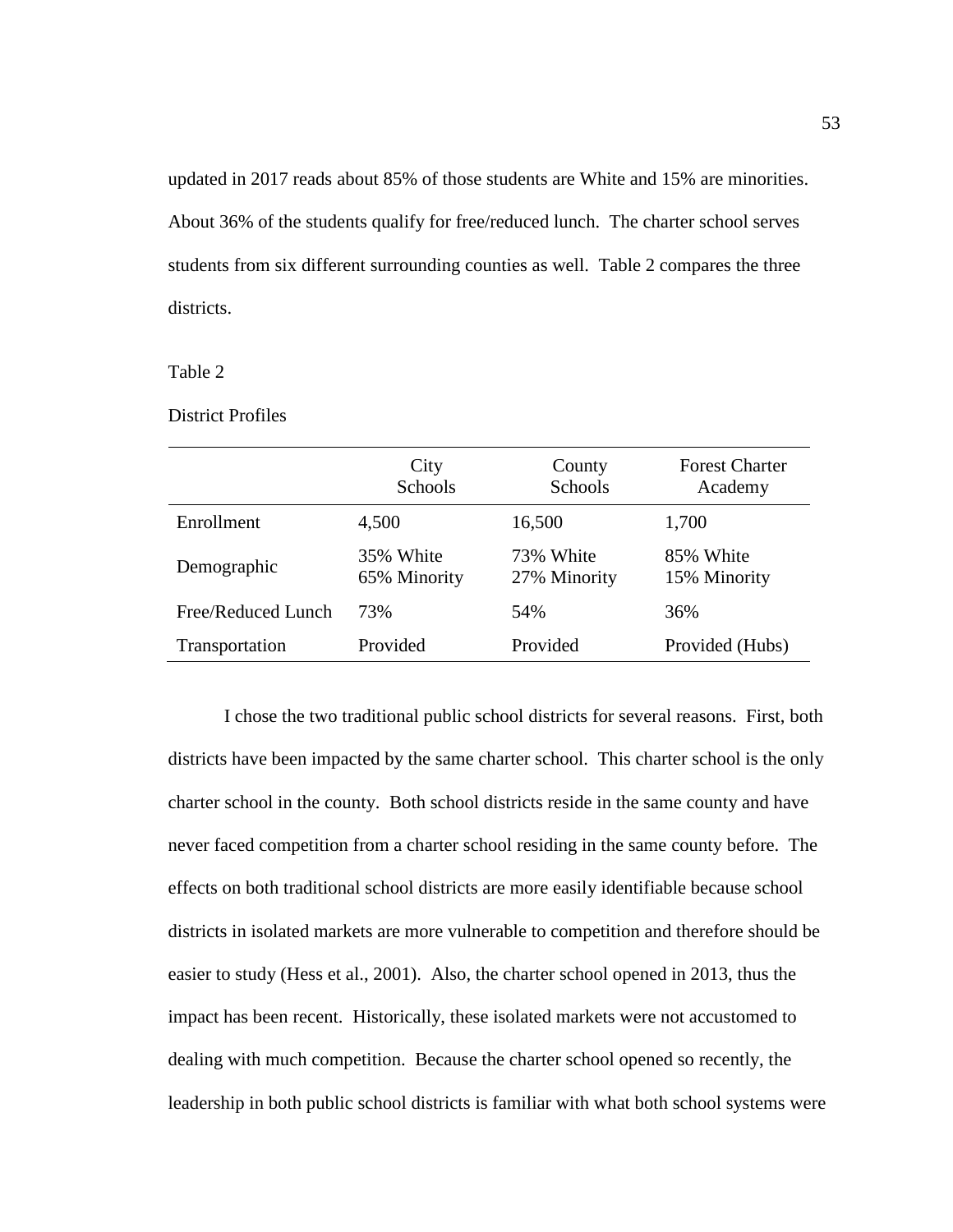like before the inception of the charter school and how these traditional school districts have responded to this competition. Also, County Schools is much larger than City Schools. Though City Schools is much smaller, it is also in the city, is substantially more diverse, and has more resources available. I wondered if the district response would be different based on the size and resources of each district.

## **Data Collection**

Prior to conducting research, I received approval through the Institutional Review Board at the University of North Carolina at Greensboro. For this study, I interviewed 20 public schools leaders. These leaders were superintendents, central office staff, and principals. I limited the sample size of leaders to allow time for in-depth interviews. I contacted these leaders via telephone, e-mail, or in person.

The data for this study came from personal interviews that I conducted with these public school leaders. The research interview is a conversation between two people about a theme of interest (Kvale & Brinkmann, 2009). Again, I selected these leaders because of their role in the school district and thus their ability to influence change. Interviews are commonly used to conduct research and in qualitative research are frequently one of the main sources of data (Merriam & Tisdell, 2015). Interviews are necessary when it is not possible to observe or replicate information (Merriam & Tisdell, 2015). Therefore, gathering information through interviews allows the researcher to better collect data based on those experiences. It allows the interviewee to tell his or her story. According to Seidman (2013),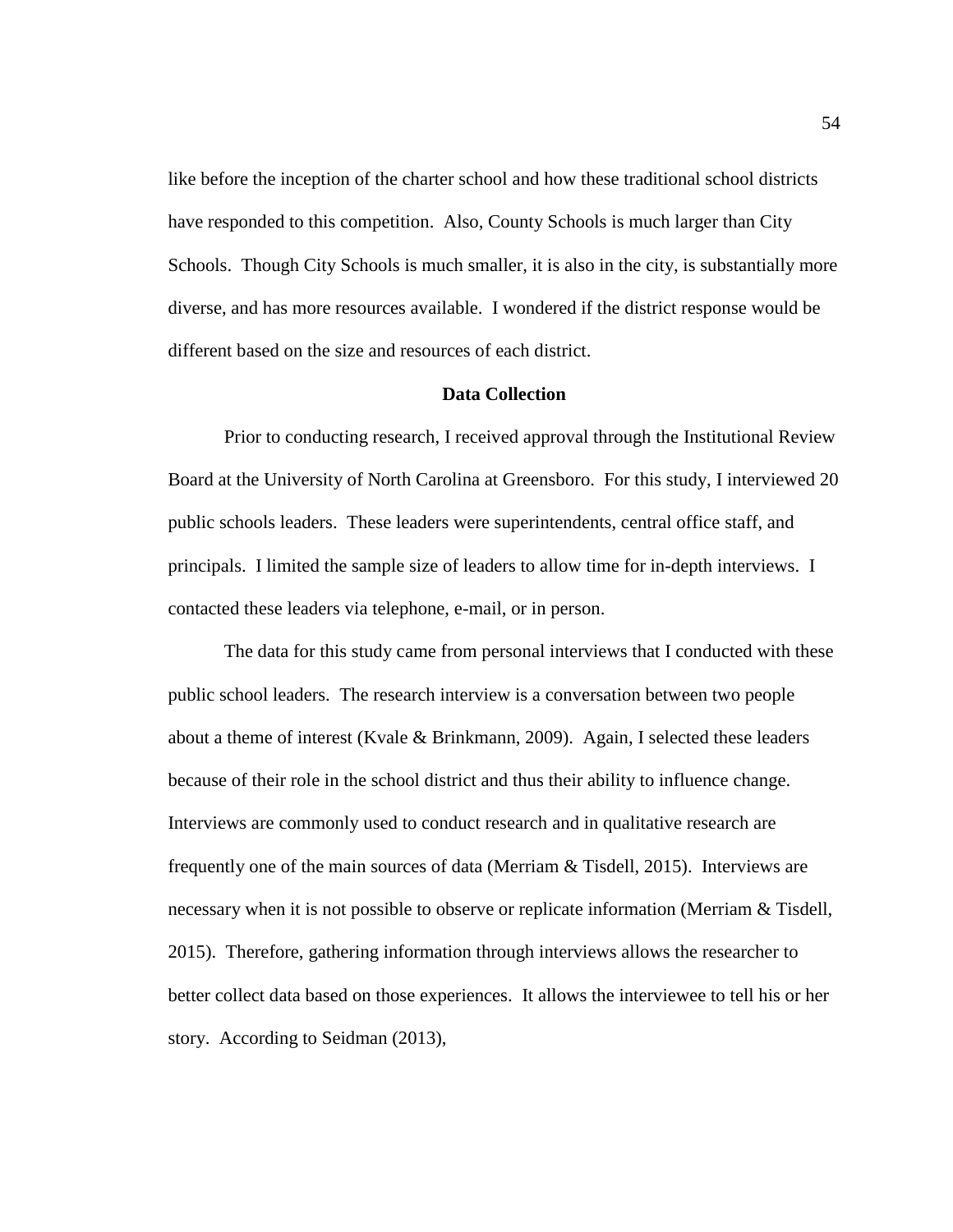The purpose of in-depth interviewing is not to get answers to questions, nor to test hypotheses, and not to 'evaluate' as the term is normally used. At the root of indepth interviewing is an interest in understanding the lived experience of other people and the meaning that they make of that experience. (p. 9)

For this study, I decided that the best way to understand the effects and response to charter schools on traditional public schools was to interview the public leaders who might have been affected by the charter school. The interpretation or point of view that an interview provides often renders new insight into a research topic as well. As these traditional public school leaders were interviewed, I hoped they would be able to shed new light on their perspective and experience as leaders facing competition. Any response from these school districts would also have been initiated and/or informed by these school leaders. Therefore, this information could not be gathered in another way.

The interviews were semi-structured and took approximately one hour each. I also utilized an interview guide I created based upon my review of the literature comprised of open-ended questions. I conducted all interviews one-on-one and face-toface, recording each on a digital audio device. The recordings were kept in a secure location. Prior to conducting the interviews, a consent form was signed by the interviewees in person. Before I began the interviews, I explained the nature and purpose of the study and why they were selected to participate. Additionally, I also recorded the name, date, time, and location of the interview. On a few occasions, I asked follow-up questions of participants via email. During the interviews, I used the semi-structured interview guide, but also asked follow-up questions based on the responses I received.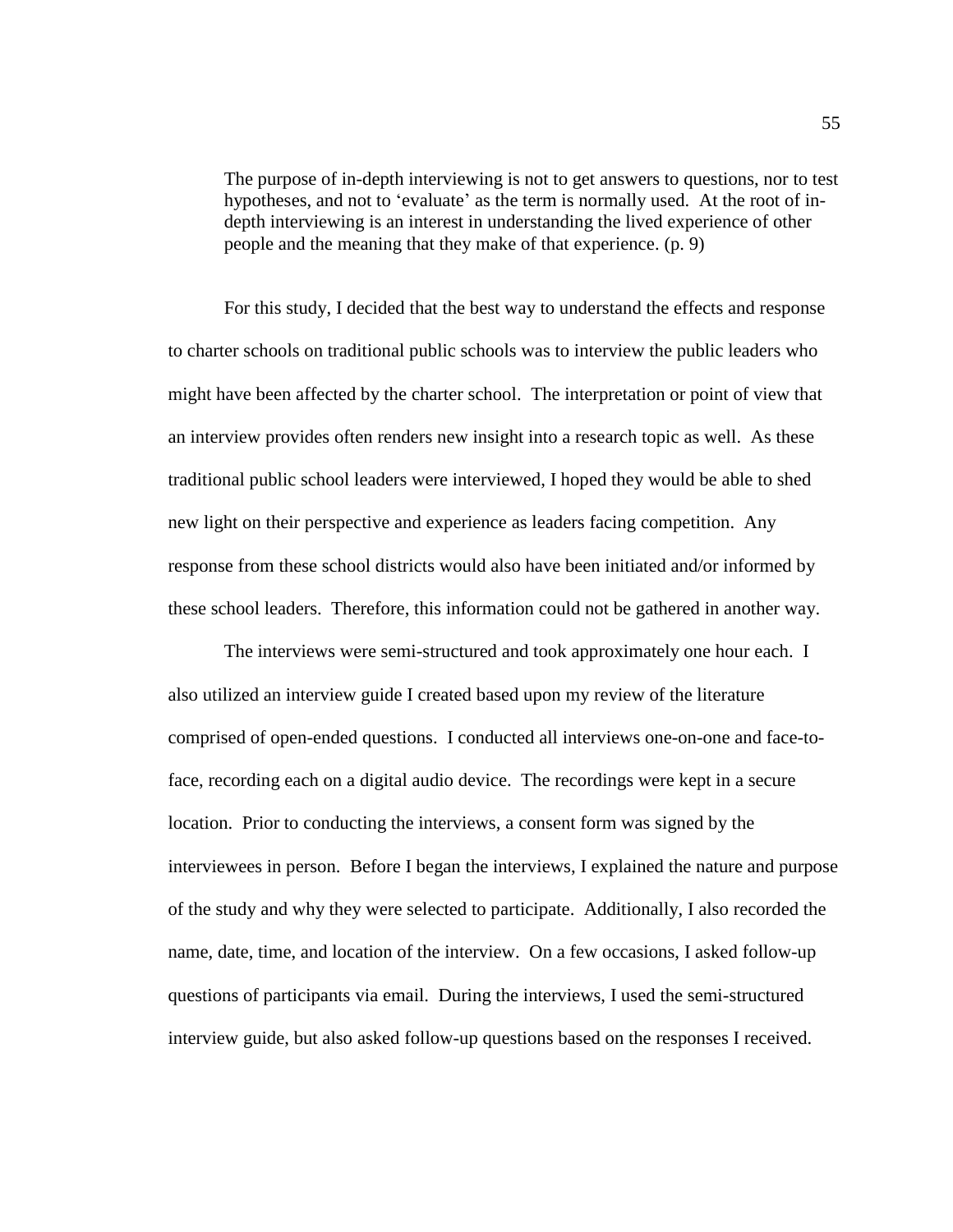## **Interview Guide**

I divided the interview guide I created into two sections. These involved questions about the impact on the school district and the district response.

## Impact on the School District

- 1. What is your current position?
- 2. How long have you been in your district?
- 3. Tell me about the charter school in this region.
- 4. What type of impact has the charter school had on academics?
- 5. What type of impact has the charter school had on finances?
- 6. What type of impact has the charter school had on retaining students and student demographics?
- 7. What type of impact has the charter school had on teacher recruitment and retention?

## District Response

- 8. How, if at all, has the district changed or added policy as a result of the charter school?
- 9. How, if at all, has the district changed or added instructional practices as a result of the charter school?
- 10. How, if at all, has the district changed or added curriculum as a result of the charter school?
- 11. How, if at all, has the district changed or added programs as a result of the charter school?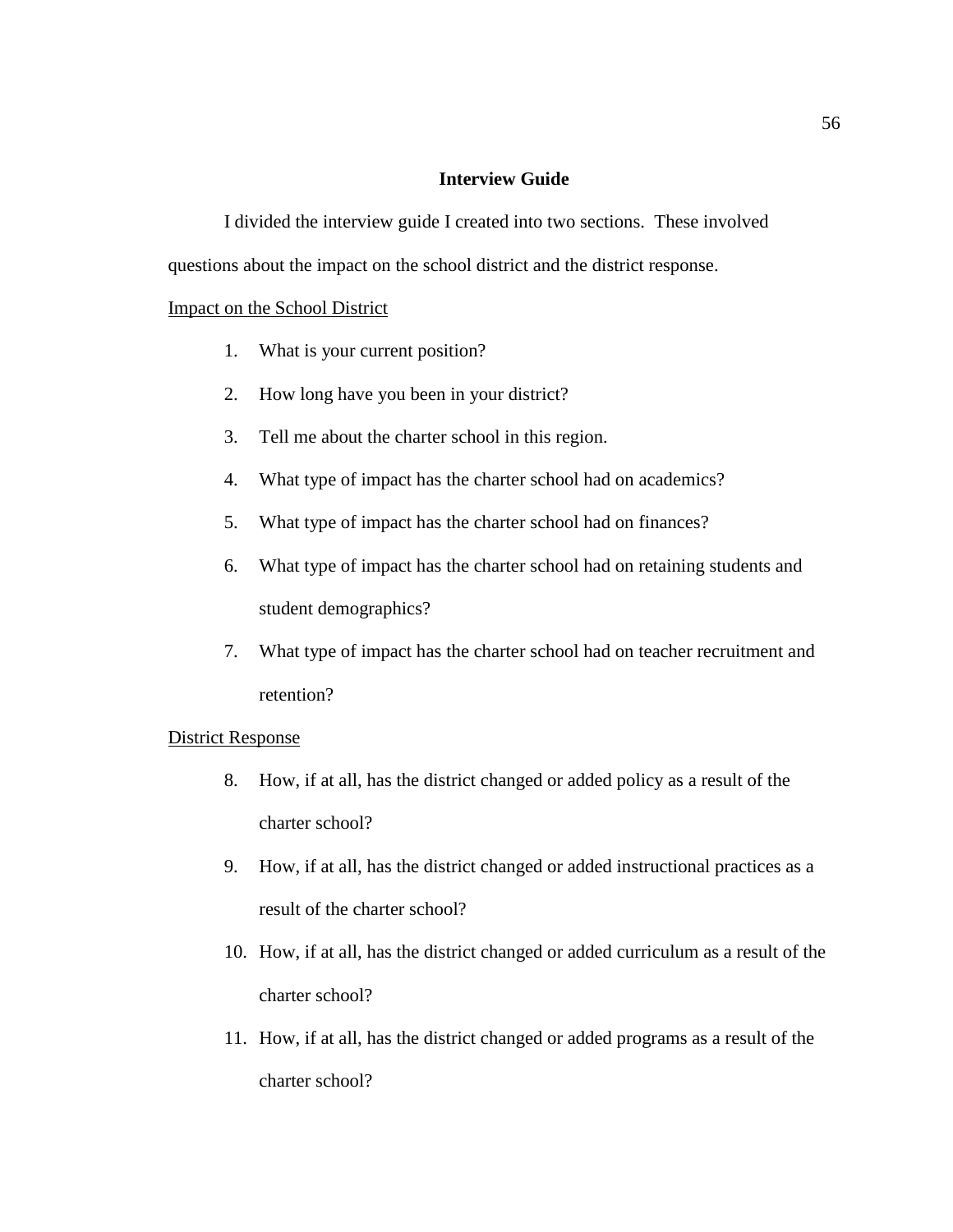- 12. How, if at all, has the district changed recruitment, hiring strategies, and professional development as a result of the charter school?
- 13. How, if at all, has the district changed public relations as a result of the charter school?
- 14. What other ways, if at all, has the district responded to the charter school?
- 15. What else would you like to share with me about the impact of the charter school and/or the district's response to that impact?
- 16. Are there any questions that you have for me?

## **Participant Selection**

In selecting participants for the interviews, I used purposive or deliberate sampling (Punch, 2009). I chose participants first and foremost because of their leadership role in one of the two school districts. In the districts, I interviewed the following people:

- the superintendent,
- executive director or assistant superintendent of human resources,
- executive director or assistant superintendent of curriculum and instruction,
- executive director of student services or assistant superintendent of operations,
- finance officer,
- director of secondary education,
- director of middle grades education,
- director of CTE, and
- the public relations officer.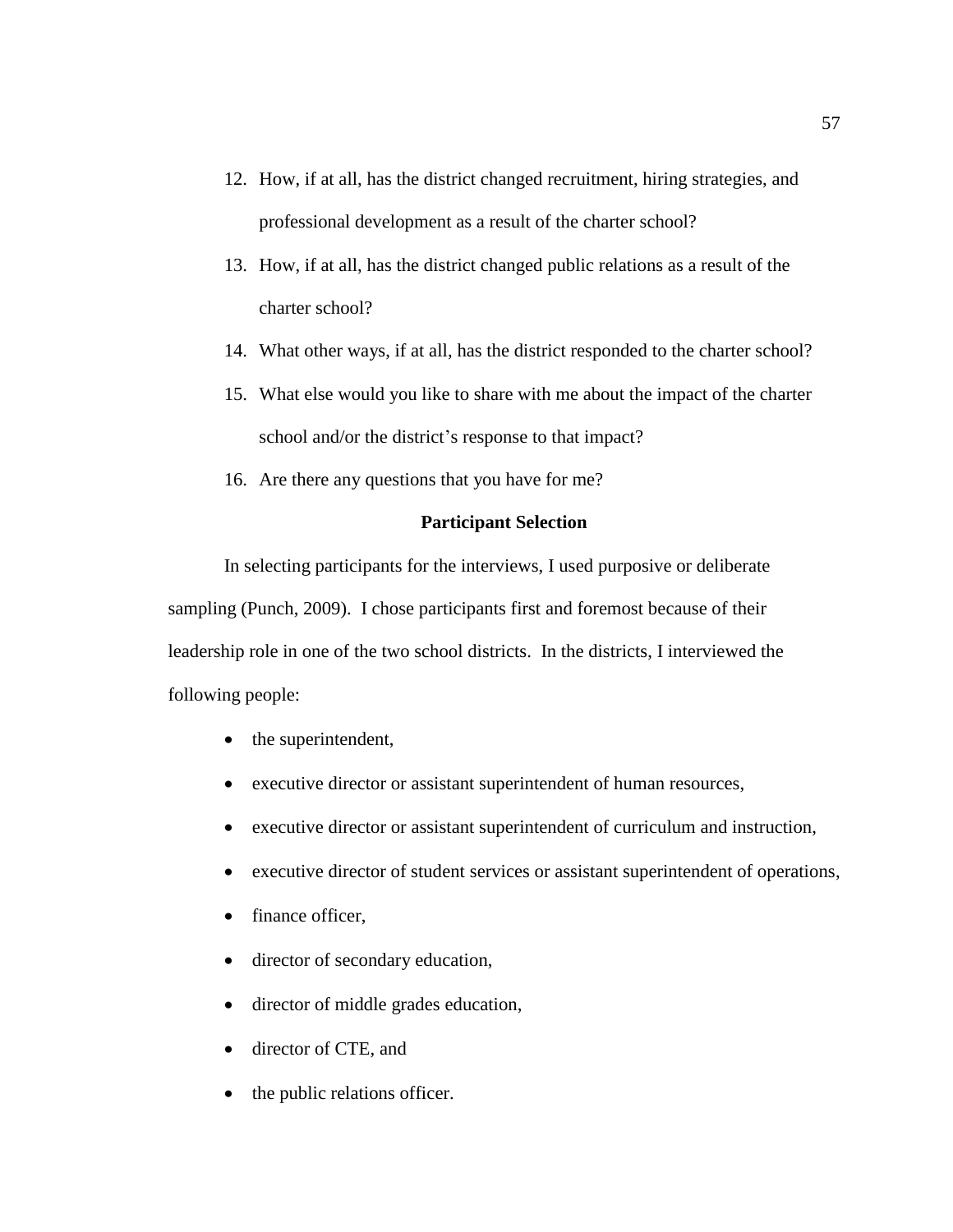I also interviewed three principals from each district for a total of six principals. In total, I interviewed 20 people across the two districts.

I selected superintendents for this study because many school district decisions are led by the superintendent. While the school board influences policymaking, the superintendent is essentially the CEO of the school district. According to North Carolina General Statute 115C-276, the superintendent has many duties, including carrying out regulations of the school board, monitoring the conditions of school buildings, implementing policy, attending meetings, distributing information, recommending the hiring and firing of school personnel, and participating in budget and financing among many other duties. Yet, the ability to respond to change and promote it, though not mentioned implicitly in this statute, might be one of the most important aspects of the job.

I also interviewed district leaders in central services from both school systems. An interview with the executive director or assistant superintendent of curriculum was vital because that person directs the fiscal management of all aspects of the curriculum. The executive director of curriculum is familiar with key data points regarding testing. Also, the executive director of curriculum and instruction often presents curriculum related proposals to the board of education and coordinates professional development activities for the district. He or she participates in strategic planning along with the superintendent and other members of the leadership team. This could include creating and overseeing special projects because they are familiar with the newest educational research. The implementation of new programs in response to the charter school is a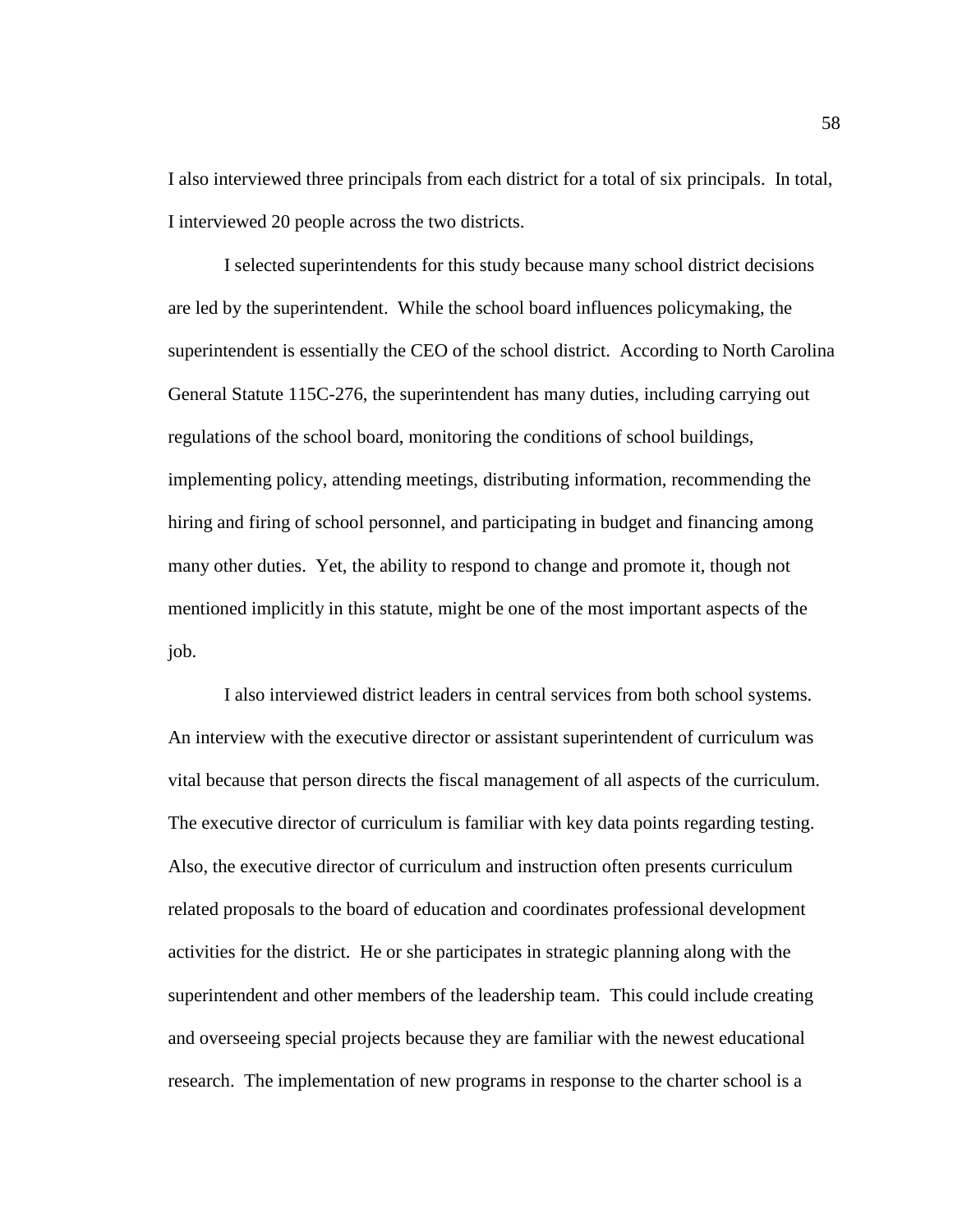significant part of this study, and the director of curriculum and instruction was the person who could speak to any such changes.

I interviewed the executive director or assistant superintendent of human resources in order to provide insight into recruiting and retaining educators because charter schools also compete with public school districts over staff. Several of the personnel for the charter school at one time worked for one of the traditional public school systems in the area. Districts spend a large amount of money to train new educators and that money is lost when those teachers leave the district.

Another key position that I interviewed was the executive director or assistant superintendent of student services for both districts. The person in this position supervises several areas including counselors, drop-out prevention advocates, social workers, health services, student assignment, and safety. In overseeing student assignment, the executive director of student services would have an in-depth understanding of those students leaving their school district and those students enrolling in their school district. This includes student assignment appeal hearings. In some districts, this person might also oversee operations and facilities and would have knowledge of how these resources have been impacted by the local charter school.

I also chose to interview the director of Career and Technical Education (CTE) for the two districts. The director of CTE is responsible for building and promoting these programs in order to help students maximize career choices. This includes partnering with local businesses and community colleges as well as developing innovative student opportunities for the future. The success of CTE programs is directly related to the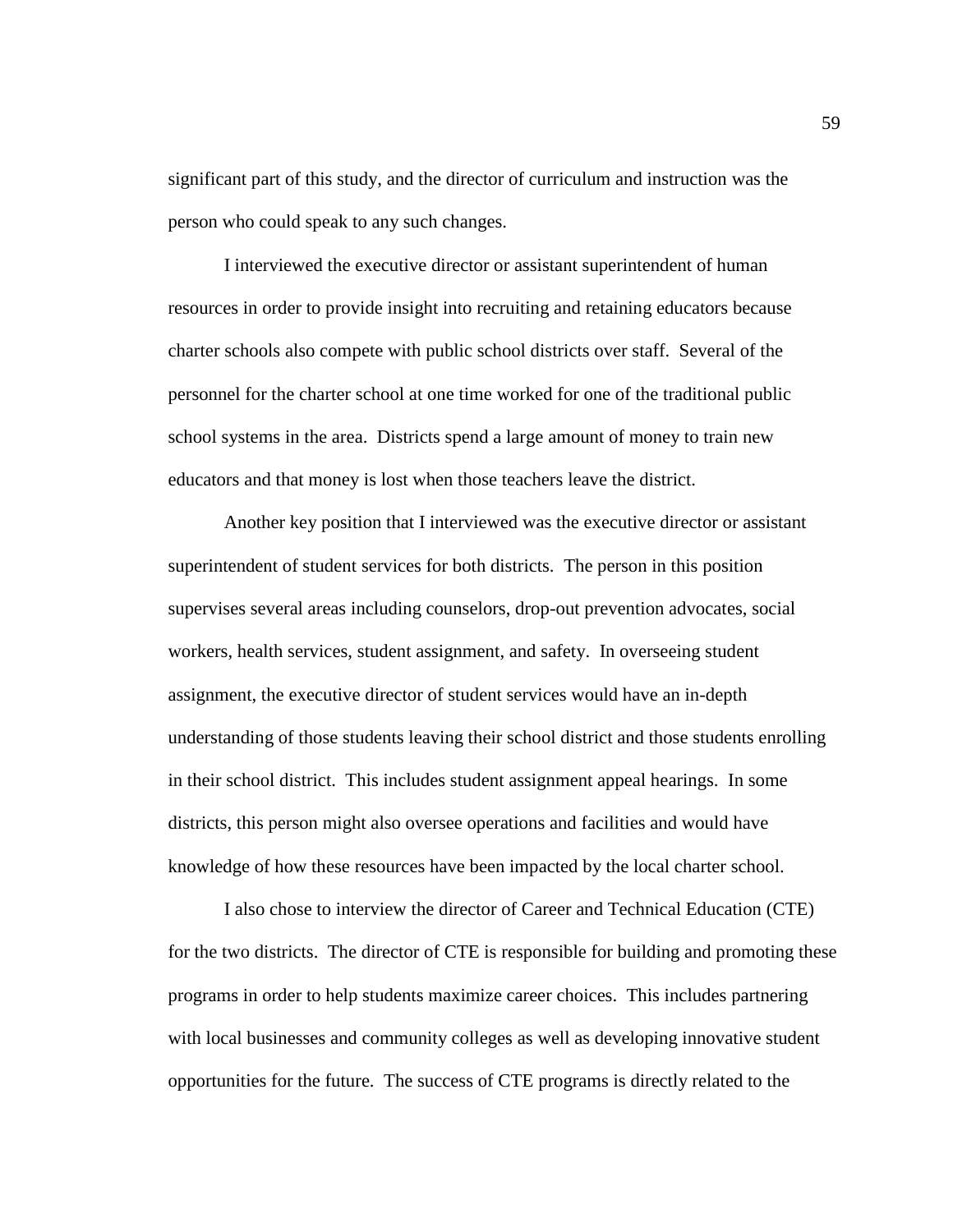number of students choosing these pathways. Thus, when districts are losing students, CTE programs feel that impact as well.

I also interviewed the director of secondary education and the director of middle grades education in both districts. Directors of instruction work closely with principals and act as a liaison for the director of curriculum and instruction. My hope was that interviewing these directors might lend more insight into curriculum program implementation, as well as any changes over time, as directors often are responsible for working with schools to add new courses. Managing the budget for curriculum and coordinating research initiatives are also aspects of this position. In professional learning community meetings with principals, directors learn about the impact of charter schools on each school level.

I interviewed two public information officers, one from each district. The public information officer holds an important role for many reasons. This person is responsible for disseminating information out to the parents and community in a timely manner. Often, the public information officer will have a relationship with local media and will speak on behalf of the district. This could be during a time of crisis or for positive publicity. They also facilitate other ways of communicating with parents and the community such as through social media and the school district website. Additionally, some public information officers use television as a way to communicate information and can even provide their own programming. They might also use more traditional methods of communication such as bulletins, newsletters, brochures, and recorded voice messages. Now more than ever, the public information officer is responsible for helping the district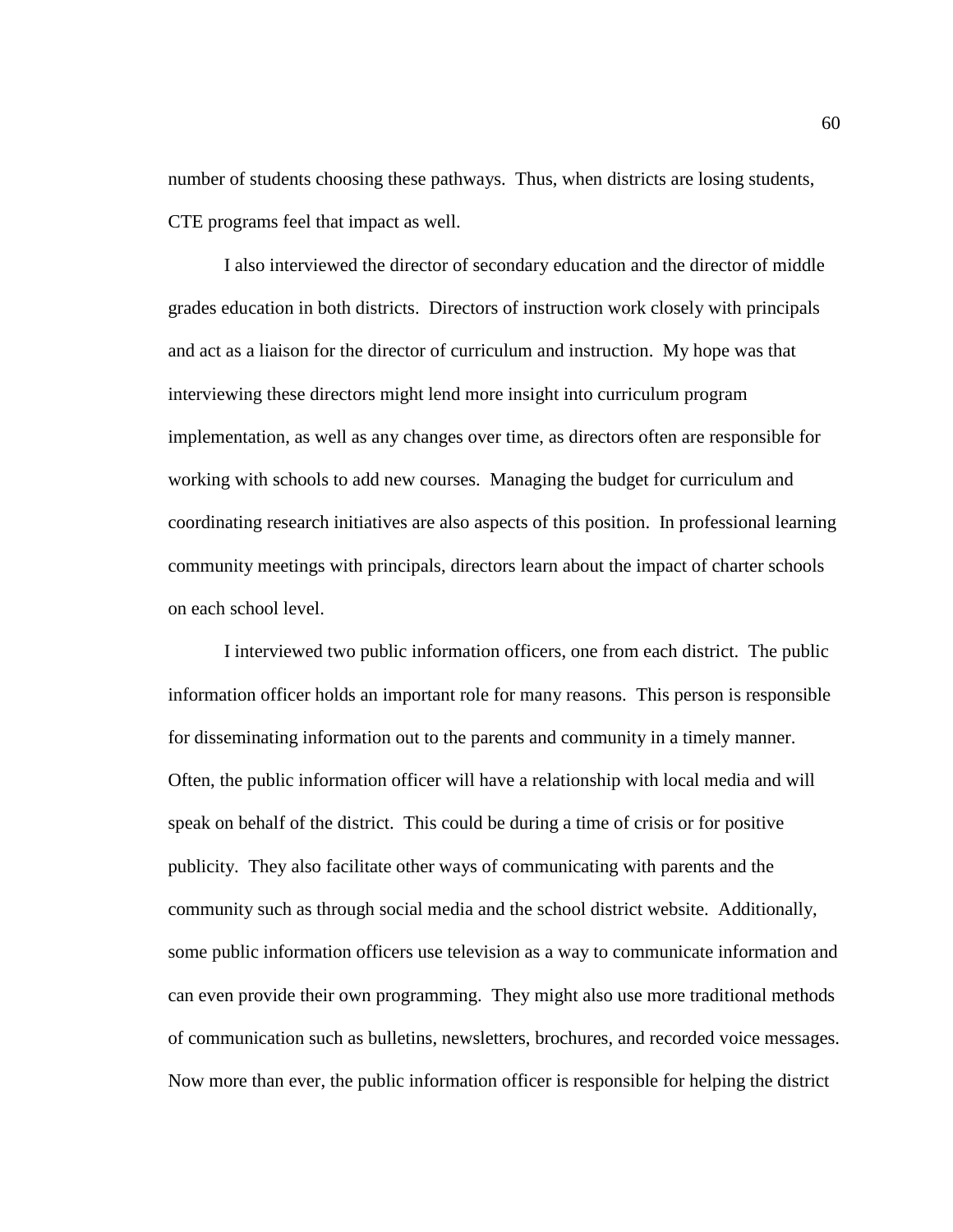market itself. With parents having several school options, school districts must now promote their "brand."

I also interviewed six principals in addition to the district office staff I listed above. These principals were purposefully selected because of the proximity of their schools to the charter school and the perceived impact of the charter school upon their schools. Implementing large initiatives in response to a charter school is likely beyond the control of the principal, but there are certainly things that school administrators can do in response to local interest in the charter school. Large scale change, however, would need the support of central office to be effective. Administrator interviews provided insight from the school level that might not be ascertained from central office administrators because the effect of a new charter school might be best understood by the principals who have felt the impact of losing students and teachers. Principals are the ones who have had the difficult conversations with staff who are being displaced. They have also watched as students have transferred and have spoken with parents about why they were leaving their school. Thus, their unique perspective was vital to this study.

#### **Participant Profiles and Experience**

Each of the school leaders interviewed provided a unique perspective on charter schools and several of the leaders had worked many years in public education.These school leaders had a variety of experiences and had served in various roles throughout their career.In this section, I share some background information about each of the school leaders I interviewed for this study to provide background context for the findings I share in the next two chapters. All names are pseudonyms.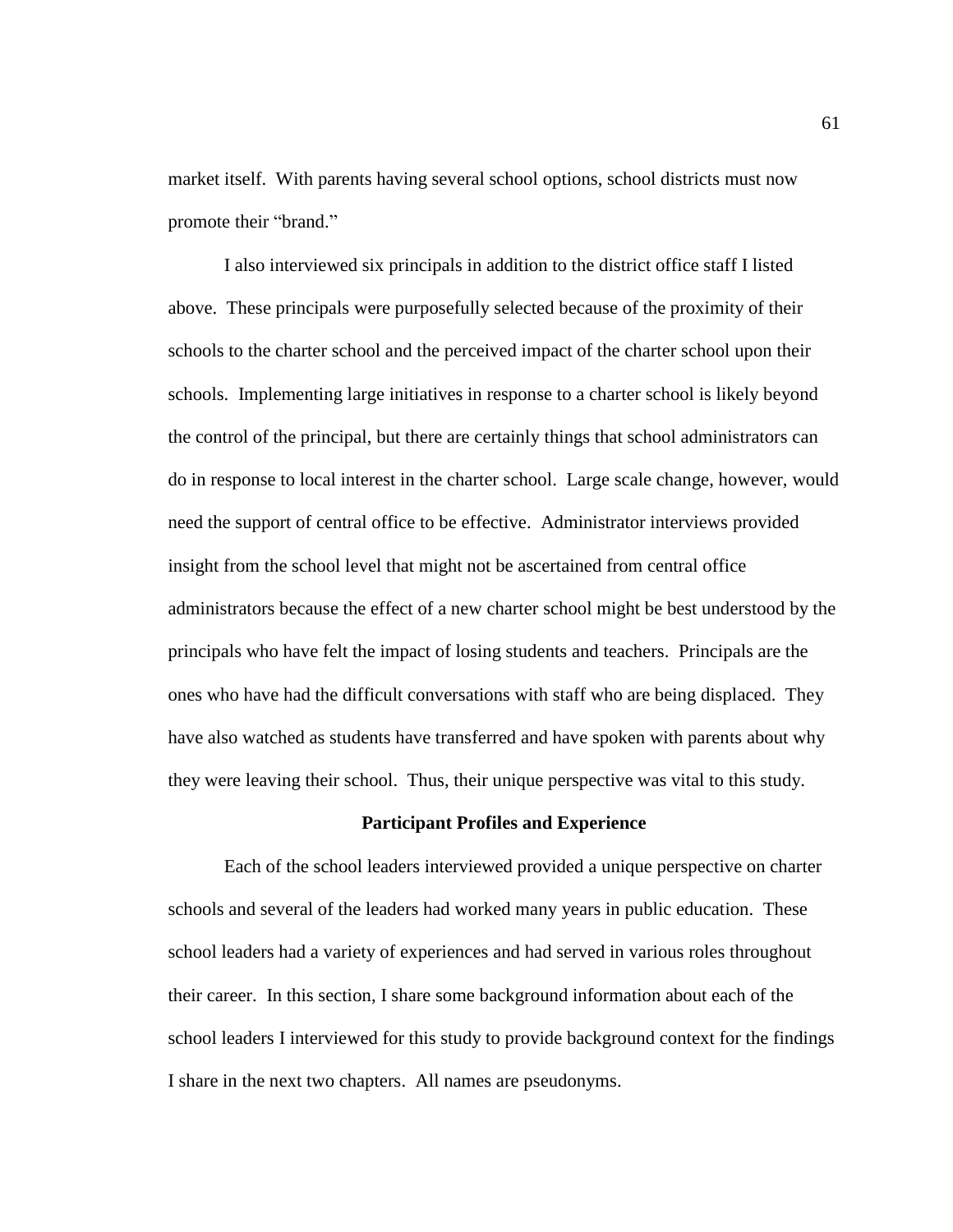## **City Schools Participants**

**Superintendent:** Dr. Page had been in education for over 30 years and she had served in many roles during that time. She was in her fourth year as Superintendent of City Schools. She had started her career as a teacher and had worked as a principal at the elementary, middle, and high school levels. She had also been an assistant superintendent and regional superintendent. Dr. Page had worked in several different school districts of varying sizes. She emphasized the importance of City Schools, "telling our story."

**Assistant Superintendent of Curriculum and Instruction:** Dr. Cleveland had been with City Schools for 2 years. Prior to coming to City Schools, he had been in several districts and had served as a director, principal, and teacher over his career which had spanned about 20 years. Dr. Cleveland had been instrumental in helping start an early college and expanding dual language schools in the district.

**Executive Director for Human Resources:** Ms. Carlton had been in her current role for 5 years and had worked in City Schools for 17 years. Before taking the role of executive director for human resources, she had been the public information officer. As the public information officer, she had been part of implementing an innovative school model. Ms. Carlton had worked in a higher education at the community college level and in the private sector as well. She emphasized the many choices that public school systems like City Schools offered students beyond the traditional options.

**Executive Director for Student Services:** Dr. Yancey was in his second year as executive director for student services for City Schools and had been in public education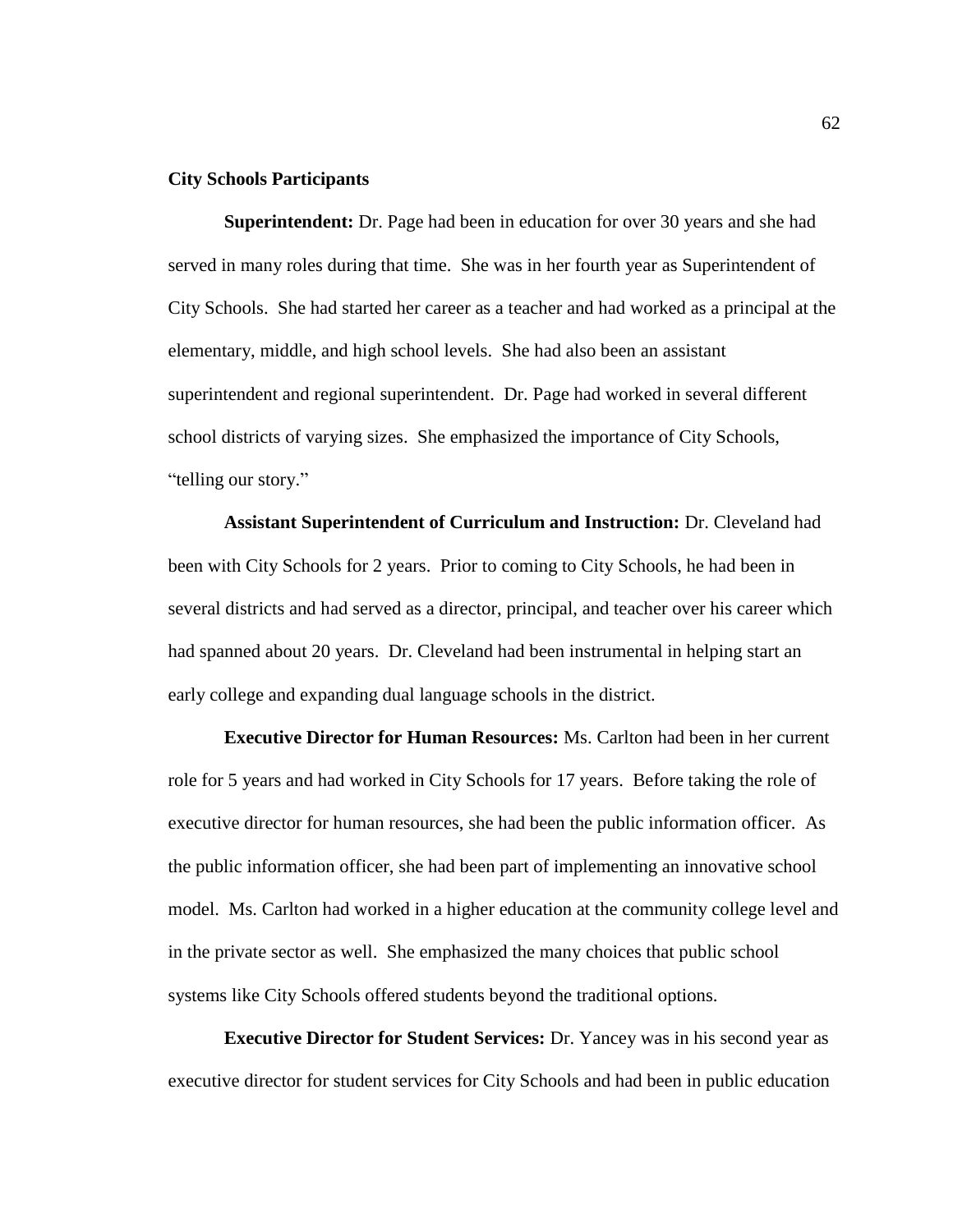for 13 years. Prior to his time in City Schools, Dr. Yancey had been the director of elementary education in another district. He had also served as an assistant principal, social studies, and English teacher. Dr. Yancey shared his belief that public schools were doing great things but often did not do a good job in communicating those positive things to the community. He stated that the local charter school had been successful at attracting students because it was something new, and this newness had helped distract attention from their poor student performance on end of year tests.

**Director of Secondary Education and Career and Technical Education:** Dr. Julianne had been with City Schools for 10 years and the director of secondary schools for 7 years. Dr Julianne served as the director of career and technical education in addition to her current role as director of secondary schools. She talked about the various course offerings of public schools. She expressed concern that there seemed to be two sets of rules, one for the charter schools and one for traditional public schools.

**Principal:** Mr. Bagley was in his second year as the principal of the only high school in City Schools. He had been a principal at all three levels in the district and had been with the district for about 10 years. City High School was the largest school in the district with over 1,300 students and had a diverse student body. Mr. Bagley had lost students to the same charter school while he was a middle school principal. In the interview he talked about equity and the importance of letting the public know the great things happening in traditional public schools.

**Principal:** Mr. Mel was in his second year as the principal at Southern City Middle School and was in his 18th year in public education. He had started out as a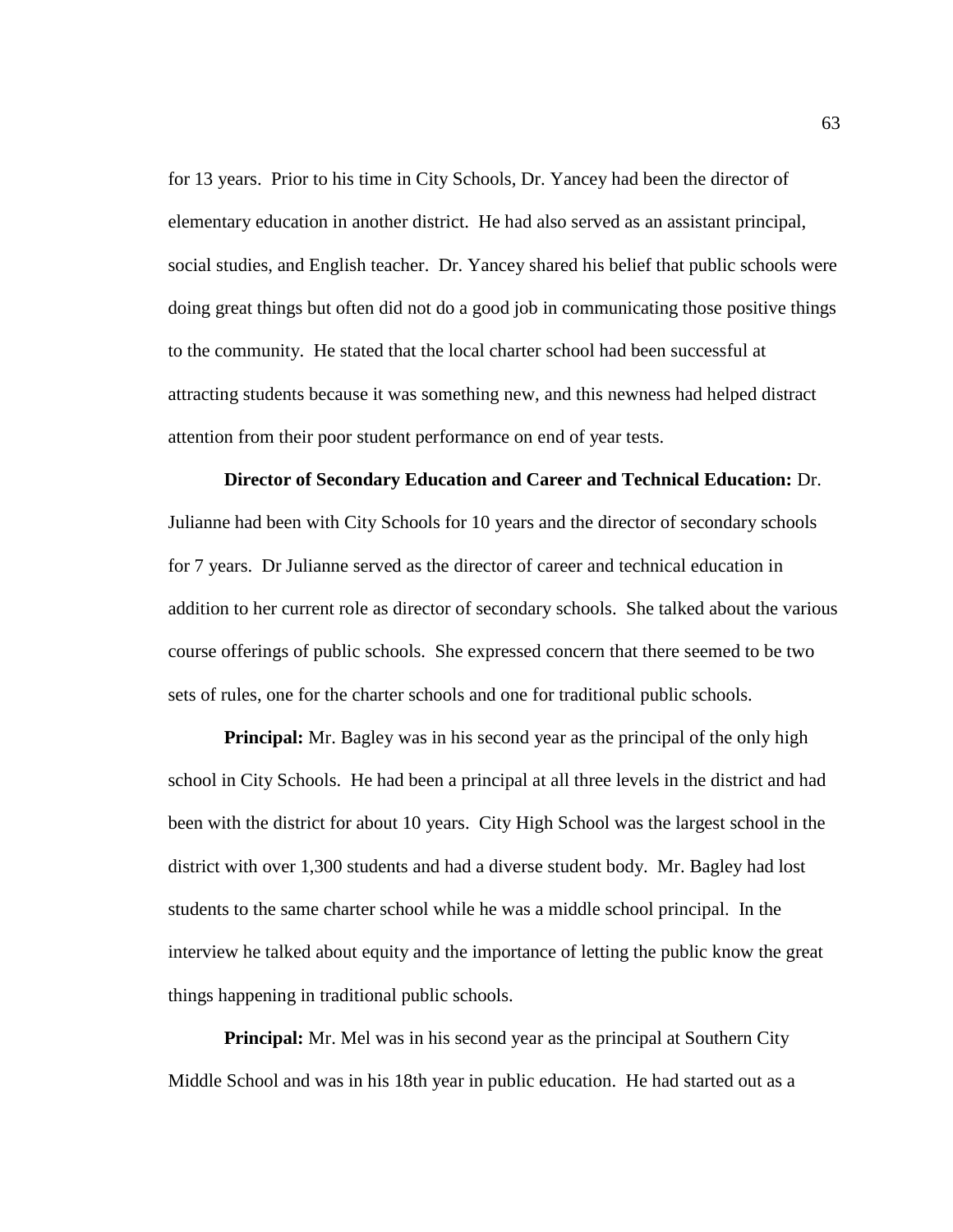music teacher and became an assistant principal at the middle school level at a highly impacted school. Prior to his current role, Mr. Mel had been the principal of an elementary school. Mr. Mel had a family member who worked in a charter school. Mr. Mel believed that some positive things were happening in charter schools, but shared his concern that charter schools were often very segregated.

**Principal:** Ms. Fall was in her seventh year at Northern City Middle School and her 9th year in City Schools. Ms. Fall had 26 years in education and began her career as a physical education teacher. The school's student population was very diverse and often had some of the highest EVAAS growth in the state on the end of grade tests. She expressed that healthy competition with the charter school was not a bad thing and that she believed this competition was helping public schools improve.

## **County Schools Participants**

**Superintendent:** Dr. Mike had been the superintendent of County Schools for six years. He began his career in a large school system as a high school math teacher and was an assistant principal at the same school. He had been a principal at the middle and high school levels. He had also served as an assistant superintendent of human resources in his career and an interim superintendent. Dr. Mike stated that our job is not to compete but to get better. He wanted County Schools to continue to move the needle forward because his goal was to see the district be the best it could be.

**Assistant Superintendent of Curriculum and Instruction:** Ms. Cathy had been in her role in the district for about 5 years. Prior to assuming the role of assistant superintendent of curriculum and instruction, she had been a principal at an elementary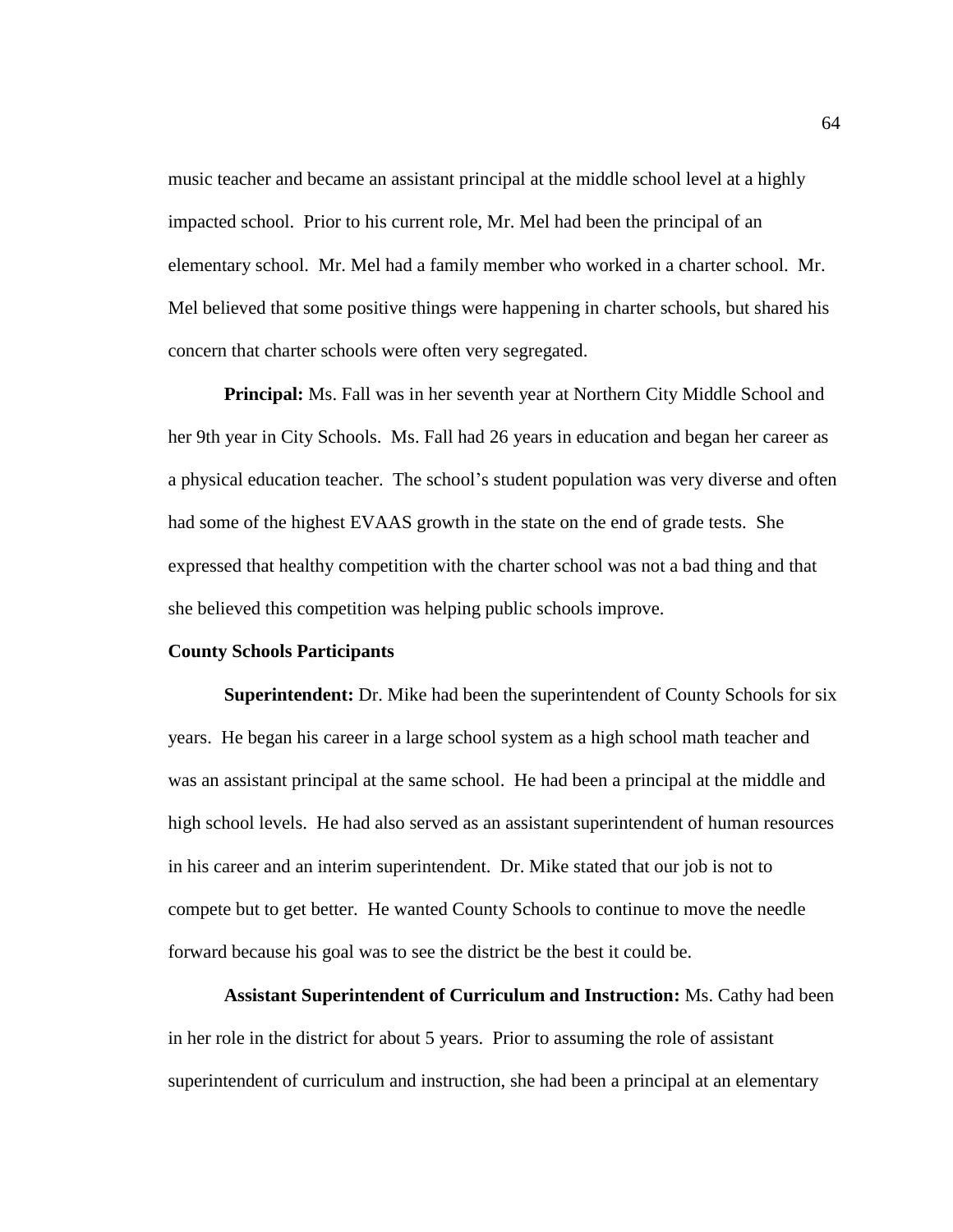school in another school district. Ms. Cathy had also worked as an assistant principal at the high school level. Ms. Cathy had over 30 years of experience in education. She shared that public schools must tell their story or someone else will tell it for them and that public schools must continue to focus on helping each individual child.

**Assistant Superintendent of Human Resources:** Ms. Walton had 34 years in public education and 5 years in County Schools. She had been in her current role for 5 years. She had been the director of middle grades education prior to becoming the assistant superintendent of human resources and had also been a principal at the middle school level. Ms. Walton was familiar with charter schools because she had worked in another county where several charters schools were located. Ms. Walton shared her belief that the state needs to revisit licensure requirements for teachers. While the charter school does not have to have a completely certified staff, public schools still do. County Schools lost several teachers to the charter school because they could not pass state licensure.

**Assistant Superintendent of Operations:** Mr. Roy had been in County Schools for 26 years and had been in his current position for 10 years. He left County Schools and worked in another district before returning. Mr. Roy believed the charter school had been successful because of providing a smaller setting, food services that catered from popular restaurants, and school day flexibility that allowed students to get out early on Friday.

**Finance Officer:** Mr. Norman had been in education for 23 years and had been with County Schools since 2004. He had been in his current role since 2005 and had also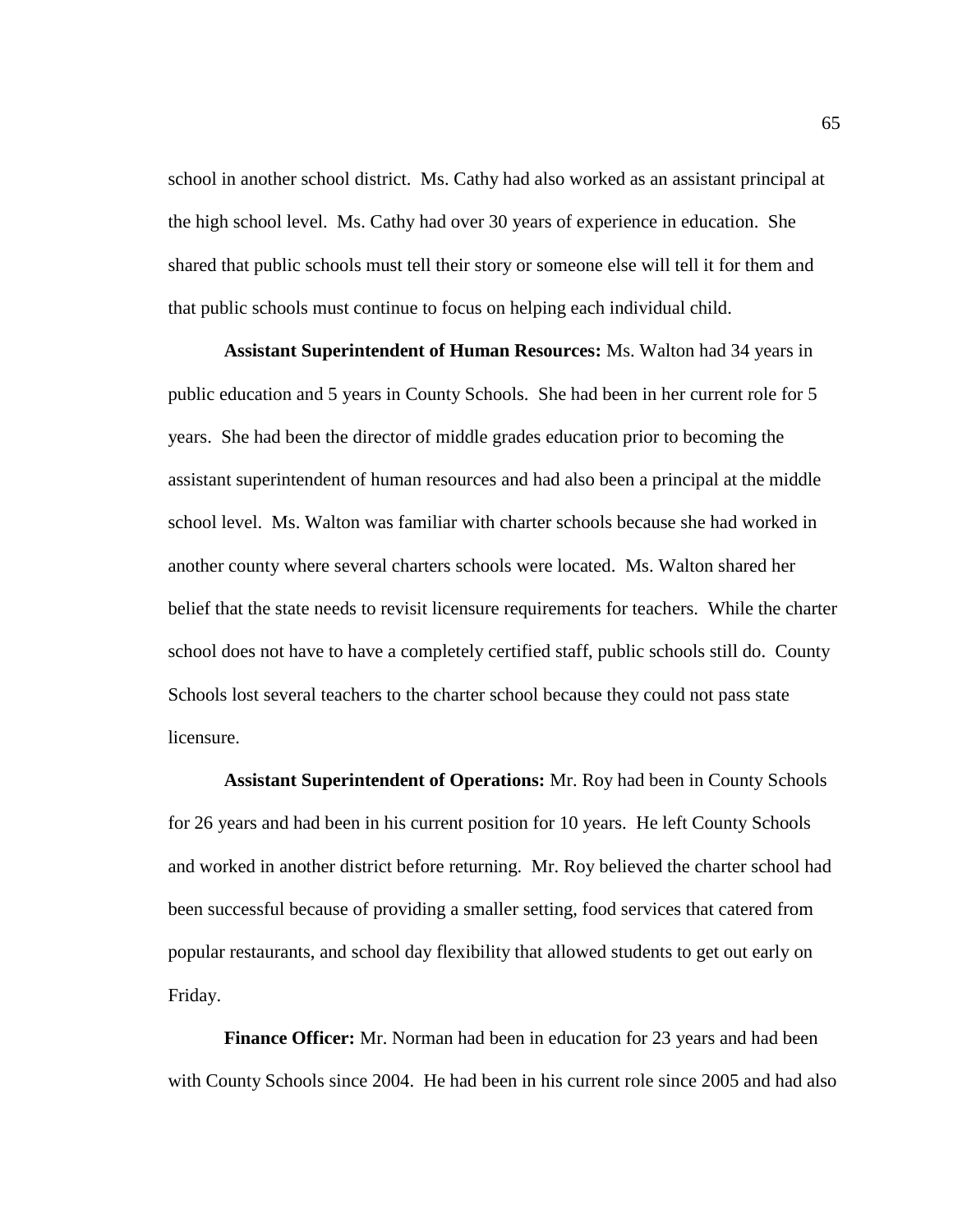worked in City Schools prior to coming to County Schools. As the finance officer, he oversaw and managed the budget for the school system, which was about \$150 million. He shared that 80-85% of the budget was payroll. Mr. Norman said that his district loses \$1,240 every time a student goes to a charter school, but also shared that the school system also loses students to another charter school in the county as well as private schools and to parents choosing to homeschool their children.

**Director of High Schools:** Ms. Davidson had been in County Schools for 19 years and had been in public education for 30 years. She had been in her current role for 12 years. She also served as the director for ESL and in her career she had been a principal, assistant principal, and lead teacher, as well as classroom teacher. Ms. Davidson said public schools must continue to reflect on what they can offer based on student need and be more responsive to why students leave County Schools.

**Director of Middle Schools:** Dr. Coke had been the director of middle schools for 2 years. Additionally, he also was in charge of AIG, MTSS, Title II, and Title V for County Schools. Dr. Coke had also served as a principal at the high school and middle school levels and had been an assistant principal at the middle school level. He began his career as a teacher. Dr. Coke stated that the charter school had forced the district to reevaluate the way it did things but that County Schools was as innovative as any other school system.

**Director of Career and Technical Education:** Ms. Nash was the director of career and technical education and had been in her current role for 3 years. She also served as the director of technological and innovative school design. Ms. Nash had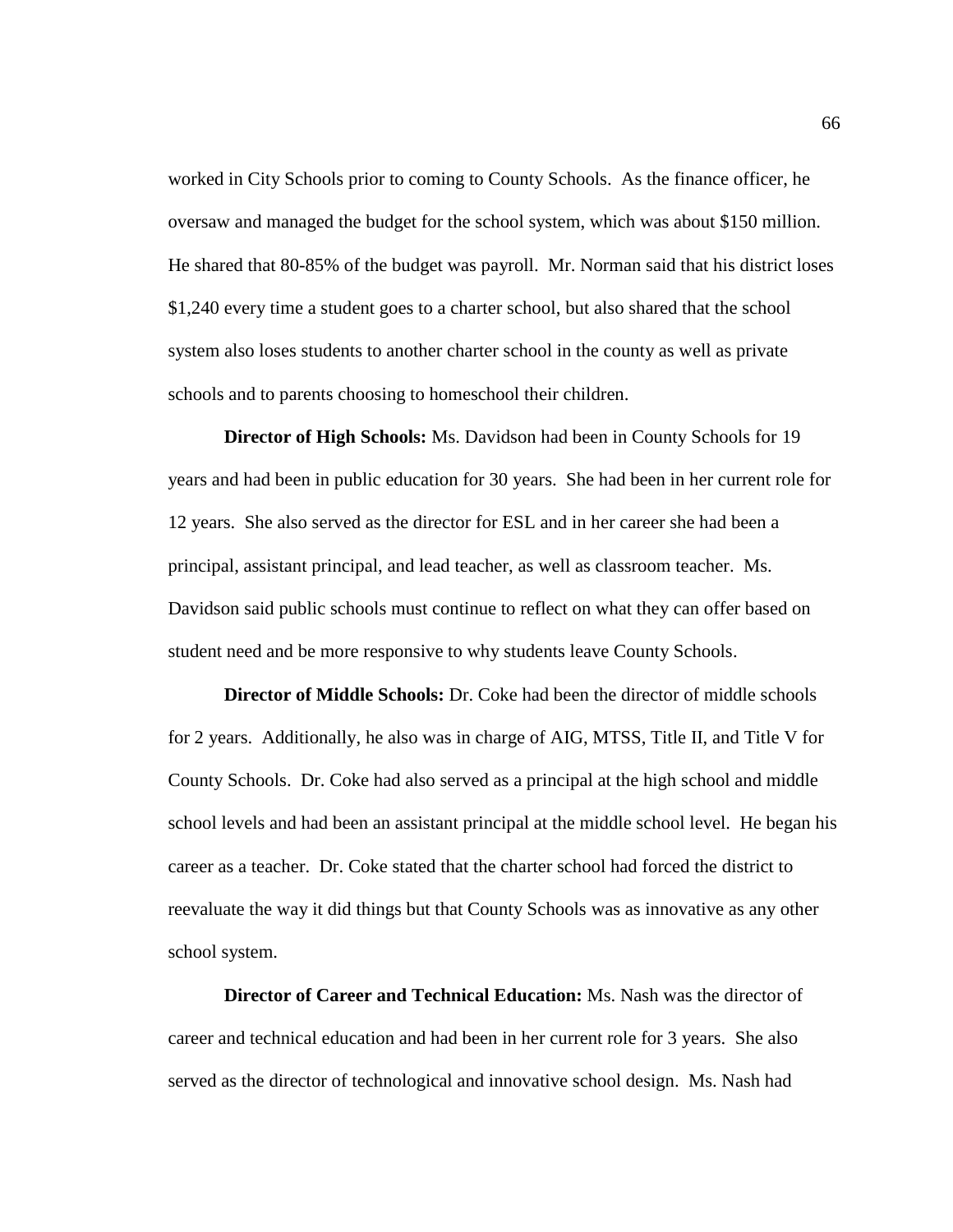served as a lead teacher and math teacher. During her career she had worked in three different school systems. Ms. Nash had been at the forefront of implementing a new school model at River Mountain School, which was comprised of grades 6-12. The school was originally a middle school that had seen enrollment numbers decline. The building had been half-empty until the re-design occurred, which transitioned the school into becoming a school that covered grades 6-12. A maximum of 75 students were allowed to enroll in ninth grade each year with the local school zone having first priority. Thus, grades 9-12 could eventually have 300 students and double the enrollment of the school. The school was innovative in that it had three different areas of focus and each student also had a chrome book. Additionally, the re-design also relieved crowding from the largest high school in the district to which River Mountain School fed.

**Public Information Officer:** Mr. Tom was in his fifth year as the public information officer for County Schools. Mr. Tom had worked in marketing and advertising his whole career but this was his first job in a public school district. Prior to coming to County Schools, he had worked for a local newspaper. Mr. Tom talked about the importance of County Schools sharing its own narrative and establishing its own brand.

**Principal:** Ms. Molly was the principal of Early College High School in County Schools. She was in her third year as principal of the school which had over 350 students. Before serving as principal at the school, she had worked as an assistant principal in two districts. Her career path began at the Boys and Girls Club and eventually she became the Gear-Up Coordinator before moving into public school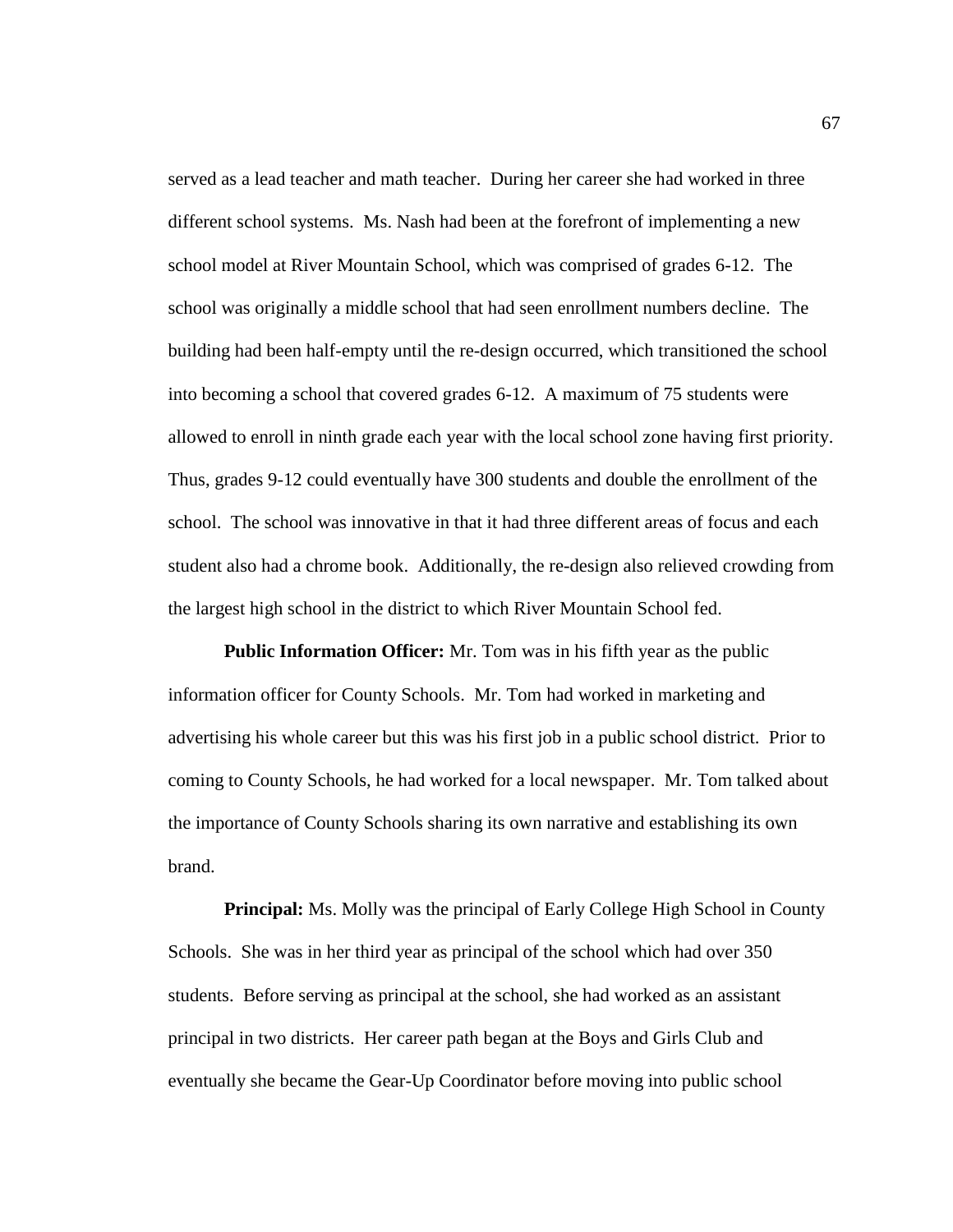administration. Students who attended the Early College High School could earn a 2 year degree during their time in high school and graduate with both degrees. Like the charter school, this school was afforded calendar flexibility. It also had a later start time and dismissal time than other schools in the district. Students were selected through an application process and typically performed better than the other high schools in the district on end of course tests. Ms. Molly also shared that the school had a concentrated focus on admitting students who would be the first in their family to attend college.

**Principal:** Mr. Canton was the principal of South Middle School. South Middle School was about 10 minutes outside of town and demographically was about 71% White and 24% Hispanic. Mr. Canton had been at the middle school for 4 years in his current role after serving as an assistant principal at a middle school in another district. He began his career as a social studies teacher at a middle school. Mr. Canton shared that the charter school had a significant impact on his enrollment for the 2015-2016 school year when they lost 50 students. The next year they lost 15 students and in 2017-2018 lost nine students to the charter school.

**Principal:** Mr. Ridge was in his second year as the principal of River Mountain School and had 12 years of experience in public education. Prior to becoming the principal at River Mountain School, Mr. Ridge had been an assistant principal at a middle school in the school district. Mr. Ridge was excited about the re-design at his school. River Mountain School was in the first year of a re-design in which it would become a 6- 12 school. The school had added ninth graders for the current school year and would add a grade level each year. Mr. Ridge hoped that his school would appeal to students who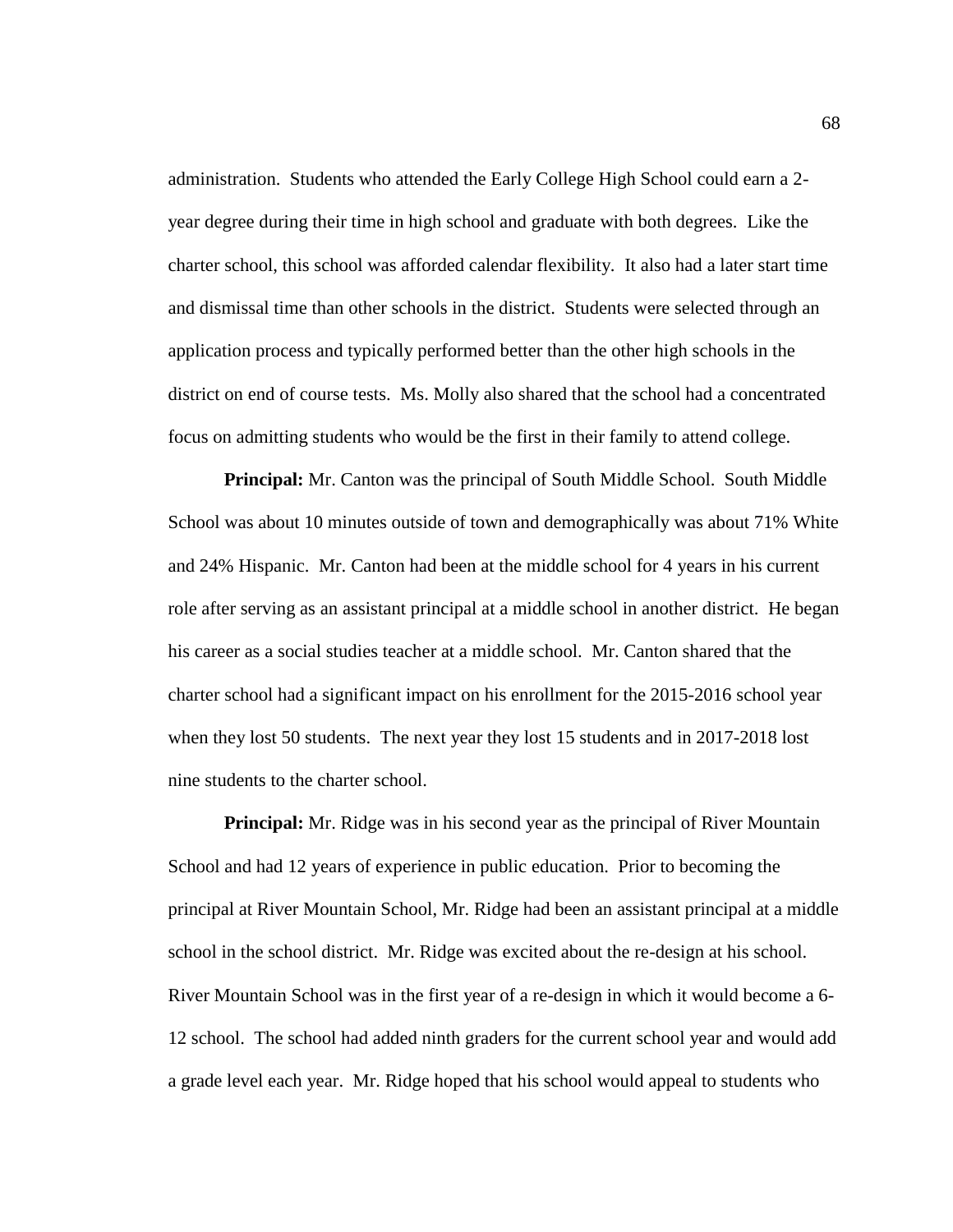were not interested in a traditional high school setting and believed that more parents were looking for individualized options for their children.

## **Data Analysis**

Qualitative data analysis is an ongoing process that involves breaking down data into meaningful parts for the purpose of examining them. Once the school leaders had been interviewed, the recorded information was sent to a transcription service. After the interviews were transcribed, I then analyzed the data. I starting by coding, using some pre-determined codes (related to the categories I name in my research questions). As I analyzed the transcripts, I developed codes and looked for themes in order to answer the research question. Coding involves assigning a descriptive label that captures the meaning of data (Savin & Badin, 2013). Typically, the code is a word or phrase that summarizes the meaning (Saldaña, 2015). Codes are developed because qualitative data can be dense and has to be broken down in order to generate meaning. I coded the text looking for topics, keywords, and phrases. By coding, I generated a variety of evidences for themes (Creswell, 2016). I collapsed codes into categories and developed themes from these categories; these themes represent the primary findings in a study of this nature (Creswell, 2016).

In order to identify any additional information relevant to this study, I collected my own impressions, questions, and emerging understandings in a research journal. As I collected data, I took notes to capture the meaning I was making from my data (Saldaña, 2015). This involved writing notes about the research process but also notes about the participants on their roles and routines as well as reflections on issues within the study.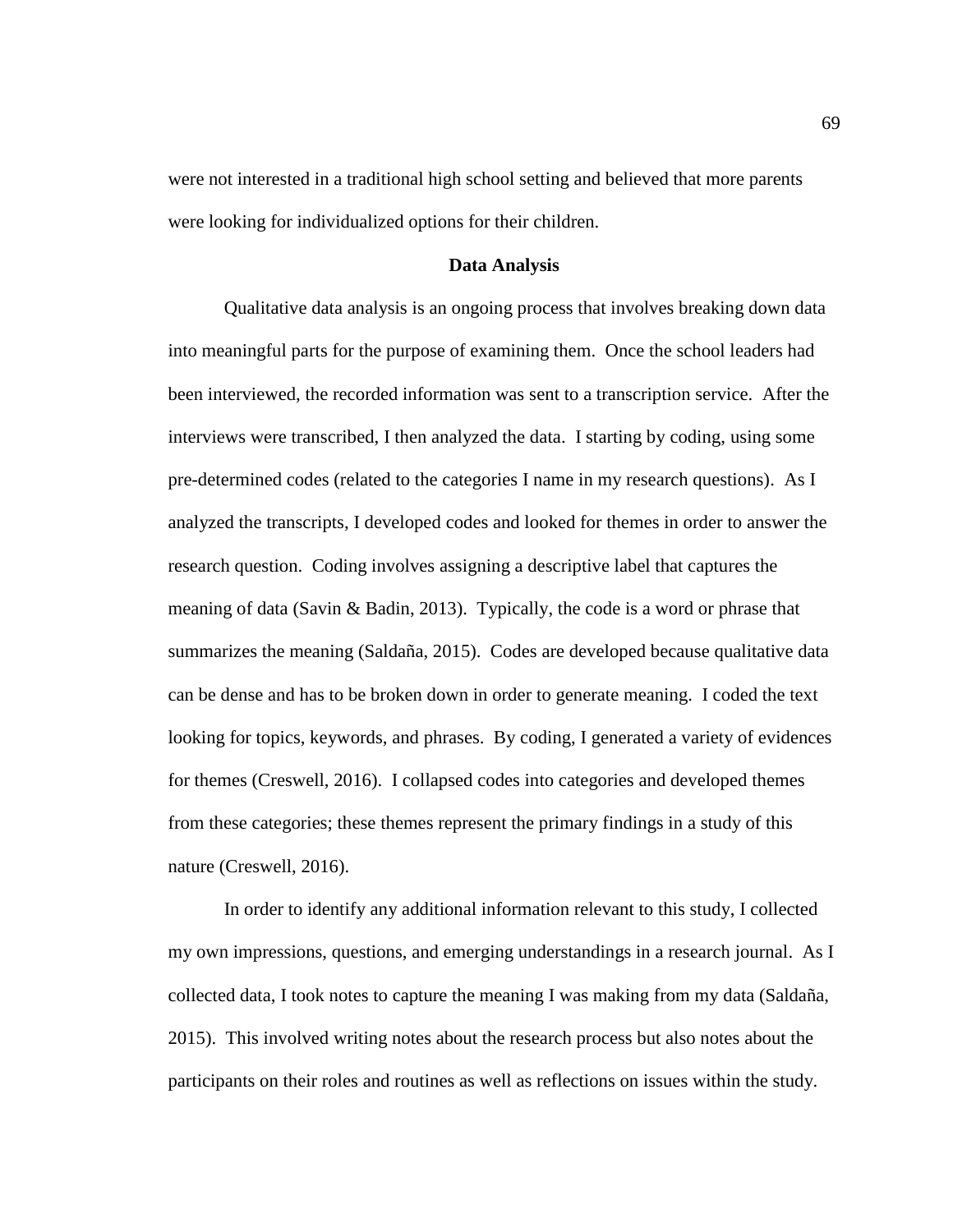Information obtained during the interviews remained confidential and I replaced participant names with pseudonyms. I also sought to maintain district anonymity as much as possible. During the interviews, I protected the rights and privacy of each participant, and I complied with the IRB requirements. Participants also had the option to withdraw from the study at any time. The goals of the study were clearly outlined for each participant prior to each interview.

#### **Researcher Positionality**

Every person is shaped by different factors that inform his or her view of the world. Thus, when conducting research, the researcher interprets the research through his or her own viewpoint—at least to some extent. The researcher's own viewpoints will carry inherent biases because there are no completely unbiased or neutral perspectives from which to research. Kilbourn (2006) states, "a fundamental assumption for any academic research is that the phenomena (data) that we wish to understand are filtered through a point of view" (p. 545). Therefore, all research will have a degree of subjectivity.

In regard to positionality, my current position as a traditional high school principal is one that is important to acknowledge. My school has been affected in many ways by the charter school in my area and I have lost many students to the charter school since it opened. Several of my teachers have been displaced during this time because our enrollment dropped significantly. My school district has also been impacted. Both of the feeder schools in my quadrant now face competition from a new middle grades charter school. As a whole, the district has lost more students than my school has lost. Teachers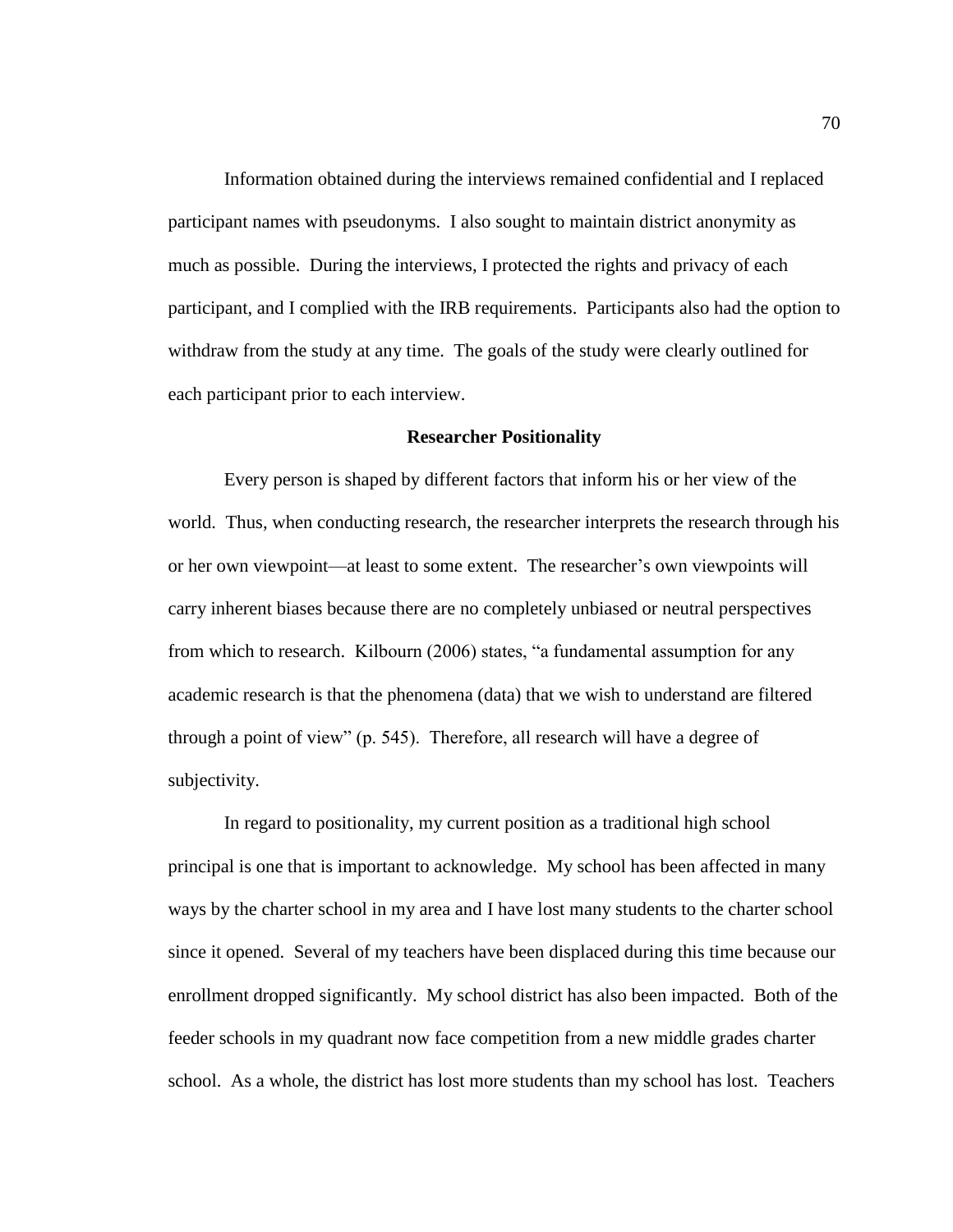in other schools have been displaced and there are teachers who left our district to teach at the charter school. These negative experiences without a doubt could have impacted my research, particularly my analysis of the data. To try to minimize this possibility, I reflected on my assumptions and research as a way to help surface and mitigate biases and reflected regularly during each step of the study. I was mindful of my thoughts, interpretations, and feelings and was careful to acknowledge these—bracketing my own assumptions and experiences—as I made meaning of my data.

I have always worked in traditional public schools, so my experiential understanding of charter schools is limited. This is my 20th year of working in public education and my experiences have been overwhelmingly positive. Though far from perfect, I have seen the tremendous benefits that traditional public education provides to our society and believe that public education is truly the great equalizer because public education provides limitless opportunities for students. I have a deep loyalty to public education.

I am also a parent of two children who attend a traditional public school. Both have had a wonderful experience thus far, and I have been happy with their academic growth. They both enjoy school and I feel that as a public school employee, it is important my children attend a traditional public school. The traditional public schools where we live are among the best in the county and the schools where my children attend are exceptional. I know that is not the case of all traditional public schools. All parents want the best school experience available for their children so that they can be prepared for life after school. Parents should be able to send their child to whatever school setting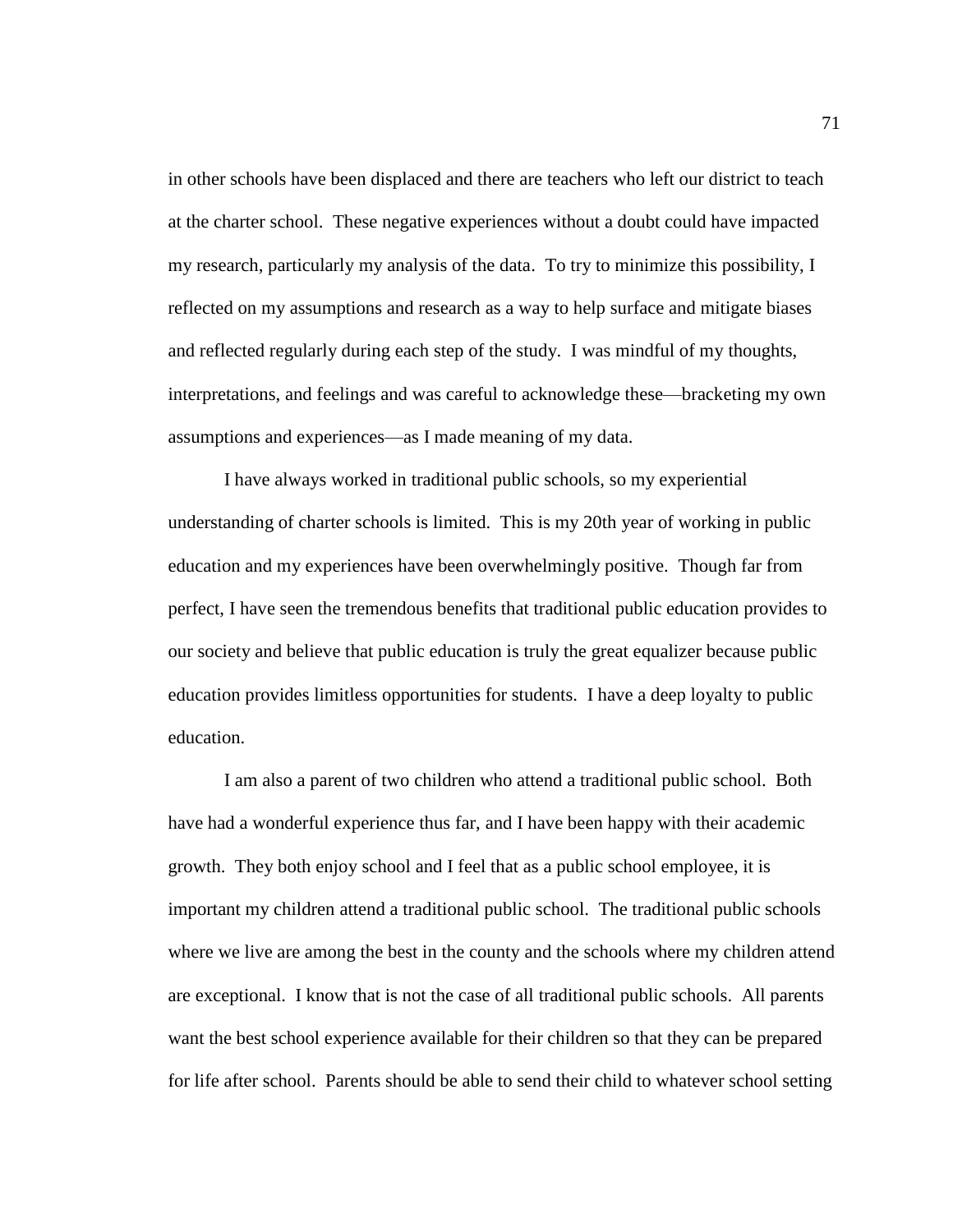they believe is best, yet sometimes this is not possible. Sometimes there are no other options for students and parents.

I am also cognizant of the fact that charter schools are an aspect of public education that is only growing and will not go away. They too have the incredible responsibility to educate children. I realize that one unexpected benefit of the local charter school in my district is that it helped alleviate crowding at my school. The charter school also caused the leadership team in my school to think of different ways to market ourselves, create new course offerings, and provide a more flexible student-driven schedule. Last year I had the opportunity to visit the charter middle school that had just opened. During my visit, the administration was cordial and very transparent with me about their mission and beliefs. I came away seeing some similarities with traditional public schools. Along with the visit to that particular charter school, I have also learned more about charter schools through this study. Like traditional public schools, charter schools all vary in the quality education they provide. Some charter schools provide a better learning environment than others and the same can be said of traditional public schools.

# **Trustworthiness**

By interviewing school leaders at various levels, I triangulated perspectives. I conducted the range of different interviews in order to gain these multiple perspectives on the perceived impact of charter schools and the changes that were wrought as a result. The totality of interviews helped provide prolonged engagement with this topic. I also used member checks with participants in order to ensure accuracy and credibility.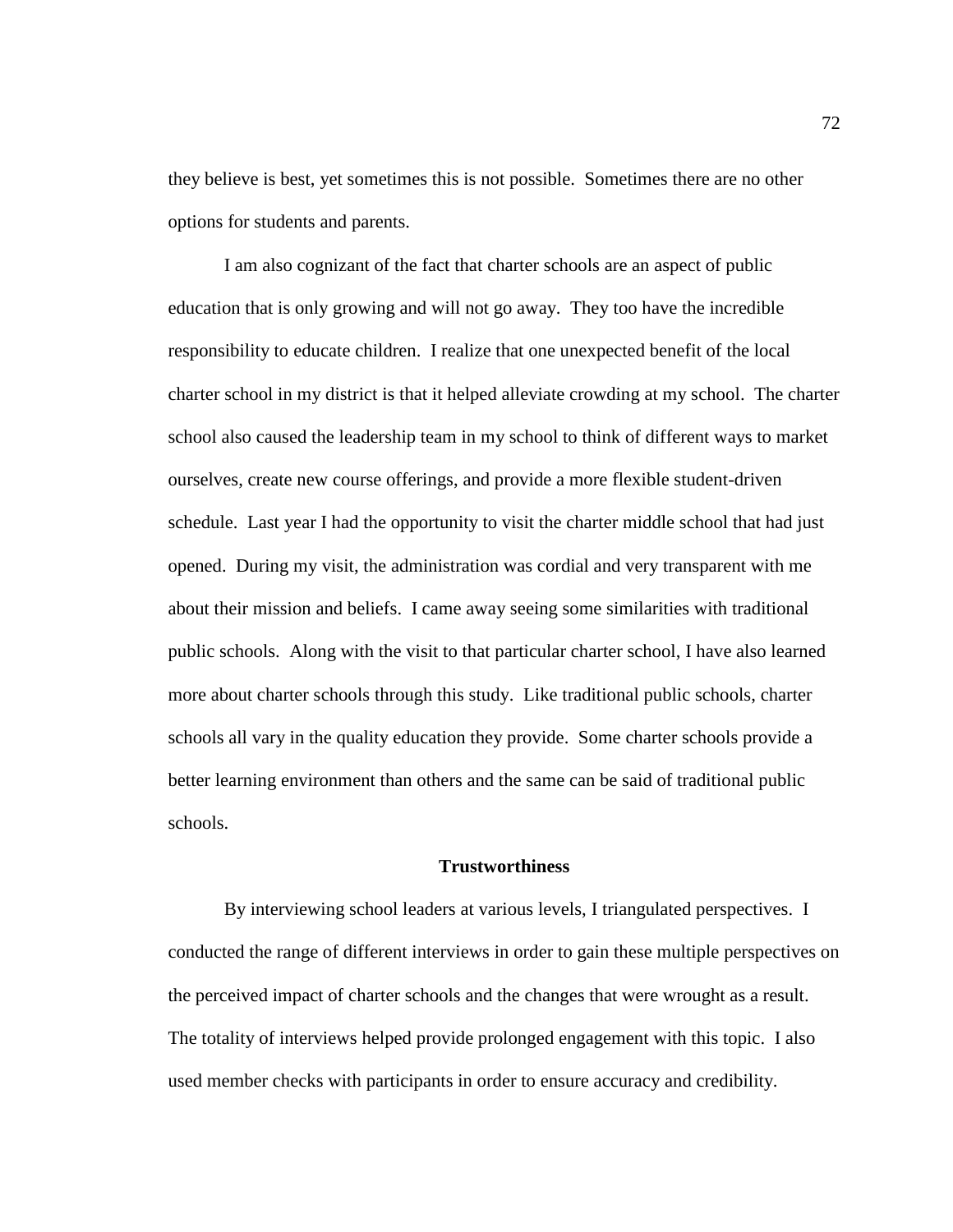Member checking, also called respondent validation, involves getting "feedback on your preliminary or emerging findings from some of the people that you interviewed" (Merriam & Tisdell, 2015, p. 246). Checking with some of the leaders I interviewed helped me to interpret their perspective more accurately. At the end of each interview, I also quickly summarized key points that I heard and shared them back with the participant to get immediate feedback. I also asked participants if they wished to clarify or elaborate on anything and/or add anything during the interviews. Additionally, I use thick, rich description in my reporting of the findings and my conclusions in the next three chapters. Through these strategies, I was able to establish the trustworthiness of my study.

#### **Limitations**

There are a few limitations of this study. One limitation of this study is that it was restricted to two traditional public school districts and one charter school. There are other neighboring school districts that have been impacted by this charter school, but due to time constraints, they were not involved in this study. Also, more traditional public school districts in different parts of the state have been impacted by charter schools. Future studies could be replicated that include several public school districts across the state or even region.

Another limitation of this study is that I interviewed several public school leaders in both school systems, but not all of them. There were more principals and district personnel whom I could have interviewed. I chose the principals I did because they seemed to have been impacted the most by the charter school and were in relatively close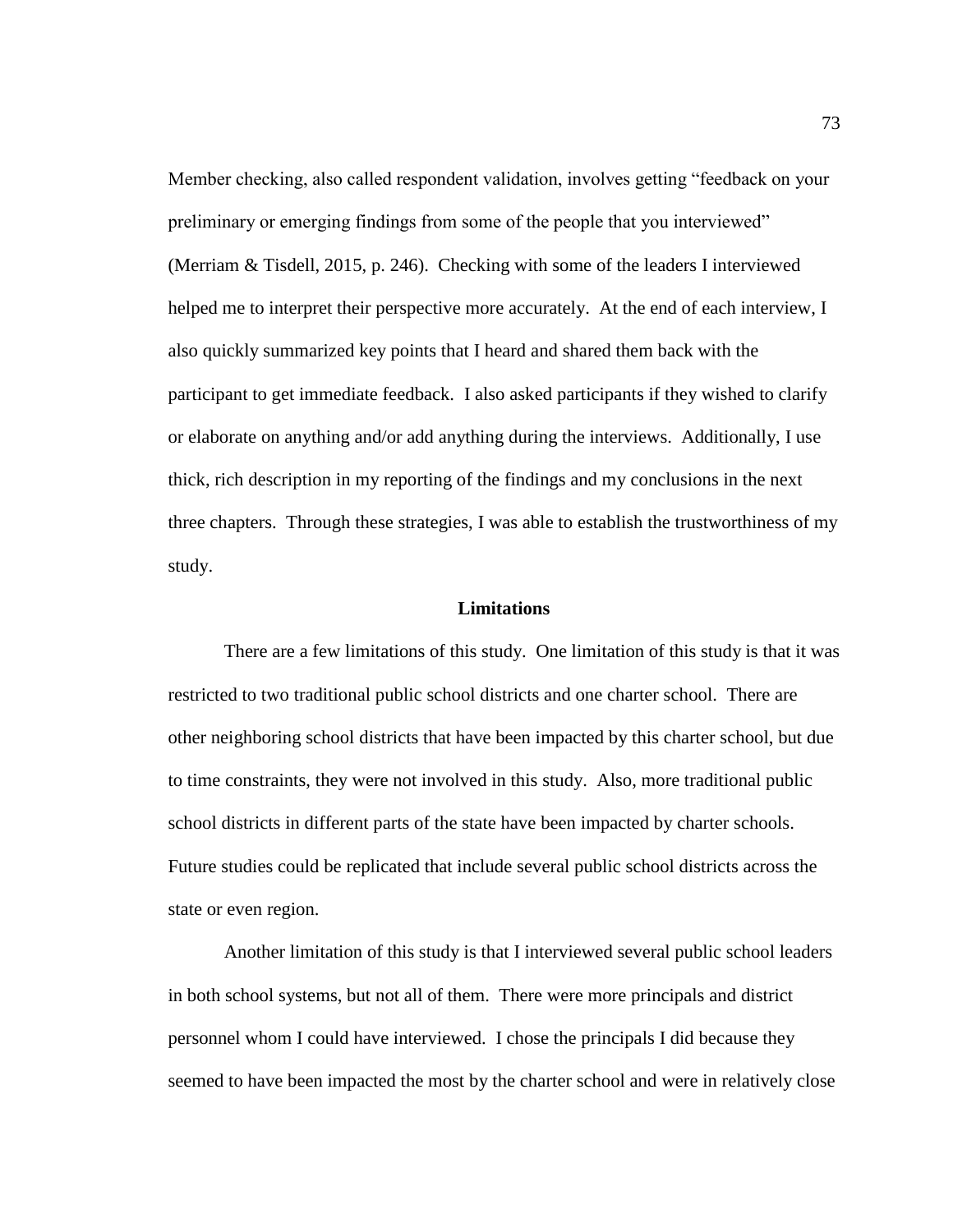proximity to the charter school. Other principals I was not able to interview were at schools that had also lost students to the charter school. Additionally, assistant principals and teacher leaders were not consulted in this study. These groups might have provided a unique perspective on the perceived impact of the charter school and the response.

Finally, in researching charter schools, I found only a limited amount of research on how public school districts are responding to charter schools. More information exists that compares charter school performance to traditional public school performance, as compared to studies that look at the multiple impacts of charter schools on the traditional school systems. Even less information was available that focused on the impact of charter schools on rural areas and the response. As charter schools continue to proliferate, I believe that more studies of this nature will occur in the future.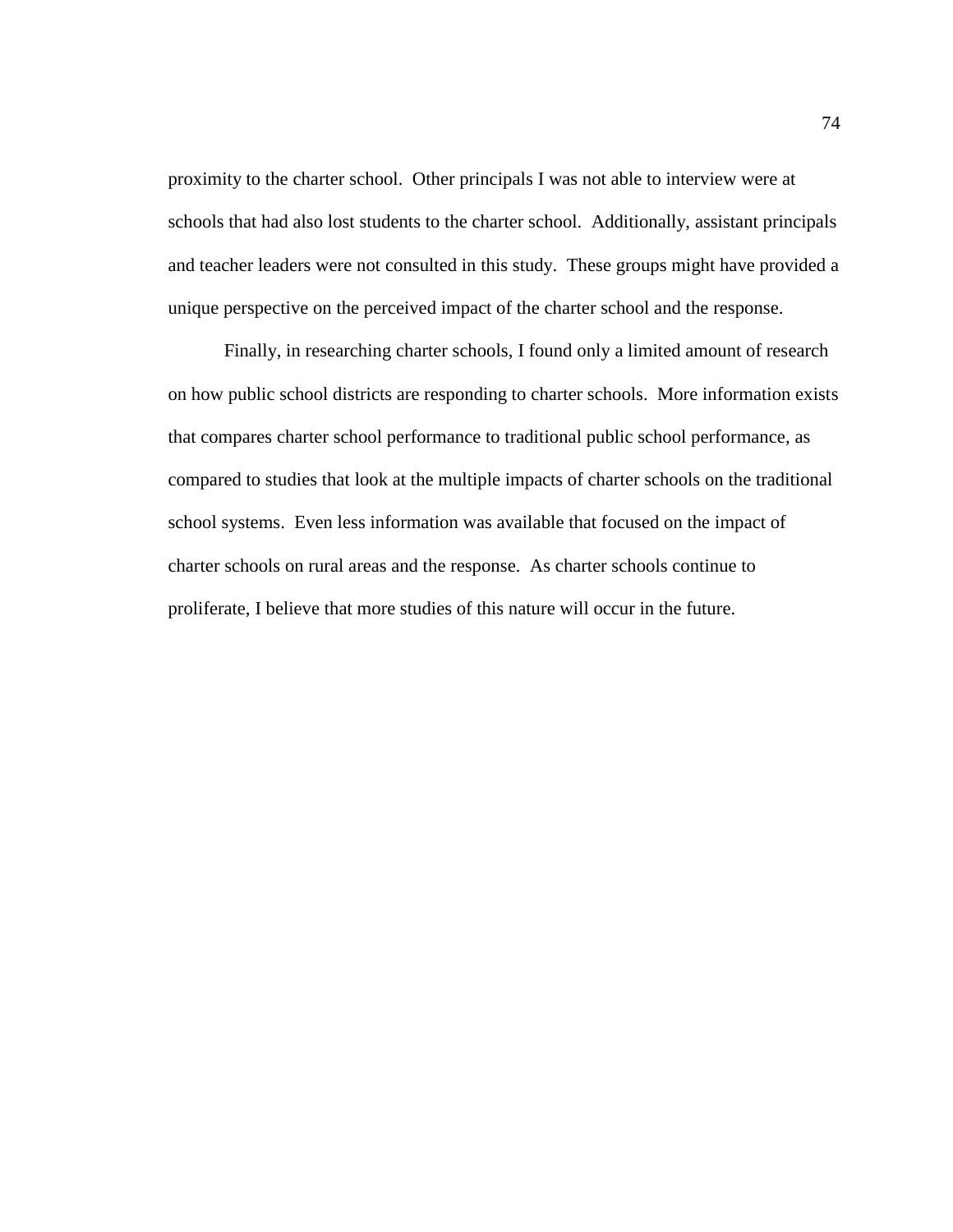# **CHAPTER IV**

# **FINDINGS—IMPACTS OF CHARTER SCHOOLS**

The purpose of this study was to examine how traditional public school leaders respond to competition from charter schools. As stated earlier, I collected qualitative data through face-to-face interviews with traditional public school leaders from two public school districts impacted by Forest Charter Academy. Each school leader was given a pseudonym in order to remain anonymous.

In total, I interviewed twenty school leaders. Twelve of those school leaders were from County Schools and eight were from City Schools. The reason I interviewed fewer people in City Schools was because it is a much smaller school district and therefore several of their central office leaders held dual roles. For example, their secondary director, Dr. Julianne, was also the director of career and technical education. Additionally, there were a few people in City Schools I was not able to interview for various reasons.

By interviewing central office personnel from different departments, and administrators from different schools, I was able to garner a rich picture of the perception of both school districts. While the same topics were commonly discussed, each person I interviewed had a unique perspective on these issues. I learned about each school leader's perception of the various impacts of the charter school on his/her district or school. I organize my findings related to the impacts of charter schools into three key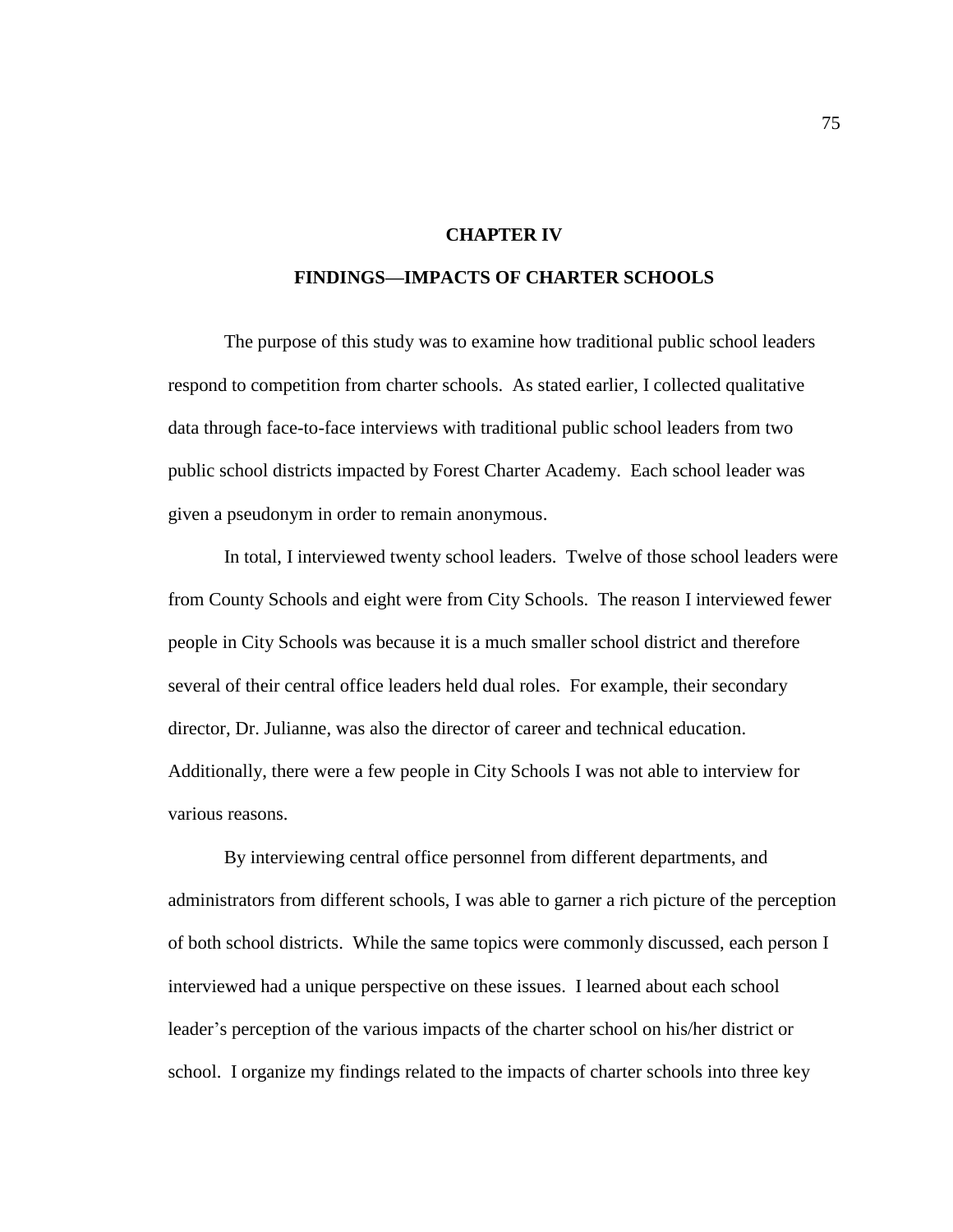sections: Demographic Impact, Fiscal Impact and Human Resource Impact, and Academic Impact.

## **Demographic Impact**

During this study, my participants thoroughly discussed issues related to the demographic impact of charter schools. This impact relates to student attrition and how the charter school was able to attract students away from both school districts. There were several reasons given for student attrition, which I describe. I also discuss the types of students who were leaving these traditional public schools for Forest Charter Academy. I divide this section into two sub-sections: Student Attrition and Reasons for Student Attrition. Under Reasons for Student Attrition, I discuss the following: Smaller Learning Environment, Selectivity, Flexible Schedule and Lunch Options, Athletics, and Student Recruitment.

# **Student Attrition**

Student attrition was one impact that school leaders talked about regularly in the interviews. Several people interviewed shared how their district or their particular school had lost students to the charter school. I was told that three of the high schools in County Schools had lost a total of 280 students, with South High School losing 146 students, Southeast High School losing 80 students, and Sophia High School losing 54 students. The middle schools had also felt the impact. Mr. Canton of South Middle shared how his school had lost 50 students to Forest Charter Academy 3 years ago. I was also informed that County School's enrollment was around 19,000 students at one time but was now under 17,000 students. Mr. Norman said that 602 previously enrolled County School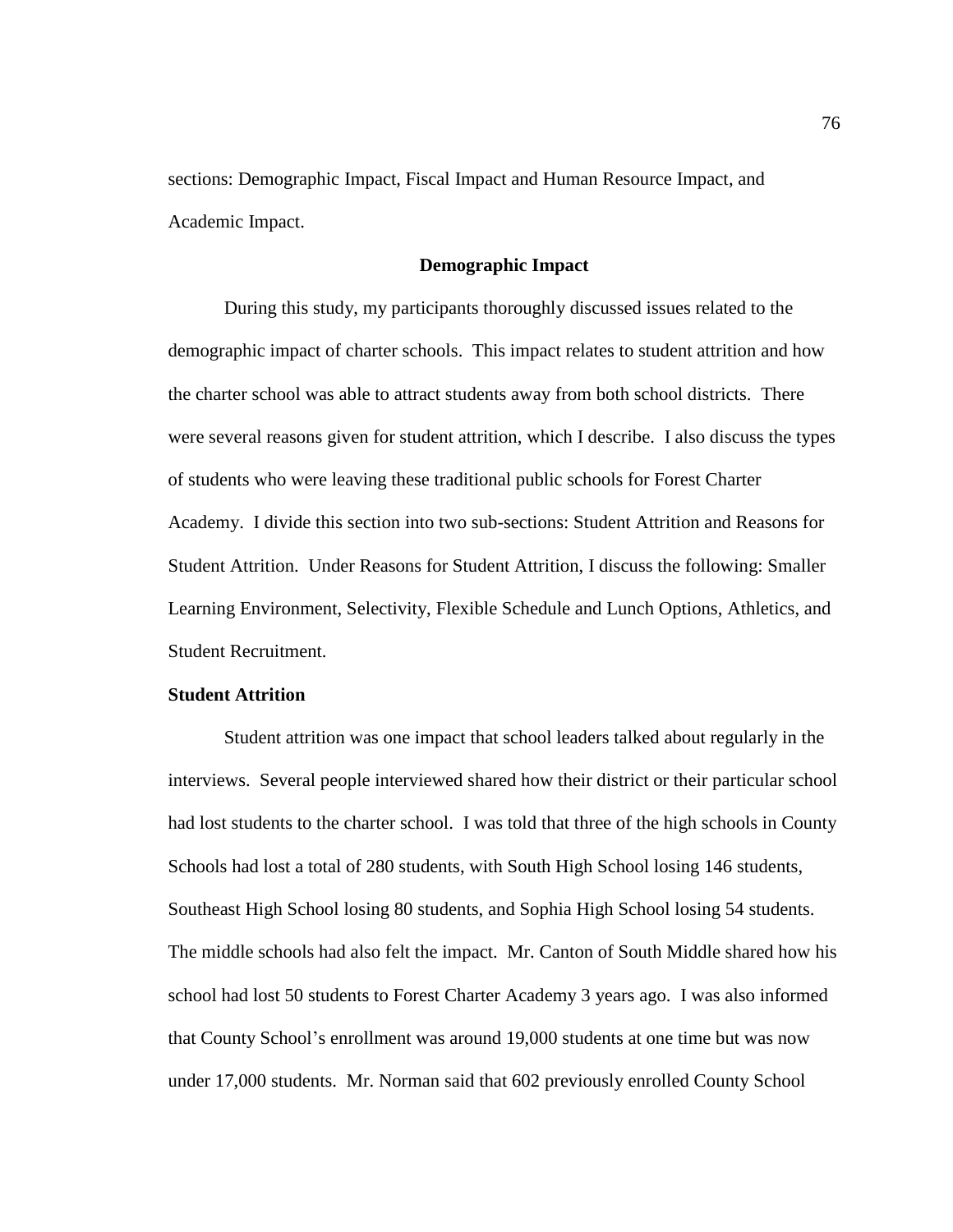kids attend Forest Charter Academy. That was out of 814 total students attending charter schools that would be County School students. One other charter school was actually pulling about 100 students from the district as well. In total, 13 different charter schools were actually getting students from County Schools. There were also two virtual academies that were taking students from County Schools. Twenty-six students were in one and 14 in the other.

Although private schools, home schools, and charter schools were part of the reason for the enrollment dip in County Schools, I also learned that that an economic downturn had impacted the area as some businesses had closed. The area had relied heavily on textiles and furniture. Dr. Cleveland shared that the city "has taken a hit financially for a number of years with the textile industry and furniture industry being transitioned overseas and different places."

Several school leaders in City Schools felt their district had been impacted by student attrition. Superintendent Page stated that about 200 of City School's former students now attend Forest Charter School. The director of secondary education for City Schools, Dr. Julianne, explained, "where we see the bulk of our kids leaving is in middle school. We have some kids leave at high school, but the large bulk, and it's more from one middle school than it is from the other." One of those middle schools, Southern City Middle School, had lost about 40 students to the local charter school. Ms. Carlton shared that despite losing students to the charter school,

We haven't been in the position to where we are not meeting our projections that we've had to send money back to the state. I think we've been able to manage pretty well, but every year it's kind of the unknown and what's going to happen.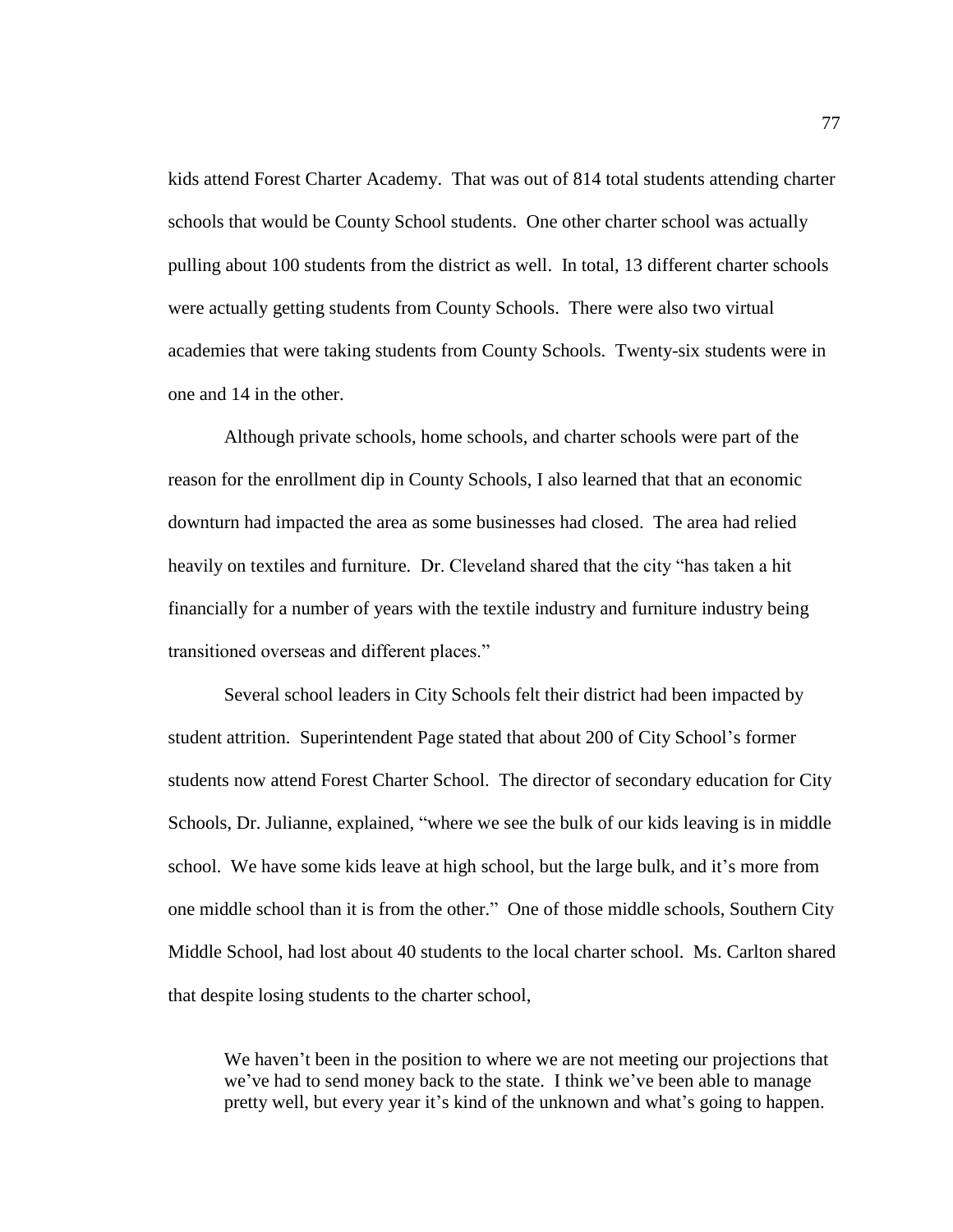With Forest Charter Elementary School opening in 2018, both districts could lose more students. The new elementary school could take as many as 350 students from County Schools, which had recently seen an increase in enrollment at the elementary school level. Last year, Forest Charter began with adding fifth grade, but will expand by adding kindergarten through fourth grade this coming school year. In reference to the new elementary school, Ms. Walton said,

I can tell you I went in and looked at every single child that has left us, went in Powerschool, and I clicked on every child because I was trying to trace back to what elementary school they came from so that I can project what happens when the K-4 opens next year, cause it's going to impact some elementary schools more than others.

#### **Reasons for Student Attrition**

The school leaders I interviewed in this study identified various reasons that students have left their schools and school districts. Having new facilities and being something new in the community was cited as a possible reason for students leaving traditional public schools and going to Forest Charter Academy. Ms. Molly pointed out that the charter school is new and "fresh, it's different, it's not what's already here, and maybe that's what's attracting our parents." Mr. Canton stated that he conducted a few exit interviews with parents after they chose to enroll their child at Forest Charter Academy when the new middle school had opened. One parent had shared with him that the student leaving had a great experience in sixth grade. Reflecting on the reality of students leaving even when they are satisfied in the traditional public school, Mr. Canton shared,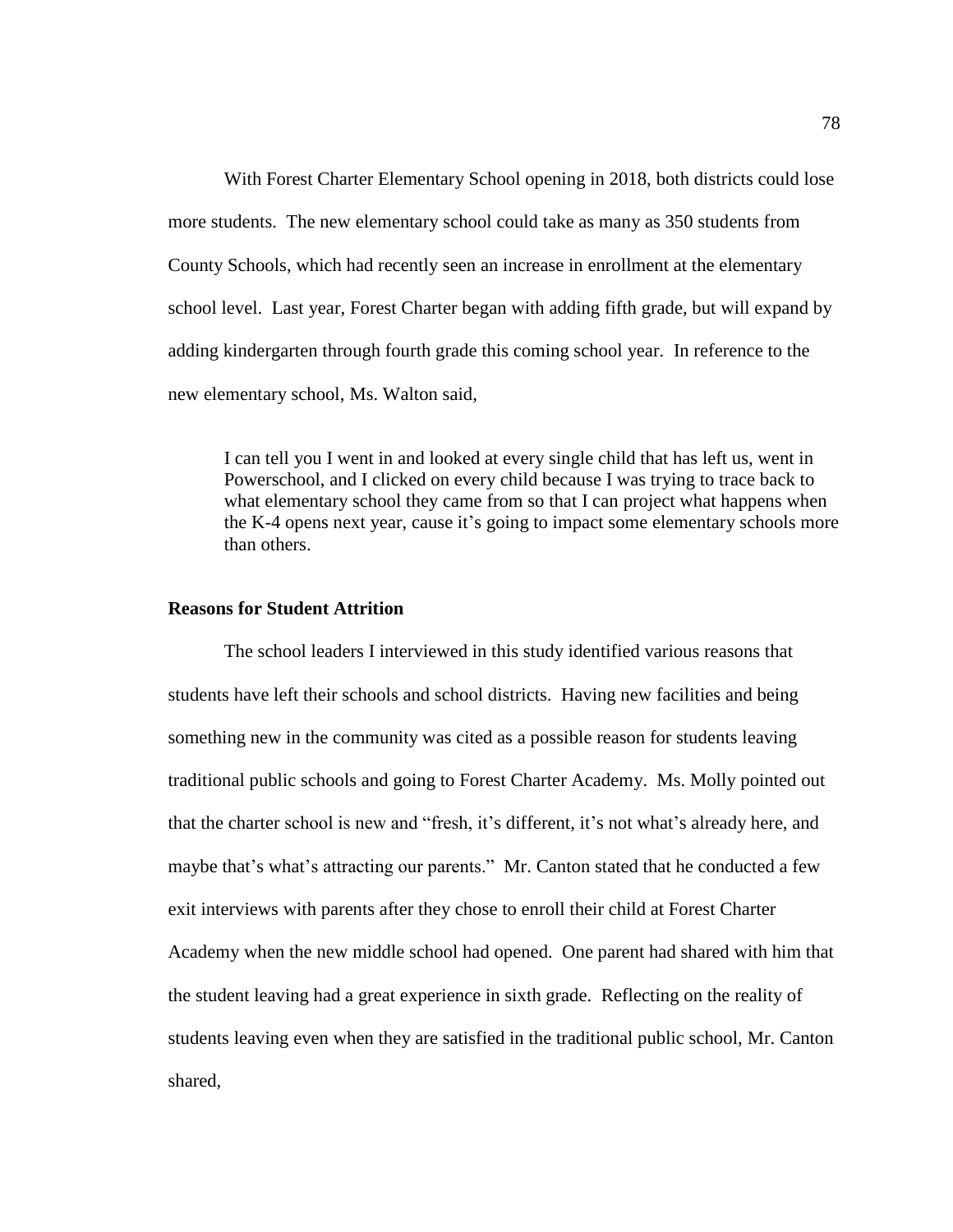If we were doing everything we could do, and a child enjoyed their experience, and they just made the decision to go, because it was something new, then we're not going to win that. We just have to continue focusing on the kids that stayed, and provide them with a better experience.

Similarly, in discussing the allure of "newness," Mr. Bagley of City High School shared,

Some of that is very difficult to prevent because we live in a society where when a new iPhone comes out, everybody wants it. So, the charter school was new and shiny. There were a lot of things presented to parents, I believe, in terms of smaller class sizes, getting out early on Fridays at 12:30 pm. That appeals to, certainly a lot of students, middle school students in particular, would love that.

School leaders also discussed the perception of some parents that Forest Charter Academy provided a better education through innovation and project-based learning. School leaders noted in multiple interviews that parents were excited about the projectbased or problem-based learning that Forest Charter Academy supposedly provided. The traditional public school leaders knew that their schools also provided project-based learning and a host of other engaged instructional strategies and attributed families leaving their schools supposedly because of these strategies to the power of community perception and marketing. Mr. Mel discussed this, saying, "I remember hearing some teachers talk about how the charter school was advertising that they feature problembased learning . . . that's what we do every day . . . that's what good teachers do." School leaders remarked that the charter school had done a good job marketing their school, which had resulted in the perception that Forest Charter Academy was innovative. Ms. Fall said, "The charter school has brought in the element of commercialization, marketing."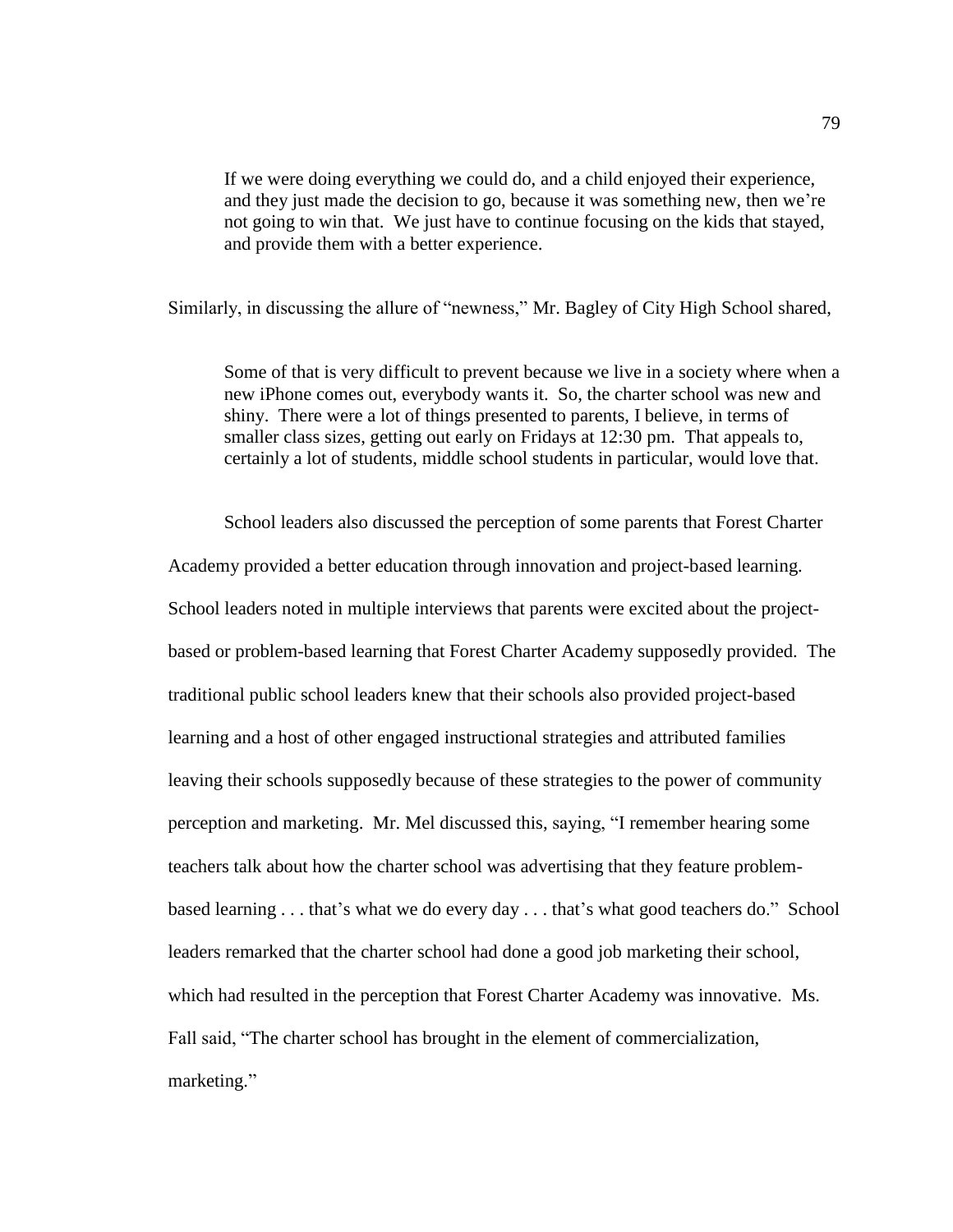As I previously mentioned, and as shared by several of my interviewees, the performance of students at Forest Charter Academy on state accountability measures such as growth and letter grades was often not better and sometimes worse than the schools in both districts. One school leader I interviewed shared that a family member had chosen to send their child to the charter school because the perception was that they were better. Dr. Cleveland said that City Schools loses some great students and families because of this perception, even if it is not based in fact. The directors of secondary instruction for both districts attributed this to the fact that parents believed that the charter school was better and more innovative, despite school performance showing otherwise. Dr. Julianne shared, "It is concerning that their performance isn't great, but the perception is that they're greater. Because people don't understand those grades anyway. That doesn't register with folks, they don't know what that means really anyway." Ms. Davidson shared the same sentiment:

I think initially the perception, and perception is not always true, the perception was that there was more flexibility, more room for creativity, more room for trying new things at the charter things. I don't necessarily think that there was more opportunity for that at the charter school. I just think that that was the perception.

New facilities and excellent marketing had helped the perception of Forest Charter Academy, thus resulting in attracting students. In conducting this study, I found several other significant reasons for student attrition. Those reasons were a smaller learning environment, selectivity, a flexible schedule and lunch options, athletics, and student recruitment. I discuss each of the specific reasons in the sections that follow.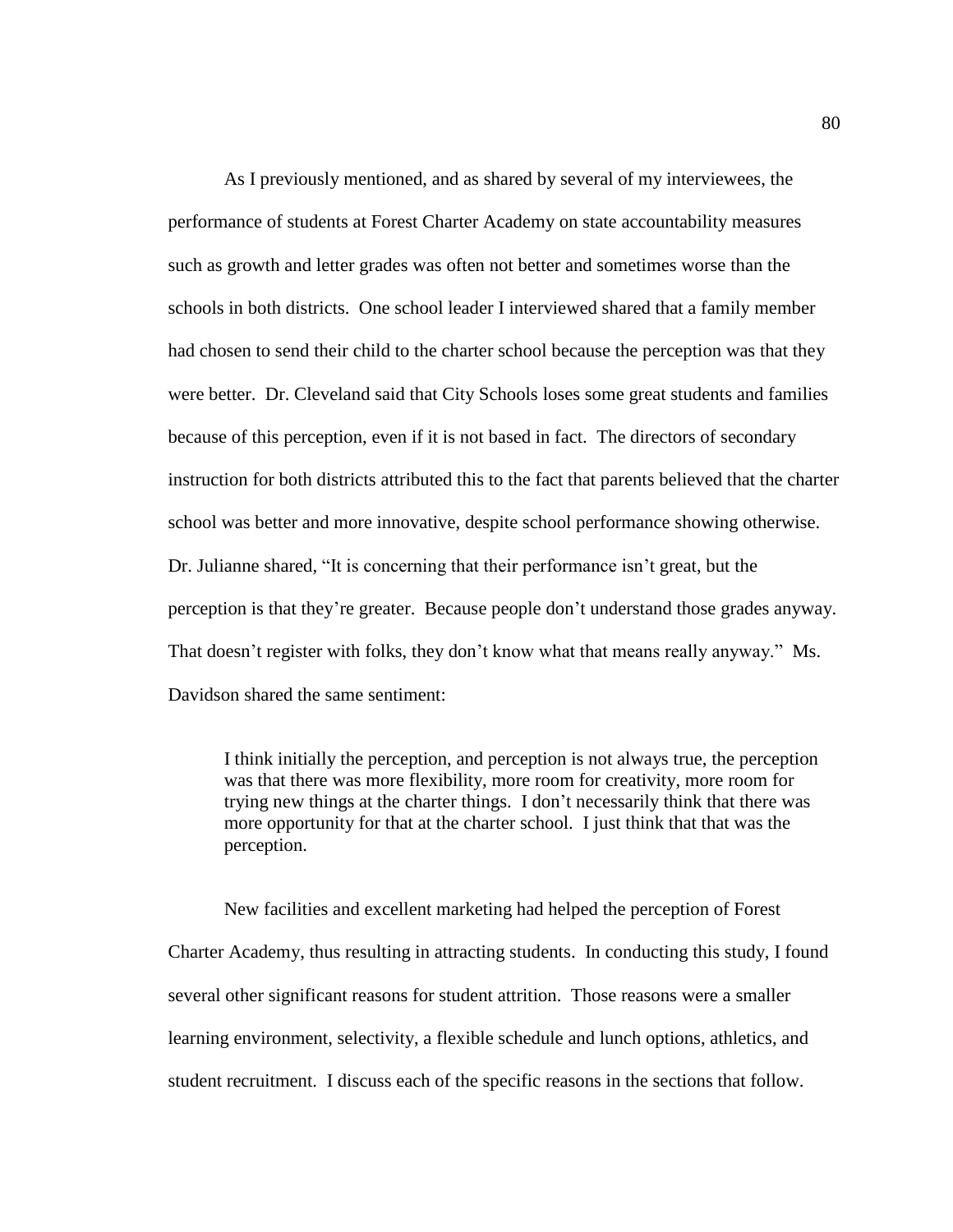**Smaller learning environment.** Another reason for students enrolling in the charter school was that parents wanted a smaller learning environment and believed Forest Charter Academy could provide a more personalized learning experience for their children. Participants shared that parents were concerned about their children transitioning to middle school or to high school. For example, Mr. Ridge stated, "they're worried about middle school. There's that middle school fear, you know the large high school size when they get to the ninth grade, sometimes." Middle schools and high schools can appear daunting because of their larger enrollments and campuses. Similarly, Ms. Walton said, "a smaller school may be what some of the kids need" and Ms. Molly said, "Smaller community, project-based, yes, that's what parents want to hear. They're marketing to the parent, not to the student." Ms. Davidson expounded on this, saying,

I think they're looking for something to make their child successful, whether it be another environment, whether it be smaller class size, whether it be an innovative program that might be available at the charter school, or maybe it's just something different that motivates their child in a different environment.

Ms. Nash, a key developer of the River Mountain 6-12 School and former teacher at an early college shared that the smaller settings allow for opportunities for school teachers and staff to get to know all the students and build positive relationships, while in a larger setting you might only know those who make good grades or who have discipline or academic issues. In talking with parents and family members who have a child at the charter school, trying to understand why they left the traditional public school system, she remarked that they focused on the importance of building relationships: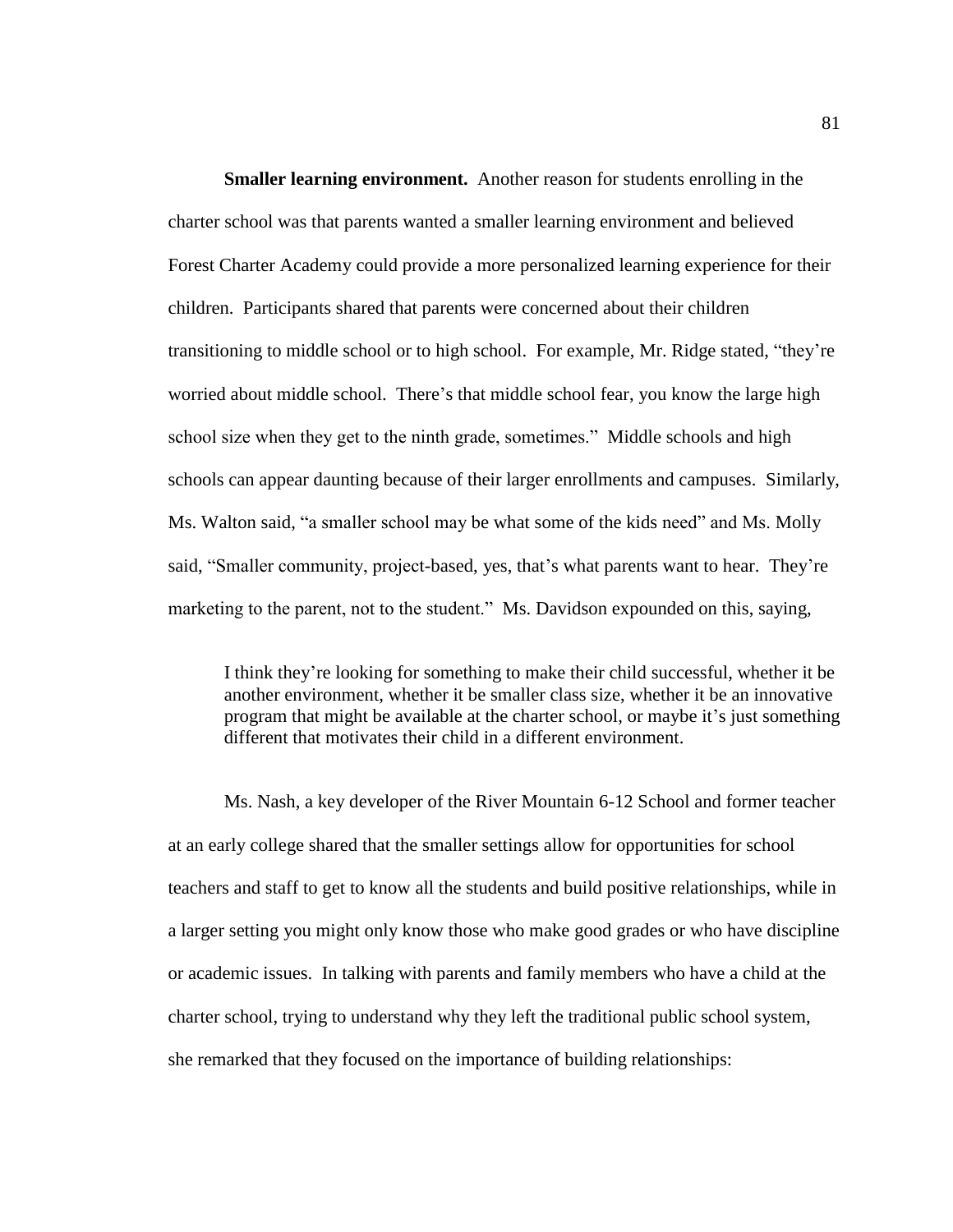I've never once had the reply that they chose that for the academic opportunities that are there, which I think speaks volumes to the importance which I've always felt this way. I'm a huge of Capturing Kids Hearts and that training and just the idea of building relationships within the school community.

Having the ability to build significant relationships with students was important for student success and also made the student feel more comfortable in a new setting such as a high school or middle school.

**Selectivity.** Because of the number of students wanting to enroll, the charter school had to conduct a lottery each year to determine the students who would get in for the upcoming year. The lottery helped keep the number of students lower and therefore provided for a school with smaller numbers. Parents told the school leaders that I interviewed that because the lottery made the charter school more difficult to accepted, this gave it the appearance of exclusivity. This selectivity made the charter school seem more like private schools or colleges in that not everyone gained admittance, even if the lottery is supposedly random. One school leader said that the charter school also had certain students take a placement test while others did not have to take a placement test, but I was not able to verify this information. Additionally, there was a perception that the school leaders heard from some of the parents of academically or intellectually gifted students in City Schools that they felt that their children had to go to Forest Charter Academy in order to get advancement.

**Flexible schedule and lunch options.** Another reason given for student attrition was that the charter school had more flexibility in their schedule compared to the traditional public schools. School leaders described how the charter school was able to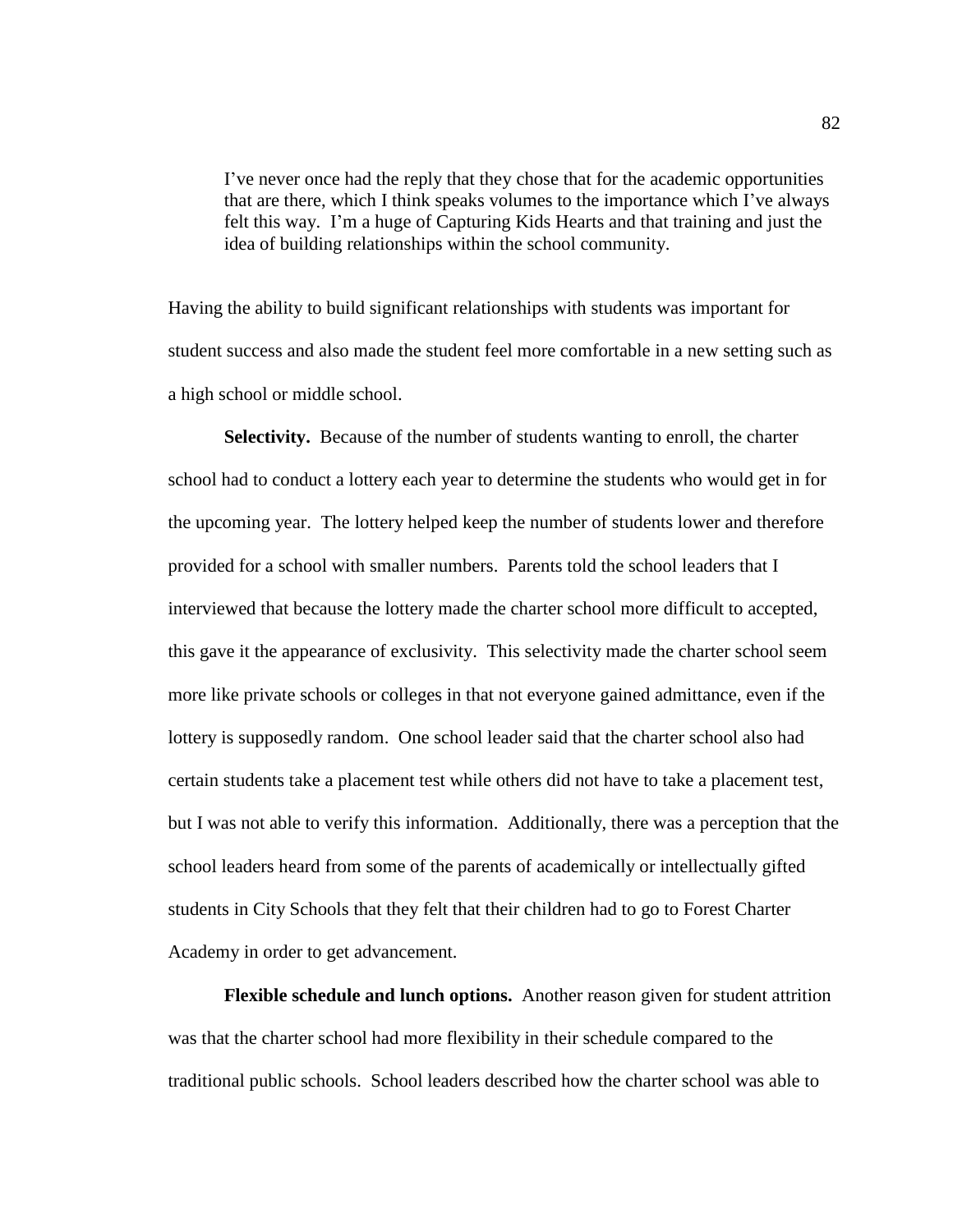provide flexibility in the length of their school day and in modifying their schedule, as well as in the way classes were arranged. Mr. Bagley reached out to as many parents as he could trying to learn their reason for leaving his school for the charter school. He said parents talked more about the great opportunity provided by Forest Charter Academy rather than something being wrong with his school and shared that "they mentioned Friday's. They were pointing to things of that nature. I think they really had convinced themselves from an academic standpoint, their child would excel in that setting." "They go four and a half days," shared Dr. Julianne. Ms. Carlton also mentioned the allure of early release; she offered, "I think Friday afternoons out of school is attractive, and I think they've done a really good job at marketing themselves as the really exciting, different, place to be, and so because it's new, people want to be there."

Besides getting out early on Fridays, the traditional public school principals mentioned the allure of catered food to choose from for lunch. Some food choice options named were restaurants like Chick-Fil-A and Domino's Pizza. The flexible food options were named by several leaders. Ms. Walton stated,

It's the half day on Friday, the Chick-Fil-A at lunch, coming in later, that's the kind of thing that I've heard. Do some families make decisions based on that? Probably. But I don't . . . there's got to be more reasons than that.

Here it seems like the attraction to the charter school was less about academics and more about flexibility and options that traditional public schools are not able to offer.

**Athletics.** Another issue discussed in relation to why some parents chose the charter school related to athletics. Forest Charter Academy High School was a small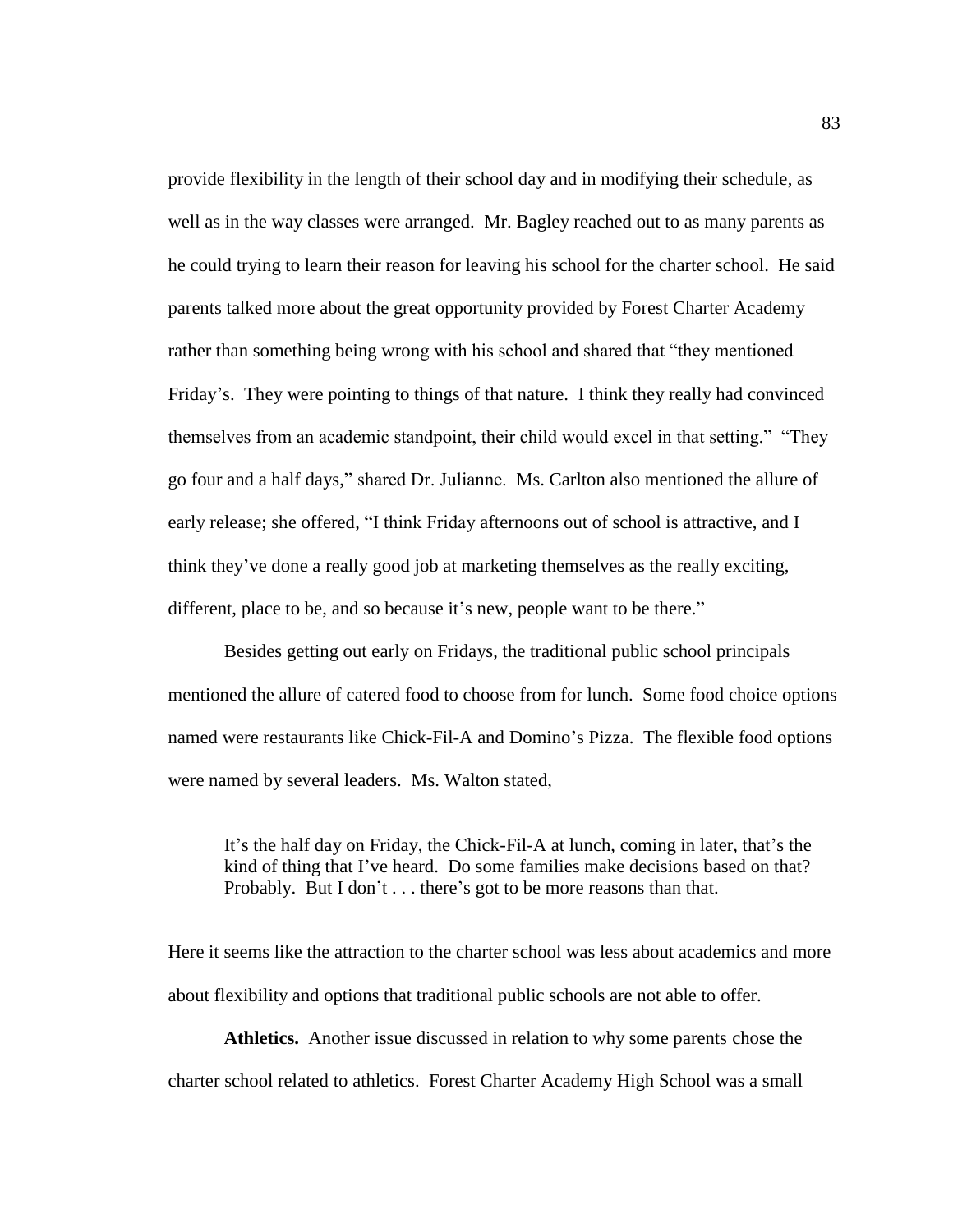school and therefore competed in athletics as a 1A school. Often the rosters for many sports are filled with the same number of students for a large school or small school. Therefore, the smaller enrollment also meant students had a better chance at making a sports team. Ms. Molly said that "on a smaller scale I guess it's more appealing because I guess it's a good chance you'll make the team." Similarly, Mr. Bagley believed that athletics now played a large role for some families in making the decision to attend the charter school. Mr. Ridge said that 3 or 4 years ago his school lost about 30 students, many of whom played soccer. The next year his small school could not field a soccer team. Superintendent Page recalled,

I will get information from families and I will talk with them about why they chose the charter school and some of the things that I've heard . . . folks have said that their children liked getting out a half day on Friday. Then most recently someone told me the reason that they were going was because . . . for baseball.

Sixth graders were initially allowed to play sports at charter schools before the traditional public school students were allowed to play as sixth graders, which was also a selling point for charter school athletics. Mr. Canton said,

The fact that sixth graders can now play sports in middle school [is an attraction]. But, that was a state change. That was not really a district change. However, I think that a lot of that was probably brought on by the fact that many charter schools, including Forest Charter School was broadcasting that, sixth graders could participate in sports.

The ability to transfer to a charter school for athletic purposes was also brought up during discussions. Some students transferred to the charter school for athletic purposes, it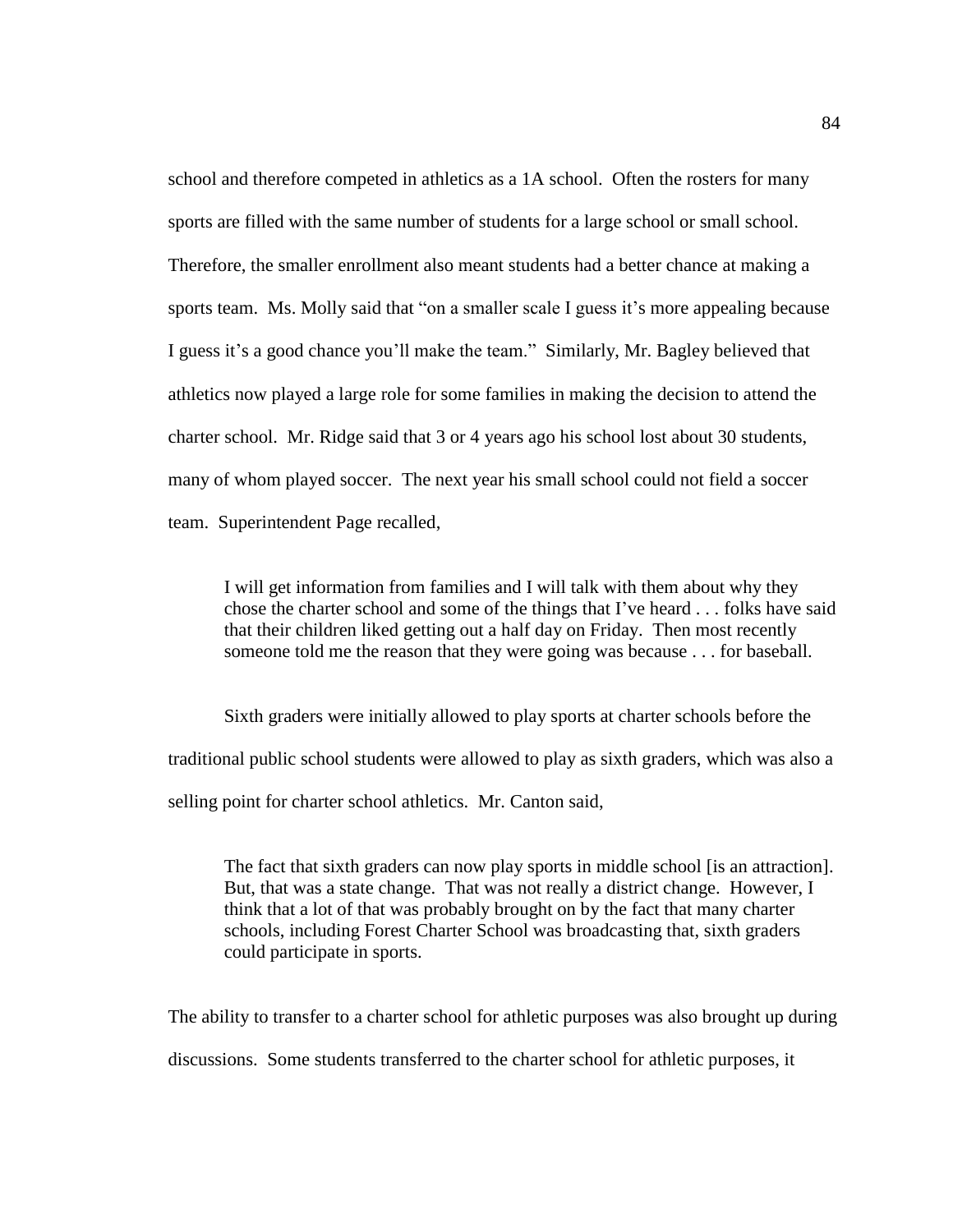seemed. Dr. Yancey worked closely with this because of his role over student services for City Schools. He monitored student transfers and appeals and shared,

Even though student transfer in district or from your district to ours or vice versa, a student can't leave due to athletics, but that doesn't apply to the charter schools. They don't have to have any reason to go to the charter school. They can just go. The charter schools can recruit students based off athletics. They don't have to release with a system, therefore it's a loophole that they can use to basically recruit athletes.

While I did not have any evidence that Forest Charter Academy recruited students to play on sports teams, the traditional school leaders I interviewed discussed this as a possibility, and feared it could become a bigger issue in the future.

**Student recruitment.** The demographics and academic ability of the students who had transferred to Forest Charter Academy were mentioned on several occasions as a potential issue of concern. Dr. Page stated, "I know that occasionally we will hear that someone is leaving us to go there and we know that some of our top students have been the ones who have left." Mr. Bagley said that when he was the principal at South City Middle School, 36 of the 37 students he lost to the charter school were high performing. He shared that from an academic accountability standpoint, "it was truly a loss because those students were predominately level 4 and level 5 students on their EOGs." Dr. Yancey shared the same perspective in discussing student transfers by saying, "It seems or would appear that they generally take students that consistently perform at level three or above." Given that it was often high-performing students leaving, my participants questioned the validity of the lottery system, especially when high-performing students were being recruited by Forest Charter Academy.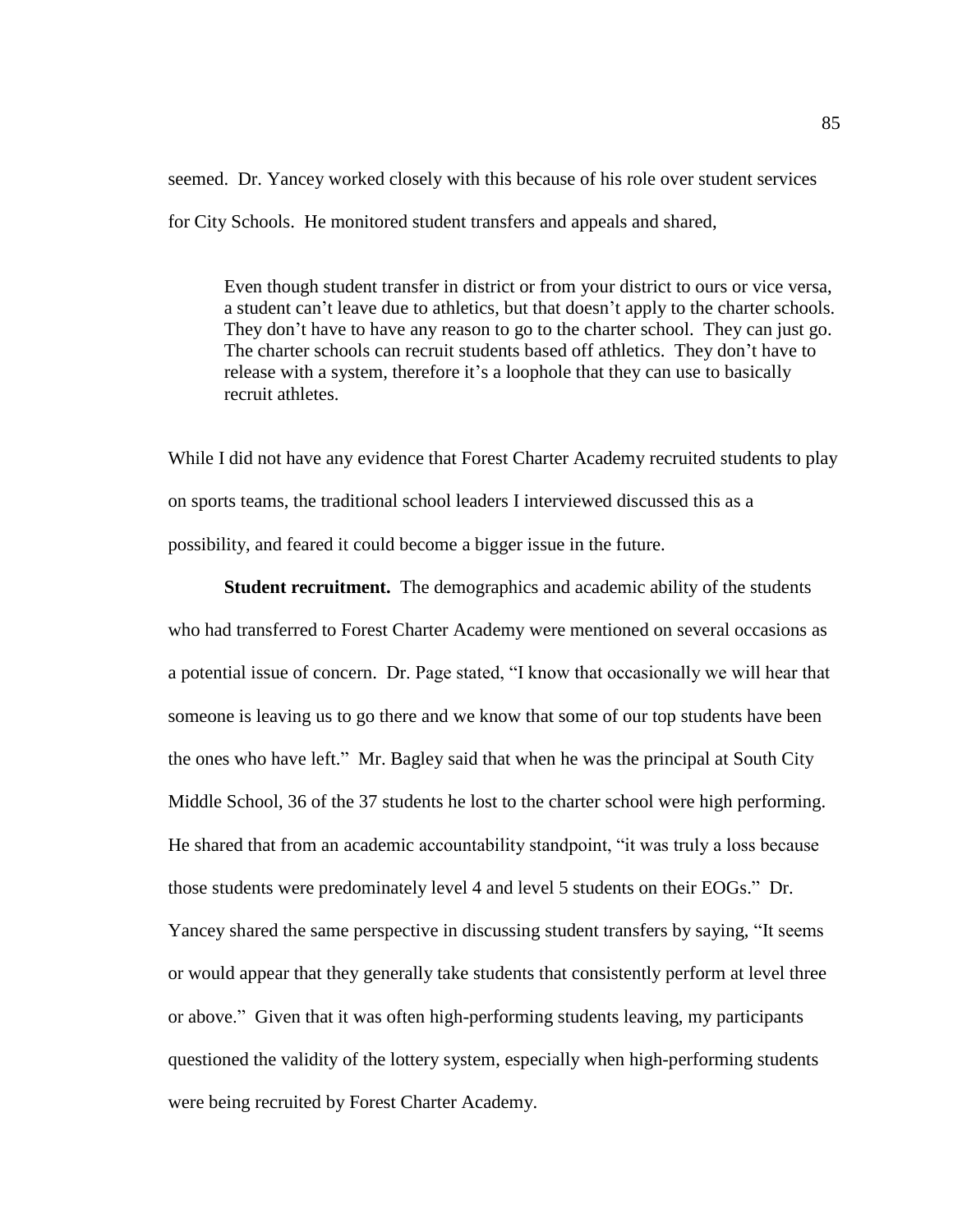Another related concern in City Schools was that the charter school was recruiting students who not only performed well academically, but who also tended to be more affluent and White than the students who were not being recruited. Similarly, my participants believed the charter school was not recruiting students as heavily from City Schools if they had physical or intellectual disabilities or economic or language barriers. One principal shared that he had talked to Latino families who had initially enrolled in the charter school and then they left because they felt like they were not wanted. Dr. Cleveland voiced his concern on the issue, stating,

I'll tell you, at City Schools, 40% of our kids are part of non-English speaking families. So, 40% of our students go home every day to a household where English is not the first language. I can guarantee you those are not the students who are being recruited to go to that charter school. City Schools also has a fairly decent African American population. Those students are also not being recruited. So, I do think there are disparities that are created all around this part of our county because again, perceptions and some of the marketing and just different thinks tend to recruit and try to retain more traditional students who are White, upper middle, middle working-class families.

Alternatively, Ms. Cathy did not believe that County Schools had lost a large portion of high-achieving students and stated, "from a demographic standpoint, it's pretty much remained the same as far as our breakdown in the county across our 31 schools." Mr. Ridge commented, "it's been a variety of kids of achievement level" who have left to go to the charter school from County Schools. Mr. Canton shared that his school lost nine students to the charter school last year and three were academically gifted. Principal Mel believed that the loss of some students in City Schools was a result of White flight. White flight refers to the exodus of White students from schools that are more diverse to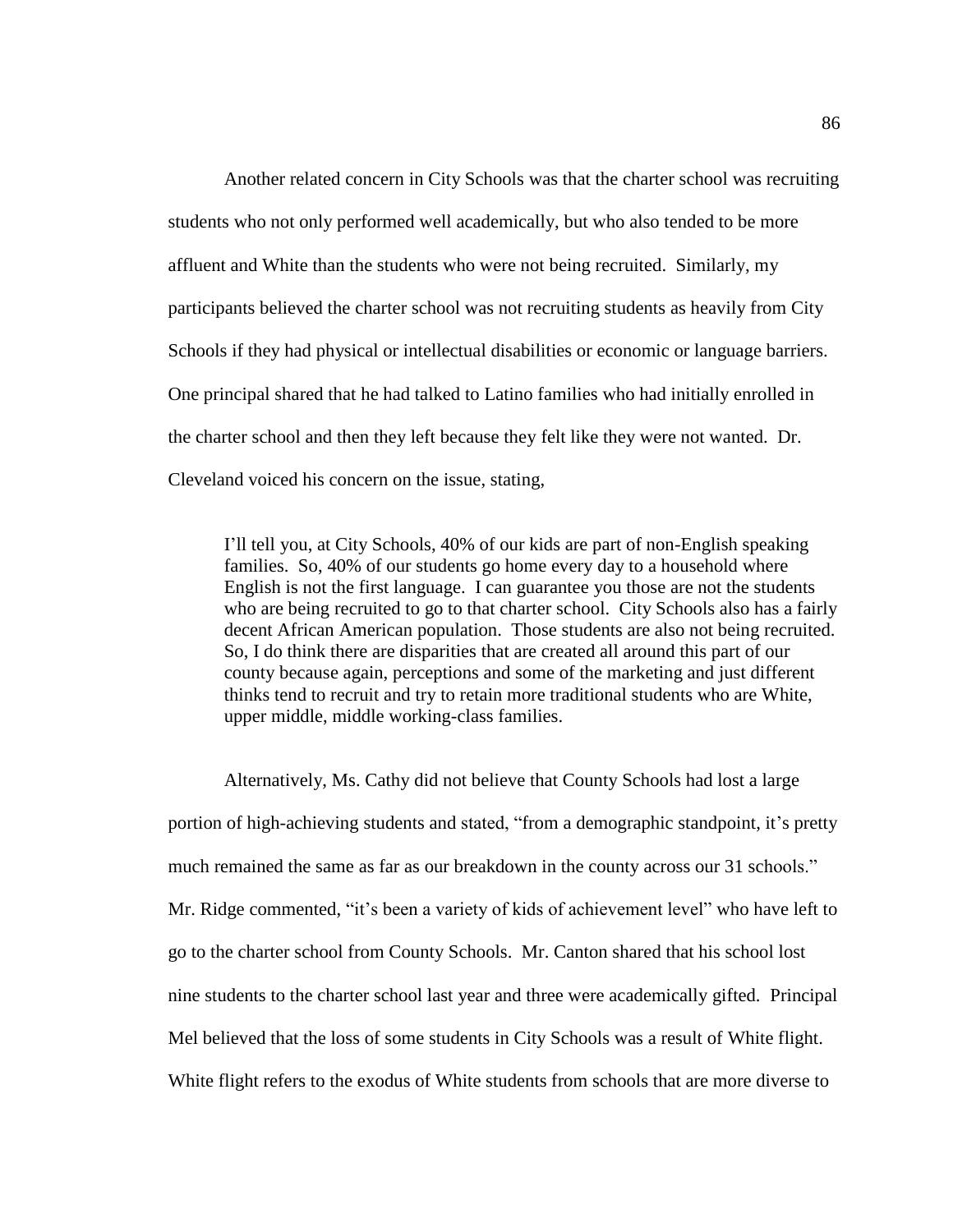schools that are more racially homogenous. Ms. Fall also shared her belief that South City Middle School had been impacted heavily by White flight, as did several school leaders in the district. White flight was not mentioned by those in County Schools.

## **Fiscal and Human Resource Impacts**

The fiscal impact of student attrition was perceived in several ways by the educational leaders whom I interviewed for this study. When a student goes to a charter school, their money follows them to that school. Thus, student attrition can cause financial losses to a school district. Additionally, when a student leaves a district, there are also frequently teacher reductions since teacher allotments are often based on the number of students in a school. Also, the charter schools can recruit and attract teachers from traditional public schools. I talk about each of these issues in the following sections: Fiscal Impact of Student Attrition, Teacher Attrition, and Teacher Shortage.

## **Fiscal Impact of Student Attrition**

Both school districts lost money because students were leaving for Forest Charter Academy. Dr. Cleveland stated that losing students had cost City Schools over one million dollars. He also shared that City Schools lost over \$2,000 per student and had lost 200 students to Forest Charter Academy. County Schools now had over 600 students attending Forest Charter Academy, which accounted for over \$700,000 of funding according to the finance officer, Mr. Norman. Additionally, he shared that virtual schools and charter schools from other counties also had a fiscal impact. The amount that follows each student varies depending on where they go. Superintendent Mike offered,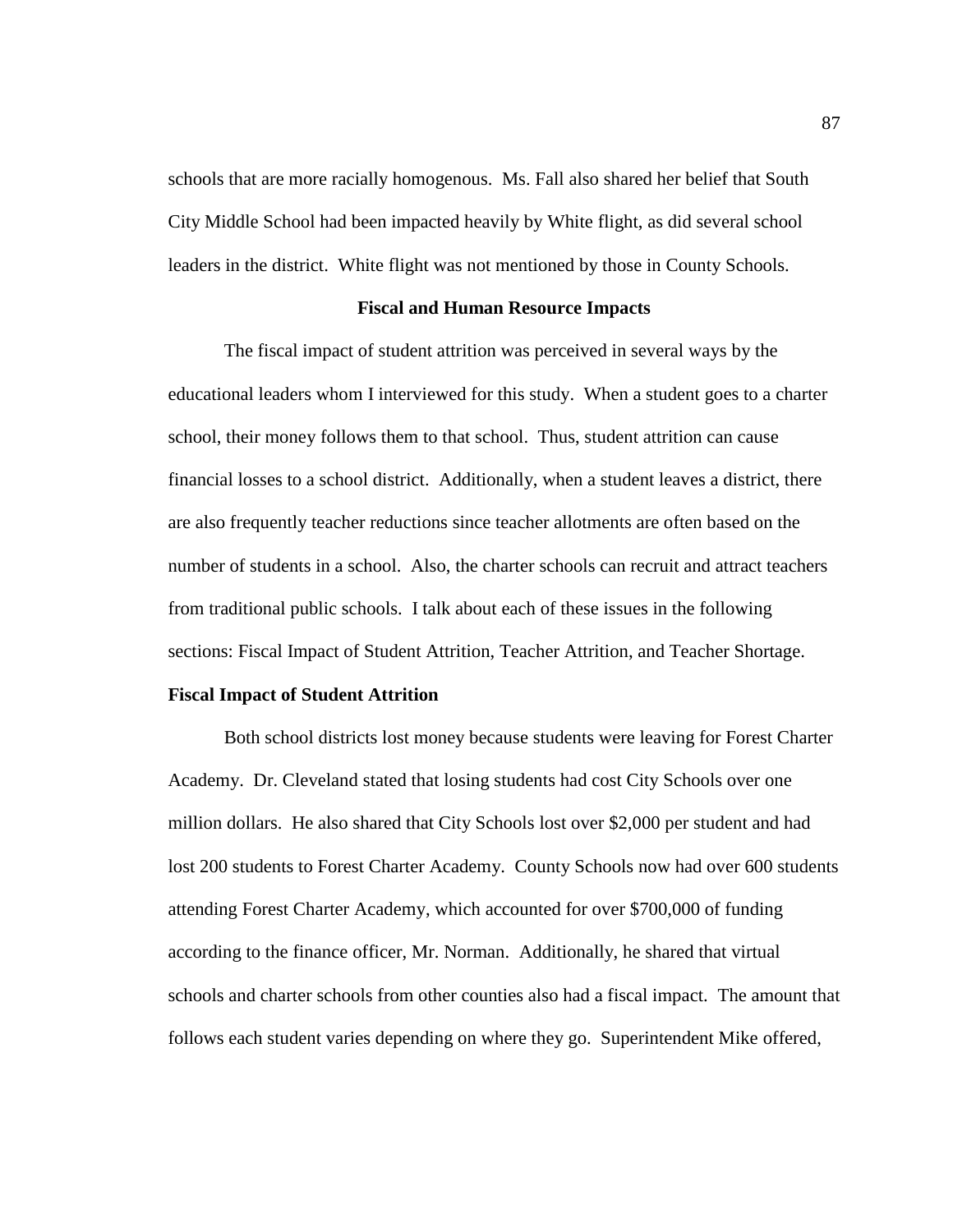The best way to explain it is this; when kids go to the charter school, they take local money with them. So, they take the per pupil local money with them. The amount of money is \$790 when they go to one of the virtual charters, but when they go to the regular charter school, it's been . . . I want to say, two years ago, it was \$1,108. Now it's come down. It was \$1,124 last year was the amount of money they  $\dots$  \$1,120 for a kid when they went to a charter.

Mr. Norman expounded on this fiscal impact as well:

That's local money that follows that student over there. We do that in 10 payments. Basically, the way the process works is, the charter schools, wherever there's a County Schools student in whatever charter school, that charter school then is responsible for sending us a roster or billing. Then we verify that that student does reside in County School's district. Then between the others and then the virtual academies, we have a total of 814 (students). That's \$934,218 of local money that goes to charter schools. Though this is a small fraction of County School's total budget, which is around 150 million dollars, it comes from the low current expense which is about 20 million dollars.

The fiscal impact of losing students who had not attended public schools but chose to attend the charter school was mentioned by several of the school leaders as well. In fact, Mr. Roy mentioned, "the biggest impact that we might have is students that never really attended County Schools, and we've never really drawn down dollars for those students, really, state or local dollars." Though these students lived in the county, they had never attended a traditional public school, so when they enrolled in a charter school the school district still lost their funding. This was funding that the traditional school districts never really had in the first place, but still had to pay.

This impact was also felt in other areas such as in the Career and Technical Education program. Ms. Nash, director of CTE for County Schools, shared,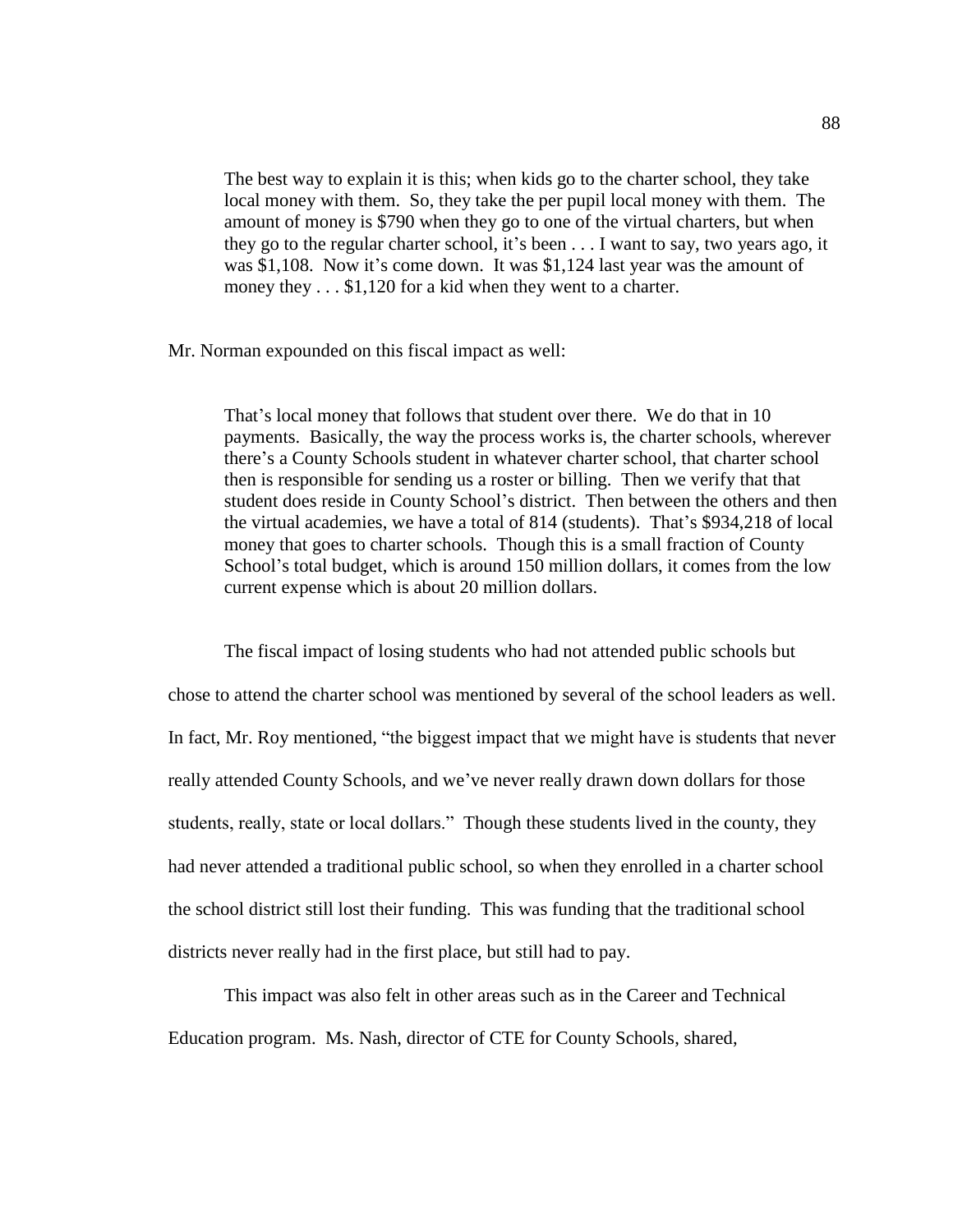There's a significant loss to our school system. I lose money out of my CTE budget. So, I get state funds as well as Perkins and they don't get Perkins money from me because they don't participate in that, but they do get . . . I have to return state money to them. Certainly, there's a financial impact. I think we will see that level off. I think it's been really hard as the charter school has grown in terms of and at times adding even more than one grade level at a time. So, when they expanded up for high school and down for middle school, we go hit really from two ends. So, I think that's starting to happen that it will level off. We'll know what to expect. That was the hardest think in planning. You're working on your budget and you want to start thinking about purchases and programs that you want to enhance or expand or what you have and not knowing until numbers came in the middle of the Fall, October-ish, how much you were gonna lose.

A few of the school leaders expressed concern that charter schools might eventually get capital dollars or other resources from public schools. Capital outlay money is used for building, upgrading, repairing, and furnishing facilities. Dr. Page stated, "I am concerned about them having access to capital dollars and pulling additional resources away."

At the school level, principals perceived the fiscal impact due to the loss of students differently. In City Schools, Mr. Mel, Ms. Fall, and Mr. Bagley had not noticed a fiscal impact. Mr. Bagley shared, "Obviously we lose the per pupil expenditure for each of those students that goes there. But I have never as a school principal felt that loss, for whatever reason. I've felt like we've had what we needed." In County Schools, Mr. Canton also shared similar insight: "As far as resources go, I don't think we lost a lot in resources. If anything, it [the appearance of a charter school] kind of bolstered the community." Mr. Ridge talked about the athletic budget being impacted. He mentioned "the money we have for coaching supplements and equipment stuff goes down even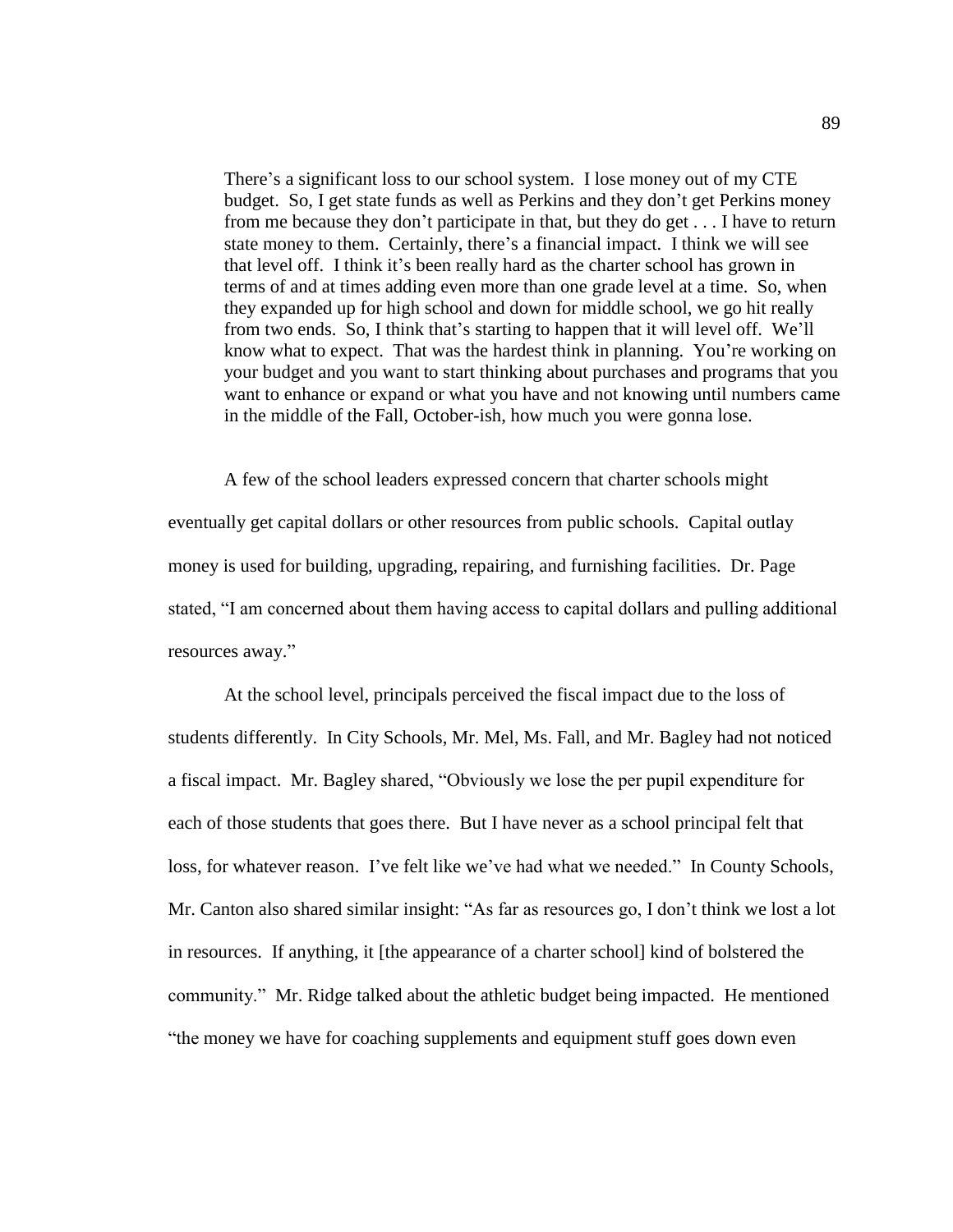though we still have to provide eight sports on the middle school level and compete with other schools."

# **Teacher Attrition**

Another impact of student attrition was a reduction in teaching force. Schools are funded based on their student enrollment or average daily membership. As average daily membership (ADM) falls, the number of teaching positions allotted is reduced once it reaches a certain number of students. Mr. Norman communicated that "for about every 22, 23 students, we're allotted a state teaching position, on average. If we lose 100 kids to the charters, let's just say that equates to four teachers." The difficulty in losing positions and having to displace teachers is compounded because sometimes it can be the loss of a few students from several schools.

In regard to the number of teachers lost, neither district reported huge overall losses. Ms. Carlton said the number of teachers lost in City Schools could be counted on one hand. She shared that one of the teachers who left to teach at Forest Charter Academy came back to City Schools after about 2 months. Ms. Walton said she had not noticed a difference in County Schools until this year. This year was different because K-6 teachers are required to pass Pearson tests and if they don't pass, they cannot teach. In talking about the impact of testing in relation to teacher attrition she said,

The charter schools, you don't have to be licensed to teach. So, some really welltrained teachers that we've hired, I think we've had two or three already leave us this year to go to the charter school, because they couldn't pass the test.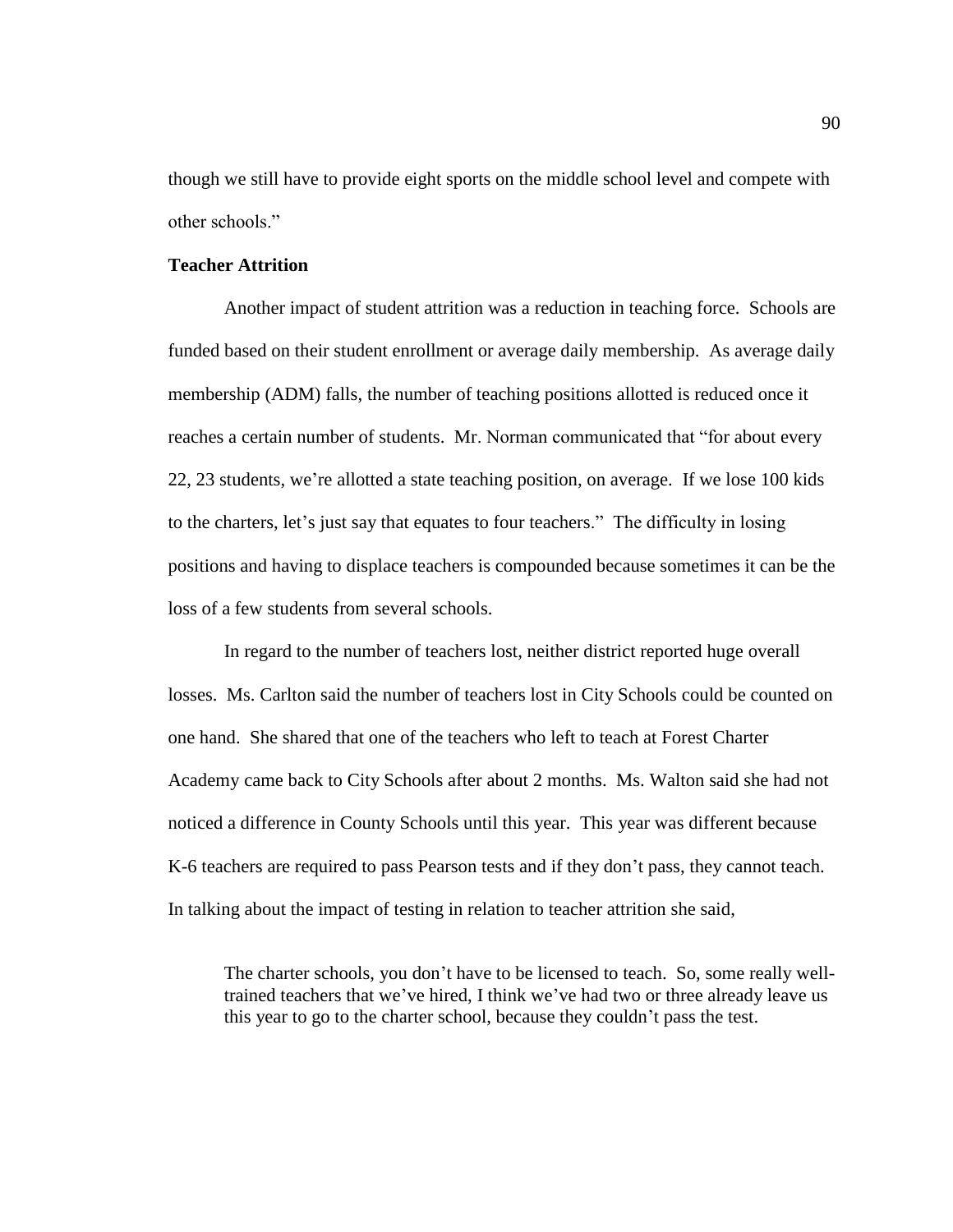Ms. Walton believed that North Carolina "needs to look at what their testing requirements are. There's only four states in the nation that have that test as their testing requirement." Additionally, she said County Schools had lost two teacher assistants from one elementary school who became teachers at the charter school. By transitioning into teaching, they could make more money and they could do this at charter school because they did not have to be certified.

Leaders indicated that they had lost good teachers to the charter school for various reasons. Ms. Carlton said "they do target our strong teachers and every year try to recruit them." She recalled one good teacher in particular that she was sad to see leave the district. Superintendent Mike believed the flexibility with staffing could be enticing to some educators. Dr. Cleveland said, "They've been able to pull some of our, over the past 4 or 5 years, some of our better teachers because they have relationships with those folks." He also mentioned class size and resources as possible reasons for teachers leaving.

At the school level, the impact of losing teachers varied. In County Schools, Ms. Davidson pointed out, "the first year we lost five teachers from one particular high school to that charter school." She went on to say, "when you lose five teachers from one school to the charter school or to any school, it's a huge blow to your staff." Mr. Canton said he had not lost any teachers to the charter school until this year. In reflecting on the teacher who had left for the charter school, he shared,

I think that she had the perception of the charter school as, it was truly a school where kids wanted to be. Where one of the comments that was made to me was that she wanted to teach in a school where kids actually wanted to come to school.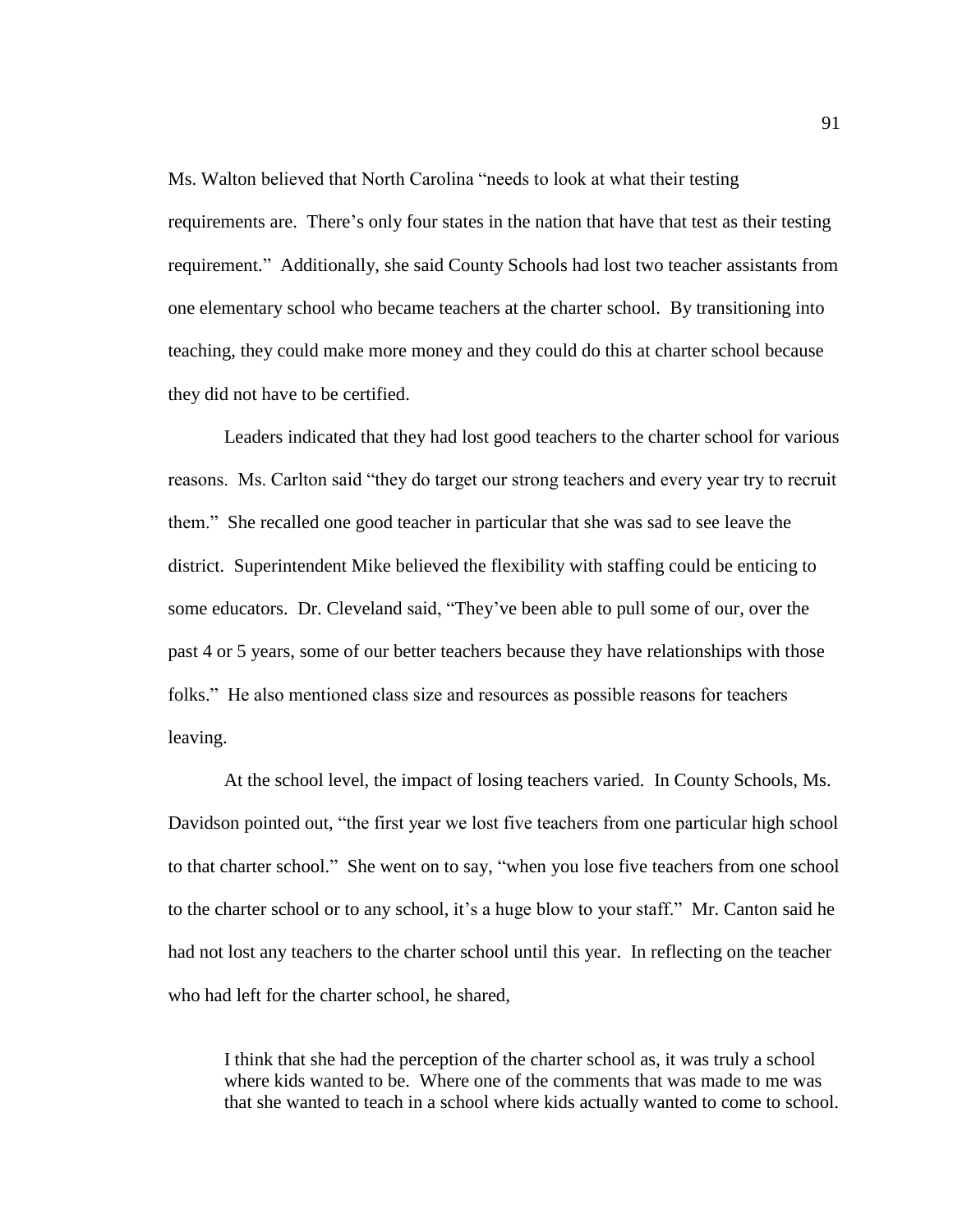Which, was tough because our sixth-grade students, in particular, are always ... have a positive experience here. I've had numerous students tell me, they wish that I could hold them back just so they could have sixth grade over again.

In City Schools, Mr. Bagley said his high school had lost a total of around three teachers in recent years. One of those teachers was a math teacher. He said, "Math teachers are a little harder to come by, and one of the teachers that was lost before I got here was a math teacher." He continued, saying, "you don't wanna be losing math teachers because there just aren't enough math teachers to go around." Ms. Fall and Mr. Mel said they had not lost any teachers to the charter school. Ms. Fall shared that Forest Charter Academy had recruited some of her teachers though, and that a few of the teachers from the charter school had contacted her wanting to teach at her school, but they were not certified to teach. Ms. Fall said that her primary competition for teachers was not the charter school but a much larger school district that could pay more money. She said, "I've got about 12 teachers who live in a larger city nearby. I think that's a compliment to this school that they drive 20 minutes, and they're not getting that school system's supplement." She continued, saying, "I work hard at getting teachers. I work hard at keeping the ones who are doing the right thing. I don't work hard at keeping people who are not helping us."

#### **Teacher Shortage**

As the participants discussed teacher attrition and recruitment, they also brought up the topic of the current teacher shortage. Yet, the teacher shortage was not directly attributed to the charter school by the public school leaders I interviewed; rather, they discussed myriad factors that lead to a shortage of teachers in the state overall. Dr.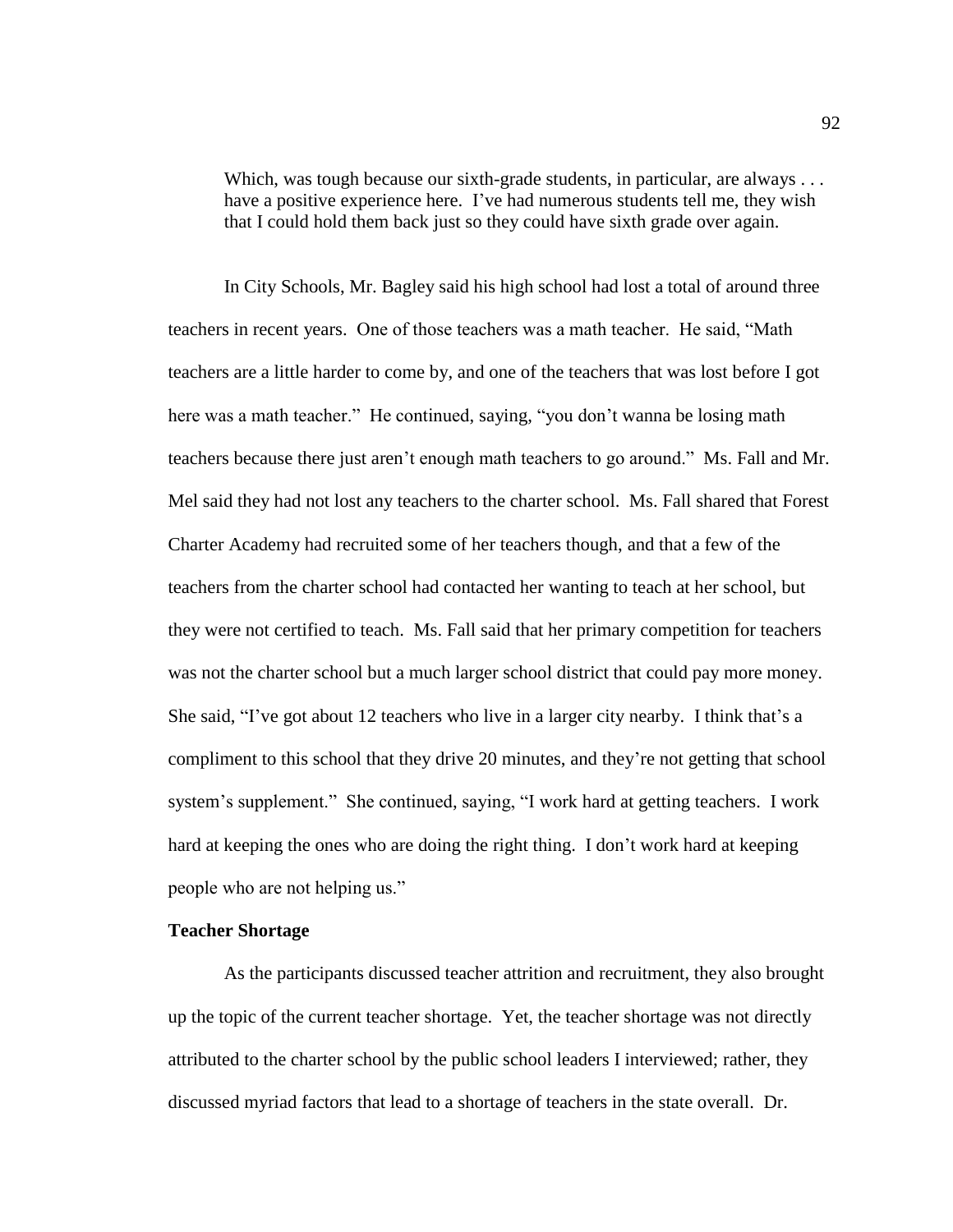Yancey said, "I suppose that maybe the addition of charter schools around the state of North Carolina don't help public schools recruit and retain good people but I don't think they're the reason that we're having trouble getting teachers." Ms. Carlton attributed the teacher shortage to 6 years of no salary increases on the beginning teacher salary schedule and taking away master's degree pay. Though teacher pay has increased recently, she felt that school districts had not fully recovered from some of the state level policies surrounding pay for teachers. She said, "We need more teachers than what we are graduating and so to have another entity in the mix that we are having to compete with doesn't help us." She cited a recent teacher job fair conducted between two universities as evidence of fewer people entering the field of education. At one time, both universities had their own job fair.

#### **Academic Impacts**

Student attrition can also impact academic performance. This is especially true when high-achieving students leave a traditional public school for a charter school. At the same time, there is the possibility that competition from a charter school might actually result in the improved performance of traditional public schools. The public school leaders I interviewed shared their insights on the academic impact on their districts and discussed the extent to which they believed Forest Charter Academy was helping to improve their performance. Lastly, in this section, I describe the ways that the public school leaders talked about the need to reassess current programs, curriculum, and course offerings as an academic impact of charter schools.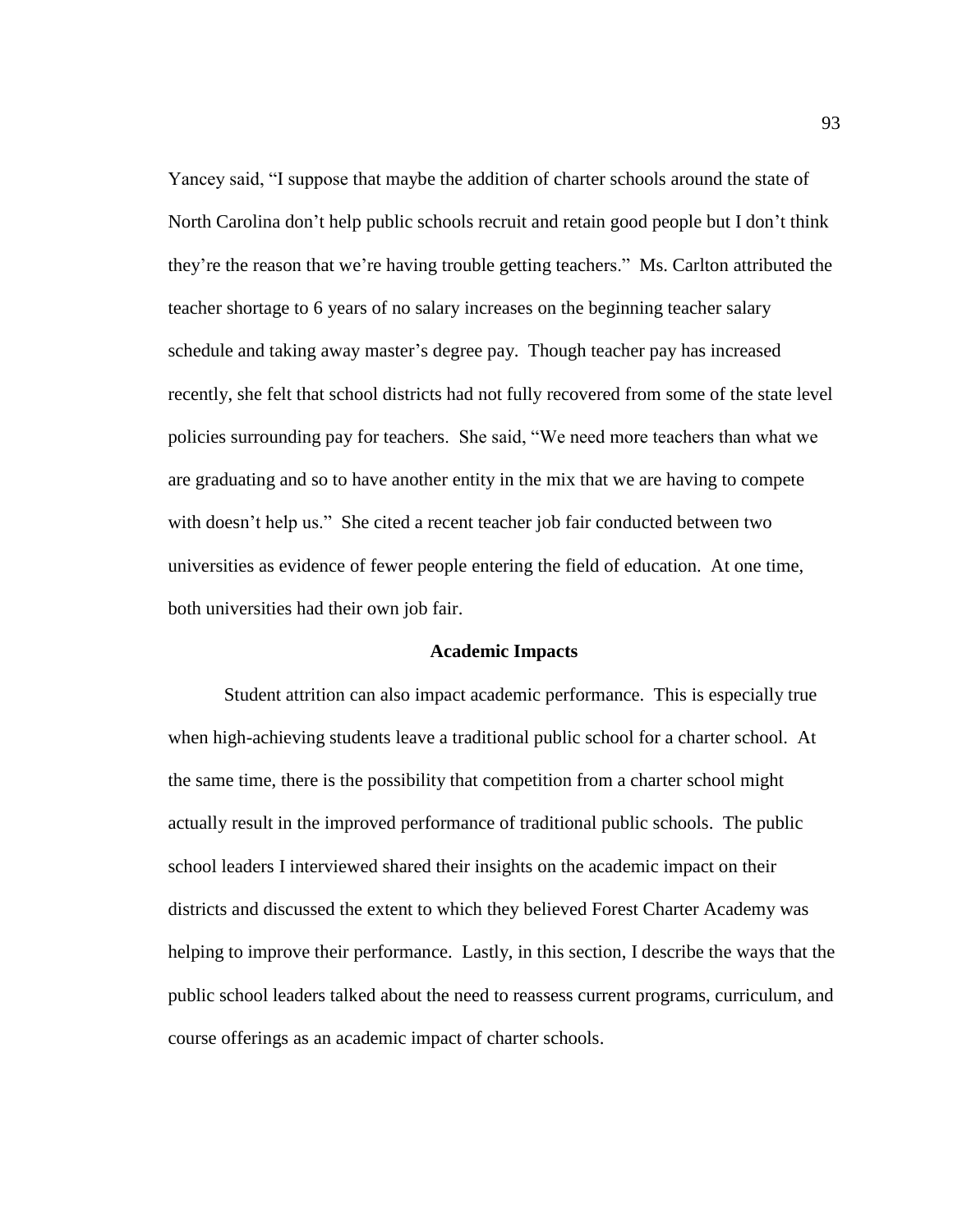# **Academic Performance**

While City Schools had lost a number of high-performing students to the charter schools, several leaders from City Schools said that the academic performance of the district had not been significantly impacted. I learned during the interviews that City Schools had one of the highest graduation rates in the state and also one of the highest attendance rates. Also, every school in the district met or exceeded growth last year and only one of the eight schools in the district had a letter grade below a C. Mr. Mel stated that his school "lost about 40 students due to White flight and they were many of our high flyers in terms of achievement, and so, you know, we were kind of getting braced for a dip in our achievement." Instead, he shared that his school actually performed better. Mr. Bagley had worked at South City Middle School prior to coming to the high school. He said,

I will say losing those students, the impact on the school . . . you really lose a lot of academic role models from your classes. From your school and your classes that are held. Students who know what learning should look like, who love to learn, you lose those students from your classroom settings so it impacts the students. Instead of the students that we having being impacted in a positive way by the presence of those students, those students are now removed from the setting and I think that's one of the . . . and of course it impacts your End of Course test scores. As a school to lose those students, that was a big hit for that school.

Ms. Fall shared how North City Middle School has had high growth for the past 5 years and one of those years they had the third highest growth of all middle schools in North Carolina. Dr. Yancey did believe that the proficiency growth of City Schools had been hurt by the charter school but not academic growth. He said,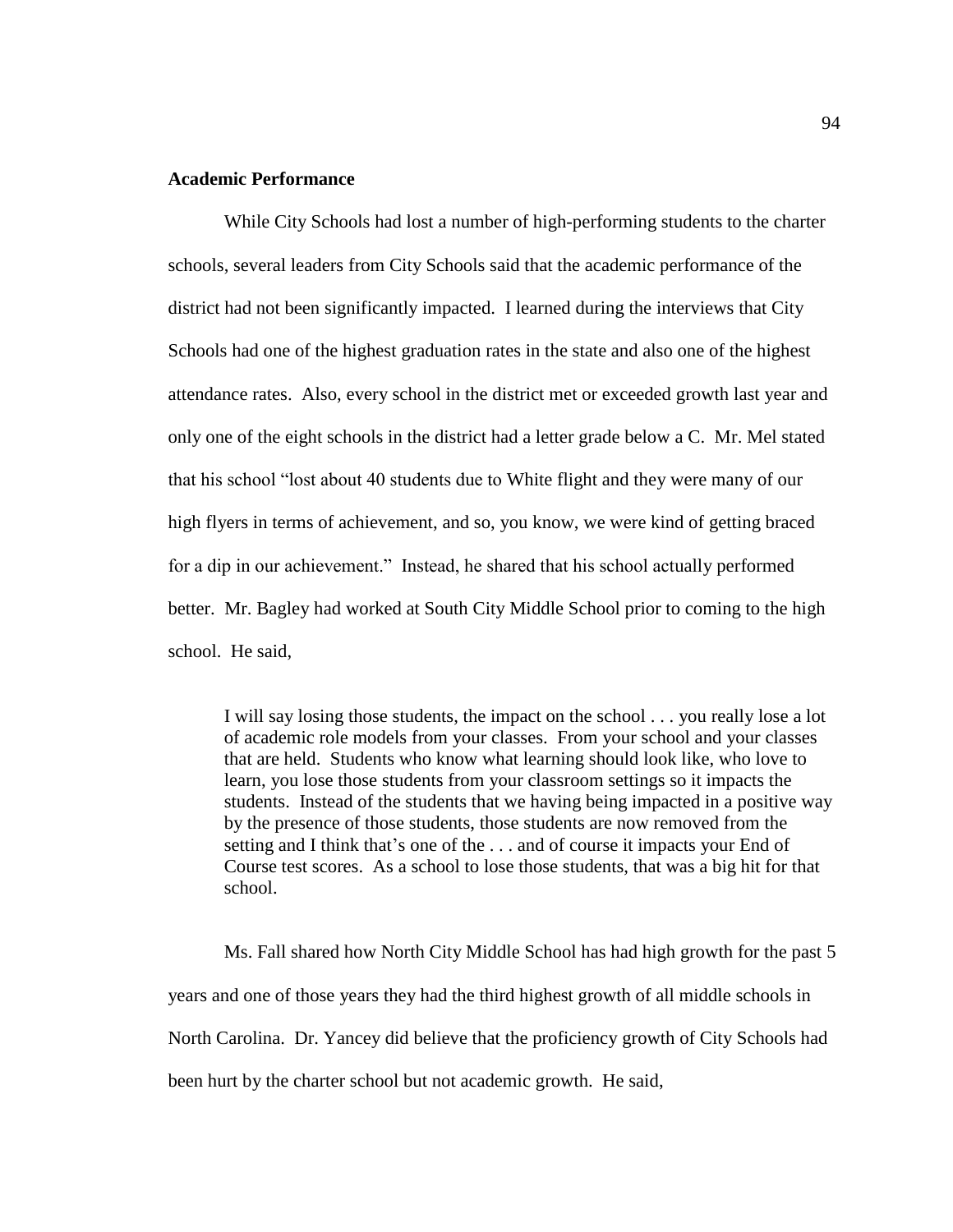I don't believe that it impacts our EVAAS data, either county or city, because we will continue to teach and grow students. But I do believe that it has stunted our proficiency growth, so to say. Because what you're doing, even though we're getting growth out of our students, that growth, in order to raise proficiency, has to come out of students that were not proficient before. If you lose students that are already proficient, you have to grow that many that you lost, plus others, into proficiency to grow in that standard.

He also reflected on how poorly Forest Charter Academy was performing in regards to EVAAS data. He said that "given enough time of declining EVAAS data, it will begin to show itself in terms of proficiency data. Until they start getting and maintain a solid curriculum, they'll probably continue to suffer with poor EVAAS data."

In County Schools, school leaders did not perceive an impact on the academic performance of schools by the local charter school. Superintendent Mike said, "our student's performance has continued to increase. During the time of charter school's existence, our school system has gone from a composite score of . . . 41.7 to 56.1. So, academically, the performance of our students or our schools has not decreased." Twenty-five of the 31 schools in the district met or exceeded growth and only three of the 31 schools had a letter grade below a C. At the school level, Mr. Canton shared how his school had improved in proficiency and school letter grade, despite losing students to the charter school. This comment, and some that I shared earlier in this section, point to the fact that competition from a charter school may have helped to improve traditional public school performance.

# **Impact of Competition**

The topic of competition permeated some of the interviews. Did the competition for students that came about when the charter school opened improve the schools and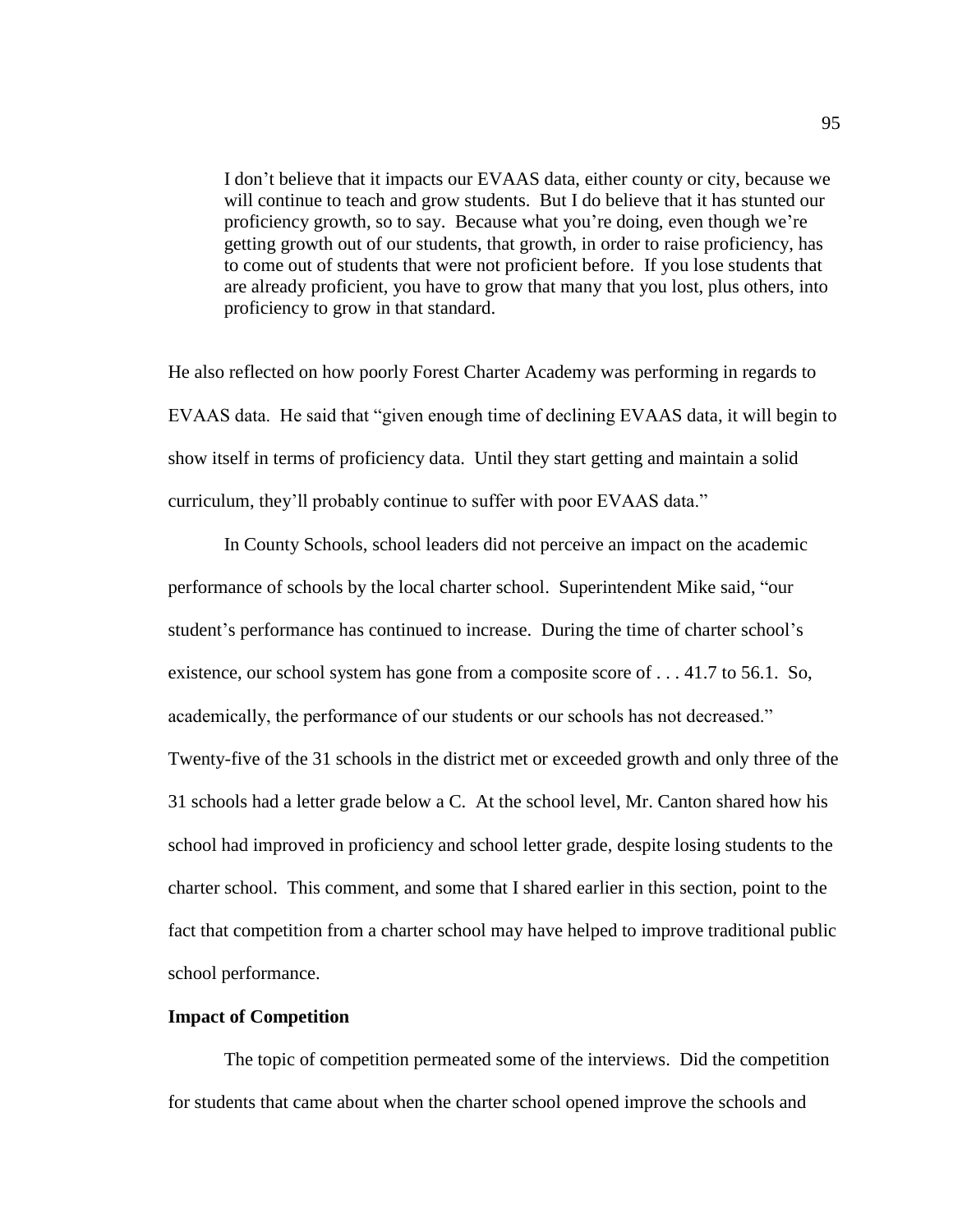school districts? Perceptions about competition and the implications varied considerably. Regardless of the level of competition perceived, everyone interviewed was focused on the success of every child. Superintendent Mike, like others, emphasized the importance of continually improving. He said, "to have competition between school systems and schools, I don't think that's what public education, I don't think that's our role. I think our role is to help every kid move from where he or she is forward." Ms. Carlton expressed this point of view, stating,

I don't like to say the word that we're competing because that implies that someone loses. We are all here to serve kids and so I think the biggest, the most important thing that we can do is focus on setting really high expectations and holding people accountable and giving kid's opportunities and making sure that they have access.

Some school leaders talked about the new era of competition and commented that traditional public schools were "not the only show in town" anymore. This meant they need to reflect on what had been done in the past and improve in order to generate better student outcomes. Dr. Julianne iterated, "Competition is not a bad thing. Having competition requires you to think about the quality of the product or service that you're providing and reminds you to do your best." Dr. Cleveland explained that "from a competition standpoint, we realize that if we're going to stay relevant and we're going to stay vibrant, that we have to compete. And by competing, that means we have to have a stellar product." Ms. Cathy said,

Anytime you have competing factors out there, I think you first and foremost are doing a self-inventory and a self-assessment, but then I think you can't help but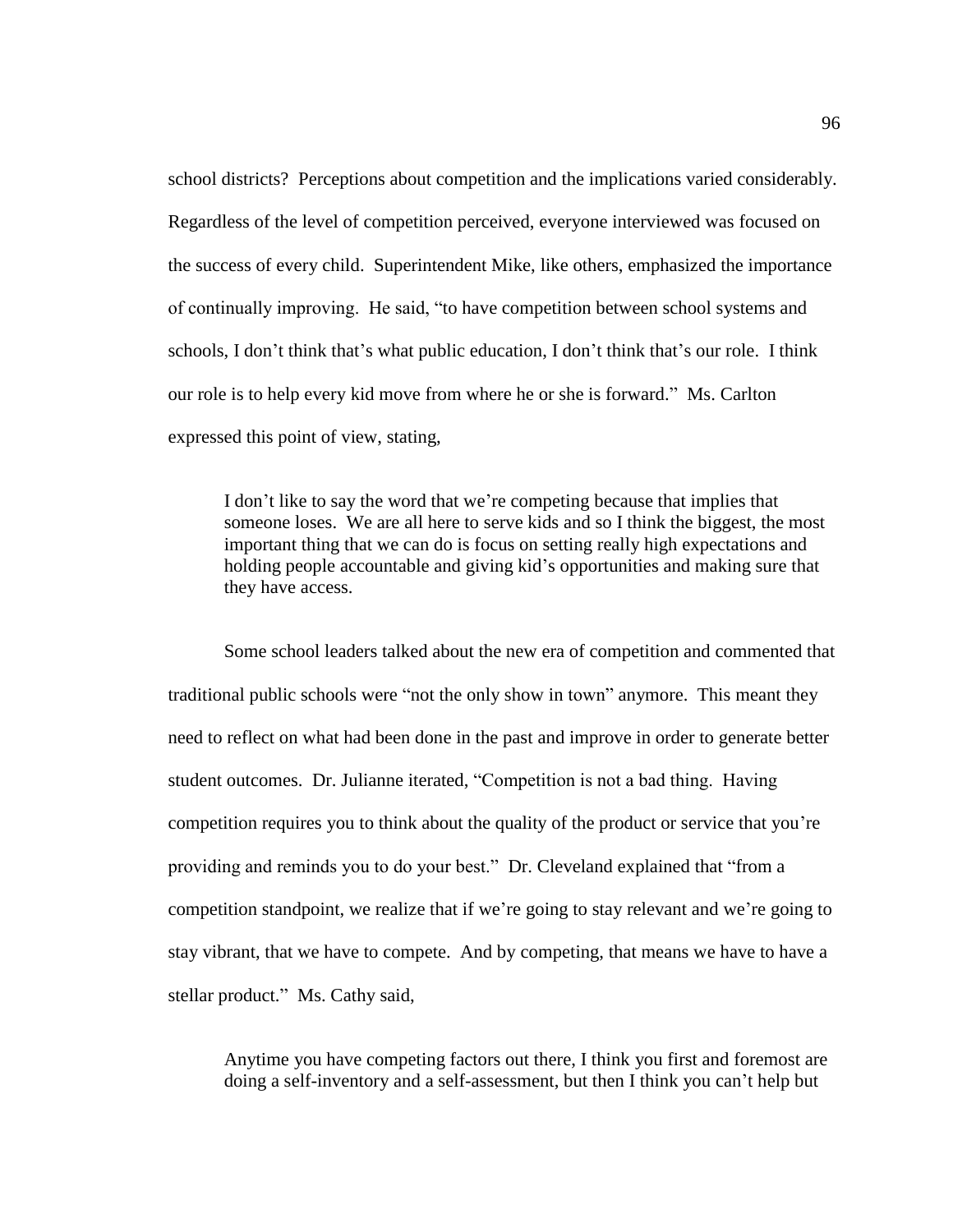naturally compare yourself to other schools, other school district, or looking locally. I think ideally you would hope that we will all continue to coexist.

While several of the school leaders discussed the charter school and how competition was not a bad thing, they were quick to point out that the charter school was not the only source of competition. Competition also came from homeschooling, private schools, and other charter schools in the area. Ms. Walton said, "We've always had competition with private schools and home schools. It's just another choice. It's the way of the times when you're looking at vouchers and everything else. It's just the direction that our society is going in." Mr. Norman shared similar thoughts: "We know we're in competition. It's not always a charter school. It could be private. It could be home school." He went on to say, "Our stance is, if your child, if you feel they can get a better education somewhere else, then that is totally fine because we do want the best for that child."

#### **Reassessing Current Programs and Course Offerings**

Various leaders interviewed talked about the need for reassessing current programs and course offerings because of the new pressure felt by charter schools. In response, but also as part of continuous improvement in general, the traditional public schools developed new and innovative programs and courses to help students be more successful. These strategies could also help to reduce student attrition. In City Schools, Dr. Cleveland shared, "We have to be able to offer new programs, we have to be able to offer creative learning experiences and spaces for learning for all students." He believed that his district had to improve because they did not want to be the school of last resort.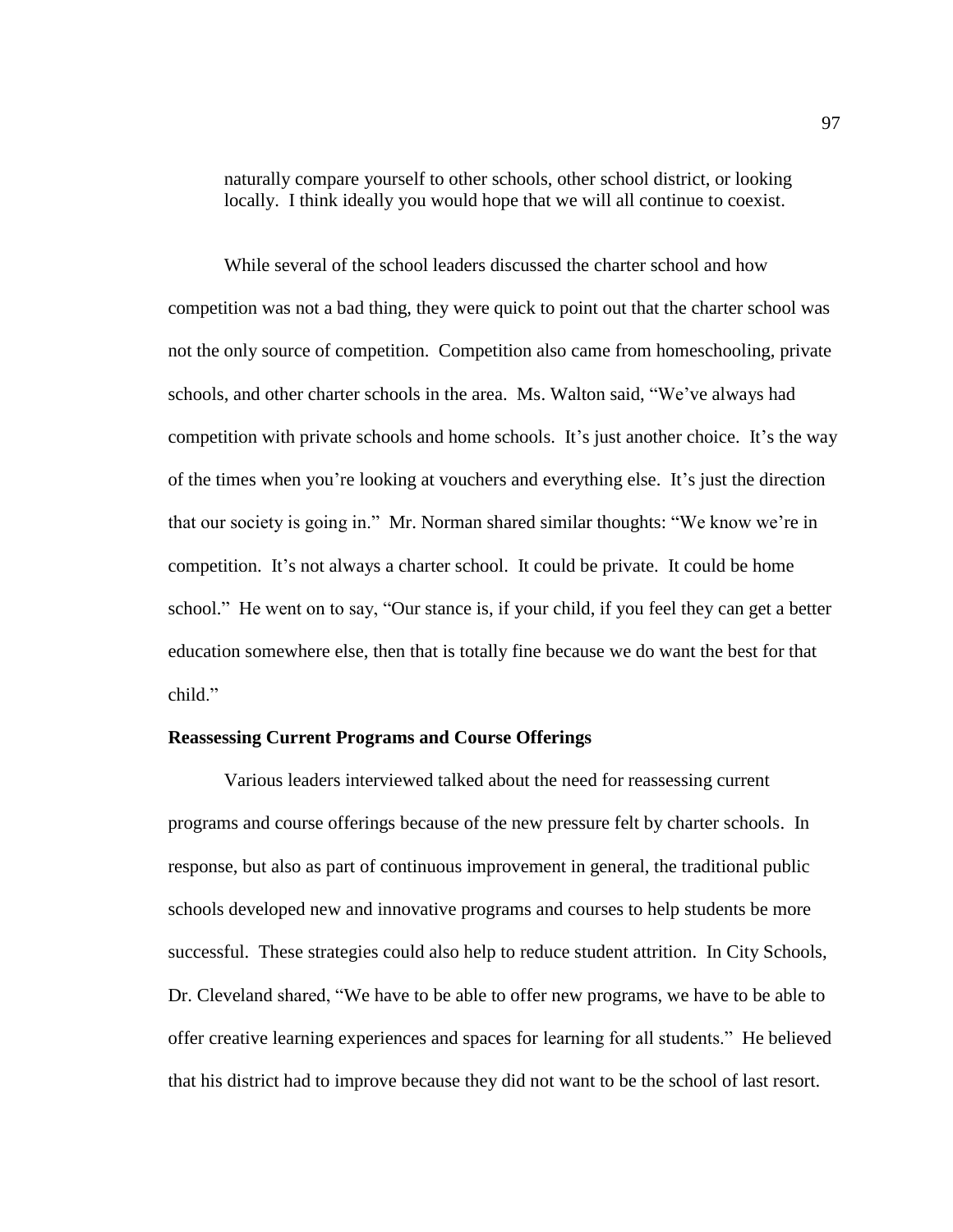This required paying close attention to what parents were saying. Also, because City Schools was losing high-achieving students, they needed to look at the rigor of their classes more carefully. Mr. Bagley said it was important to offer a plethora of options for all students. Additionally, all of my participants felt that students needed to be prepared for the ever-changing workforce. Dr. Julianne stated that City Schools needed to make "sure we're preparing our students for the current labor market demands."

In County Schools, Ms. Cathy shared that Forest Charter Academy had "caused all of us to look differently as to why students would choose to leave the public school system. Is there something that we are doing, or something that we're not doing?" Ms. Davidson shared these same sentiments saying she believed students left because a need was not being met. Therefore, the district was trying to become more attentive and responsive. Ms. Cathy said the school district is always evaluating what they are doing and "are looking at more innovative opportunities more intensely." Mr. Canton said he believed the school district began to realize the importance of thinking outside the box as charter schools started coming into town. Additionally, the district had also looked at adding more course offerings including more opportunities for post-high school attainment. The school district also saw a need to further develop established programs. Ms. Cathy stated, "we have begun to look at trying to strengthen existing programs within the different regions in our county."

## **Summary**

In this chapter, I focused on the perception of public school leaders on the impact of the charter school on the traditional public schools in the district. Perceptions varied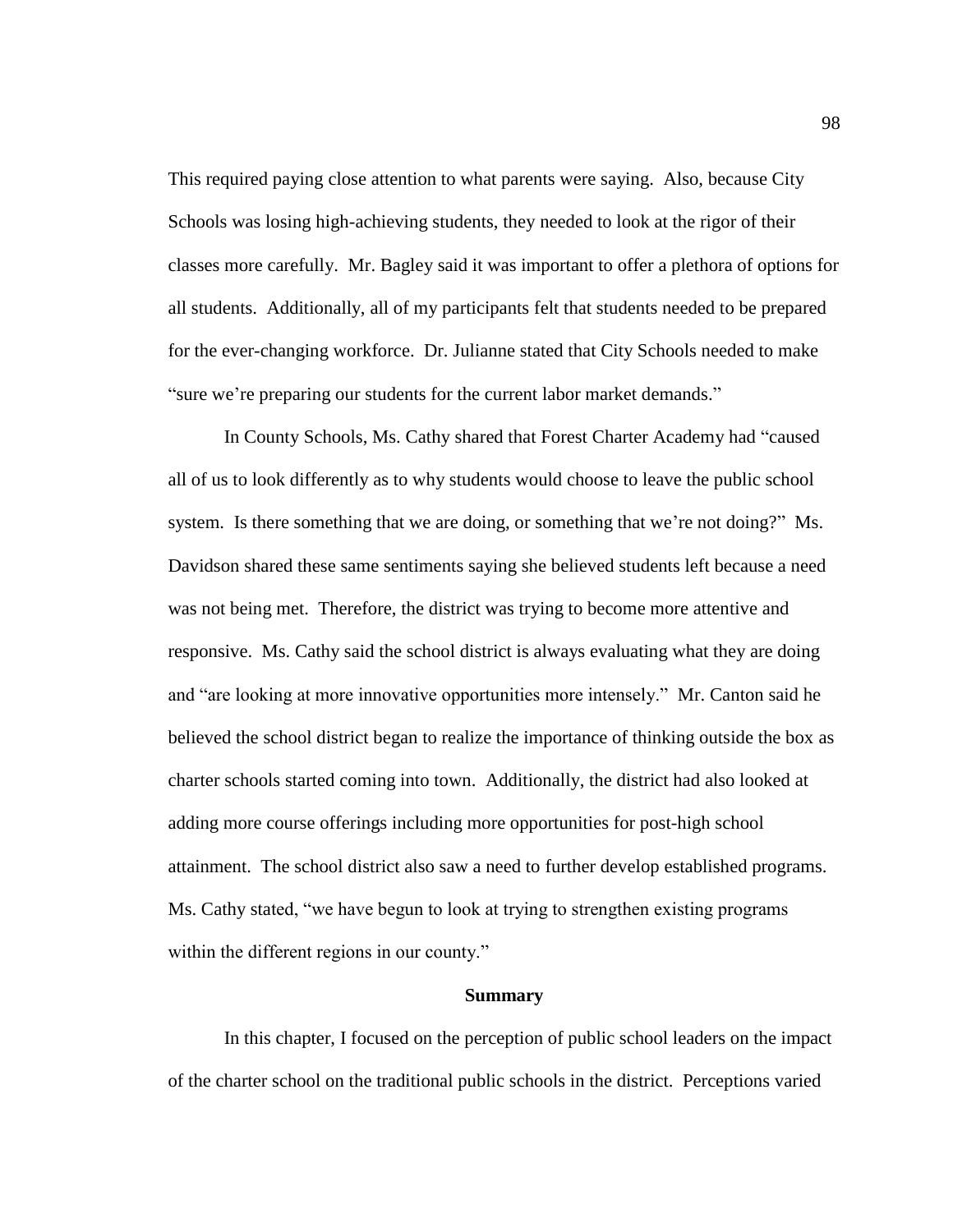as to the magnitude of the impact of student attrition on both districts and the contributing factors to student attrition. Student attrition was attributed to several factors and one of those factors was that Forest Charter Academy had brand new facilities. Other factors believed to contribute to student attrition were a smaller learning environment at the charter school and the belief that the charter school was more selective, and thus more like a private school. Additionally, a flexible schedule and multiple lunch options not available in many public schools were cited as reasons for students leaving to attend Forest Charter Academy. The ability to participate in a school sport was also noted. Leaders said that the smaller enrollment at the charter school made it easier to make an athletic team.

In discussing student attrition, the recruiting of high-performing students was mentioned several times, though my participants didn't have any concrete evidence of if or how this recruiting occurred. In City Schools, it was reported that higher-performing students had been recruited to go to the charter school and that some had left the district. Therefore, the question arose as to what type of academic impact this had on the school district. Most school leaders in both districts believed that academics had not been heavily impacted by student attrition, which may mean that the competition is indeed forcing the traditional public school to get better, or at least monitor their quality more carefully and consistently. Both districts cited improvements in several key academic areas. Teacher reduction and attrition was another topic of conversation during this study. Losing good teachers can impact a school and school district. Neither district had lost a large number of teachers, but had lost some quality teachers. Both districts had to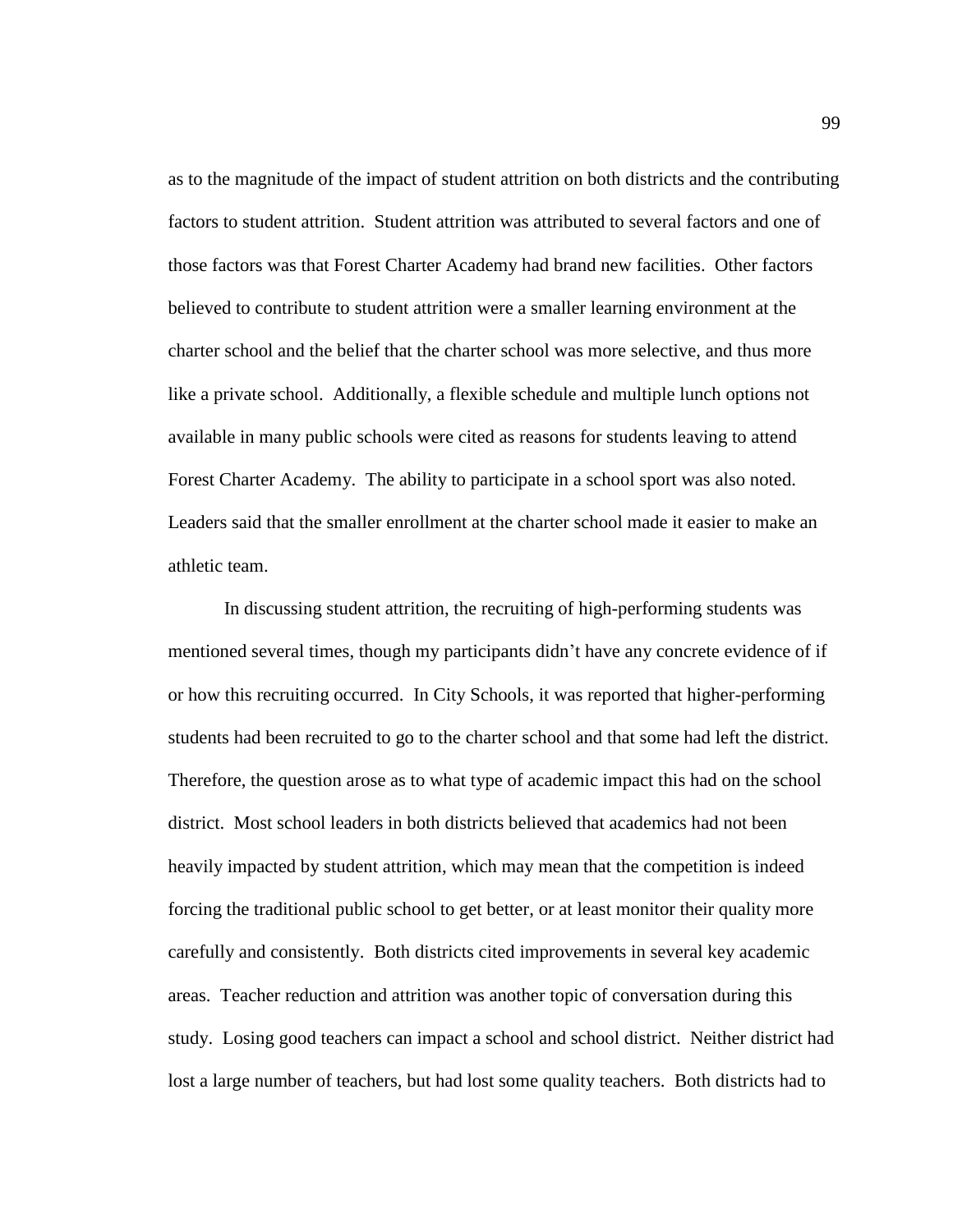deal with a recent teacher shortage that was attributed more to the current educational climate across the state than the charter school. Fewer people are pursuing a career in teaching and one factor is certainly low compensation and stagnant salaries. Teacher pay has risen over the last few years, but prior to that had been frozen for several years during the height of the country's recession.

While most leaders perceived an insignificant academic impact on their district, they did share the belief that their school district had been impacted financially. Perpupil allotment was discussed and explained by central office personnel and administrators alike. With the large loss in enrollment by both school districts, the financial loss had been around one million dollars for City Schools and about \$700,000 in County Schools. This meant a loss in resources for students. One interesting point was that the school districts also lost money for students who enrolled at the charter school even if they had never attended a public school before (e.g., they may have been homeschooled).

Throughout many conversations, the topic of competition was discussed by my participants. Some of those interviewed believed that competition from the charter school was a good thing. They felt that traditional public schools were no longer the only alternative. Traditional public schools now had to work harder to keep students, which meant schools would likely improve. Indeed, I found that the school districts developed several strategies for responding to charter school growth in their areas. For example, they worked more stridently on marketing and public relations. They also evaluated their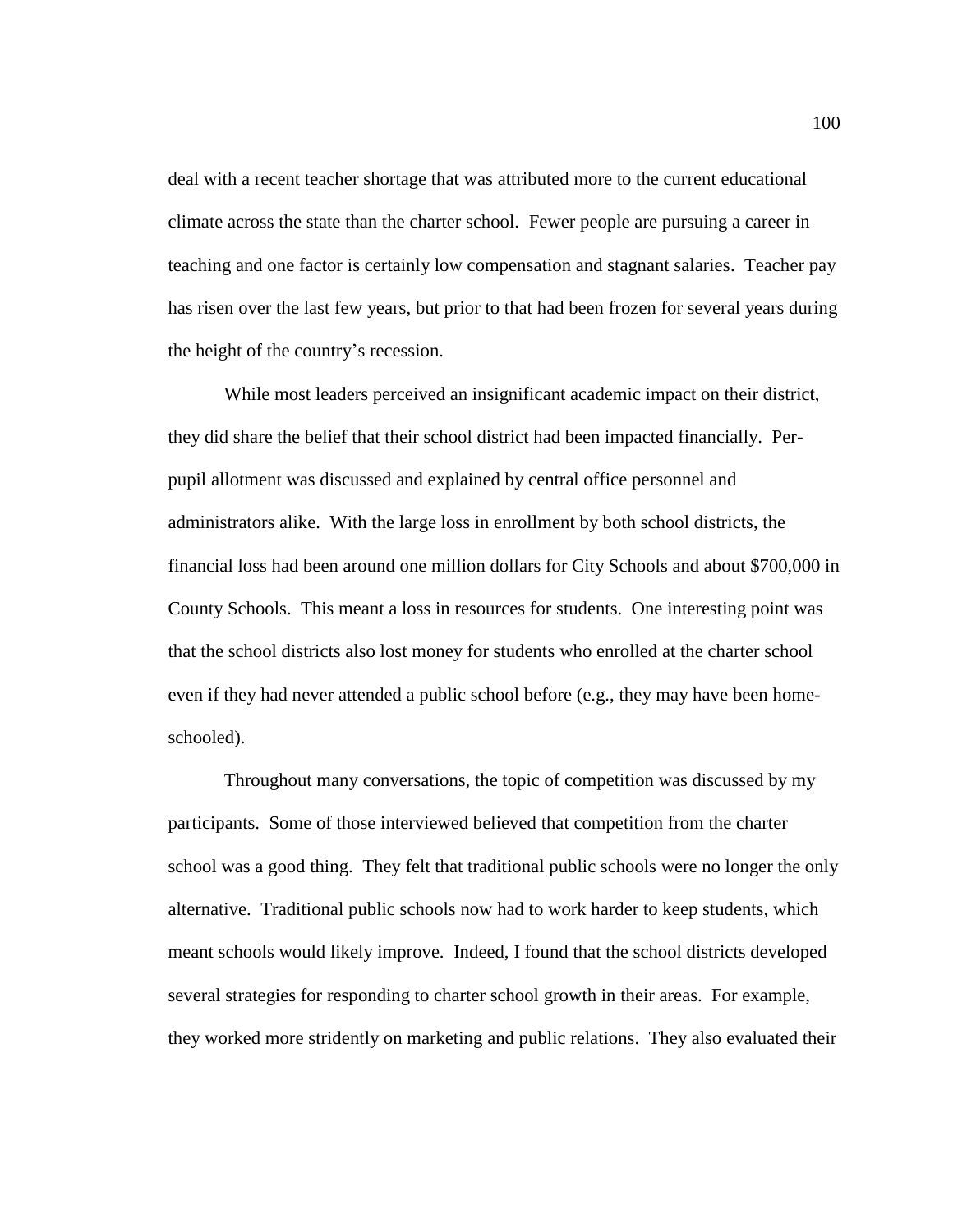programs more regularly, held one-on-one meetings with families, and created new programs. I discuss these responses in detail in my next chapter.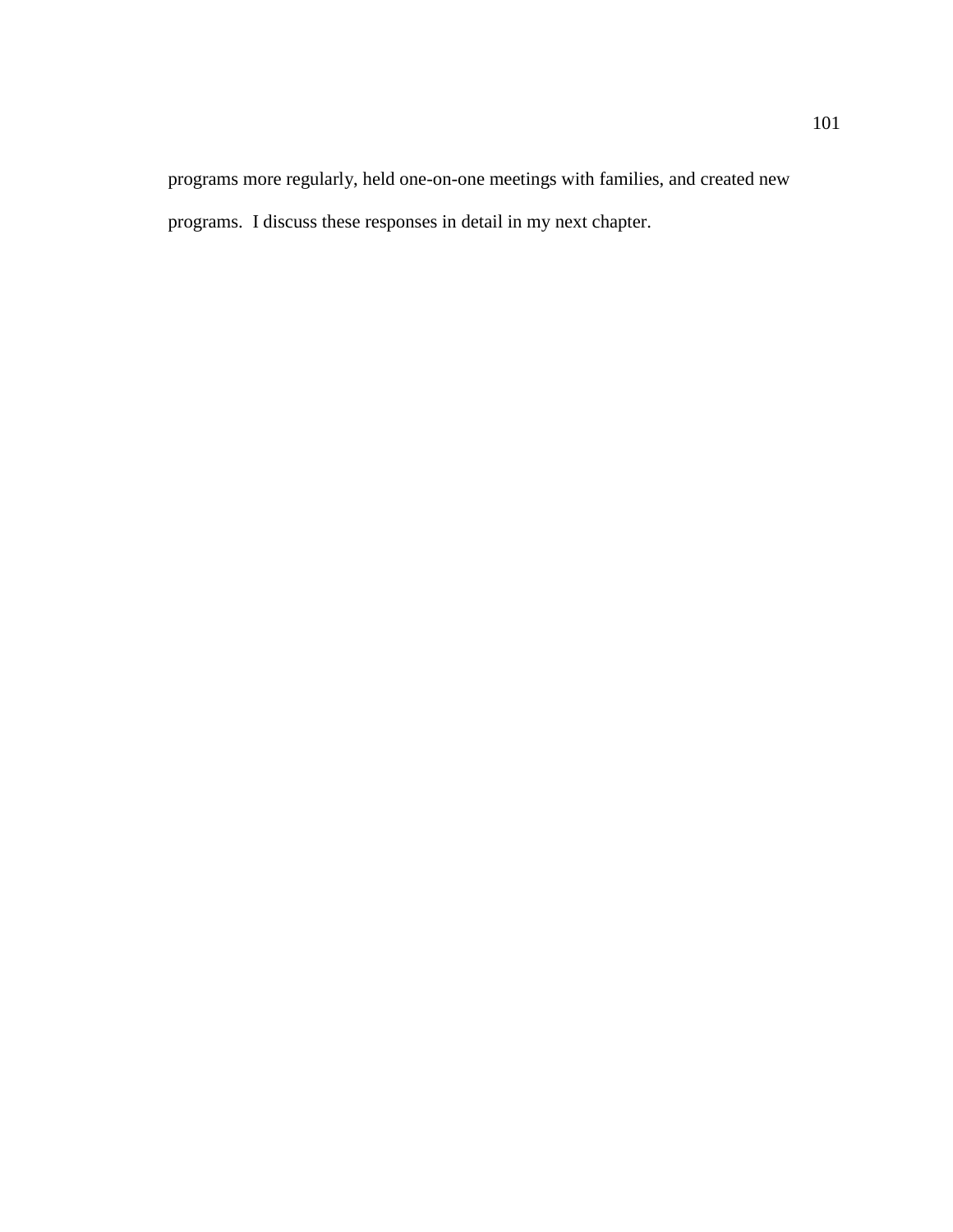#### **CHAPTER V**

# **FINDINGS—STRATEGIES OF RESPONDING TO CHARTER SCHOOLS**

Both school districts used various strategies to benefit all students and possibly to become more effective. With the amount of competition school districts now face, it is common for traditional public school districts to emphasize improving their marketing and public relations. Additionally, both school districts worked to expand and improve their course offerings. In this chapter, I organize my discussion of the strategies public schools used to respond to charter school competition into two key areas: Marketing and Recruitment, and Expanded and Improved Course Offerings. I further divide each of these areas into several key topics.

#### **Marketing and Recruitment**

A prominent theme throughout this study was the importance of marketing the school and school district, especially when faced with the fact that Forest Park Charter was heavily marketing their educational options in the district. This could be done in a variety of ways, for example, through the media and through face-to-face meetings. Additionally, a public information officer could be vital in establishing a positive media presence. The role of this office is, in part, to help districts share all of the great things that are happening in their school districts and to reach parents as well as recruit potential students. Additionally, both school districts marketed their school districts in order to recruit teachers. I organize my discussion of the marketing and recruitment strategies of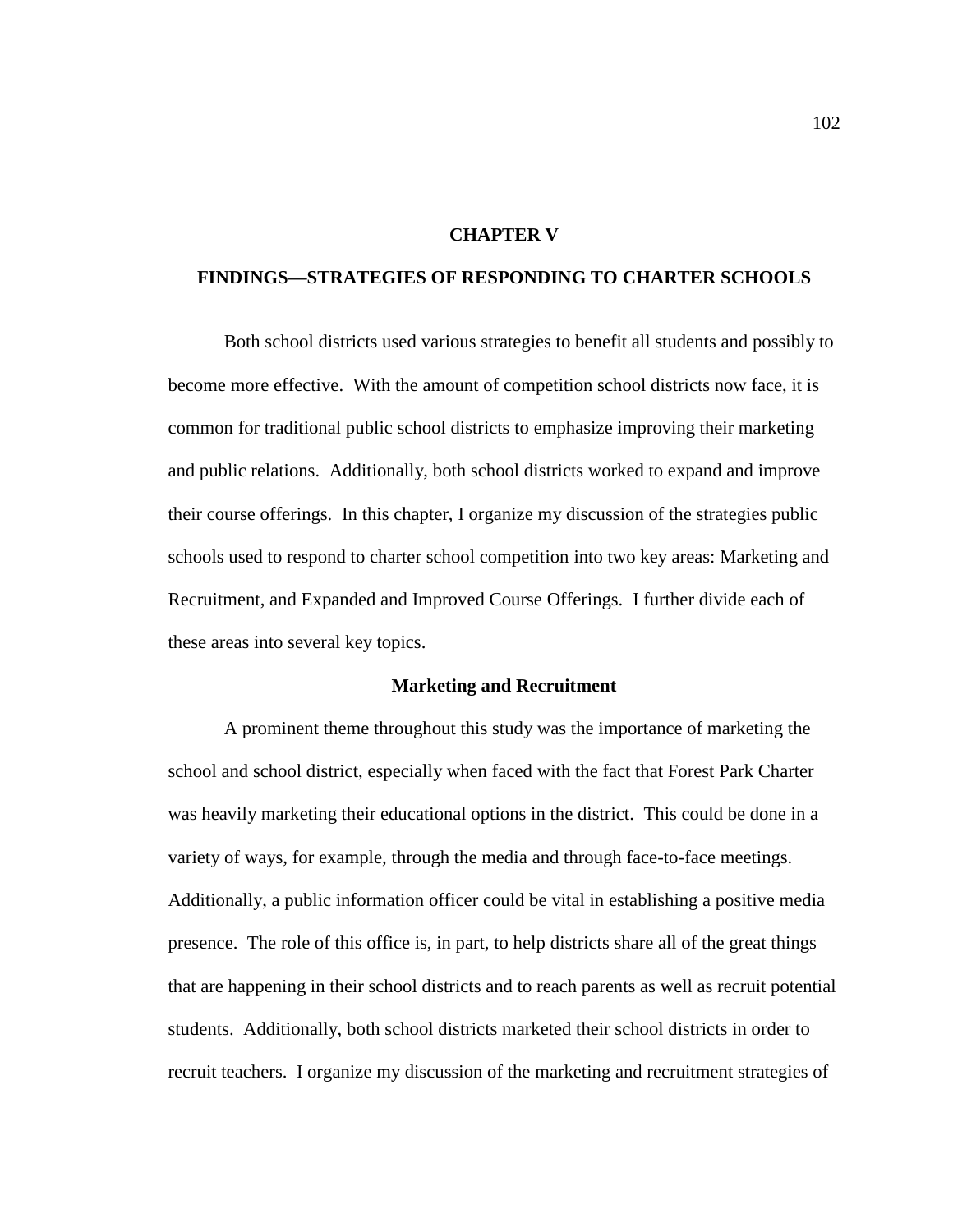the traditional public school districts into several topics: Marketing and Public Relations, Public Information Officer, Media, Relationships and Recruitment, and Teacher Recruitment.

# **Marketing and Public Relations**

Establishing positive public relations with school communities was paramount to both school districts. Many of the school leaders talked about telling their own story rather than letting their story be told. With the media sometimes painting schools in a negative light, several of the leaders mentioned the importance of getting positive information out about their schools and school districts. Superintendent Page said, "We felt like our teachers were doing really good work and that maybe we needed to focus more about telling our story." This meant City Schools "started spending more time and energy on telling our story so that other folks knew what our students were accomplishing and what type of environment it was for our students," she said. She cited the school districts high attendance rate as an example of something to celebrate. It had been the second highest of any school district in North Carolina, which helped show that students wanted to be in school. Yet, not all people in the community would know that City Schools was having this type of success and that students wanted to come to school unless they got the word out. So, they sent an annual report to everyone in the area, even to those who didn't have children in school. They also sent out a monthly newsletter. Dr. Page stated, "People were choosing the charter because of thinking it must be better if it's a choice and they marketed themselves that they were doing the latest and greatest things."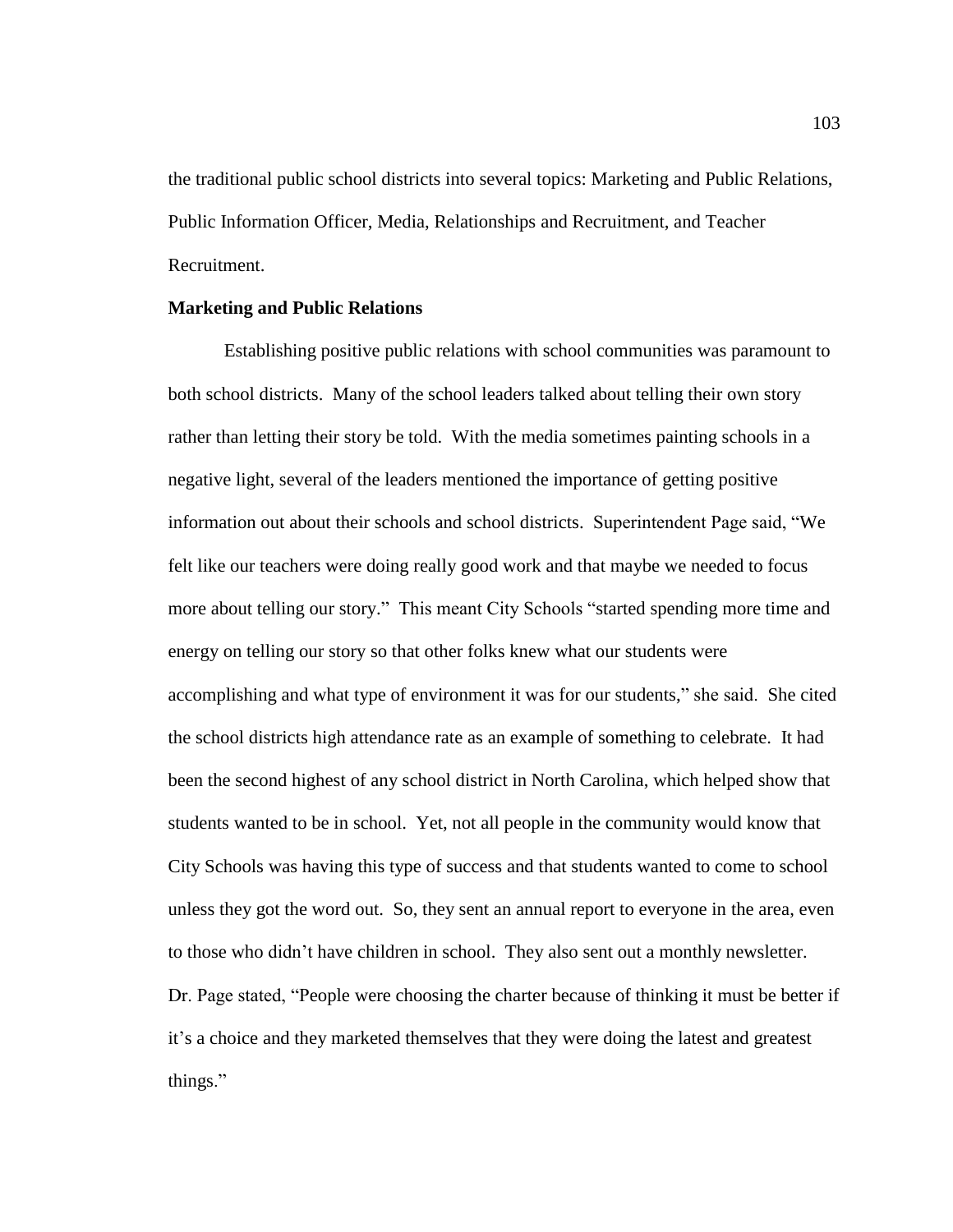Ms. Cathy also shared the importance of County Schools telling their story. She said, "If you don't tell your story, and you don't tell it accurately, someone else is going to tell it, and it may not be accurate." Similarly, Mr. Tom said, "We decided that we wanted County Schools to shape its own narrative. Rather than having some media outlet talk about what we're doing, or even other stakeholders in the community. We're the ones who do this every day." Superintendent Mike said that County Schools had "changed big time our public information and our public relations program" but that it was not as a result of the charter school. He went on to say, "I thought there was a lot of great things going on that needed to be showcased." Many of those interviewed from County Schools said that the districts focus on public relations was not a response to the charter schools but rather a focus of Superintendent Mike since he had begun his tenure as superintendent. Ms. Walton said, "I think the improvements we've seen in that area weren't related to the charter school, it was related to his leadership." Mr. Roy also said that the improvements in public relations were a result of Superintendent Mike and that "it wasn't anything as a result of a new charter school or a new charter plan in our county."

From a school administrator perspective, Principal Canton said he had noticed at the district and school level a "greater awareness of needing to promote things." In addition to promoting positive things, he also noted that County Schools had been careful not to talk negatively about the charter school. He said the school district had been "very consistent as far as not downing the charter school, not trashing it, not making bad comments about it." Mr. Canton had been careful as well in not promoting negativity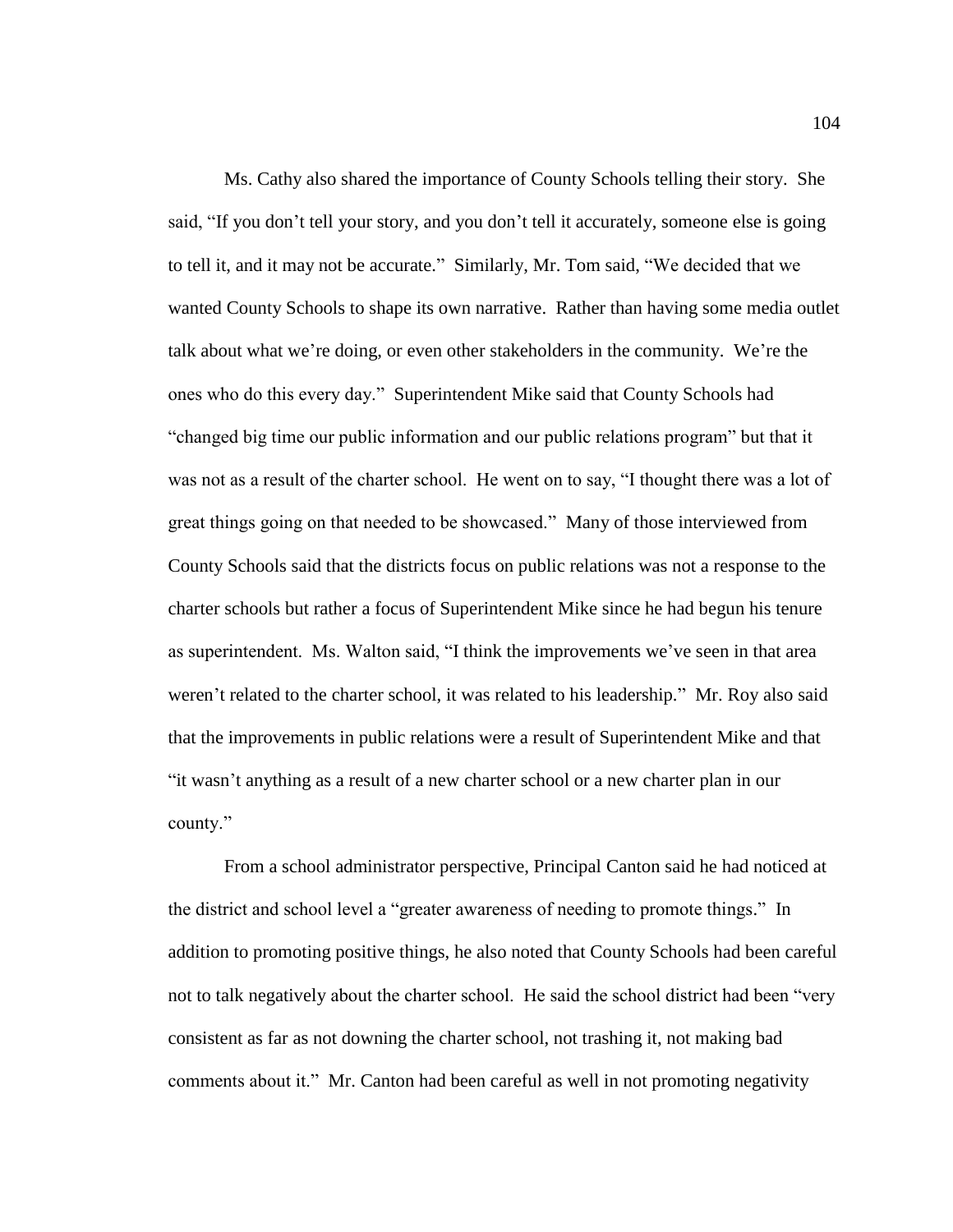about the charter school and shared, "my first line about the charter school here is that it is a viable option for certain students." Principal Molly relayed that nothing she had done was a response to the charter school, but rather was part of her efforts to continuously improve as a school. She did believe that the charter school had helped school leaders realize the importance of celebrating the good things at her school and "to make sure we increased our marketability and our awareness in the community."

# **Public Information Officer**

One way both districts optimized promoting all the great things happening in their school districts was through a public information officer. Superintendent Mike restored this position within County Schools in his first year as superintendent. Ms. Cathy said that the County Schools realized that they were focusing a great deal of time on public relations "and realized that that was precious time that we needed to be devoting to the schools." With a school district as large as County Schools, they needed someone to coordinate public relations efforts who had experience. Therefore, County Schools hired Mr. Tom. Mr. Tom described the purpose of his position, saying, "When Dr. Mike came here in July of 2013, one of his initiatives was to reinstate that position because he felt like it was critical that we have a public relations person on staff." He went on to say, "We decided that we wanted County Schools to shape its own narrative. Rather than having some media outlet talk about what we're doing, or even other stakeholders in the community. We're the ones who do this every day." Mr. Tom believed that his job was to celebrate the great things happening in County Schools and to get the community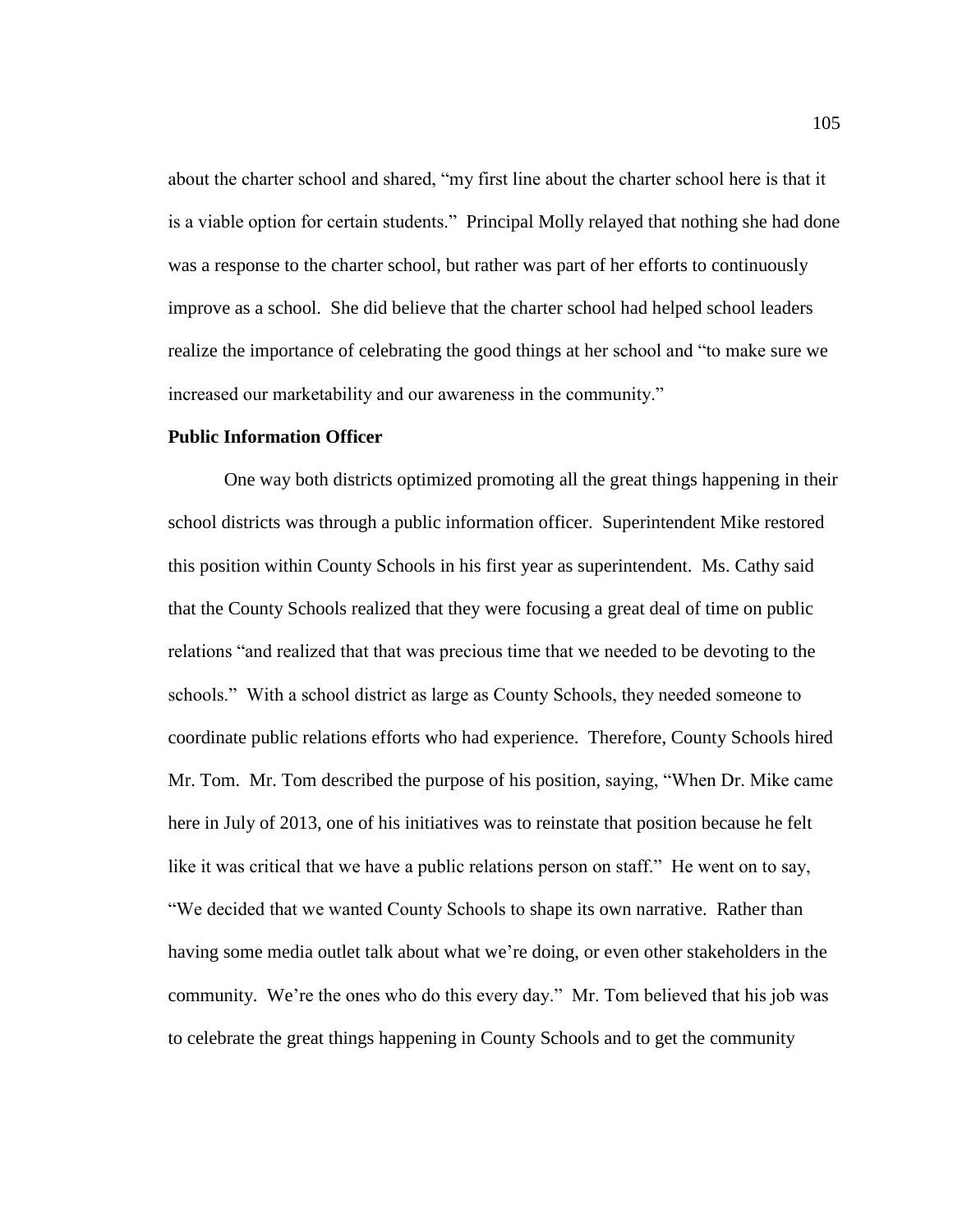enthusiastic about school. This also meant establishing a good relationship with the local news media as he shared,

I think we've developed . . . which has been another function of the Public Information Office, is to really foster healthy relationships with media. That's a big piece of developing a brand. You don't wanna have an adversarial relationship with local media. If they call us and they want answers to something, we really try to accommodate them because they can be our partners.

Mr. Tom also clarified that he did not believe his district had ramped up public relations as a result of the charter school, although it no doubt helped in retaining students in the traditional public schools. He said that the improved public relations was a result of the vision of Dr. Mike. That vision was to continue to develop the brand of County Schools. Still, he acknowledged that there was competition from the charter school. He shared,

I think it would never be the intent of the Public Information Office and the branding that we do, the PR that we do, the advertising that we do . . . it would never be our intent to denigrate charter schools. In other words, our messaging would never be to the extent of saying something negative about them. But we're cognizant that they're there and we cognizant that the PR that we put out there could encourage a family to select our school system over the charter school. Day to day, we know they're there and we know that we are competing with them. You really can't get around that term, there is a competition for that. But my philosophy, and I try to make it the philosophy of the Public Information Office is that if we're doing things well, and we're celebrating, and we're telling our story, then again it comes back to it really doesn't matter what they do.

Dr. Cleveland said that one of the first ways City Schools developed good public relations was through their public information officer. In talking about this position, he explained, "it's a cabinet-level position. So, she helps to write briefings and memos and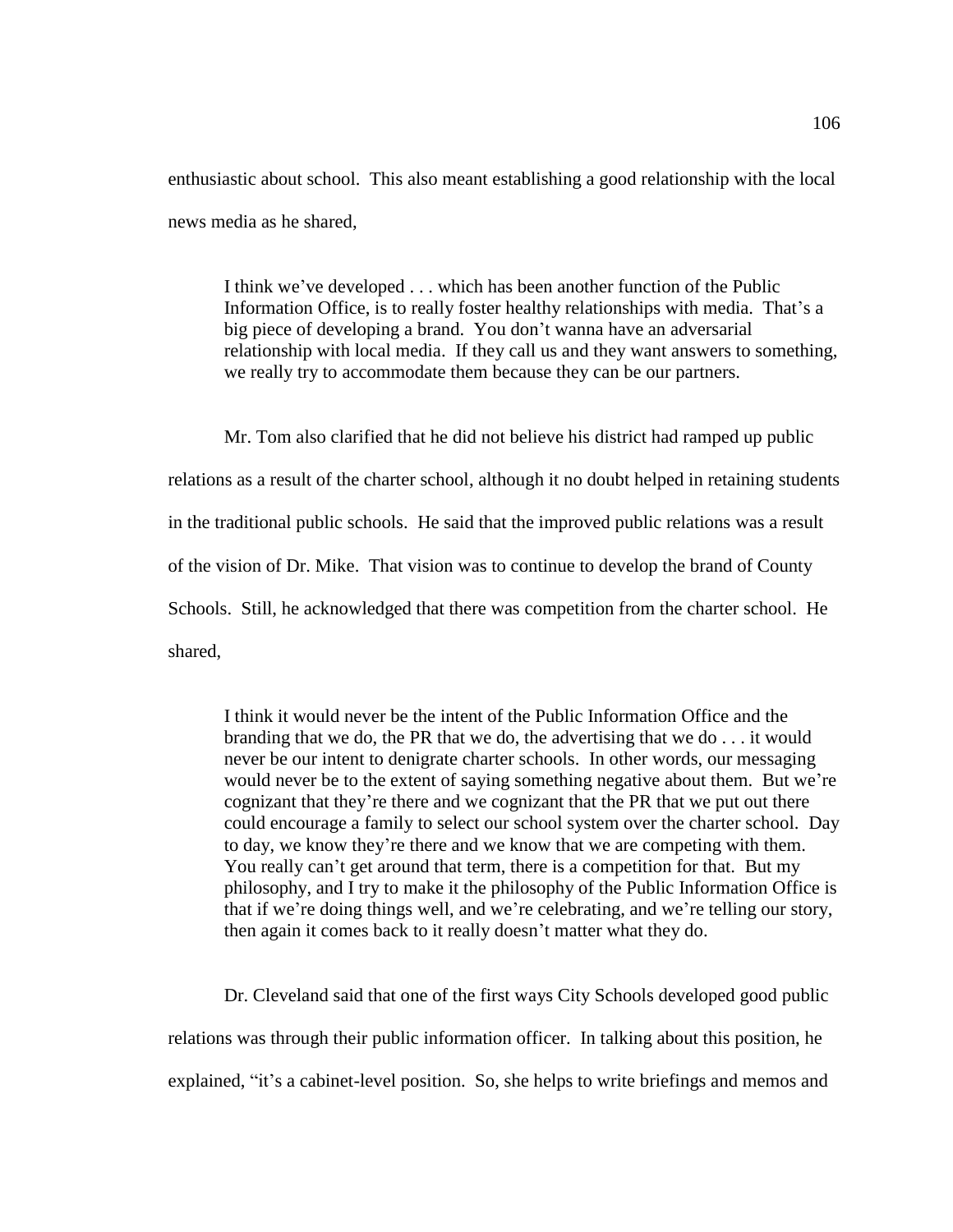connect with the media, connect with the board. She helps to oversee our website, keep our website up to date, our Twitter feed, our Facebook feed." Ms. Carlton said the position had taken on a new level of importance. She shared,

When I was a public information officer, there really wasn't a lot of competition. Today, there's competition and so we've got to approach things differently. You've got to have something to sell if you are going to have to sell it. Having really strong academics, both rigor in the classroom, and opportunities for kids to be successful. We want parents to want to have their kids come to our school. We want them to think they are special here, and not be looking someplace else. That's really a significant mind shift, and I think some of us shifted into that mindset faster than others.

# **Media**

The ability to use media in order to improve public relations was shared by many of those interviewed. Both districts use traditional media and social media to share information and promote their schools. Twice a month, members of the local media were invited to dialogue with Superintendent Mike about the great things happening in County Schools. Mr. Tom shared that local media like to celebrate school successes. He said, "sometimes local media will give that image of they're just out to say bad things about schools and get ratings and sell newspapers, but we're discovering that they really like to tell good stories." Once a month, Superintendent Mike and Mr. Tom do a video school update with a local television group, filming the clip from various school locations throughout the school district. This year Superintendent Mike began a monthly live, onair interview with a local radio station as well.

Dr. Cleveland noted that because of the new level of competition, City Schools had worked to improve public relations efforts through various media outlets. Social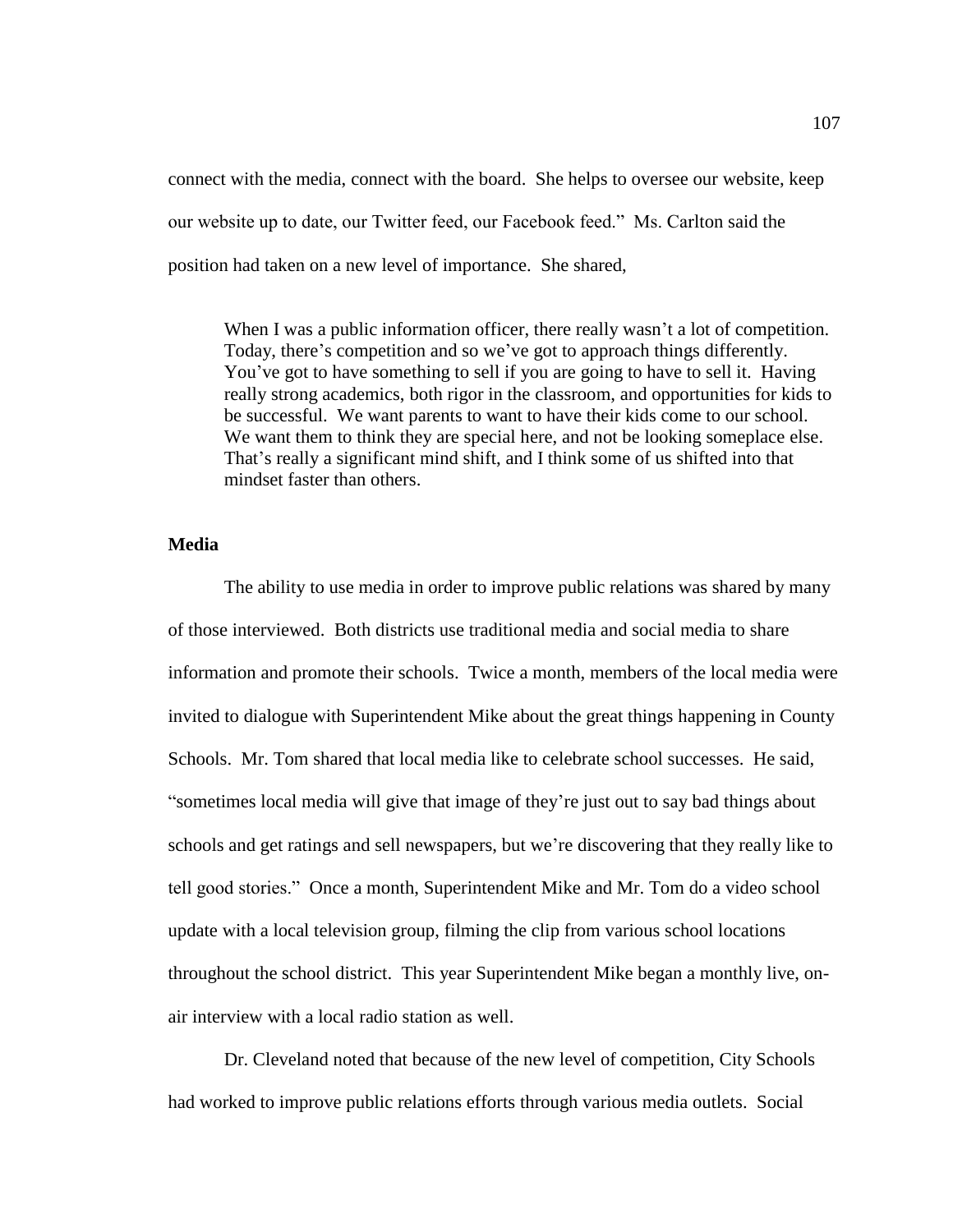media and media outlets were ways that his school district had worked on marketing themselves. He shared,

We tried to, not create events, but when we have events in our schools, in our community, on the athletic field, when we have a performance, when we have arts, we try to be out there with a camera, we try to tweet that out, we try to Facebook that out, we try to showcase and leverage the real positive things that are happening.

Both districts also worked on improving their websites. In terms of improvements, Ms. Carlton said the district created more informational graphics. She said, "We're trying to tell our story in photographs and in graphics." Furthermore, she shared, "We try to make sure that our materials are really sharp and that we try to tailor them, if need be, to particular audiences." County Schools added a new webpage host and increased the accuracy of the district webpage. County Schools also created Twitter and Facebook accounts several years ago as another way to showcase the school system. Mr. Tom said that the school district posts new information almost every day and has about 6,000 followers on their Facebook page now. He said, "Not only are we putting information out there, but we're enhancing our brand by telling all the good stories of all the things that are going on." Recently, he said the district had developed a promotional video that would represent all the schools in the district.

At the school level Mr. Bagley said he had noticed a change in the way the district communicated. He said that the school district had "become more aware from day one of the charter school's existence that we needed to market ourselves significantly better than maybe we have before." He said that City Schools had made a big push to use local news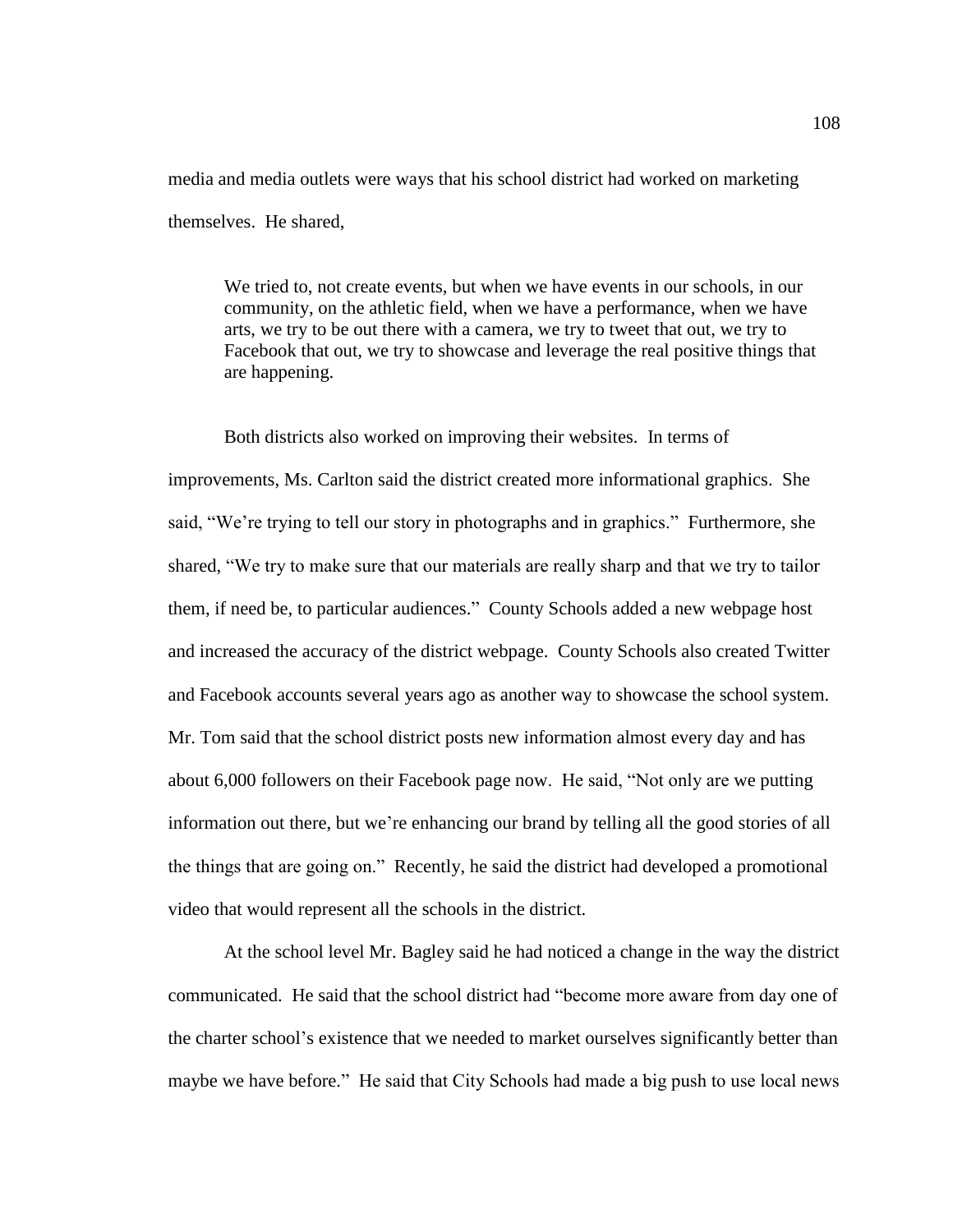coverage. Mr. Ridge said County Schools had arranged local news coverage numerous times this past year about their re-design and used social media frequently to showcase positive stories. He shared this experience in detail:

I know in the short time I've been the principal, roughly a year and a half now, is we really try to make an effort to share what we're doing. I know that with our process, I mean we've had numerous times where the district has the public information officer set up for the news crews to come out, we've had the local newspaper come out. We've had two different television news stations do stories just solely about the re-design but also about some of the new course offerings and technology. With social media, with Twitter and the website, we have a concerted effort to make sure that's kept up to date. And any time we have an opportunity to really showcase something positive, we really, we want to spread the word about that. And just let people see and know the great things that are going on. It's not necessarily some of these things have been going on for years, but, I don't know people just didn't, took it for granted or what. I think it's really just trying to make sure that we let people see what's going on, so when the time comes if they are making a decision on where they want to go, I mean they've known, they know what's going on and know what we're about, and what we have to offer and the good things going on in public schools.

#### **Relationships and Recruitment**

Building relationships through face-to-face interactions and meetings was also an emphasis of both districts. School leaders talked about the importance of establishing positive relationships and good customer service. This meant establishing open lines of communication with parents and the community. Talking with parents one-on-one and building trust was imperative especially with the role of social media and how fast inaccurate information can travel. In City Schools, Superintendent Page met monthly with various groups such as her Latino advisory board and her faith-based advisory council. She believed it was important to keep people informed and felt the school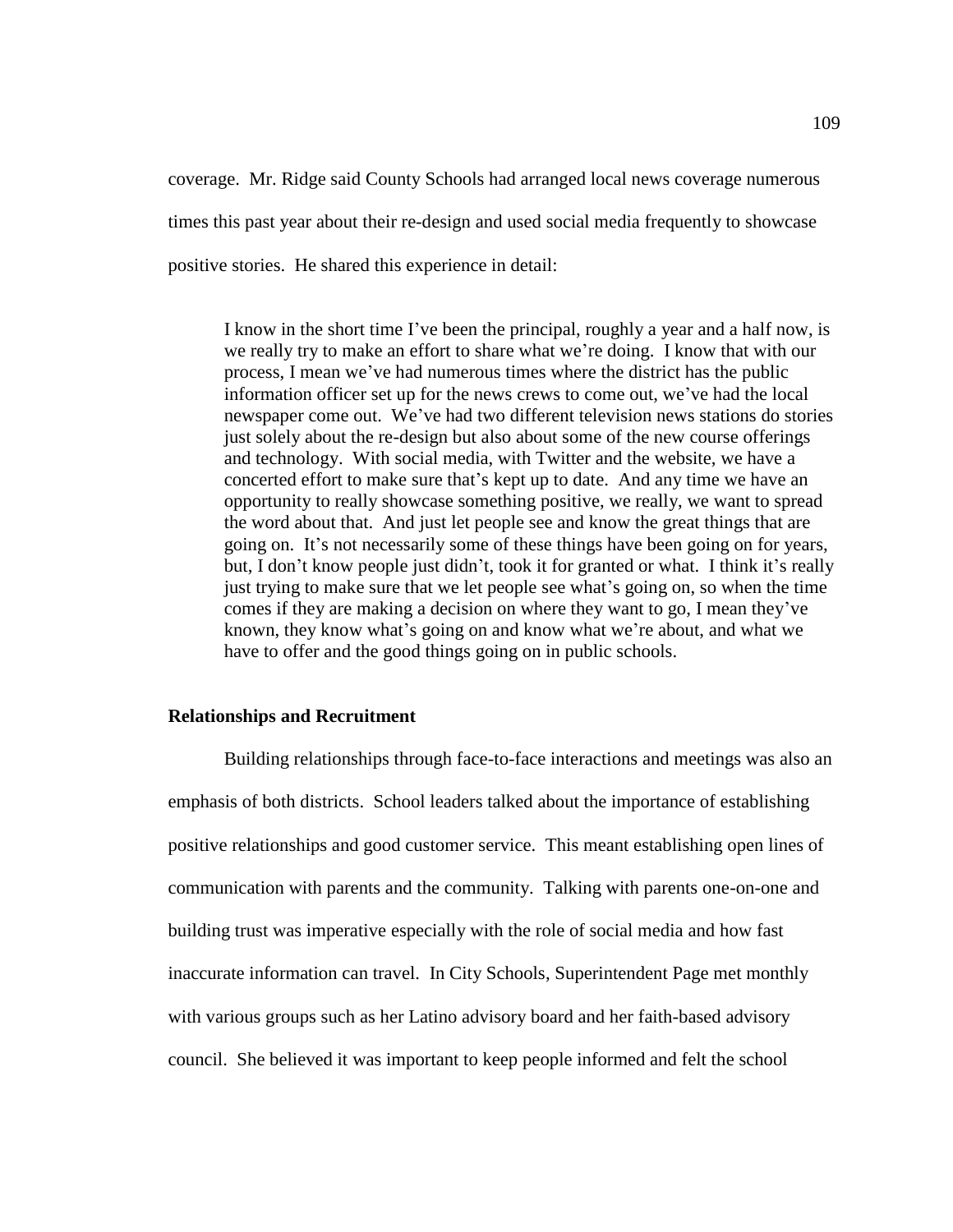district communicated well with teachers but needed to improve on communicating with the community. She said,

I think we're paying attention more to that we need to make sure that we are competitive and that we need to tell our story and we need to continue to make sure we have good things going on to talk about. Just in knowing that we need to make sure that we're listening to our families and just understanding our families have tons of choices and thinking about what is great for children and then also what are our families looking for and trying to make sure that we're thinking about our customers as our families, our children, our teachers, everybody we do business with, that everyone is a customer in how we treat people.

Ms. Carlton was the former public relations officer for City Schools before assuming the role of executive director for human resources. She mentioned that City Schools had really tried to improve relationships through family engagement nights, which they offered several times a year at each school. She said, "In part, it's just building relationships. That's another philosophy of having these open house days and having people come in and do the tours." Dr. Cleveland described these family nights and their role:

We have something called AFTT family nights four times a year. Academic family teacher team nights. We've created those, again, not from a response of competition, but we feel like it's a great way for us to showcase the work of the school and to better partner, better communicate with our families. So really, that's about parent engagement and family engagement. So, four times a year, families come out and instead of the traditional meal and the show and performance and things, we're actually talking about student data, we're talking about direction, we're talking about what's next. We're looking at some assessment strengths and what's next. We're also spending a lot of time listening, actively listening to what parents are telling us they need and what they believe their children need, because we want to believe our parents are our kids' first teacher and most important teacher. So, we want to be in partnerships.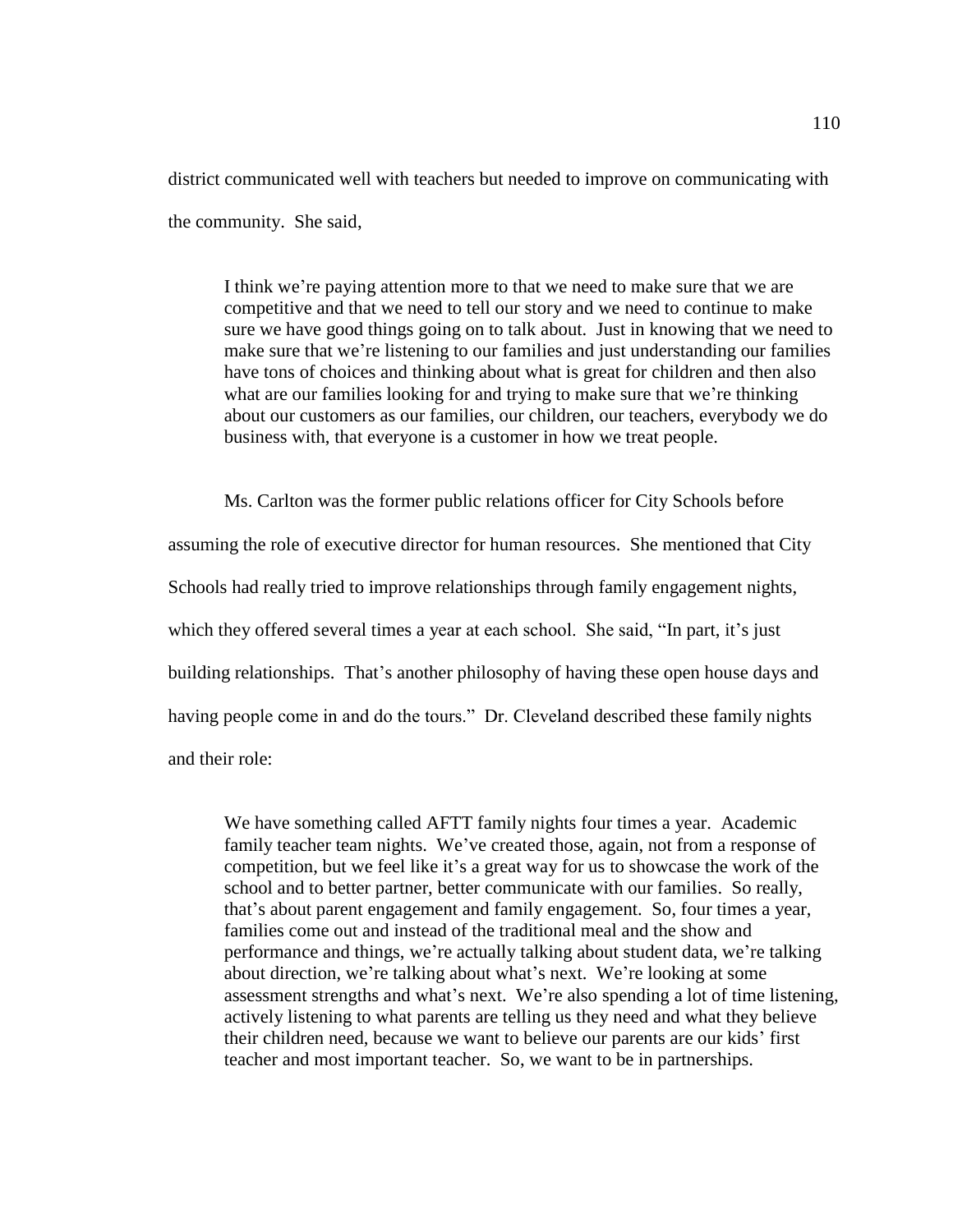In response to charter school growth, Principal Fall shared, "one thing that has changed is the increased focus and intentionality of communicating to the public who we are, and providing opportunities for the public to come in." She also said that the "charter school has brought in the element of commercialization, marketing." She has an open-door policy and provides tours for parents as ways to encourage communication and positive public relations. She also said that it is important to create your own brand. Principal Mel said City Schools had also done internal communication audits in order to improve in that area.

Dr. Mike had arranged regular meetings with a parent from every school and a teacher from every school. One month he met with the teacher leaders and the next month with the parent representatives. He said, "Every other month I meet with them to talk about big ticket things in the school system, global things." This allowed for the district to disseminate information and provide more transparency. During the meetings concerns would also be shared. He stated that initially he did not know if he would "hear everything that the teachers were upset about or everything that the parents were upset about. But it turned out they shared their concerns and we have very good conversations. And it's actually very enjoyable." Ms. Cathy emphasized that effective communication is vital and shared, "in this day and age, effective communication is more important than it has ever been." She said that good relationships with parents and students are at the core of good communication. Ms. Davidson shared this same perspective, stating,

I think our leadership has led us in that direction that we are a 24/7 spokesperson for our district. Not only for our schools but our districts. So, I think the public relations piece is huge, but it's also huge because of what our overall mission is,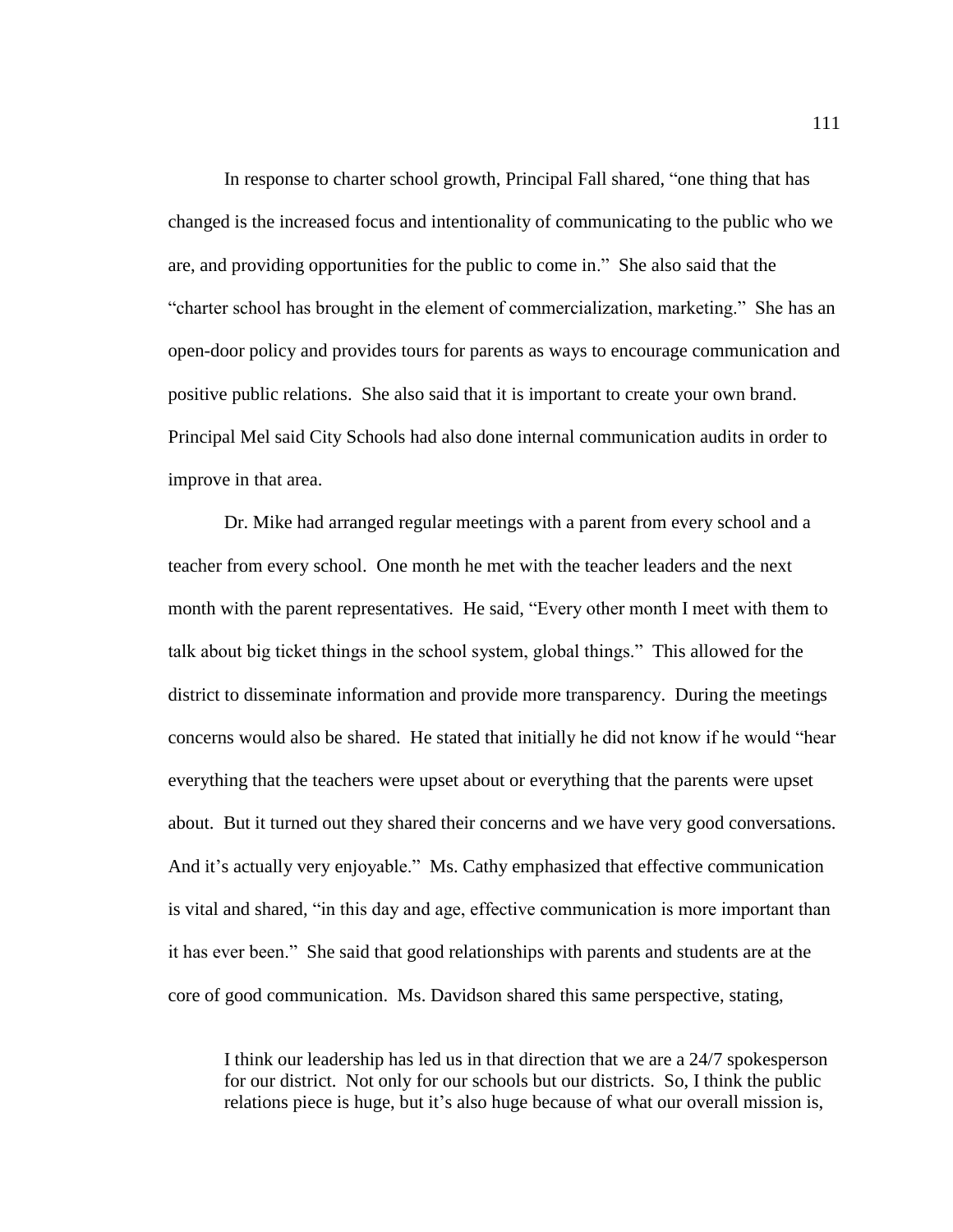which is to provide the best school experience we can for our students. So that public relations piece and that vertical relationship piece that as a high school principal develops with the middle school principal, that and share with the feeder schools at the elementary level, that perception of a unified vision and goal has become more important.

At the school level, Mr. Ridge said he gave "probably four or five tours for parents who had an interest and wanted to come out and see and get a little better understanding face-to-face of how we would have the school set up." He was able to show them around and make them feel more comfortable. He also provides information sessions for prospective students who are in their feeder pattern. These sessions give the school a chance to recruit students who might leave the school system before giving middle school a chance. He said, "I think recruitment, on the student end, we definitely put a lot of effort into it. One, as we build this new program with information sessions at all our feeder schools." He thought it was important that these students at least visit the campus and see what they could be missing and believed that getting these students was not something that could be taken for granted now. He continued,

We have several events where we'll go to those schools, host open information sessions in the evening for parents. We have those students come over and visit us in the fifth grade, tour our school, see our programs, see what we have to offer, and really get them excited and make it a fun experience for them.

Mr. Ridge said that during these information sessions he also has coaches come talk about athletics and students get to hear about elective course offerings. Additionally, they get to see their classes and walk the halls which makes students feel more comfortable since there is sometimes anxiety for students about going to middle school.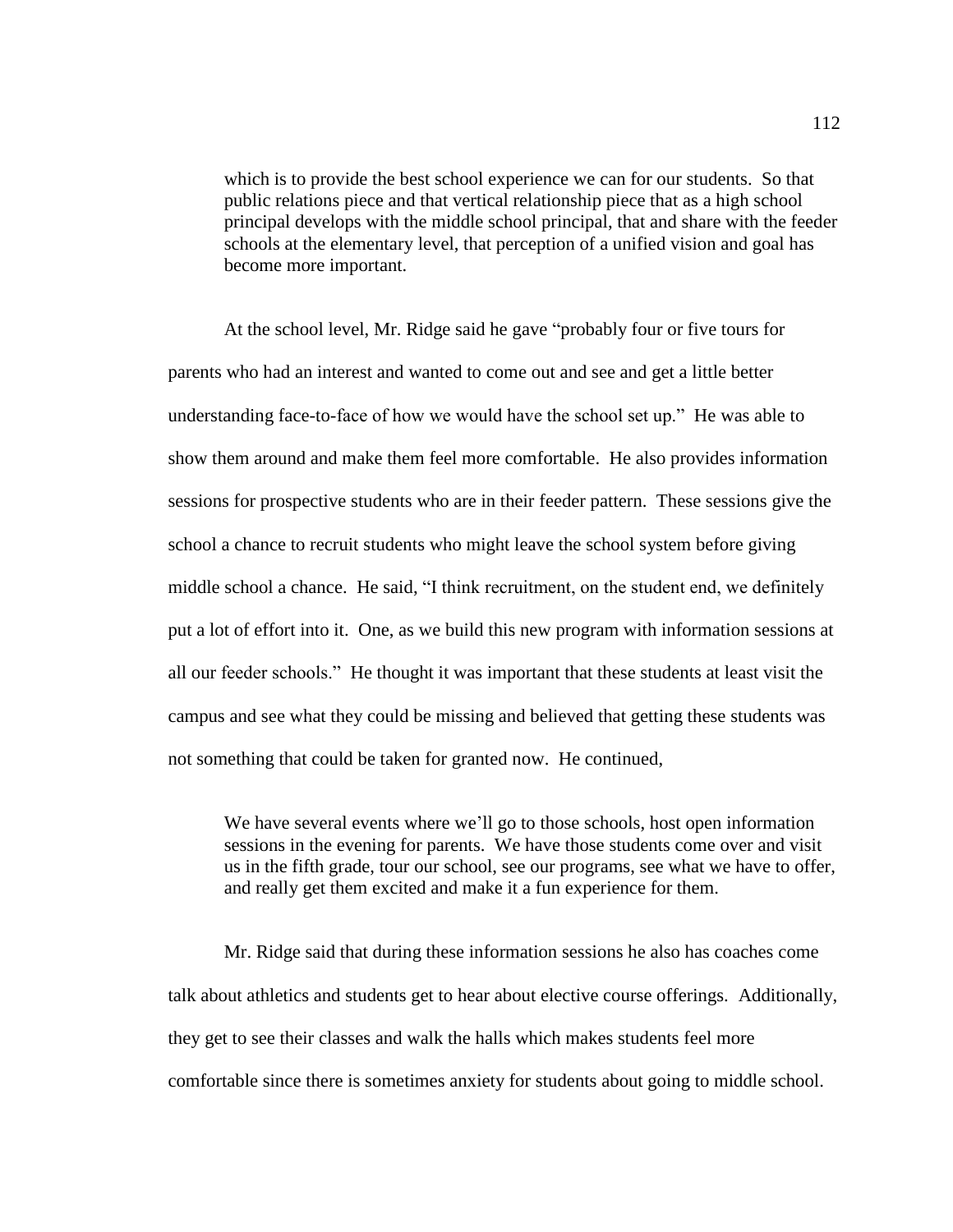He shared that we have to "make them feel more comfortable to make that transition.

Because it's their first transition. If they've been at the same school since kindergarten,

this is their first time going to a new school."

Mr. Canton said that he has emphasized good public relations at his school since he became principal. He sends home a phone call to every student once a week to keep parents and students informed about what was going on at school and said the school sends stories to the local newspaper quite regularly. He shared,

One of the things that we know is important is perception. Is community perception. Which, that's always been important to me. That was not necessarily a result of the charter school, but knowing that you have to compete with somebody, and knowing that kids have options available to them, actually makes you think a little bit more about, how you respond to kids, or parents. And, also how your staff members respond to kids, and to parents. Are they communicating with them enough? And, are they communicating the right things to them on a consistent basis? Do, parents feel like they can walk into your school and voice a concern?

Mr. Canton's school holds transition nights, much like they do at River Mountain 6-12 School. These events give the students an opportunity to see the middle school within their feeder pattern before they make decisions. He noticed that students were leaving from the eighth grade and going to the charter school to start high school. He wanted to try and keep students in the district. He shared, "the one thing that we do that's different from any other middle school is that we plan our transition nights much sooner in the year than everybody else does." While most do their transition nights in April or May, his school does them earlier. He expounded on this: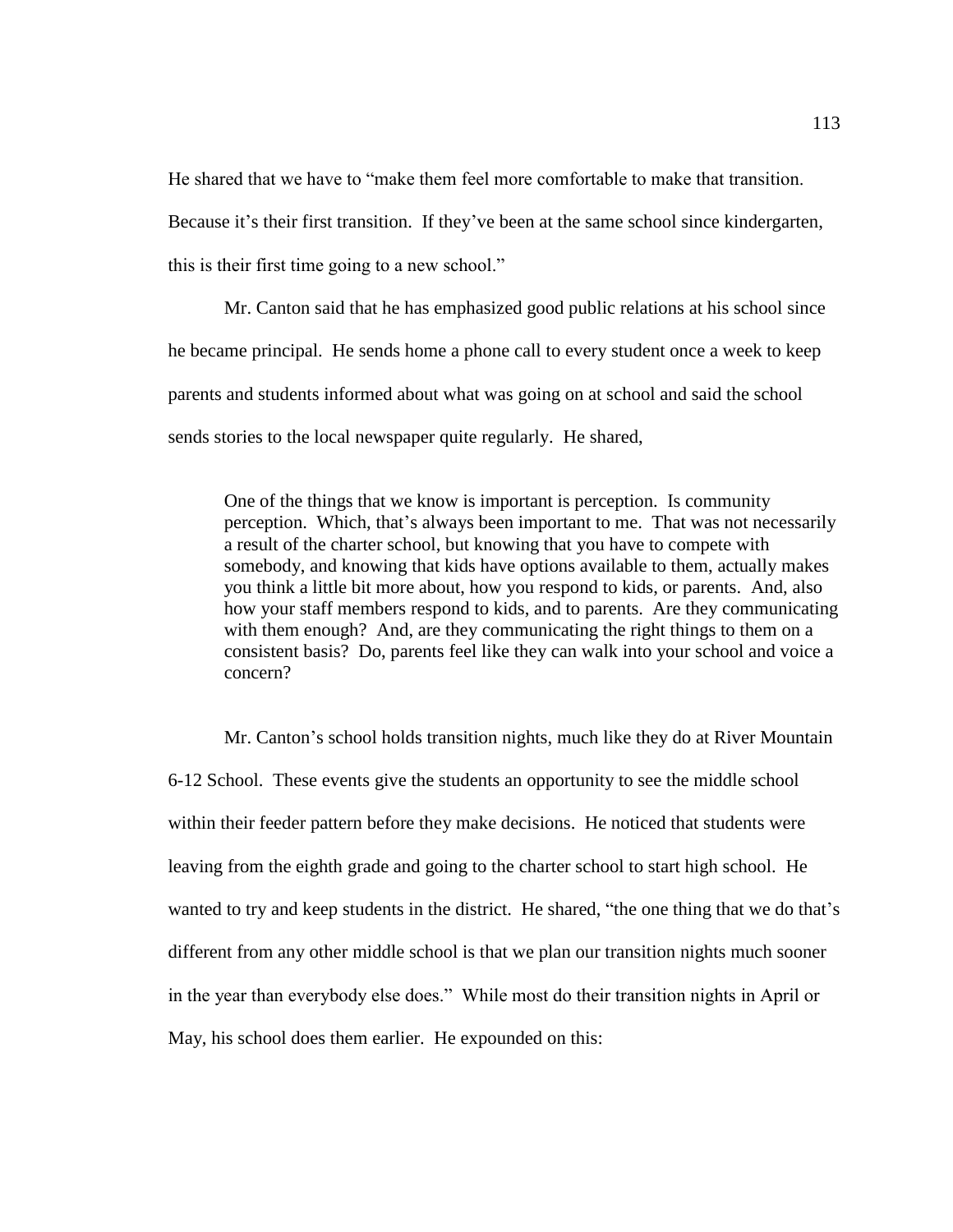I do mine in late February, or very early March and the reason I do that is because the charter school has historically had their lottery to determine who's going to go to the charter school, they've had that in mid-March to late March. So, I like to be able to talk to the rising sixth graders before they have an opportunity to make a final decision on where they're going.

Mr. Mel said that City Schools wanted to be ahead of the curve in recruitment efforts. "They really want to equip us as principals on the school level, you know, with social media outlets. We're doing tours and information nights all year," he shared. He held a meeting in September for the next year and surprisingly had over 40 families attend. This gave him a chance to share about their vision, as well as discuss programs and special offerings. After speaking about all of the opportunities the school offered, he gave the families "a chance to fire away with any questions and then we had some student ambassadors walk them around the whole school and gave them a tour."

## **Teacher Recruitment**

Recruiting and retaining teachers was an important point of discussion during this study, especially as participants reflected on strategies for responding to pressure from charter school competition. In the previous chapter, I discussed the impact of losing teachers that was felt by both districts. Both districts had lost teachers, but not large numbers of them at this point. Yet, both districts shared that finding qualified teachers was more difficult now because of several factors. There were fewer candidates coming out of teacher preparation programs. This was attributed to the stagnant salaries of educators that pervaded education until the last few years. Dr. Coke stated, "I think that it is teacher pay, cutting benefits." Salaries had remained stagnant for several years, in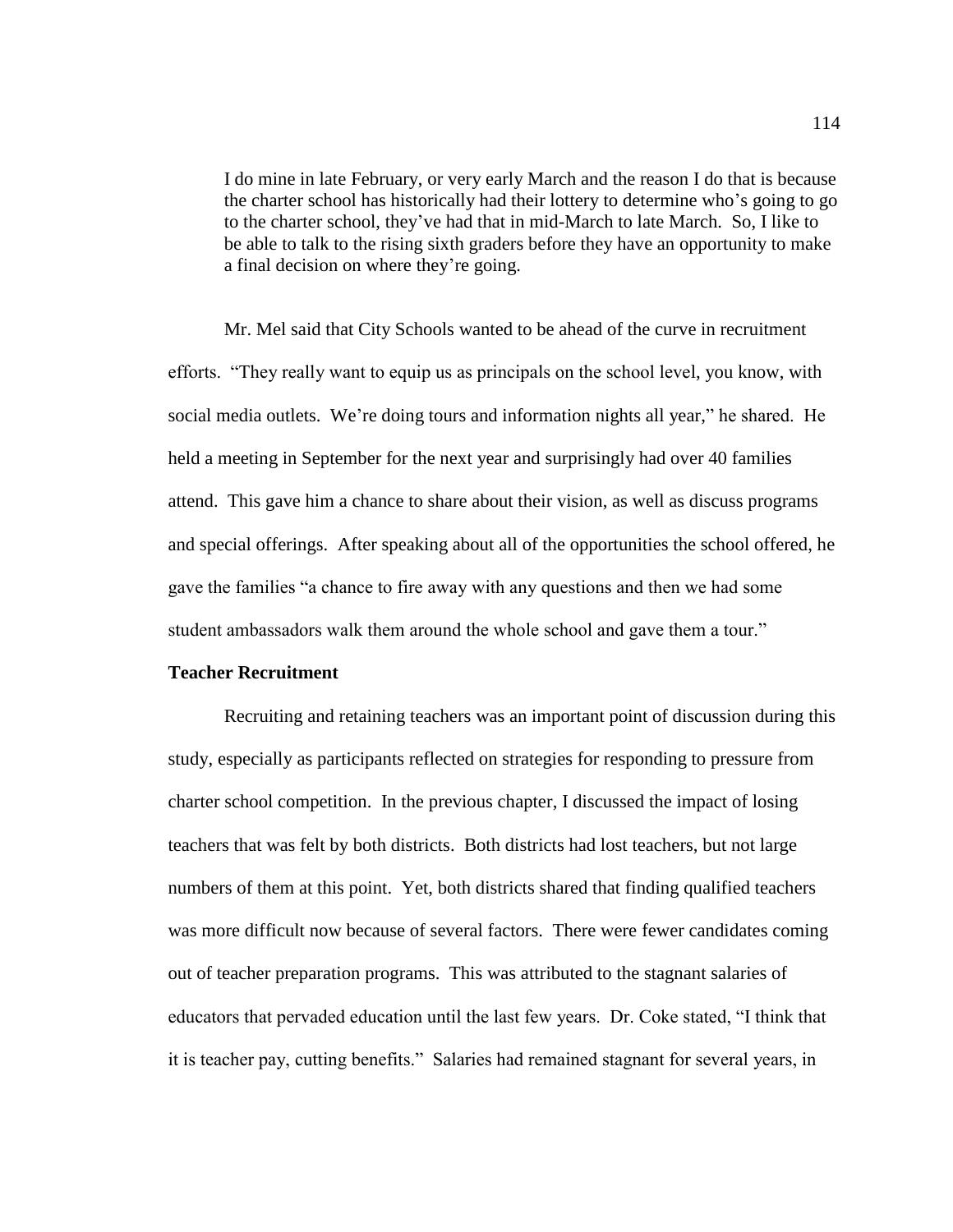part because of the downturn in the economy in 2008. Dr. Yancey shared his prospective

on this, stating,

We went through a few years where the legislators just really dogged education, and they cut and cut and cut. To the point where, even cutting the teaching fellows program. You had people, young kids that would be like, 'why do I want to go into education? When educators are telling me, 'don't go into education.' You had a lot of young kids, or kids that were currently in education classes that would switch majors during that time because it was just not a conducive environment. Now since then, I do fully believe that legislators have done a pretty commendable job in raising teacher pay and providing some accolades to teachers.

Ms. Cathy also believed the lack of teacher raises as well as changes to benefits

had created additional turnover in education. She said,

Five years ago, and even four years ago, we were seeing some turnover. I think a number of teachers were concerned about just some rumors out there, and things that were happening as far as not receiving the pay for the masters, and some changes to retirement system, and concerns about pay raises. So, we were seeing some individuals leaving the field, just like all other districts happen to be, but we've been pleased this year with the area.

Salaries have improved in recent years, but an uptick in the number of prospective educators has not occurred yet. Ms. Walton said that the teacher shortage was "a burden nationally. It's at a national level now. It's been in North Carolina for a long time, but we were able to tap those resources." She said that finding candidates in the northern part of the United States was getting more difficult and attributed it to charter school growth in that area. With fewer candidates available and more options for the candidates to choose, the market for finding prospective teachers had become more competitive. She shared, "I think more and more charter schools are opening up north, therefore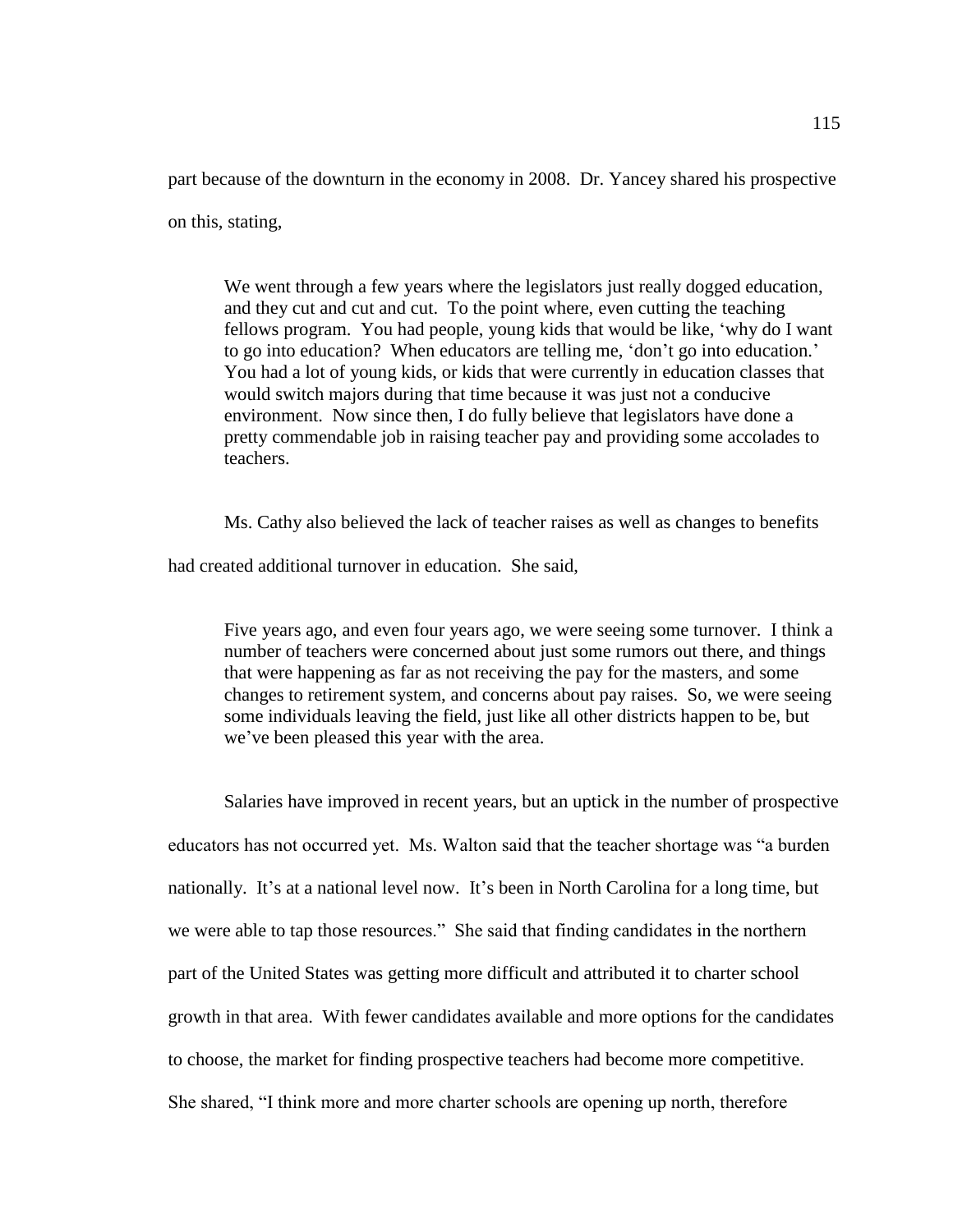there's gonna be more teaching opportunities there, so it's harder to get recruits to come south like we used to be able to do." Ms. Davidson shared that the local charter school was "drawing some of our teachers, so we have to be even more attentive to try to make a good fit when we hire a teacher." For City Schools, Ms. Carlton said, "We need more teachers than what we are graduating and so to have another entity in the mix that we are having to compete with doesn't help us." She also added, "it is so competitive, it's not necessarily just charter schools, it's a shrinking pool all together."

One way both districts were working to attract new teacher candidates was through closer collaboration with local universities. Dr. Cleveland discussed this relationship:

We've tried to create partnerships with some of our colleges and universities locally so that we can be part of that pipeline. So, to do that, we host student teachers, we host young people who are interested in making a difference in public education and they can come down here.

Both districts worked to foster good relationships with student teachers; they felt this was a good way to showcase the positive aspects of working in their school districts. Ms. Carlton talked about the importance of these relationships, saying that City Schools was "doing a little bit more or something different to connect and really build relationships. I mean we count a lot on student teachers and being able to build those relationships." County Schools was also working closely with local universities to bring in new talent. Dr. Mike stated, "We spend a lot of time with our student teachers and college students in general at two of the local universities, we have a lot of connections." He continued, saying, "We welcome their student teachers. We get to know them. Recruiting happens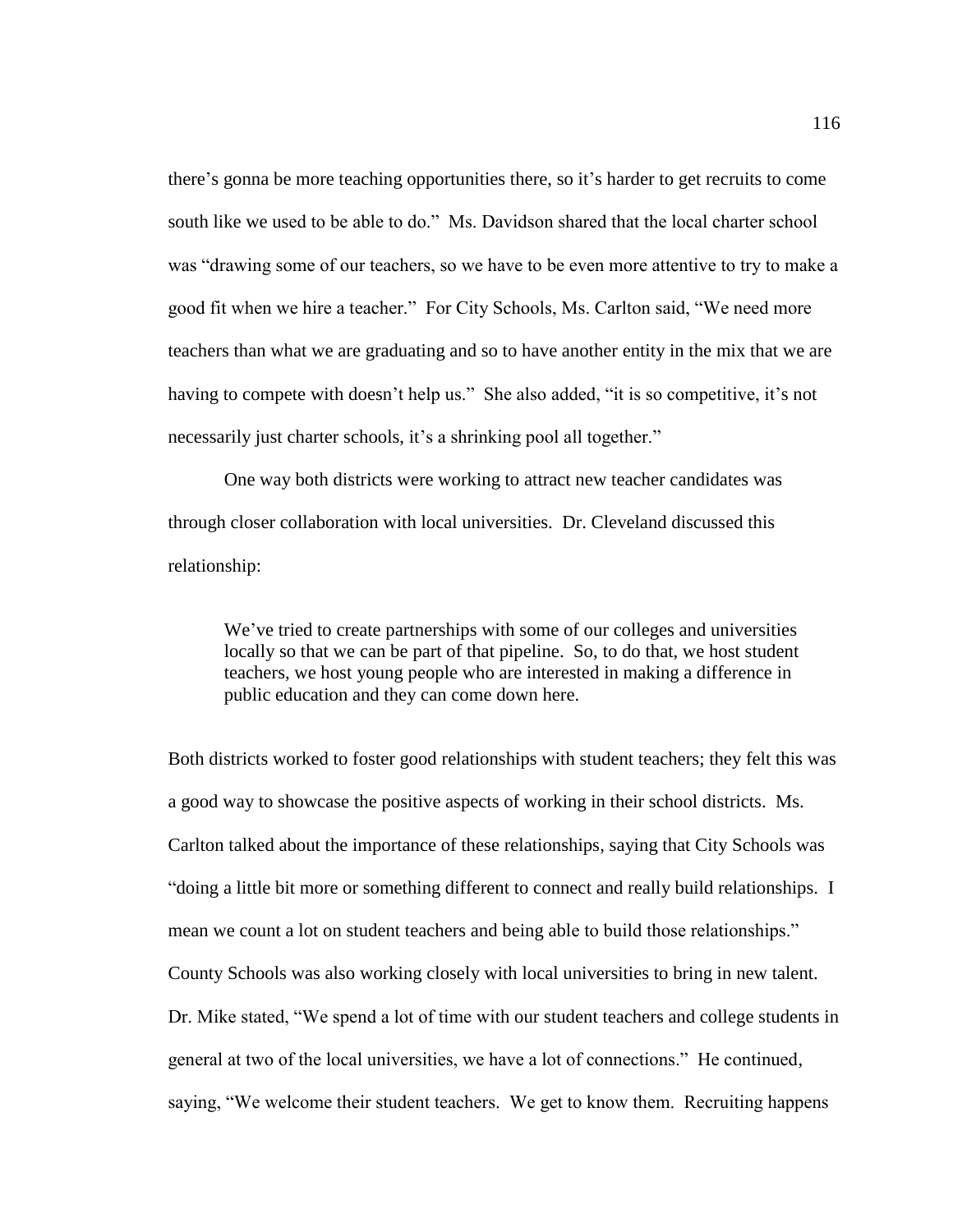a great deal through the student teaching experience. I mean they like us, we get to like them, and then it winds up being a good relationship if it all works." Ms. Cathy said that the school district had been able to hire many of their student teachers. She also shared that County Schools tries to "develop not only relationships with individual student teachers, but with the individuals in the colleges or universities who have teacher education programs." These mutual relationships benefit both the school district and teacher preparation programs.

One way to keep skilled student teachers in the school district was to offer them early contracts. An early contract was a commitment to work for the school system prior to graduating from college. By offering student teachers early contracts, school districts would keep them from looking at other local education agencies for employment, including the local charter schools. Both City Schools and County Schools had pursued early contracts with talented student teachers in the past and were continuing to make that a recruiting strategy. Ms. Carlton said, "I look at that experience as they are applying for that job every day and if they're really strong and really good, we're going to go ahead and offer them a contract." Dr. Julianne stated that City Schools was "offering early contracts, trying to get people to commit early, which is a newer thing over the last couple of years." Ms. Davidson said that early contracts were important because teachers have options. Ms. Cathy said that County Schools had signed about five or six student teachers to early contracts last year. Dr. Mike said, "We've done some early contracts. We started that a couple years ago and we're very careful with the budget in that not to put too many out there, but we started doing that."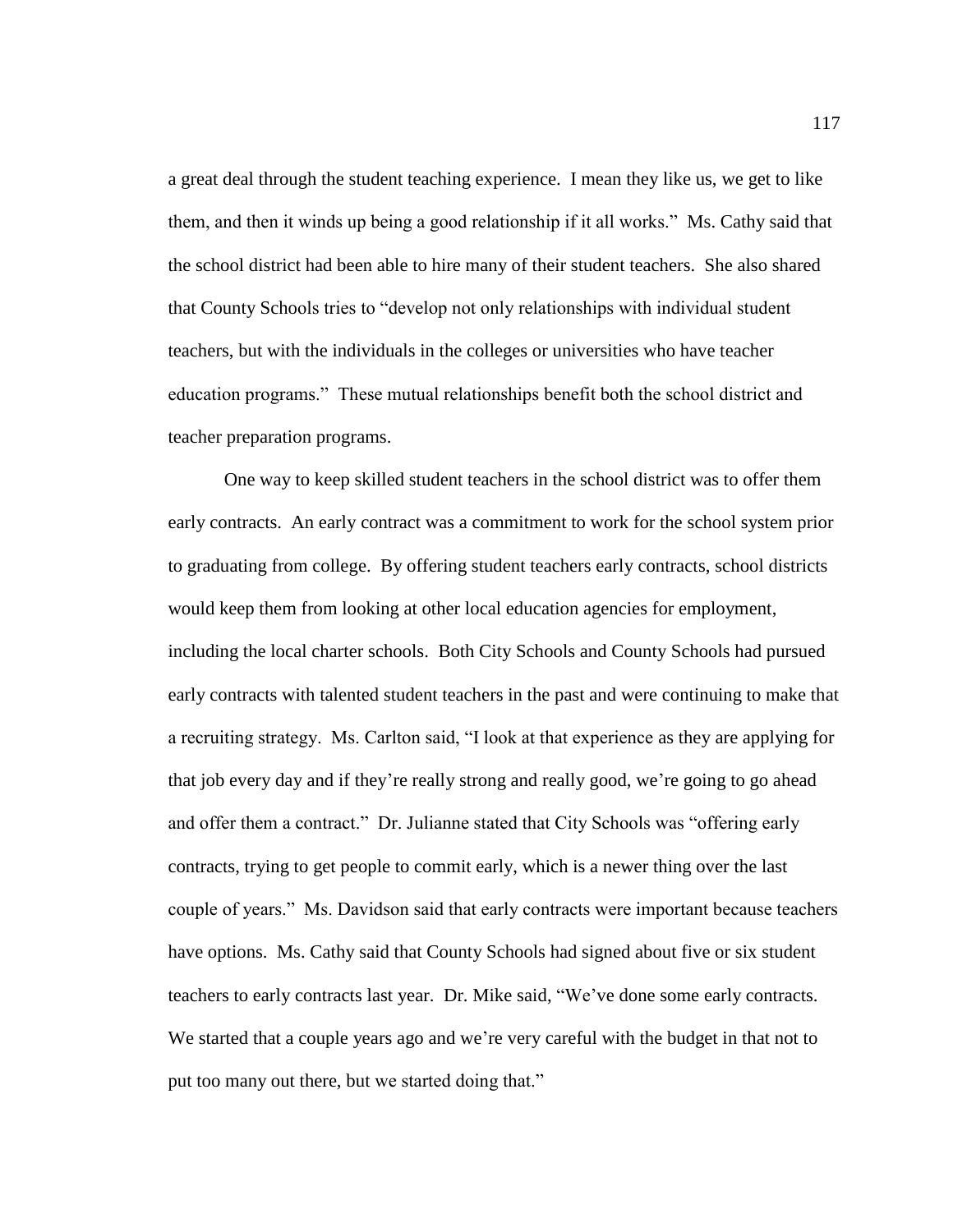School-based administrators had seen their schools and school districts increase the focus on teacher recruitment as well. Mr. Canton said, "It appears as though the district is trying to make a bigger effort to work with local colleges and universities, as far as getting student teachers into our schools, so that we can, in turn, keep those folks." He talked about the importance of collaborating with local universities, adding, "if you have contacts at the university level, and you also have people who have people who have been a part of that program, they can help tremendously, as far as, being one of your recruiting strategies." He gave an example of how a positive relationship with a student teacher and local universities impacted his school. He said,

We have a student teacher right now who is an EC teacher and so she's doing her student teaching in a functional skills classroom. And, she's enjoyed her experience so much here that, A, she would like to be here if we have an EC opening next year, and B, she has also communicated with her university about them placing another student teacher with us next year. So, having a pipeline like that is very helpful, especially in a field like EC where there are so few candidates that have the necessary certification when they come out of college.

Mr. Ridge said that he did not think his school district had changed their whole philosophy on recruitment in the face of charter school growth, but felt County Schools had changed their recruitment focus due to the lack of qualified candidates coming into education. He felt that the lack of candidates rather than the charter school was creating a new system-wide concentration on quality recruitment. He also said that the increase in competition had made him quicker to act when there is a candidate that he wanted to recommend for hire.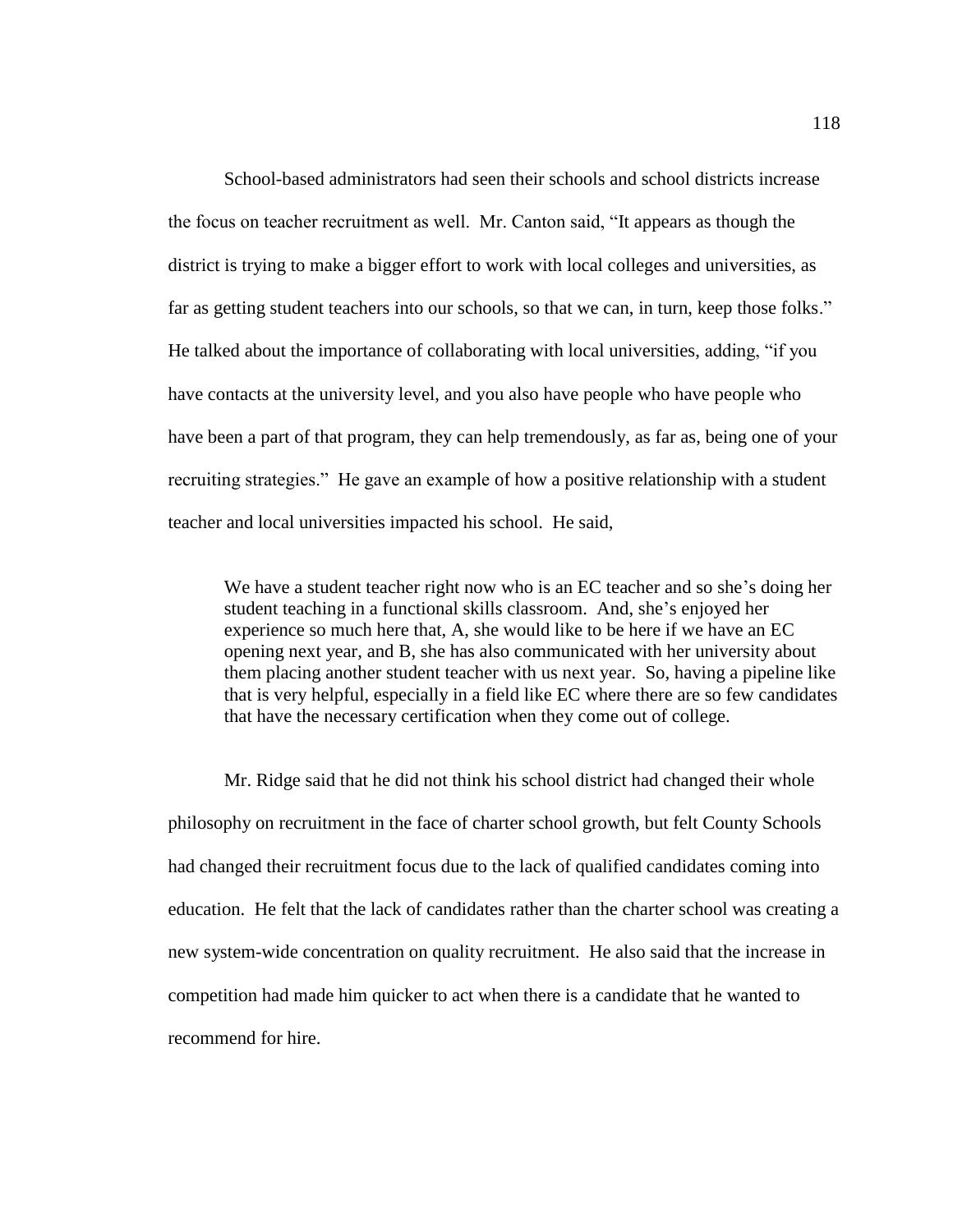Both districts said they attend recruitment fairs in order to find quality teaching candidates to work in their schools. Attending recruitment fairs was not a new strategy for either district, but both districts were selective in their approach. Dr. Julianne said City Schools was being more focused in their approach and stated,

They're doing recruitment fairs, they're hosting their own recruitment fairs rather than going out into . . . we used to go to all these recruitment fairs, which they still do some of that, but hosting things here, inviting people to come here to see the district, they're doing two of those a year.

Ms. Davidson felt that County Schools had "a more active recruitment process than we have in the past years." She relayed that there was time when the district had teachers approaching them about possible jobs. She said, "we had multiple applicants for every job. Now we have to go to them. So, we do more on-site college recruitment fairs. We do more virtual recruitment fairs." Superintendent Mike said County Schools sends principals and teachers to job fairs as well, and not just central office or human resource personnel. The Human Resources Division selects teachers and principals to represent the school system; this allows the school system to showcase the type of people that new teachers will be working with in County Schools. County Schools makes efforts to move these opportunities around so that the same principals are not always going to the job fairs. He said the school district sends "principals out, teachers out to visit job fairs so people at those events get to see the people they'll work with or meet some of the personalities that we've got, some great talented people." County Schools had attended virtual job fairs in the past but chose not to this year. Ms. Walton said the school district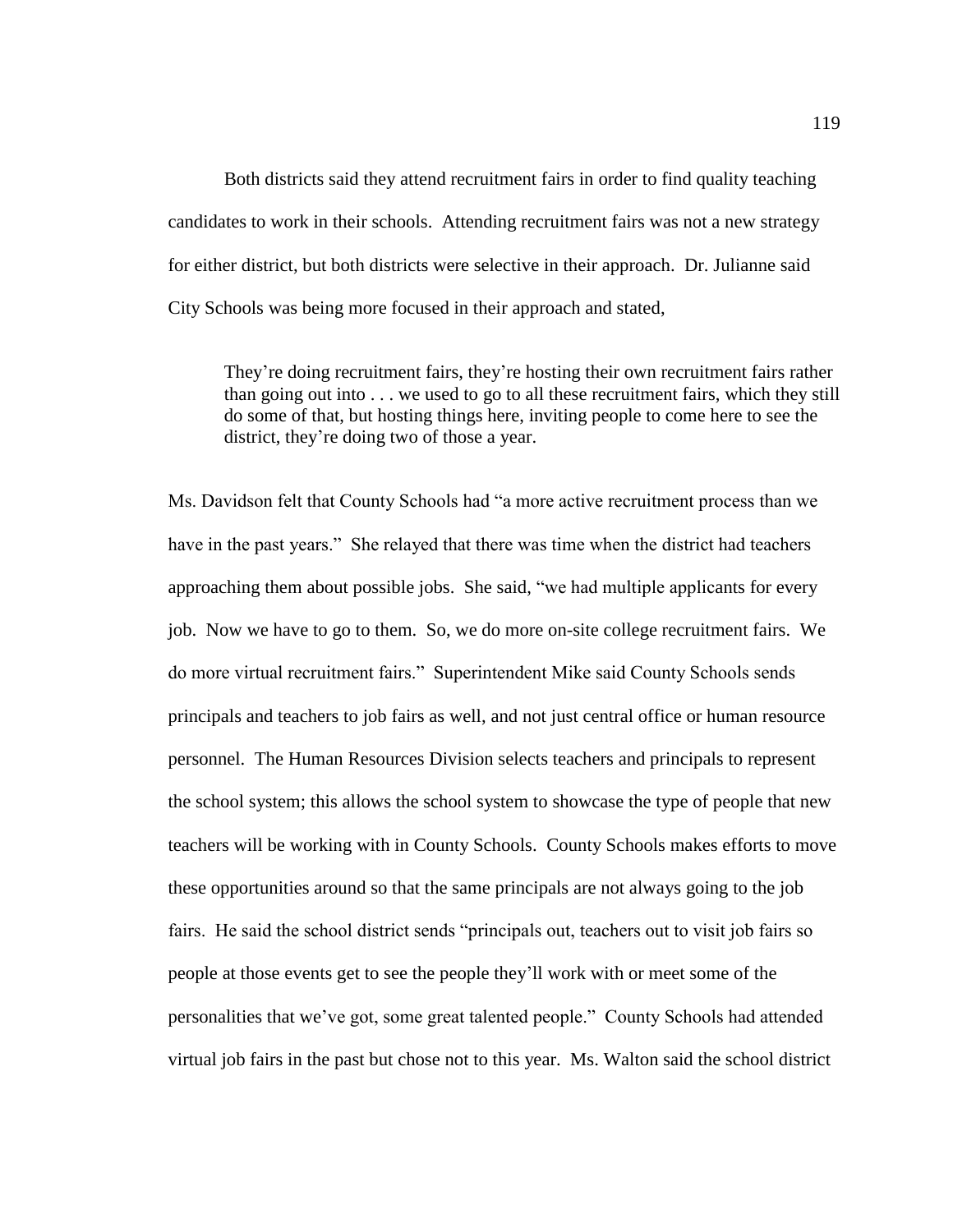was looking at what was working in regards to teacher recruitment and what was not working. She said,

we looked at every college and university in North Carolina that has Teacher Ed programs, looked at how many graduates they have coming out, we've added a few universities and colleges to our job fairs, we're not going out of state this year, except for one. We're going to South Carolina. We haven't gone South before but we understand they put a lot of special education teachers out at the University of South Carolina, so we're going there.

# **Expanded and Improved Course Offerings**

Leaders from both districts spoke at length about the changes in their course offerings and their creation of new programs, which was, at least in part, influenced by competition from Forest Charter Academy (and other charter schools coming into the area). For example, Mr. Yancey had worked in several school districts prior to coming to City Schools and said the school systems were very good in the county and that they "offer everything that kids could possibly want. From great athletics to early college opportunities to AP honors." Dr. Cleveland shared that City Schools had tried to give families many options and that the charter school had "definitely impacted our instruction and course offerings." This meant offering numerous pathways for students that might not be traditional and could provide ways for future success through high school and beyond. He shared,

It's important, it's imperative that we keep those options out on the forefront of our kids and give them every opportunity. So, what we're about is creating equitable and rigorous spaces, learning spaces, for all our kids, pre-K all the way through high school, where they can work towards being their personal best, being their absolute best each and every day. That's what we want for our kids.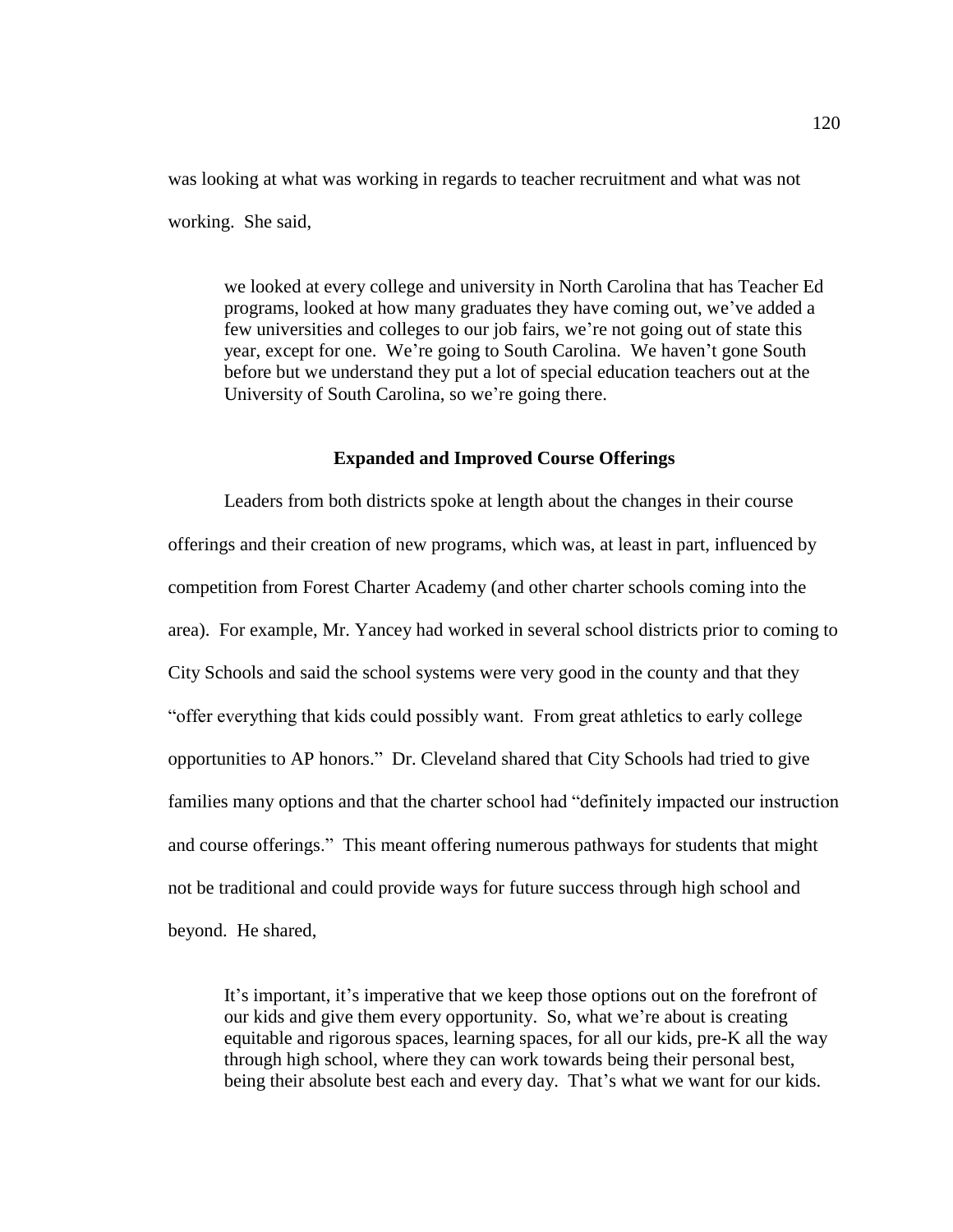In order to give students more options, the City School District moved up the application window for students to apply for transition to another school in the district. This allowed students to have access to programs of interest that are not offered at their zoned school. In doing this, City Schools hoped to encourage students to stay in the school system. Dr. Page said they had really tried to listen to the families within their school community in creating new programs as well. Dr. Julianne said that "programmatically we had some pretty cool offerings already." She communicated about various programs the district has had or added that help prepare students for the current labor market demands. Some of those were robotics, STEM, Project Lead the Way, advanced manufacturing, and the early college program. She said these programs were also done to help City Schools "keep their students." At the middle school level, principals said that City Schools had emphasized offering accelerated courses in math, English, and history.

In County Schools, Ms. Cathy talked about the various positive changes the district has made in regards to strengthening existing programs and adding some innovative programming. She said County Schools would have probably made many of these changes in regards to innovative design and college readiness even if the charter school had not opened. Changes were made that would benefit the students of County Schools. However, she did say that the district had made changes to retain students. Ms. Nash said that the district is being "reflective and intentional about what we currently have for our students and what's missing and staying connected to business and industry leaders." Ms. Nash said these changes are about County Schools getting better, but not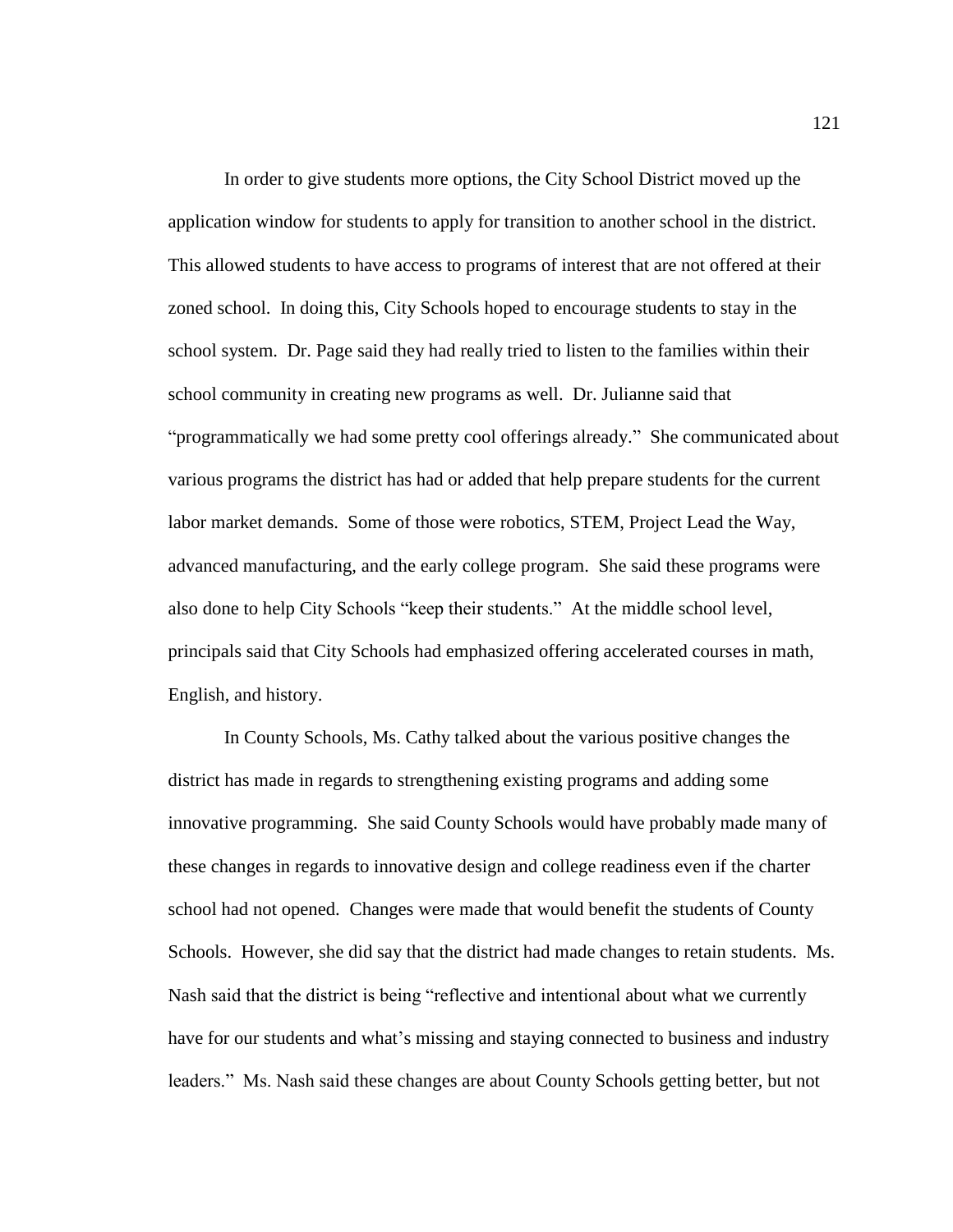about what the charter school is doing or trying to copy them. She talked about the apprenticeship program and the re-design at River Mountain School as innovative changes the school district had implemented. Mrs. Davidson also talked about some of these programs saying:

We've restructured one of our middle schools to make it a 6-12 school. We've added certain programs, like an apprenticeship program and other CTE programs. We're looking at expanding, you know, our academy type philosophy to some of our high schools. Like one high school has the Academy of Hospitality and Tourism. We're looking to add additional advance placement courses for our schools. So, we're constantly looking at ways to personalize education to meet the needs of our students. But again, I don't necessarily think that it is in response to what the charter schools are doing. It helps us be more marketable, perhaps with the charter schools.

Because of the uniqueness of these offerings and the ways in which they help to provide a response to local competition from Forest Charter Academy (and other charters coming to the area), I discuss five key programs created by the traditional public school district in more detail: Dual Language Program, Early College, School Re-Design, Apprenticeship Programs, and Career Pathways.

## **Dual Language Program**

Leaders in City Schools talked about the new dual language program which allows students to become fluent in Spanish while in elementary school. They also talked about how becoming bilingual provides additional opportunities for students in future career paths. Superintendent Page said that City Schools was "really thinking about the future and really giving our families opportunities, so we've added our early college high school as part of our high school program and we also added dual language programs."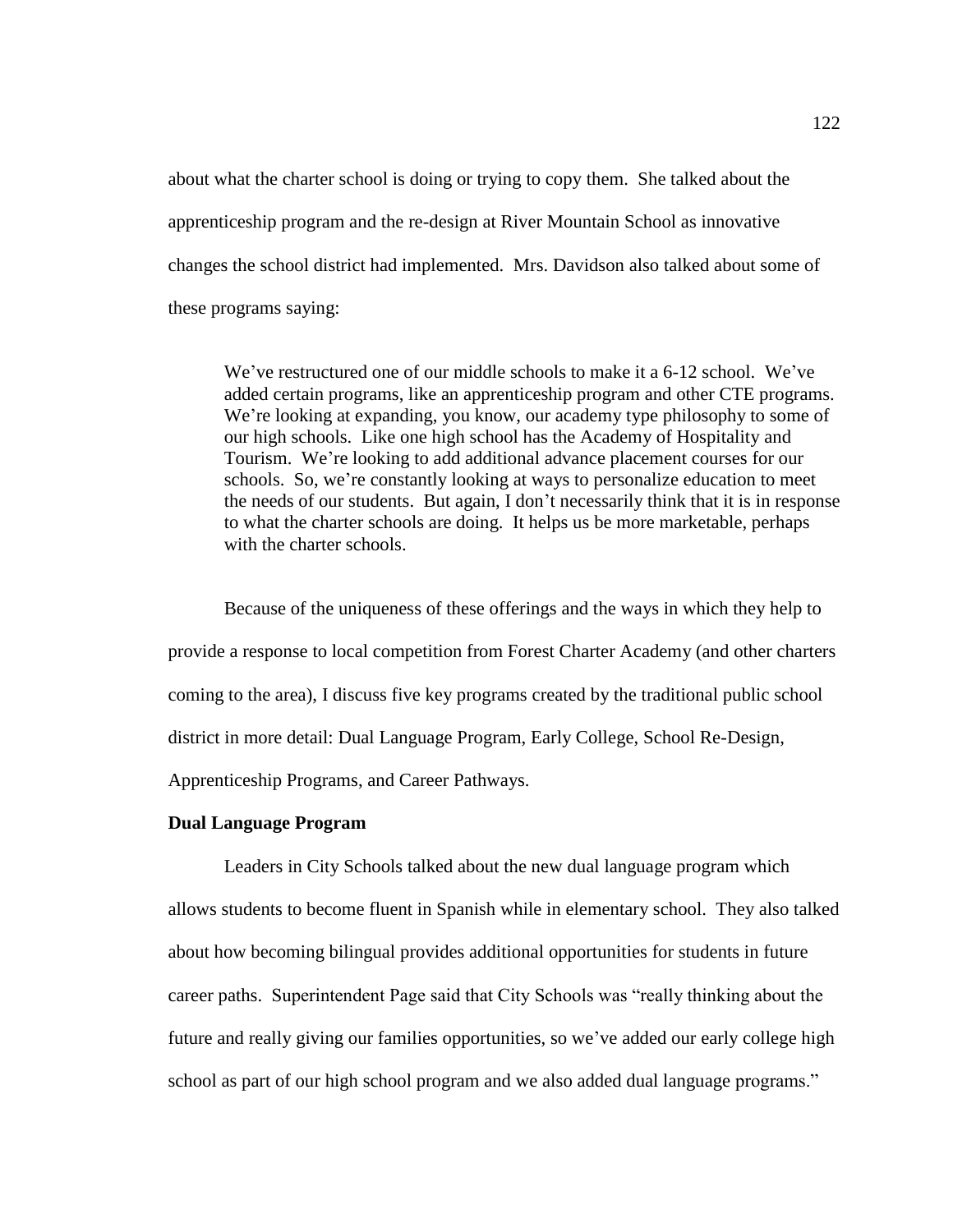Two elementary schools had become immersion schools within the last two years and the district was getting ready to expand to a third school.

The dual language program was started in 2016 with two kindergarten classes at a specific elementary school and had expanded. Superintendent Page stated, "we have told the staff that any other school that wants it, that we just have to make sure that at least 80% of the staff has bought into it. If staff members at other elementary schools decide they want it, the district will add the program there as well," she said. Ms. Carlton said that the district has tried to provide more opportunities for students and a variety of options such as the dual language immersion program. She said that although new programs were created to be more competitive, they would have been implemented anyway and were not simply a response to competition. She said,

I think there's absolutely some things that we've done to be more competitive. Like I've mentioned, like the dual language and the early college to expand our opportunities for kids and for families that may be looking for different things. I believe that would have happened anyway. I think most of them were a natural progression. It may have accelerated the level of interest or the speed in which they may have been implemented. I don't think we've strayed from good instruction. I think we've tried really hard to be focused on good instruction and not shying away, not backing off from keeping high standards because we are afraid of anything.

# **Early College**

City Schools also opened an early college last year. Dr. Cleveland said, "we've developed an early college that we're really excited about where students can actually work towards an associate's degree, do a lot of online work as well through canvas and other things." He thought that it was important to offer multiple pathways rather than just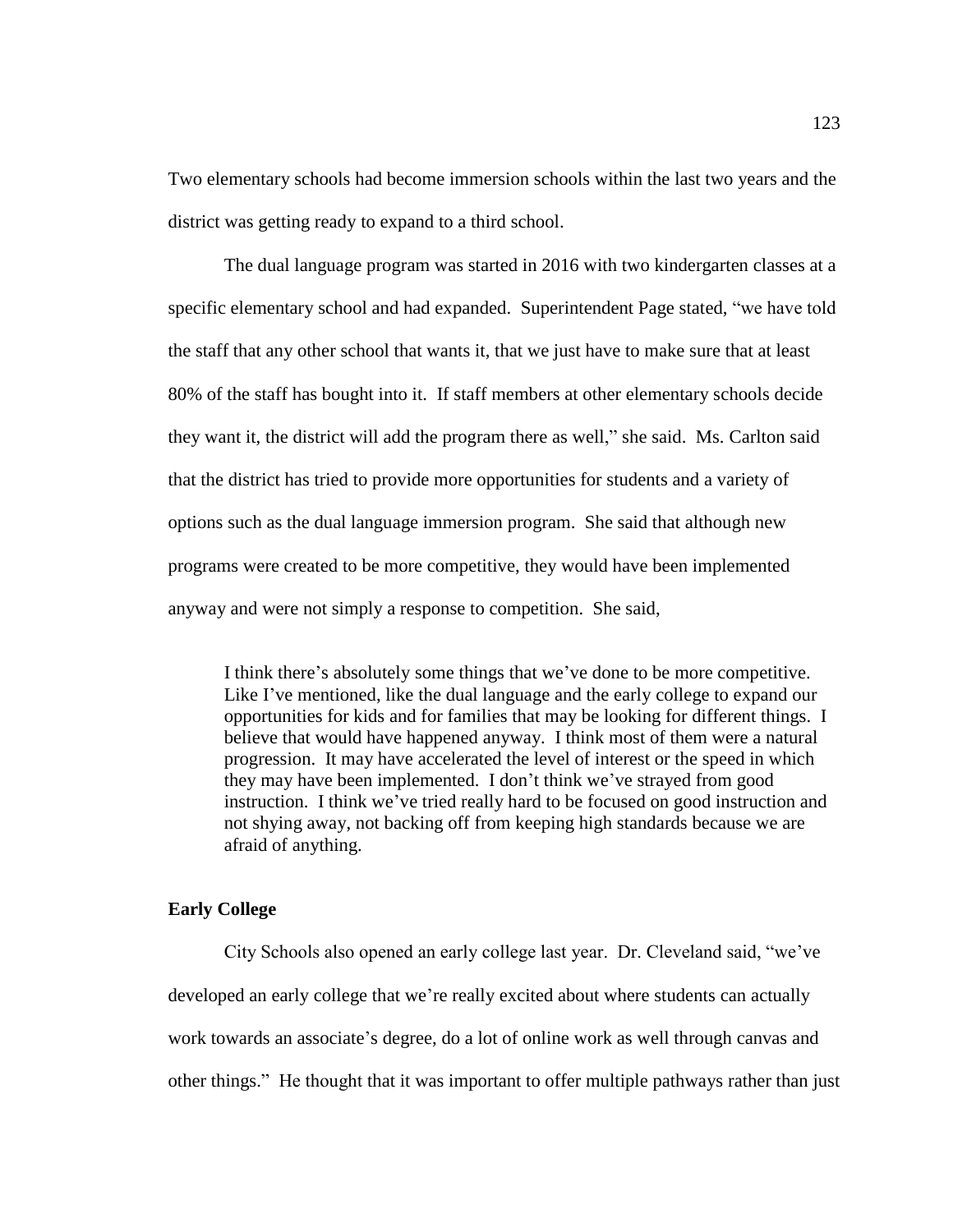one traditional pathway and felt "the traditional comprehensive high school is gone." City Schools was striving to offer multiple ways for students to graduate from high school. Ms. Carlton shared that the early college was "a totally different early college model" and that it was "more about giving a wide array of options to families that are in City Schools." Students can still play football, participate in band, or be a part of a musical while attending the early college. She said that City Schools wanted to

make sure that students have every door open to them and that we're not doing anything to close any door because so many kids have so many varied interests, that we want to try to nurture all of that and get them across that stage.

Within the first year, the early college had over 100 students and was housed on the campus of City High School. The principal of City High School, Mr. Bagley, offered that "we have strengthened programming here at the high school" and one of those ways was through the new early college high school. He thought that the new early college was in some ways a response to the charter school, but felt like it was probably more of a response to County Schools having an early college. He said that City Schools had lost students to the early college in County Schools for years.

## **School Re-Design**

One of the new offerings mentioned regularly by County School's leaders was River Mountain's 6-12 School re-design. Answers varied as to whether River Mountain school had been re-designed as a response to the charter school, but most agreed that something had to be done because the school had declining enrollment and had lost students for several years. The school was under 50% capacity. Superintendent Mike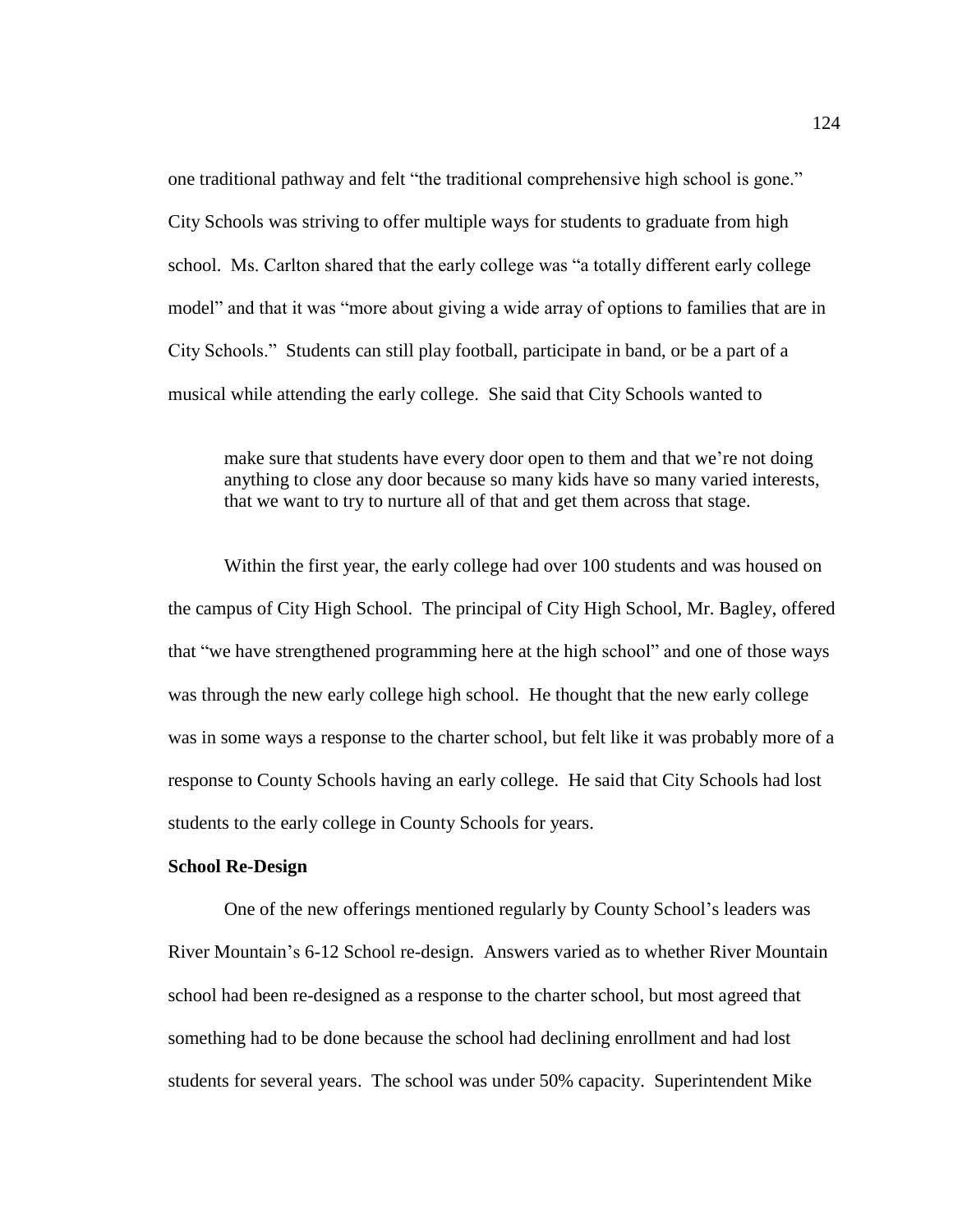said, "we had a building that was about half full so we had a facility to do something creative with." As the director of CTE and innovative school design, Ms. Nash had been heavily involved in the re-design of River Mountain School. In discussing the new project, she explained, "We knew we had to do something there because of declining enrollment. Certainly, that declining enrollment wasn't just a result of the charter school. There were lots of reasons that school saw some decline in its enrollment over the years." The charter school was one of several factors that had resulted in the loss of enrollment for River Mountain School. The school was in a geographically isolated area and the school had been built in an area that was anticipated to have growth. With the economic downturn in the mid to late 2000s, that growth never occurred and so the school had never acquired close to capacity. Dr. Coke said something had to be done because River Mountain School was a newer facility that was not being utilized fully and "one of the worst things would have been to have had to shut a facility down." Ms. Cathy discussed the development of re-design project in detail:

We knew we had one school in the system that the enrollment was declining to a point where it was very concerning. We were not quite at the point that it would be financially difficult to keep this school, but we weren't far. But students were leaving there, but they weren't going to another public school. So, we looked at the geographic isolation of that particular school, to say well, does it have anything to do with childcare for the middle school aged students? Does it have anything to do with the distance to some of the other schools? And when you look at the size of the two elementary schools that fed into that middle school, they were tiny, so is it there's a concern about going to . . . one of the things we heard from parents, they weren't sure they wanted their child to go to a larger high school setting. So, we thought, well let's see what will happen if we do a grade expansion here, not to hurt another school, but if we're losing them anyway to charter and private and other settings, would they stay in County Schools if they had another option?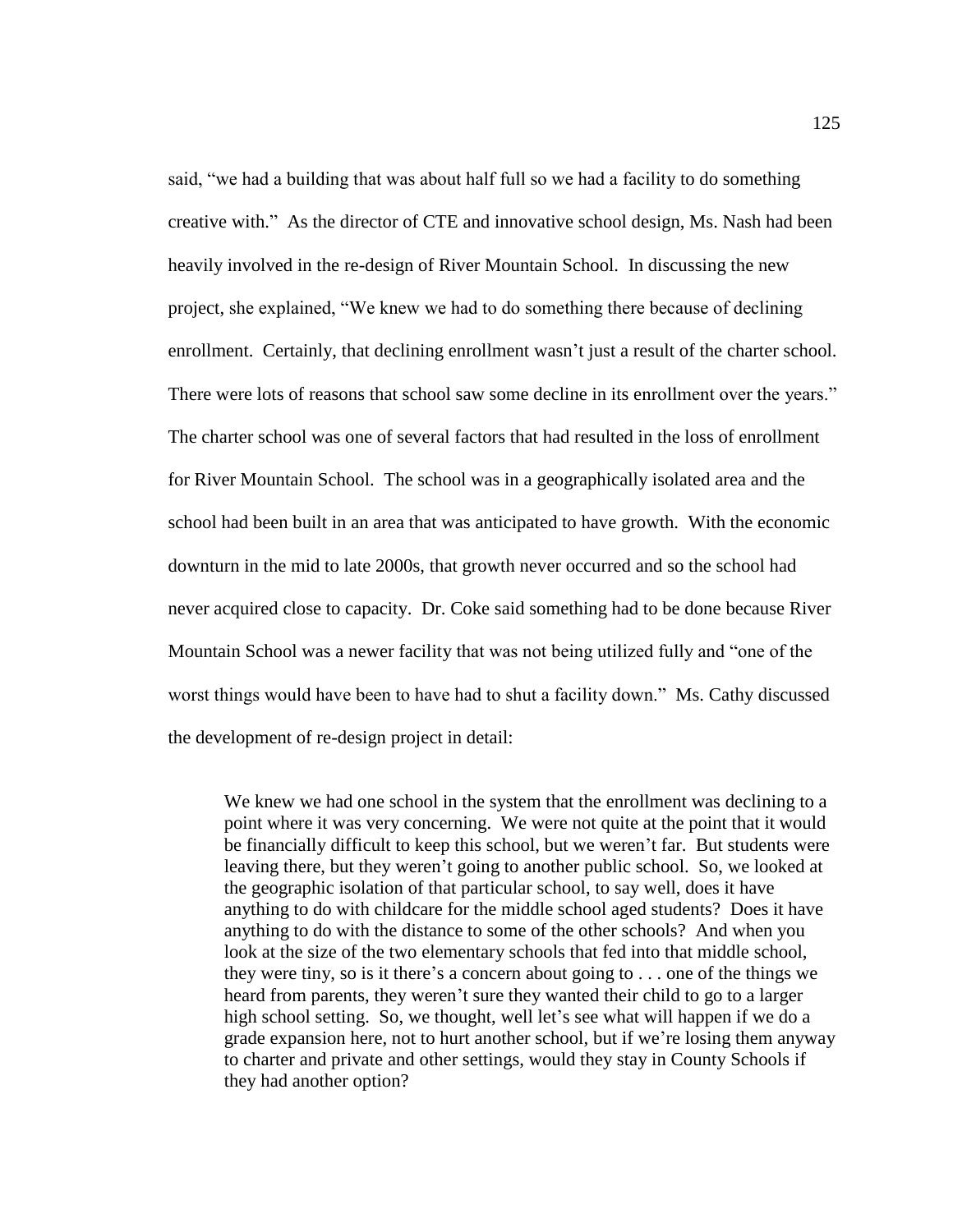In the re-design, River Mountain School went from a 6-8 school to a 6-12 school. The school added a CTE component and three different "schools" of learning. The three different schools are public service, a school of technology and design, and a school of leadership and communication. Mr. Ridge shared,

The long-range goal is kind of like schools within a school. And as we would build, it allows kids to kind of explore and see how this curriculum, how can seventh grade math, for example, tie in to maybe some particular career interest that I have. And this is how I can actually use seventh grade math skills, if I had some interest in some medical field or some health science fields. And then continue with that career focus, and then the ones that elect to stay with us for the high school years, it may become, maybe we've talked about their 11th grade year, they stay in one of those three tracks or areas and it can get a little bit even more specific and maybe we can build to where their senior year, we can set up with internships or work-based experiences. Like, if they were in the school of public service, maybe with EMTs or with 911 or something, like an Urgent Care or medical facility or something like that, and they can actually gain some experience and actually explore.

The middle school, like the high school, operates on a semester schedule. In fact,

it is the only middle school in the county that operates on a semester schedule. Electives

are year-long so it is a very complex blended schedule. Ms. Nash said of the re-design:

It gave us the freedom to really think outside the box even when we decided were going to add grade level and make it a 6-12 school. You could have that in a very traditional way but we had the freedom to say, 'What would make this really a unique learning experience for students?' Add the CTE component by having schools, a public service and design and technology and leadership and communication and then teaching our curriculum sort of from that lens of what the student's passionate about rather than just going into a room and, 'Oh. This is English Language Arts and we're gonna study this book.' But instead thinking about that from a different perspective.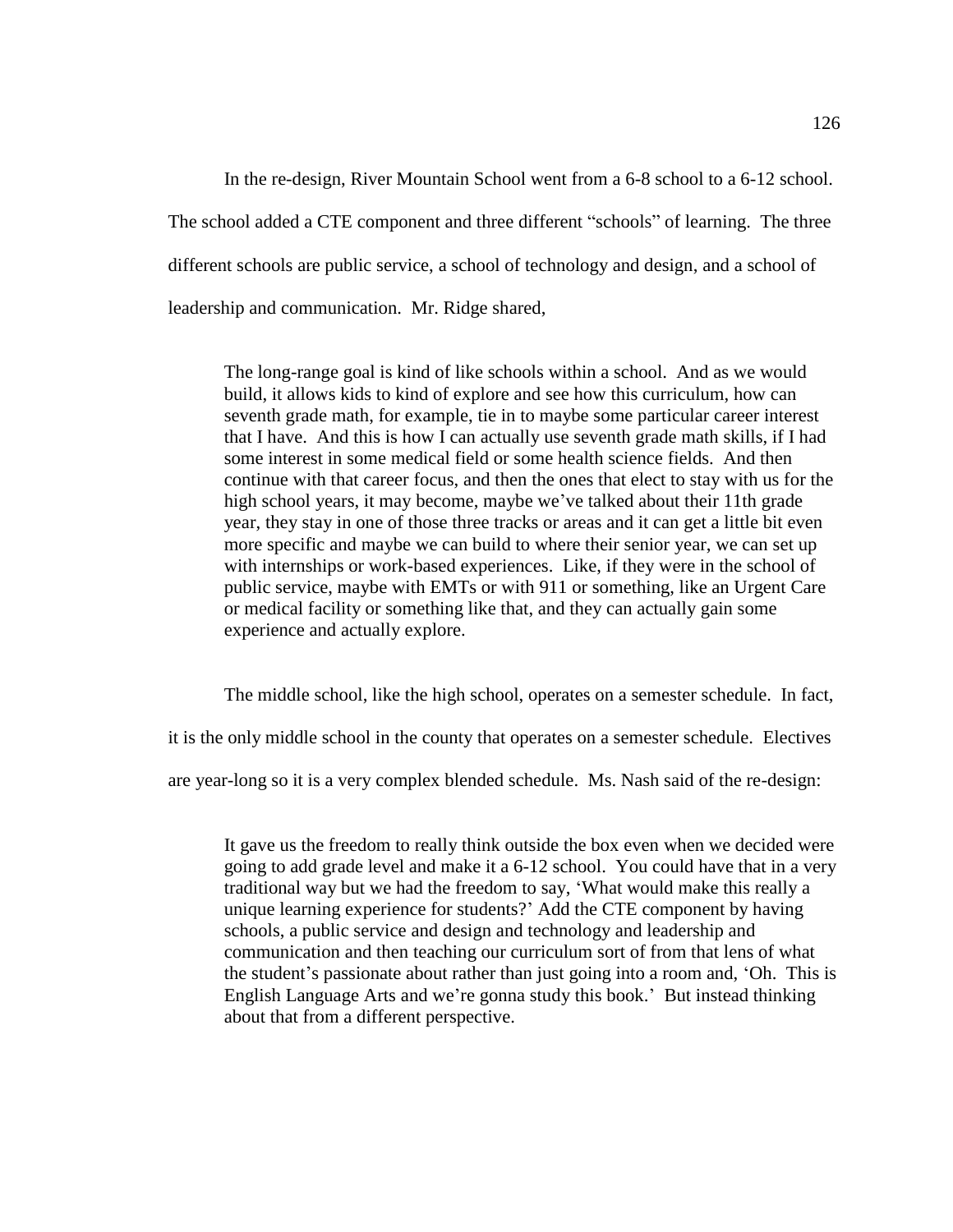Additionally, reconfiguring the grades in the school relieved crowding from the high school that River Mountain students previously attended. River Mountain 6-12 School has open enrollment for those who attend a school in the district but priority goes to those who live in the school zone for River Mountain School. River Mountain 6-12 School keeps up to 75 students per year while the others follow the traditional feeder pattern. Each year a grade level will be added to the high school which began with ninth grade. In one year, the re-design added almost 100 students.

Because of the large school zone, when students left River Mountain 6-8 School to transition to high school, some students were driving a long distance to get to the high school. By making River Mountain School into a high school as well, students could stay in their local area. This made bus rides and car rides less time-consuming. Mr. Ridge spoke about this:

I think for some also there was a geographic side of stuff. They live near River Mountain, but if they were to go to the other high school, as their traditional feeder pattern, that's a long way away for them. So, I think some have liked the proximity, that they can stay in high school and they can stay close to home as far as transportation and travel in the morning time has been a selling point for some, that they like. Because they can still be a car rider because mom doesn't have to take them so far. Because if they became a bus rider, they were riding two hours in the morning. So some have liked that they can stay, we've had some that's what they talked about as an interest for them is they can stay close, or they had a sibling in the middle school, coming up in middle school. Like I can think of one specifically. So that was she can still take both of her kids to school, she wouldn't have been able to drop off both. So, that been a thing as well.

The smaller setting of River Mountain School was also attractive to parents. The high school that students typically transitioned to from River Mountain was the largest school in the district in regards to enrollment. This was a concern for some parents as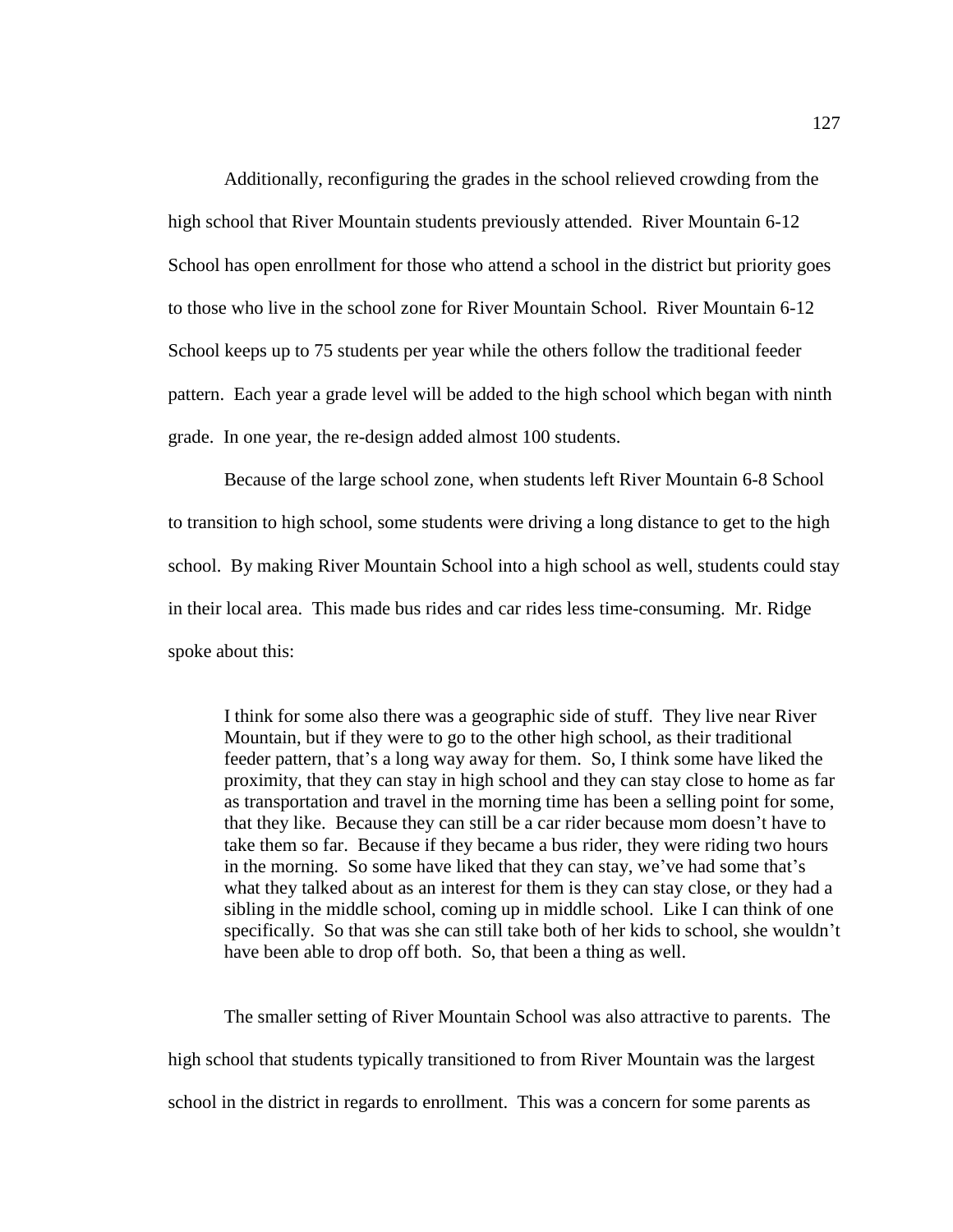they worried about their children having to navigate a large new environment. Mr. Ridge said,

Some liked the smaller setting where they get a little bit more individualized attention. So, I think that appealed to quite a bit, and talking with our parents and students that chose to stay with us for the ninth grade, that was a big thing, is that they felt comfortable and they liked the smaller setting.

The school also has a one-to-one technology initiative, with each student being provided a Chromebook. River Mountain 6-12 is the first one-to-one school in the district. Students use them all day at school but do not take them home yet. They pick them up when they arrive each morning. Ms. Nash acknowledged that purchasing the Chromebooks was expensive, stating,

We're trying to be really intentional and careful and good stewards of our resources and they're expensive. Certainly buying 400 at once, we got a better deal than if you just bought a few at a time, but still that's a lot of money. The county commissioners really helped us get started there so we want to take care of that.

Principal Ridge believes the Chromebooks allow "for a little more individualized learning." It allows students more autonomy over the pacing of lessons and helps the teachers to better facilitate the learning of each individual student. This pedagogical shift has also required professional development for teachers in order to use the technology most effectively. Mr. Ridge said, "not all teachers are as comfortable with Canvas or different programs, so that's been a focus of professional development this year." Ms. Nash said the lead teacher was doing a good job of helping teachers learn how to use the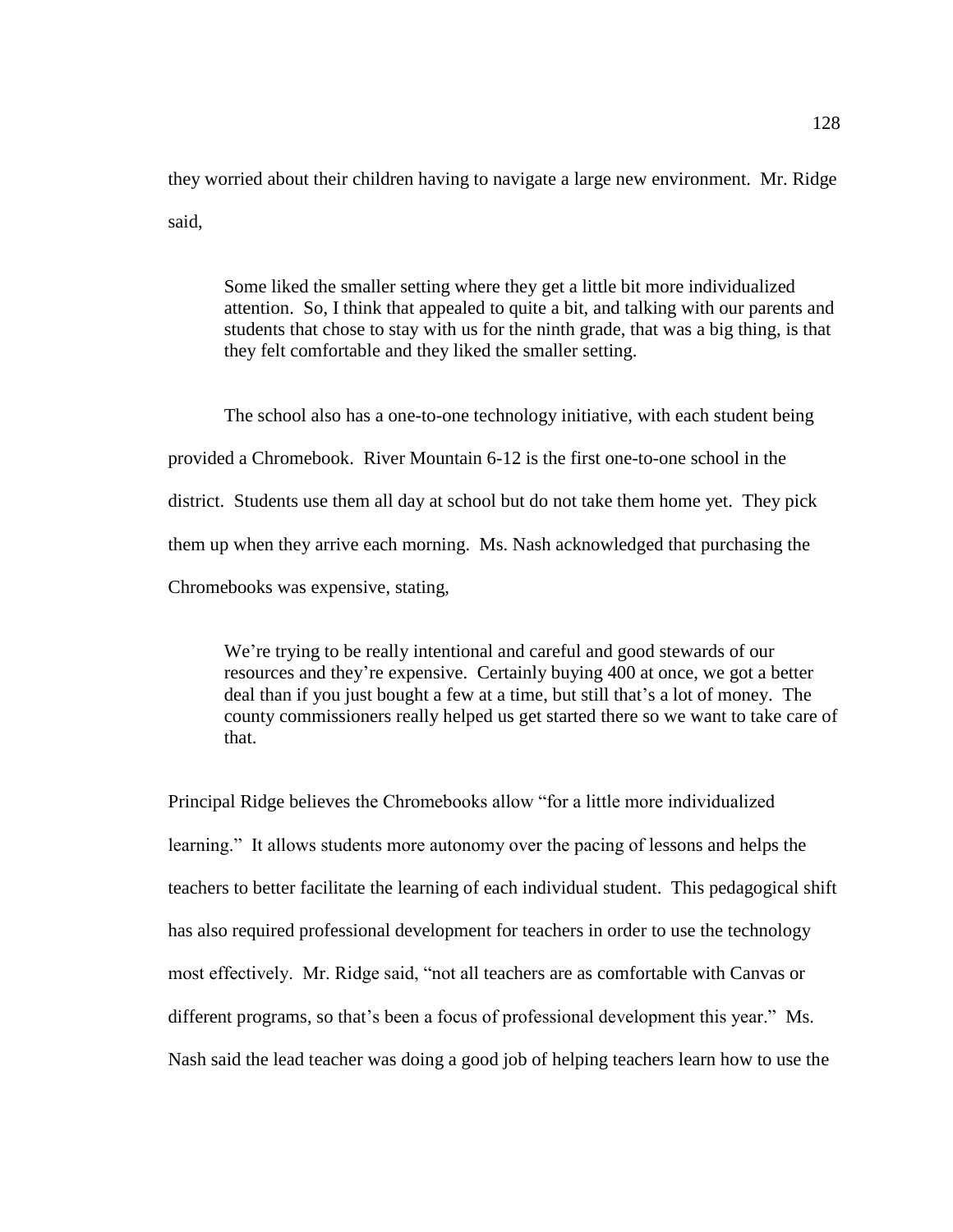technology most effectively and that she had seen more teachers using Canvas at River Mountain 6-12 School than at other schools because of the accessibility. She shared,

They don't have to sign up for a laptop cart. They know the kids are going to have access because every kid is going to come to my class with their computer. So, you plan that way. We really burden teachers sometimes when we say, yeah, you have to use technology, but now to use technology you're going to have to sign up for a cart and hope that it's where it's supposed to be when you need it and hope that the last person plugged in all the computers. That gets a little stressful.

# **Apprenticeship Programs**

Another opportunity mentioned by several of those interviewed was the apprenticeship program. One unique facet of this opportunity was that both districts had partnered in creating an apprenticeship program that was marketed to every student in the county. City Schools and County School had partnered with over 15 industry partners, the local community college, and the local chamber of commerce. Additionally, this past year the charter school also had an apprentice. In total, there were 17 apprentices this year with 15 coming from either City Schools or County Schools. Forest Charter Academy had one student and another student was homeschooled. Ms. Nash said they try to work and be good neighbors with all the surrounding schools, including the charter school and private schools. The apprenticeship program was "really initiated and spawned out of our system, but we certainly invited other people to participate in that. That's an opportunity for all the students in our county," Ms. Nash shared. In fact, it was marketed to every child in the county, not just to students from County Schools or City Schools.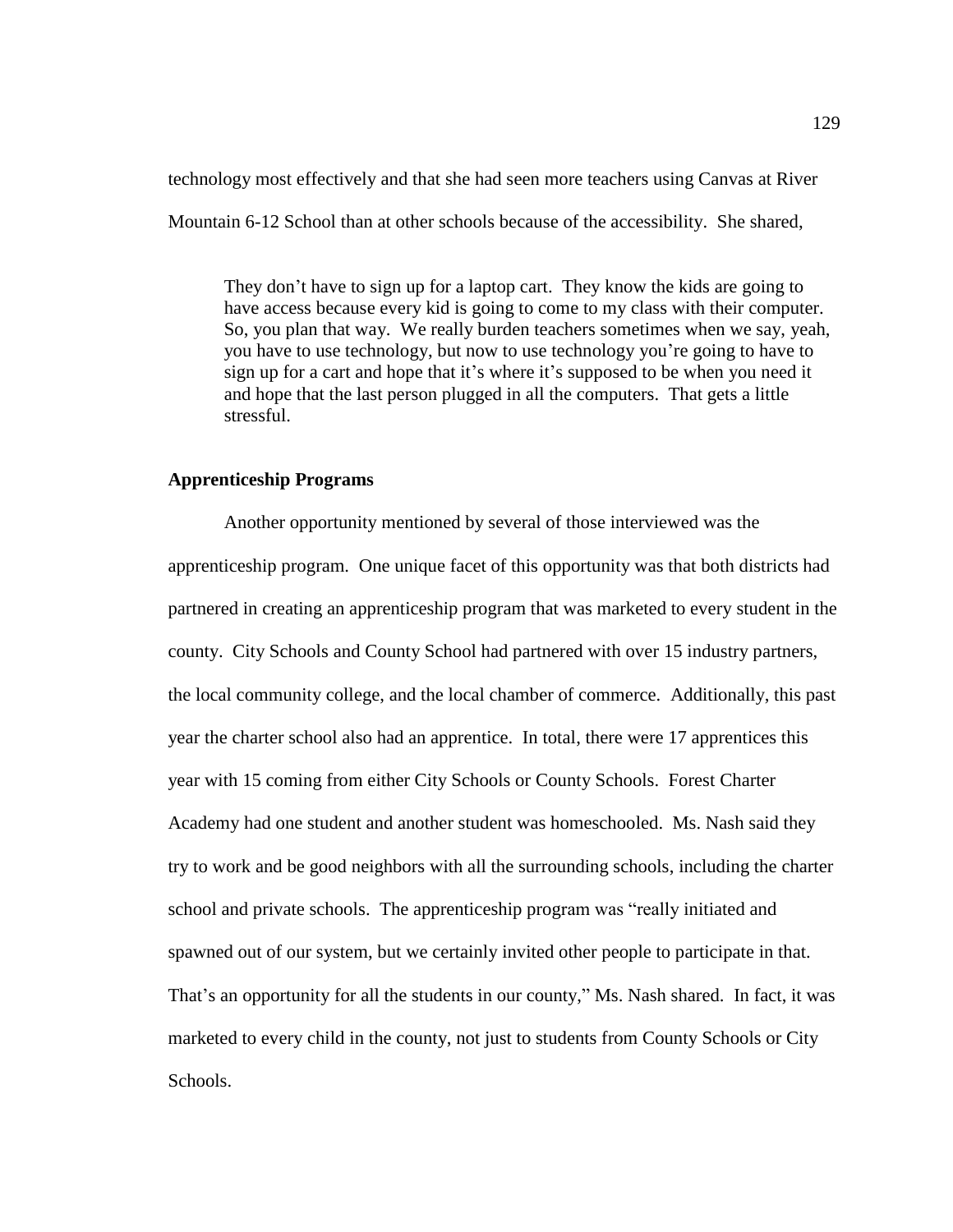The program itself allows students to get on-the-job training and earn a paycheck while earning an associate's degree through the local community college. It took several years for the program to get off the ground due to the amount of planning and preparation it took. The program was designed to provide opportunities for students and also expand the candidate pool for businesses in the area. Students could incur large amounts of debt by going to a 4-year college and this program allowed students to not only avoid incurring debt by not having to pay for school, but earning money in the process. Additionally, it helped students understand that a 4-year degree was not the only viable career path.

In order to get into the program, students have to meet certain selection requirements. The students have to be a high school junior or senior and have a certain grade point average. Attendance is also a factor and each student must have completed three levels of high school math. Students and parents attend information sessions that are conducted at different high schools across the county. The application window is typically in the early spring and is followed by an orientation week and interviews. Afterwards, the industry partners hold a 'draft' where they select certain students and the students go through a pre-apprenticeship which involves community college classes. Students then are offered contracts and have a signing day with the local businesses at an event held on the campus of the community college. Students have the chance to start their careers with their partners after completing the program. While this apprenticeship program has been opened up to charter school students, it was spearheaded in the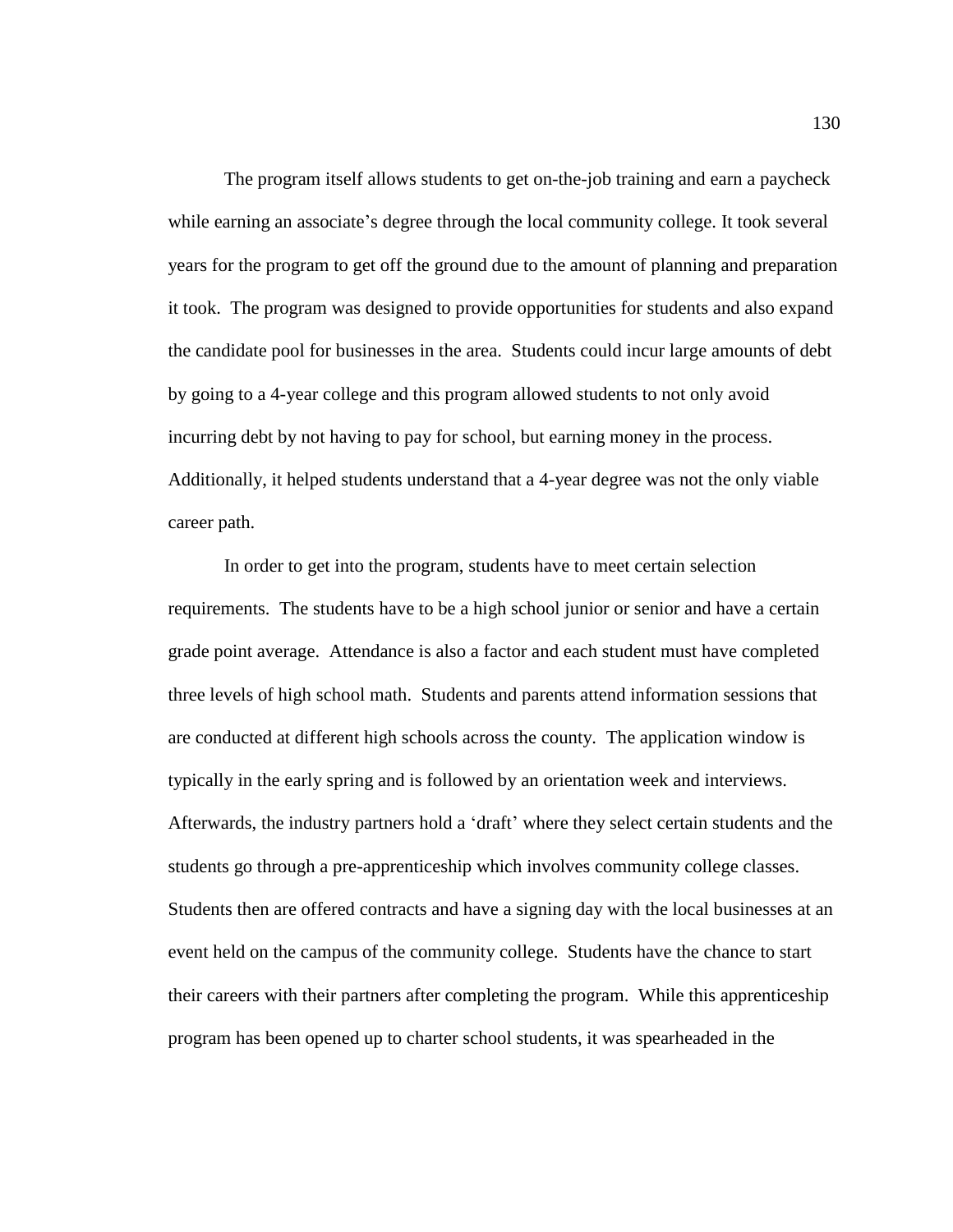traditional districts and their students take the most advantage of it, providing a marketing tool for illustrating the good work done in the traditional schools.

## **Career Pathways**

The Career Pathways Partnership was created as a joint collaboration between the local community college and the two school districts. The partnership was developed to generate educational pathways that provide a seamless transition from high school to the community college and into a career. The partnership has members from both school systems, staff from the local community college, regional universities, local business leaders, and government officials. Ms. Davidson said County Schools had "added more opportunities for students to explore careers through our Career and Technical Education programs, and we have also been very diligent in adding opportunities for post-high school attainment before they leave school." Dr. Cleveland said City Schools had a robust CTE program that had "some really cool things" and mentioned the middle school offerings that lead into high school.

In the past the partnership created pathways for advanced manufacturing and health sciences. This year the partnership developed a new associate's degree for an agricultural field offered at the local community college. Ms. Nash said these are "actual college pathways that students can engage in while they are in high school." These pathways are open to charter students, home school students, and private school students, Ms. Nash said. Though they are open to all students, she said that Forest Charter Academy had not participated in the partnership, again providing the traditional public schools a marketing advantage. Mr. Bagley said,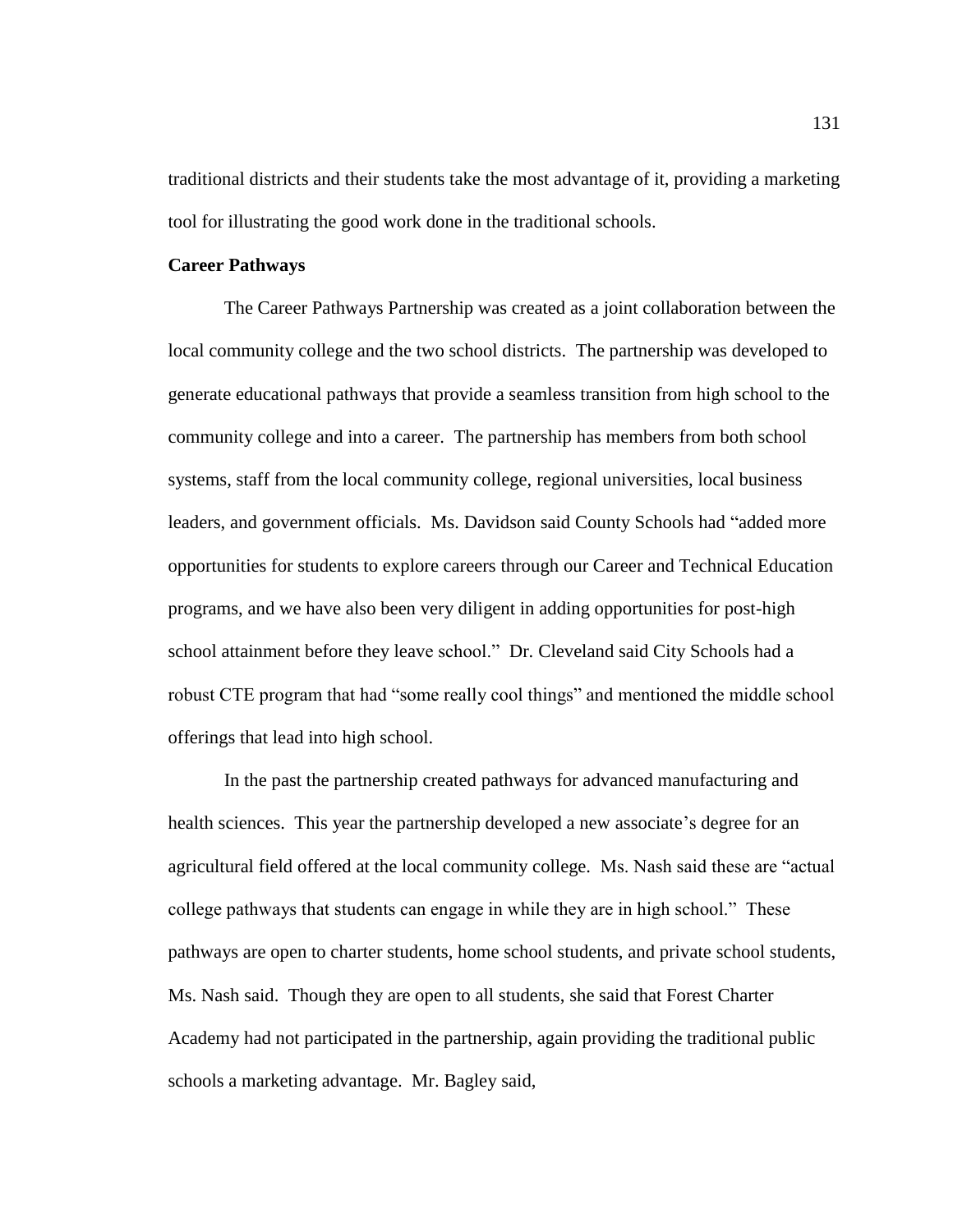At the high school, we were already a part of the career pathways program with the community college. We did advanced manufacturing the first year. We did health sciences the next year, and now we're in the career pathways for agriscience. These are CTE courses that are essentially a part of a six-year plan. You take this string of courses in high school, then you go to RCC for two years and then you can get local jobs in the community in these positions.

Last year the partnership received a grant worth over \$900,000. Ms. Kathy shared that a key piece of strengthening existing programs in County Schools was to add grants. Dr. Cleveland also believed in the importance of attaining grants for City Schools. He said,

Our connection with the community college and how we try to partner with them with grants and ways to support traditional, and more importantly non-traditional students. So, all of these things are great ways to reach and connect with kids and to compete and maybe to better compete, because we can say 'hey, we're working within the community to listen to the community about what the needs are in the community so that we can effectively respond to those needs.

The grant money was for funding advanced manufacturing and allowed for new and improved facilities.

New programs were also established at a few of the high schools. Dr. Julianne said, "We got a grant, along with County Schools and the local community college for just shy of a million dollars to add advanced manufacturing to our school." She said a portion of that money went to City Schools where "I spent just shy of, just right at \$200,000 on the new lab." This new lab was for the new advanced manufacturing program for the lone traditional high school in the district which gave students the chance to earn certifications. In County Schools, one school was able to update its metals program and one school was able to add a new metals program.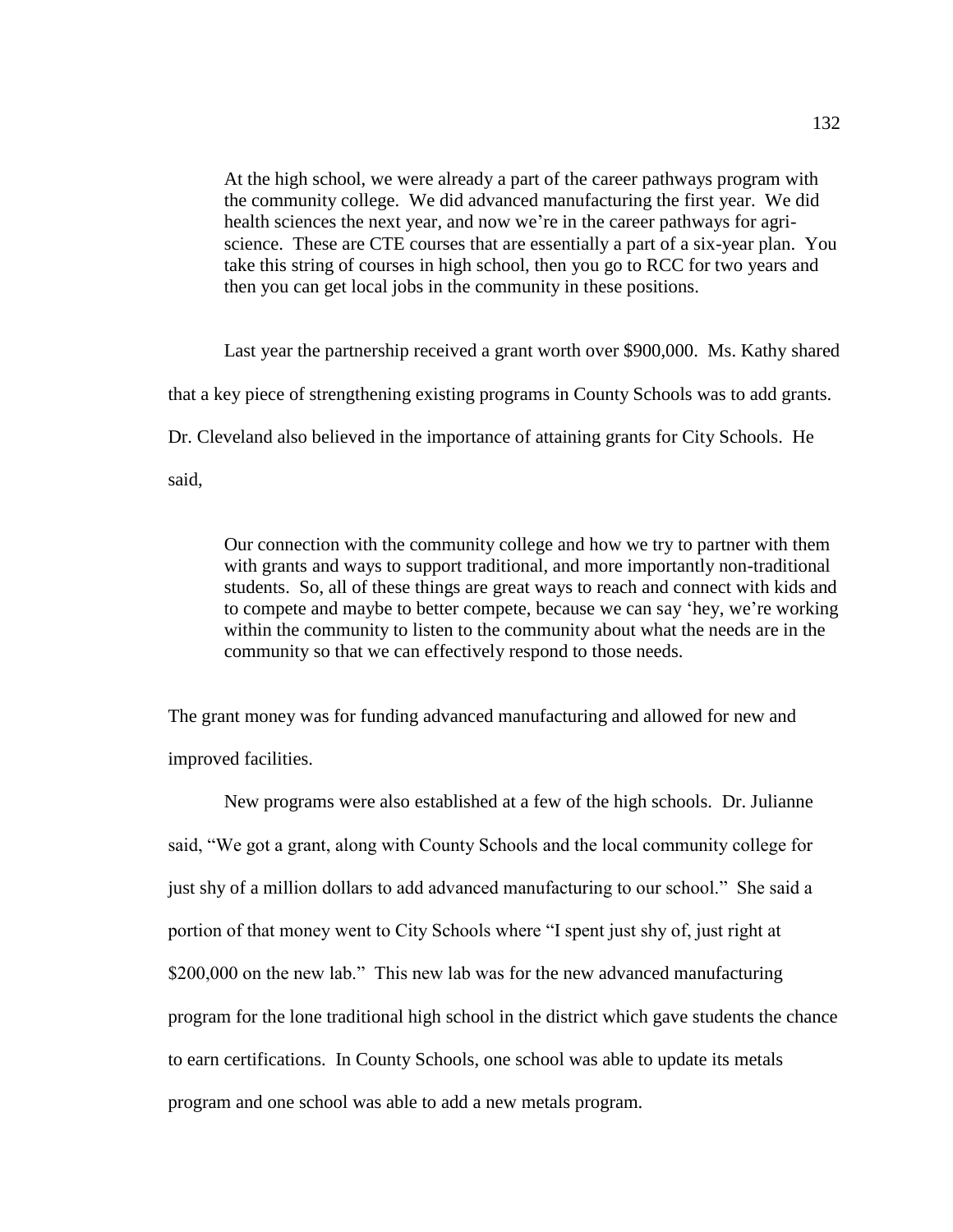This expansion allowed for a large increase in the number of high school students in advanced manufacturing programs. Dr. Mike said, "we have really got a lot of CTE programs that kids are involved in." He said the number of students taking courses through the community college had more than doubled in the past 2 years. "Our kids are taking a lot of advantage of taking courses through the community college while in high school, tuition free." With all of these opportunities available for students, some of my participants believed the local charter school could not compete with the opportunities that the two traditional districts were offering students. For example, Mr. Norman said, "honestly, I think it would be hard for charter schools to compete with some of the things that we're offering in the CTE area."

#### **Summary**

In this chapter, I discussed several new program offerings that both districts had initiated in order to provide more options and pathways for student success, at least in part, in response to charter school competition. City Schools had introduced a new early college as well as a dual language program at two elementary schools. The early college had opened in the fall and added over 100 students. The dual language program was going to be added to a third school. County Schools had begun a school re-design, transforming a traditional middle school into a 6-12 school with a CTE component and three distinct schools of learning. The re-designed school was a one-to-one school in which each student had a Chromebook. River Mountain 6-12 School added almost 100 students in its first year. Both districts had collaborated with the local community college in creating an apprenticeship program. They had also worked together to develop career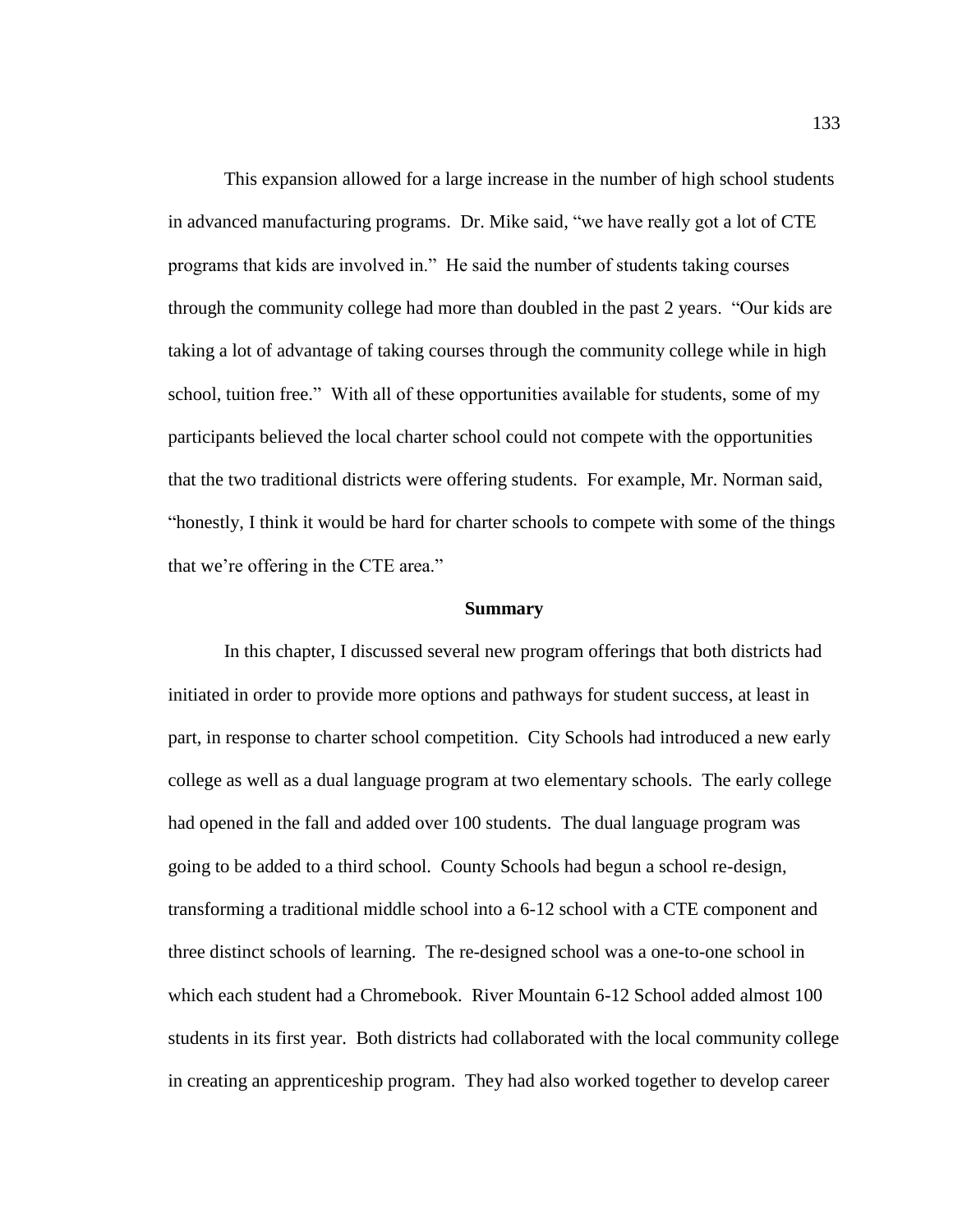pathways and secured a grant for nearly one million dollars for advanced manufacturing. While it is difficult to assess the degree to which these new initiatives are a direct response to charter school growth, my participants all indicated a desire to continuously improve their offerings and noted that competition provided greater impetus to make some of the changes they had been envisioning. In the next and final chapter, I draw some conclusions about the impact of charter school growth within these two districts, as well as reflect back on the findings from the overall study.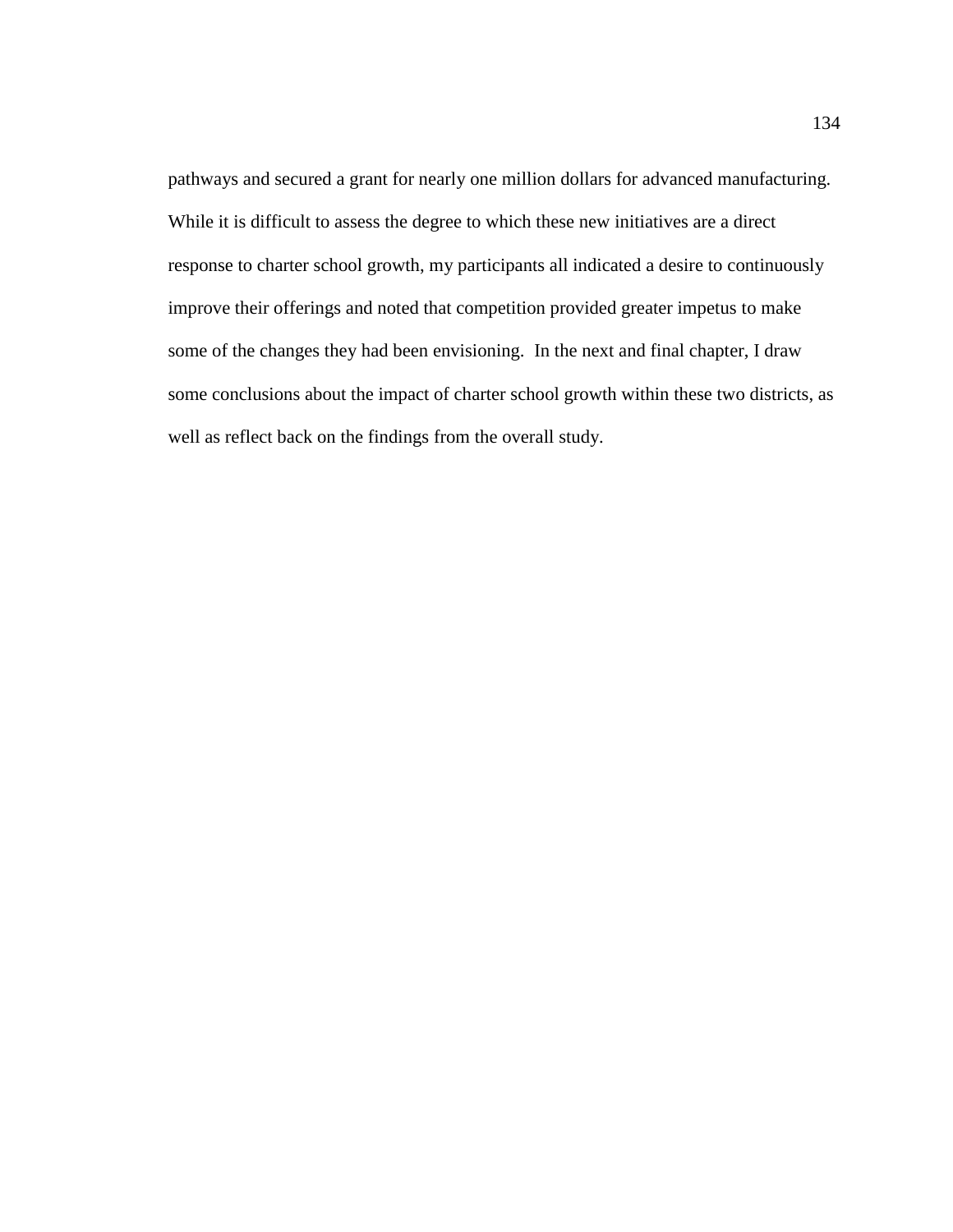# **CHAPTER VI**

# **CONCLUSION**

The purpose of this research was to examine how school districts are responding to charter school growth in North Carolina. I conducted a qualitative study of two school districts affected by the same charter school in order to understand how leaders of those schools perceived the academic, fiscal, demographic, and human resource impact of charter schools on traditional public schools and the types of initiatives, policy revisions, and strategies they have implemented as a direct result of competition with charter schools. Participants included superintendents, central office personnel, and principals. I interviewed 20 traditional public school leaders from the two school districts and analyzed their responses in the previous two chapters. In this chapter, I answer my research questions directly, reflect on the relevance of market theory for understanding my findings, make suggestions for practice and further research, and offer some final thoughts and conclusions.

## **Research Questions**

As I reminder, in this study, I sought to answer one principal research question and two sub-questions:

1. How are leaders in public school districts in North Carolina responding to charter schools?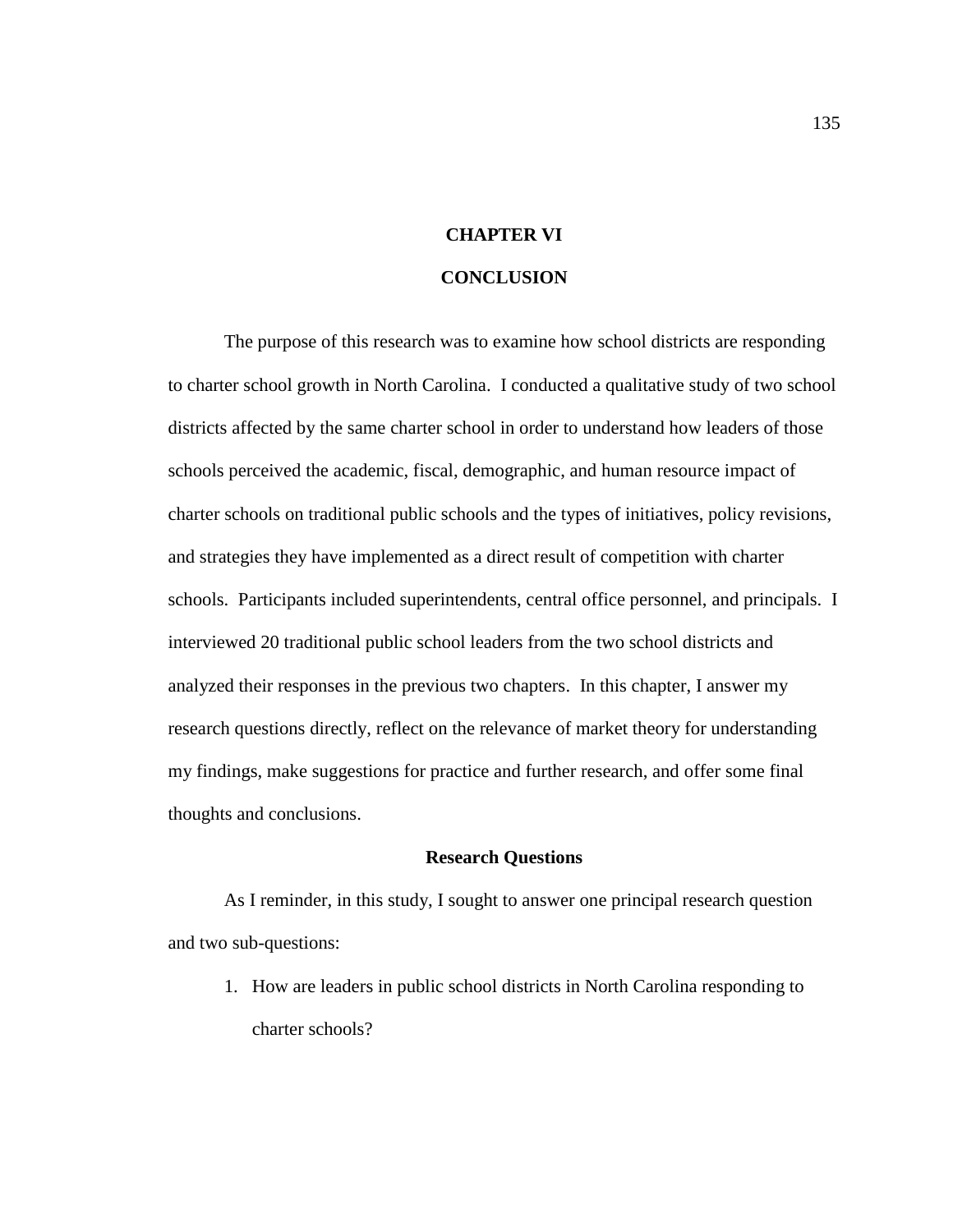- a. What are the perceived academic, fiscal, demographic, and human resource impacts of charter schools on traditional public school districts?
- b. What types of initiatives, policy revisions, and strategies have been implemented as a result of competition from charter schools?

In the following sections, I answer each of the sub-questions directly.

## **Perceived Impacts of Charter Schools**

In order to understand why traditional public school districts should respond to charter schools in their district, it was important to gauge how school leaders perceived the impact of these school on their districts. To respond effectively to charter school growth, school systems must be aware of the impact that charter school competition has created. They must first see the need to respond before they will work to implement change. The amount of competitive pressure districts perceive from charter schools will likely dictate their response to the impact. If they do not perceive a charter school as impactful, they will be less likely to respond.

In researching the impact of charter schools on traditional public schools, I noted four areas in which public schools could perceive an impact by charter schools. Schools could be impacted academically, fiscally, demographically, and through human resources. All of these areas four areas are tied to student retention and attrition. If students do not leave, funds are not transferred and resources are not lost. In drawing conclusions about the impacts of charter schools, I look at four areas: Student Attrition, Academic Impact, Demographic Impact, Fiscal Impact, and Human Resources Impact. I then summarize these impacts before moving on to answering Research Question 1b.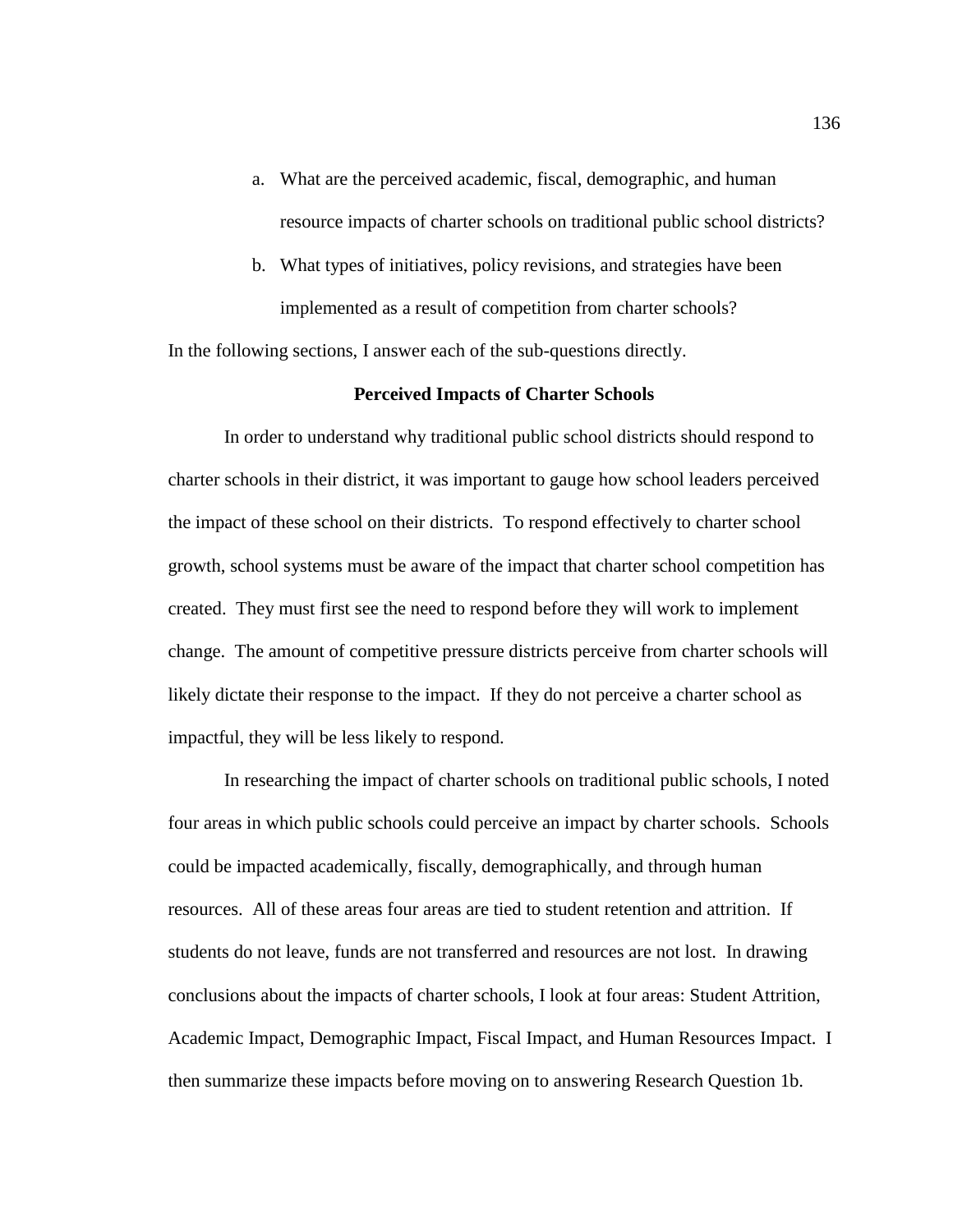# **Student Attrition**

It was clear from the interviews that I conducted during this study that both school districts had lost students to the charter school. County Schools lost many more students than City Schools, although it was also a much bigger district. At the same time, I learned that student enrollment in County Schools had been declining for several years. At one time County Schools had over 19,000 students and now had a little over 16,500 students. At one time the district had been projected to have more than 20,000 students. I reviewed the North Carolina Department of Public Instruction's website which contained data and reports on student accounting. I found that County Schools had over 19,000 students in the 2007-2008 school year. Therefore, they had experienced a large decline in enrollment over the past 10 years, a decline that is unrelated to the charter school. The downturn in the economy had impacted the area and was one of several factors that might have shaped enrollment. An area that depended on textiles and furniture, among other things, had seen businesses close or downsize. With the loss in jobs, many parts of the county were not growing quickly. Figure 1 shows the declining enrollment of County Schools over the past 5 years.

Since Forest Charter Academy opened in 2013, County Schools experienced a 6% decline in enrollment, but not all of that decline was because of Forest Charter Academy. While County Schools lost 600 students to Forest Charter Academy, they lost over 200 more students to other charter schools. I was surprised to find out that another charter school in another county was pulling about 100 students from the school district. This charter school was close to the border of the county and was impacting one particular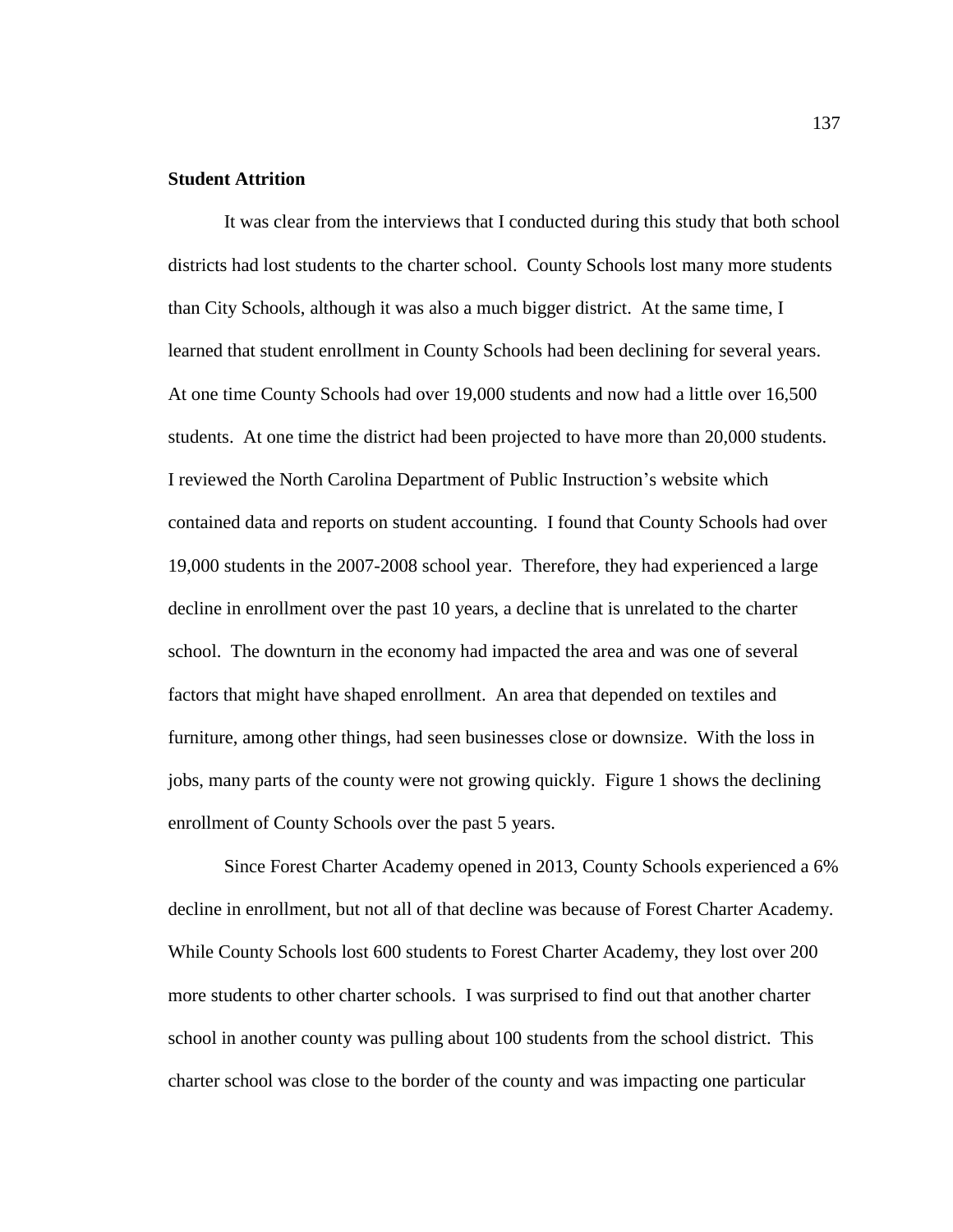school zone most heavily. With the anticipation of losing another 300 students to Forest Charter Academy Elementary School, the district would then have about 900 students attending Forest Charter Academy and over 1,100 attending all charter schools. Figure 2 shows the number of charter school students lost over the past 6 years and the number of students lost to Forest Charter Academy since it opened.



Figure 1*.* County Schools Enrollment.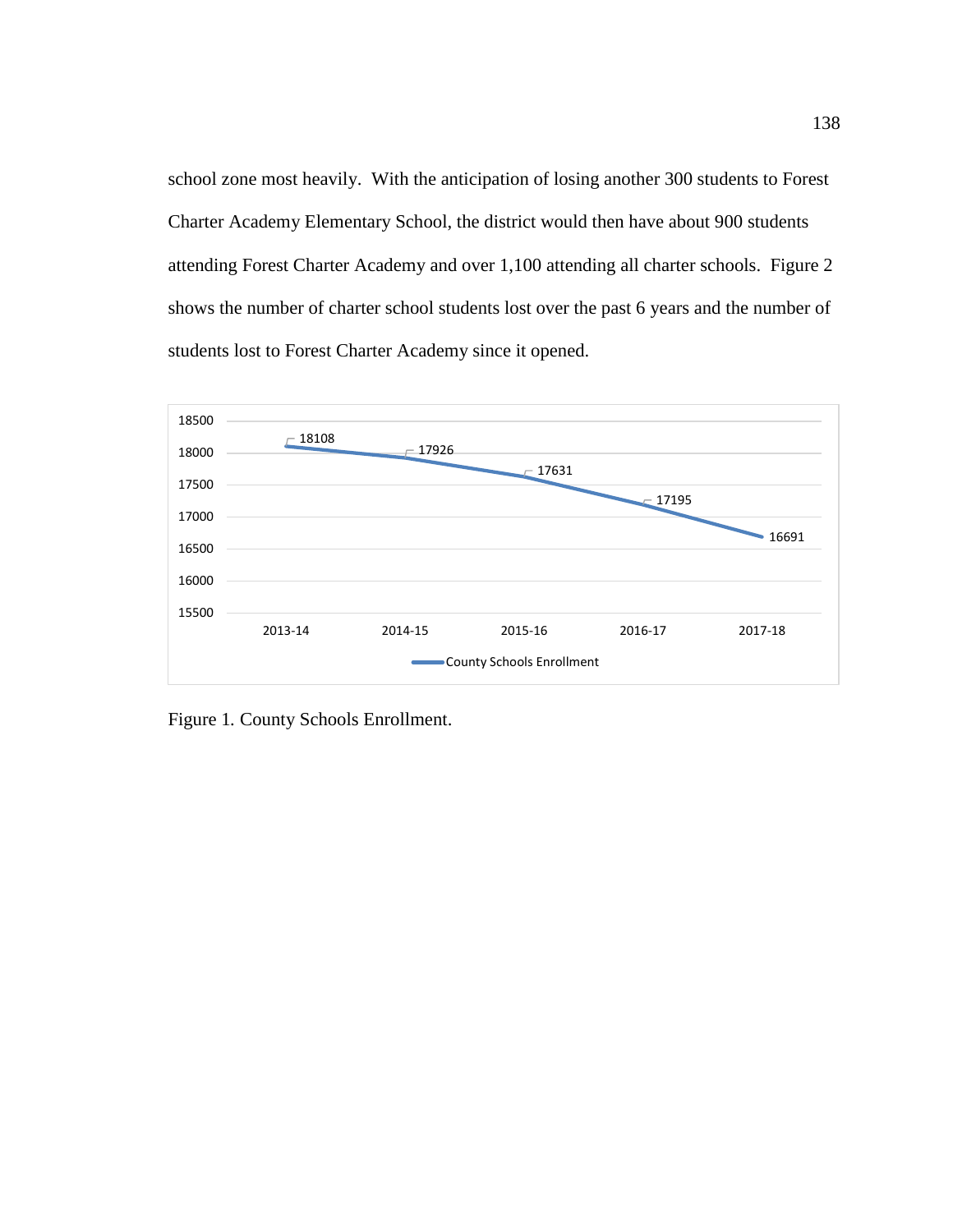

Figure 2. County School Students Attending Charter Schools.

As far as City School's enrollment goes, this has only decreased slightly in the past few years. The enrollment was around 4,500 students in 2017. When I reviewed their enrollment data through the North Carolina Department of Public Instruction's website Student Accounting page, I noticed that City School's enrollment had peaked in the year 2014-2015 and was actually lower before that year. In fact, 10 years ago City Schools was just slightly smaller than it was at the time of this study. The school district has lost only about 200 students to the charter school. City Schools enrollment patterns are captured in Figure 3.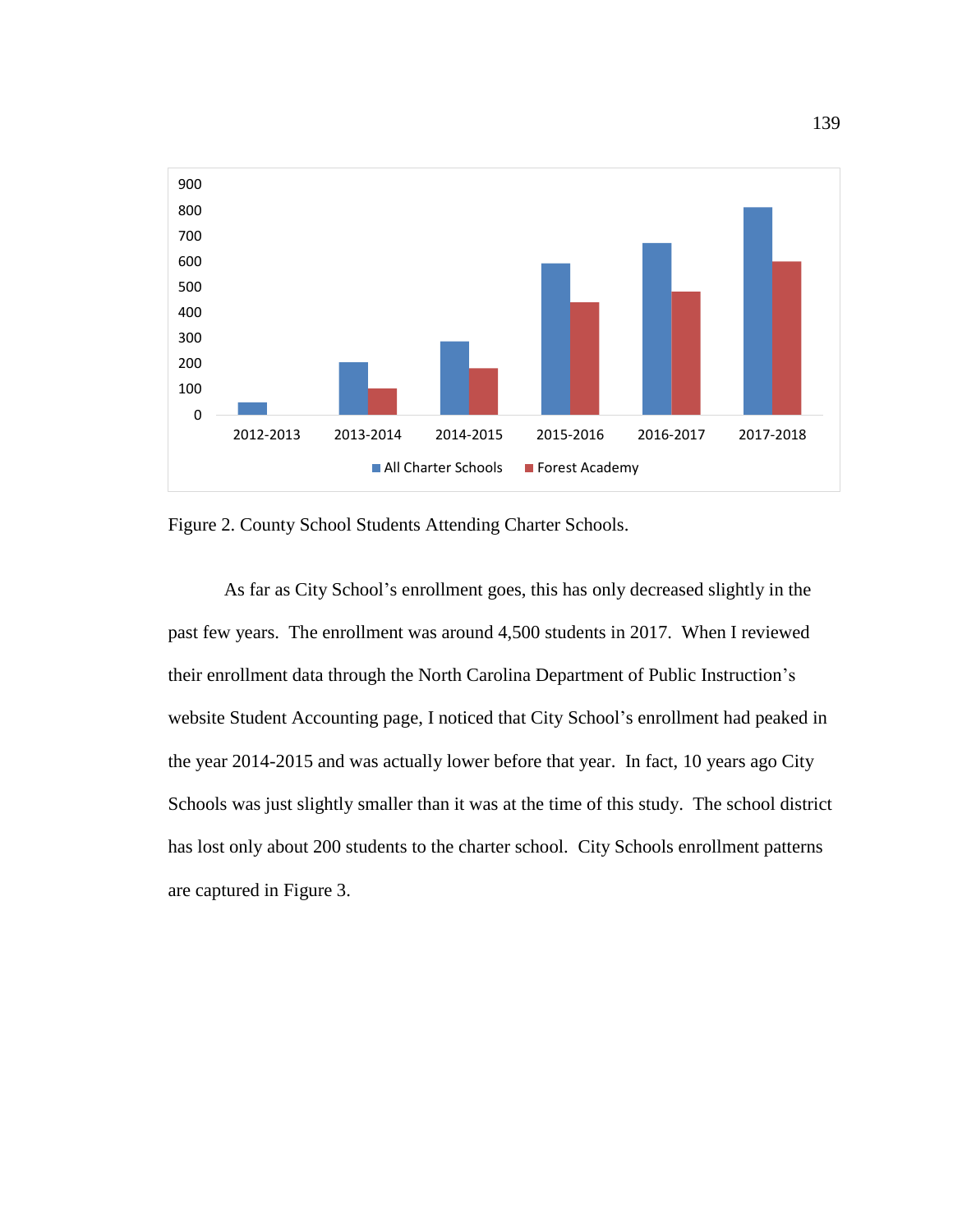

Figure 3. City Schools Enrollment.

There were many reasons given for the student attrition in both school districts, particularly attrition related to the charter. First, Forest Charter Academy was new and had new facilities, which attracted people. Second, the charter school did a wonderful job of marketing itself to the community. Flyers, ads, and word of mouth had parents believing that the charter school was the only school nearby offering project- and problem-based learning activities. People in the community believed that the charter school was innovative. The charter school seemed to do a particularly good job of marketing to parents of high-achieving students. Also, the charter school offered a smaller learning environment compared to the traditional public schools, which appealed to parents worried about their child attending a large high school or middle school. School leaders in traditional public schools heard from the parents of students who transferred to Forest Charter Academy that they were particularly strong with customer service and building relationships.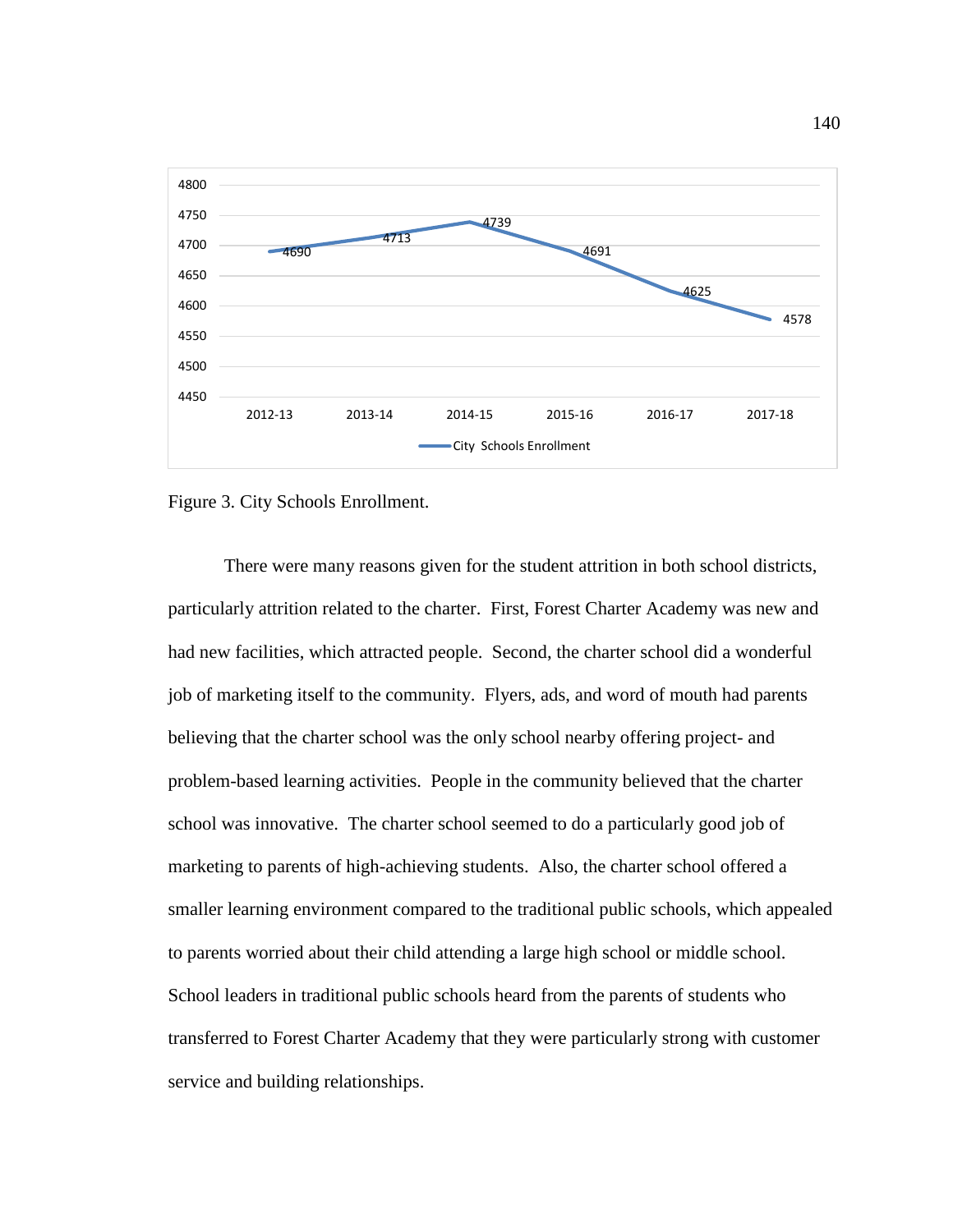As I stated in my literature review, one of the factors that influences a school district to respond to charter schools is the loss of students; the more significant the numerical loss, the more likely the response (Teske et al., 2000). What qualifies as a significant loss of students? Hoxby (2003) suggests that 6% student attrition is the threshold of impact in which school districts begin to respond to competition. County Schools lost 600 students to Forest Charter Academy. That number would reflect an enrollment decline of slightly above 3%. If that number included all the charter schools impacting the district, that number would be around 4.5%. City Schools lost about 200 students to the charter school, which would account for about 4% of enrollment. Therefore, neither district met the threshold of impact Hoxby believed would elicit a significant district response. Still County Schools was projected to lose another 300 students with Forest Charter Academy opening their elementary school next year. With a loss of 300 students, County Schools would be within that threshold of impact. As the elementary school opens, I wonder if both districts will begin to perceive a greater impact in regards to student attrition and thus feel forced to respond in even more ways than I have already described.

In addition to losing students to charter schools, neither school district was growing. The growth rate of a school district can be a factor that influences whether a school district feels the need to respond to competitive pressure (Hess et al., 2001). When school districts are growing, charter schools might actually be a benefit in that they relieve crowding. They may help in the sense that growing districts might not have to add new buildings or employ new staff. With student enrollment declining in County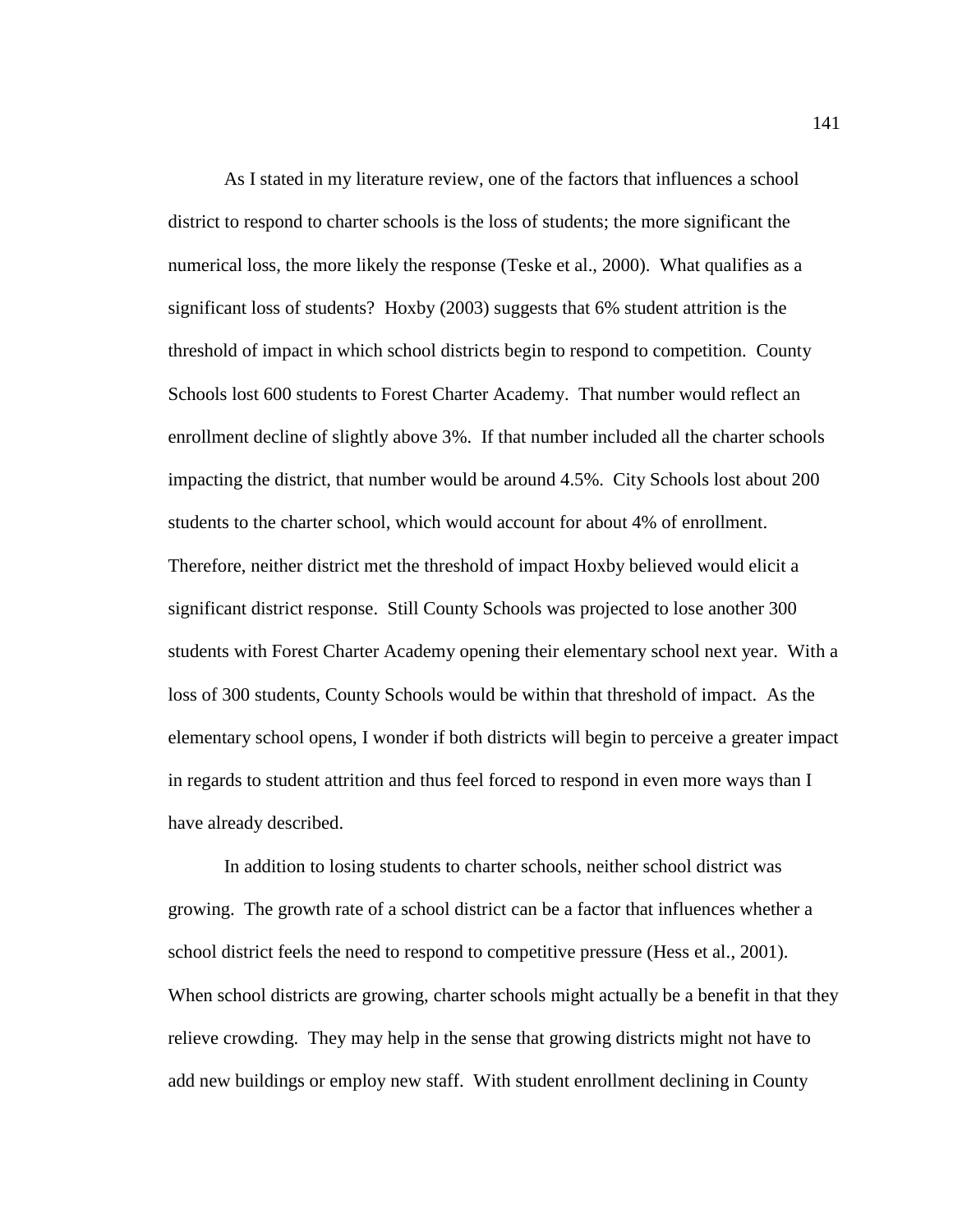Schools and staying relatively stable in City Schools, both districts are not in the position to welcome student attrition.

# **Academic Impact**

The overall perception I gathered from most leaders in County Schools was that their academic performance had not been impacted negatively by Forest Charter Academy. The superintendent pointed out that the school district's proficiency on endof-grade and end-of-course tests had gone up 15 percentage points since Forest Charter had opened. Additionally, the school district had continued to improve in regards to academic growth with over 80% of schools meeting or exceeding growth for the 2016- 2017 school year. This was an improvement over the previous 2 years. The number of schools with a D or F had also declined over the past 2 years. Scholarship money attained by students going to 4-year universities had also increased about \$16 million. While it is impossible to draw causal connections from the data that I have, there is some evidence that the competition from Forest Charter School may have actually increased the academic performance of County Schools.

In City Schools, perceptions were mixed about the impact of the charter school on academic performance. I learned that every school in the district had met or exceeded growth in the past year and that only one school had earned a letter grade below a C on the North Carolina School Report Card. The school district's graduation rate was about 94% last year, which was one of the ten best in the state of North Carolina. I was also told that the attendance rate for the district was the second highest for any school district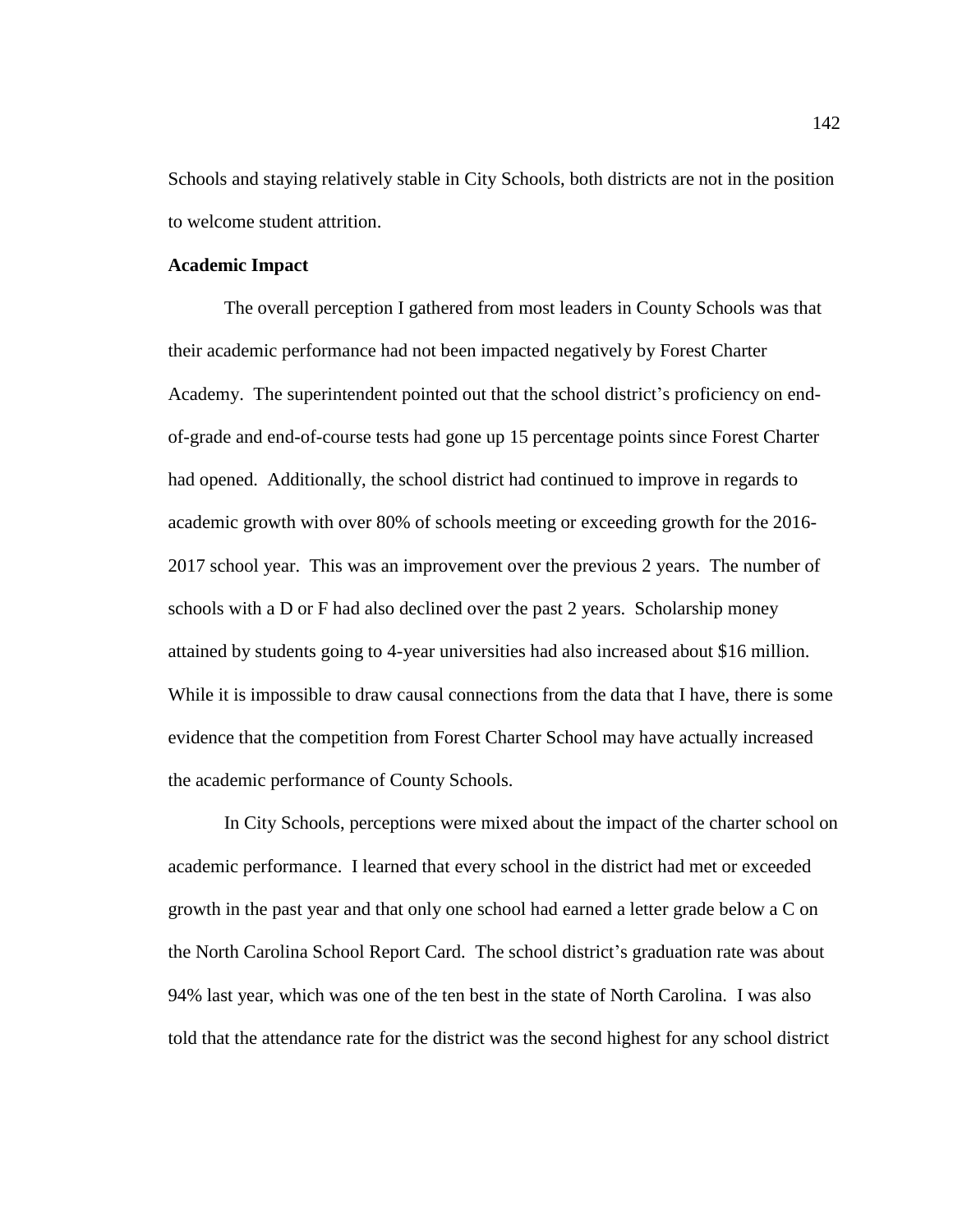in North Carolina. Yet, there was a concern that losing high-achieving students could hurt the district down the road, even if there will little current evidence of that happening.

The perception of the school leaders in this study varied as to whether competition was good for their school districts. Most of those interviewed felt that their school district was facing competition not just from Forest Charter Academy but from other charter schools, home schools, and private schools, and that this competition had existed prior to the formation of Forest Charter Academy. Some school leaders felt that this competition was actually helping to improve their schools and school districts because they had to offer the best product for their students and to make changes in a timely fashion. They were striving to be more excellent in order to keep students, but more importantly for the benefit of each student. Both school districts were working very hard to create the most opportunities for their students. Reflecting back on my study, I noticed that participants in City Schools seemed more apt to view the Forest Charter Academy as competition than those interviewed from County Schools. I will discuss this issue in more detail later in this chapter.

## **Demographic Impact**

While both districts had lost students, the impact was perceived as more pronounced in City Schools. Students who were high performing had left City Schools. In County Schools, this seemed to be less apparent based on what I learned from the school leaders in that district. According to Hess et al. (2001), school districts feel intense pressure to respond when quality charter programs are competing for desirable students. Additionally, smaller school districts are more likely to feel competitive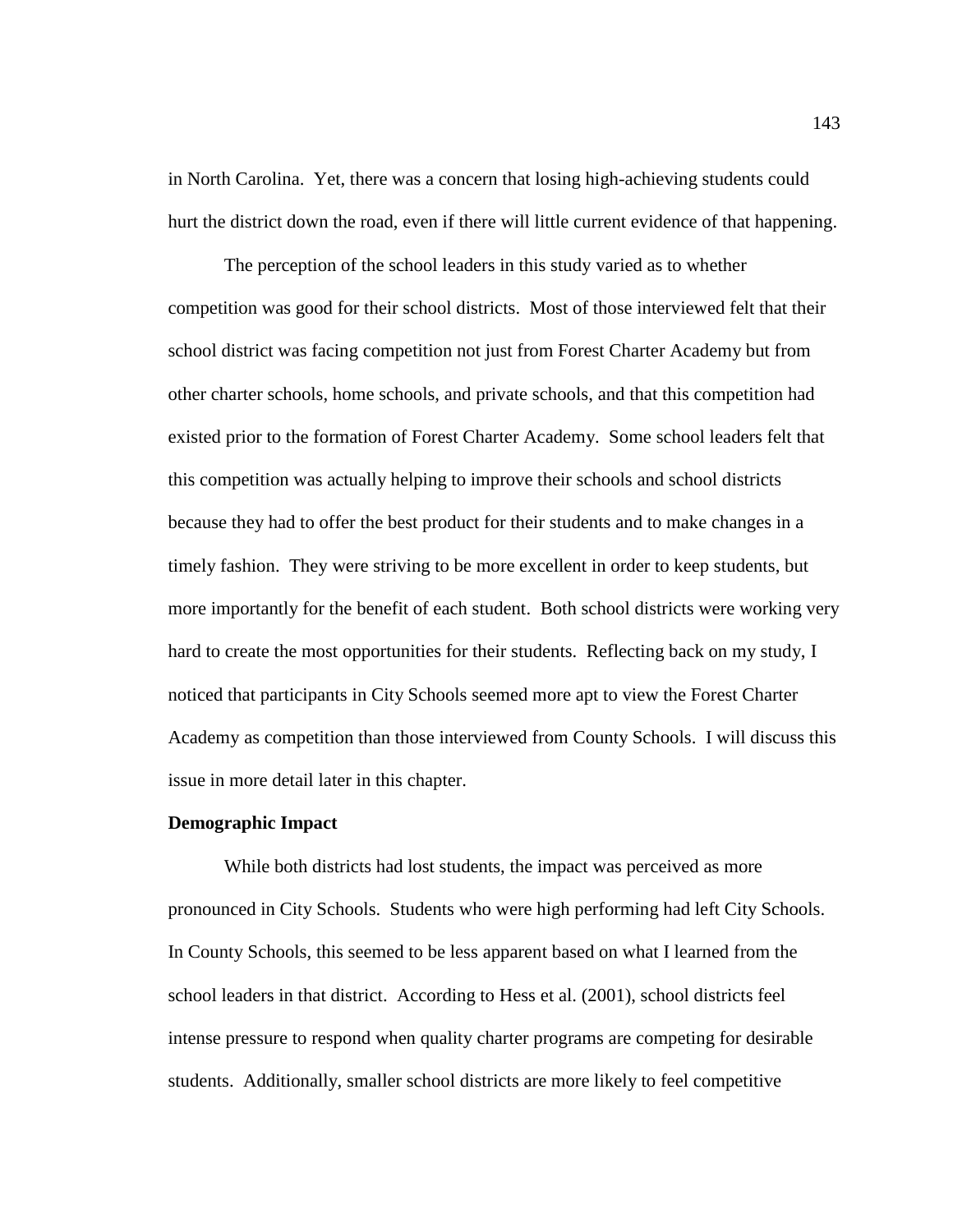pressure from charter schools (Linick & Lubienski, 2013). The perception in County Schools was that Forest Charter Academy was attracting all types of students and not just high achievers. Many of the leaders interviewed from City Schools expressed concern that the charter school had pulled high-achieving students from their district or had targeted them via recruitment. Because City Schools is more diverse than County Schools, participants from City Schools noticed that most of the students who left to go to the charter schools were also White students. The superintendent of City Schools said, "What we found, so far for us, it has been our highest-performing students who have looked at going to the charter school." She said that these students often return to City Schools after realizing that the charter school is not a better option for them. Reasons given for their initial attraction to the charter school include White flight and the perception that the charter school was offering more opportunities for high-achieving students.

## **Fiscal Impact**

Leaders from both districts acknowledged a fiscal impact because of the charter school. As the school districts lost students, they also lost money. Although I was not able to interview the finance director for City Schools, I was told that during this study that City Schools had lost around one million dollars to Forest Charter Academy because of student attrition. This number was higher than that of County Schools, even though they had lost considerably fewer students. Yet, City Schools also has a higher per-pupil expenditure than County Schools, which means the charter school gains more money from them when a student transferred to the charter school. According to the finance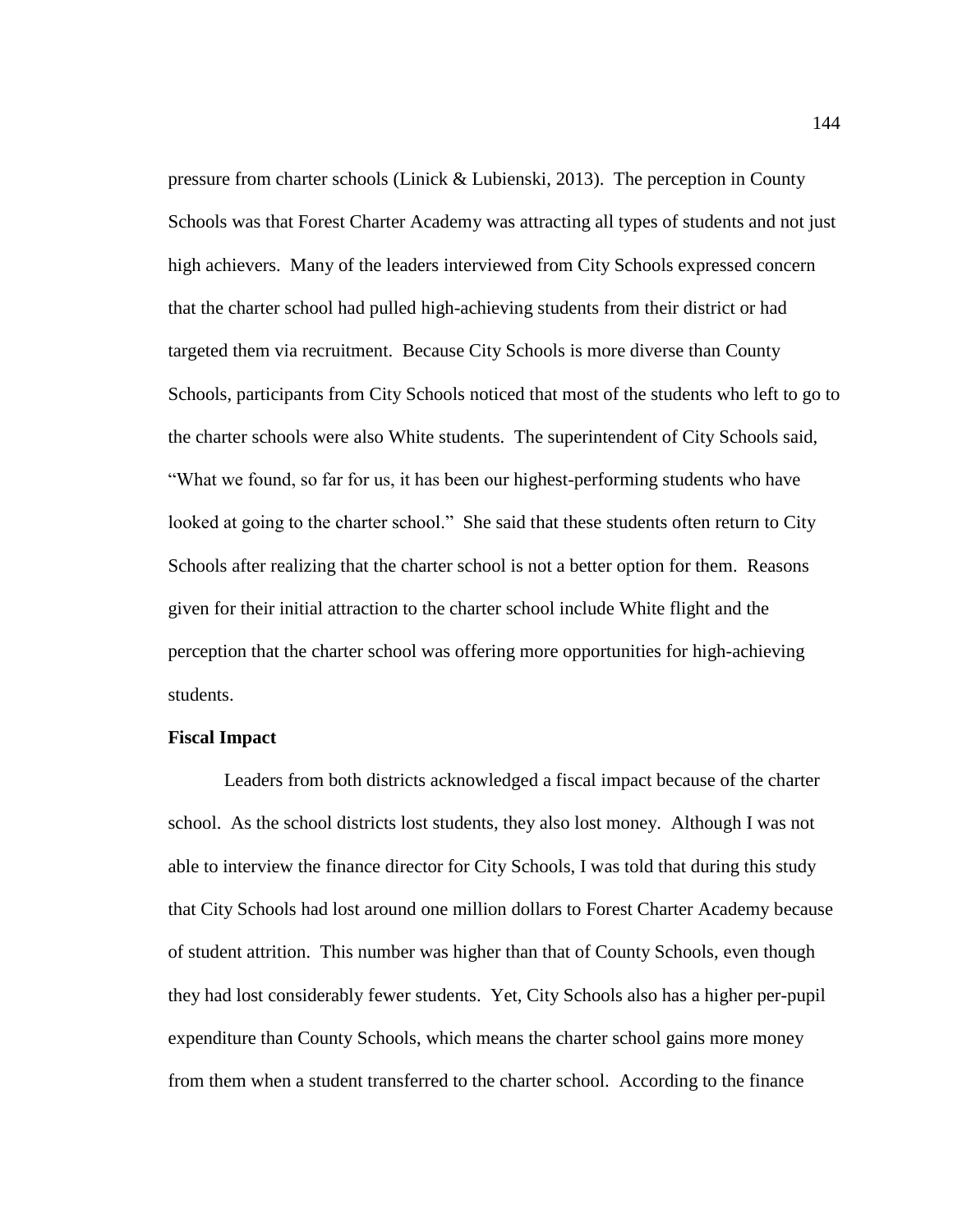director for County Schools, the district had lost about \$726,000 to Forest Charter Academy because of student attrition. County Schools also lost a considerable amount to other charter schools and virtual charter schools, as show in Figure 4.



Figure 4. County Schools Fiscal Impact of Charters.

The money both districts lost to charter schools was a small fraction of their total budget. County Schools had a budget of over \$150 million and City Schools had a budget of over \$40 million. This impact also seemed more significant in County Schools because the rate of student attrition had risen so dramatically in a few years, thus leading to a sudden loss in finances. Additionally, non-urban school districts may have less flexibility to adjust spending when they lose students to charter schools (Ladd  $\&$ Singleton, 2018). For example, while a school who loses a student means the district loses a certain amount of money for them, the bigger issue is fixed costs. The school district still has to pay teachers and principals, as well as for other things like utilities and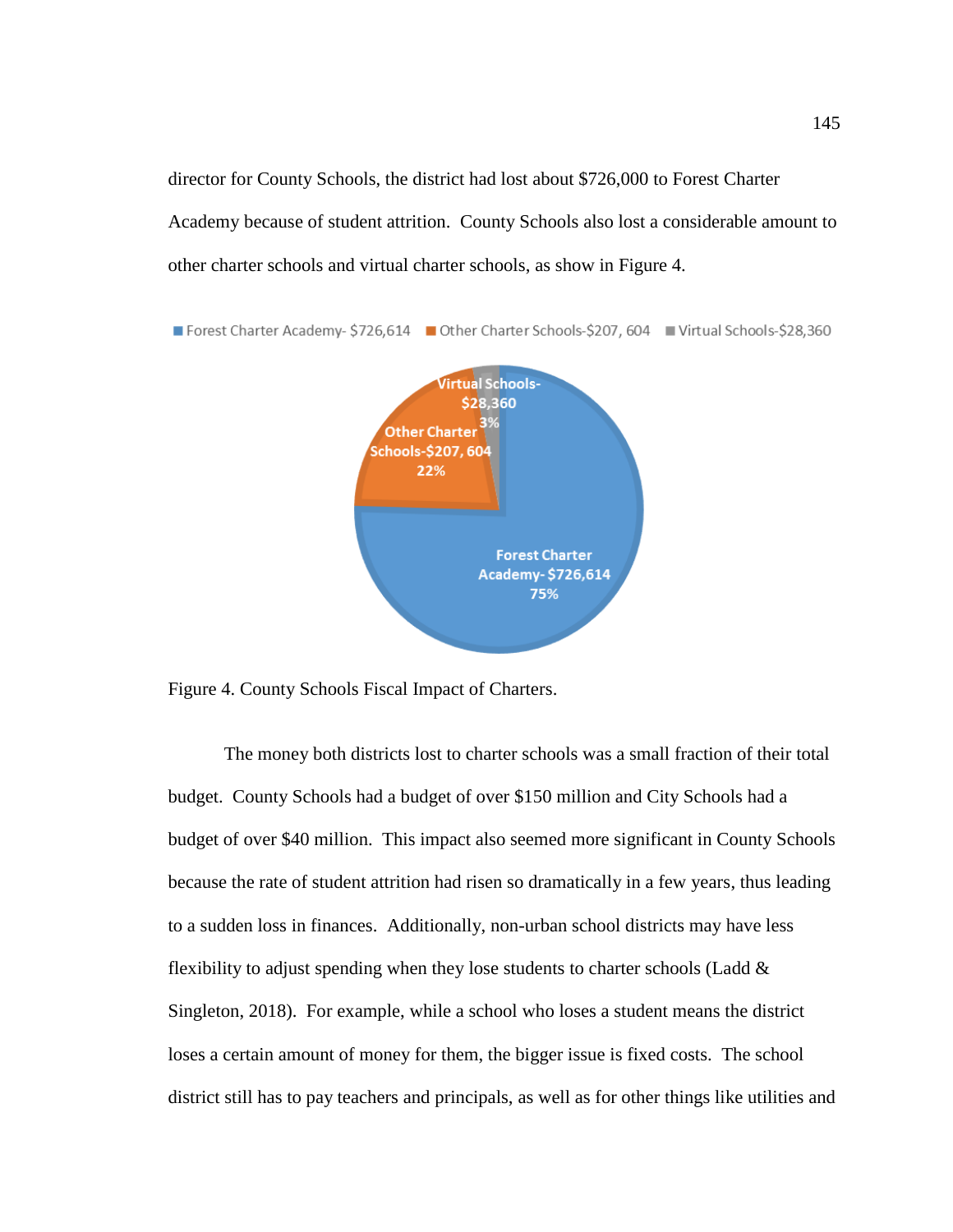building maintenance. The superintendent of County Schools described the difficulty of assessing financial impact because as the district loses students, it is not an exact science. He said that you cannot just pull a teacher when you lose enough students. He gave the hypothetical example that if 24 schools each lose one student, which school then loses a teacher?

School leaders also shared that the school district loses funds for students who never attended a traditional public school when they enroll in a charter school. A student may have been homeschooled their entire educational career and then decide to attend a charter school. The school district now must pay the charter school for that student (whereas they did not have to pay for homeschooling). This is part of continuation costs and is something the districts and county commissioners work very hard to rectify.

While some central office personnel perceived the loss of resources in both school districts, for the most part, the principals did not notice a loss in resources at their levels. This could be attributed to the fact that either the loss of district resources had not been substantial enough to be felt at the school level or the school districts had done an excellent job of reallocating resources to limit the impact at the school level. It was apparent that both school districts worked hard to limit the impact on students.

## **Human Resources Impact**

Both school districts acknowledged losing teachers to the charter school. County Schools had lost teaching positions because of student attrition. As student numbers dropped, so did the number of staff positions. Additionally, both school districts recognized a growing teacher shortage that was compounded by having to compete with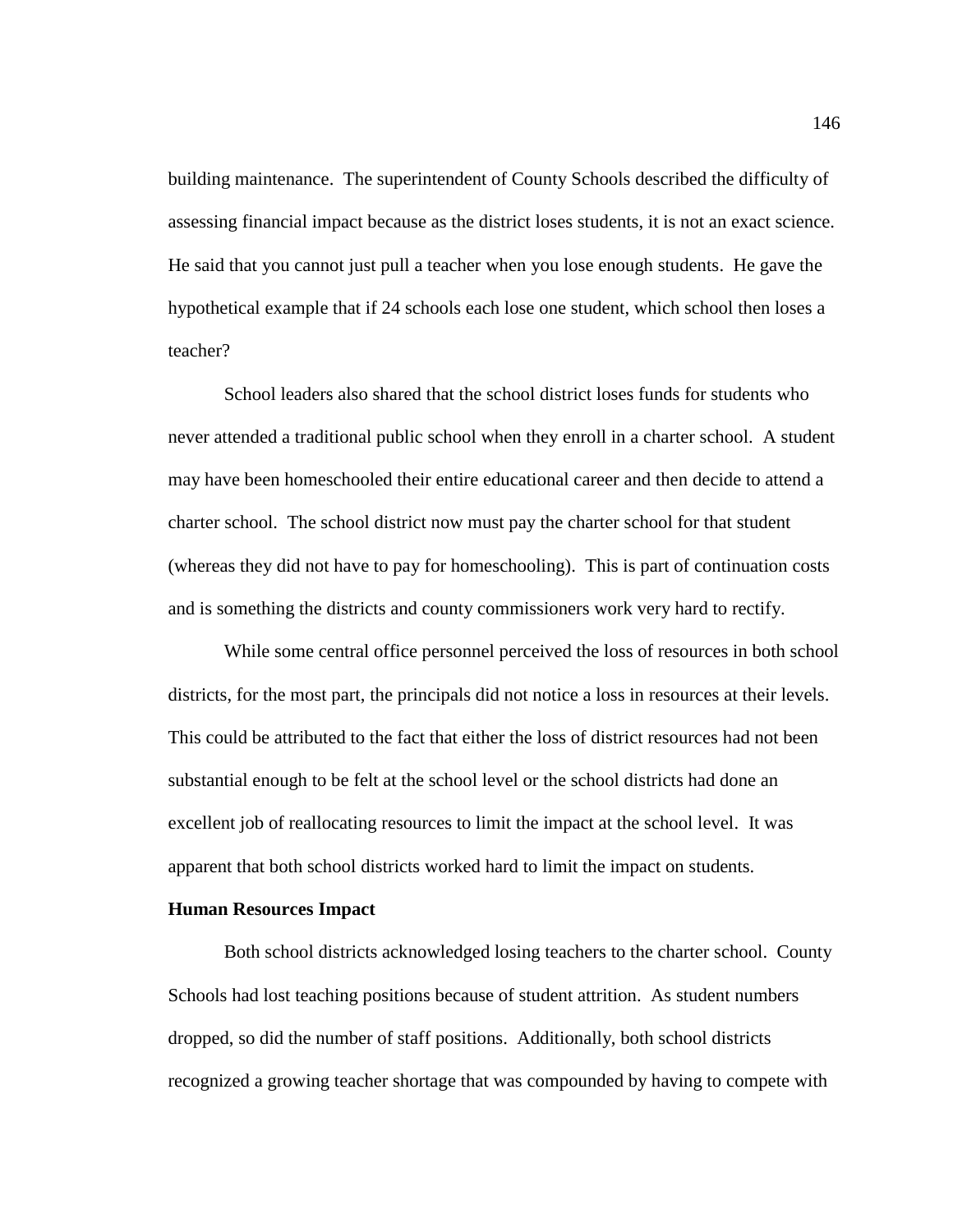another school for teachers. One high school in County Schools lost five teachers in one year to Forest Charter Academy. The school district also lost two or three teachers this past year because of teacher certification requirements. These teachers were able to go over to the charter school to teach because the certification requirements are less stringent. These findings are consistent with current research that says teachers going to charter schools typically have less experience and are less likely to have a license (Burian-Fitzgerlad & Harris, 2004; Jackson, 2012). In City Schools, leaders guessed that they had lost five teachers at most to the charter school.

While neither school districts had lost substantial numbers of teachers to the charter school, school leaders nonetheless acknowledged losing good teachers. This was partially attributed to the charter school recruiting teachers. Both school districts had good teachers who had been recruited by Forest Charter Academy. One of the school leaders said that somehow the local charter school knew about the teachers who were doing a good job and would target them. Still, overall the impact did not appear to be vast according to the public school leaders I interviewed.

#### **Summary of Impacts**

Both school districts lost students to the charter school, although the extent of the impact on the districts is hard to assess from a qualitative, perception-based study. As I conducted this study, it seemed that some of the leaders in City Schools viewed the charter school as significant competition more so than most of the leaders in County Schools. One reason for this may be due to perceptions of White flight. Even though County Schools lost more students to Forest Charter Academy, the percentage of students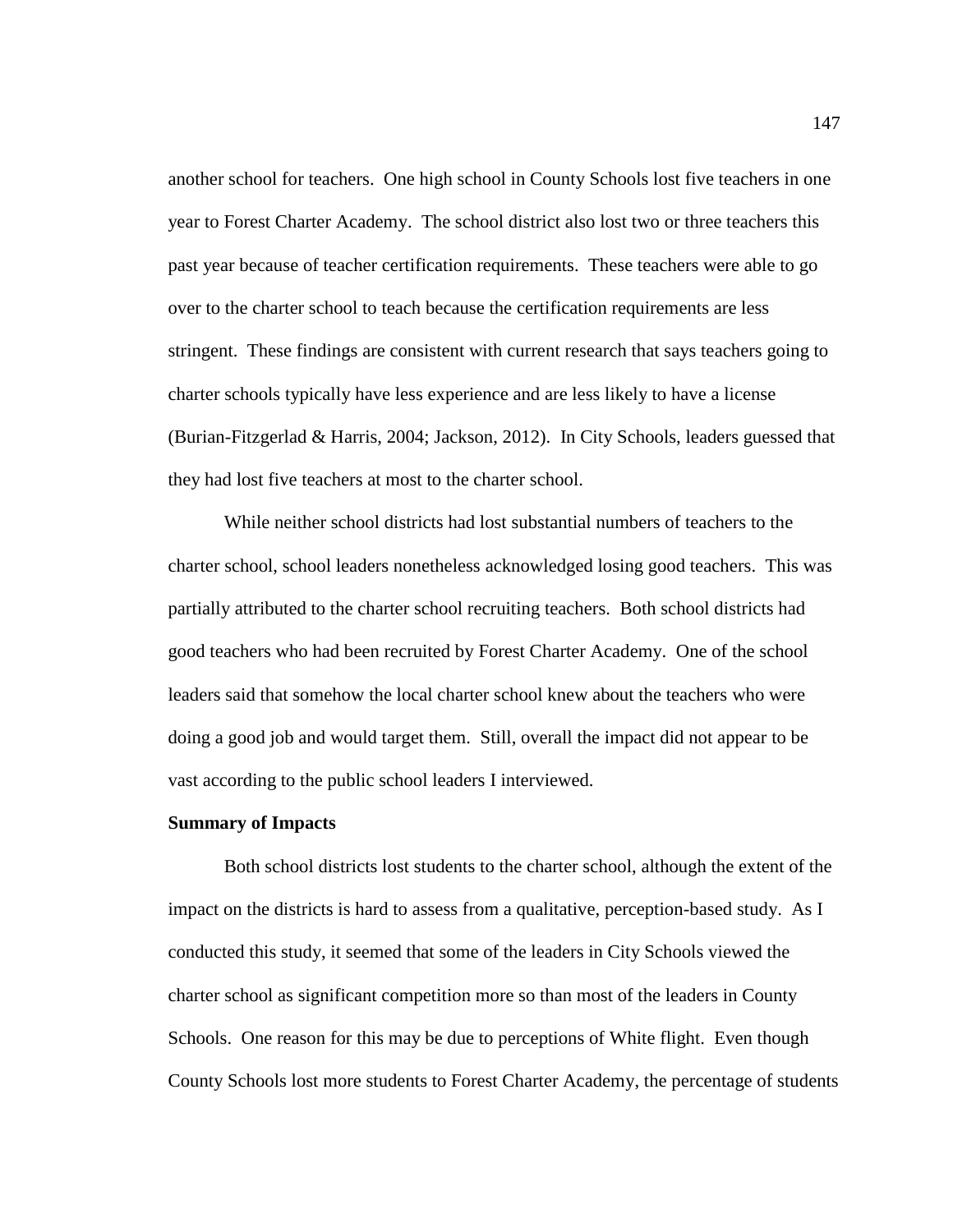lost was slightly higher in City Schools. Still, City School's enrollment had remained quite stable while County School's enrollment had plummeted over the last several years. I believe there are several reasons for this slight difference in perception.

First, smaller districts are more likely to view charter schools as competition (Linick & Lubienski, 2013). City Schools had about one-fourth the enrollment of County Schools. All of the schools in the City School District were within the city limits. Therefore, City Schools was isolated to one city that was just a few miles from the charter school. Additionally, all of Forest Charter Academy's schools were near that same city. County Schools comprised schools from all around the county. As stated earlier, the county is geographically quite large and has several distinct school zones that were near various towns. The distance between some of the school zones was over 30 minutes by car. Therefore, most of those schools had not experienced much impact from Forest Charter Academy. Areas with larger amounts of students might not feel the impact when students leave because the effects are dispersed throughout an entire area (Linick & Lubienski, 2013). The school leaders at schools near the charter school were cognizant of the competitive effect of the charter school. Proximity seemed to correlate with the perceived impact (Cordes, 2017).

Second, districts are more likely to feel intense pressure when competing for "desirable" students (Hess et al., 2001). While both school districts lost students to the charter school, leaders from City Schools said their school district had primarily lost high-achieving students to the charter school. Consistently, they perceived that highachieving students were recruited heavily by Forest Charter Academy. This is a common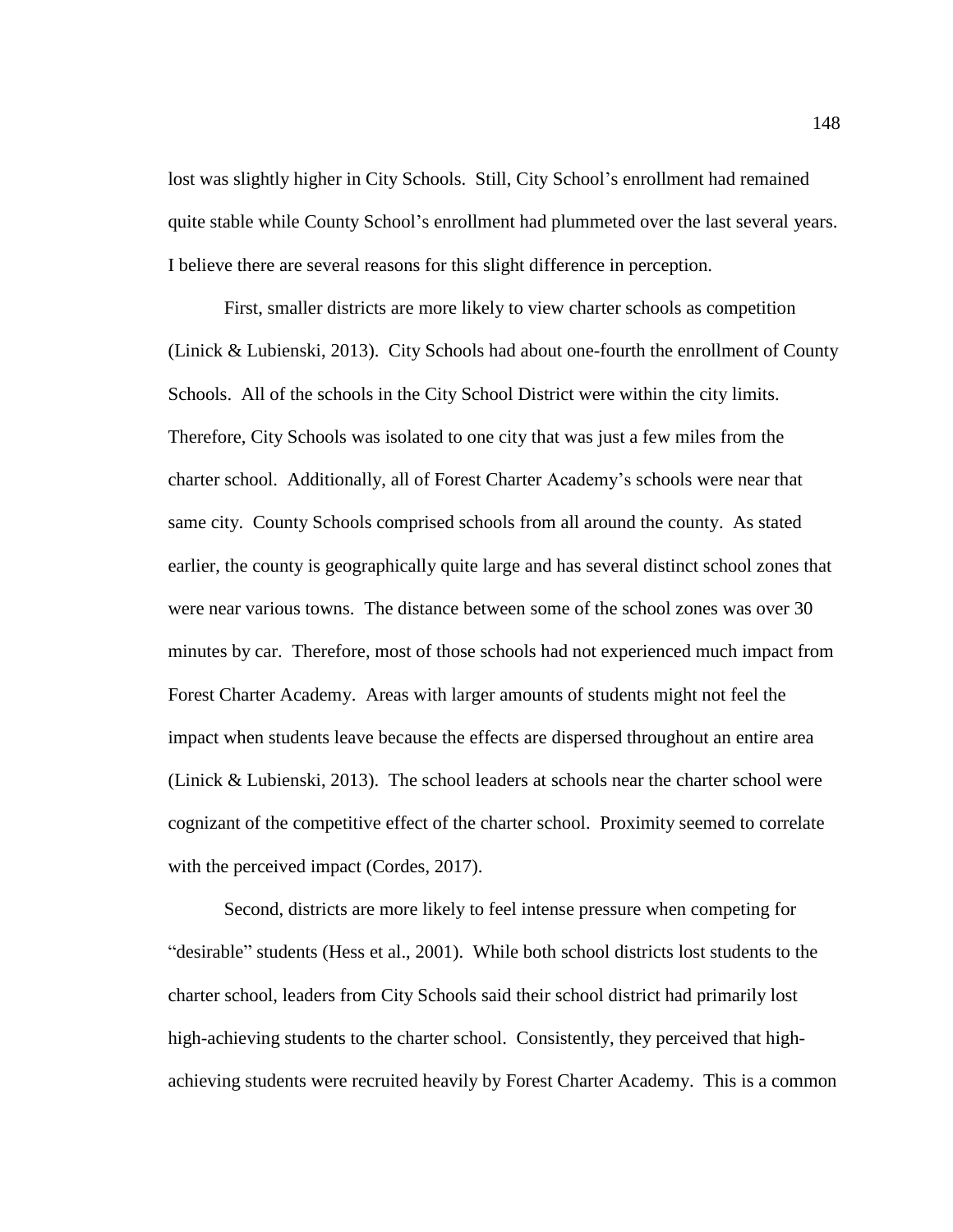practice of charter schools because it can bolster test scores quickly and consequently improve available resources and the reputation of the charter school. Perception also played a role, as parents of high-achieving students in the district believed that Forest Charter Academy would provide their children with more opportunities for academic advancement. County School leaders did not notice a larger portion of high-achieving students leaving the school district or being recruited by the charter school.

Additionally, leaders from City Schools noticed that White students were primarily the students who were attending the charter school. Recruitment and White flight were given as reasons for this occurring in City Schools. Non-White students, students with disabilities, and students with language barriers did not seem to be heavily recruited from City Schools. County Schools most likely did not experience White flight because the school district is significantly less diverse than City Schools. Over 70% of students in County Schools are White in comparison to 35% in City Schools. Also, 54% of students in County Schools are economically disadvantaged compared to 73% of students in City Schools.

The perceived quality of education Forest Charter Academy provided was mentioned by traditional public school leaders during interviews. While many of the school leaders were skeptical of the ability of Forest Academy Charter to provide the same quality education as a traditional public school, several acknowledged that they had done a good job marketing the benefits of their school. They had helped create the perception that the school provided a strong innovative educational experience in a smaller setting that in some ways resembled a private school. They presented this setting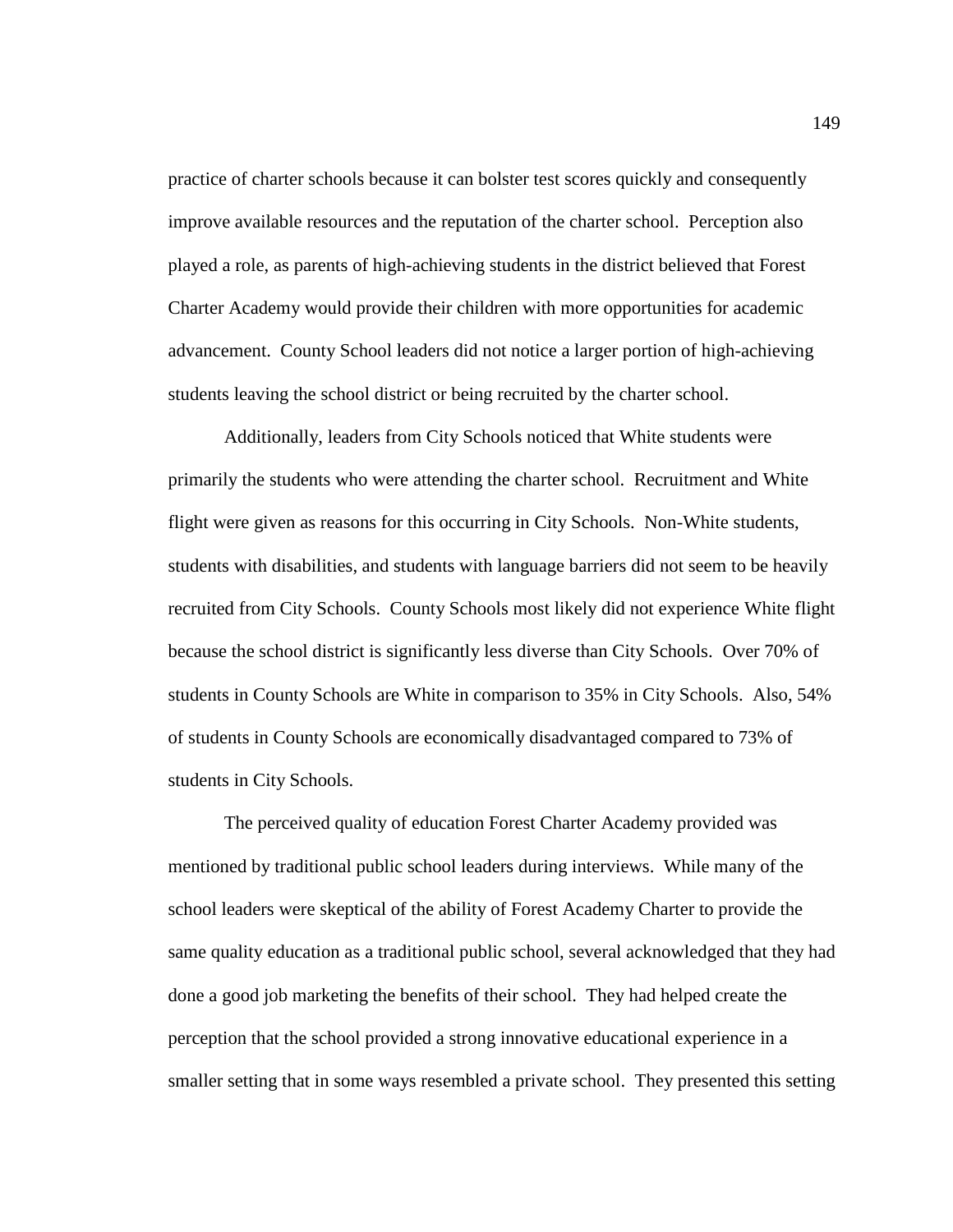as being safer and more personalized than traditional public schools. The perception of quality is important as charter school quality is one of the factors impacting traditional public school response (Zimmer & Buddin, 2009). Public school leaders also heard that Forest Charter Academy did a good job of establishing relationships with parents and understood the importance of good customer service. While the quality of education provided by Forest Charter Academy can be debated, they were successful in attracting students to their school. In fact, this charter school has become very large in comparison to most charter schools. This growth is likely aided by the fact that they have built, and are building, brand new facilities that seem appealing to the public. These new facilities not only look to be of good quality but also show that the charter school is now firmly established in the area.

#### **Traditional Public School Response to Competition**

Perspectives regarding competition with Forest Charter Academy varied a great deal among the school leaders participating in this study. Not all of the school leaders felt that they were in fact competing with the charter school, consequently, they did not see the need for a specific response. The way that school districts respond is strongly correlated to their perception of the competition they are facing (Holmes et al., 2006). Others believed that the charter school was having an impact on their school districts, especially schools in the closest geographic proximity to Forest Charter. However, competition was generally not viewed as something negative, but rather another reason to continually improve. This competition was seen as causing both school districts to reflect on their organizations and adapt in order to better serve and support students. They both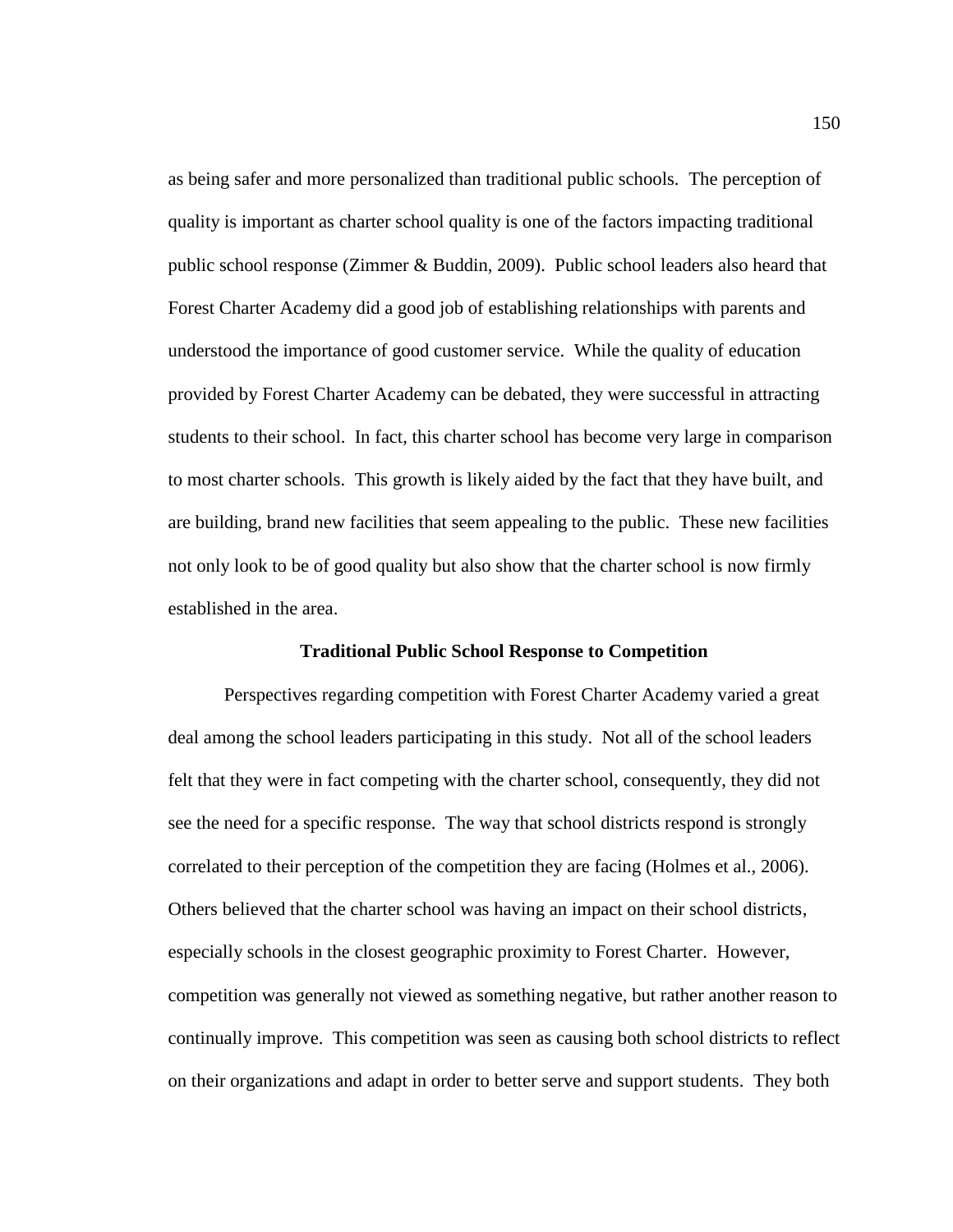developed new programs and initiatives in response to this competition. Both districts have only felt the impact of the charter school for about five years. It will be interesting to track the difference in response over time. I organize my conclusions about the districts' responses in terms of Initiatives, Policy Revisions, Strategies, Teacher Recruitment, and Resource Allocation.

## **Initiatives**

One way in which school districts respond to competition is through changing or adding programs to strengthen the curriculum (Hess et al., 2001; Kasman & Loeb, 2012; Rofes, 1998; Teske et al., 2000). Both districts in this study had implemented several initiatives in the past few years in order to bolster their academic offerings. These initiatives were described as for the benefit of the students, but also to help retain students in the face of competition. There were school leaders in both districts who acknowledged the charter school had caused them to look more closely at their course offerings. The assistant superintendent over curriculum and instruction for City Schools said that Forest Charter Academy had an impact on their instruction and course offerings. City Schools listened to their families so that they could give them a variety of learning options. The district offered accelerated courses for younger students, robotics, and STEM classes. They created a range of pathways to graduation and implemented a new early college program and a dual language school. The early college and dual language school were created to be more competitive. The early college allowed students to play sports and participate in the performing arts, which allows for more options for the students. While the school district leaders mentioned that they would have offered many of these new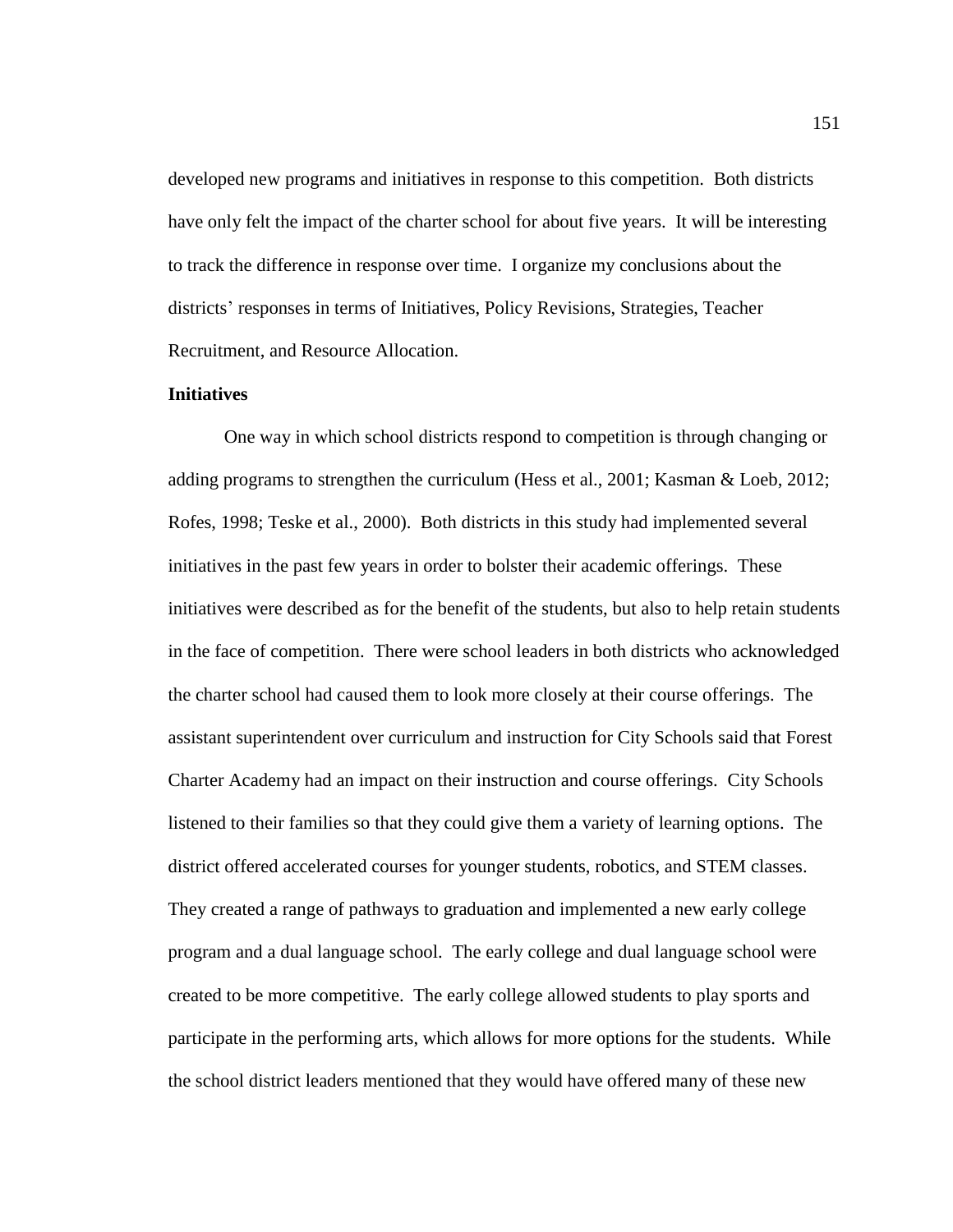programs regardless of competition, it seems that the charter school had accelerated the process of initiating them.

County Schools also had made great strides in their course offerings and programs over the past serval years. The assistant superintendent for curriculum and instruction said that the district made changes to keep students in the school district, but also noted that these changes would have likely been made had the school district not lost students. One of those changes was the creation of a 6-12 school. This school was unique in that it has features that resemble the innovation of charter schools, for example, providing three different schools of learning, an innovative schedule, and one-to-one computer access for each student. It might be argued that the innovation of charter schools in general influenced the design choices of this traditional public school. The charter school appeared to be just one of many reasons for the development of River Mountain 6-12 School. River Mountain was losing students to the charter school, most notably when parents claimed that they wanted a smaller setting for their students than would be case if they attended the large traditional high school in the feeder pattern. The re-design met this need by providing a much smaller school in regards to enrollment and through providing features that resembled those of a charter school. Also, the traditional high school was a considerable drive for some of the students attending River Mountain. Those students could choose to stay at River Mountain for high school and therefore cut down on transportation time.

River Mountain School was originally a 6-8 middle school that served a particular school zone. After the re-design, students in that school zone still went to the middle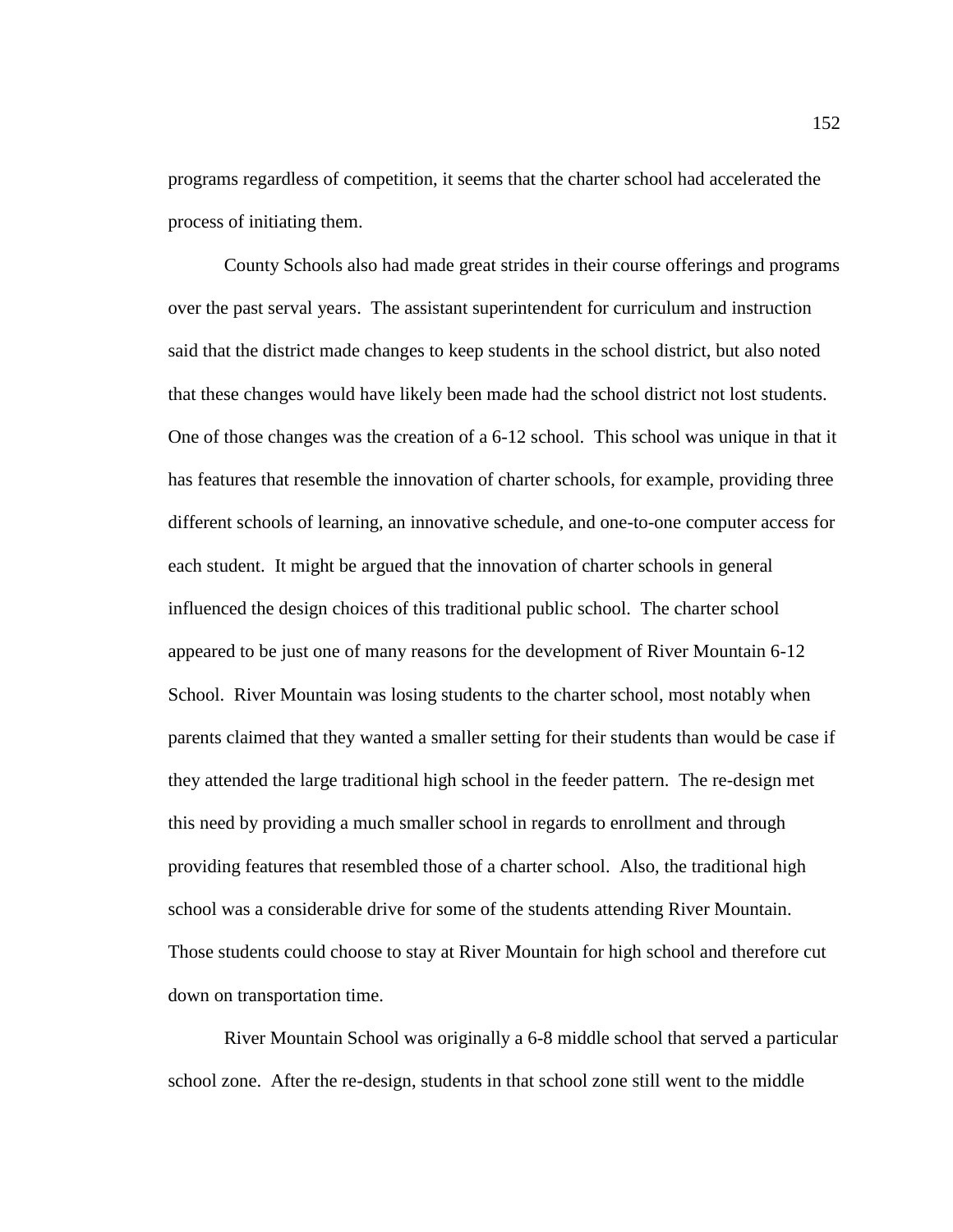school, but instead of going to the traditional high school they could now stay at River Mountain through grade 12 and graduate. If River Mountain did not fill up with students in the attendance zone, students from other school zones could apply to attend at the school and thus the district allowed open enrollment in this situation, another practice that is in some ways modeled after charter schools. Allowing open enrollment or creating a magnet school are ways school districts can soften the impact of charter schools (Buddin & Zimmer, 2009). Though River Mountain 6-12 is not a magnet school, providing a specialized curriculum and open enrollment are hallmarks of magnet schools, and are also features of charter schools.

## **Policy Revisions**

In an effort to combat charter school competition, school districts sometimes implement policies in order to respond to the impact (Linick  $&$  Lubienski, 2013). Neither district in this study responded with any policy changes other than City Schools making it easier for students to be more mobile within the school district. Specifically, if a parent wanted their child to participate in a program that was not available in their school zone, they could still have the opportunity for their child to participate in that program in another school zone within the district.

Participants in my study mentioned that the state of North Carolina had recently allowed sixth-grade students to participate in athletics, with the exception of football. Prior to this policy change, sixth graders in traditional public schools were not allowed to participate in school sponsored sports. In some charter schools, sixth graders were participating in sports, and therefore from the perspective of the state, changing this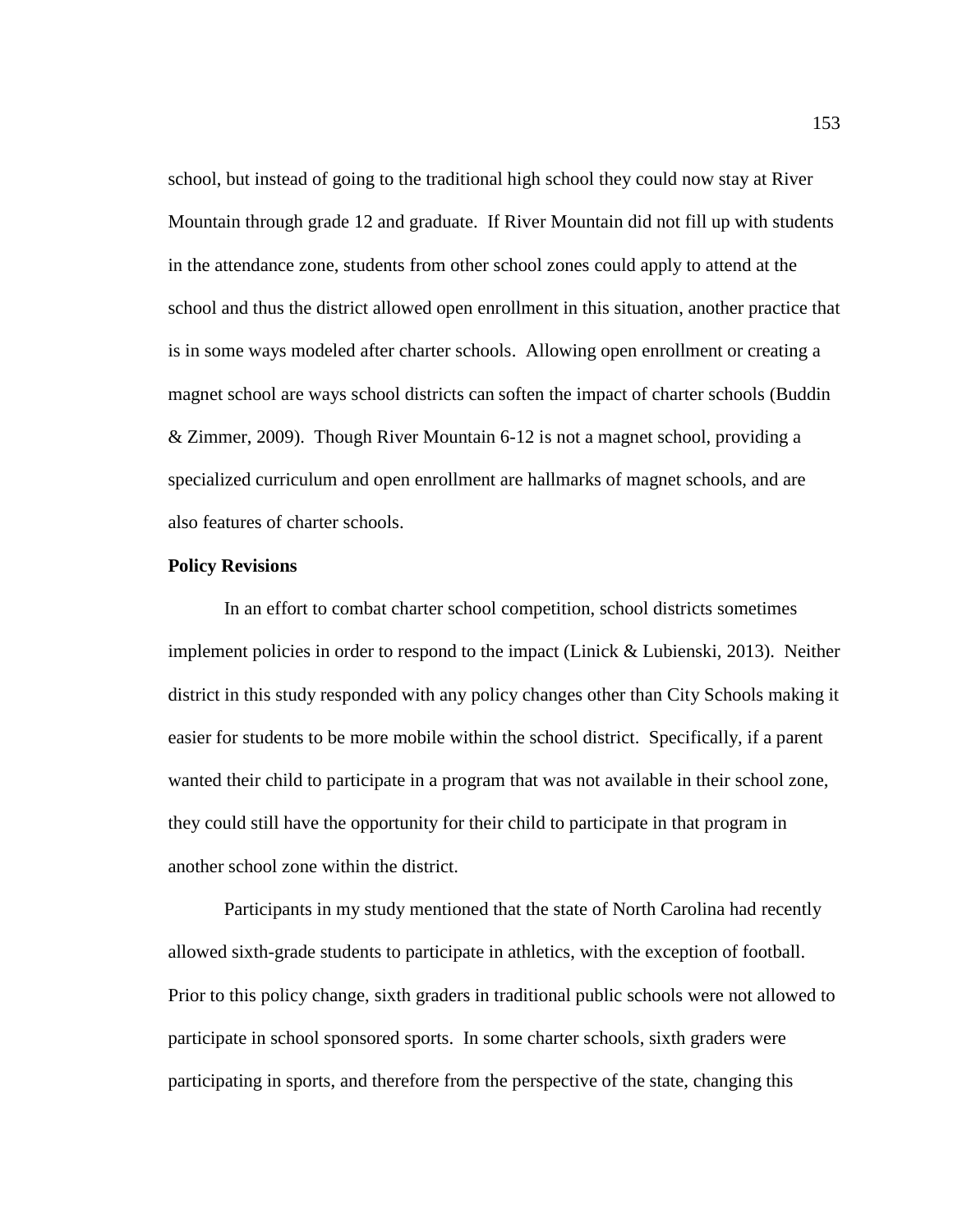policy was seen as leveling the playing field. Each school system was given the autonomy to choose if they wanted to allow sixth graders to play middle schools sports in their respective districts. City Schools and County Schools both approved the policy change at the district level through their boards of education, perhaps in part because  $6<sup>th</sup>$ graders could play at Forest Charter Academy.

The only other policy change mentioned was the creation of Fund Eight at the state level. Participants described that Fund Eight was a result of a lawsuit that a charter school won against a large school district which enabled charter schools to have a portion of everything in Fund Two which housed current expense funds. School districts were then allowed to create Fund Eight which allowed traditional public school districts to spend money out of that fund and the money does not have to be share with charter schools.

## **Strategies**

The most common way school districts respond to charter schools and competition is to focus on marketing (Lubienski, 2005; Kasman & Loeb, 2013). Often this is a quick and easy way to reach parents who are essentially the customer. Both school districts were working to improve in this area and felt that they needed to shape a narrative about their school and tell an attractive story about all the good that is happening within. All of the leaders in both districts felt pride about the many great programs and achievements in their schools and had begun working harder to make those achievements more widely known. The presence of charter school competition no doubt influenced some of this marketing effort.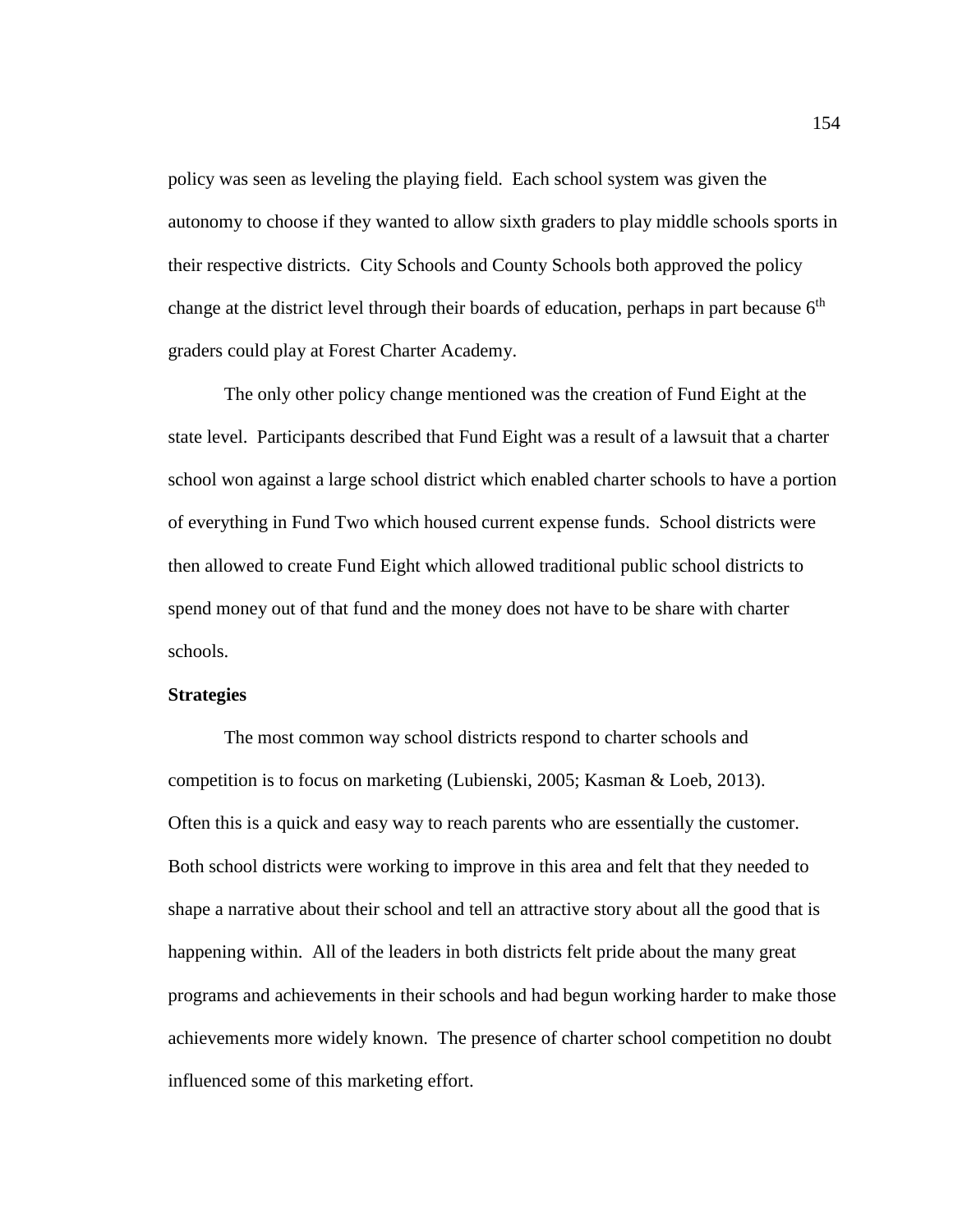One way both school districts were communicating with the community was through media. They used social media as well as traditional media to share positive things happening in their schools and also utilized a public information officer. Both districts were active on Twitter and Facebook and had improved their school district webpages. Additionally, they partnered with local television news for promoting positive news stories and also appeared on radio stations. City Schools sent out annual reports to all of the local community and County Schools filmed a video update monthly.

Additionally, both districts reached out more thoughtfully to parents in a variety of settings in order to provide information. School leaders emphasized good customer service and the importance of listening to parents and gaining feedback from all stakeholders. Both school districts utilized school tours to inform and also recruit students to their schools. Both superintendents had various parent groups who they met with regularly, as well as teachers, and valued the input of these groups.

While it was clear both school districts believed their school systems had improved in marketing their school districts, the impetus for this change was less clear. Opinions varied as to why they were trying to improve in this area. Most of those in County Schools did not believe the focus on public relations was a result of competition from Forest Charter Academy. They shared that it was a focus of their new superintendent who shared that he believed County Schools needed to tell about all the great things happening in the school district. The superintendent of County Schools said that the district had undergone major changes in the area of public relations, but it was not as a result of the charter school. While most of the leaders in County Schools did not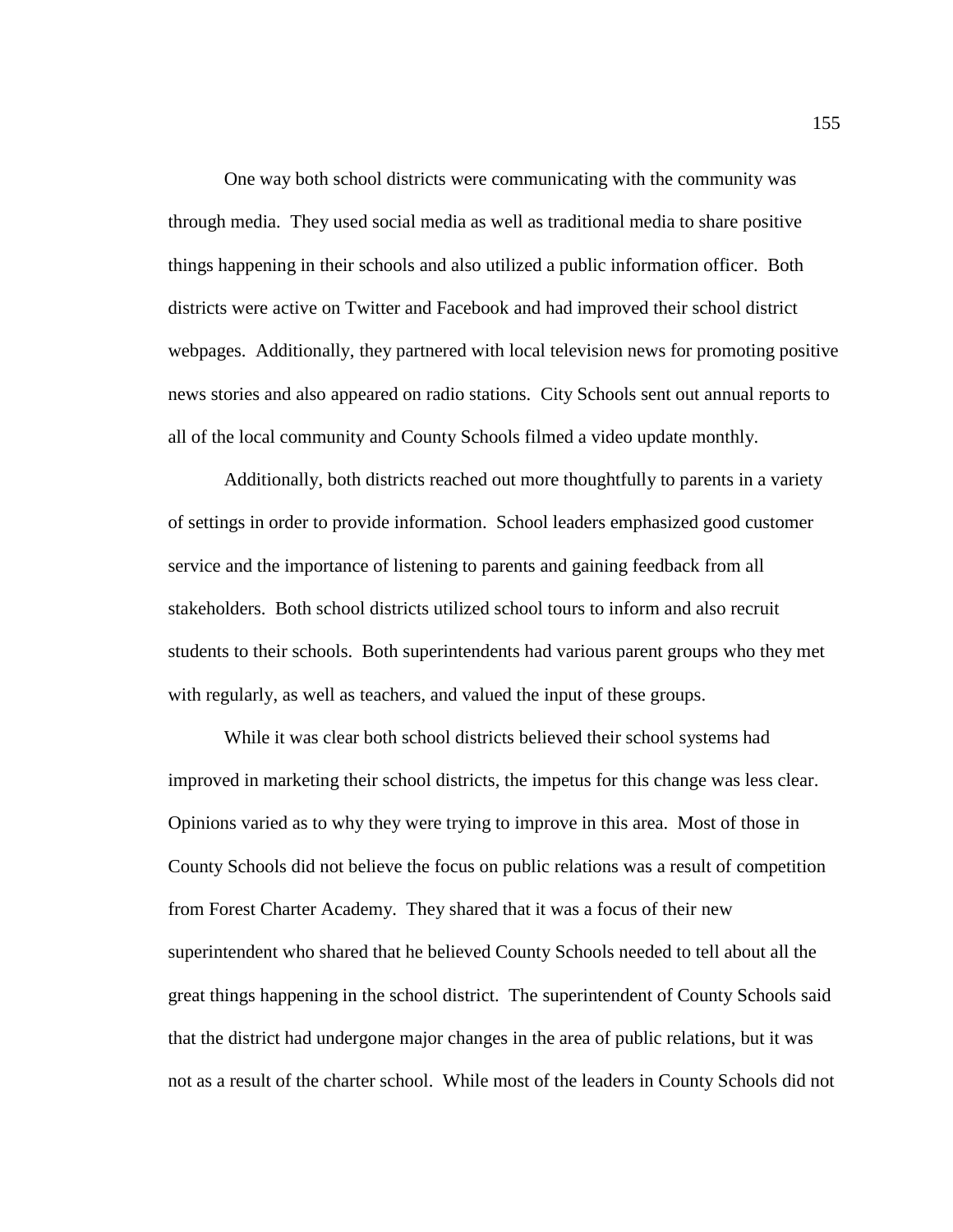believe the district improved public relations because of the charter school, several did acknowledge the district was more cognizant of promoting the good things happening and that the district was aware of the increased competition.

Leaders in City Schools were aware that parents were choosing the charter school because of the perception that the charter school was better, which they believed had to do with the quality of Forest Charter Academy's marketing. These perceptions caused City Schools to work towards improving in areas such as marketing and to become more innovative. The superintendent acknowledged that the district was more focused on being competitive and sharing the good things happening in City Schools because of the influence of Forest Charter Academy. However, the main impetus for improving in the area of public relations was ultimately for the betterment of the student. City Schools wanted to let parents know about all the exciting opportunities that their school district offered in hopes that students would be successful in school and life.

# **Teacher Recruitment**

Both school districts are dealing with a state-wide teacher shortage. Fewer educators are coming out of teacher preparation programs and now the charter school is also competing for those same teachers. Both districts were using strategies to recruit teachers to their respective districts. County Schools and City Schools were working closely with various university teacher preparation programs and finding strong candidates from among the students who completed internships and student teaching in their district. Having student teachers allowed both school districts to find solid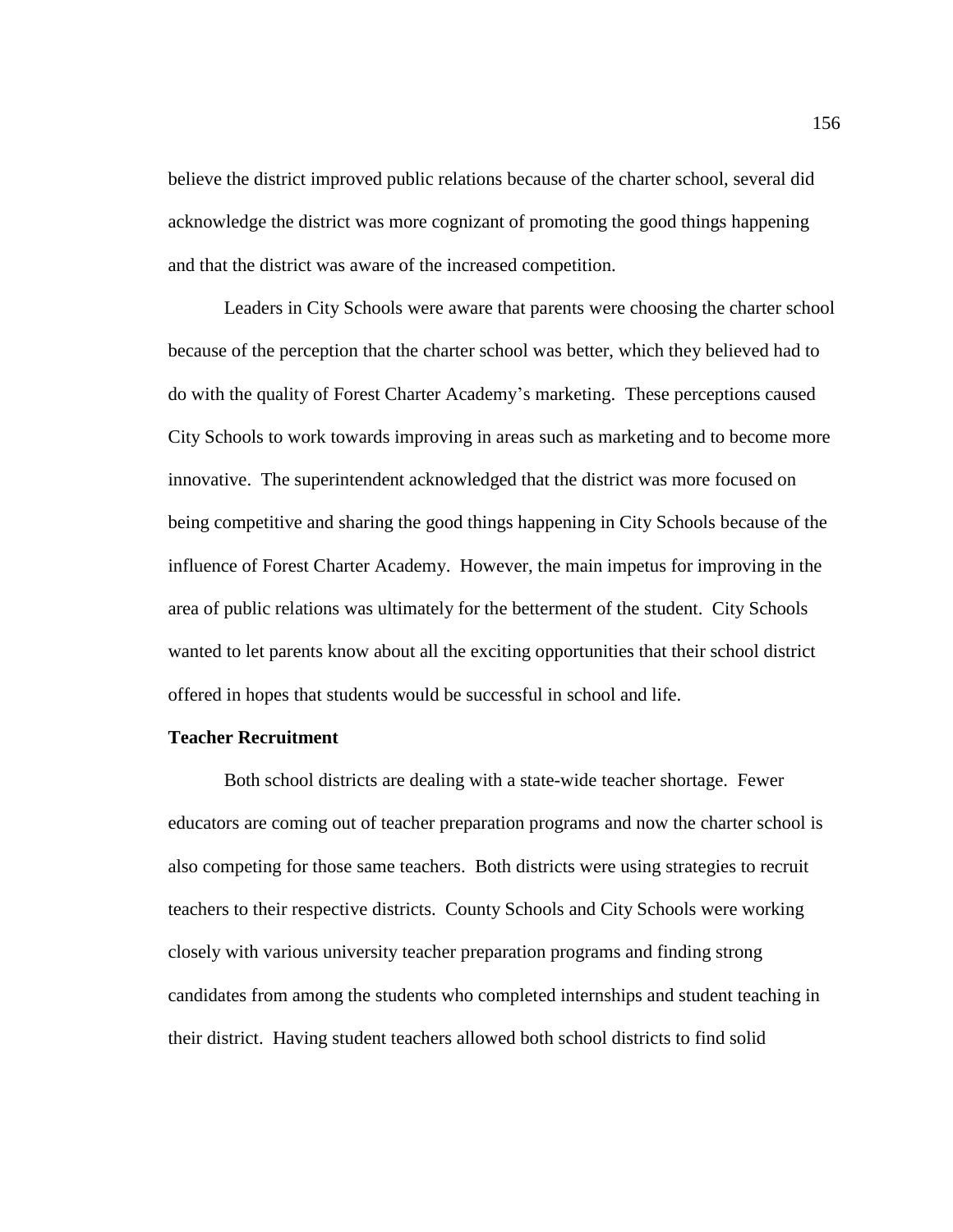candidates and offer them early contracts. In fact, County Schools had offered five or six early contracts in the past year.

Both traditional school districts were also going to recruitment fairs as in the past, but were being more selective in the ones they chose to attend. They were also conducting research to find candidates. Finally, County Schools was beginning a pilot teacher preparation program called Future Teachers of North Carolina at one of their high schools, which was an enactment of Senate Bill 598. This program will allow juniors and seniors to take two different teacher preparation courses for college credit and will help aid in growing teachers from within the district. The first of these classes will help students learn about the role of a teacher and the licensure process among many other things. The second course would offer students opportunities to have real-world experiences in classrooms.

# **Resource Allocation**

Another strategy that school districts use when facing competition is to reallocate resources (Arsen & Ni, 2012). Traditional public school districts might move more money into academic programs and away from other areas. Neither district in this study responded to the charter school through a change in the allocation of resources, at least not any changes that they shared in the interviews. When districts face competition for a short period of time, as both districts had, they are less likely to reallocate resources as compared to districts where charter schools are more established (Arsen & Ni, 2012). It will be interesting to see if these districts feel pressured to reallocate resources in the future.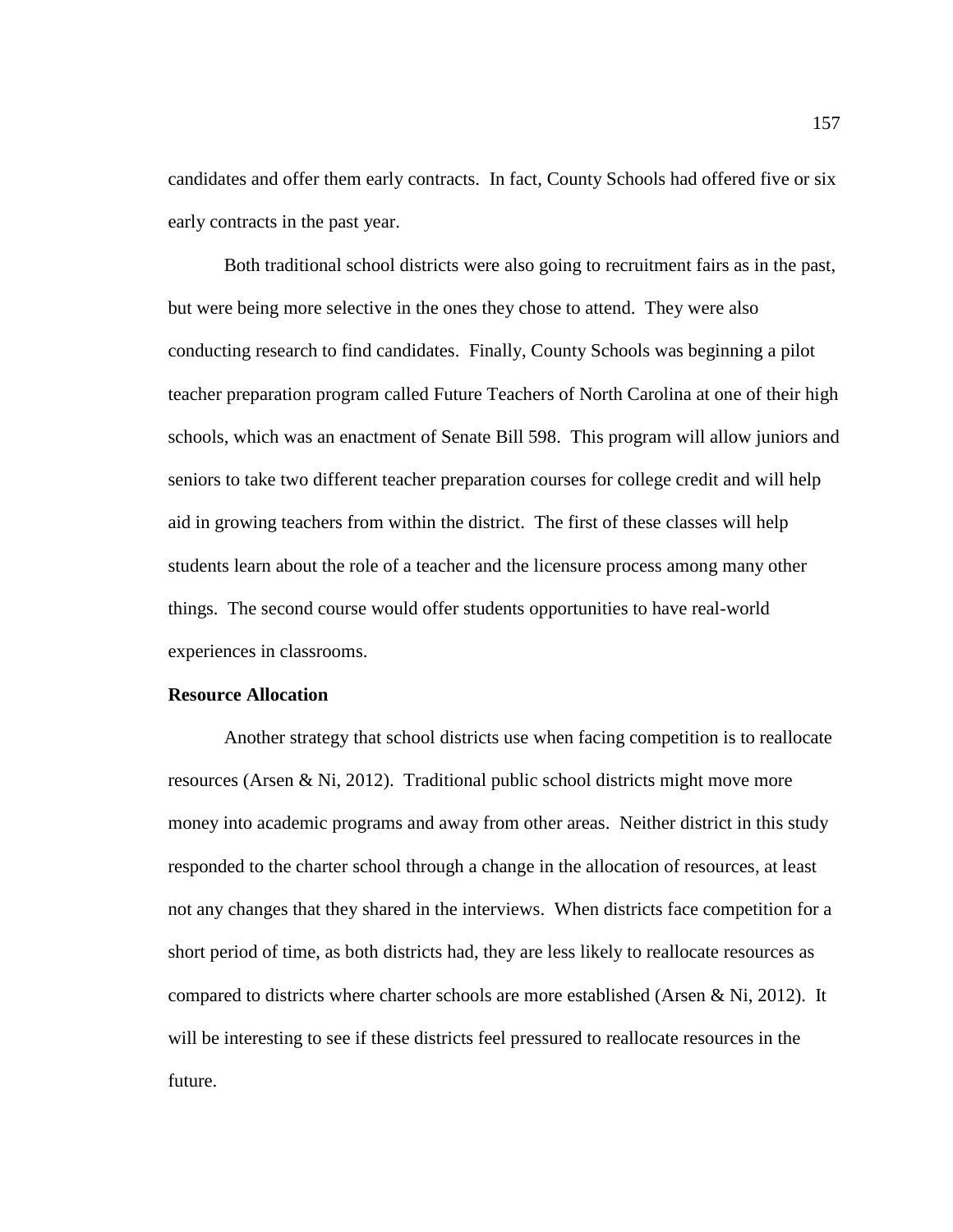#### **Reflecting on Market Theory**

As mentioned in the first chapter, I drew on market theory in trying to understand the influence of charter schools on public schools. Market theory is an outgrowth and logical extension of neoliberal ideology, which is an economic doctrine that espouses the belief that a free market of choice, in which the consumer is free to choose from among a range of options, results in better products for the consumer. Market theorists argue that the consumer, which in the case of education is parents and students, should have more choices available to them than just traditional public schools. Charter schools are one of those choices and provide a viable option for those who cannot afford private school but who want an experience different from the one that has historically been available to them. The logic of market theory is that if charter schools are more innovative and a better option, traditional public schools will lose students, which would result in the loss of resources. With the loss of resources, public schools will need to respond by trying to improve in order to become a viable option again.

In viewing this study through the lens of market theory, I have three key observations. First, traditional public school leaders would need to perceive an impact and competitive pressure in order to feel the need to respond to charter schools. For City Schools, this impact was primarily felt through the loss of high-achieving students and White flight. With the loss of high-achieving students, leaders felt the district would be impacted academically and lose parent resources. This loss, in turn, might create a perception that the school district was not effective in providing high-quality educational opportunities and a rigorous learning environment. For County Schools this impact was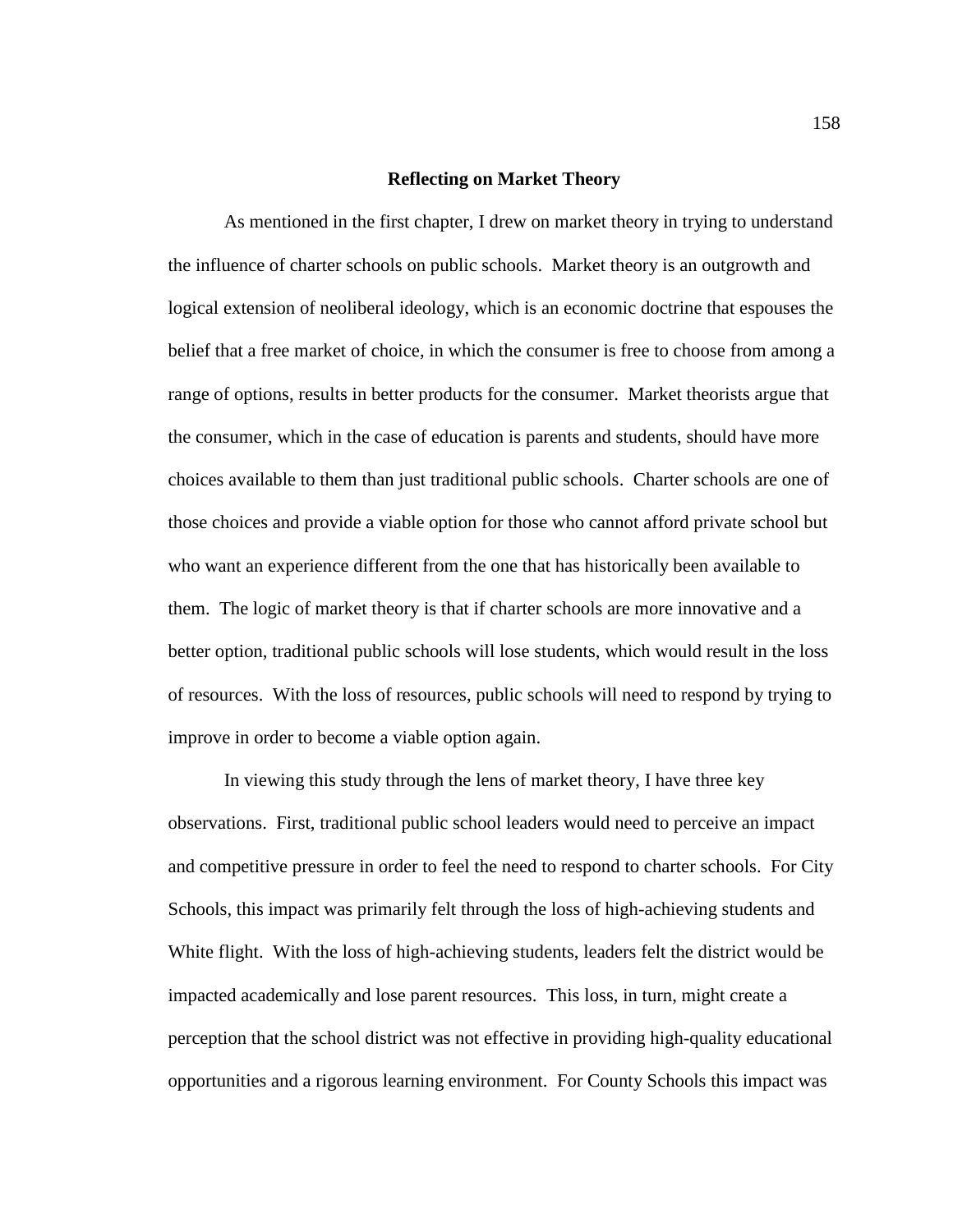through student attrition, which impacted only certain school zones in the district. Through myriad factors, including the charter school, one school in that zone had become a concern because the building was half empty. The loss of students resulted in a fiscal impact on the district as well, although I am not sure how substantial.

Second, if market theory was correct, both school districts would try and respond to this competition. While both districts did improve in the areas of curriculum offerings and marketing, it is not clear if this was due to the charter school alone, although surely this was a factor. Competition in general, and the nature of public education in the 21st century, are entangled in any response. Both school districts were innovative and worked to create a multitude of exciting opportunities for their students. Still, it did seem like City Schools was endeavoring to get students back from Forest Academy, while County Schools was trying to slow the number of students leaving their district to go to the charter school and other alternatives to traditional public schools.

Third, consistent with this theory, we would expect both school districts to model the practices and innovations of the charter school. Based on the interviews conducted during this study, I do not believe either district was trying to emulate the practices of the charter schools, although River Mountain 6-12 shared some of the charter school practices and allure. For the most part, the school leaders in both districts did not believe the charter school was offering anything new or innovative that they were not already doing. This was consistent with Rofes's (1998) claim that public school officials do not believe that charter schools provide new ways of doing things, although admittedly Rofes was writing nearly 20 years ago. However, the school leaders in this study did not seem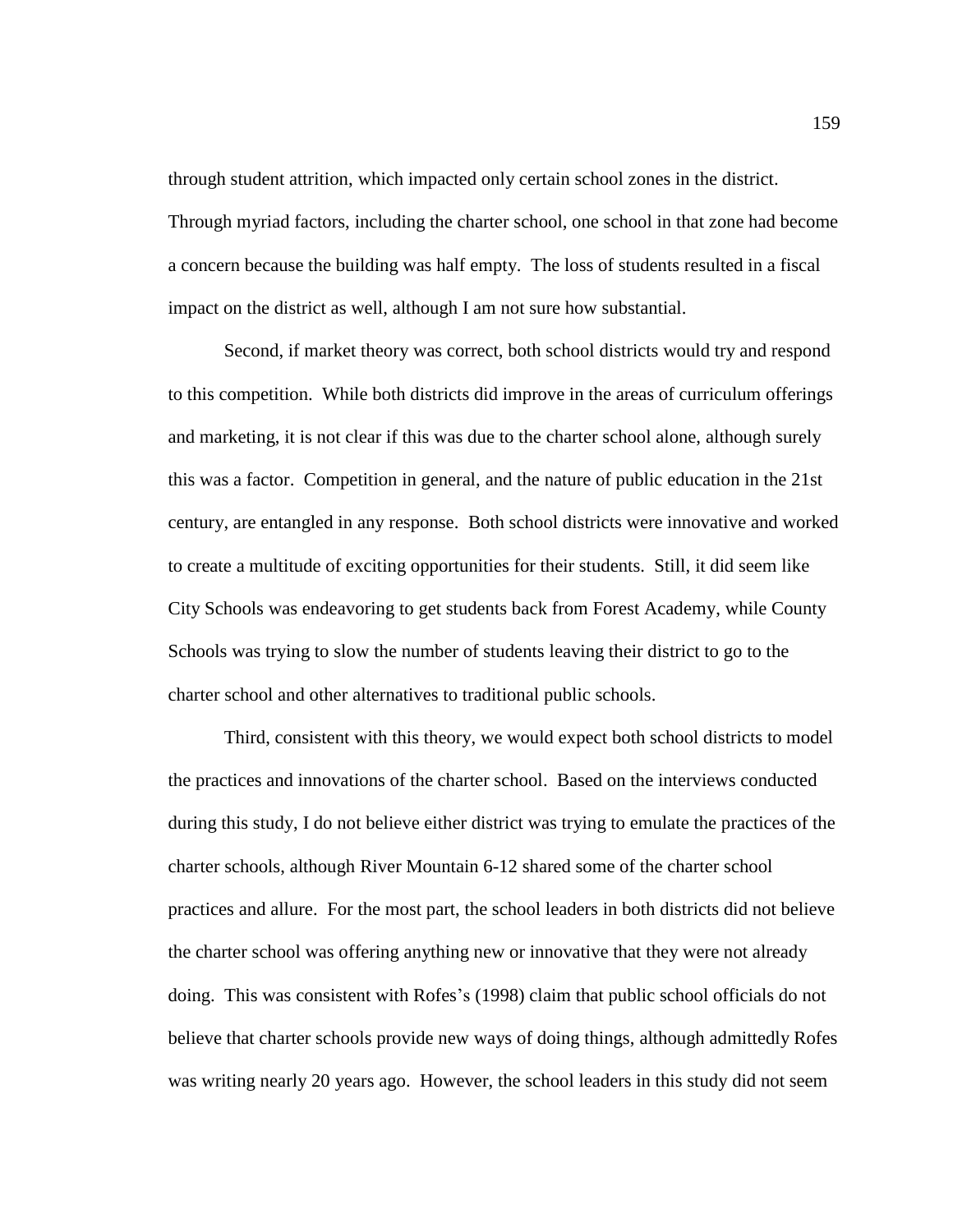to believe the charter school could compete with the amount of different options and offerings that were presented to students via public schools. Many of the school leaders acknowledged that the charter school had done a really good job of marketing themselves and creating the perception that they were the only ones offering innovative practices and programs. If there was anything that could be garnered from the charter school, it was their excellent public relations and marketing processes.

# **Suggestions for Future Research**

In this study I explored the experiences of two public school districts in North Carolina with a charter school, and ultimately what changes, if any, they implemented as a result of this competition. As there are few studies on how traditional school districts are responding to charter school, I hoped that this study would aid in providing more insight into the impact of charter schools on rural school districts and their response. The participants in this study were traditional public school leaders including superintendents, central office personnel, and principals from two rural school districts. These participants shared their experiences with a charter school and possible strategies for competing.

This study was small and only included two school districts and 20 school leaders. It was also largely exploratory. Further studies replicated in rural settings could include more school districts and more school leaders. More types of these same studies could help to create a fuller picture and more complete understanding of the impact of charter school on traditional public schools in rural areas and how they are responding.

New studies might also focus solely on larger or smaller school districts or on the response to multiple charter schools. Additionally, it would be interesting to learn about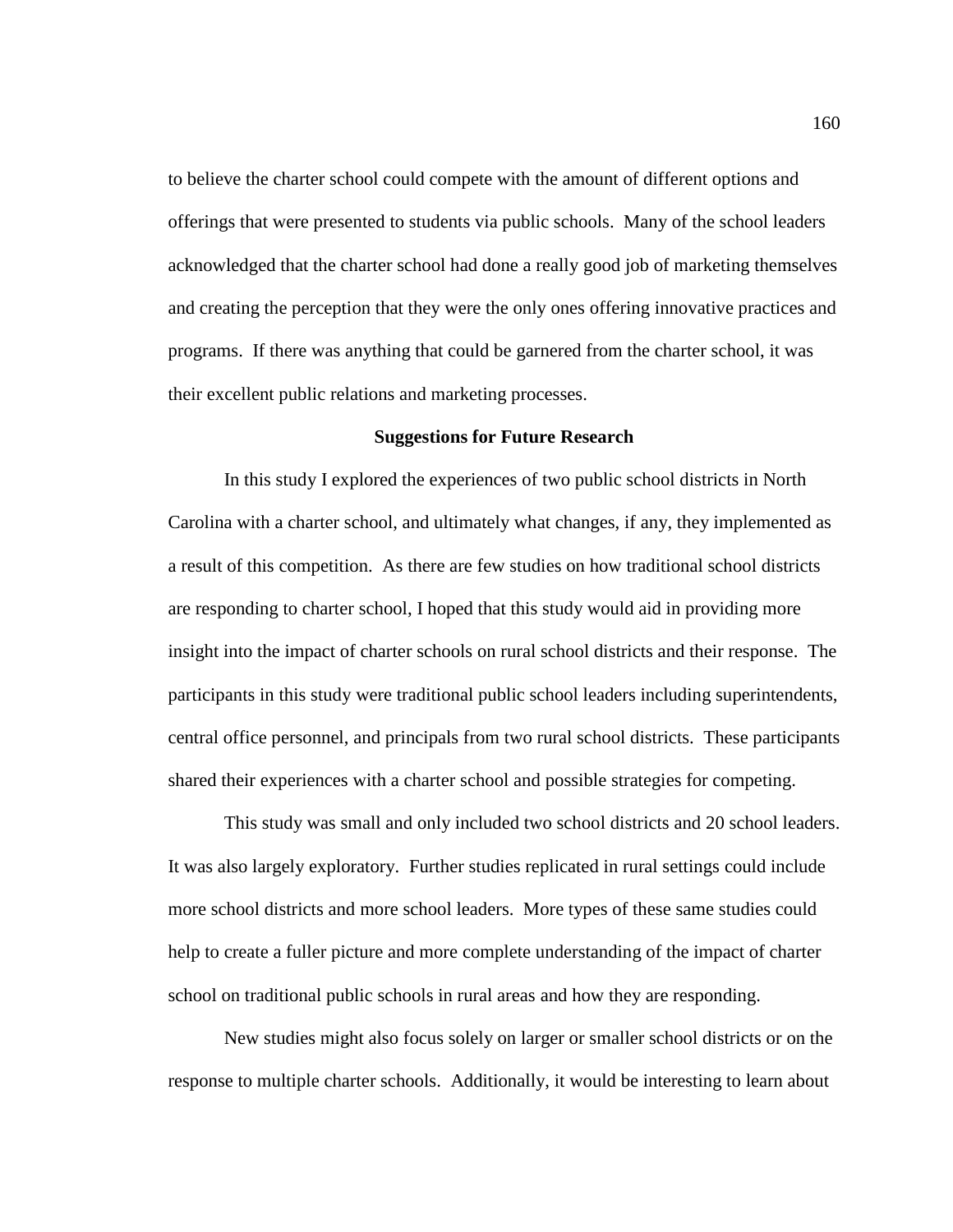the perspectives of a variety of additional school personnel like school board members, assistant principals, and teachers. Studies could also be broadened to include stakeholders from the community such as parents and business leaders. While district leaders had thoughts about why parents were leaving their district, parents would be able to provide a much richer picture of the allure of charter schools, as well as what makes them remain in traditional public schools. Other school districts besides those in rural areas could also be studied. The impact on urban school districts and the responses of those leaders might be completely different. Another unique perspective might be to interview charter school leaders on this same issue, thus providing new insight into how they see their role in improving education overall in this country. Additionally, studies of a quantitative nature or mixed methods might lead to different results beyond just perceptions, showing measurable impacts in terms of achievement and shifting demographics.

#### **Implications for Practice**

For school administrators like myself, the importance of marketing a school stood out as key theme of this study. Students going to school today have a variety of options such as charter schools, homeschools, private schools, magnet schools, and virtual schools. In light of this competition, it is important to promote all the great things happening in public schools, not just because many great things are indeed happening. The charter school in this study did an excellent job of shaping perception through excellent marketing. Additionally, customer service in traditional public schools must be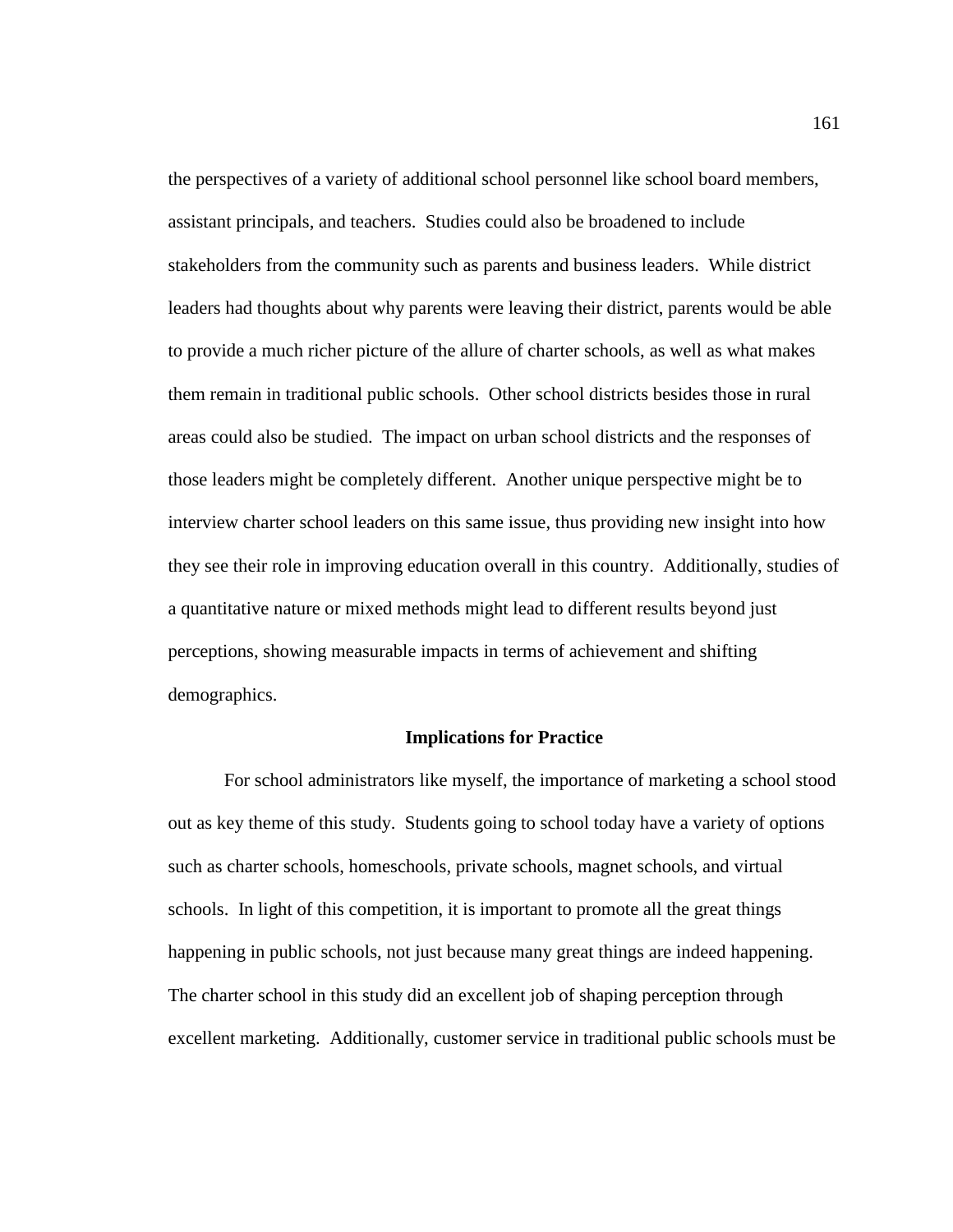inviting. It is important to ensure that when people call or visit the school, they are treated with respect and care.

One of the arguments made by charter school advocates is that they can enhance educational innovation. No doubt traditional public schools can do this as well, and it is incumbent upon education leaders to offer programs that are challenging, contemporary, and innovative. Programs and course offerings should give our students leverage in whatever field of study they might one day pursue. Students should want to come to school because there is something to pique the interest of each and every student. Whether a student wants to attend a university, a community college, join the military, or begin working, we should have course offerings that propel the student in that direction. The traditional public schools in the two districts I studied recognized this need and had developed and were developing new programs to meet this need. While there is no clear evidence that the charter school caused this change in thinking, it certainly helped the traditional public schools to put a greater emphasis on studying and updating their own programs and curricula.

#### **Final Thoughts and Conclusions**

Although there is considerable research on charter schools, most of the research conducted has involved comparing the achievement of students in charter schools to their traditional public school counterparts. The focus has rarely been on how public school district leaders are responding to the perceived charter school impact on traditional public schools. As a principal who can identify with this topic, I know that there are other administrators, district level leaders, and stakeholders who would find a study of this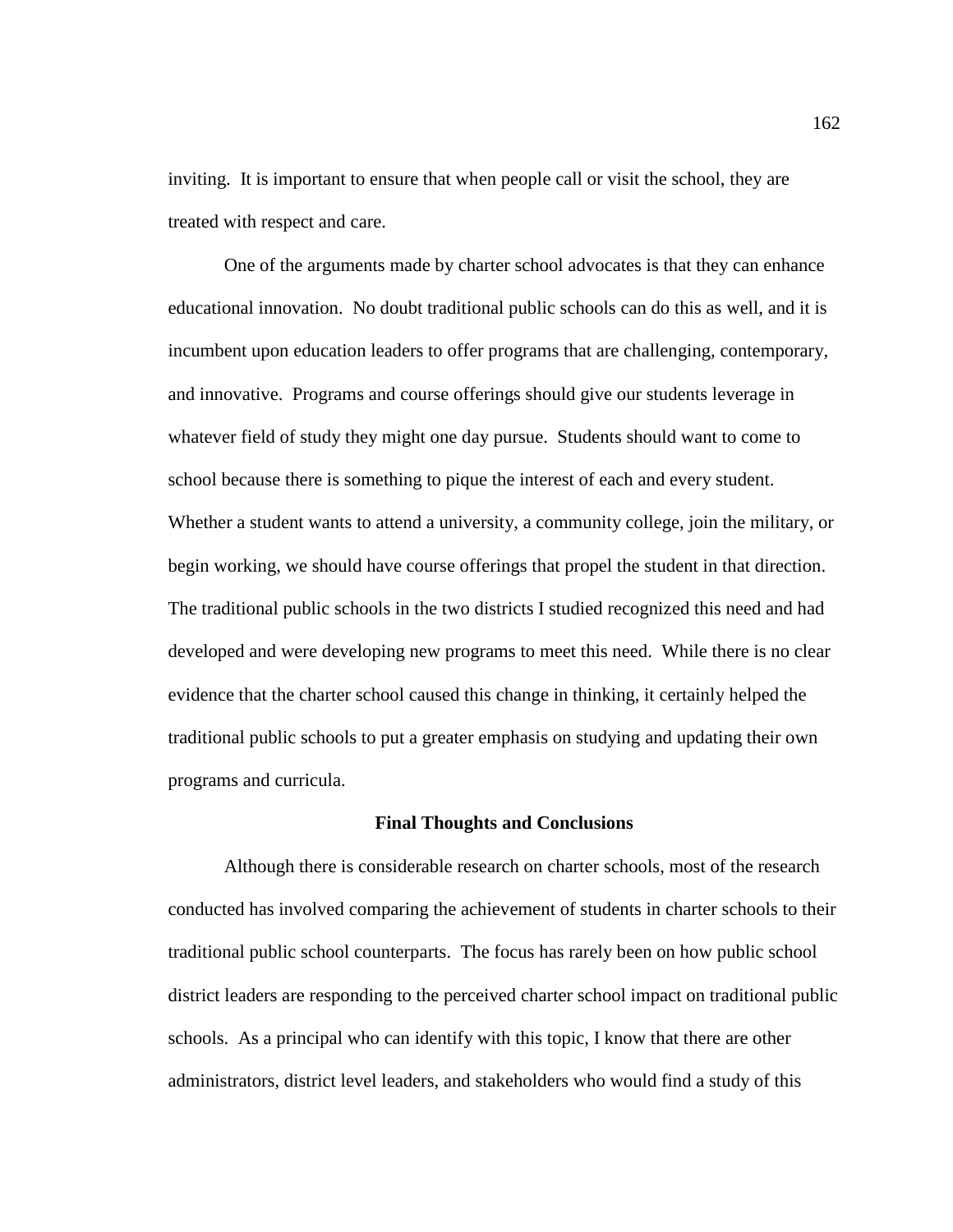nature practical and relevant to their contexts and concerns. Through this research, they might better understand the impact they have experienced and plan their responses to that impact. Other leaders will benefit from the strategies and initiatives shared by public school leaders for the betterment of traditional public school districts.

I strongly believe in public education and that it should be the great equalizer. Public education is vital in affording all people equal opportunity, regardless of race, class, or gender or other such variables. As the school choice movement grows in North Carolina, charter schools will likely continue to be a vital aspect of this movement. School districts and educators can no longer dismiss charter schools as a passing fad. Thus, understanding how districts are responding to charter schools will no doubt benefit leaders of public schools. School systems are beginning to develop strategies in response to charter schools, but this topic is so new that there is little research published. While my study was preliminary in nature, I learned a number of valuable ways in which school districts could better market themselves in order to compete with the expanding array of educational options. Indeed, one of the biggest lessons is that traditional public schools need to take marketing seriously, something they rarely had to do when they held a monopoly.

Charter schools have continued to expand across our state and nation. In the mostly rural county that I studied in North Carolina, that expansion was occurring. Though Forest Academy Charter was the first charter school in the district, it was not the only one impacting the county. Other charter schools, private schools, and homeschooling all were shaping the changing landscape in both school districts. Parents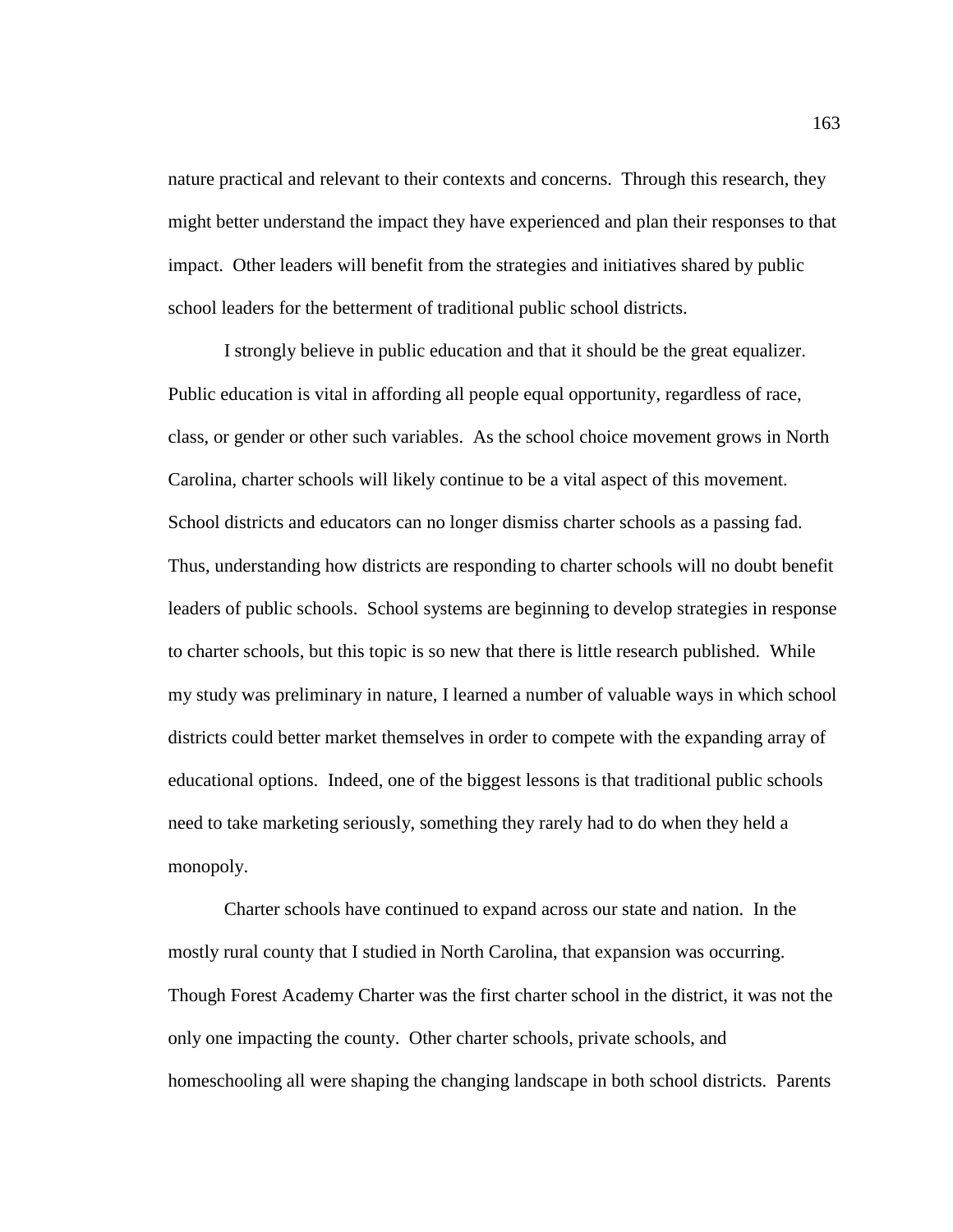and students now have a growing range of options from which to choose. Still, Forest Academy Charter appeared to be having the greatest impact among the many school alternatives for students in this county. Parents were choosing the charter school and other options for a variety of reasons, often non-academic ones. For example, families seem drawn to the charter school because of their added flexibility, lunch options, and a greater chance for their children to participate in school athletics. The smaller setting provided by the charter school feels more personal and safer in contrast to larger middle and high schools. The charter school also had brand new facilities and marketed their school in a variety of ways. They had successfully helped create the perception of being a place for innovation and creativity. Although their academic performance is comparable to the traditional public schools, parents were not solely focused on academics and often parents do not understand all the accountability numbers associated with good school performance. Parents do remember how they are treated when they visit a school and the customer service provided to them.

As I conclude my research, I came away impressed with the leaders in both school districts and appreciated their candor and genuine concern for public education. I also thought about the students my school had lost to a charter school. As I conducted this study, I realized how important school perception can be. How were parents viewing my school? As I got further into this study, I saw that school academic performance was but one of the many factors about which parents were concerned. Parents wanted personalized learning in a safe environment. They wanted multiple pathways, opportunities, and options for their children to be successful. All of this is occurring in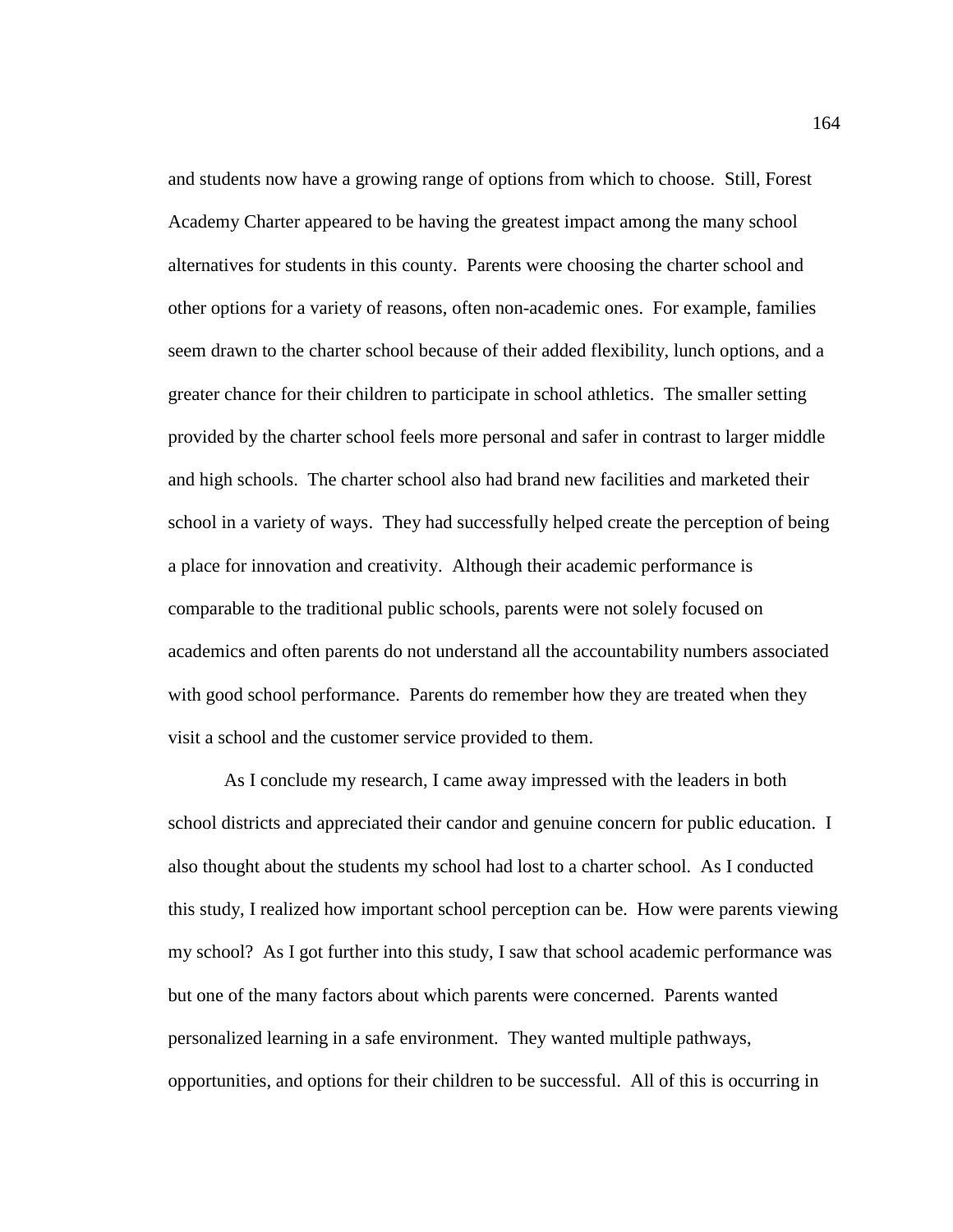traditional public schools and in my school, although at times we can do all of them better.

Conducting this study caused me to think about new ways to market my school more effectively and strategies to help my students become more successful, while also helping us to retain the students who are zoned for our school. Both school districts understood the power of perception and in telling their story. They understood that establishing positive relationships with our community and stakeholders has never been more important. I was also impressed that several of the leaders from both districts seemed to view competition as something that was good for their school districts and did not view the charter school as some bad entity out to destroy public education. In fact, both school districts were more focused on how they could improve for the benefit of their students. This was the defining aspect of this study for me: that no matter what, we must continue to serve our students better. As Mr. Bagley stated, "I firmly believe we are serving students in a better way because of charter schools." If public schools are serving students better, then the charter school movement may not be as problematic as many perceive it to be.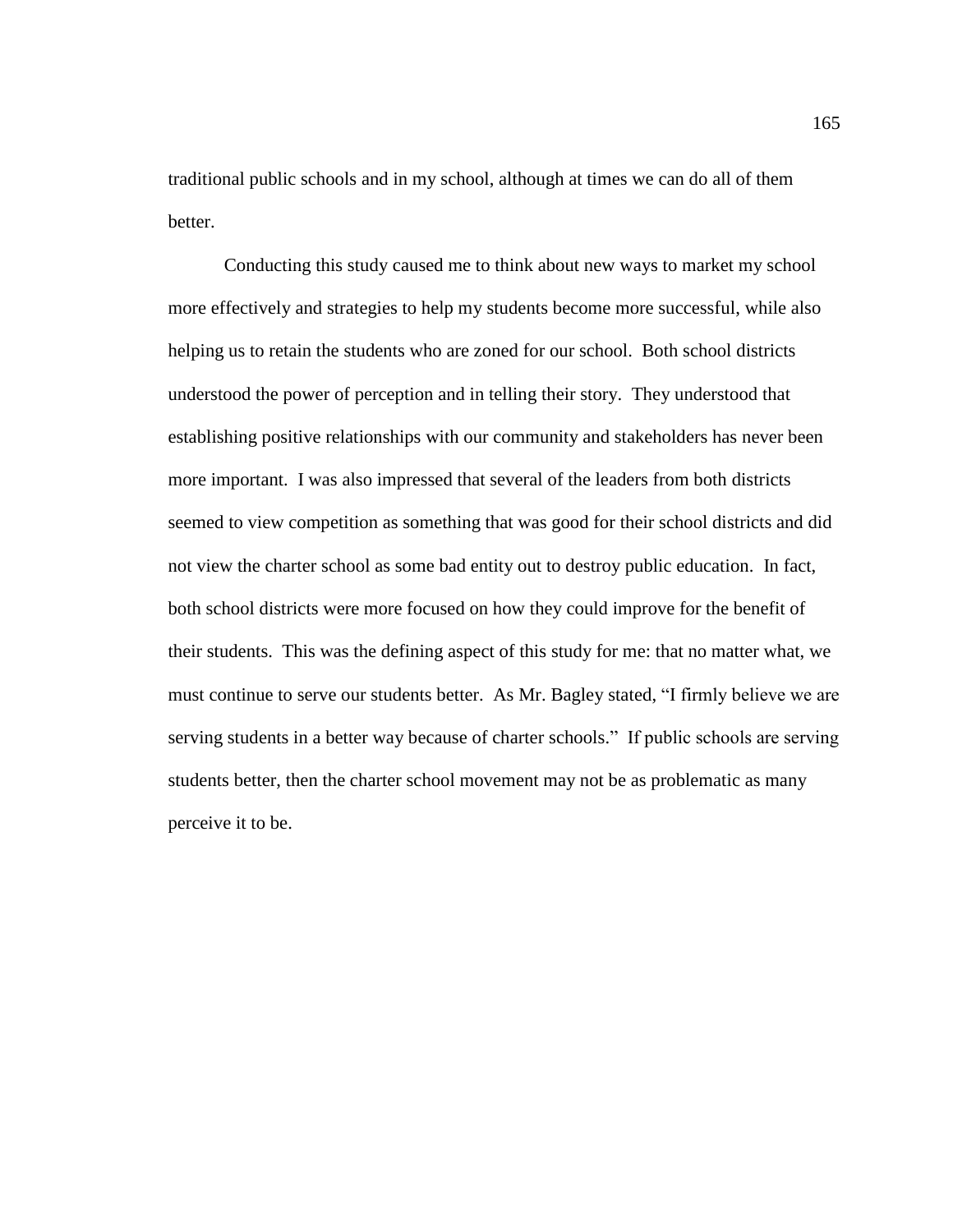#### **REFERENCES**

- Arsen, D., & Ni, Y. (2012). The effects of charter school competition on school district resource allocation. *Educational Administration Quarterly, 48*(1), 3–38.
- Ballou, D., Teasley, B., & Zeidner, T. (2006). A comparison of charter schools and traditional public schools in Idaho. *Department of Economics*, Vanderbilt University.
- Baker, B. D., & Dickerson, J. L. (2006). Charter schools, teacher labor market deregulation, and teacher quality: Evidence from the schools and staffing survey. *Educational Policy, 20*(5), 752–778.
- Barnes, G., Crowe, E., & Schaefer, B. (2007). The cost of teacher turnover in five school districts: A pilot study. *National Commission on Teaching and America's Future.*
- Belfield, C. R., & Levin, H. M. (2002). The effects of competition between schools on educational outcomes: A review for the United States. *Review of Educational Research, 72*(2), 279–341.
- Bell, C. A. (2009). All choices created equal? The role of choice sets in the selection of schools. *Peabody Journal of Education, 84*(2), 191–208.
- Berends, M., Cannata, M., & Goldring, E. (2011). *School choice and school improvement.* Cambridge, MA: Harvard Education Press.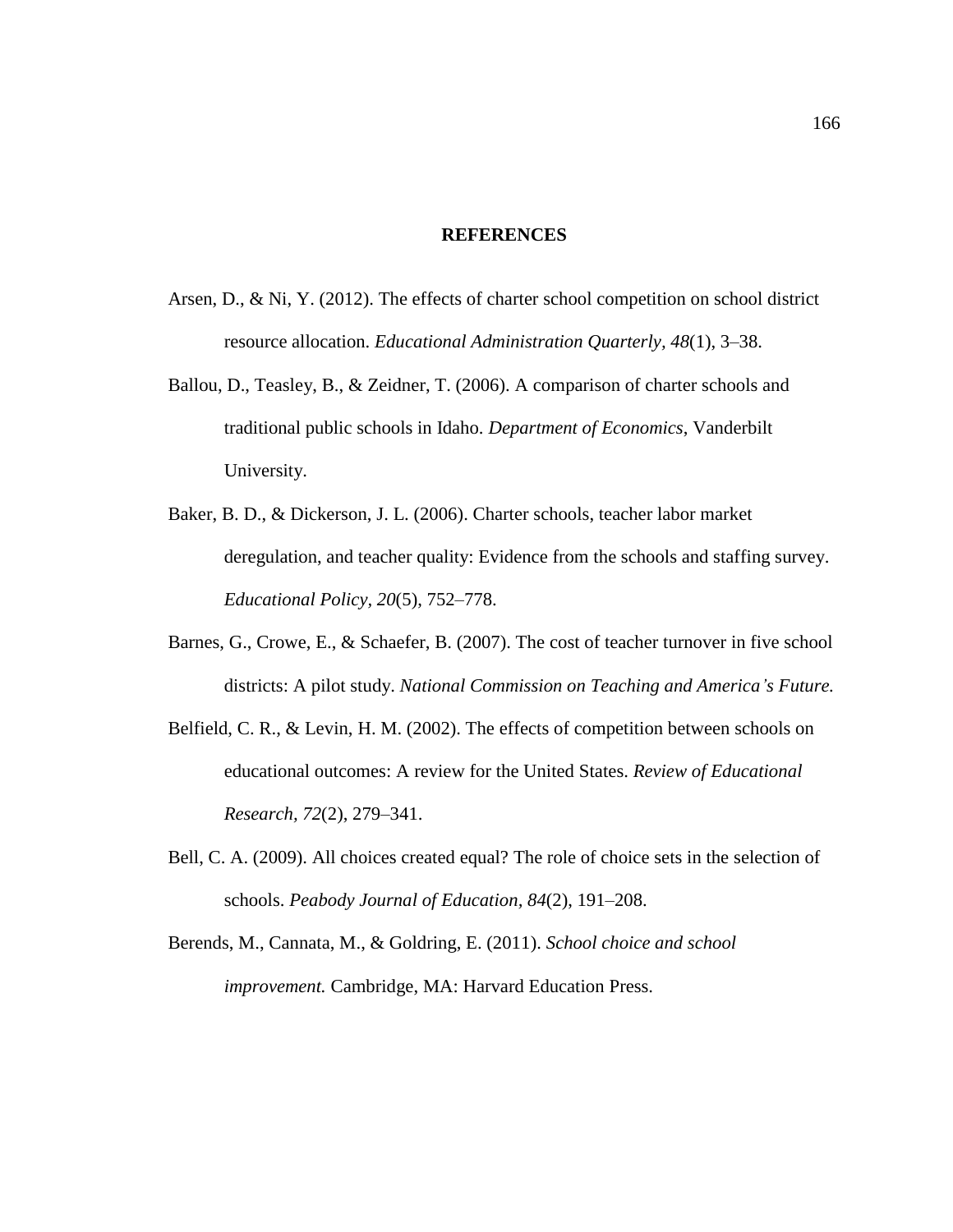- Berends, M., Goldring, E., Stein, M., & Cravens, X. (2010). Instructional conditions in charter schools and students' mathematics achievement gains. *American Journal of Education, 116*(3), 303–335.
- Bettinger, E. P. (2005). The effect of charter schools on charter students and public schools. *Economics of Education Review, 24*(2), 133–147.
- Betts, J. R. (2009). The competitive effects of charter schools on traditional public schools. In M. Berends, M. G. Springer, D. Ballou, & H. Walberg (Eds.), *Handbook of research on school choice* (pp. 195–208). New York, NY: Routledge.
- Betts, J. R., Rice, L. A., Zau, A. C., Tang, Y. E., & Koedel, C. R. (2006). *Does school choice work?: Effects on student integration and achievement*. San Diego, CA: Public Policy Institute of CA.

Betts, J. R., & Tang, Y. E. (2008). Charter schools and student achievement: A review of the evidence. In R. J. Lake (Ed.), *Hopes, fears, and reality: A balanced look at American charter schools* (pp. 1–8). Retrieved from https://www.crpe.org/sites/default/files/pub\_hfr08\_dec08.pdf

- Bewley, T. F. (1981). A critique of Tiebout's theory of local public expenditures. *Econometrica: Journal of the Econometric Society,* 713–740.
- Bifulco, R., & Ladd, H. F. (2006). The impacts of charter schools on student achievement: Evidence from North Carolina. *Education Finance and Policy, 1*(1), 50–90.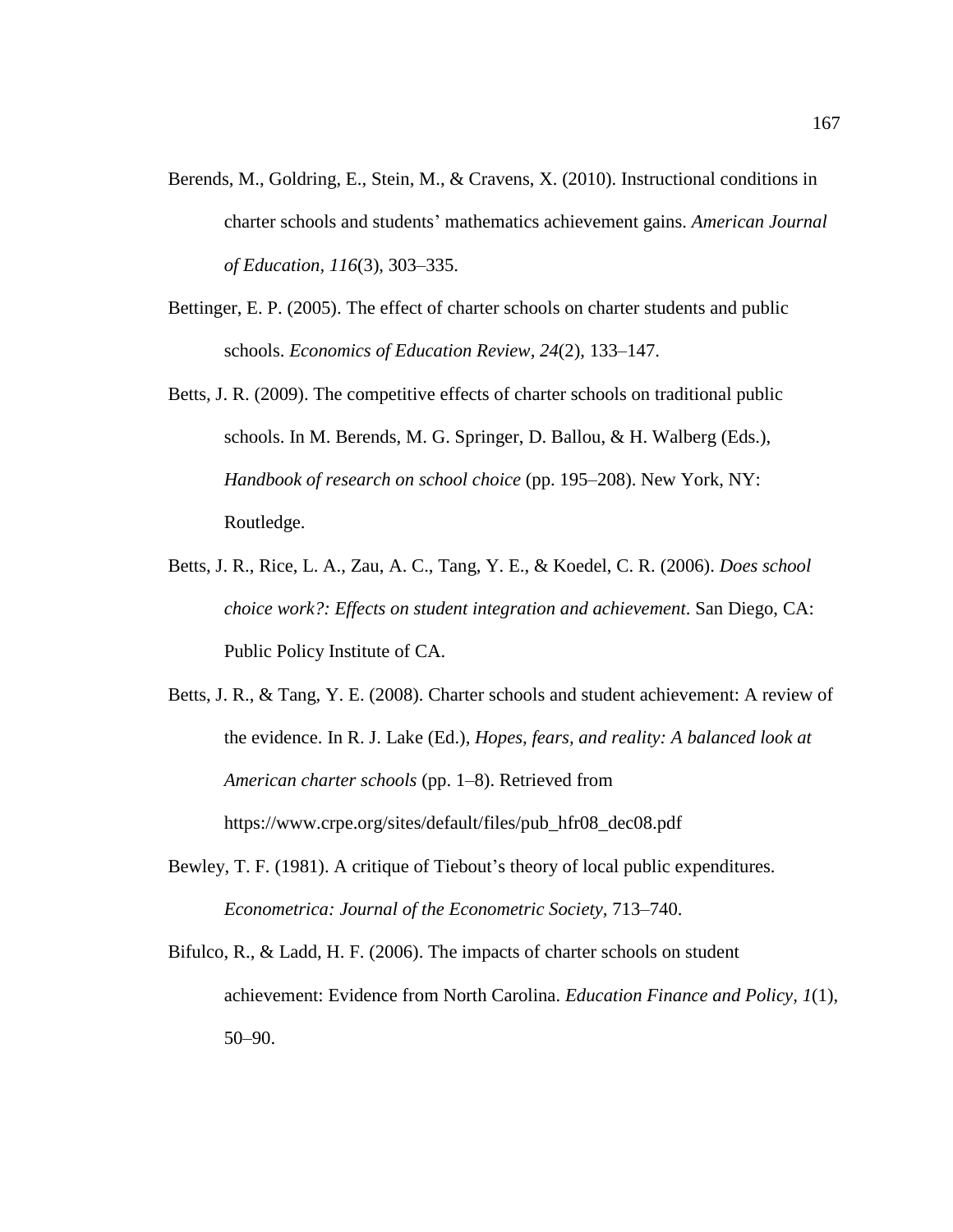- Bifulco, R., & Ladd, H. F. (2007). School choice, racial segregation, and test-score gaps: Evidence from North Carolina's charter school program. *Journal of Policy Analysis and Management, 26*(1), 31–56.
- Bifulco, R., & Reback, R. (2014). Fiscal impacts of charter schools: lessons from New York. *Education Finance and Policy, 9*(1), 86–107.
- Biklen, S. K., & Casella, R. (2007). *A practical guide to the qualitative dissertation*. New York, NY: Teachers College Press.
- Booker, K., Gilpatric, S., Gronberg, T., & Jansen, D. (2008). The effect of charter schools on traditional public school students in Texas: Are children who stay behind left behind? *Journal of Urban Economics, 64*(1), 123–145.
- Booker, K., Sass, T. R., Gill, B., & Zimmer, R. (2011). The effects of charter high schools on educational attainment. *Journal of Labor Economics, 29*(2), 377–415.
- Budde, R. (1988). *Education by charter: Restructuring school districts.* Key to Long Term Continuing Improvement in American Education.
- Buddin, R. (2012). The impact of charter schools on public and private school enrollments. *Cato Institute.* Policy Analysis No. 707. Retrieved from https://object.cato.org/sites/cato.org/files/pubs/pdf/PA707.pdf
- Buddin, R. J., & Zimmer, R. (2009). *Is charter school competition in California improving the performance of traditional public schools?* Santa Monica, CA: RAND.
- Buerger, C., & Bifulco, R. (2016). *The effect of charter schools on district costs and efficiency: The case of New York state.*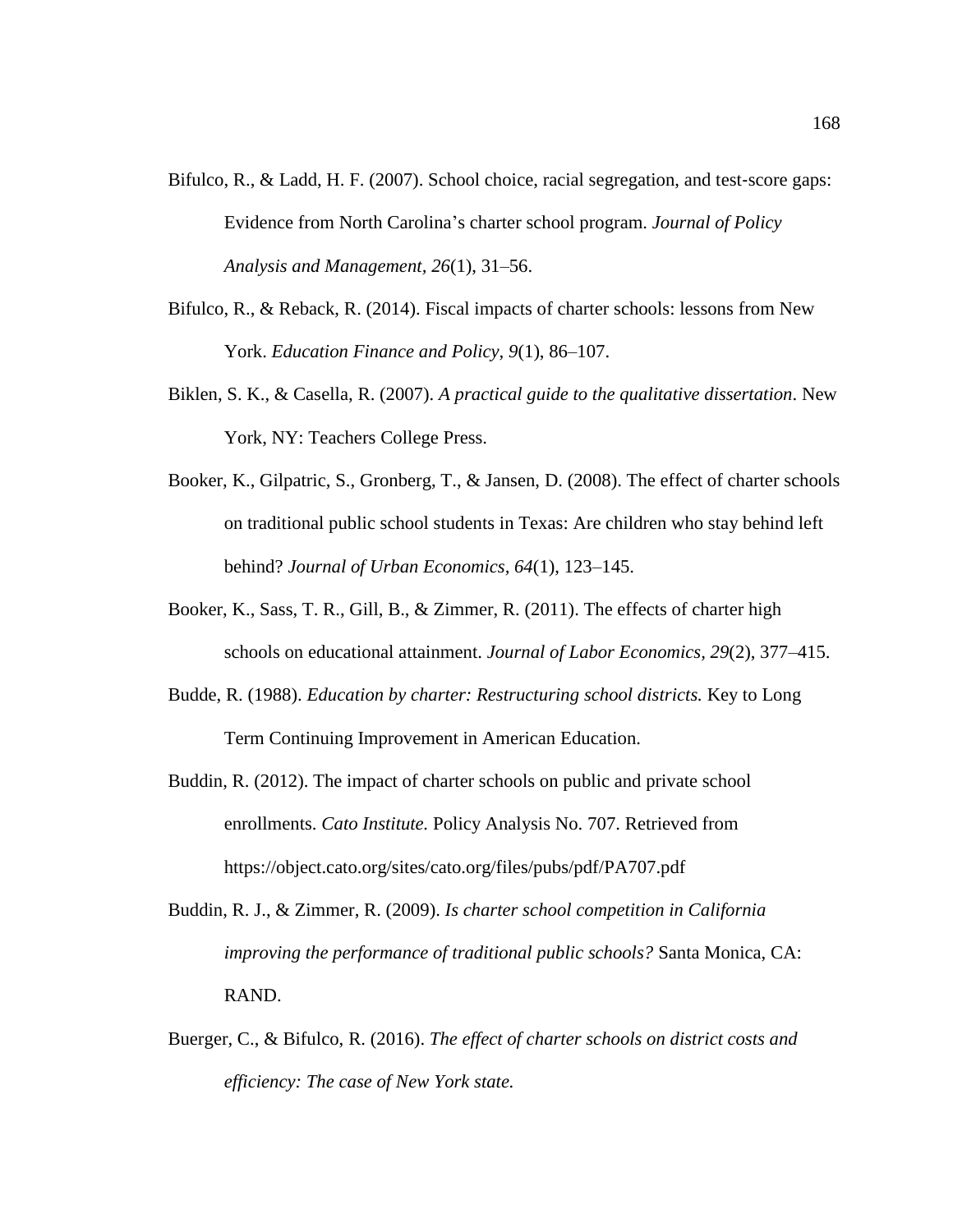- Bulkley, K., & Fisler, J. (2003). A decade of charter schools: From theory to practice. *Educational Policy, 17*(3), 317–342.
- Burian-Fitzgerald, M., & Harris, D. (2004). Teacher recruitment and teacher quality? Are charter schools different? Policy Report Number 20. *Education Policy Center*, Michigan State University.
- Carruthers, C. K. (2012). The qualifications and classroom performance of teachers moving to charter schools*. Education, 7*(3), 233–268.
- Center for Research on Education Outcomes. (2013). *National Charter School Study.* Stanford, CA. Retrieved from http://credo.stanford.edu/documents/ NCSS%202013%20Final%20Draft.pdf
- Cho, E., Chudnofsky, A., Jian, Y., Landes, M., & Mortimer, L. (2013). *The impact of charter schools on traditional public school finances and demographics.* Durham, NC: Duke University.
- Chubb, J. E., & Moe, T. M. (1990). America's public schools: Choice is a panacea. *The Brookings Review, 8*(3), 4–12.
- Chudowsky, N., & Ginsburg, A. (2012). *Who attends charter schools and how are those students doing?* Exploratory Analysis of NAEP Data Prepared for the National Assessment Governing Board. Retrieved from https://www.nagb.gov/content/ nagb/assets/documents/what-we-do/quarterly-board-meeting-materials/2012- 11/charter-schools-naep-data-analysis.pdf
- Clotfelter, C. T., Ladd, H. F., & Vigdor, J. L. (2010). Teacher credentials and student achievement in high school: A cross-subject analysis with student fixed effects.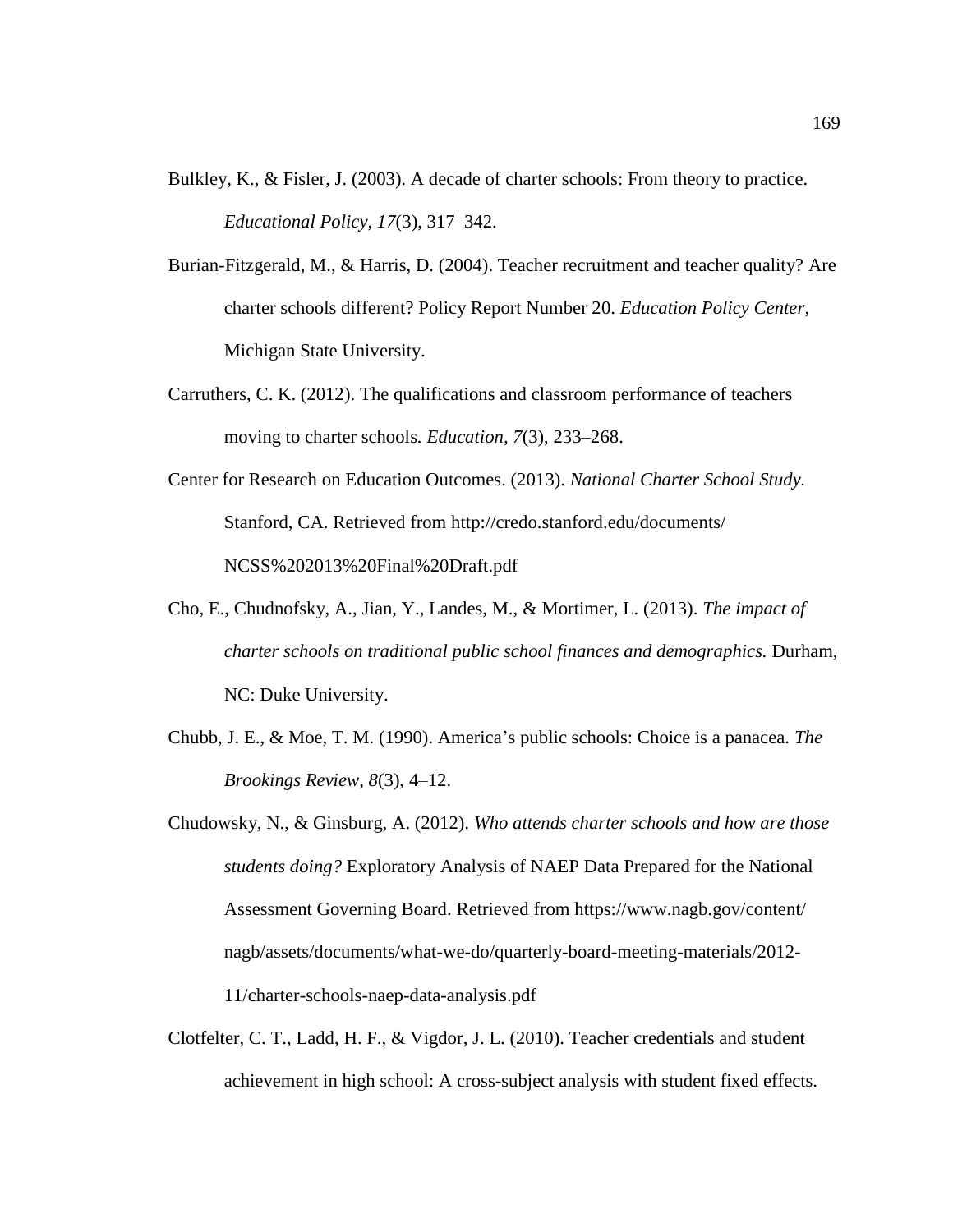*The Journal of Human Resources, 45*(3), 655–681. Retrieved from http://www.jstor.org/stable/25703472

- Cobb, C. D., & Glass, G. V. (1999). Ethnic segregation in Arizona charter schools. *Education Policy Analysis Archives, 7,* 1.
- Condron, D. J. (2011). Egalitarianism and educational excellence: Compatible goals for affluent societies? *Educational Researcher, 40*(2), 47–55.
- Cordes, S. A. (2017). In pursuit of the common good: The spillover effects of charter schools on public school students in New York City. *Education Finance and Policy,* 1–49.
- Creswell, J. W. (2015). *A concise introduction to mixed methods research.* Thousand Oaks, CA: Sage.
- Creswell, J. W. (2016). *30 Essential skills for the qualitative researcher.* Thousand Oaks, CA: Sage.
- Cuban, L. (2013). *Inside the black box of classroom practice: Change without reform in American education*. Cambridge, MA: Harvard Education Press.
- Cucchiara, M., Gold, E. V. A., & Simon, E. (2011). Contracts, choice, and customer service: Marketization and public engagement in education. *Teachers College Record, 113*(11), 2460–2502.
- Darling-Hammond, L. (2000). Teacher quality and student achievement. *Education Policy Analysis, 8*(1).
- Davies, B., & Bansel, P. (2007). Neoliberalism and education. *International Journal of Qualitative Studies in Education, 20*(3), 247–259.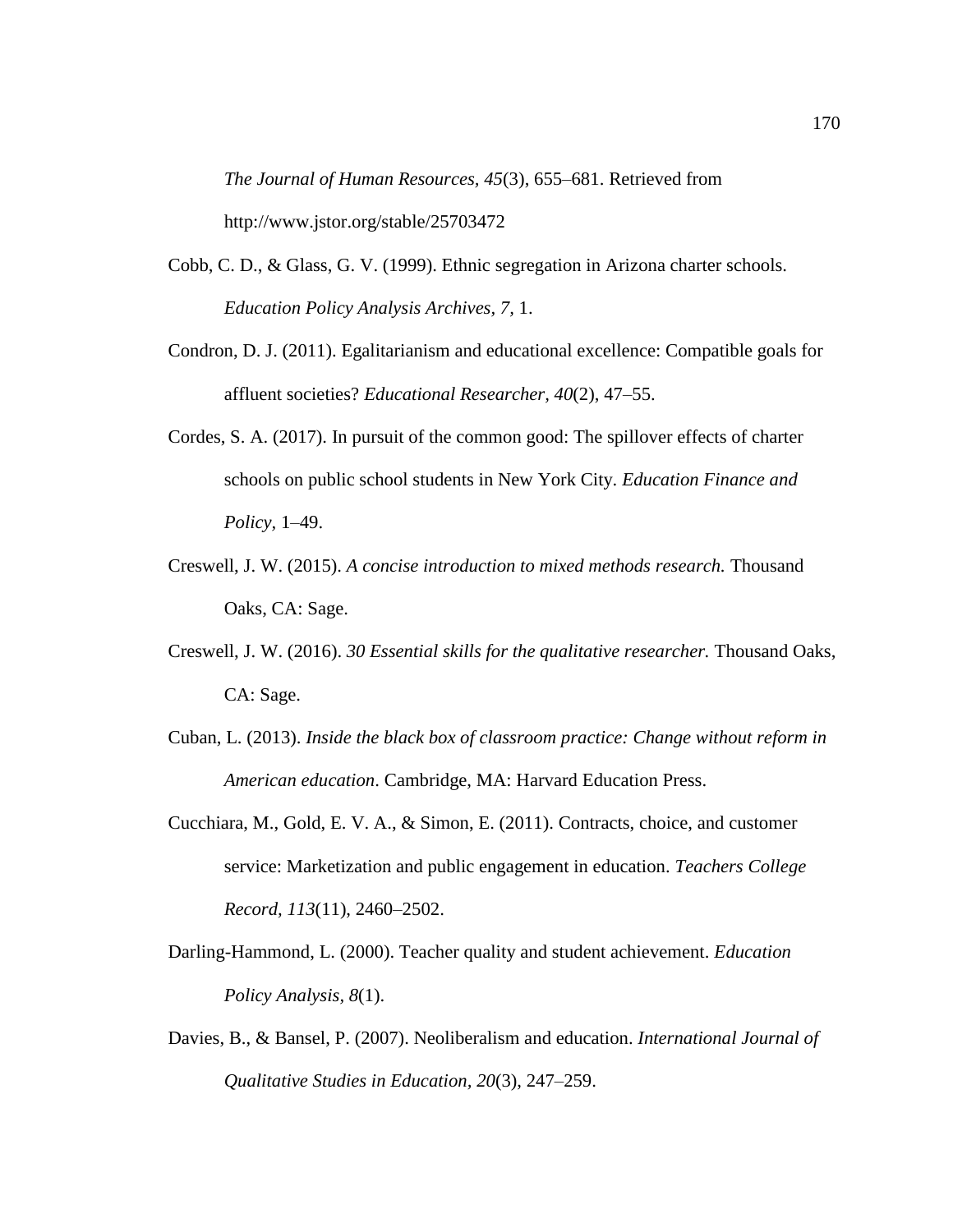- Davis, T. M. (2013). Charter school competition, organization, and achievement in traditional public schools. *Education Policy Analysis, 21.*
- Denzin, N. K. (1978). *Sociological methods: A sourcebook*. McGraw-Hill Companies.
- Dexter, L. A. (1970). *Elite and Specialized Interviewing*. Evanston, IL: Northwestern University Press.
- Erickson, A. T. (2011). The rhetoric of choice: Segregation, desegregation, and charter schools. *Dissent, 58*(4), 41–46.
- Fabricant, M., & Fine, M. (2015). *Charter schools and the corporate makeover of public education: What's at stake?* New York, NY: Teachers College Press.
- Farrell, C., Wohlstetter, P., & Smith, J. (2012). Charter management organizations: An emerging approach to scaling up what works. *Educational Policy, 26*(4), 499– 532.
- Fiske, E. B., & Ladd, H. F. (2001). *When schools compete: A cautionary tale*. Brookings Institution Press.
- Forman, Jr., J. (2010). Do charter schools threaten public education? Emerging evidence from fifteen years of a quasi-market for schooling. *University of Illinois Law Review.*
- Frankenberg, E., Siegel-Hawley, G., & Wang, J. (2011). Choice without equity: Charter school segregation. *Education Policy Analysis archives, 19,* 1.

Friedman, M. (1955). *The role of government in education.* Rutgers University Press.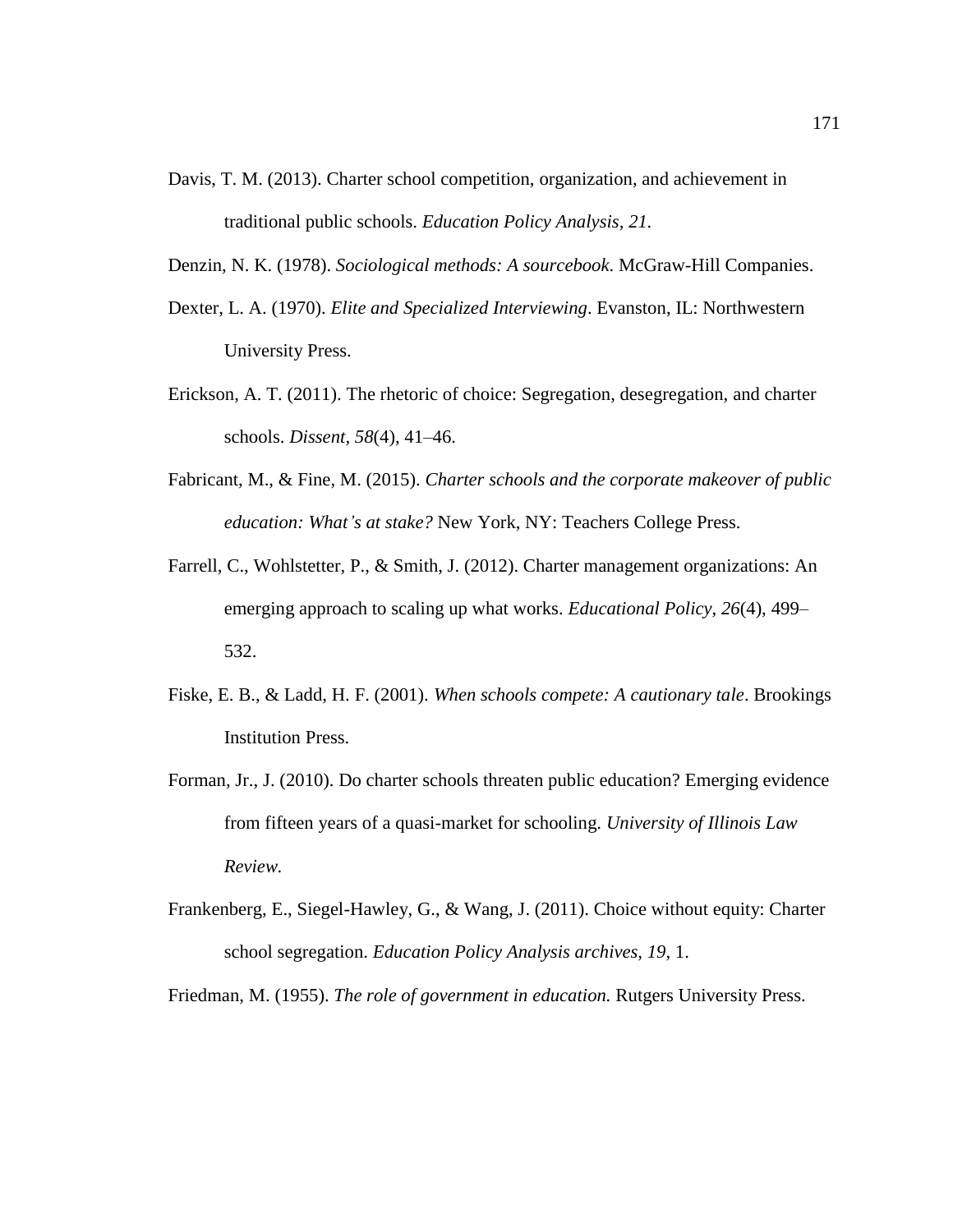- Friedman, M. (1962). The role of government in education. *Capitalism and freedom.*  Retrieved from http://www.edchoice.org/The-Friedmans/The-Friedmans-on-School-Choice/The-Role-og-Government-in-Education.aspx
- Garcia, D. R. (2008). The impact of school choice on racial segregation in charter schools. *Educational Policy, 22*(6), 805–829.
- Goldhaber, D. D., & Eide, E. R. (2003). Methodological thoughts on measuring the impact of private sector competition on the educational marketplace. *Educational Evaluation and Policy Analysis, 25*(2), 217–232.
- Goldhaber, D. D., Gross, B., & Player, D. (2007). *Are public schools really losing their best? Assessing the career transitions of teachers and their implication for the quality of the teacher workforce.* Working Paper 12. National Center for Analysis of Longitudinal Data in Education Research.
- Goldstein, D. (2014). *The teacher wars: A history of America's most embattled profession*. Anchor.
- Greene, J. P., & Forster, G. (1998). Rising to the challenge. *Slot Manager, 14,* 16–20.
- Hanushek, E. A., Kain, J. F., Rivkin, S. G., & Branch, G. F. (2007). Charter school quality and parental decision making with school choice. *Journal of Public Economics, 91*(5), 823–848.
- Hanushek, E. A., & Rivkin, S. G. (2003). Does public school competition affect teacher quality? In C. M. Hoxby (Ed.), *The economics of school choice* (pp. 23–48). Chicago, IL: University of Chicago Press.

Harvey, D. (2007). *A Brief History of Neoliberalism*. Oxford University Press, USA.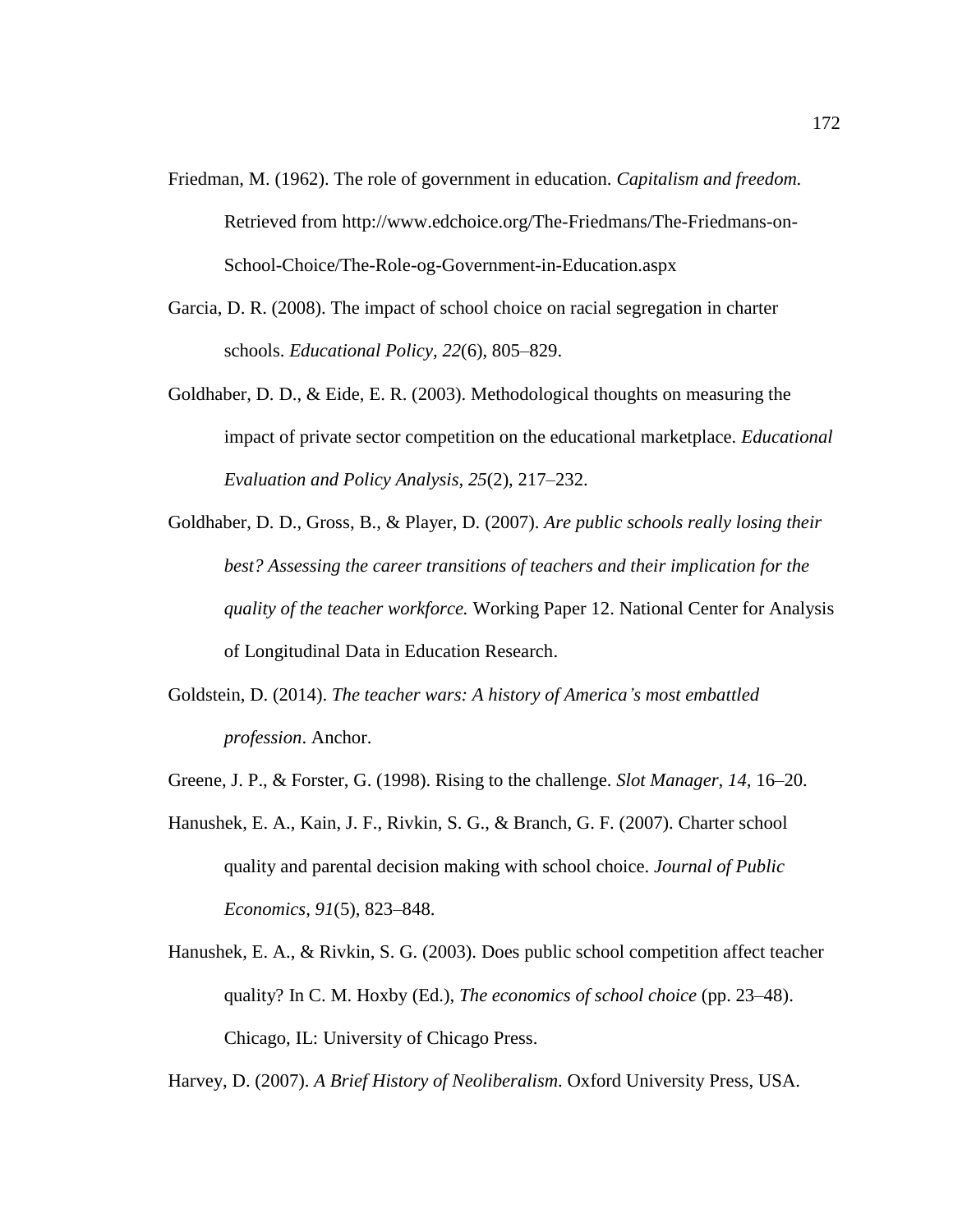- Haynes, M. (2014). On the path to equity: Improving the effectiveness of beginning teachers. *Alliance for Excellent Education.*
- Hess, F. (2002). *Revolution at the margins: The impact of competition on urban school systems.* Washington DC: Brookings Institution Press.
- Hess, F., Maranto, R., & Milliman, S. (2001). Small districts in big trouble: How four Arizona school systems responded to charter competition. *Teachers College Record, 103*(6), 1102–1124.
- Hess, F. M., Mehta, J., & Schwartz, R. B. (Eds.). (2012). *The futures of school reform.* Cambridge, MA: Harvard Education Press.
- Holmes, G. M., DeSimone, J., & Rupp, N. G. (2006). Does school choice increase school quality? Evidence from North Carolina charter schools. In T. J. Gronberg & D. W. Jansen (Eds.), *Improving school accountability* (Advances in Applied Microeconomics, Vol. 14, pp. 131–155). Emerald Group Publishing Limited.
- Hoxby, C. M. (2003). School choice and school productivity. Could school choice be a tide that lifts all boats? *The Economics of School Choice* (pp. 287–342). Chicago, IL: University of Chicago Press.
- Imberman, S. A. (2011). The effect of charter schools on achievement and behavior of public school students. *Journal of Public Economics, 95*(7-8), 850–863. doi:10.1016/j.jpubeco.2011.02.003
- Innovation Ohio. (2013). *Unfair funding: How charter schools win & traditional schools lose.* Retrieved from http://innovationohio.org/wp-content/uploads/2013/02/ Unfair-Funding-IO-charter-schools-report-1.pdf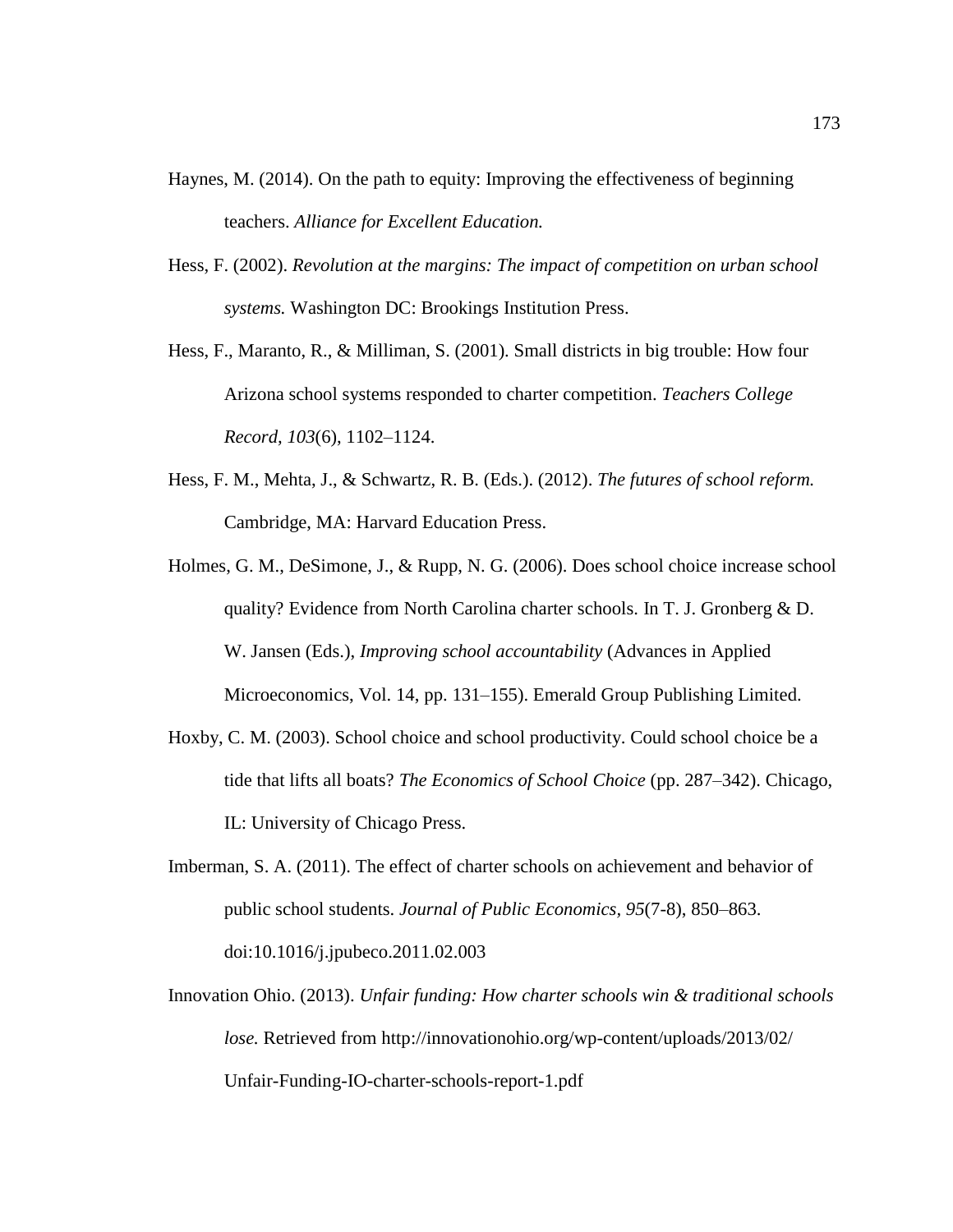- Jabbar, H. (2015). *How do school leaders respond to competition?* Education Research Alliance for New Orleans, *Technical Report.*
- Jabbar, H. (2016). Selling schools: Marketing and recruitment strategies in New Orleans. *Peabody Journal of Education, 91*(1), 4–23
- Jackson, C. K. (2012). School competition and teacher labor markets: Evidence from charter school entry in North Carolina. *Journal of Public Economics, 96*(5), 431– 448.
- Jick, T. D. (1979). Mixing qualitative and quantitative methods: Triangulation in action. *Administrative Science Quarterly, 24*(4), 602–611.
- Kasman, M., & Loeb, S. (2013). Principals' perceptions of competition for students in Milwaukee schools. *Education Finance and Policy, 8,* 43–73
- Kilbourn, B. (2006). The qualitative doctoral dissertation proposal. *Teachers College Record, 108*(4), 529.
- Klaf, S., & Kwan, M.-P. (2010). The neoliberal straitjacket and public education in the United States: Understanding contemporary education reform and its urban implications. *Urban Geography, 31*(2), 194–210. doi:10.2747/0272-3638.31.2.194
- Koedel, C., Betts, J. R., Rice, L. A., & Zau, A. C. (2009). The integrating and segregating effects of school choice. *Peabody Journal of Education, 84*(2), 110–129.
- Kozol, J. (2005). *The shame of the nation: The restoration of apartheid schooling in America.* Broadway Books.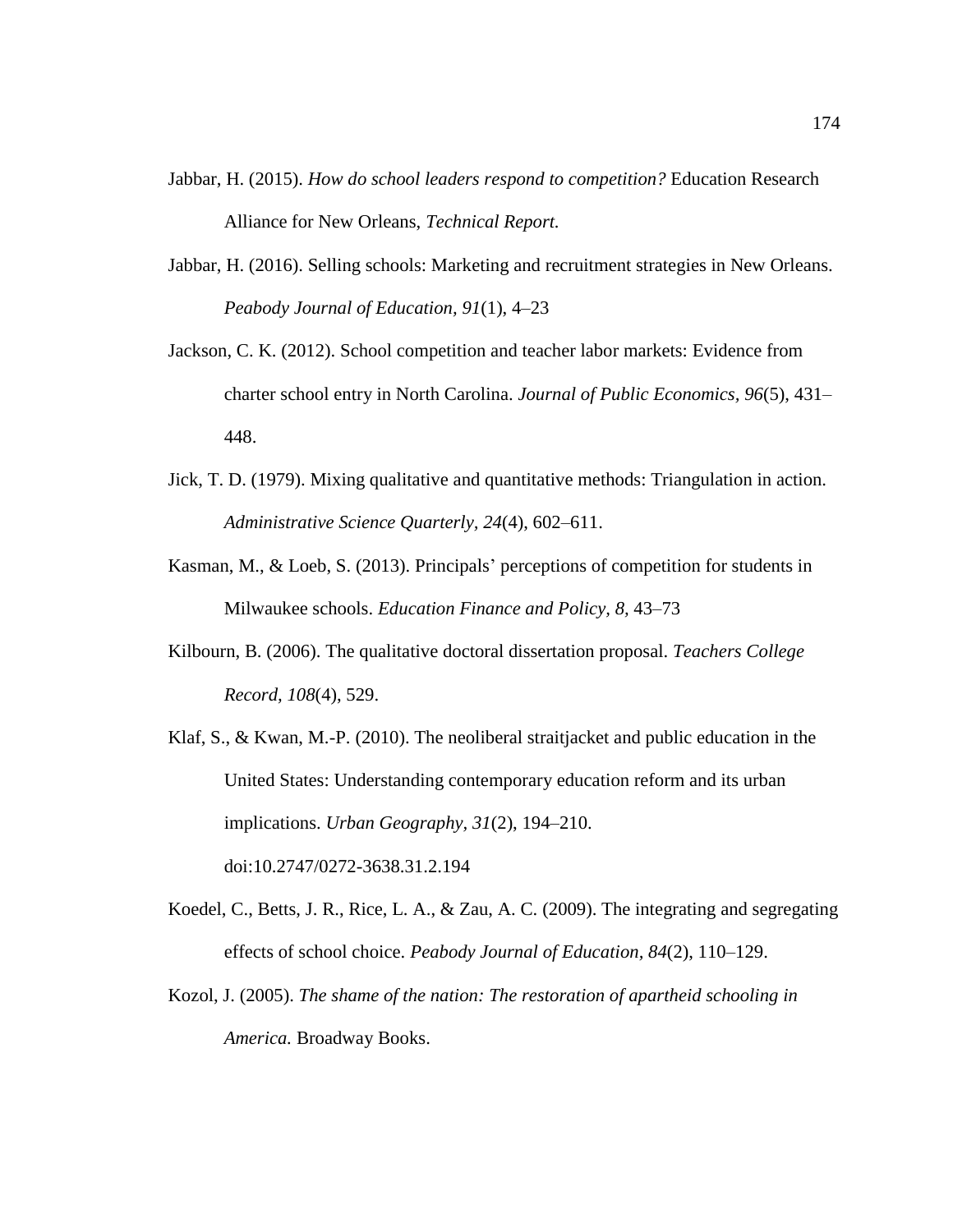Kvale, S., & Brinkmann, S. (2008). *InterViews: Learning the craft of qualitative research interviewing.* Thousand Oaks, CA: Sage.

Lacireno-Paquet, N., Holyoke, T. T., Moser, M., & Henig, J. R. (2002). Creaming versus cropping: Charter school enrollment practices in response to market incentives. *Educational Evaluation and Policy Analysis, 24*(2), 145–158. doi:10.3102/01623737024002145

- Ladd, H. F., & Fiske, E. B. (2003). Does competition improve teaching and learning? Evidence from New Zealand. *Educational Evaluation and Policy Analysis, 25*(1), 97–112.
- Ladd, H. F., & Singleton, J. D. (2018, April 9). *The fiscal externalities of charter schools: Evidence from North Carolina.* Economic Research Initiatives at Duke (ERID) Working Paper No. 261. doi:10.2139/ssrn.3082968Ladner, M., & Brouillette, M. J. (2000). *The impact of limited school choice on public school districts: Case studies of how school districts in Michigan's largest county are responding to competition from charter schools and public "schools-of-choice."* Midland, MI: Mackinac Center for Public Policy.
- Lamberg, J.-A., Tikkanen, H., Nokelainen, T., & Suur-Ikeroinen, H. (2009). Competitive dynamics, strategic consistency, and organizational survival. *Strategic Management Journal, 30*(1), 45–60. doi:10.1002/smj.726
- Linick, M., & Lubienski, C. (2013). How charter schools do, and don't, inspire change in traditional public school districts. *Childhood Education, 89*(2), 99–104.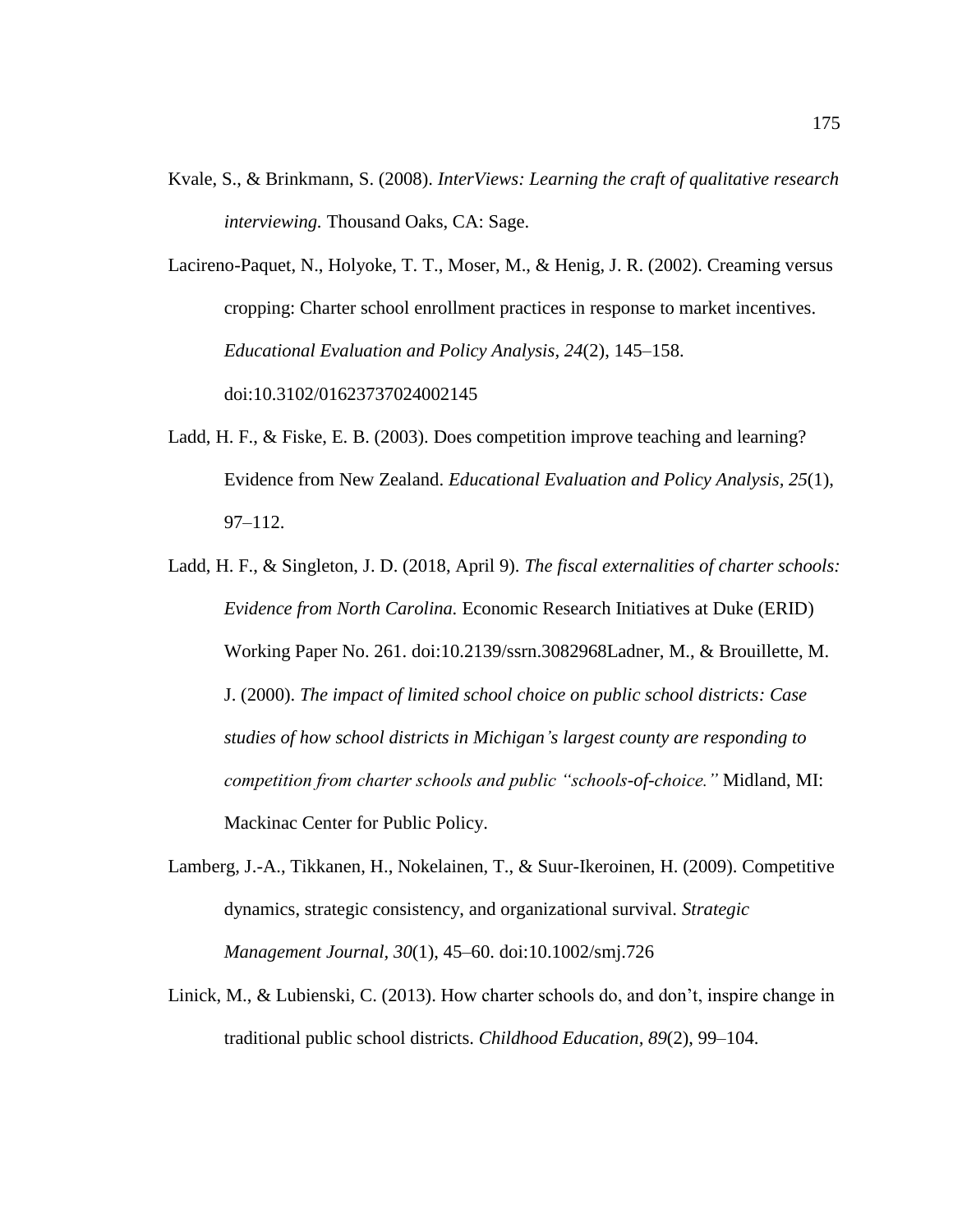- Lubienski, C. (2003). Innovation in education markets: Theory and evidence on the impact of competition and choice in charter schools. *American Educational Research Journal, 40*(2), 395–443.
- Lubienski, C. (2005). Public schools in marketized environments; Shifting incentives and unintended consequences of competition-based educational reforms. *American Journal of Education, 111*(4), 464–486.
- Lubienski, C. (2007). Marketing Schools. *Education and Urban Society, 40*(1), 118–141.
- Lubienski, C., Weitzel, P., & Lubienski, S. T. (2009). Is there a "consensus" on school choice and achievement? Advocacy research and the emerging political economy of knowledge production. *Educational Policy, 23*(1), 161–193.
- Marshall, C., & Rossman, G. B. (2014). *Designing qualitative research*. Sage.
- Merriam, S. B., & Tisdell, E. J. (2015). *Qualitative research: A guide to design and implementation* (4th ed.). San Francisco, CA: Jossey-Bass.
- Mertens, D. M. (2013). Emerging advances in mixed methods addressing social justice. *Journal of Mixed Methods Research, 7*(3), 215–218.

Miron, G., Urschel, J. L., Mathis, W. J., & Tornquist, E. (2010). *Schools without diversity: Education management organizations, charter schools, and the demographic stratification of the American school system.* Boulder, CO: Education and the Public Interest Center & Education Policy Research Unit. Retrieved from https://nepc.colorado.edu/sites/default/files/EMO-Seg.pdf

Murnane, R. J., & Steele, J. L. (2007). What is the problem? The challenge of providing effective teachers for all children. *The Future of Children,* 15–43.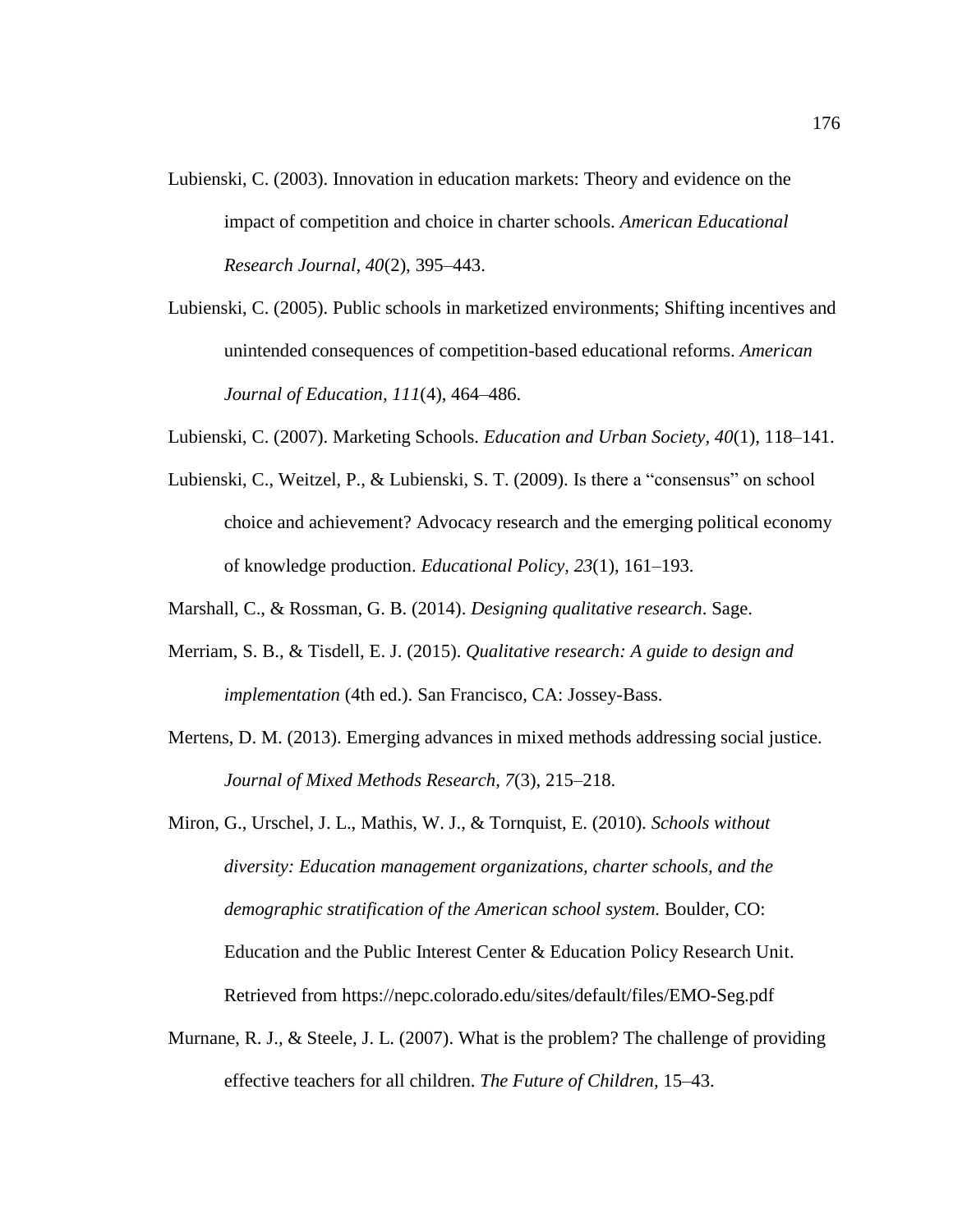- National Alliance for Public Charter Schools. (2017a). *Charter school data dashboard.* Retrieved from http://dashboard2.publiccharters.org/National/
- National Alliance for Public Charter Schools. (2017b). *Facts about charters.* Retrieved from http://www.publicharters.org/get-the-facts/public-charter-schools/faqs/
- National Center for Education Statistics. (2017). *Public school enrollment.* Retrieved from https://nces.ed.gov/programs/digest/d16/tables/dt16\_203.50.asp
- Ni, Y. (2009). The impact of charter schools on the efficiency of traditional public schools: Evidence from Michigan. *Economics of Education Review, 28*(5), 571– 584.
- North Carolina Department of Public Instruction. (2015). *Annual charter schools report.* Retrieved from http://ncpubliccharters.org/annual-charter-schools-report-to-thegeneralassembly/annual-charter-schools-report-dec-2014/
- North Carolina Department of Public Instruction. (2016). *Annual Charter Schools Report.* Retrieved from http://www.ncpublicschools.org/docs/charterschools/ resources/reports/alr2016.pdf
- North Carolina Department of Public Instruction. (2017). *Office of Charter Schools*. Retrieved from http://www.ncpublicschools.org/charterschools/
- North Carolina General Statute. (2016). North Carolina General Assembly. Retrieved http://www.ncga.state.nc.us/EnactedLegislation/Statutes/HTML/BySection/Chapt er\_115C/GS\_115C-218.30.html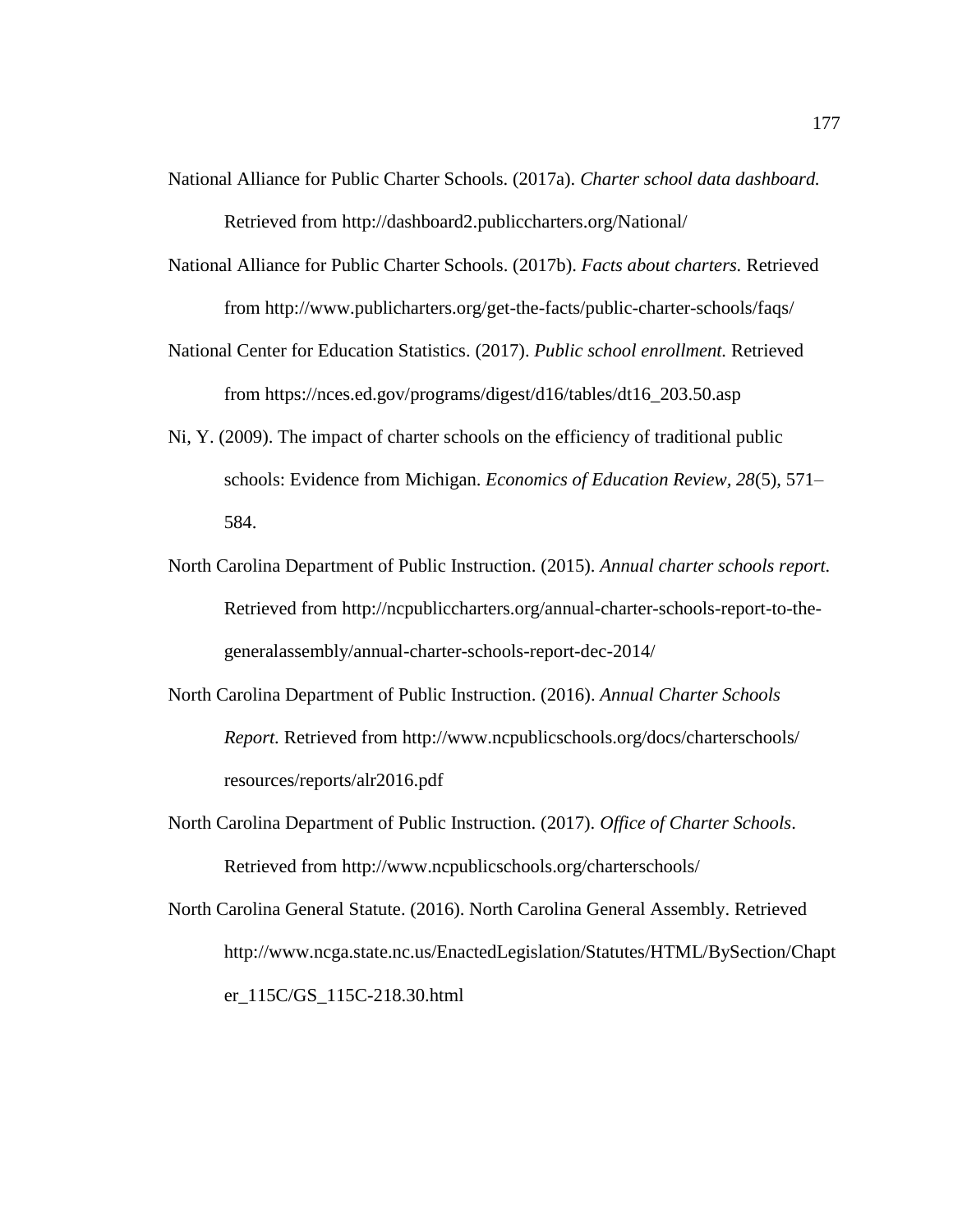- North Carolina House Bill 250. (2013). North Carolina General Assembly. Retrieved from http://www.ncpublicschools.org/docs/charterschools/policy/legislation/ h250v7-1.pdf
- North Carolina Senate Bill 8. (2011). North Carolina General Assembly. Retrieved from http://www.ncleg.net/Sessions/2011/Bills/Senate/PDF/S8v8.pdf
- Podgursky, M., & Ballou, D. (2001). *Personnel Policy in Charter Schools*. Washington, DC: Thomas B. Fordham Foundation.

Przeworski, A. (1985). *Capitalism and social democracy*. Cambridge University Press.

- Punch, K. F. (2009). *Introduction to research methods in education*. Thousand Oaks, CA: Sage.
- Ravitch, D. (2010). *The death and life of the great American school system: How testing and choice are undermining education.* New York, NY: Basic Books.
- Renzulli, L. A., & Evans, L. (2005). School choice, charter schools, and White flight. *Social Problems, 52*(3), 398–418.
- Rivkin, S. G., Hanushek, E. A., & Kain, J. F. (2005). Teachers, schools and academic achievement. *Econometrica, 73*(2), 417–458.
- Rockoff, J. E. (2004). The impact of individual teachers on student achievement: Evidence from panel data. *The American Economic Review, 94*(2), 247–252.

Roemer, J. (1998). *Equality of opportunity*. Cambridge, MA: Harvard University Press.

Rofes, E. (1998). *How are school districts responding to charter laws and charter schools? A study of eight states and the District of Columbia.* Berkeley, CA: Policy Analysis for California Education.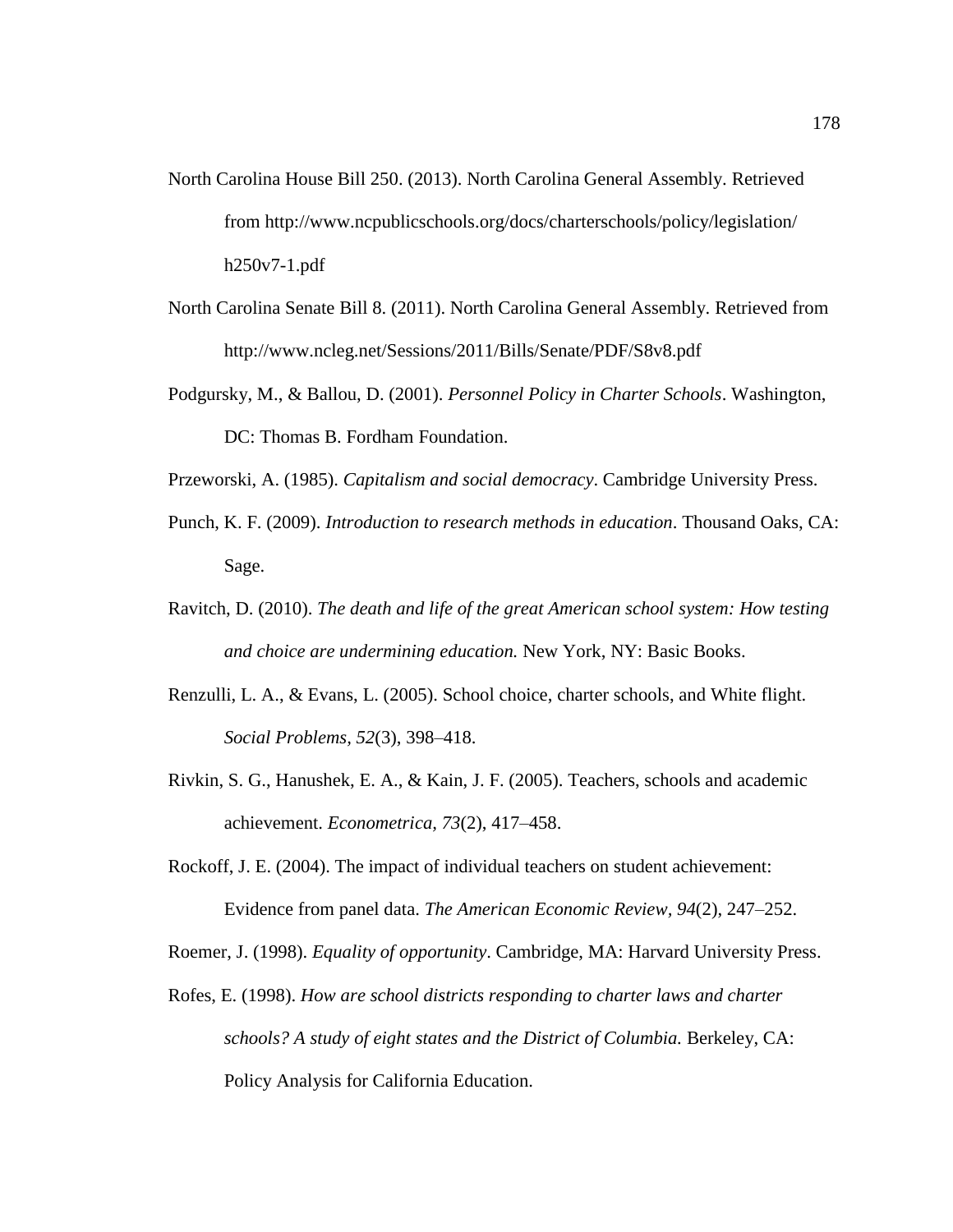- Ronfeldt, M., Loeb, S., & Wyckoff, J. (2013). How teacher turnover harms student achievement. *American Educational Research Journal, 50*(1), 4–36.
- Saldaña, J. (2015). *The coding manual for qualitative researchers*. Thousand Oaks, CA: Sage.
- Saltman, K. (2014). Neoliberalism and Corporate School Reform: Failure and creative destruction. *Review of Education, Pedagogy, and Cultural Studies, 36*(4), 249– 259.
- Sass, T. R. (2006). Charter schools and student achievement in Florida. *Education, 1*(1), 91–122.
- Scott, J. (2009). The politics of venture philanthropy in charter school policy and advocacy. *Educational Policy, 23*(1), 106–136.
- Scott, J., & Villavicencio, A. (2009). School context and charter school achievement: A framework for understanding the performance "black box." *Peabody Journal of Education, 84*(2), 227–243.
- Seidman, I. (2013). *Interviewing as qualitative research: A guide for researchers in education and the social sciences.* New York, NY: Teachers College Press.
- Sidorkin, A. M. (2007). Is schooling a consumer good? *Philosophy of Education Society.*
- Terrell, S. R. (2012). Mixed-methods research methodologies. *The Qualitative Report, 17*(1), 254–280.
- Terrier, C., & Ridley, M. W. (2018). *Fiscal and education spillovers from charter expansion.* NBER Working Paper 25070. Retrieved from https://www.nber.org/papers/w25070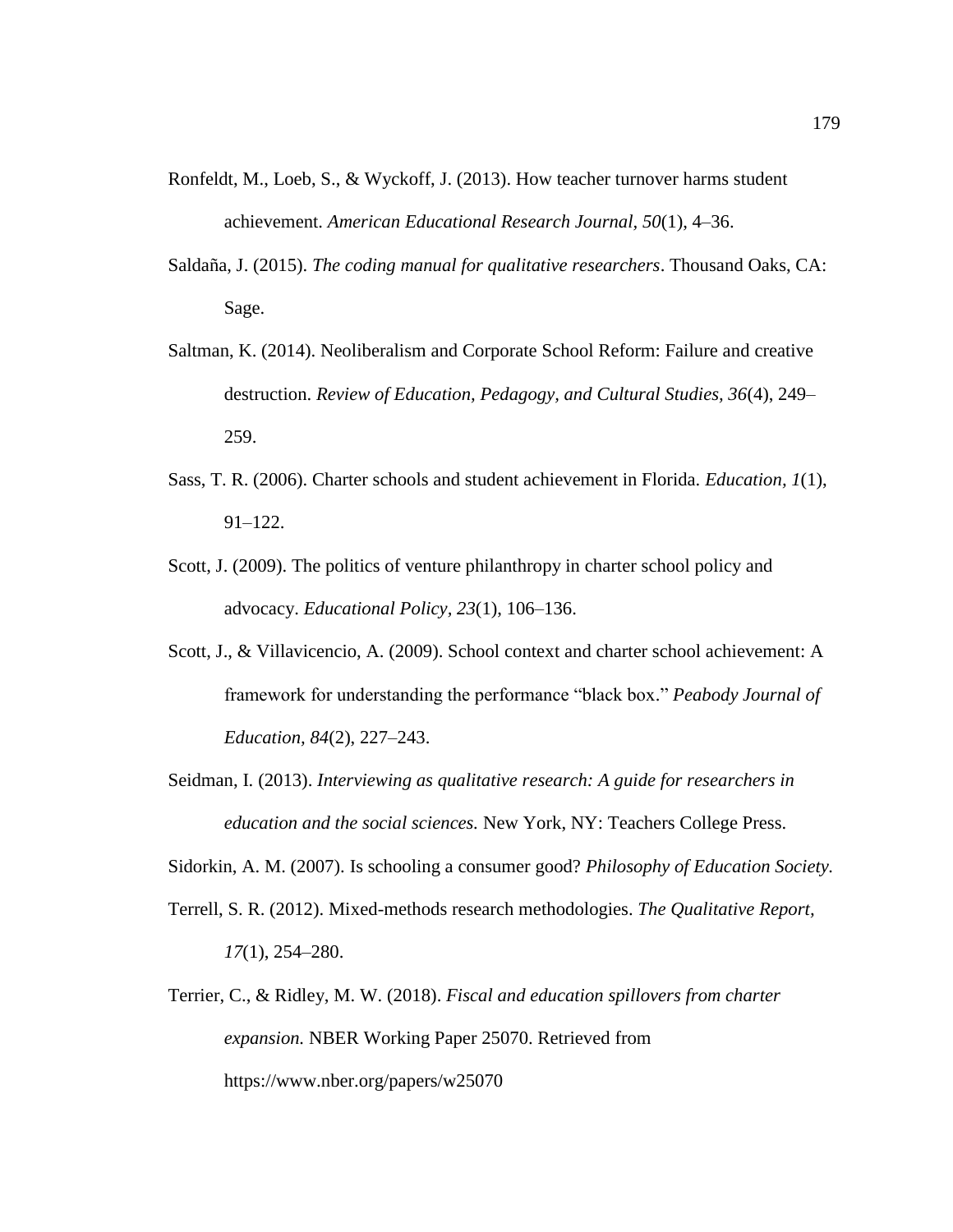- Teske, P., Schneider, M., Buckley, J., & Clark, S. (2000). Does charter school competition improve traditional public schools? *Civic Report*. Retrieved from https://media4.manhattan-institute.org/pdf/cr\_10.pdf
- Tiebout, C. M. (1956). A pure theory of local expenditures. *Journal of Political Economy, 64*(5), 416–424.
- Tienken, C. H. (2013). Neoliberalism, social Darwinism, and consumerism masquerading as school reform. *Interchange, 43*(4), 295–316.
- U.S. Department of Education, National Center for Education Statistics, (2016). *Public Elementary/Secondary School Universe Survey 2014-15*. See Digest of Education Statistics 2016, Table 216.30.
- U.S. Department of Education, National Center for Education Statistics. (2017). *Charter school enrollment*. Retrieved from The Condition of Education: https://nces.ed.gov/programs/coe/indicator\_cgb.asp
- Van Maanen, J. (1979). Reclaiming qualitative methods for organizational research: A Preface. *Administrative Science Quarterly, 24*(4), 520–526.
- Watlington, E., Shockley, R., Guglielmino, P., & Felsher, R. (2010). The high cost of leaving: An analysis of the cost of teacher turnover. *Journal of Education Finance, 36*(1), 22–37.
- Watson, J., Flowers, C., Lyons, J., McColl, A., & Algozzine, B. (2015). Superintendents' Attitudes toward Public Education in North Carolina. *Journal of Applied Educational and Policy Research, 1*(1), 3–14.